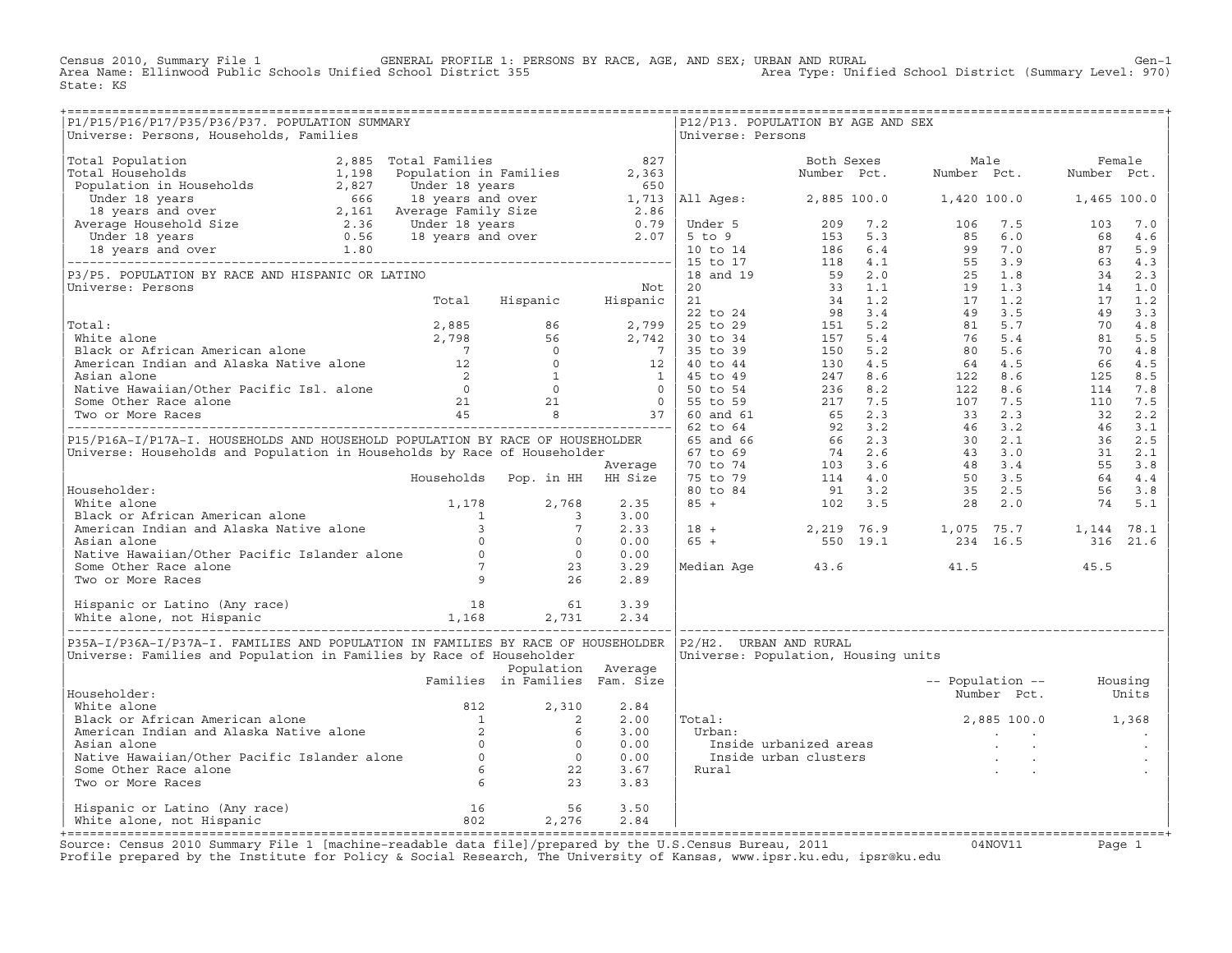Census 2010, Summary File 1 GENERAL PROFILE 2: HOUSEHOLDS & FAMILIES BY TYPE; HOUSEHOLD RELATIONSHIP BY AGE<br>Area Name: Ellinwood Public Schools Unified School District 355 Area Type: Unified Sch State: KS

| P38/P39. FAMILY TYPE BY PRESENCE AND AGE OF OWN                                                                                                                                                                                                          |                                         | P20. HOUSEHOLDS BY PRESENCE OF PEOPLE UNDER 18 BY                                                                                                                                                                                                                                          |                   |                | P31. RELATIONSHIP BY HOUSEHOLD TYPE                                                                                                                              |                                       |                         |
|----------------------------------------------------------------------------------------------------------------------------------------------------------------------------------------------------------------------------------------------------------|-----------------------------------------|--------------------------------------------------------------------------------------------------------------------------------------------------------------------------------------------------------------------------------------------------------------------------------------------|-------------------|----------------|------------------------------------------------------------------------------------------------------------------------------------------------------------------|---------------------------------------|-------------------------|
| AND RELATED CHILDREN (*)                                                                                                                                                                                                                                 |                                         | HOUSEHOLD TYPE BY AGE OF PEOPLE UNDER 18 (*)                                                                                                                                                                                                                                               |                   |                |                                                                                                                                                                  | FOR THE POPULATION UNDER 18 (*)       |                         |
| Universe: Families                                                                                                                                                                                                                                       |                                         | Universe: Households                                                                                                                                                                                                                                                                       |                   |                | Universe: Persons under 18                                                                                                                                       |                                       |                         |
|                                                                                                                                                                                                                                                          | Presence Presence                       |                                                                                                                                                                                                                                                                                            |                   |                |                                                                                                                                                                  |                                       |                         |
|                                                                                                                                                                                                                                                          | of Own of Related Total:                |                                                                                                                                                                                                                                                                                            | $1,198$ $ Total:$ |                |                                                                                                                                                                  |                                       | 666                     |
|                                                                                                                                                                                                                                                          | Children Children                       | Households with one or more people<br>Households with one or more people<br>under 18:<br>Family households:<br>Husband-wife families:<br>Under 6 years and 6 to 17 years<br>Under 6 years and 6 to 17 years<br>6 to 17 years<br>6 to 17 years<br>6 to 17 years<br>6 to 17 years<br>146<br> |                   |                | In households:                                                                                                                                                   |                                       | 666                     |
|                                                                                                                                                                                                                                                          |                                         |                                                                                                                                                                                                                                                                                            |                   |                | Householder or spouse                                                                                                                                            |                                       | $\overline{0}$          |
| Total Families:                                                                                                                                                                                                                                          |                                         |                                                                                                                                                                                                                                                                                            |                   |                | Related child:                                                                                                                                                   |                                       | 650                     |
|                                                                                                                                                                                                                                                          |                                         |                                                                                                                                                                                                                                                                                            |                   |                | Own child:                                                                                                                                                       |                                       | 630                     |
|                                                                                                                                                                                                                                                          |                                         |                                                                                                                                                                                                                                                                                            |                   |                |                                                                                                                                                                  |                                       | 505                     |
|                                                                                                                                                                                                                                                          |                                         |                                                                                                                                                                                                                                                                                            |                   |                |                                                                                                                                                                  |                                       |                         |
|                                                                                                                                                                                                                                                          |                                         |                                                                                                                                                                                                                                                                                            |                   |                |                                                                                                                                                                  |                                       | 125                     |
| Total Families: 827<br>Husband-wife families: 697<br>Children under 18: 259<br>Under 6 only<br>Under 6 and 6 to 17<br>62<br>57<br>62<br>57<br>62<br>58<br>61<br>6 to 17 years only<br>8 144<br>No children under 18<br>438<br>430                        |                                         |                                                                                                                                                                                                                                                                                            |                   |                | UWIN CILIO :<br>In husband-wife families<br>In other families,<br>no spouse present:<br>Male householder<br>Female householder<br>Other relatives:<br>Grandchild |                                       | 35                      |
|                                                                                                                                                                                                                                                          |                                         |                                                                                                                                                                                                                                                                                            |                   |                |                                                                                                                                                                  |                                       | 90                      |
|                                                                                                                                                                                                                                                          |                                         |                                                                                                                                                                                                                                                                                            |                   |                |                                                                                                                                                                  |                                       | 20                      |
|                                                                                                                                                                                                                                                          |                                         |                                                                                                                                                                                                                                                                                            |                   |                | Grandchild<br>Other relatives                                                                                                                                    |                                       | 19                      |
|                                                                                                                                                                                                                                                          |                                         |                                                                                                                                                                                                                                                                                            |                   |                |                                                                                                                                                                  |                                       | $\mathbf{1}$            |
|                                                                                                                                                                                                                                                          |                                         |                                                                                                                                                                                                                                                                                            |                   |                | Nonrelatives                                                                                                                                                     |                                       | 16                      |
|                                                                                                                                                                                                                                                          |                                         |                                                                                                                                                                                                                                                                                            |                   |                |                                                                                                                                                                  |                                       |                         |
|                                                                                                                                                                                                                                                          |                                         |                                                                                                                                                                                                                                                                                            |                   |                | In group quarters<br>Institutional<br>Noninstitutional                                                                                                           |                                       | $\mathbf 0$             |
|                                                                                                                                                                                                                                                          |                                         |                                                                                                                                                                                                                                                                                            |                   |                |                                                                                                                                                                  |                                       | $\mathbf 0$<br>$\Omega$ |
|                                                                                                                                                                                                                                                          |                                         |                                                                                                                                                                                                                                                                                            |                   |                |                                                                                                                                                                  |                                       |                         |
|                                                                                                                                                                                                                                                          |                                         |                                                                                                                                                                                                                                                                                            |                   |                |                                                                                                                                                                  |                                       |                         |
|                                                                                                                                                                                                                                                          |                                         |                                                                                                                                                                                                                                                                                            | $\overline{0}$    |                |                                                                                                                                                                  |                                       |                         |
|                                                                                                                                                                                                                                                          |                                         |                                                                                                                                                                                                                                                                                            |                   | 2              | * Responses of "same-sex spouse" were                                                                                                                            |                                       |                         |
|                                                                                                                                                                                                                                                          |                                         |                                                                                                                                                                                                                                                                                            | $\overline{0}$    |                | edited during processing to "unmarried                                                                                                                           |                                       |                         |
|                                                                                                                                                                                                                                                          |                                         |                                                                                                                                                                                                                                                                                            |                   | $\overline{0}$ | partner".                                                                                                                                                        |                                       |                         |
|                                                                                                                                                                                                                                                          |                                         |                                                                                                                                                                                                                                                                                            | $\overline{0}$    |                |                                                                                                                                                                  |                                       |                         |
|                                                                                                                                                                                                                                                          |                                         | onder 6 years and 6 to 17 years<br>6 to 17 years only<br>Female householder:<br>Under 6 years only<br>Under 6 years and 6 to 17<br>6 to 17<br>6 to 17 years only                                                                                                                           | $\overline{0}$    |                |                                                                                                                                                                  |                                       |                         |
|                                                                                                                                                                                                                                                          |                                         | Households with no people under 18:<br>Households with no people under 18:<br>$478$<br>Universe: Grandchildren under 18 living<br>$478$<br>Universe: Grandchildren under 18 living                                                                                                         |                   |                | P41. AGE OF GRANDCHILDREN UNDER 18 YEARS                                                                                                                         |                                       |                         |
| P19. HOUSEHOLD SIZE, HOUSEHOLD TYPE, AND PRESENCE                                                                                                                                                                                                        |                                         |                                                                                                                                                                                                                                                                                            |                   |                |                                                                                                                                                                  | LIVING WITH A GRANDPARENT HOUSEHOLDER |                         |
| OF OWN CHILDREN (*)                                                                                                                                                                                                                                      |                                         |                                                                                                                                                                                                                                                                                            |                   |                |                                                                                                                                                                  |                                       |                         |
| Universe: Households                                                                                                                                                                                                                                     |                                         | Pamily households:<br>Husband-wife families: 428<br>Other families, no spouse present: 50<br>All and the spouse present: 50<br>13                                                                                                                                                          |                   |                |                                                                                                                                                                  | with a grandparent householder        |                         |
|                                                                                                                                                                                                                                                          |                                         |                                                                                                                                                                                                                                                                                            |                   |                |                                                                                                                                                                  |                                       |                         |
| Total:                                                                                                                                                                                                                                                   | 1,198                                   |                                                                                                                                                                                                                                                                                            |                   |                | $18$  Total:                                                                                                                                                     |                                       | 19                      |
| 1-person households:                                                                                                                                                                                                                                     | 332                                     |                                                                                                                                                                                                                                                                                            |                   |                | Under 3 years                                                                                                                                                    |                                       | 5                       |
| Male householder                                                                                                                                                                                                                                         | 154                                     |                                                                                                                                                                                                                                                                                            |                   |                | 3 and 4 years                                                                                                                                                    |                                       |                         |
| Female householder                                                                                                                                                                                                                                       | 178                                     |                                                                                                                                                                                                                                                                                            |                   |                | 5 years                                                                                                                                                          |                                       | $\frac{3}{2}$           |
|                                                                                                                                                                                                                                                          |                                         |                                                                                                                                                                                                                                                                                            |                   |                | 6 to 11 years                                                                                                                                                    |                                       | $\sqrt{4}$              |
| 2-or-more-person households:                                                                                                                                                                                                                             | 866                                     | mare nousenoider<br>Female householder<br>Nonfamily households:<br>Male householder<br>Female householder<br>193                                                                                                                                                                           |                   |                | 12 to 17 years                                                                                                                                                   |                                       | 5                       |
| Family households:                                                                                                                                                                                                                                       | 827                                     |                                                                                                                                                                                                                                                                                            |                   |                |                                                                                                                                                                  |                                       |                         |
| Husband-wife families:                                                                                                                                                                                                                                   | 697                                     |                                                                                                                                                                                                                                                                                            |                   |                |                                                                                                                                                                  |                                       |                         |
|                                                                                                                                                                                                                                                          |                                         | 259   P40. OWN CHILDREN UNDER 18 YEARS BY FAMILY TYPE AND AGE $(*)$                                                                                                                                                                                                                        |                   |                |                                                                                                                                                                  |                                       |                         |
| Husband-wite tamilles:<br>With own children under 18<br>No own children under 18<br>Other families, no spouse present:                                                                                                                                   |                                         | 438   Universe: Own Children Under 18 Years                                                                                                                                                                                                                                                |                   |                |                                                                                                                                                                  |                                       |                         |
|                                                                                                                                                                                                                                                          | 130                                     |                                                                                                                                                                                                                                                                                            |                   |                | In Male                                                                                                                                                          | In Female                             |                         |
| Male householder:                                                                                                                                                                                                                                        | 45                                      |                                                                                                                                                                                                                                                                                            |                   |                | In Husband Pct. Householder Pct. Householder Pct.                                                                                                                |                                       |                         |
| With own children under 18<br>No own children under 18                                                                                                                                                                                                   | 24                                      |                                                                                                                                                                                                                                                                                            |                   |                | -Wife of Mo Wife of No Husband of Total Families Tot. Families Tot. Families Tot.                                                                                |                                       |                         |
|                                                                                                                                                                                                                                                          |                                         |                                                                                                                                                                                                                                                                                            |                   |                |                                                                                                                                                                  |                                       |                         |
| Female householder:                                                                                                                                                                                                                                      | $\begin{array}{c} 21 \\ 85 \end{array}$ |                                                                                                                                                                                                                                                                                            |                   |                |                                                                                                                                                                  |                                       |                         |
|                                                                                                                                                                                                                                                          |                                         |                                                                                                                                                                                                                                                                                            |                   |                |                                                                                                                                                                  |                                       |                         |
|                                                                                                                                                                                                                                                          |                                         |                                                                                                                                                                                                                                                                                            |                   |                |                                                                                                                                                                  |                                       |                         |
|                                                                                                                                                                                                                                                          |                                         |                                                                                                                                                                                                                                                                                            |                   |                |                                                                                                                                                                  |                                       |                         |
|                                                                                                                                                                                                                                                          |                                         |                                                                                                                                                                                                                                                                                            |                   |                |                                                                                                                                                                  |                                       |                         |
|                                                                                                                                                                                                                                                          |                                         |                                                                                                                                                                                                                                                                                            |                   |                |                                                                                                                                                                  |                                       |                         |
| Female householder:<br>With own children under 18<br>Moown children under 18<br>Moown children under 18<br>Moown children under 18<br>18<br>Moorfamily households:<br>24<br>Male householder<br>24<br>Female householder<br>24<br>Female householder<br> |                                         |                                                                                                                                                                                                                                                                                            |                   |                |                                                                                                                                                                  |                                       |                         |
|                                                                                                                                                                                                                                                          |                                         |                                                                                                                                                                                                                                                                                            |                   |                |                                                                                                                                                                  |                                       |                         |

+===================================================================================================================================================+Source: Census 2010 Summary File 1 [machine−readable data file]/prepared by the U.S.Census Bureau, 2011 04NOV11 Page 2 Profile prepared by the Institute for Policy & Social Research, The University of Kansas, www.ipsr.ku.edu, ipsr@ku.edu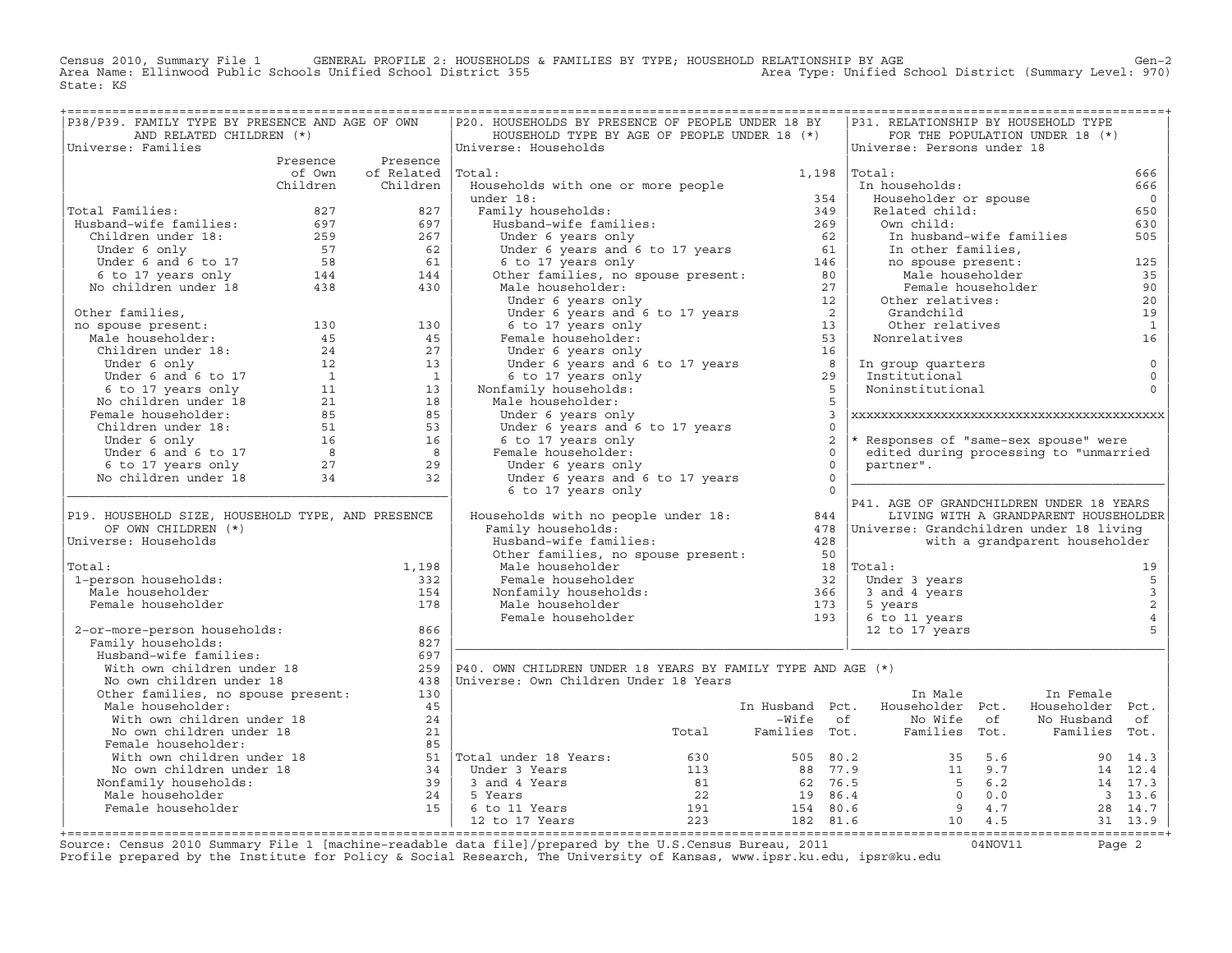Census 2010, Summary File 1 GENERAL PROFILE 3: POPULATION UNDER 20; RELATIONSHIP BY AGE (UNDER 18) Gen−3<br>Area Name: Ellinwood Public Schools Unified School District 355 area Type: Unified School District (Summary Level: 9 Area Name: Ellinwood Public Schools Unified School District 355 State: KS

| P14. SEX BY AGE FOR THE POPULATION UNDER 20 YEARS |            |           |    |           |             |           | P21. HOUSEHOLDS BY AGE OF HOUSEHOLDER BY HOUSEHOLD TYPE BY PRESENCE OF      |            |                         |             |
|---------------------------------------------------|------------|-----------|----|-----------|-------------|-----------|-----------------------------------------------------------------------------|------------|-------------------------|-------------|
| Universe: Population Under 20 Years               |            |           |    |           |             |           | RELATED CHILDREN (*)                                                        |            |                         |             |
|                                                   |            |           |    |           |             |           | Universe: Households                                                        |            |                         |             |
|                                                   | Total Pct. |           |    | Male Pct. | Female Pct. |           |                                                                             | Total      | Householder Householder |             |
|                                                   |            |           |    |           |             |           |                                                                             | Households | 15 to 64                | 65 and Over |
| Total:                                            |            | 725 100.0 |    | 370 100.0 |             | 355 100.0 |                                                                             |            |                         |             |
| Under 1                                           | 39         | 5.4       | 16 | 4.3       | 23          | 6.5       | Total:                                                                      | 1,198      | 858                     | 340         |
| 1 year                                            | 32         | 4.4       | 16 | 4.3       | 16          | 4.5       | Family households:                                                          | 827        | 641                     | 186         |
| 2 years                                           | 52         | 7.2       | 29 | 7.8       | 23          | 6.5       | Husband-wife families:                                                      | 697        | 524                     | 173         |
| 3 years                                           | 31         | 4.3       | 16 | 4.3       | 15          | 4.2       | With related children under 18                                              | 267        | 265                     |             |
| 4 years                                           | 55         | 7.6       | 29 | 7.8       | 26          | 7.3       | No related children under 18                                                | 430        | 259                     | 171         |
| 5 years                                           | 24         | 3.3       | 14 | 3.8       | 10          | 2.8       | Other families, no spouse present:                                          | 130        | 117                     | 13          |
| 6 years                                           | 28         | 3.9       | 15 | 4.1       | 13          | 3.7       | Male householder:                                                           | 45         | 44                      |             |
| 7 years                                           | 36         | 5.0       | 14 | 3.8       | 22          | 6.2       | With related children under 18                                              | 27         | 27                      |             |
| 8 years                                           | 30         | 4.1       | 19 | 5.1       | 11          | 3.1       | No related children under 18                                                | 18         | 17                      |             |
| 9 years                                           | 35         | 4.8       | 23 | 6.2       | 12          | 3.4       | Female householder:                                                         | 85         | 73                      | 12          |
| 10 years                                          | 37         | 5.1       | 18 | 4.9       | 19          | 5.4       | With related children under 18                                              | 53         | 52                      |             |
| 11 years                                          | 30         | 4.1       | 18 | 4.9       | 12          | 3.4       | No related children under 18                                                | 32         | 21                      | 11          |
| 12 years                                          | 44         | 6.1       | 24 | 6.5       | 20          | 5.6       |                                                                             |            |                         |             |
| 13 years                                          | 40         | 5.5       | 21 | 5.7       | 19          | 5.4       | Nonfamily households:                                                       | 371        | 217                     | 154         |
| 14 years                                          | 35         | 4.8       | 18 | 4.9       | 17          | 4.8       | Householder living alone                                                    | 332        | 184                     | 148         |
| 15 years                                          | 34         | 4.7       | 19 | 5.1       | 15          | 4.2       | Householder not living alone                                                | 39         | 33                      |             |
| 16 years                                          | 38         | 5.2       | 12 | 3.2       | 26          | 7.3       |                                                                             |            |                         |             |
| 17 years                                          | 46         | 6.3       | 24 | 6.5       | 22          | 6.2       | * Same-sex couple households are included in the family households category |            |                         |             |
| 18 years                                          | 32         | 4.4       | 13 | 3.5       | 19          | 5.4       | if there is at least one additional person related to the householder       |            |                         |             |
| 19 years                                          | 2.7        | 3.7       | 12 | 3.2       | 15          | 4.2       | by birth or adoption. Same-sex couple households with no relatives of the   |            |                         |             |
|                                                   |            |           |    |           |             |           | householder present are tabulated in nonfamily households. Responses of     |            |                         |             |
|                                                   |            |           |    |           |             |           | "same-sex spouse" were edited during processing to "unmarried partner."     |            |                         |             |

| P32. RELATIONSHIP BY AGE FOR THE POPULATION UNDER 18 YEARS (\*\*) | Universe: Population Under 18 Years

|                   |       |                              |             | -----Related Child----- |           | ---------------In Households------------------- |           |                   | ----------Group Quarters--------- |
|-------------------|-------|------------------------------|-------------|-------------------------|-----------|-------------------------------------------------|-----------|-------------------|-----------------------------------|
|                   |       | Excluding Householder/Spouse | Householder |                         | Other     |                                                 |           |                   | Institution- Noninstitution-      |
|                   |       | Total In Households          | or Spouse   | Own Child               | Relatives | Nonrelatives                                    |           | Total alized Pop. | alized Pop.                       |
| Under 18:         | 666   | 666                          | 0           | 630                     | 20        | 16                                              |           |                   |                                   |
| Under 3           | 123   | 123                          |             | 113                     |           |                                                 |           |                   |                                   |
| 3 and 4 years     | 86    | 86                           |             | 81                      |           |                                                 |           |                   |                                   |
| 5 years           | 24    | 24                           |             | 22                      |           |                                                 |           |                   |                                   |
| 6 to 11 years     | 196   | 196                          |             | 191                     |           |                                                 |           |                   |                                   |
| 12 and 13 years   | 84    | 84                           |             | 80                      |           |                                                 |           |                   |                                   |
| 14 years          | 35    | 35                           |             | 33                      |           |                                                 |           |                   |                                   |
| 15 to 17 years    | 118   | 118                          |             | 110                     |           |                                                 |           |                   |                                   |
| % Under 3         | 18.5% | 18.5%                        |             | 17.9%                   | 30.0%     | 25.0%                                           |           | . 응               | . そ                               |
| % 3 and 4 years   | 12.9% | 12.9%                        |             | 12.9%                   | 15.0%     | 12.5%                                           | $. \circ$ |                   | . 응                               |
| % 5 years         | 3.6%  | 3.6%                         |             | 3.5%                    | 10.0%     | 0.0%                                            |           | . 응               |                                   |
| % 6 to 11 years   | 29.4% | 29.4%                        |             | 30.3%                   | 20.0%     | 6.3%                                            | . 응       | . 응               |                                   |
| % 12 and 13 years | 12.6% | 12.6%                        |             | 12.7%                   | 10.0%     | 12.5%                                           |           |                   | . 응                               |
| % 14 years        | 5.3%  | 5.3%                         |             | 5.2%                    | 5.0%      | 6.3%                                            | . 응       |                   | . 응                               |
| % 15 to 17 years  | 17.7% | 17.7%                        |             | 17.5%                   | 10.0%     | 37.5%                                           |           |                   |                                   |

|\_\_\_\_\_\_\_\_\_\_\_\_\_\_\_\_\_\_\_\_\_\_\_\_\_\_\_\_\_\_\_\_\_\_\_\_\_\_\_\_\_\_\_\_\_\_\_\_\_\_\_\_\_\_\_\_\_\_\_\_\_\_\_\_\_\_\_\_\_\_\_\_\_\_\_\_\_\_\_\_\_\_\_\_\_\_\_\_\_\_\_\_\_\_\_\_\_\_\_\_\_\_\_\_\_\_\_\_\_\_\_\_\_\_\_\_\_\_\_\_\_\_\_\_\_\_\_\_\_\_\_\_\_\_\_\_\_\_\_\_\_\_\_\_\_\_\_| | |

|\*\* "Spouse" represents spouse of the householder. It does not reflect all spouses in a household. Responses of "same−sex spouse" were edited during| processing to "unmarried partner." Nonrelatives include any household member not related to the householder. This includes unmarried partners. +===================================================================================================================================================+ Source: Census 2010 Summary File 1 [machine−readable data file]/prepared by the U.S.Census Bureau, 2011 04NOV11 Page 3 Profile prepared by the Institute for Policy & Social Research, The University of Kansas, www.ipsr.ku.edu, ipsr@ku.edu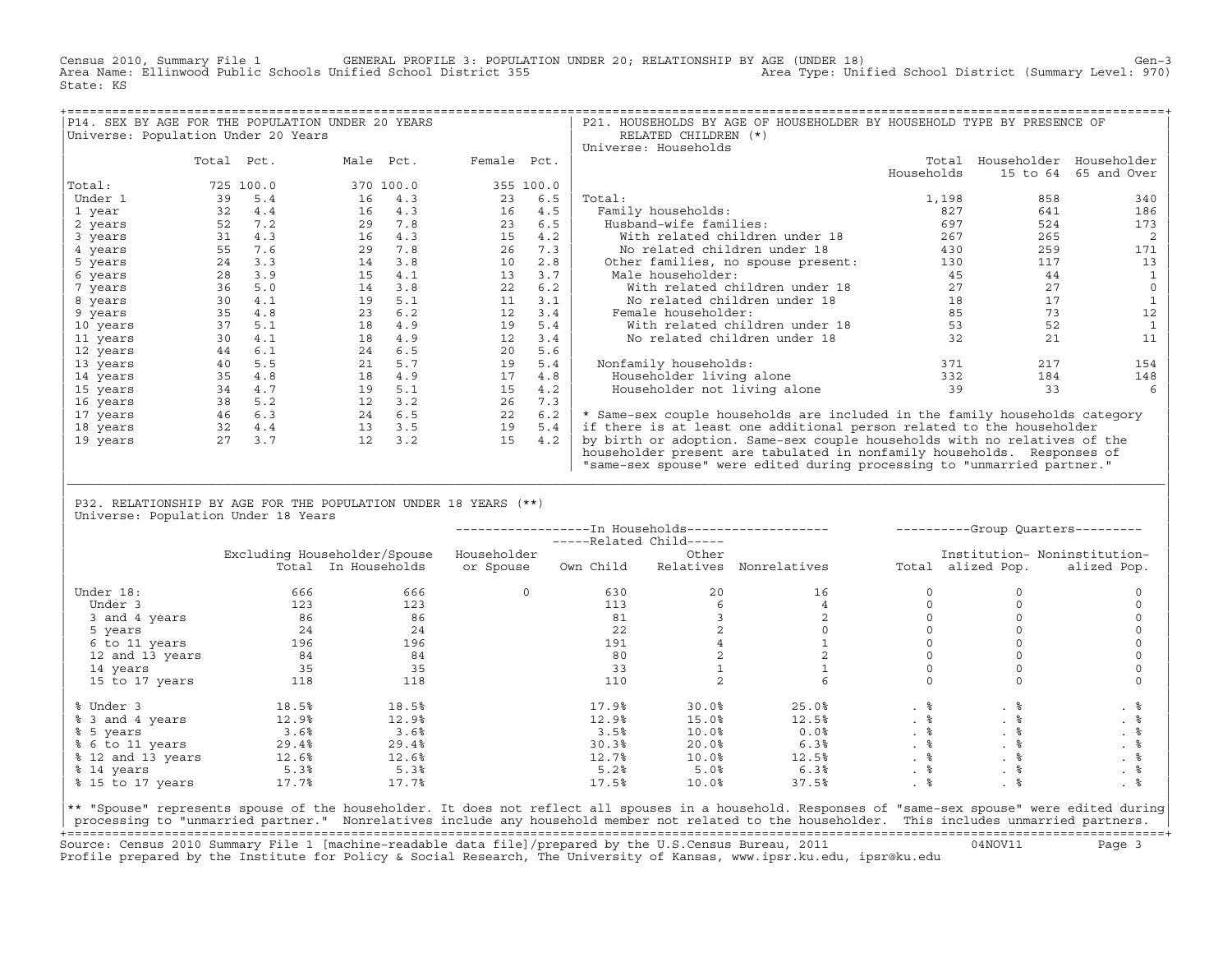Census 2010, Summary File 1 GENERAL PROFILE 4: HOUSEHOLDS & FAMILIES BY TYPE, SIZE, AND AGE OF HOUSEHOLD MEMBERS<br>Area Name: Ellinwood Public Schools Unified School District 355 Area Type: Unif State: KS

| P29/P34. RELATIONSHIP BY HOUSEHOLD TYPE (*)<br>Universe: Persons                                                                                                                                                           |                                               |                                                                                                                                      | P28/H13. HOUSEHOLD SIZE BY HOUSEHOLD TYPE (*)<br>Universe: Households                                                                                                                                                                                                                                                                                                                                                                                                                            |                     |         |                                                           |      |                 |        |
|----------------------------------------------------------------------------------------------------------------------------------------------------------------------------------------------------------------------------|-----------------------------------------------|--------------------------------------------------------------------------------------------------------------------------------------|--------------------------------------------------------------------------------------------------------------------------------------------------------------------------------------------------------------------------------------------------------------------------------------------------------------------------------------------------------------------------------------------------------------------------------------------------------------------------------------------------|---------------------|---------|-----------------------------------------------------------|------|-----------------|--------|
|                                                                                                                                                                                                                            |                                               | Total 65 and Over                                                                                                                    |                                                                                                                                                                                                                                                                                                                                                                                                                                                                                                  | Total               |         | Family                                                    |      | Nonfamily       |        |
|                                                                                                                                                                                                                            |                                               | a<br>$\begin{bmatrix}\n 1.27 \\  1.3 \\  1.8 \\  168 \\  168 \\  142 \\  5\n\end{bmatrix}$                                           |                                                                                                                                                                                                                                                                                                                                                                                                                                                                                                  | Households          | Pct.    | Households                                                | Pct. | Households      | Pct.   |
| Population in households:<br>1.927 In family households:<br>Householder: 827<br>Male 680                                                                                                                                   |                                               |                                                                                                                                      |                                                                                                                                                                                                                                                                                                                                                                                                                                                                                                  |                     |         |                                                           |      |                 |        |
|                                                                                                                                                                                                                            |                                               |                                                                                                                                      | Total:<br>$\begin{array}{cccccc} \text{total}: & & & & 1,198 & 100.0 & & & 827 & 100.0 & & & 371 & 100.0 \\ 1-person & & & & & 332 & 27.7 & & N/A & & & 332 & 89.5 \\ 2-person & & & & 469 & 39.1 & & 434 & 52.5 & & 35 & 9.4 \\ 3-person & & & & 167 & 13.9 & & 163 & 19.7 & & 4 & 1.1 \\ 4-person & & & & & 130 & 10.9 & & 130 & 15.7 & & 0 & 0.0 \\ 5-person & & &$                                                                                                                           |                     |         |                                                           |      |                 |        |
|                                                                                                                                                                                                                            |                                               |                                                                                                                                      | 1-person                                                                                                                                                                                                                                                                                                                                                                                                                                                                                         |                     |         |                                                           |      |                 |        |
|                                                                                                                                                                                                                            |                                               |                                                                                                                                      |                                                                                                                                                                                                                                                                                                                                                                                                                                                                                                  |                     |         |                                                           |      |                 |        |
| Female                                                                                                                                                                                                                     | 147<br>697                                    |                                                                                                                                      | $3$ -person                                                                                                                                                                                                                                                                                                                                                                                                                                                                                      |                     |         |                                                           |      |                 |        |
| Spouse                                                                                                                                                                                                                     |                                               |                                                                                                                                      | 4-person                                                                                                                                                                                                                                                                                                                                                                                                                                                                                         |                     |         |                                                           |      |                 |        |
| Parent                                                                                                                                                                                                                     |                                               | $\begin{array}{c} 11 \\ 3 \end{array}$                                                                                               |                                                                                                                                                                                                                                                                                                                                                                                                                                                                                                  |                     |         |                                                           |      |                 |        |
| Parent-in-law                                                                                                                                                                                                              |                                               | $\overline{\mathbf{3}}$                                                                                                              |                                                                                                                                                                                                                                                                                                                                                                                                                                                                                                  |                     |         |                                                           |      |                 |        |
| Biological child                                                                                                                                                                                                           | 699                                           |                                                                                                                                      |                                                                                                                                                                                                                                                                                                                                                                                                                                                                                                  |                     |         |                                                           |      |                 |        |
| Adopted child                                                                                                                                                                                                              | $\begin{array}{c} 21 \\ 65 \\ 21 \end{array}$ |                                                                                                                                      |                                                                                                                                                                                                                                                                                                                                                                                                                                                                                                  |                     |         |                                                           |      |                 |        |
| Stepchild                                                                                                                                                                                                                  |                                               |                                                                                                                                      |                                                                                                                                                                                                                                                                                                                                                                                                                                                                                                  |                     |         |                                                           |      |                 |        |
| Grandchild                                                                                                                                                                                                                 |                                               |                                                                                                                                      | P24/P25/P26. HOUSEHOLDS BY PRESENCE OF PEOPLE (60/65/75) YEARS AND OVER, HOUSEHOLD SIZE                                                                                                                                                                                                                                                                                                                                                                                                          |                     |         |                                                           |      |                 |        |
| Son-in-law/daughter-in-law<br>Son-in-law/daughter-in-law<br>5<br>Nonrelatives<br>5                                                                                                                                         |                                               |                                                                                                                                      | AND HOUSEHOLD TYPE (*)                                                                                                                                                                                                                                                                                                                                                                                                                                                                           |                     |         |                                                           |      |                 |        |
|                                                                                                                                                                                                                            |                                               |                                                                                                                                      | Universe: Households (Total: 1,198)                                                                                                                                                                                                                                                                                                                                                                                                                                                              |                     |         |                                                           |      |                 |        |
|                                                                                                                                                                                                                            |                                               | $\overline{3}$                                                                                                                       |                                                                                                                                                                                                                                                                                                                                                                                                                                                                                                  |                     | Pct.    |                                                           | Pct. |                 | Pct.   |
|                                                                                                                                                                                                                            | 50                                            | $\circ$                                                                                                                              |                                                                                                                                                                                                                                                                                                                                                                                                                                                                                                  |                     | of      |                                                           | of   |                 | of     |
|                                                                                                                                                                                                                            |                                               |                                                                                                                                      |                                                                                                                                                                                                                                                                                                                                                                                                                                                                                                  |                     |         | 60+ Years Total 65+ Years Total                           |      | 75+ Years Total |        |
| In nonfamily households: $414$ 156<br>Male householder: 178 13                                                                                                                                                             |                                               |                                                                                                                                      | Households with one or more                                                                                                                                                                                                                                                                                                                                                                                                                                                                      |                     |         |                                                           |      |                 |        |
|                                                                                                                                                                                                                            |                                               |                                                                                                                                      |                                                                                                                                                                                                                                                                                                                                                                                                                                                                                                  |                     |         |                                                           |      | 205             | 17.1   |
|                                                                                                                                                                                                                            |                                               | 40                                                                                                                                   |                                                                                                                                                                                                                                                                                                                                                                                                                                                                                                  |                     |         |                                                           |      | 106             |        |
| Male householder:<br>Male householder:<br>Living alone 178<br>Not living alone 154<br>Not living alone 24<br>Female householder: 193<br>Living alone 178<br>Not living alone 178<br>Not living alone 15<br>Nonrelatives 43 |                                               | $\overline{\phantom{a}}$                                                                                                             |                                                                                                                                                                                                                                                                                                                                                                                                                                                                                                  |                     |         |                                                           |      | 99              |        |
|                                                                                                                                                                                                                            |                                               | 111                                                                                                                                  |                                                                                                                                                                                                                                                                                                                                                                                                                                                                                                  |                     |         |                                                           |      | 97              |        |
|                                                                                                                                                                                                                            |                                               | 108                                                                                                                                  |                                                                                                                                                                                                                                                                                                                                                                                                                                                                                                  |                     |         |                                                           |      | 2               |        |
|                                                                                                                                                                                                                            |                                               | $\overline{\mathbf{3}}$                                                                                                              |                                                                                                                                                                                                                                                                                                                                                                                                                                                                                                  |                     |         |                                                           |      |                 |        |
|                                                                                                                                                                                                                            |                                               | $\overline{\mathbf{2}}$                                                                                                              |                                                                                                                                                                                                                                                                                                                                                                                                                                                                                                  |                     |         |                                                           |      |                 |        |
|                                                                                                                                                                                                                            |                                               |                                                                                                                                      |                                                                                                                                                                                                                                                                                                                                                                                                                                                                                                  |                     |         | 844                                                       | 70.5 | 993             | 82.9   |
|                                                                                                                                                                                                                            |                                               |                                                                                                                                      |                                                                                                                                                                                                                                                                                                                                                                                                                                                                                                  |                     |         | 184                                                       |      | 226             |        |
| Pop. in group quarters: 58 55<br>Institutional 58 55                                                                                                                                                                       |                                               |                                                                                                                                      |                                                                                                                                                                                                                                                                                                                                                                                                                                                                                                  |                     |         |                                                           |      | 767             |        |
|                                                                                                                                                                                                                            | $\overline{a}$                                | $\overline{0}$                                                                                                                       |                                                                                                                                                                                                                                                                                                                                                                                                                                                                                                  |                     |         |                                                           |      |                 |        |
| Noninstitutional                                                                                                                                                                                                           |                                               |                                                                                                                                      | Households with no people<br>60/65/75 years & over: 748<br>1-person households 152<br>2-or-more person households: 596<br>Family households 564<br>Nonfamily households 32                                                                                                                                                                                                                                                                                                                       |                     |         | $660$<br>$628$<br>32                                      |      | 730<br>37       |        |
| P22. HOUSEHOLD TYPE BY AGE OF HOUSEHOLDER (*)<br>Universe: Households                                                                                                                                                      |                                               |                                                                                                                                      | P23. HOUSEHOLDS BY PRESENCE OF PEOPLE 60 YEARS<br>AND OVER BY HOUSEHOLD TYPE (*)                                                                                                                                                                                                                                                                                                                                                                                                                 |                     |         | P27. PRESENCE OF NONRELATIVES (*)<br>Universe: Households |      |                 |        |
|                                                                                                                                                                                                                            |                                               |                                                                                                                                      | Universe: Households                                                                                                                                                                                                                                                                                                                                                                                                                                                                             |                     |         |                                                           |      |                 |        |
| Householder Age: Households                                                                                                                                                                                                | Family                                        | Nonfamily                                                                                                                            | With One or                                                                                                                                                                                                                                                                                                                                                                                                                                                                                      |                     | With No | Total:                                                    |      |                 | 1,198  |
|                                                                                                                                                                                                                            |                                               | Households                                                                                                                           | More People                                                                                                                                                                                                                                                                                                                                                                                                                                                                                      | People              |         | Households with one or                                    |      |                 |        |
|                                                                                                                                                                                                                            |                                               |                                                                                                                                      |                                                                                                                                                                                                                                                                                                                                                                                                                                                                                                  | 60+ Years 60+ Years |         | more nonrelatives                                         |      |                 | 82     |
| 15 to 24                                                                                                                                                                                                                   |                                               |                                                                                                                                      |                                                                                                                                                                                                                                                                                                                                                                                                                                                                                                  |                     |         | Households with no                                        |      |                 |        |
| 25 to 34                                                                                                                                                                                                                   |                                               | $\begin{array}{c cc} 38 & 24 \\ 113 & 35 \\ 127 & 34 \\ 213 & 53 \\ 91 & 39 \\ 59 & 32 \\ 99 & 47 \\ 67 & 68 \\ 20 & 39 \end{array}$ | $\begin{tabular}{ l c c c c } \hline \texttt{Total:} & \texttt{450} & \texttt{748} \\ \hline \texttt{Family households:} & \texttt{263} & \texttt{564} \\ \texttt{Hushand-wife families,} & \texttt{244} & \texttt{453} \\ \texttt{Other families,} & \texttt{no space present:} & \texttt{19} & \texttt{111} \\ \texttt{Male householder} & \texttt{6} & \texttt{39} \\ \texttt{Female householder} & \texttt{13} & \texttt{72} \\ \texttt{Nonfamily households} & \texttt{187} & \texttt{184}$ |                     |         | nonrelatives                                              |      |                 | 1,116  |
| 35 to 44                                                                                                                                                                                                                   |                                               |                                                                                                                                      |                                                                                                                                                                                                                                                                                                                                                                                                                                                                                                  |                     |         |                                                           |      |                 |        |
| 45 to 54                                                                                                                                                                                                                   |                                               |                                                                                                                                      |                                                                                                                                                                                                                                                                                                                                                                                                                                                                                                  |                     |         |                                                           |      |                 |        |
| 55 to 59                                                                                                                                                                                                                   |                                               |                                                                                                                                      |                                                                                                                                                                                                                                                                                                                                                                                                                                                                                                  |                     |         |                                                           |      |                 |        |
| 60 to 64                                                                                                                                                                                                                   |                                               |                                                                                                                                      |                                                                                                                                                                                                                                                                                                                                                                                                                                                                                                  |                     |         | PCT14. PRESENCE OF MULTIGENERATIONAL                      |      |                 |        |
| 65 to 74                                                                                                                                                                                                                   |                                               |                                                                                                                                      |                                                                                                                                                                                                                                                                                                                                                                                                                                                                                                  |                     |         | HOUSEHOLDS                                                |      |                 |        |
| 75 to 84                                                                                                                                                                                                                   |                                               |                                                                                                                                      |                                                                                                                                                                                                                                                                                                                                                                                                                                                                                                  |                     |         | Universe: Households                                      |      |                 |        |
| $85 +$                                                                                                                                                                                                                     |                                               |                                                                                                                                      |                                                                                                                                                                                                                                                                                                                                                                                                                                                                                                  |                     |         |                                                           |      |                 |        |
|                                                                                                                                                                                                                            |                                               |                                                                                                                                      |                                                                                                                                                                                                                                                                                                                                                                                                                                                                                                  |                     |         | Total:                                                    |      |                 | 1,198  |
|                                                                                                                                                                                                                            |                                               |                                                                                                                                      | * Same-sex couple households are included in the family households category if there is at least one                                                                                                                                                                                                                                                                                                                                                                                             |                     |         | Household has three                                       |      |                 |        |
|                                                                                                                                                                                                                            |                                               |                                                                                                                                      | additional person related to the householder by birth or adoption. Same-sex couple couple households                                                                                                                                                                                                                                                                                                                                                                                             |                     |         | or more generations<br>Household does not have            |      |                 | 14     |
|                                                                                                                                                                                                                            |                                               |                                                                                                                                      | with no relatives of the householder present are tabulated in nonfamily households. Responses of                                                                                                                                                                                                                                                                                                                                                                                                 |                     |         |                                                           |      |                 |        |
|                                                                                                                                                                                                                            |                                               |                                                                                                                                      |                                                                                                                                                                                                                                                                                                                                                                                                                                                                                                  |                     |         |                                                           |      |                 |        |
|                                                                                                                                                                                                                            |                                               |                                                                                                                                      | Source: Census 2010 Summary File 1 [machine-readable data file]/prepared by the U.S.Census Bureau, 2011 04NOV11<br>Profile prepared by the Institute for Policy & Social Research, The University of Kansas, www.ipsr.ku.edu, ipsr@ku.edu                                                                                                                                                                                                                                                        |                     |         |                                                           |      |                 | Page 4 |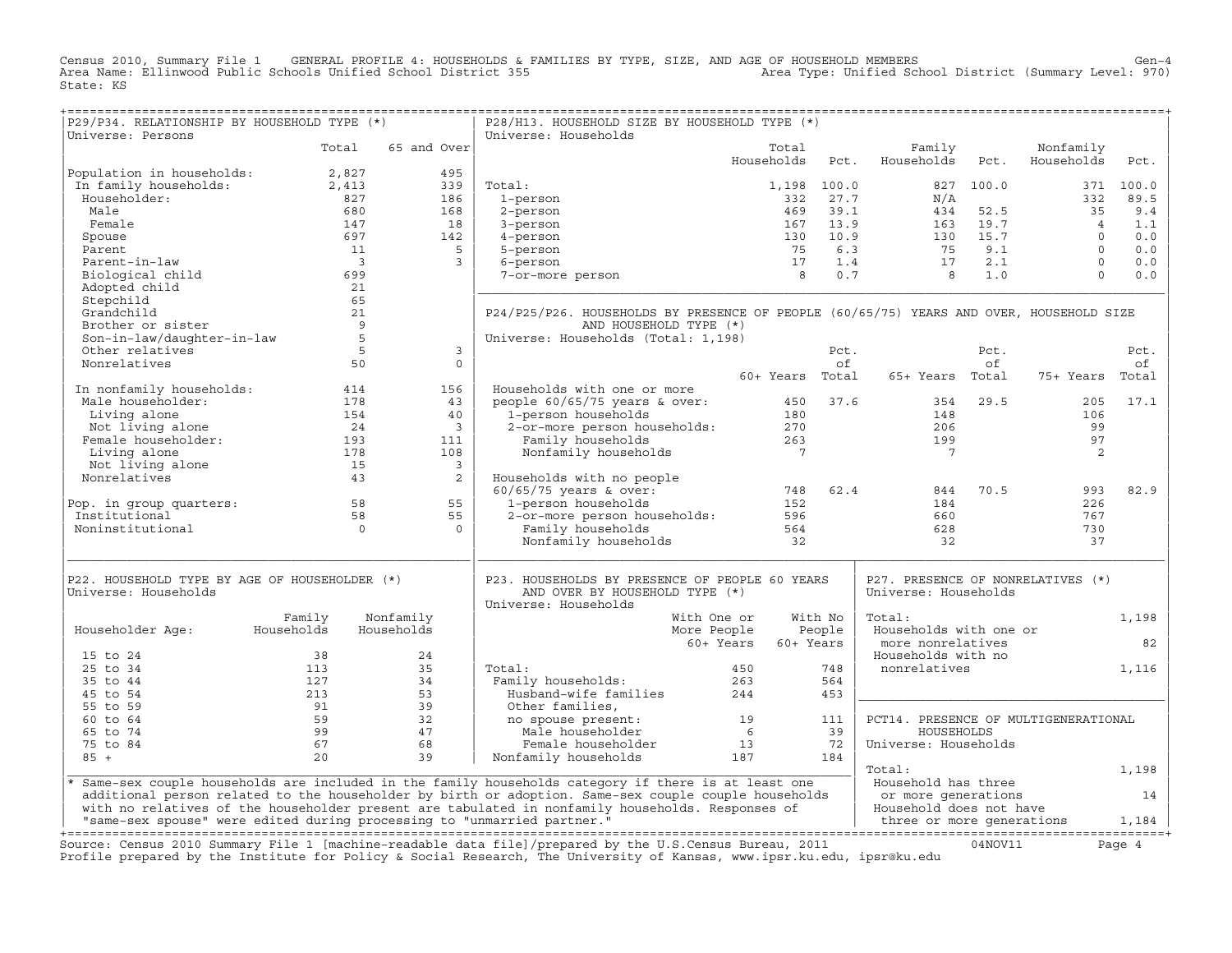Census 2010, Summary File 1 GENERAL PROFILE 5: HUSBAND−WIFE AND UNMARRIED−PARTNER HOUSEHOLDS Gen−5 Area Name: Ellinwood Public Schools Unified School District 355 Area Type: Unified School District (Summary Level: 970) State: KS

| PCT15. HUSBAND-WIFE AND UNMARRIED-PARTNER HOUSEHOLDS BY SEX                                                                                                                                                                                     |             |          | PCT17. PRESENCE OF UNMARRIED PARTNER OF HOUSEHOLDER BY HOUSEHOLD TYPE                                                                                                                                                                      |                                            |        |           |                |
|-------------------------------------------------------------------------------------------------------------------------------------------------------------------------------------------------------------------------------------------------|-------------|----------|--------------------------------------------------------------------------------------------------------------------------------------------------------------------------------------------------------------------------------------------|--------------------------------------------|--------|-----------|----------------|
| OF PARTNERS BY PRESENCE OF RELATED AND OWN CHILDREN                                                                                                                                                                                             |             |          | FOR THE POPULATION UNDER 18 YEARS IN HOUSEHOLDS                                                                                                                                                                                            |                                            |        |           |                |
| UNDER 18 YEARS (**)                                                                                                                                                                                                                             |             |          | Universe: Population under 18 years in households (excluding householders,                                                                                                                                                                 |                                            |        |           |                |
| Universe: Households                                                                                                                                                                                                                            |             |          | spouses, and unmarried partners) (**)                                                                                                                                                                                                      |                                            |        |           |                |
|                                                                                                                                                                                                                                                 |             |          |                                                                                                                                                                                                                                            |                                            |        |           |                |
| Total:                                                                                                                                                                                                                                          | 1,198 100.0 |          | Total:                                                                                                                                                                                                                                     |                                            |        | 666 100.0 |                |
| Husband-wife households:                                                                                                                                                                                                                        | 697 58.2    |          | Jual:<br>Unmarried partner of householder present:                                                                                                                                                                                         |                                            | 52     | 7.8       |                |
| Male householder:                                                                                                                                                                                                                               |             |          | In family households:                                                                                                                                                                                                                      |                                            |        | 7.4       |                |
|                                                                                                                                                                                                                                                 |             |          |                                                                                                                                                                                                                                            |                                            |        | 0.0       |                |
| band-wife households: 697 58.<br>(ale households: 697 58.<br>With related children under 18 years 635<br>With own children under 18 years 229<br>No own children under 18 years 6<br>(all ouseholder: 18 years 60<br>(all ouseholder: 18 y      |             |          | arried partner of householder present:<br>n family households:<br>Male householder and male partner<br>Male householder and female partner<br>Pemale householder and female partner<br>Female householder and male partner<br>The monfamil |                                            |        | 3.3       |                |
|                                                                                                                                                                                                                                                 |             |          |                                                                                                                                                                                                                                            |                                            |        |           |                |
|                                                                                                                                                                                                                                                 |             |          |                                                                                                                                                                                                                                            |                                            |        | 0.0       |                |
|                                                                                                                                                                                                                                                 |             |          |                                                                                                                                                                                                                                            |                                            |        | 4.1       |                |
| Female householder:                                                                                                                                                                                                                             |             |          | In nonfamily households:                                                                                                                                                                                                                   |                                            |        | 0.5       |                |
|                                                                                                                                                                                                                                                 |             |          |                                                                                                                                                                                                                                            |                                            |        | 0.0       |                |
|                                                                                                                                                                                                                                                 |             |          |                                                                                                                                                                                                                                            |                                            |        | 0.5       |                |
|                                                                                                                                                                                                                                                 |             |          |                                                                                                                                                                                                                                            |                                            |        | 0.0       |                |
|                                                                                                                                                                                                                                                 |             |          |                                                                                                                                                                                                                                            |                                            |        | 0.0       |                |
|                                                                                                                                                                                                                                                 |             |          |                                                                                                                                                                                                                                            |                                            |        |           |                |
| Unmarried-partner households:                                                                                                                                                                                                                   |             |          | No unmarried partner of householder present: 614 92.2<br>In family households: 611 91.7<br>Husband-wife families 528 79.3<br>Male householder, no wife present 528 79.3<br>Female householder, no husband present 66 9.9<br>In nonfamily   |                                            |        |           |                |
|                                                                                                                                                                                                                                                 |             |          |                                                                                                                                                                                                                                            |                                            |        |           |                |
|                                                                                                                                                                                                                                                 |             |          |                                                                                                                                                                                                                                            |                                            |        |           |                |
|                                                                                                                                                                                                                                                 |             |          |                                                                                                                                                                                                                                            |                                            |        |           |                |
|                                                                                                                                                                                                                                                 |             |          |                                                                                                                                                                                                                                            |                                            |        |           |                |
|                                                                                                                                                                                                                                                 |             |          |                                                                                                                                                                                                                                            |                                            |        |           |                |
|                                                                                                                                                                                                                                                 |             |          |                                                                                                                                                                                                                                            |                                            |        |           |                |
|                                                                                                                                                                                                                                                 |             |          |                                                                                                                                                                                                                                            |                                            |        |           |                |
|                                                                                                                                                                                                                                                 |             |          |                                                                                                                                                                                                                                            |                                            |        |           |                |
|                                                                                                                                                                                                                                                 |             |          |                                                                                                                                                                                                                                            |                                            |        |           |                |
|                                                                                                                                                                                                                                                 |             |          | PCT16. HOUSEHOLD TYPE BY NUMBER OF PEOPLE UNDER 18 YEARS (EXCLUDING HOUSEHOLDERS,                                                                                                                                                          |                                            |        |           |                |
|                                                                                                                                                                                                                                                 |             |          |                                                                                                                                                                                                                                            |                                            |        |           |                |
|                                                                                                                                                                                                                                                 |             |          | SPOUSES, AND UNMARRIED PARTNERS (*) (**)                                                                                                                                                                                                   |                                            |        |           |                |
|                                                                                                                                                                                                                                                 |             |          | Universe: Households (Total: 1,198)                                                                                                                                                                                                        |                                            |        |           |                |
|                                                                                                                                                                                                                                                 |             |          |                                                                                                                                                                                                                                            |                                            |        |           |                |
|                                                                                                                                                                                                                                                 |             |          |                                                                                                                                                                                                                                            |                                            |        |           |                |
|                                                                                                                                                                                                                                                 |             |          |                                                                                                                                                                                                                                            | -------- Family Households --------        |        |           |                |
| Manuscript and the pair of the buseholds:<br>Male householder and male partner:<br>With related children under 18 years<br>With own children under 18 years<br>No own children under 18 years<br>No we children under 18 years<br>No relat      |             |          |                                                                                                                                                                                                                                            | Male                                       | Female |           |                |
|                                                                                                                                                                                                                                                 |             |          |                                                                                                                                                                                                                                            | Householder Householder Nonfamily          |        |           |                |
|                                                                                                                                                                                                                                                 |             |          |                                                                                                                                                                                                                                            | Husband/Wife No Wife No Husband Households |        |           |                |
|                                                                                                                                                                                                                                                 |             |          |                                                                                                                                                                                                                                            |                                            |        |           |                |
|                                                                                                                                                                                                                                                 |             |          | Total:                                                                                                                                                                                                                                     |                                            |        |           | 371            |
|                                                                                                                                                                                                                                                 |             |          |                                                                                                                                                                                                                                            |                                            |        |           | 366            |
|                                                                                                                                                                                                                                                 |             |          |                                                                                                                                                                                                                                            |                                            |        |           | $\overline{4}$ |
| No own children under 18 years 0<br>No related children under 18 years 0<br>Female householder and male partner: 26<br>With related children under 18 years 15<br>With own children under 18 years 15<br>No own children under 18 years 0<br>No |             |          |                                                                                                                                                                                                                                            |                                            |        |           | $\mathbf{1}$   |
| All other households:                                                                                                                                                                                                                           |             | 442 36.9 |                                                                                                                                                                                                                                            |                                            |        |           | $\mathbf{0}$   |
|                                                                                                                                                                                                                                                 |             |          |                                                                                                                                                                                                                                            |                                            |        |           | $\Omega$       |
|                                                                                                                                                                                                                                                 |             |          | Total:<br>597 45 85<br>With no children under 18 428 18 32<br>With one child under 18 104 20 23<br>With two children under 18 54 3 8<br>With four or more children under 18 17 1<br>1 1                                                    |                                            |        |           |                |
| P33. HOUSEHOLD TYPE FOR THE POPULATION UNDER 18 YEARS IN                                                                                                                                                                                        |             |          |                                                                                                                                                                                                                                            |                                            |        |           |                |
|                                                                                                                                                                                                                                                 |             |          | * "Families" do not include same-sex married couples even if the marriage was                                                                                                                                                              |                                            |        |           |                |
| HOUSEHOLDS (**)                                                                                                                                                                                                                                 |             |          | performed in a state issuing marriage certificates for same-sex couples.                                                                                                                                                                   |                                            |        |           |                |
| Universe: Population under 18 years in households excluding                                                                                                                                                                                     |             |          |                                                                                                                                                                                                                                            |                                            |        |           |                |
| householders, spouses, and unmarried partners                                                                                                                                                                                                   |             |          |                                                                                                                                                                                                                                            |                                            |        |           |                |
|                                                                                                                                                                                                                                                 |             |          |                                                                                                                                                                                                                                            |                                            |        |           |                |
| Total:                                                                                                                                                                                                                                          |             |          | ** Same-sex couple households are included in the family households category                                                                                                                                                               |                                            |        |           |                |
| In family households:                                                                                                                                                                                                                           |             |          | if there is at least one additional person related to the householder by                                                                                                                                                                   |                                            |        |           |                |
|                                                                                                                                                                                                                                                 |             |          | birth or adoption. Same-sex couple households with no relatives of the                                                                                                                                                                     |                                            |        |           |                |
|                                                                                                                                                                                                                                                 |             |          | householder present are tabulated in nonfamily households. Responses of                                                                                                                                                                    |                                            |        |           |                |
|                                                                                                                                                                                                                                                 |             |          | "same-sex spouse" were edited during processing to "unmarried partner."                                                                                                                                                                    |                                            |        |           |                |
|                                                                                                                                                                                                                                                 |             |          |                                                                                                                                                                                                                                            |                                            |        |           |                |
| al:<br>n family households:<br>In husband-wife families<br>In other families:<br>Male householder, no spouse present<br>Temale householder, no spouse present<br>Temale householder, no spouse present<br>93                                    |             |          |                                                                                                                                                                                                                                            |                                            |        |           |                |
|                                                                                                                                                                                                                                                 |             |          |                                                                                                                                                                                                                                            |                                            |        |           |                |

+===================================================================================================================================================+Source: Census 2010 Summary File 1 [machine−readable data file]/prepared by the U.S.Census Bureau, 2011 04NOV11 Page 5 Profile prepared by the Institute for Policy & Social Research, The University of Kansas, www.ipsr.ku.edu, ipsr@ku.edu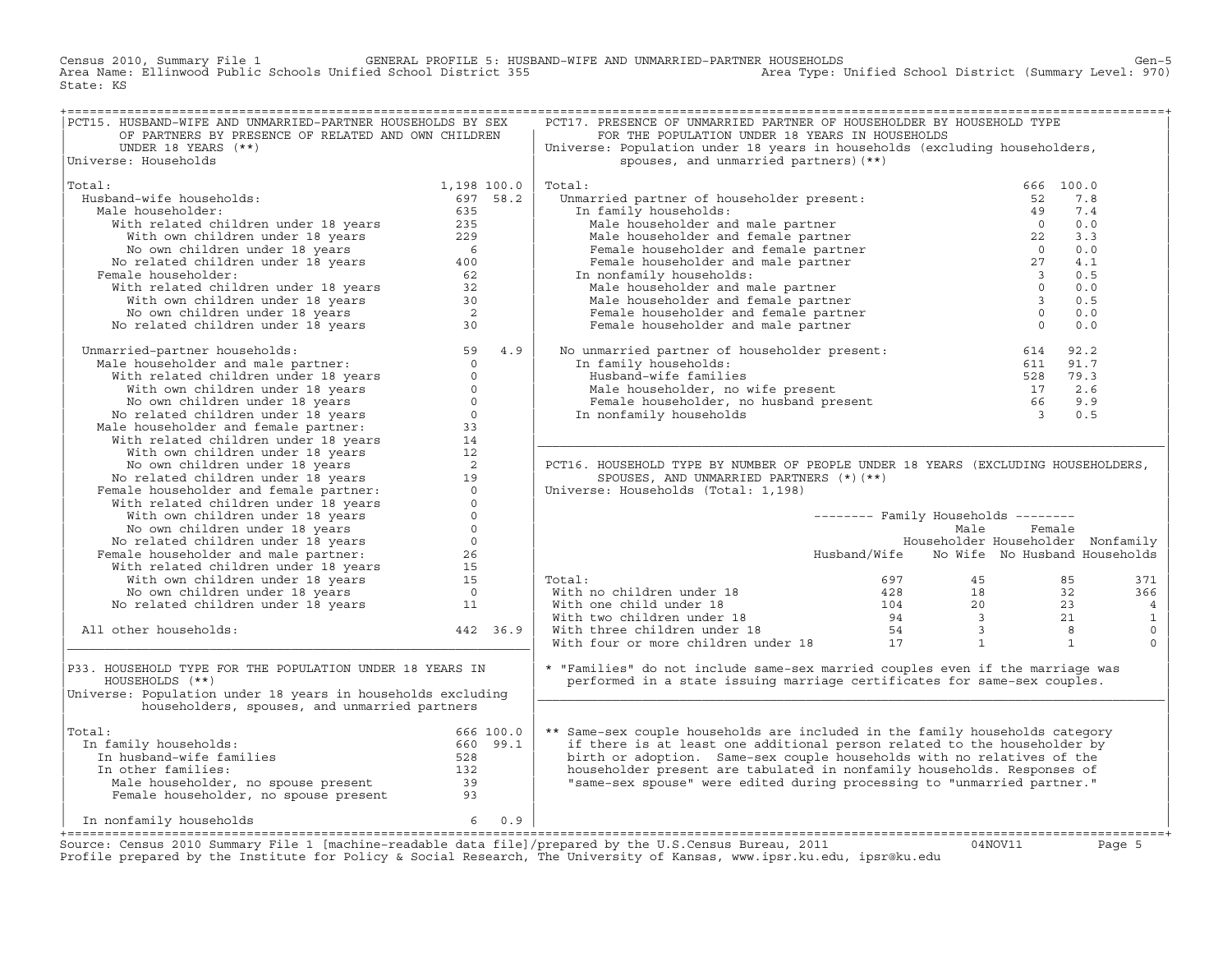Census 2010, Summary File 1 GENERAL PROFILE 6: HOUSING UNIT, TENURE, VACANCY TYPE, HOUSEHOLD SIZE, HOUSEHOLDER RACE/AGE Gen−6 Area Name: Ellinwood Public Schools Unified School District 355 Area Type: Unified School District (Summary Level: 970) State: KS

| H1/H3/H4/H5/H10/H11/H12. HOUSING UNITS AND HOUSEHOLD POPULATION<br>BY TENURE; VACANCY STATUS BY TYPE                                                                                                                                   |                                              |                |             |                                                                                                               |                         |      |                                                                      |                             | H13/H16. TENURE BY HOUSEHOLD SIZE<br>Universe: Occupied Housing Units                                                                                                                                                                                                                                                      |                                         |             |                 |                           |
|----------------------------------------------------------------------------------------------------------------------------------------------------------------------------------------------------------------------------------------|----------------------------------------------|----------------|-------------|---------------------------------------------------------------------------------------------------------------|-------------------------|------|----------------------------------------------------------------------|-----------------------------|----------------------------------------------------------------------------------------------------------------------------------------------------------------------------------------------------------------------------------------------------------------------------------------------------------------------------|-----------------------------------------|-------------|-----------------|---------------------------|
| Universe: Housing Units and Population                                                                                                                                                                                                 |                                              |                |             |                                                                                                               | Average                 |      |                                                                      |                             |                                                                                                                                                                                                                                                                                                                            | Owner Occupied                          |             | Renter Occupied |                           |
|                                                                                                                                                                                                                                        | Units                                        | Pct.           |             | Population HH Size                                                                                            |                         |      |                                                                      |                             | Total                                                                                                                                                                                                                                                                                                                      |                                         | Number Pct. |                 | Number Pct.               |
| Total:                                                                                                                                                                                                                                 | 1,368 100.0                                  |                |             |                                                                                                               |                         |      | Total Occupied Units:                                                |                             | 1,198                                                                                                                                                                                                                                                                                                                      |                                         | 944 78.8    |                 | 254 21.2                  |
| Occupied:                                                                                                                                                                                                                              | 1,198                                        | 87.6           |             | 2,827                                                                                                         | 2.36                    |      | 1-person households                                                  |                             | 332                                                                                                                                                                                                                                                                                                                        |                                         | 227 68.4    |                 | 105 31.6                  |
| )ccupied:<br>Owner occupied:                                                                                                                                                                                                           | 944 69.0                                     |                |             | 2,265                                                                                                         | 2.40                    |      |                                                                      |                             |                                                                                                                                                                                                                                                                                                                            |                                         |             |                 | 72 15.4                   |
| Owned with a mortgage/loan $\frac{271}{126}$ 34.6                                                                                                                                                                                      |                                              |                |             | 1,375                                                                                                         |                         |      |                                                                      |                             |                                                                                                                                                                                                                                                                                                                            |                                         |             |                 | 28 16.8                   |
|                                                                                                                                                                                                                                        | 470 34.4                                     |                |             | 890                                                                                                           |                         |      |                                                                      |                             |                                                                                                                                                                                                                                                                                                                            |                                         |             |                 | 23 17.7                   |
| Owned free and clear<br>Renter occupied<br>Renter occupied                                                                                                                                                                             | 254 18.6                                     |                |             | 562                                                                                                           | 2.21                    |      |                                                                      |                             |                                                                                                                                                                                                                                                                                                                            |                                         |             |                 | 19 25.3                   |
| Vacant:                                                                                                                                                                                                                                | 170 12.4                                     |                |             |                                                                                                               |                         |      |                                                                      |                             | 1-person households<br>2-person households<br>3-person households<br>469<br>47 339 84.6<br>4-person households<br>5-person households<br>6-person households<br>75 56 74.7<br>6-person households<br>77 10 58.8<br>74 person households<br>8 8 100.0                                                                       |                                         |             |                 | 7 41.2<br>$\Omega$<br>0.0 |
| For rent                                                                                                                                                                                                                               | 56 4.1                                       |                |             |                                                                                                               |                         |      |                                                                      |                             |                                                                                                                                                                                                                                                                                                                            |                                         |             |                 |                           |
| For rent<br>Rented, not occupied<br>For sale only<br>Sold, not occupied<br>The Contract of the Contract of the Contract of the Contract of the Contract of the Contract of the Contract of the Contract of the Contract of the Contrac |                                              |                |             |                                                                                                               |                         |      |                                                                      |                             |                                                                                                                                                                                                                                                                                                                            |                                         |             |                 |                           |
|                                                                                                                                                                                                                                        |                                              |                |             |                                                                                                               |                         |      |                                                                      |                             |                                                                                                                                                                                                                                                                                                                            |                                         |             |                 |                           |
|                                                                                                                                                                                                                                        |                                              |                |             |                                                                                                               |                         |      |                                                                      |                             |                                                                                                                                                                                                                                                                                                                            |                                         |             |                 |                           |
| For seasonal, recreational,                                                                                                                                                                                                            |                                              |                |             |                                                                                                               |                         |      |                                                                      |                             |                                                                                                                                                                                                                                                                                                                            |                                         |             |                 |                           |
| or occasional use                                                                                                                                                                                                                      |                                              | 1.0            |             |                                                                                                               |                         |      |                                                                      |                             |                                                                                                                                                                                                                                                                                                                            |                                         |             |                 |                           |
|                                                                                                                                                                                                                                        |                                              | 0.0            |             |                                                                                                               |                         |      |                                                                      |                             |                                                                                                                                                                                                                                                                                                                            |                                         |             |                 |                           |
| For migrant workers<br>Other                                                                                                                                                                                                           | $\begin{array}{c} 14 \\ 0 \\ 77 \end{array}$ | 5.6            |             |                                                                                                               |                         |      |                                                                      |                             |                                                                                                                                                                                                                                                                                                                            |                                         |             |                 |                           |
|                                                                                                                                                                                                                                        |                                              |                |             |                                                                                                               |                         |      |                                                                      |                             |                                                                                                                                                                                                                                                                                                                            |                                         |             |                 |                           |
| H6/H7/H14/HCT1. TENURE BY HISPANIC OR LATINO ORIGIN OF HOUSEHOLDER BY RACE OF HOUSEHOLDER<br>Universe: Occupied Housing Units                                                                                                          |                                              |                | Total       |                                                                                                               | Owner Occupied          |      | Renter Occupied                                                      |                             | H19. TENURE BY PRESENCE OF CHILDREN<br>Universe: Occupied Housing Units                                                                                                                                                                                                                                                    |                                         |             |                 |                           |
| Number Pct.<br>Race of Householder                                                                                                                                                                                                     |                                              |                |             |                                                                                                               | Number Pct.             |      | Number Pct.                                                          |                             |                                                                                                                                                                                                                                                                                                                            |                                         |             | Owner           | Renter                    |
|                                                                                                                                                                                                                                        |                                              |                | of          |                                                                                                               |                         | of   |                                                                      | of                          |                                                                                                                                                                                                                                                                                                                            |                                         |             | Occupied        | Occupied                  |
|                                                                                                                                                                                                                                        |                                              |                | Total       |                                                                                                               |                         | Race |                                                                      | Race                        |                                                                                                                                                                                                                                                                                                                            |                                         |             |                 |                           |
|                                                                                                                                                                                                                                        |                                              |                |             |                                                                                                               | Group                   |      |                                                                      | Group                       | Total:                                                                                                                                                                                                                                                                                                                     |                                         |             | 944             | 254                       |
|                                                                                                                                                                                                                                        |                                              |                |             |                                                                                                               |                         |      |                                                                      |                             |                                                                                                                                                                                                                                                                                                                            | With children under 18                  |             | 265             | 89                        |
| Total:                                                                                                                                                                                                                                 |                                              |                | 1,198 100.0 |                                                                                                               | 944                     | 78.8 | 254                                                                  | 21.2                        |                                                                                                                                                                                                                                                                                                                            | No children under 18                    |             | 679             | 165                       |
| White alone                                                                                                                                                                                                                            |                                              |                | 1,178 98.3  |                                                                                                               | 933 79.2                |      | 245                                                                  | 20.8                        |                                                                                                                                                                                                                                                                                                                            |                                         |             |                 |                           |
|                                                                                                                                                                                                                                        |                                              |                | 0.1         |                                                                                                               |                         |      |                                                                      | 1 100.0                     |                                                                                                                                                                                                                                                                                                                            |                                         |             |                 |                           |
| White alone $-$<br>Black/African American alone $-$ 1<br>American Ind./Alaska Native alone 3                                                                                                                                           |                                              |                | 0.3         |                                                                                                               |                         |      | 2                                                                    | 66.7                        |                                                                                                                                                                                                                                                                                                                            |                                         |             |                 |                           |
| Asian alone                                                                                                                                                                                                                            |                                              | $\overline{0}$ | 0.0         | $\begin{bmatrix} 0 & 0 & 0 \\ 1 & 3 & 3 \\ 0 & 0 & 0 \end{bmatrix}$                                           |                         |      | $\Omega$                                                             | <b>Contract</b>             |                                                                                                                                                                                                                                                                                                                            |                                         |             |                 |                           |
| Native Hawaiian/Other                                                                                                                                                                                                                  |                                              |                |             |                                                                                                               |                         |      |                                                                      |                             |                                                                                                                                                                                                                                                                                                                            |                                         |             |                 |                           |
| Pacific Islander alone                                                                                                                                                                                                                 |                                              |                |             |                                                                                                               |                         |      | $\overline{0}$<br>$\begin{array}{ccc} 0 & . \\ 4 & 57.1 \end{array}$ | $\sim 100$ km s $^{-1}$     | H17. TENURE BY AGE OF HOUSEHOLDER                                                                                                                                                                                                                                                                                          |                                         |             |                 |                           |
| Some Other Race alone                                                                                                                                                                                                                  |                                              |                |             |                                                                                                               |                         |      | $\overline{\mathbf{3}}$                                              | 42.9                        | Universe: Occupied Housing Units                                                                                                                                                                                                                                                                                           |                                         |             |                 |                           |
| Two or More Races                                                                                                                                                                                                                      |                                              |                |             |                                                                                                               | 6 66.7                  |      | $\overline{\phantom{a}}$ 3                                           | 33.3                        |                                                                                                                                                                                                                                                                                                                            |                                         |             |                 |                           |
|                                                                                                                                                                                                                                        |                                              |                |             |                                                                                                               |                         |      |                                                                      |                             | Age of                                                                                                                                                                                                                                                                                                                     | Owner Occupied                          |             | Renter Occupied |                           |
|                                                                                                                                                                                                                                        |                                              |                |             |                                                                                                               |                         |      |                                                                      |                             | Householder                                                                                                                                                                                                                                                                                                                | Number                                  | Pct.        | Number          | Pct.                      |
| Hispanic or Latino                                                                                                                                                                                                                     |                                              | 18             | 1.5         |                                                                                                               | 12 66.7                 |      | $\overline{6}$                                                       | 33.3                        | Total:                                                                                                                                                                                                                                                                                                                     |                                         | 944 100.0   |                 | 254 100.0                 |
|                                                                                                                                                                                                                                        |                                              |                |             |                                                                                                               |                         |      |                                                                      |                             | 15 to 24                                                                                                                                                                                                                                                                                                                   |                                         | 2.5         | 38              | 15.0                      |
|                                                                                                                                                                                                                                        |                                              |                | 98.5        |                                                                                                               | 932 79.0                |      | 248                                                                  | 21.0                        | 25 to 34                                                                                                                                                                                                                                                                                                                   | $\begin{array}{c} 24 \\ 88 \end{array}$ | 9.3         | 60              | 23.6                      |
|                                                                                                                                                                                                                                        |                                              |                |             |                                                                                                               | 926 79.3                |      |                                                                      |                             |                                                                                                                                                                                                                                                                                                                            |                                         |             |                 | 15.7                      |
|                                                                                                                                                                                                                                        |                                              |                |             |                                                                                                               |                         |      |                                                                      |                             |                                                                                                                                                                                                                                                                                                                            |                                         |             |                 | 16.5                      |
| Not Hispanic or Latino: 1,180<br>White alone 1,168<br>Black/African American alone 1<br>American Ind./Alaska Native alone 3<br>Asian alone 0                                                                                           |                                              |                |             | $\begin{array}{cccc} 97.5 & & 926 & 79.3 \\ 0.1 & & 0 & 0.0 \\ 0.3 & & 1 & 33.3 \\ 0.0 & & 0 & . \end{array}$ |                         |      | $79.3$ $242$ $20.7$<br>$0.0$ $1 100.0$<br>$33.3$ $2 66.7$            |                             | 25 to 44<br>45 to 54<br>45 to 54<br>55 to 59<br>11 11.8<br>60 to 64<br>79<br>8.4<br>12<br>79<br>8.4<br>12<br>13<br>13<br>13<br>13<br>13<br>13<br>13<br>14<br>12<br>11<br>11<br>13<br>14<br>12<br>14<br>12<br>14<br>12<br>15<br>16<br>16<br>16<br>16<br>16<br>16<br>16<br>17<br>16<br>17<br>16<br>17<br>17<br>17<br>17<br>1 |                                         |             |                 | 7.5                       |
|                                                                                                                                                                                                                                        |                                              |                |             |                                                                                                               |                         |      | $\overline{\phantom{0}}$                                             | $\sim 100$ km s $^{-1}$     |                                                                                                                                                                                                                                                                                                                            |                                         |             |                 | 4.7                       |
| Native Hawaiian/Other                                                                                                                                                                                                                  |                                              |                |             |                                                                                                               |                         |      |                                                                      |                             |                                                                                                                                                                                                                                                                                                                            |                                         |             |                 | 6.3                       |
|                                                                                                                                                                                                                                        |                                              |                | 0.0         |                                                                                                               | $\sim 100$ km s $^{-1}$ |      | $\overline{0}$                                                       | $\sim 10^{11}$ km s $^{-1}$ |                                                                                                                                                                                                                                                                                                                            |                                         |             |                 | 6.7                       |
| Some Other Race alone                                                                                                                                                                                                                  |                                              |                | 0.0         | $\begin{matrix} 0 \\ 0 \end{matrix}$                                                                          | $\circ$                 |      | $\circ$                                                              |                             |                                                                                                                                                                                                                                                                                                                            |                                         |             |                 | 3.9                       |
| Pacific Islander alone 0<br>Some Other Race alone 0<br>Two or More Races 8<br>Two or More Races                                                                                                                                        |                                              |                | 0.7         |                                                                                                               | $\overline{5}$          | 62.5 | $\overline{3}$                                                       | 37.5                        |                                                                                                                                                                                                                                                                                                                            |                                         |             |                 |                           |
|                                                                                                                                                                                                                                        |                                              |                |             |                                                                                                               |                         |      |                                                                      |                             |                                                                                                                                                                                                                                                                                                                            |                                         |             |                 |                           |

+===================================================================================================================================================+Source: Census 2010 Summary File 1 [machine−readable data file]/prepared by the U.S.Census Bureau, 2011 04NOV11 Page 6 Profile prepared by the Institute for Policy & Social Research, The University of Kansas, www.ipsr.ku.edu, ipsr@ku.edu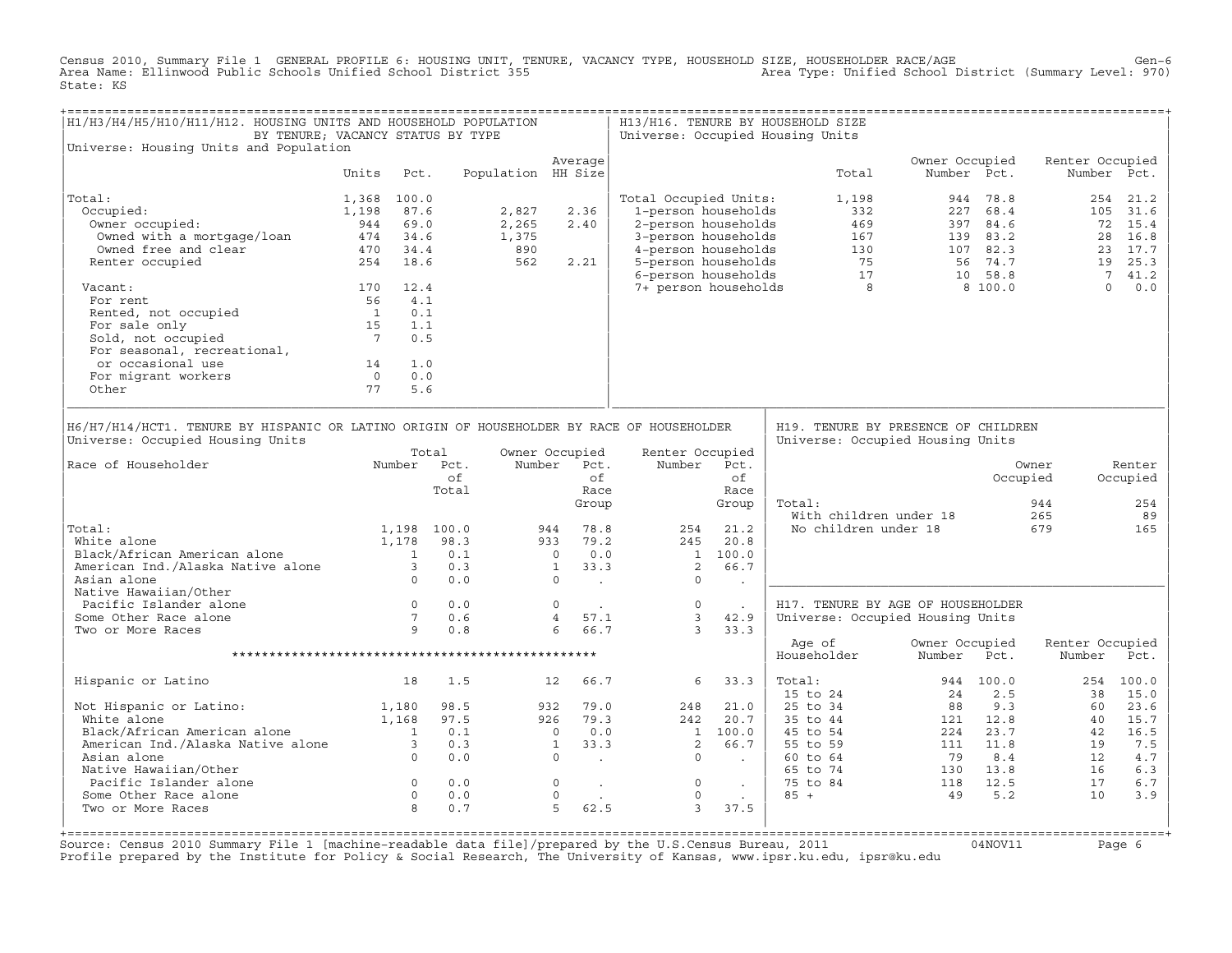Census 2010, Summary File 1 GENERAL PROFILE 7: TENURE BY HOUSEHOLD TYPE BY AGE; NONFAMILY HOUSEHOLDS; NONRELATIVES Gen−7<br>Area Name: Ellinwood Public Schools Unified School District 355 Area Name: Ellinwood Public Schools Unified School District 355 State: KS

| H18. TENURE BY HOUSEHOLD TYPE BY AGE OF HOUSEHOLDER (*)                                                                                                                                                  |          |                                          |                 |       |                                                     |                                                                                  |         |                                                                                                           |                                                  |          |                                                                                                                    |                     |
|----------------------------------------------------------------------------------------------------------------------------------------------------------------------------------------------------------|----------|------------------------------------------|-----------------|-------|-----------------------------------------------------|----------------------------------------------------------------------------------|---------|-----------------------------------------------------------------------------------------------------------|--------------------------------------------------|----------|--------------------------------------------------------------------------------------------------------------------|---------------------|
| Universe: Occupied Housing Units                                                                                                                                                                         |          |                                          |                 |       |                                                     |                                                                                  |         |                                                                                                           |                                                  |          |                                                                                                                    |                     |
|                                                                                                                                                                                                          |          |                                          |                 |       |                                                     |                                                                                  |         |                                                                                                           |                                                  |          |                                                                                                                    |                     |
|                                                                                                                                                                                                          |          |                                          |                 |       |                                                     |                                                                                  |         | Householder Householder Householder Householder Pct. Householder Householder Householder Householder Pct. |                                                  |          |                                                                                                                    |                     |
|                                                                                                                                                                                                          |          | Any Age                                  | 15 to 34        |       |                                                     | 35 to 64 65+ 65+                                                                 |         |                                                                                                           | Any Age 15 to 34 35 to 64                        |          | $65+$                                                                                                              | $65+$               |
| Family households:<br>%" immly households:<br>Husband-wife families: 623<br>Other families, no spouse present: 67<br>Male householder 21<br>46                                                           |          |                                          | 85              |       |                                                     | 428                                                                              |         |                                                                                                           |                                                  |          |                                                                                                                    | $6.6$<br>9          |
|                                                                                                                                                                                                          |          |                                          | 76              |       |                                                     |                                                                                  |         |                                                                                                           |                                                  |          |                                                                                                                    | 8 10.8              |
|                                                                                                                                                                                                          |          |                                          | 9               |       |                                                     |                                                                                  |         |                                                                                                           |                                                  |          |                                                                                                                    | $1 \quad 1.6$       |
|                                                                                                                                                                                                          |          |                                          | $5^{\circ}$     |       |                                                     |                                                                                  |         |                                                                                                           |                                                  |          |                                                                                                                    | $\mathbf{1}$<br>4.2 |
|                                                                                                                                                                                                          |          |                                          | $\overline{4}$  |       | $382$<br>$46$<br>$16$<br>$30$                       |                                                                                  |         |                                                                                                           |                                                  |          |                                                                                                                    | $\Omega$<br>0.0     |
| Nonfamily households:                                                                                                                                                                                    |          | 254                                      | 27              |       | $\begin{array}{c} 1 \cup . \\ 62 \end{array}$       |                                                                                  |         |                                                                                                           |                                                  |          | $\begin{array}{cccc} 32 & & & 51 \\ 23 & & & 31 \\ 18 & & & 28 \\ 5 & & 3 \\ 9 & & & 20 \\ 7 & & & 18 \end{array}$ | 29.1<br>34          |
| Male householder:                                                                                                                                                                                        |          | 111                                      | 19              |       |                                                     | $\begin{array}{cc} 120 & 47.2 \\ 30 & 27.0 \end{array}$                          |         | 67                                                                                                        |                                                  |          |                                                                                                                    | 13 19.4             |
| Living alone                                                                                                                                                                                             |          | 95                                       | 15              |       |                                                     |                                                                                  |         |                                                                                                           |                                                  |          |                                                                                                                    | 13 22.0             |
| Not living alone                                                                                                                                                                                         |          |                                          | $\overline{4}$  |       |                                                     |                                                                                  |         |                                                                                                           |                                                  |          | $\overline{0}$                                                                                                     | 0.0                 |
| Female householder:                                                                                                                                                                                      |          | $\begin{array}{c} 16 \\ 143 \end{array}$ | 8               |       | $\begin{bmatrix} 53 \\ 9 \\ 45 \\ 39 \end{bmatrix}$ | $\begin{array}{ccc} 27 & 28.4 \\ 3 & 18.8 \\ 90 & 62.9 \\ 87 & 65.9 \end{array}$ |         | $59$<br>$8$<br>$50$<br>$46$                                                                               |                                                  |          |                                                                                                                    | 21 42.0             |
| Living alone                                                                                                                                                                                             |          | 132                                      | 6               |       |                                                     |                                                                                  |         |                                                                                                           |                                                  |          |                                                                                                                    | 21 45.7             |
| Not living alone                                                                                                                                                                                         |          | 11                                       | 2               |       | 6                                                   |                                                                                  | 3, 27.3 | $\overline{4}$                                                                                            | $\overline{a}$                                   |          | 2                                                                                                                  | $\Omega$<br>0.0     |
|                                                                                                                                                                                                          |          |                                          |                 |       |                                                     |                                                                                  |         |                                                                                                           |                                                  |          |                                                                                                                    |                     |
| HCT2/HCT3/HCT4. TENURE BY PRESENCE AND AGE OF OWN, RELATED,<br>AND TOTAL CHILDREN (EXCLUDING HOUSEHOLDERS,<br>SPOUSES, AND UNMARRIED PARTNERS)                                                           |          |                                          |                 |       |                                                     | BY AGE OF HOUSEHOLDER (*)<br>Universe: Nonfamily Households                      |         | PCT18. NONFAMILY HOUSEHOLDS BY SEX OF HOUSEHOLDER BY LIVING ALONE                                         |                                                  |          |                                                                                                                    |                     |
| Universe: Occupied Housing Units                                                                                                                                                                         |          |                                          |                 |       |                                                     |                                                                                  |         |                                                                                                           |                                                  | Pct.     |                                                                                                                    | Pct.                |
|                                                                                                                                                                                                          |          |                                          |                 |       |                                                     |                                                                                  |         | Total                                                                                                     | Male                                             | оf       | Female                                                                                                             | оf                  |
|                                                                                                                                                                                                          | Own      | Related                                  |                 | Total |                                                     |                                                                                  |         |                                                                                                           | Householder Householder Total Householder        |          |                                                                                                                    | Total               |
|                                                                                                                                                                                                          | Children | Children                                 | Children        |       |                                                     |                                                                                  |         |                                                                                                           |                                                  |          |                                                                                                                    |                     |
|                                                                                                                                                                                                          |          |                                          |                 |       | Total:                                              |                                                                                  |         |                                                                                                           | 371<br>178                                       | 48.0     | 193                                                                                                                | 52.0                |
| Total:                                                                                                                                                                                                   | 1,198    |                                          | 1,198           | 1,198 |                                                     | otai:<br>Living alone:<br>Householder 15 to 64                                   |         |                                                                                                           | 332 33                                           | 154 46.4 | 178                                                                                                                | 53.6                |
| Owner occupied:                                                                                                                                                                                          | 944      |                                          | 944             | 944   |                                                     | Householder 15 to 64                                                             |         |                                                                                                           | $\begin{array}{c} 184 \\ 148 \end{array}$<br>114 | 62.0     | 70                                                                                                                 | 38.0                |
| With children under 18:                                                                                                                                                                                  |          | 250                                      | 261             | 265   |                                                     | Householder 65 and over                                                          |         |                                                                                                           | 40                                               | 27.0     | 108                                                                                                                | 73.0                |
|                                                                                                                                                                                                          |          |                                          |                 | 55    |                                                     |                                                                                  |         |                                                                                                           |                                                  |          |                                                                                                                    |                     |
|                                                                                                                                                                                                          |          |                                          | $\frac{55}{51}$ |       |                                                     |                                                                                  |         | Not living alone:<br>Householder 15 to 64 33 21 63.6 12<br>Householder 65 and over 6 3 50.0 3             |                                                  |          |                                                                                                                    | 38.5                |
|                                                                                                                                                                                                          |          |                                          |                 | 159   |                                                     |                                                                                  |         |                                                                                                           |                                                  |          | 12                                                                                                                 | 36.4                |
| No children under 18                                                                                                                                                                                     |          |                                          |                 | 679   |                                                     |                                                                                  |         |                                                                                                           |                                                  |          | $\overline{\mathbf{3}}$                                                                                            | 50.0                |
| Renter occupied:<br>Renter occupied:<br>Renter occupied:<br>With children under 18: 84 86<br>Under 6 only 36 37<br>Under 6 and 6 to 17 19 19<br>6 to 17 years only 29 30<br>No children under 18 170 168 |          |                                          |                 | 254   |                                                     |                                                                                  |         |                                                                                                           |                                                  |          |                                                                                                                    |                     |
|                                                                                                                                                                                                          |          |                                          |                 | 89    |                                                     |                                                                                  |         | PCT19. NONRELATIVES BY HOUSEHOLD TYPE (*)                                                                 |                                                  |          |                                                                                                                    |                     |
|                                                                                                                                                                                                          |          |                                          |                 | 38    |                                                     | Universe: Nonrelatives                                                           |         |                                                                                                           |                                                  |          |                                                                                                                    |                     |
|                                                                                                                                                                                                          |          |                                          |                 | 20    |                                                     |                                                                                  |         |                                                                                                           |                                                  | Pct.     |                                                                                                                    | Pct.                |
|                                                                                                                                                                                                          |          |                                          |                 | 31    |                                                     |                                                                                  |         |                                                                                                           | In Total In Family                               |          | of In Nonfamily                                                                                                    | оf                  |
|                                                                                                                                                                                                          |          |                                          |                 | 165   |                                                     |                                                                                  |         |                                                                                                           |                                                  |          | Households Households Total Households Total                                                                       |                     |
|                                                                                                                                                                                                          |          |                                          |                 |       | Total:                                              |                                                                                  |         |                                                                                                           | 93                                               |          | 50 53.8 43 46.2                                                                                                    |                     |
|                                                                                                                                                                                                          |          |                                          |                 |       |                                                     | Roomer or boarder                                                                |         |                                                                                                           |                                                  |          |                                                                                                                    | 37.5                |
|                                                                                                                                                                                                          |          |                                          |                 |       |                                                     |                                                                                  |         |                                                                                                           |                                                  |          | 8 5 62.5 3<br>7 2 28.6 5                                                                                           | 71.4                |
|                                                                                                                                                                                                          |          |                                          |                 |       |                                                     | Housemate or roommate                                                            |         |                                                                                                           | 59                                               | 32 54.2  | 27                                                                                                                 | 45.8                |
|                                                                                                                                                                                                          |          |                                          |                 |       |                                                     | Unmarried partner<br>Other nonrelatives                                          |         | 19                                                                                                        |                                                  | 11 57.9  | 8                                                                                                                  | 42.1                |
|                                                                                                                                                                                                          |          |                                          |                 |       |                                                     |                                                                                  |         |                                                                                                           |                                                  |          |                                                                                                                    |                     |

design to the control of the control of the control of the control of the control of the control of the control of the control of the control of the control of the control of the control of the control of the control of th |\* Same−sex couple households are included in the family households category if there is at least one additional person related to the householder | | by birth or adoption. Same−sex couple households with no relatives of the householder present are tabulated in nonfamily households. | | "Nonfamily households" consist of people living alone and households which do not have any members related to the householder. Nonrelatives | include any household member not related to the householder by birth, marriage, or adoption. This includes unmarried partners. Responses of | "same−sex spouse" were edited during processing to "unmarried partner." |

+===================================================================================================================================================+ Source: Census 2010 Summary File 1 [machine−readable data file]/prepared by the U.S.Census Bureau, 2011 04NOV11 Page 7 Profile prepared by the Institute for Policy & Social Research, The University of Kansas, www.ipsr.ku.edu, ipsr@ku.edu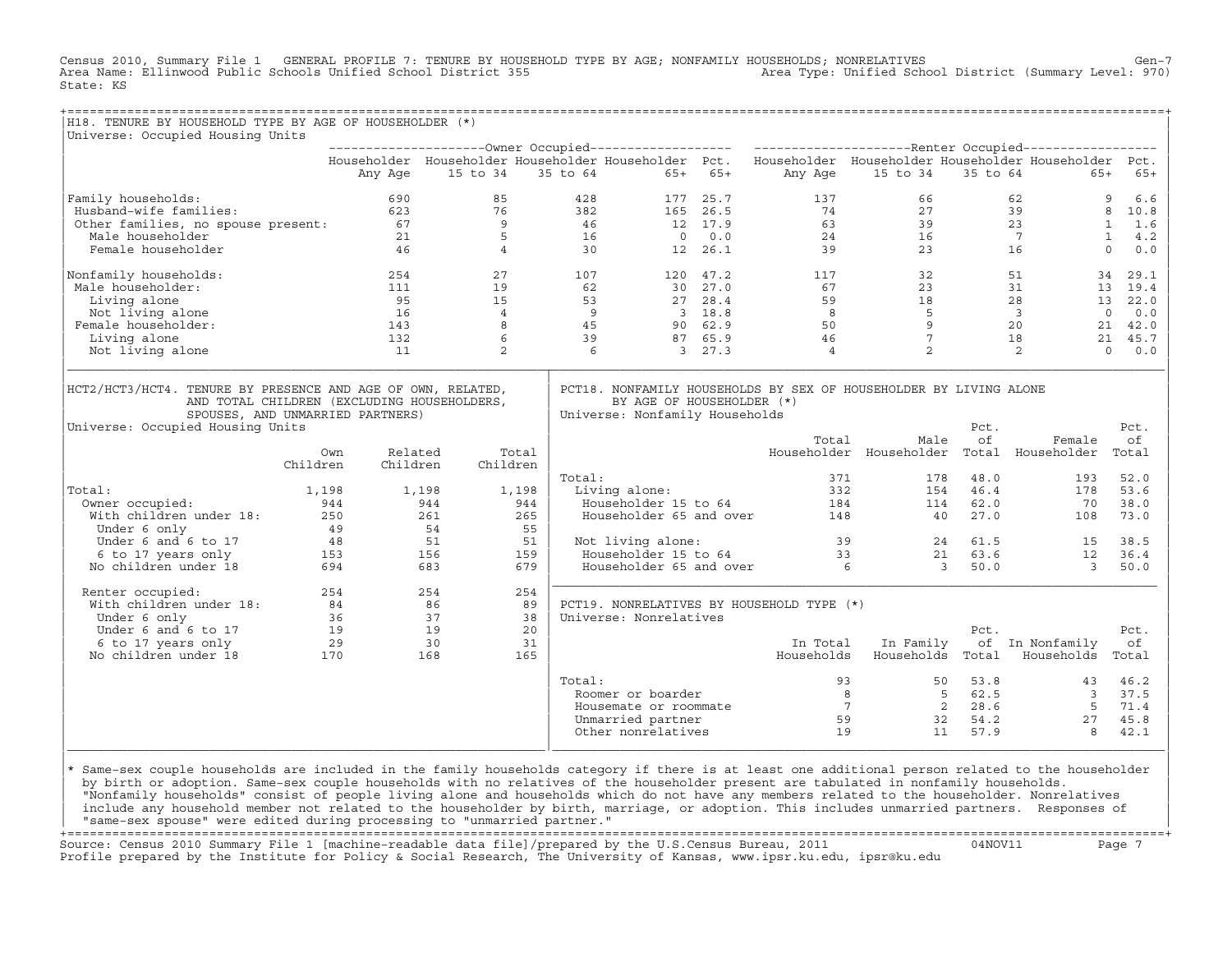Census 2010, Summary File 1 GENERAL PROFILE 8: GROUP QUARTERS POPULATION BY SEX BY AGE BY DETAILED TYPE Genou<br>Area Name: Ellinwood Public Schools Unified School District 355 area Type: Unified School District (Summary Lev Area Name: Ellinwood Public Schools Unified School District 355 State: KS

## +===================================================================================================================================================+ |PCT20/PCT21. GROUP QUARTERS POPULATION BY SEX BY AGE BY GROUP QUARTERS TYPE |

| Universe: Population in Group Quarters                   |              |                |                          |                                                                      |                |                          |                   |
|----------------------------------------------------------|--------------|----------------|--------------------------|----------------------------------------------------------------------|----------------|--------------------------|-------------------|
|                                                          |              |                | Total 18 to 64 65 & Over |                                                                      |                | Total 18 to 64 65 & Over |                   |
| Total:                                                   | 58           | $\mathcal{E}$  |                          | $55$  Male:                                                          | 12             | $\Omega$                 | $12 \overline{ }$ |
| Institutionalized population:                            | 58           | $\overline{3}$ | 55                       | Institutionalized population:                                        | 12             | $\Omega$                 | 12                |
| Correctional facilities for adults:                      | $\Omega$     | $\Omega$       | $\Omega$                 | Institutionalized population:<br>Correctional facilities for adults: | $\overline{0}$ | $\Omega$                 | $\Omega$          |
| Federal detention centers                                | $\Omega$     | $\Omega$       | $\Omega$                 | Federal detention centers                                            | $\Omega$       | $\Omega$                 | $\circ$           |
| Federal prisons                                          | $\Omega$     | $\Omega$       | $\circ$                  | Federal prisons                                                      | $\Omega$       | $\Omega$                 | $\circ$           |
| State prisons                                            | $\Omega$     | $\Omega$       | $\circ$                  | State prisons                                                        | $\Omega$       | $\Omega$                 | $\mathbf{0}$      |
| Local jails and other municipal                          |              |                |                          | Local jails and other municipal                                      |                |                          |                   |
| confinement facilities                                   | $\Omega$     | $\Omega$       | $\circ$                  | confinement facilities                                               | $\Omega$       | $\Omega$                 | $\circ$           |
| Correctional residential facilities                      | $\Omega$     | $\Omega$       | $\Omega$                 | Correctional residential facilities                                  | $\Omega$       | $\Omega$                 | $\mathbf{0}$      |
| Military disciplinary barracks & jails                   | $\Omega$     | $\Omega$       | $\Omega$                 | Military disciplinary barracks & jails                               | $\Omega$       | $\Omega$                 | $\Omega$          |
| Juvenile facilities:                                     | $\Omega$     | $\Omega$       | $\circ$                  | Juvenile facilities:                                                 | $\Omega$       | $\Omega$                 | $\mathbf{0}$      |
| Group homes for juveniles                                |              |                |                          | Group homes for juveniles                                            |                |                          |                   |
| (non-correctional)                                       | $\Omega$     | $\Omega$       | $\Omega$                 | (non-correctional)                                                   | $\Omega$       | $\Omega$                 | $\circ$           |
| Residential treatment centers for                        |              |                |                          | Residential treatment centers for                                    |                |                          |                   |
| juveniles (non-correctional)                             | $\Omega$     | $\Omega$       | $\circ$                  | juveniles (non-correctional)                                         | $\Omega$       | $\Omega$                 | $\Omega$          |
| Correctional facilities intended for                     |              |                |                          | Correctional facilities intended for                                 |                |                          |                   |
| juveniles                                                | $\circ$      | $\Omega$       | $\circ$                  | juveniles                                                            | $\Omega$       | $\Omega$                 | $\circ$           |
| Nursing facilities/Skilled-nursing fac.                  | 58           | $\overline{3}$ | 55                       | Nursing facilities/Skilled-nursing fac.                              | 12             | $\Omega$                 | 12 <sup>°</sup>   |
| Other institutional facilities:                          | $\circ$      | $\Omega$       | $\Omega$                 | Other institutional facilities:                                      | $\Omega$       | $\Omega$                 | $\circ$           |
| Mental (Psychiatric) hospitals and                       |              |                |                          | Mental (Psychiatric) hospitals and                                   |                |                          |                   |
| psychiatric units in other hospitals                     | $\circ$      | $\Omega$       | $\Omega$                 | psychiatric units in other hospitals                                 | $\mathbf{0}$   | $\Omega$                 | $\circ$           |
| Hospitals with patients who have no                      |              |                |                          | Hospitals with patients who have no                                  |                |                          |                   |
| usual home elsewhere                                     | $\circ$      | $\Omega$       | $\circ$                  | usual home elsewhere                                                 | $\Omega$       | $\Omega$                 | $\circ$           |
| In-patient hospice facilities                            | $\Omega$     | $\Omega$       | $\Omega$                 | In-patient hospice facilities                                        | $\Omega$       | $\Omega$                 | $\Omega$          |
| Military treatment facilities with                       | $\Omega$     | $\Omega$       |                          | Military treatment facilities with                                   | $\Omega$       | $\Omega$                 |                   |
| assigned patients<br>Residential schools for people with |              |                | $\circ$                  | assigned patients<br>Residential schools for people with             |                |                          | $\mathbf{0}$      |
| disabilities                                             | $\Omega$     | $\Omega$       | $\circ$                  | disabilities                                                         | $\Omega$       | $\Omega$                 | $\circ$           |
|                                                          |              |                |                          |                                                                      |                |                          |                   |
| Noninstitutionalized population:                         | $\circ$      | $\mathbf{0}$   | $\circ$                  | Noninstitutionalized population:                                     | $\circ$        | $\mathbf{0}$             | $\circ$           |
| College/University student housing                       | $\Omega$     | $\Omega$       | $\Omega$                 | College/University student housing                                   | $\Omega$       | $\Omega$                 | $\Omega$          |
|                                                          |              |                |                          |                                                                      |                |                          |                   |
| Military quarters:                                       | $\Omega$     | $\Omega$       | $\Omega$                 | Military quarters:                                                   | $\mathbf{0}$   | $\Omega$                 | $\circ$           |
| Military barracks and dormitories                        |              |                |                          | Military barracks and dormitories                                    |                |                          |                   |
| (non-disciplinary)                                       | $\mathbf{0}$ | $\circ$        | $\circ$                  | (non-disciplinary)                                                   | $\mathbf{0}$   | $\mathbf{0}$             | $\circ$           |
| Military ships                                           | $\Omega$     | $\Omega$       | $\circ$                  | Military ships                                                       | $\Omega$       | $\Omega$                 | $\circ$           |
| Other noninstitutional facilities:                       | $\Omega$     | $\Omega$       | $\Omega$                 | Other noninstitutional facilities:                                   | $\mathbf{0}$   | $\Omega$                 | $\Omega$          |
| Emergency and transitional shelters                      |              |                |                          | Emergency and transitional shelters                                  |                |                          |                   |
| (with sleeping facilities) for people                    |              |                |                          | (with sleeping facilities) for people                                |                |                          |                   |
| experiencing homelessness                                | $\Omega$     | $\Omega$       | $\Omega$                 | experiencing homelessness                                            | $\Omega$       | $\Omega$                 | $\circ$           |
| Group homes intended for adults                          | $\circ$      | $\circ$        | $\circ$                  | Group homes intended for adults                                      | $\Omega$       | $\Omega$                 | $\circ$           |
| Residential treatment centers, adults                    | $\mathbf{0}$ | $\Omega$       | $\circ$                  | Residential treatment centers, adults                                | $\mathbf{0}$   | $\Omega$                 | $\mathbb O$       |
| Maritime/merchant vessels                                | $\circ$      | $\mathbf{0}$   | $\circ$                  | Maritime/merchant vessels                                            | $\mathbf{0}$   | $\Omega$                 | $\circ$           |
| Workers group living quarters and                        |              |                |                          | Workers group living quarters and                                    |                |                          |                   |
| Job Corps centers                                        | $\circ$      | $\mathbf 0$    | $\mathbf{0}$             | Job Corps centers                                                    | $\mathbf{0}$   | $\Omega$                 | $\circ$           |
| Other noninstitutional facilities                        | $\Omega$     | $\Omega$       | $\Omega$                 | Other noninstitutional facilities                                    | $\Omega$       | $\Omega$                 | $\Omega$          |
|                                                          |              |                |                          |                                                                      |                |                          |                   |

+===================================================================================================================================================+Source: Census 2010 Summary File 1 [machine−readable data file]/prepared by the U.S.Census Bureau, 2011 04NOV11 Page 8 Profile prepared by the Institute for Policy & Social Research, The University of Kansas, www.ipsr.ku.edu, ipsr@ku.edu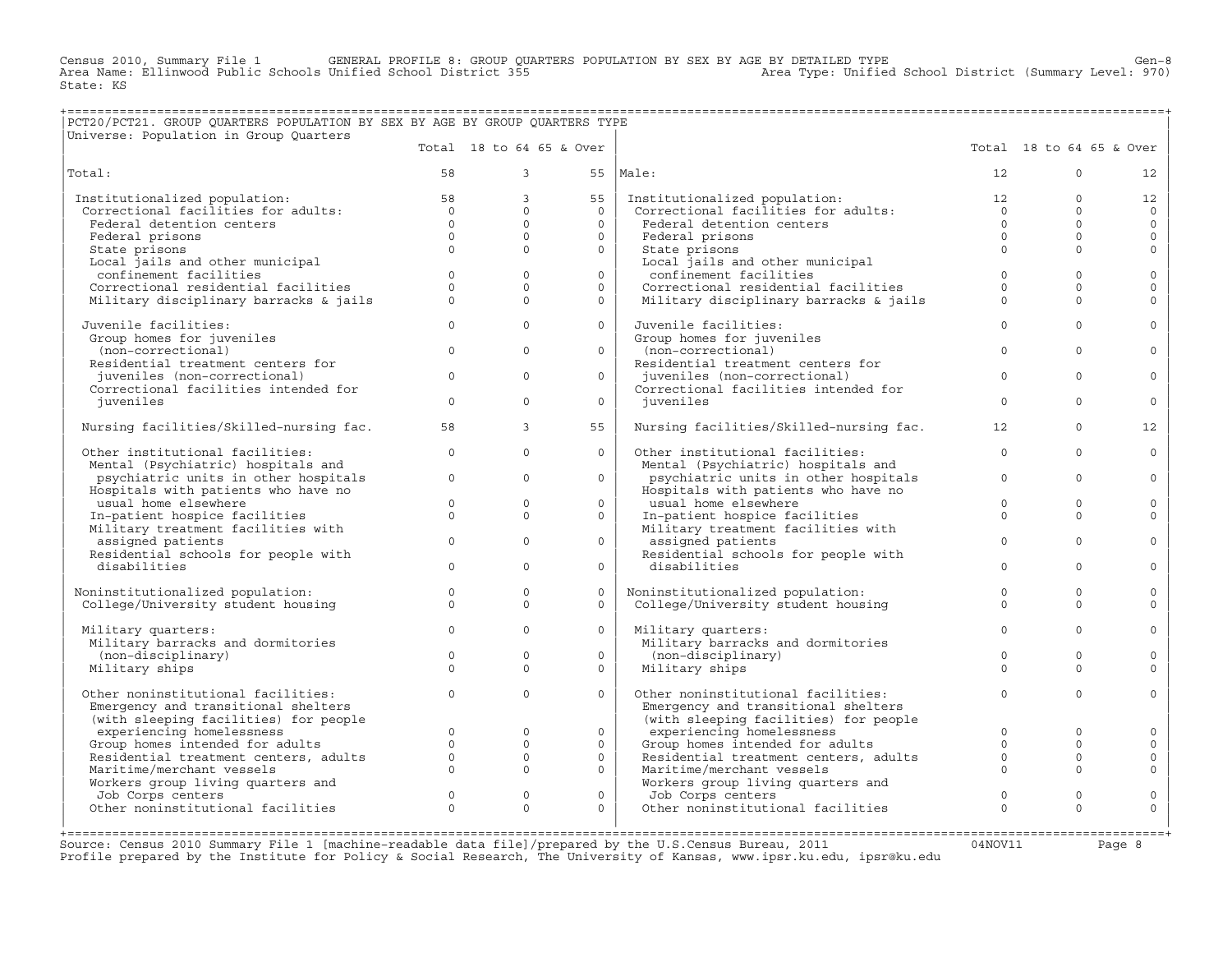Census 2010, Summary File 1 GENERAL PROFILE 9: GROUP QUARTERS POPULATION BY SEX BY DETAILED AGE Gen−9 Area Name: Ellinwood Public Schools Unified School District 355 Area Type: Unified School District (Summary Level: 970) State: KS

| PCO1-PCO10/PCT21/P12. GROUP QUARTERS POPULATION BY SEX BY AGE BY GROUP QUARTERS TYPE (*** % OF TOTAL POPULATION IN THIS AGE GROUP) |                |            | ------------------------ |                                                   |              |                |             |                                                                                                           |             |          | ==================== |
|------------------------------------------------------------------------------------------------------------------------------------|----------------|------------|--------------------------|---------------------------------------------------|--------------|----------------|-------------|-----------------------------------------------------------------------------------------------------------|-------------|----------|----------------------|
| Universe: Population in Group Quarters                                                                                             |                |            |                          |                                                   |              |                |             |                                                                                                           |             |          |                      |
|                                                                                                                                    |                | $***$      |                          |                                                   |              |                |             | -------------- Institutionalized Population ------------- - ------ Noninstitutionalized Population ------ | College/    |          |                      |
|                                                                                                                                    |                | Group Pct. |                          | Correctional                                      |              |                |             |                                                                                                           | University  |          |                      |
|                                                                                                                                    | Quarters Total |            |                          | Facilities                                        | Juvenile     | Nursing        | Other       |                                                                                                           | Student     | Military | Other                |
|                                                                                                                                    | Total          | Pop.       |                          | Total for Adults Facilities Facilities Facilities |              |                |             | Total                                                                                                     | Housing     |          | Quarters Facilities  |
| Total:                                                                                                                             |                |            |                          |                                                   |              |                |             |                                                                                                           |             |          |                      |
| Under 5 years                                                                                                                      |                |            |                          |                                                   |              |                |             |                                                                                                           |             |          |                      |
| 5 to 9 years                                                                                                                       |                |            |                          |                                                   |              |                |             |                                                                                                           |             |          |                      |
| 10 to 14 years                                                                                                                     |                |            |                          |                                                   |              |                |             |                                                                                                           |             |          |                      |
| 15 to 19 years                                                                                                                     |                |            |                          |                                                   |              |                |             |                                                                                                           |             |          |                      |
| 20 to 24 years                                                                                                                     |                |            |                          |                                                   |              |                |             |                                                                                                           |             |          |                      |
| 25 to 29 years                                                                                                                     |                |            |                          |                                                   |              |                |             |                                                                                                           |             |          |                      |
| 30 to 34 years                                                                                                                     |                |            |                          |                                                   |              |                |             |                                                                                                           |             |          |                      |
| 35 to 39 years                                                                                                                     |                |            |                          |                                                   |              |                |             |                                                                                                           |             |          |                      |
| 40 to 44 years                                                                                                                     |                |            |                          |                                                   |              |                |             |                                                                                                           |             |          |                      |
| 45 to 49 years                                                                                                                     |                |            |                          |                                                   |              |                |             |                                                                                                           |             |          |                      |
| 50 to 54 years                                                                                                                     |                |            |                          |                                                   |              |                |             |                                                                                                           |             |          |                      |
| 55 to 59 years                                                                                                                     |                |            |                          |                                                   |              |                |             |                                                                                                           |             |          |                      |
| 60 to 64 years                                                                                                                     |                |            |                          |                                                   |              |                |             |                                                                                                           |             |          |                      |
| 65 to 69 years                                                                                                                     |                |            |                          |                                                   |              |                |             |                                                                                                           |             |          |                      |
| 70 to 74 years                                                                                                                     |                |            |                          |                                                   |              |                |             |                                                                                                           |             |          |                      |
| 75 to 79 years                                                                                                                     |                |            |                          |                                                   |              |                |             |                                                                                                           |             |          |                      |
| 80 to 84 years                                                                                                                     |                |            |                          |                                                   |              |                |             |                                                                                                           |             |          |                      |
| 85 years & over                                                                                                                    |                |            |                          |                                                   |              |                |             |                                                                                                           |             |          |                      |
|                                                                                                                                    |                |            |                          |                                                   |              |                |             |                                                                                                           |             |          |                      |
| Under 18 years                                                                                                                     | $\circ$        | 0.00       | $\circ$                  | $\mathbf{0}$                                      | $\Omega$     | $\circ$        | $\circ$     | $\mathbf 0$                                                                                               | $\mathbf 0$ | $\Omega$ | $\circ$              |
| 18 to 64 years                                                                                                                     |                | 30.18      | $\overline{3}$           | $\mathbf{0}$                                      | $\circ$      | $\overline{3}$ | $\circ$     | $\circ$                                                                                                   | $\circ$     | $\circ$  | $\circ$              |
| 65 years & over                                                                                                                    |                | 55 10.00   | 55                       | $\circ$                                           | $\Omega$     | 55             | $\circ$     | $\Omega$                                                                                                  | $\Omega$    | $\Omega$ | $\Omega$             |
|                                                                                                                                    |                |            |                          |                                                   |              |                |             |                                                                                                           |             |          |                      |
| Male:                                                                                                                              |                |            |                          |                                                   |              |                |             |                                                                                                           |             |          |                      |
| Under 5 years                                                                                                                      |                |            |                          |                                                   |              |                |             |                                                                                                           |             |          |                      |
| 5 to 9 years                                                                                                                       |                |            |                          |                                                   |              |                |             |                                                                                                           |             |          |                      |
| 10 to 14 years                                                                                                                     |                |            |                          |                                                   |              |                |             |                                                                                                           |             |          |                      |
| 15 to 19 years                                                                                                                     |                |            |                          |                                                   |              |                |             |                                                                                                           |             |          |                      |
| 20 to 24 years                                                                                                                     |                |            |                          |                                                   |              |                |             |                                                                                                           |             |          |                      |
| 25 to 29 years                                                                                                                     |                |            |                          |                                                   |              |                |             |                                                                                                           |             |          |                      |
| 30 to 34 years                                                                                                                     |                |            |                          |                                                   |              |                |             |                                                                                                           |             |          |                      |
| 35 to 39 years                                                                                                                     |                |            |                          |                                                   |              |                |             |                                                                                                           |             |          |                      |
| 40 to 44 years                                                                                                                     |                |            |                          |                                                   |              |                |             |                                                                                                           |             |          |                      |
| 45 to 49 years                                                                                                                     |                |            |                          |                                                   |              |                |             |                                                                                                           |             |          |                      |
| 50 to 54 years                                                                                                                     |                |            |                          |                                                   |              |                |             |                                                                                                           |             |          |                      |
| 55 to 59 years                                                                                                                     |                |            |                          |                                                   |              |                |             |                                                                                                           |             |          |                      |
| 60 to 64 years                                                                                                                     |                |            |                          |                                                   |              |                |             |                                                                                                           |             |          |                      |
| 65 to 69 years                                                                                                                     |                |            |                          |                                                   |              |                |             |                                                                                                           |             |          |                      |
| 70 to 74 years                                                                                                                     |                |            |                          |                                                   |              |                |             |                                                                                                           |             |          |                      |
| 75 to 79 years                                                                                                                     |                |            |                          |                                                   |              |                |             |                                                                                                           |             |          |                      |
| 80 to 84 years                                                                                                                     |                |            |                          |                                                   |              |                |             |                                                                                                           |             |          |                      |
| 85 years & over                                                                                                                    |                |            |                          |                                                   |              |                |             |                                                                                                           |             |          |                      |
| Under 18 years                                                                                                                     |                | 0 0.00     | $\circ$                  | $\mathbf{0}$                                      | $\mathbf 0$  | $\mathsf O$    | $\circ$     | $\mathsf O$                                                                                               | $\circ$     | $\circ$  | $\mathsf O$          |
| 18 to 64 years                                                                                                                     |                | 0 0.00     | $\mathbb O$              | $\mathbb O$                                       | $\mathsf{O}$ | $\mathsf{O}$   | $\circ$     | $\mathsf O$                                                                                               | $\circ$     | 0        | $\mathsf O$          |
| 65 years & over                                                                                                                    |                | 12 5.13    | 12                       | $\mathsf{O}\xspace$                               | $\mathsf O$  | 12             | $\mathsf O$ | $\mathsf O$                                                                                               | $\mathsf O$ | $\Omega$ | $\mathsf{O}\xspace$  |
| +=====================================                                                                                             |                |            |                          |                                                   |              |                |             |                                                                                                           |             |          |                      |

+===================================================================================================================================================+Source: Census 2010 Summary File 1 [machine−readable data file]/prepared by the U.S.Census Bureau, 2011 04NOV11 Page 9 Profile prepared by the Institute for Policy & Social Research, The University of Kansas, www.ipsr.ku.edu, ipsr@ku.edu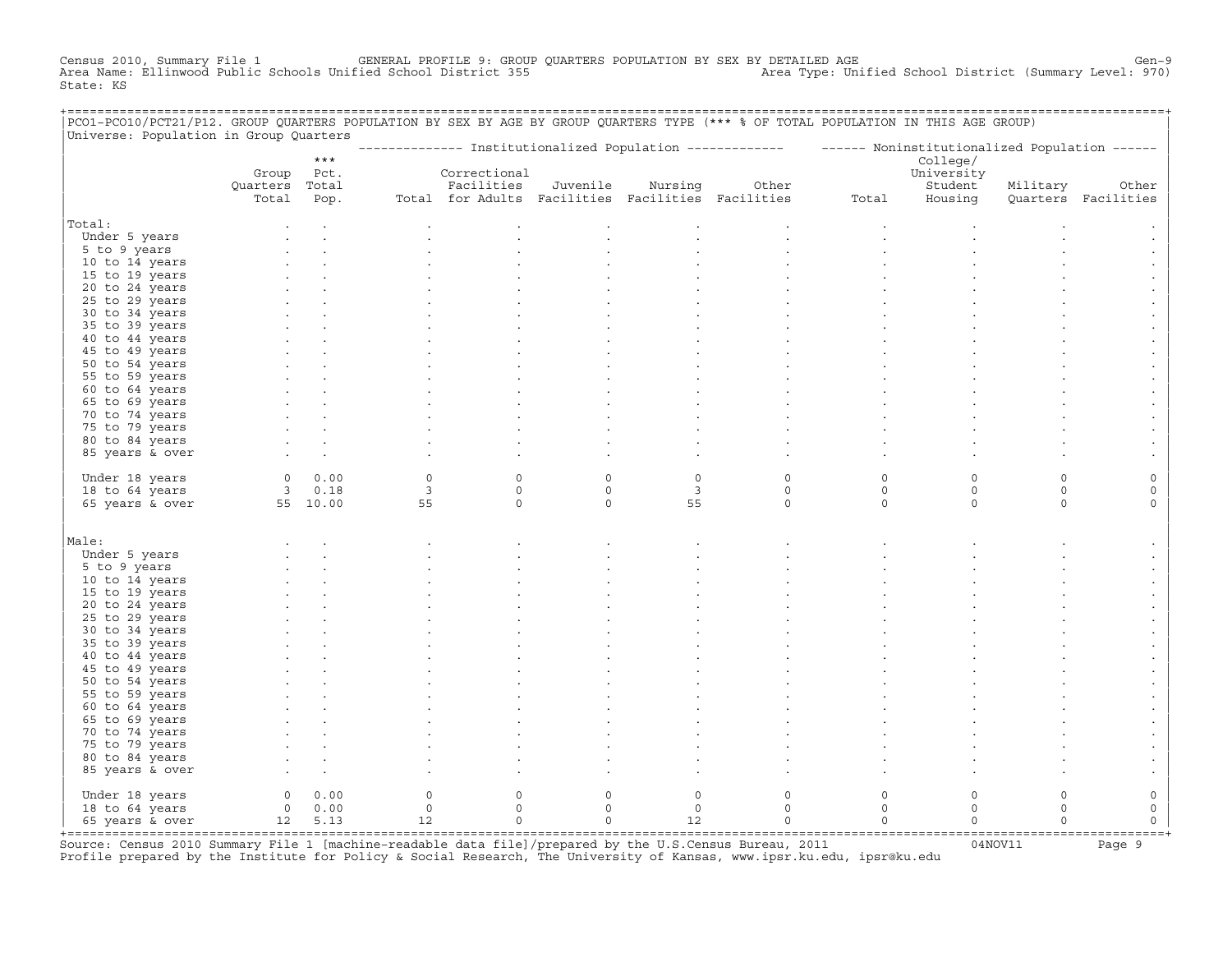Census 2010, Summary File 1 AGE PROFILE 1: AGE BY SEX FOR PERSONS IN HOUSEHOLDS AND PERSONS IN GROUP QUARTERS Age−1<br>Area Name: Ellinwood Public Schools Unified School District 355 Area Name: Ellinwood Public Schools Unified School District 355 State: KS

+===================================================================================================================================================+

|P12/PCT13. AGE BY SEX BY RESIDENCE TYPE (PERSONS IN HOUSEHOLDS AND PERSONS IN GROUP QUARTERS) | |Universe: Total Population (2,885; 98.0% in households and 2.0% in group quarters) | | | | −−−−−−−−−−−−−−−−−All Persons−−−−−−−−−−−−−−−−−− | −−−−−−−−−−Persons in Households−−−−−−−−−− | −−−−−−−−Persons in Group Quarters−−−−−−−− | | Total Pct. Male Female %Fem | Total Pct. Male Female | Total Pct. Male Female %Fem | | | | | |All Ages: 2,885 100.0 1,420 1,465 50.8 | 2,827 100.0 1,408 1,419 | 58 100.0 12 46 79.3<br>|0 to 4 209 7.2 106 103 49.3 | 209 7.4 106 103 | 0 0.0 0 0 0 . |0 to 4 209 7.2 106 103 49.3 | 209 7.4 106 103 | 0 0.0 0 0 . | |5 to 9 153 5.3 85 68 44.4 | 153 5.4 85 68 | 0 0.0 0 0 . | |10 to 14 186 6.4 99 87 46.8 | 186 6.6 99 87 | 0 0.0 0 0 . | |15 to 17 118 4.1 55 63 53.4 | 118 4.2 55 63 | 0 0.0 0 0 . | |18 and 19 59 2.0 25 34 57.6 | 59 2.1 25 34 | 0 0.0 0 0 . | |20 33 1.1 19 14 42.4 | 33 1.2 19 14 | 0 0.0 0 0 . |  $|21$  34 1.2 17 17 50.0 34 1.2 17 17 17 0 0.0 0 0 0 0 |22 to 24 98 3.4 49 49 50.0 | 98 3.5 49 49 | 0 0.0 0 0 . | |25 to 29 151 5.2 81 70 46.4 | 151 5.3 81 70 | 0 0.0 0 0 . | |30 to 34 157 5.4 76 81 51.6 | 157 5.6 76 81 | 0 0.0 0 0 . | |35 to 39 150 5.2 80 70 46.7 | 150 5.3 80 70 | 0 0.0 0 0 . | |40 to 44 130 4.5 64 66 50.8 | 130 4.6 64 66 | 0 0.0 0 0 0 0 . |45 to 49 247 8.6 122 125 50.6 | 247 8.7 122 125 | 0 0.0 0 0 . | |50 to 54 236 8.2 122 114 48.3 | 236 8.3 122 114 | 0 0.0 0 0 . | |55 to 59 217 7.5 107 110 50.7 | 217 7.7 107 110 | 0 0.0 0 0 . | |60 and 61 65 2.3 33 32 49.2 | 63 2.2 33 30 | 2 3.4 0 2 100.0 | |62 to 64 92 3.2 46 46 50.0 | 91 3.2 46 45 | 1 1.7 0 1 100.0 | |65 and 66 66 2.3 30 36 54.5 | 65 2.3 30 35 | 1 1.7 0 1 100.0 | |67 to 69 74 2.6 43 31 41.9 | 74 2.6 43 31 | 0 0.0 0 0 . | |70 to 74 103 3.6 48 55 53.4 | 99 3.5 47 52 | 4 6.9 1 3 75.0 | |75 to 79 114 4.0 50 64 56.1 | 110 3.9 48 62 | 4 6.9 2 2 50.0 | |80 to 84 91 3.2 35 56 61.5 | 81 2.9 33 48 | 10 17.2 2 8 80.0 | |85 & over 102 3.5 28 74 72.5 | 66 2.3 21 45 | 36 62.1 7 29 80.6 | | | | | | | | | |Additional Aggregations: | | | |0 to 14 548 19.0 290 258 47.1 | 548 19.4 290 258 | 0 0.0 0 0 . | |5 to 14 339 11.8 184 155 45.7 | 339 12.0 184 155 | 0 0.0 0 0 . | |0 to 17 666 23.1 345 321 48.2 | 666 23.6 345 321 | 0 0.0 0 0 . | |5 to 17 457 15.8 239 218 47.7 | 457 16.2 239 218 | 0 0.0 0 0 . | |0 to 20 758 26.3 389 369 48.7 | 758 26.8 389 369 | 0 0.0 0 0 . | |18 to 21 126 4.4 61 65 51.6 | 126 4.5 61 65 | 0 0.0 0 0 . | |18 to 24 224 7.8 110 114 50.9 | 224 7.9 110 114 | 0 0.0 0 0 . | |18 to 64 1,669 57.9 841 828 49.6 | 1,666 58.9 841 825 | 3 5.2 0 3 100.0 | |25 to 64 1,445 50.1 731 714 49.4 | 1,442 51.0 731 711 | 3 5.2 0 3 100.0 | |60 & over 707 24.5 313 394 55.7 | 649 23.0 301 348 | 58 100.0 12 46 79.3 | |65 & over 550 19.1 234 316 57.5 | 495 17.5 222 273 | 55 94.8 12 43 78.2 | |70 & over 410 14.2 161 249 60.7 | 356 12.6 149 207 | 54 93.1 12 42 77.8 | |75 & over 307 10.6 113 194 63.2 | 257 9.1 102 155 | 50 86.2 11 39 78.0 | | | | |

|P13/PCT13. MEDIAN AGE BY SEX BY RESIDENCE TYPE (PERSONS IN HOUSEHOLDS AND PERSONS IN GROUP QUARTERS) | |Universe: Total Population (2,885) |

|            | ---------------All Persons--- |      |        | ----------Persons in Households---------- |      |        | --------Persons in Group Quarters-------- |      |        |
|------------|-------------------------------|------|--------|-------------------------------------------|------|--------|-------------------------------------------|------|--------|
|            | Both Sexes                    | Male | Female | Both Sexes                                | Male | Female | Both Sexes                                | Male | Female |
| Median Age | 43.6                          | 41.5 | 45.5   | 42.5                                      | 40.9 | 44.1   |                                           |      |        |

Source: Census 2010 Summary File 1 [machine−readable data file]/prepared by the U.S.Census Bureau, 2011 04NOV11 Page 10 Profile prepared by the Institute for Policy & Social Research, The University of Kansas, www.ipsr.ku.edu, ipsr@ku.edu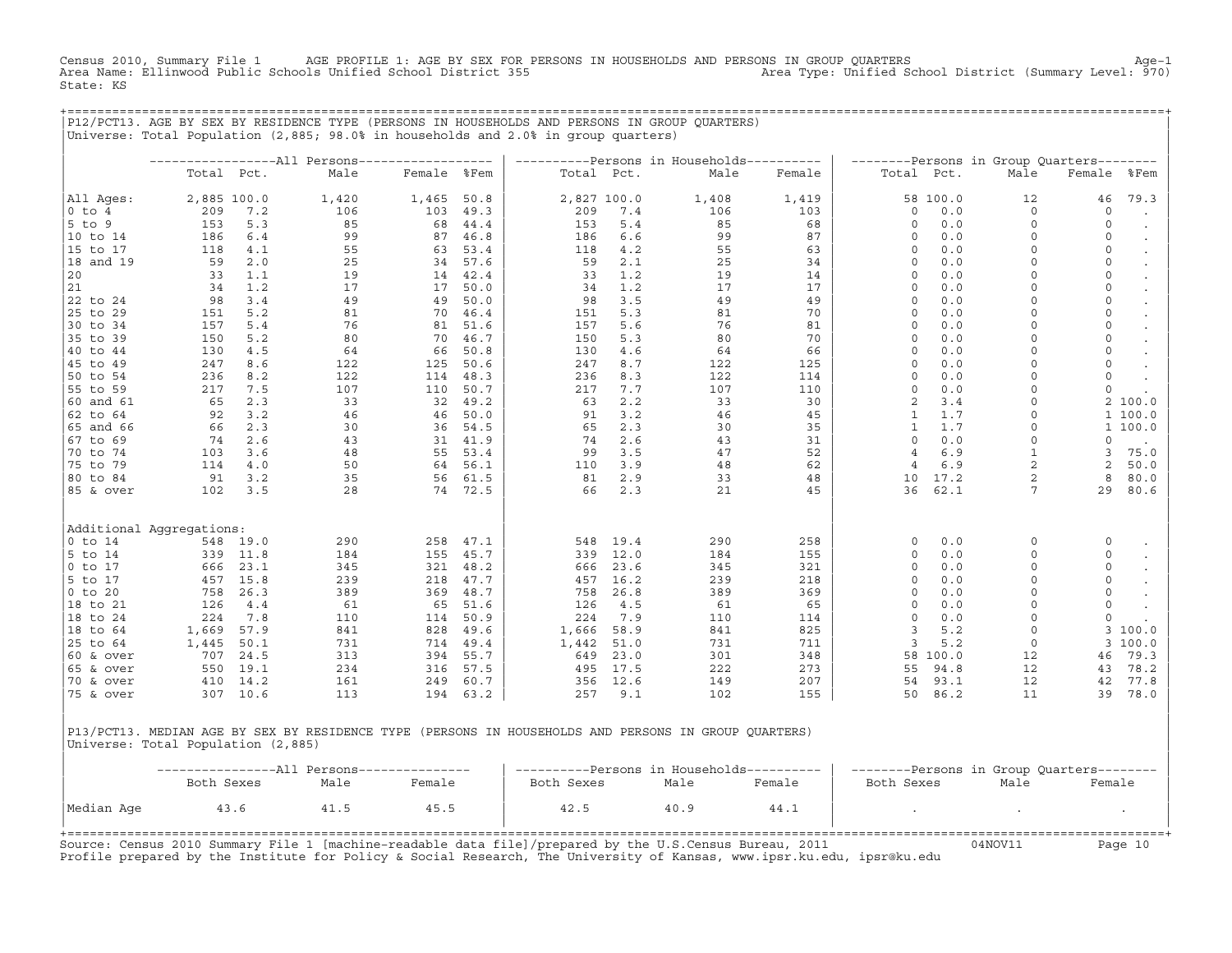Census 2010, Summary File 1 AGE PROFILE 2: FULL AGE DETAIL (ALL AGES) BY SEX, WITH MEDIANS AND ADDITIONAL AGGREGATIONS<br>Area Name: Ellinwood Public Schools Unified School District 355 Area Type: Unif State: KS

|                     |            |            |          |          | P12/P13/PCT12. DETAILED AGE BY SEX (INCLUDING MEDIANS): ALL RACES COMBINED           |            |            |                       |                         |                        |                         |              |                      |                         |
|---------------------|------------|------------|----------|----------|--------------------------------------------------------------------------------------|------------|------------|-----------------------|-------------------------|------------------------|-------------------------|--------------|----------------------|-------------------------|
|                     |            |            |          |          | Universe: Persons of all races combined (2,885 or 100.0% of Total Population: 2,885) |            |            |                       |                         |                        |                         |              |                      |                         |
|                     | Total Pct. |            | Male     | Female   |                                                                                      | Total Pct. |            | Male                  | Female                  |                        | Total                   | Pct.         | Male                 | Female                  |
| $0$ to $4$          | 209        | 7.2        | 106      | 103      | 40 to 44                                                                             | 130        | 4.5        | 64                    | 66                      | 80 to 84               | 91                      | 3.2          | 35                   | 56                      |
| $\circ$             | 39         | 1.4        | 16       | 23       | 40                                                                                   | 20         | 0.7        | 12                    | 8                       | 80                     | 20                      | 0.7          | 8                    | 12                      |
| $\mathbf{1}$        | 32         | 1.1        | 16       | 16       | 41                                                                                   | 30         | 1.0        | 11                    | 19                      | 81                     | 24                      | 0.8          | $\mathbf{Q}$         | 15                      |
| 2                   | 52         | 1.8        | 29       | 23       | 42                                                                                   | 28         | 1.0        | 11                    | 17                      | 82                     | 17                      | 0.6          | 9                    | 8                       |
| 3<br>$\overline{4}$ | 31<br>55   | 1.1<br>1.9 | 16<br>29 | 15<br>26 | 43<br>44                                                                             | 28<br>24   | 1.0<br>0.8 | 16<br>14              | $12 \overline{ }$<br>10 | 83<br>84               | 17<br>13                | 0.6<br>0.5   | 6<br>3               | 11<br>10                |
| $5$ to $9$          | 153        | 5.3        | 85       | 68       | 45 to 49                                                                             | 247        | 8.6        | 122                   | 125                     | 85 to 89               | 57                      | 2.0          | 21                   | 36                      |
| 5                   | 24         | 0.8        | 14       | 10       | 45                                                                                   | 42         | 1.5        | 19                    | 23                      | 85                     | 15                      | 0.5          | 7                    | 8                       |
| 6                   | 28         | 1.0        | 15       | 13       | 46                                                                                   | 37         | 1.3        | 18                    | 19                      | 86                     | 11                      | 0.4          | 7                    | 4                       |
| 7                   | 36         | 1.2        | 14       | 22       | 47                                                                                   | 57         | 2.0        | 26                    | 31                      | 87                     | 10                      | 0.3          | $\overline{4}$       | 6                       |
| 8                   | 30         | 1.0        | 19       | 11       | 48                                                                                   | 47         | 1.6        | 27                    | 20                      | 88                     | 14                      | 0.5          | 3                    | 11                      |
| 9                   | 35         | 1.2        | 23       | 12       | 49                                                                                   | 64         | 2.2        | 32                    | 32                      | 89                     | 7                       | 0.2          | $\Omega$             | $7\phantom{.0}$         |
| 10 to 14<br>10      | 186<br>37  | 6.4<br>1.3 | 99<br>18 | 87<br>19 | 50 to 54<br>50                                                                       | 236<br>59  | 8.2<br>2.0 | 122<br>26             | 114<br>33               | 90 to 94<br>90         | 37<br>10                | 1.3<br>0.3   | 6<br>2               | 31<br>8                 |
| 11                  | 30         | 1.0        | 18       | 12       | 51                                                                                   | 42         | 1.5        | 24                    | 18                      | 91                     | 2                       | 0.1          | $\cap$               | $\overline{\mathbf{c}}$ |
| 12                  | 44         | 1.5        | 24       | 20       | 52                                                                                   | 41         | 1.4        | 20                    | 21                      | 92                     | $7\phantom{.0}$         | 0.2          | $\cap$               | $\sqrt{ }$              |
| 13                  | 40         | 1.4        | 21       | 19       | 53                                                                                   | 53         | 1.8        | 29                    | 24                      | 93                     | 11                      | $0.4$        | 2                    | $\mathsf 9$             |
| 14                  | 35         | 1.2        | 18       | 17       | 54                                                                                   | 41         | 1.4        | 23                    | 18                      | 94                     | 7                       | 0.2          | $\overline{2}$       | 5                       |
| 15 to 19            | 177        | 6.1        | 80       | 97       | 55 to 59                                                                             | 217        | 7.5        | 107                   | 110                     | 95 to 99               | 8                       | 0.3          | $\mathbf{1}$         | 7                       |
| 15                  | 34         | 1.2        | 19       | 15       | 55                                                                                   | 46         | 1.6        | 19                    | 27                      | 95                     | 3                       | 0.1          | $\mathbf{1}$         | $\sqrt{2}$              |
| 16                  | 38         | 1.3        | 12       | 26       | 56                                                                                   | 57         | 2.0        | 28                    | 29                      | 96                     | 4                       | 0.1          | $\Omega$<br>$\Omega$ | $\overline{4}$          |
| 17<br>18            | 46<br>32   | 1.6<br>1.1 | 24<br>13 | 22<br>19 | 57<br>58                                                                             | 37<br>42   | 1.3<br>1.5 | 15<br>22              | 22<br>20                | 97<br>98               | $\circ$<br>$\mathbf{1}$ | 0.0<br>0.0   | $\Omega$             | $\circ$<br>$\mathbf{1}$ |
| 19                  | 27         | 0.9        | 12       | 15       | 59                                                                                   | 35         | 1.2        | 23                    | 12                      | 99                     | $\circ$                 | 0.0          | $\Omega$             | $\mathbf 0$             |
| 20 to 24            | 165        | 5.7        | 85       | 80       | 60 to 64                                                                             | 157        | 5.4        | 79                    | 78                      | 100-104                | $\Omega$                | 0.0          | $\cap$               | $\Omega$                |
| 20                  | 33         | 1.1        | 19       | 14       | 60                                                                                   | 36         | 1.2        | 19                    | 17                      | $105 - 109$            | $\Omega$                | 0.0          | $\Omega$             |                         |
| 21                  | 34         | 1.2        | 17       | 17       | 61                                                                                   | 29         | 1.0        | 14                    | 15                      | 110 plus               | $\Omega$                | 0.0          | $\Omega$             |                         |
| 22                  | 28         | 1.0        | 9        | 19       | 62                                                                                   | 30         | 1.0        | 14                    | 16                      |                        |                         |              |                      |                         |
| 23                  | 30         | 1.0        | 16       | 14       | 63                                                                                   | 39         | 1.4        | 21                    | 18                      |                        |                         |              |                      |                         |
| 24<br>25 to 29      | 40<br>151  | 1.4<br>5.2 | 24<br>81 | 16<br>70 | 64<br>65 to 69                                                                       | 23<br>140  | 0.8<br>4.9 | 11<br>73              | 12<br>67                | $0$ to $14$<br>5 to 17 | 548<br>457              | 19.0<br>15.8 | 290<br>239           | 258<br>218              |
| 25                  | 29         | 1.0        | 14       | 15       | 65                                                                                   | 37         | 1.3        | 15                    | 22                      | 18 to 21               | 126                     | 4.4          | 61                   | 65                      |
| 26                  | 32         | 1.1        | 16       | 16       | 66                                                                                   | 29         | 1.0        | 15                    | 14                      | 18 to 24               | 224                     | 7.8          | 110                  | 114                     |
| 27                  | 32         | 1.1        | 23       | 9        | 67                                                                                   | 31         | 1.1        | 18                    | 13                      | 18 to 64               | 1,669                   | 57.9         | 841                  | 828                     |
| 28                  | 22         | 0.8        | 13       | 9        | 68                                                                                   | 22         | 0.8        | 12                    | 10                      | 25 to 64               | 1,445                   | 50.1         | 731                  | 714                     |
| 29                  | 36         | 1.2        | 15       | 21       | 69                                                                                   | 21         | 0.7        | 13                    | 8                       | 60 plus                | 707                     | 24.5         | 313                  | 394                     |
| 30 to 34            | 157        | 5.4        | 76       | 81       | 70 to 74                                                                             | 103        | 3.6        | 48                    | 55                      | 65 plus                | 550                     | 19.1         | 234                  | 316                     |
| 30<br>31            | 28<br>28   | 1.0<br>1.0 | 8<br>17  | 20<br>11 | 70<br>71                                                                             | 28<br>16   | 1.0<br>0.6 | 13<br>$7\phantom{.0}$ | 15<br>9                 | 70 plus<br>75 plus     | 410<br>307              | 14.2<br>10.6 | 161<br>113           | 249<br>194              |
| 32                  | 37         | 1.3        | 20       | 17       | 72                                                                                   | 14         | 0.5        | 5                     | 9                       | 80 plus                | 193                     | 6.7          | 63                   | 130                     |
| 33                  | 35         | 1.2        | 13       | 22       | 73                                                                                   | 16         | 0.6        | 6                     | 10                      | 85 plus                | 102                     | 3.5          | 28                   | 74                      |
| 34                  | 29         | 1.0        | 18       | 11       | 74                                                                                   | 29         | 1.0        | 17                    | 12                      | 90 plus                | 45                      | 1.6          | 7                    | 38                      |
| 35 to 39            | 150        | 5.2        | 80       | 70       | 75 to 79                                                                             | 114        | 4.0        | 50                    | 64                      |                        |                         |              |                      |                         |
| 35                  | 26         | 0.9        | 19       | 7        | 75                                                                                   | 35         | 1.2        | 19                    | 16                      |                        |                         |              |                      |                         |
| 36                  | 26         | 0.9        | 15       | 11       | 76                                                                                   | 13         | 0.5        | 4                     | 9                       | All Ages               | 2,885 100.0             |              | 1,420                | 1,465                   |
| 37<br>38            | 27<br>39   | 0.9        | 16<br>17 | 11<br>22 | 77<br>78                                                                             | 25         | 0.9<br>0.8 | 9<br>10               | 16<br>12                |                        |                         |              | Male                 |                         |
| 39                  | 32         | 1.4<br>1.1 | 13       | 19       | 79                                                                                   | 22<br>19   | 0.7        | 8                     | 11                      | Median Aqe<br>By Sex   | Both Sexes<br>43.6      |              | 41.5                 | Female<br>45.5          |
|                     |            |            |          |          |                                                                                      |            |            |                       |                         |                        |                         |              |                      |                         |
|                     |            |            |          |          |                                                                                      |            |            |                       |                         |                        |                         |              |                      |                         |
|                     |            |            |          |          |                                                                                      |            |            |                       |                         |                        |                         |              |                      |                         |
|                     |            |            |          |          |                                                                                      |            |            |                       |                         |                        |                         |              |                      |                         |

Source: Census 2010 Summary File 1 [machine−readable data file]/prepared by the U.S.Census Bureau, 2011 04NOV11 Page 11 Profile prepared by the Institute for Policy & Social Research, The University of Kansas, www.ipsr.ku.edu, ipsr@ku.edu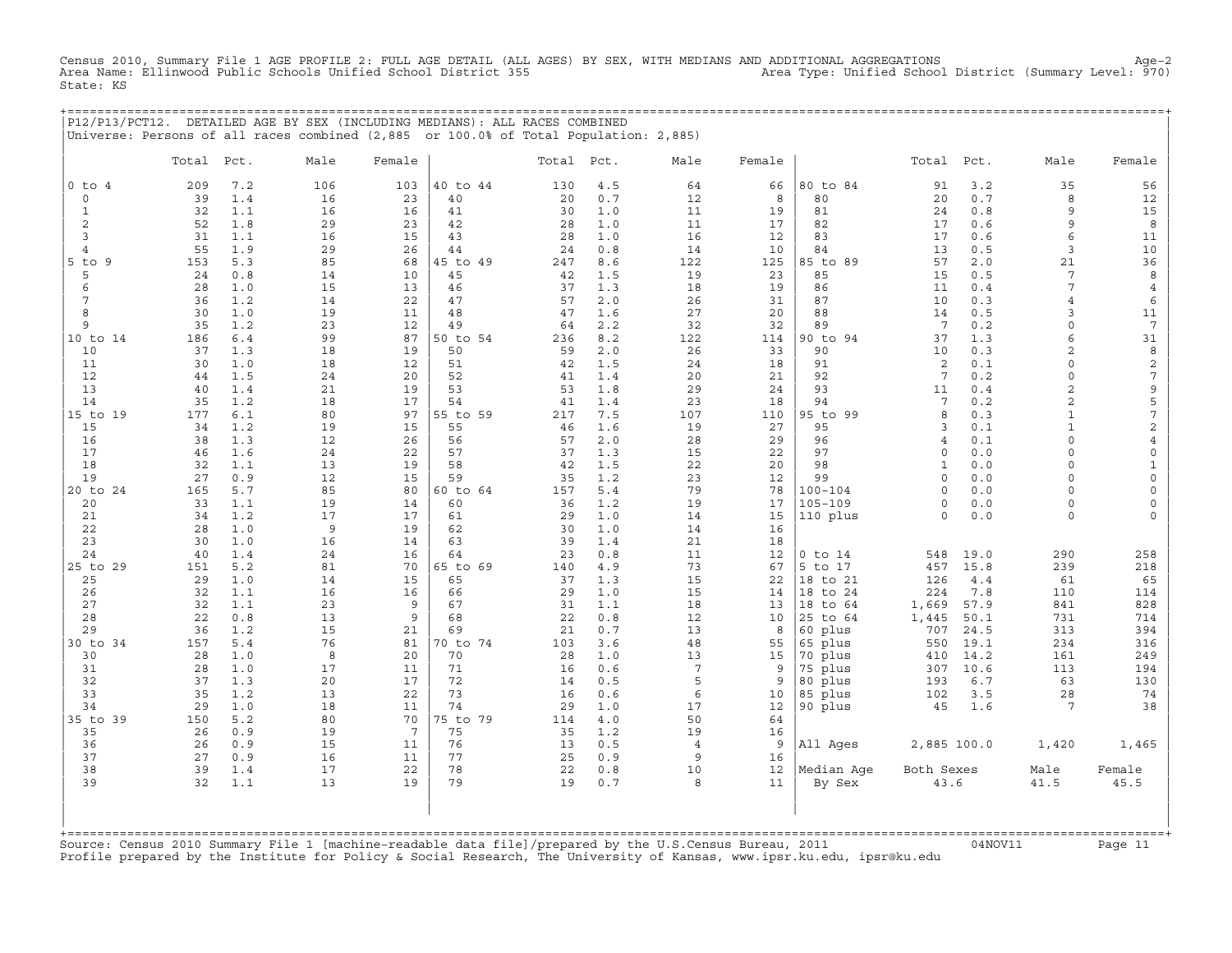Census 2010, Summary File 1 AGE/SEX PROFILE FOR SPECIFIC RACE/ETHNIC GROUP A: WHITE ALONE AgeRace−A Area Name: Ellinwood Public Schools Unified School District 355 State: KS

+===================================================================================================================================================+ |P12A/P13A/PCT12A. DETAILED AGE BY SEX (INCLUDING MEDIANS): WHITE ALONE | |Universe: White Alone Persons (2,798 or 97.0% of Total Population: 2,885) |

|                      | Total    | Pct.       | Male           | Female          |          | Total Pct. |            | Male            | Female   |                         | Total              | Pct.       | Male                  | Female                  |
|----------------------|----------|------------|----------------|-----------------|----------|------------|------------|-----------------|----------|-------------------------|--------------------|------------|-----------------------|-------------------------|
| $0$ to $4$           | 196      | 7.0        | 101            | 95              | 40 to 44 | 128        | 4.6        | 63              | 65       | 80 to 84                | 91                 | 3.3        | 35                    | 56                      |
| $\circ$              | 36       | 1.3        | 16             | 20              | 40       | 19         | 0.7        | 12              | 7        | 80                      | 20                 | $0.7$      | 8                     | 12                      |
| $\mathbf{1}$         | 32       | 1.1        | 16             | 16              | 41       | 30         | 1.1        | 11              | 19       | 81                      | 24                 | 0.9        | 9                     | 15                      |
| 2                    | 48       | 1.7        | 27             | 21              | 42       | 28         | 1.0        | 11              | 17       | 82                      | 17                 | 0.6        | 9                     | 8                       |
| 3                    | 28       | 1.0        | 13             | 15              | 43       | 27         | 1.0        | 15              | 12       | 83                      | 17                 | 0.6        | 6                     | 11                      |
| $\overline{4}$       | 52       | 1.9        | 29             | 23              | 44       | 24         | 0.9        | 14              | 10       | 84                      | 13                 | 0.5        | 3                     | 10                      |
| $5$ to<br>9          | 143      | 5.1        | 79             | 64              | 45 to 49 | 239        | 8.5        | 121             | 118      | 85 to 89                | 57                 | 2.0        | 21                    | 36                      |
| 5                    | 20       | 0.7        | 11             | 9               | 45       | 40         | 1.4        | 19              | 21       | 85                      | 15                 | 0.5        | $\overline{7}$        | 8                       |
| 6                    | 26       | 0.9        | 14             | 12              | 46       | 35         | 1.3        | 18              | 17       | 86                      | 11                 | 0.4        | 7<br>$\overline{4}$   | $\overline{4}$          |
| $7\phantom{.0}$<br>8 | 33<br>29 | 1.2<br>1.0 | 13<br>18       | 20<br>11        | 47<br>48 | 56<br>45   | 2.0<br>1.6 | 26<br>27        | 30<br>18 | 87<br>88                | 10<br>14           | 0.4<br>0.5 | 3                     | 6<br>11                 |
| 9                    | 35       | 1.3        | 23             | 12              | 49       | 63         | 2.3        | 31              | 32       | 89                      | 7                  | 0.3        | $\circ$               | $7\phantom{.0}$         |
| 10 to 14             | 180      | $6.4$      | 94             | 86              | 50 to 54 | 230        | 8.2        | 120             | 110      | 90 to 94                | 37                 | 1.3        | 6                     | 31                      |
| 10                   | 36       | 1.3        | 17             | 19              | 50       | 57         | 2.0        | 25              | 32       | 90                      | 10                 | 0.4        | $\overline{c}$        | 8                       |
| 11                   | 30       | 1.1        | 18             | 12              | 51       | 42         | 1.5        | 24              | 18       | 91                      | 2                  | 0.1        | $\circ$               | $\sqrt{2}$              |
| 12                   | 41       | 1.5        | 22             | 19              | 52       | 39         | 1.4        | 19              | 20       | 92                      | $7\phantom{.0}$    | 0.3        | $\circ$               | $\overline{7}$          |
| 13                   | 40       | 1.4        | 21             | 19              | 53       | 53         | 1.9        | 29              | 24       | 93                      | 11                 | 0.4        | $\overline{a}$        | 9                       |
| 14                   | 33       | 1.2        | 16             | 17              | 54       | 39         | 1.4        | 23              | 16       | 94                      | $7\phantom{.0}$    | 0.3        | $\overline{c}$        | 5                       |
| 15 to 19             | 165      | 5.9        | 76             | 89              | 55 to 59 | 215        | 7.7        | 105             | 110      | 95 to 99                | 8                  | 0.3        | $\mathbf{1}$          | $\overline{7}$          |
| 15                   | 33       | 1.2        | 19             | 14              | 55       | 45         | 1.6        | 18              | 27       | 95                      | 3                  | 0.1        | $\mathbf{1}$          | $\overline{c}$          |
| 16                   | 33       | 1.2        | 11             | 22              | 56       | 56         | 2.0        | 27              | 29       | 96                      | $\overline{4}$     | 0.1        | $\circ$               | $\overline{4}$          |
| 17                   | 44       | 1.6        | 22             | 22              | 57       | 37         | 1.3        | 15              | 22       | 97                      | $\circ$            | 0.0        | $\circ$               | $\mathsf O$             |
| 18                   | 30       | 1.1        | 12             | 18              | 58       | 42         | 1.5        | 22              | 20       | 98                      | $\mathbf{1}$       | 0.0        | $\circ$               | $\mathbf{1}$            |
| 19                   | 25       | 0.9        | 12             | 13              | 59       | 35         | 1.3        | 23              | 12       | 99                      | $\Omega$           | 0.0        | $\circ$               | $\mathsf{O}$            |
| 20 to 24             | 157      | 5.6        | 80             | 77              | 60 to 64 | 155        | 5.5        | 78              | 77       | $100 - 104$             | $\Omega$           | 0.0        | $\Omega$              | $\circ$                 |
| 20<br>21             | 31<br>34 | 1.1<br>1.2 | 18<br>17       | 13<br>17        | 60<br>61 | 35<br>29   | 1.3<br>1.0 | 18<br>14        | 17<br>15 | $105 - 109$<br>110 plus | $\circ$<br>$\circ$ | 0.0<br>0.0 | 0<br>$\circ$          | $\circ$<br>$\mathsf{O}$ |
| 22                   | 28       | 1.0        | $\overline{9}$ | 19              | 62       | 29         | 1.0        | 14              | 15       |                         |                    |            |                       |                         |
| 23                   | 26       | 0.9        | 13             | 13              | 63       | 39         | 1.4        | 21              | 18       |                         |                    |            |                       |                         |
| 24                   | 38       | 1.4        | 23             | 15              | 64       | 23         | 0.8        | 11              | 12       | $0$ to $14$             | 519                | 18.5       | 274                   | 245                     |
| 25 to 29             | 146      | 5.2        | 77             | 69              | 65 to 69 | 136        | 4.9        | 72              | 64       | 5 to 17                 | 433                | 15.5       | 225                   | 208                     |
| 25                   | 29       | 1.0        | 14             | 15              | 65       | 36         | 1.3        | 15              | 21       | 18 to 21                | 120                | 4.3        | 59                    | 61                      |
| 26                   | 32       | 1.1        | 16             | 16              | 66       | 28         | 1.0        | 15              | 13       | 18 to 24                | 212                | 7.6        | 104                   | 108                     |
| 27                   | 30       | 1.1        | 21             | 9               | 67       | 29         | 1.0        | 17              | 12       | 18 to 64                | 1,624              | 58.0       | 819                   | 805                     |
| 28                   | 19       | 0.7        | 11             | 8               | 68       | 22         | 0.8        | 12              | 10       | 25 to 64                | 1,412              | 50.5       | 715                   | 697                     |
| 29                   | 36       | 1.3        | 15             | 21              | 69       | 21         | 0.8        | 13              | 8        | 60 plus                 | 700                | 25.0       | 311                   | 389                     |
| 30 to 34             | 153      | 5.5        | 73             | 80              | 70 to 74 | 103        | 3.7        | 48              | 55       | 65 plus                 | 545                | 19.5       | 233                   | 312                     |
| 30                   | 28       | 1.0        | 8              | 20              | 70       | 28         | 1.0        | 13              | 15       | 70 plus                 | 409                | 14.6       | 161                   | 248                     |
| 31                   | 26       | 0.9        | 16             | 10              | 71       | 16         | 0.6        | $7\phantom{.0}$ | 9        | 75 plus                 | 306                | 10.9       | 113                   | 193                     |
| 32                   | 37       | 1.3        | 20             | 17              | 72       | 14         | 0.5        | 5               | 9        | 80 plus                 | 193                | 6.9        | 63                    | 130                     |
| 33<br>34             | 35<br>27 | 1.3<br>1.0 | 13<br>16       | 22<br>11        | 73<br>74 | 16<br>29   | 0.6<br>1.0 | 6<br>17         | 10<br>12 | 85 plus<br>90 plus      | 102<br>45          | 3.6<br>1.6 | 28<br>$7\phantom{.0}$ | 74<br>38                |
| 35 to 39             | 146      | 5.2        | 78             | 68              | 75 to 79 | 113        | 4.0        | 50              | 63       |                         |                    |            |                       |                         |
| 35                   | 26       | 0.9        | 19             | $7\phantom{.0}$ | 75       | 34         | 1.2        | 19              | 15       |                         |                    |            |                       |                         |
| 36                   | 25       | 0.9        | 15             | 10              | 76       | 13         | 0.5        | $\overline{4}$  | 9        | All Ages                | 2,798 100.0        |            | 1,378                 | 1,420                   |
| 37                   | 27       | 1.0        | 16             | 11              | 77       | 25         | 0.9        | 9               | 16       |                         |                    |            |                       |                         |
| 38                   | 38       | 1.4        | 16             | 22              | 78       | 22         | 0.8        | 10              | 12       | Median Age              | Both Sexes         |            | Male                  | Female                  |
| 39                   | 30       | 1.1        | 12             | 18              | 79       | 19         | 0.7        | 8               | 11       | By Sex                  |                    | 44.4       | 42.7                  | 45.8                    |
| +=======             |          |            |                |                 |          |            |            |                 |          |                         |                    |            |                       |                         |

+===================================================================================================================================================+Source: Census 2010 Summary File 1 [machine−readable data file]/prepared by the U.S.Census Bureau, 2011 04NOV11 Page 12 Profile prepared by the Institute for Policy & Social Research, The University of Kansas, www.ipsr.ku.edu, ipsr@ku.edu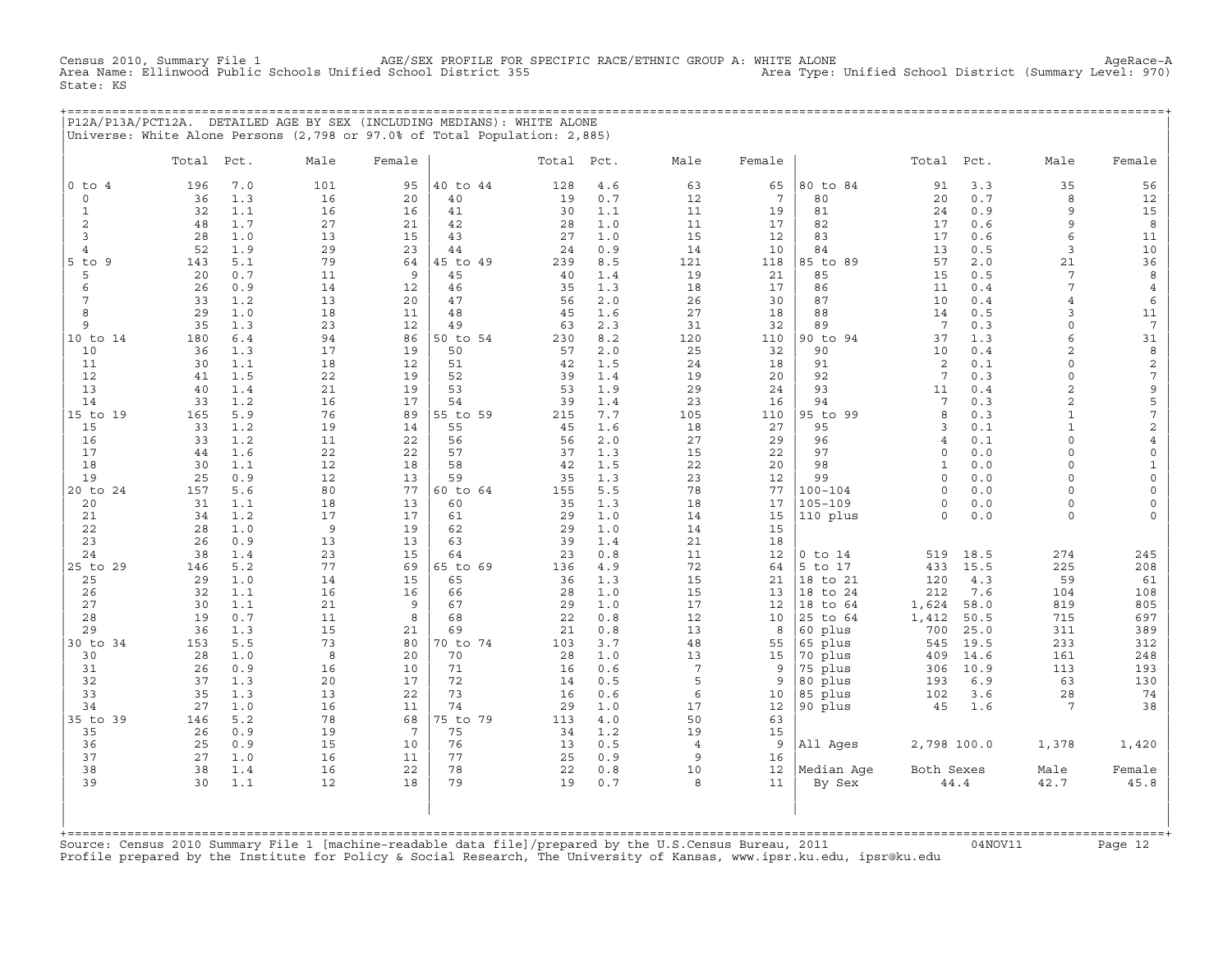Census 2010, Summary File 1 AGE/SEX PROFILE FOR SPECIFIC RACE/ETHNIC GROUP B: BLACK OR AFRICAN AMERICAN ALONE<br>Area Name: Ellinwood Public Schools Unified School District 355 Area Type: U State: KS

+===================================================================================================================================================+

|                 | Total Pct.           | Male                 | Female              |          | Total Pct.   |            | Male                 | Female                   |             | Total Pct.         |            | Male                 | Female                              |
|-----------------|----------------------|----------------------|---------------------|----------|--------------|------------|----------------------|--------------------------|-------------|--------------------|------------|----------------------|-------------------------------------|
| $0$ to $4$      | 0.0<br>$\Omega$      | $\Omega$             | 0                   | 40 to 44 | $\Omega$     | 0.0        | 0                    | 0                        | 80 to 84    | $\circ$            | 0.0        | 0                    | $\mathsf{O}\xspace$                 |
| $\circ$         | $0.0$<br>$\circ$     | $\Omega$             | $\mathbf 0$         | 40       | 0            | $0.0$      | $\circ$              | $\mathsf{O}\xspace$      | 80          | $\circ$            | 0.0        | $\circ$              | $\mathsf O$                         |
| $\mathbf{1}$    | $\circ$<br>0.0       | $\Omega$             | $\mathbf 0$         | 41       | 0            | 0.0        | $\mathsf{O}\xspace$  | $\mathsf{O}\xspace$      | 81          | $\circ$            | 0.0        | $\Omega$             | $\mathsf{O}$                        |
| $\overline{c}$  | $\circ$<br>0.0       | $\Omega$             | $\mathsf O$         | 42       | 0            | 0.0        | 0                    | $\mathsf{O}\xspace$      | 82          | $\circ$            | 0.0        | $\Omega$             | $\mathsf O$                         |
| 3               | 0.0<br>$\Omega$      | $\Omega$             | $\Omega$            | 43       | $\Omega$     | 0.0        | $\Omega$             | $\mathbf 0$              | 83          | $\Omega$           | 0.0        | $\Omega$             | $\mathsf O$                         |
| 4               | 0.0<br>$\Omega$      | $\Omega$             | $\circ$             | 44       | 0            | 0.0        | 0                    | 0                        | 84          | $\circ$            | 0.0        | $\Omega$             | 0                                   |
| $5$ to<br>9     | 0.0<br>$\Omega$      | $\Omega$             | 0                   | 45 to 49 | 0            | 0.0        | 0                    | $\mathsf{O}\xspace$      | 85 to 89    | $\circ$            | 0.0        | $\Omega$             | $\mathsf{O}\xspace$                 |
| 5               | 0.0<br>0             | $\Omega$             | $\mathbf 0$         | 45       | 0            | 0.0        | $\Omega$             | $\mathbf 0$              | 85          | $\mathbf 0$        | 0.0        | $\Omega$             | $\mathsf O$                         |
| 6               | $\circ$<br>0.0       | $\mathbf 0$          | $\mathsf{O}\xspace$ | 46       | 0            | 0.0        | $\Omega$             | $\mathbb O$              | 86          | $\circ$            | 0.0        | $\Omega$             | $\mathsf{O}\xspace$                 |
| $7\phantom{.0}$ | $\circ$<br>0.0       | $\Omega$             | $\circ$             | 47       | $\circ$      | 0.0        | $\Omega$             | $\mathsf{O}\xspace$      | 87          | $\circ$            | 0.0        | $\Omega$             | $\mathsf{O}\xspace$                 |
| 8               | 0.0<br>$\Omega$      | $\Omega$             | $\mathbf 0$         | 48       | $\Omega$     | 0.0        | $\Omega$             | $\mathsf{O}\xspace$      | 88          | $\circ$            | 0.0        | $\Omega$             | $\mathsf O$                         |
| 9               | 0.0<br>$\mathbf 0$   | $\mathbf 0$          | $\mathsf O$         | 49       | 0            | 0.0        | 0                    | $\mathsf{O}\xspace$      | 89          | $\circ$            | 0.0        | $\Omega$             | $\mathsf{O}\xspace$                 |
| 10 to 14        | 14.3<br>1            | $\mathbf{1}$         | $\circ$             | 50 to 54 | 1            | 14.3       | $\mathbf{1}$         | $\mathsf{O}\xspace$      | 90 to 94    | $\circ$            | 0.0        | $\Omega$             | 0                                   |
| 10              | 0.0<br>$\circ$       | $\Omega$             | $\mathbf 0$         | 50       | 0            | 0.0        | $\Omega$             | $\mathsf{O}\xspace$      | 90          | $\circ$            | 0.0        | $\Omega$             | $\mathsf{O}$                        |
| 11              | 0.0<br>$\Omega$      | $\Omega$             | $\circ$             | 51       | $\Omega$     | 0.0        | $\Omega$             | $\mathsf{O}\xspace$      | 91          | $\circ$            | 0.0        | $\Omega$             | $\mathsf{O}\xspace$                 |
| 12              | 0.0<br>$\circ$       | $\Omega$             | $\circ$             | 52       | $\mathbf{1}$ | 14.3       | $\mathbf{1}$         | 0                        | 92          | $\circ$            | 0.0        | $\Omega$             | 0                                   |
| 13              | $\circ$<br>0.0       | $\mathbf 0$          | 0                   | 53       | 0            | 0.0        | $\mathsf{O}\xspace$  | $\mathsf{O}\xspace$      | 93          | $\circ$            | 0.0        | $\Omega$             | $\mathsf{O}\xspace$                 |
| 14              | 14.3<br>1            | $\mathbf{1}$         | $\Omega$            | 54       | $\Omega$     | 0.0        | $\Omega$             | $\mathsf{O}\xspace$      | 94          | $\circ$            | 0.0        | $\Omega$             | $\mathsf{O}\xspace$                 |
| 15 to 19        | 14.3<br>$\mathbf{1}$ | $\mathbf{1}$         | $\circ$             | 55 to 59 | 0            | 0.0        | $\Omega$             | $\mathsf{O}\xspace$      | 95 to 99    | $\circ$            | 0.0        | $\Omega$             | $\mathsf{O}\xspace$                 |
| 15              | $\circ$<br>0.0       | $\Omega$<br>$\Omega$ | $\mathbf 0$         | 55       | $\Omega$     | 0.0        | $\Omega$<br>$\Omega$ | $\mathbf 0$              | 95          | $\circ$            | 0.0        | $\Omega$<br>$\Omega$ | $\mathsf{O}\xspace$                 |
| 16<br>17        | 0.0<br>0             | $\mathbf 0$          | $\circ$<br>$\circ$  | 56       | 0            | 0.0        | $\mathsf{O}\xspace$  | 0<br>$\mathsf{O}\xspace$ | 96          | $\circ$            | 0.0        | $\mathbf 0$          | 0                                   |
|                 | 0.0<br>0<br>14.3     | $\mathbf{1}$         | $\Omega$            | 57<br>58 | 0<br>$\circ$ | 0.0        | $\Omega$             |                          | 97<br>98    | $\circ$<br>$\circ$ | 0.0        | $\Omega$             | $\mathsf{O}$<br>$\mathsf{O}\xspace$ |
| 18<br>19        | 1<br>$\circ$<br>0.0  | $\Omega$             | $\Omega$            | 59       | $\Omega$     | 0.0<br>0.0 | $\Omega$             | 0<br>$\mathsf{O}\xspace$ | 99          | $\circ$            | 0.0<br>0.0 | $\circ$              | $\mathsf{O}\xspace$                 |
| 20 to 24        | 14.3<br>1            | $\mathbf{1}$         | $\mathbf 0$         | 60 to 64 | 0            | 0.0        | $\circ$              | 0                        | $100 - 104$ | $\circ$            | 0.0        | $\circ$              | $\mathsf O$                         |
| 20              | 0.0<br>$\Omega$      | 0                    | 0                   | 60       | 0            | 0.0        | $\Omega$             | 0                        | $105 - 109$ | $\circ$            | 0.0        | $\Omega$             | 0                                   |
| 21              | 0.0<br>$\circ$       | $\Omega$             | $\circ$             | 61       | 0            | 0.0        | $\Omega$             | $\mathsf{O}\xspace$      | 110 plus    | $\circ$            | 0.0        | 0                    | $\mathsf{O}\xspace$                 |
| 22              | 0.0<br>$\circ$       | $\Omega$             | $\circ$             | 62       | $\circ$      | 0.0        | $\circ$              | $\mathsf{O}\xspace$      |             |                    |            |                      |                                     |
| 23              | 14.3<br>1            | $\mathbf{1}$         | $\mathbf 0$         | 63       | $\circ$      | 0.0        | 0                    | $\mathsf{O}\xspace$      |             |                    |            |                      |                                     |
| 24              | $\Omega$<br>0.0      | $\Omega$             | $\Omega$            | 64       | $\Omega$     | 0.0        | $\Omega$             | $\mathbf 0$              | $0$ to $14$ | 1                  | 14.3       | $\mathbf{1}$         | $\mathsf{O}$                        |
| 25 to 29        | 14.3<br>1            | $\mathbf{1}$         | 0                   | 65 to 69 | 0            | 0.0        | $\Omega$             | 0                        | 5 to 17     | $\mathbf{1}$       | 14.3       | $\mathbf{1}$         | $\mathsf{O}$                        |
| 25              | 0.0<br>$\Omega$      | $\mathbf 0$          | $\mathbf 0$         | 65       | 0            | 0.0        | $\Omega$             | $\mathsf{O}\xspace$      | 18 to 21    | $\mathbf{1}$       | 14.3       | $\mathbf{1}$         | $\mathbb O$                         |
| 26              | 0.0<br>0             | $\Omega$             | $\circ$             | 66       | $\Omega$     | 0.0        | $\Omega$             | $\mathbf 0$              | 18 to 24    | $\overline{c}$     | 28.6       | $\overline{c}$       | $\mathsf{O}$                        |
| 27              | $\mathbf{1}$<br>14.3 | $\mathbf{1}$         | $\mathsf{O}\xspace$ | 67       | 0            | 0.0        | 0                    | 0                        | 18<br>to 64 | 6                  | 85.7       | 5                    | $\mathbf 1$                         |
| 28              | 0.0<br>$\Omega$      | $\Omega$             | $\Omega$            | 68       | $\circ$      | 0.0        | $\Omega$             | $\Omega$                 | 25 to 64    | $\overline{4}$     | 57.1       | 3                    | $\mathbf 1$                         |
| 29              | 0.0<br>$\Omega$      | $\Omega$             | $\circ$             | 69       | $\Omega$     | 0.0        | $\Omega$             | $\mathbf 0$              | 60 plus     | $\Omega$           | 0.0        | $\Omega$             | $\mathsf{O}\xspace$                 |
| 30 to 34        | 14.3<br>1            | $\mathbf 0$          | $1\,$               | 70 to 74 | 0            | 0.0        | 0                    | 0                        | 65 plus     | $\circ$            | 0.0        | $\mathbf 0$          | $\mathsf{O}\xspace$                 |
| 30              | 0.0<br>$\circ$       | $\Omega$             | $\mathbf 0$         | 70       | $\circ$      | 0.0        | $\Omega$             | 0                        | 70 plus     | $\circ$            | 0.0        | $\Omega$             | $\mathsf{O}\xspace$                 |
| 31              | 14.3<br>$\mathbf{1}$ | $\Omega$             | $\mathbf{1}$        | 71       | 0            | 0.0        | $\Omega$             | $\mathbf 0$              | 75 plus     | $\circ$            | 0.0        | $\Omega$             | $\mathbb O$                         |
| 32              | $\circ$<br>0.0       | $\Omega$             | $\Omega$            | 72       | 0            | 0.0        | $\Omega$             | 0                        | 80 plus     | $\circ$            | 0.0        | $\Omega$             | $\mathsf{O}\xspace$                 |
| 33              | 0.0<br>0             | $\Omega$             | $\circ$             | 73       | $\circ$      | 0.0        | $\Omega$             | 0                        | 85 plus     | $\circ$            | 0.0        | $\circ$              | 0                                   |
| 34              | 0<br>0.0             | $\mathbf 0$          | $\circ$             | 74       | 0            | 0.0        | 0                    | $\mathsf{O}\xspace$      | 90 plus     | $\circ$            | 0.0        | 0                    | $\mathsf{O}\xspace$                 |
| 35 to 39        | 14.3<br>1            | $\mathbf{1}$         | $\Omega$            | 75 to 79 | 0            | 0.0        | $\Omega$             | $\mathsf{O}\xspace$      |             |                    |            |                      |                                     |
| 35              | $0.0$<br>$\circ$     | $\mathbf 0$          | $\mathbf 0$         | 75       | 0            | 0.0        | $\mathsf{O}\xspace$  | $\mathsf{O}\xspace$      |             |                    |            |                      |                                     |
| 36              | 0.0<br>$\circ$       | $\Omega$             | $\circ$             | 76       | $\circ$      | 0.0        | $\circ$              | $\circ$                  | All Ages    |                    | 7 100.0    | 6                    | $\mathbf{1}$                        |
| 37              | $\circ$<br>0.0       | $\Omega$             | $\circ$             | 77       | 0            | 0.0        | $\circ$              | $\mathbf 0$              |             |                    |            |                      |                                     |
| 38              | $\mathbf{1}$<br>14.3 | $\mathbf{1}$         | $\circ$             | 78       | 0            | 0.0        | $\mathsf{O}\xspace$  | $\mathbf 0$              | Median Age  | Both Sexes         |            | Male                 | Female                              |
| 39              | $\circ$<br>0.0       | $\Omega$             | $\Omega$            | 79       | 0            | 0.0        | $\circ$              | $\Omega$                 | By Sex      |                    | 27.5       | 25.5                 | 31.5                                |

+===================================================================================================================================================+Source: Census 2010 Summary File 1 [machine−readable data file]/prepared by the U.S.Census Bureau, 2011 04NOV11 Page 13 Profile prepared by the Institute for Policy & Social Research, The University of Kansas, www.ipsr.ku.edu, ipsr@ku.edu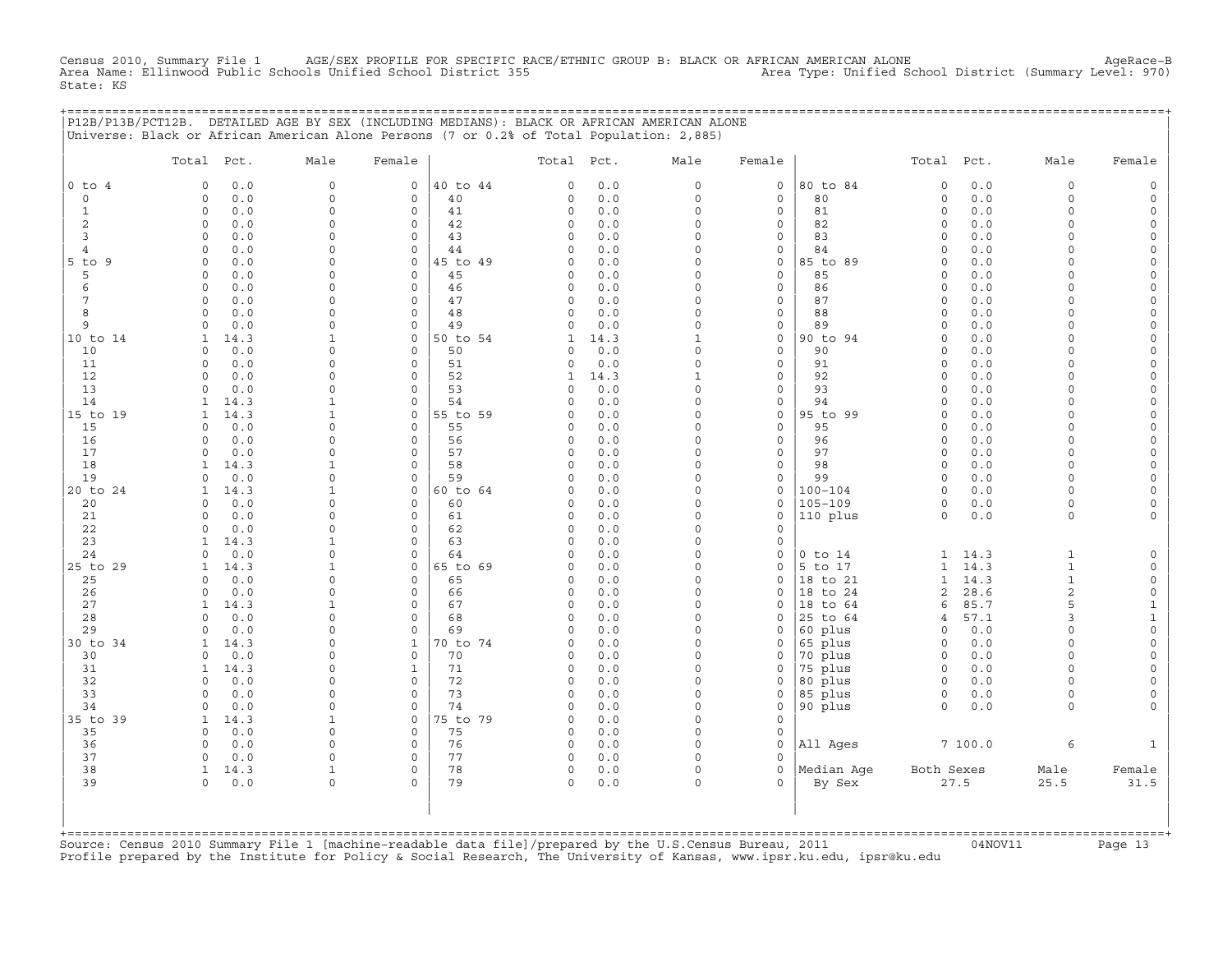Census 2010, Summary File 1 AGE/SEX PROFILE FOR SPECIFIC RACE/ETHNIC GROUP C: AMERICAN INDIAN AND ALASKA NATIVE ALONE AgeRace-C<br>Area Name: Ellinwood Public Schools Unified School District State: KS

|                | P12C/P13C/PCT12C. DETAILED AGE BY SEX (INCLUDING MEDIANS): AMERICAN INDIAN AND ALASKA NATIVE ALONE<br>Universe: American Indian and Alaska Native Alone Persons (12 or 0.4% of Total Population: 2,885) |                      |                                         |                           |            |                      |                  | =============================== |                              |              |                          |                   |
|----------------|---------------------------------------------------------------------------------------------------------------------------------------------------------------------------------------------------------|----------------------|-----------------------------------------|---------------------------|------------|----------------------|------------------|---------------------------------|------------------------------|--------------|--------------------------|-------------------|
|                | Total Pct.                                                                                                                                                                                              | Male                 | Female                                  | Total Pct.                |            | Male                 | Female           |                                 | Total Pct.                   |              | Male                     | Female            |
| $0$ to $4$     | 8.3<br>$\mathbf{1}$                                                                                                                                                                                     | $\mathbf 0$          | $\mathbf{1}$                            | 40 to 44<br>0             | 0.0        | $\circ$              | 0                | 80 to 84                        | $\mathsf{O}\xspace$          | 0.0          | $\circ$                  |                   |
| $\mathbf 0$    | 0.0<br>$\circ$                                                                                                                                                                                          | $\mathbf 0$          | 0<br>40                                 | 0                         | 0.0        | $\circ$              | $\mathbf 0$      | 80                              | $\circ$                      | 0.0          | $\circ$                  | $\Omega$          |
| 1<br>2         | $\Omega$<br>0.0<br>$\Omega$<br>0.0                                                                                                                                                                      | $\Omega$<br>$\Omega$ | $\mathbf 0$<br>41<br>$\mathsf{O}$<br>42 | $\circ$<br>0              | 0.0<br>0.0 | $\Omega$<br>$\Omega$ | 0<br>0           | 81<br>82                        | $\circ$<br>0                 | 0.0<br>0.0   | $\Omega$<br>$\cap$       | $\Omega$          |
| 3              | $\Omega$<br>0.0                                                                                                                                                                                         | $\Omega$             | $\Omega$<br>43                          | 0                         | 0.0        | $\Omega$             | 0                | 83                              | $\Omega$                     | 0.0          | $\cap$                   |                   |
| $\overline{4}$ | 8.3<br>$\mathbf{1}$                                                                                                                                                                                     | $\Omega$             | $\mathbf{1}$<br>44                      | $\Omega$                  | 0.0        | $\Omega$             | 0                | 84                              | $\Omega$                     | 0.0          | $\cap$                   |                   |
| 5 to 9         | 8.3<br>1                                                                                                                                                                                                | -1                   | $\mathbf 0$                             | 45 to 49<br>0             | 0.0        | $\Omega$             | 0                | 85 to 89                        | $\Omega$                     | 0.0          |                          |                   |
| 5              | $\Omega$<br>0.0                                                                                                                                                                                         | $\Omega$             | $\mathbf 0$<br>45                       | 0                         | 0.0        | $\Omega$             | $\mathbf 0$      | 85                              | $\circ$                      | 0.0          | $\Omega$                 |                   |
| 6              | 8.3<br>$\mathbf{1}$                                                                                                                                                                                     | $\mathbf{1}$         | $\mathbf 0$<br>46                       | 0                         | 0.0        | $\Omega$             | 0                | 86                              | $\circ$                      | 0.0          | $\cap$                   | $\Omega$          |
| 7              | 0.0<br>$\circ$                                                                                                                                                                                          | $\Omega$             | $\mathbf 0$<br>47                       | $\mathsf{O}$              | 0.0        | $\Omega$<br>$\Omega$ | 0                | 87                              | $\circ$                      | 0.0          | $\cap$                   |                   |
| 8<br>9         | $\Omega$<br>0.0<br>0.0<br>$\Omega$                                                                                                                                                                      | $\Omega$<br>$\Omega$ | $\Omega$<br>48<br>49<br>0               | $\Omega$<br>$\Omega$      | 0.0<br>0.0 | $\Omega$             | 0<br>0           | 88<br>89                        | $\Omega$<br>$\Omega$         | 0.0<br>$0.0$ | $\Omega$<br>$\Omega$     |                   |
| 10 to 14       | 0.0<br>$\Omega$                                                                                                                                                                                         | $\Omega$             | $\mathbf 0$                             | 50 to 54<br>3             | 25.0       | $\Omega$             | 3                | 90 to 94                        | $\Omega$                     | 0.0          | $\cap$                   | $\Omega$          |
| 10             | 0<br>0.0                                                                                                                                                                                                | $\Omega$             | $\mathbf 0$<br>50                       | 1                         | 8.3        | $\Omega$             | $\mathbf{1}$     | 90                              | $\circ$                      | 0.0          | $\Omega$                 |                   |
| 11             | 0.0<br>$\circ$                                                                                                                                                                                          | $\Omega$             | $\mathbf 0$<br>51                       | $\circ$                   | 0.0        | $\Omega$             | 0                | 91                              | $\circ$                      | 0.0          | $\Omega$                 |                   |
| 12             | $\Omega$<br>0.0                                                                                                                                                                                         | $\Omega$             | $\mathbf 0$<br>52                       | 1                         | 8.3        | $\Omega$             | $\mathbf{1}$     | 92                              | $\Omega$                     | 0.0          | $\Omega$                 | $\Omega$          |
| 13             | 0.0<br>$\circ$                                                                                                                                                                                          | $\Omega$             | $\mathbf 0$<br>53                       | $\circ$                   | 0.0        | $\mathbf 0$          | 0                | 93                              | $\circ$                      | 0.0          | $\cap$                   | $\cap$            |
| 14             | 0.0<br>$\Omega$                                                                                                                                                                                         | $\Omega$             | $\Omega$<br>54                          | 1                         | 8.3        | $\Omega$             | $\mathbf{1}$     | 94                              | $\Omega$                     | 0.0          | $\cap$                   |                   |
| 15 to 19<br>15 | 25.0<br>3<br>0.0<br>$\Omega$                                                                                                                                                                            | $\Omega$<br>$\Omega$ | 3<br>$\Omega$<br>55                     | 55 to 59<br>$\Omega$<br>0 | 0.0<br>0.0 | $\Omega$<br>$\Omega$ | $\mathbf 0$<br>0 | 95 to 99<br>95                  | $\Omega$<br>$\Omega$         | 0.0<br>0.0   | $\Omega$<br>$\cap$       |                   |
| 16             | $\mathbf{1}$<br>8.3                                                                                                                                                                                     | $\Omega$             | $\mathbf{1}$<br>56                      | $\circ$                   | 0.0        | $\Omega$             | $\mathbf 0$      | 96                              | $\circ$                      | 0.0          | $\Omega$                 | $\Omega$          |
| 17             | $\Omega$<br>0.0                                                                                                                                                                                         | $\Omega$             | $\mathbf 0$<br>57                       | $\circ$                   | 0.0        | $\Omega$             | 0                | 97                              | $\circ$                      | 0.0          | $\Omega$                 | $\Omega$          |
| 18             | 8.3<br>$\mathbf{1}$                                                                                                                                                                                     | $\Omega$             | 58<br>$\mathbf{1}$                      | 0                         | 0.0        | $\Omega$             | $\mathbf 0$      | 98                              | $\circ$                      | 0.0          | $\Omega$                 |                   |
| 19             | 8.3<br>$\mathbf{1}$                                                                                                                                                                                     | $\Omega$             | $\mathbf{1}$<br>59                      | 0                         | 0.0        | $\Omega$             | 0                | 99                              | $\circ$                      | 0.0          | $\Omega$                 |                   |
| 20 to 24       | 8.3<br>1                                                                                                                                                                                                | 1                    | $\mathbf{0}$                            | 60 to 64<br>$\Omega$      | 0.0        | $\Omega$             | 0                | 100-104                         | $\Omega$                     | 0.0          | $\Omega$                 |                   |
| 20             | $\mathbf{1}$<br>8.3                                                                                                                                                                                     | 1                    | $\Omega$<br>60                          | $\Omega$                  | 0.0        | $\Omega$             | 0                | $105 - 109$                     | $\Omega$                     | 0.0          | $\Omega$                 |                   |
| 21<br>22       | $\circ$<br>0.0<br>0.0<br>$\Omega$                                                                                                                                                                       | $\Omega$<br>$\Omega$ | $\mathbf 0$<br>61<br>62<br>$\mathbf 0$  | $\circ$<br>$\circ$        | 0.0        | $\Omega$<br>$\Omega$ | $\mathbf 0$      | 110 plus                        | $\circ$                      | 0.0          | $\circ$                  |                   |
| 23             | $\Omega$<br>0.0                                                                                                                                                                                         | $\Omega$             | $\mathbf 0$<br>63                       | 0                         | 0.0<br>0.0 | $\Omega$             | 0<br>0           |                                 |                              |              |                          |                   |
| 24             | $\Omega$<br>0.0                                                                                                                                                                                         | $\Omega$             | $\mathbf 0$<br>64                       | $\circ$                   | 0.0        | $\mathbf 0$          | 0                | $0$ to $14$                     | 2                            | 16.7         | $\mathbf{1}$             | 1                 |
| 25 to 29       | $\circ$<br>0.0                                                                                                                                                                                          | $\Omega$             | $\mathsf{O}$                            | 65 to 69<br>1             | 8.3        | $\Omega$             | 1                | 5 to 17                         | 2                            | 16.7         | $\mathbf{1}$             | $\mathbf{1}$      |
| 25             | 0.0<br>$\Omega$                                                                                                                                                                                         | $\Omega$             | $\Omega$<br>65                          | 1                         | 8.3        | $\Omega$             | $\mathbf{1}$     | 18 to 21                        | 3                            | 25.0         | $\mathbf{1}$             | $\sqrt{2}$        |
| 26             | 0.0<br>$\Omega$                                                                                                                                                                                         | $\Omega$             | $\mathbf 0$<br>66                       | $\circ$                   | 0.0        | 0                    | 0                | 18 to 24                        | 3                            | 25.0         | 1                        | $\sqrt{2}$        |
| 27             | 0.0<br>$\Omega$                                                                                                                                                                                         | $\Omega$             | $\mathbf 0$<br>67                       | $\circ$                   | 0.0        | $\Omega$             | 0                | 18 to 64                        | 8                            | 66.7         | 3                        | 5                 |
| 28<br>29       | 0.0<br>$\Omega$<br>0.0<br>$\Omega$                                                                                                                                                                      | $\Omega$<br>$\Omega$ | 68<br>$\mathbf 0$<br>$\mathbf 0$        | $\circ$<br>$\circ$        | 0.0<br>0.0 | $\Omega$<br>$\Omega$ | 0<br>$\mathbf 0$ | 25 to 64                        | 5                            | 41.7<br>8.3  | $\mathbf{2}$<br>$\Omega$ | 3<br>$\mathbf{1}$ |
| 30 to 34       | 2<br>16.7                                                                                                                                                                                               | 2                    | 69<br>$\mathsf{O}$                      | 70 to 74<br>0             | 0.0        | 0                    | 0                | 60 plus<br>65 plus              | $\mathbf{1}$<br>$\mathbf{1}$ | 8.3          | $\Omega$                 | $\mathbf{1}$      |
| 30             | 0.0<br>$\Omega$                                                                                                                                                                                         | $\Omega$             | 70<br>0                                 | $\Omega$                  | 0.0        | $\Omega$             | 0                | 70 plus                         | $\Omega$                     | 0.0          | $\Omega$                 |                   |
| 31             | 0.0<br>$\Omega$                                                                                                                                                                                         | $\Omega$             | $\Omega$<br>71                          | $\Omega$                  | 0.0        | $\Omega$             | 0                | 75 plus                         | $\Omega$                     | 0.0          | $\cap$                   | $\Omega$          |
| 32             | $\circ$<br>0.0                                                                                                                                                                                          | $\Omega$             | $\mathbf 0$<br>72                       | $\circ$                   | 0.0        | 0                    | 0                | 80 plus                         | $\circ$                      | 0.0          | $\Omega$                 |                   |
| 33             | 0.0<br>$\Omega$                                                                                                                                                                                         | $\Omega$             | 73<br>$\mathbf 0$                       | 0                         | 0.0        | 0                    | 0                | 85 plus                         | $\circ$                      | 0.0          | $\Omega$                 |                   |
| 34             | 16.7<br>2                                                                                                                                                                                               | $\overline{2}$       | $\mathbf 0$<br>74                       | 0                         | 0.0        | $\Omega$             | $\mathbf 0$      | 90 plus                         | $\Omega$                     | 0.0          | $\Omega$                 |                   |
| 35 to 39       | $\circ$<br>0.0                                                                                                                                                                                          | $\mathbf 0$          | 0                                       | 75 to 79<br>0             | 0.0        | $\Omega$             | $\mathbf 0$      |                                 |                              |              |                          |                   |
| 35<br>36       | $\circ$<br>0.0<br>0.0<br>$\Omega$                                                                                                                                                                       | 0<br>$\Omega$        | 75<br>$\mathbf 0$<br>$\mathsf{O}$<br>76 | $\circ$<br>0              | 0.0<br>0.0 | $\Omega$<br>$\Omega$ | 0<br>$\Omega$    | All Ages                        |                              | 12 100.0     | $\overline{4}$           |                   |
| 37             | 0.0<br>$\Omega$                                                                                                                                                                                         | $\Omega$             | $\mathbf 0$<br>77                       | $\circ$                   | 0.0        | $\Omega$             | $\Omega$         |                                 |                              |              |                          |                   |
| 38             | 0<br>0.0                                                                                                                                                                                                | $\Omega$             | $\Omega$<br>78                          | $\circ$                   | 0.0        | $\circ$              | $\mathbf 0$      | Median Age                      | Both Sexes                   |              | Male                     | Female            |
| 39             | $\Omega$<br>0.0                                                                                                                                                                                         | $\Omega$             | 79<br>$\Omega$                          | $\Omega$                  | 0.0        | $\Omega$             | $\Omega$         | By Sex                          |                              | 27.5         | 27.5                     | 35.0              |
|                |                                                                                                                                                                                                         |                      |                                         |                           |            |                      |                  |                                 |                              |              |                          |                   |

+===================================================================================================================================================+Source: Census 2010 Summary File 1 [machine−readable data file]/prepared by the U.S.Census Bureau, 2011 04NOV11 Page 14 Profile prepared by the Institute for Policy & Social Research, The University of Kansas, www.ipsr.ku.edu, ipsr@ku.edu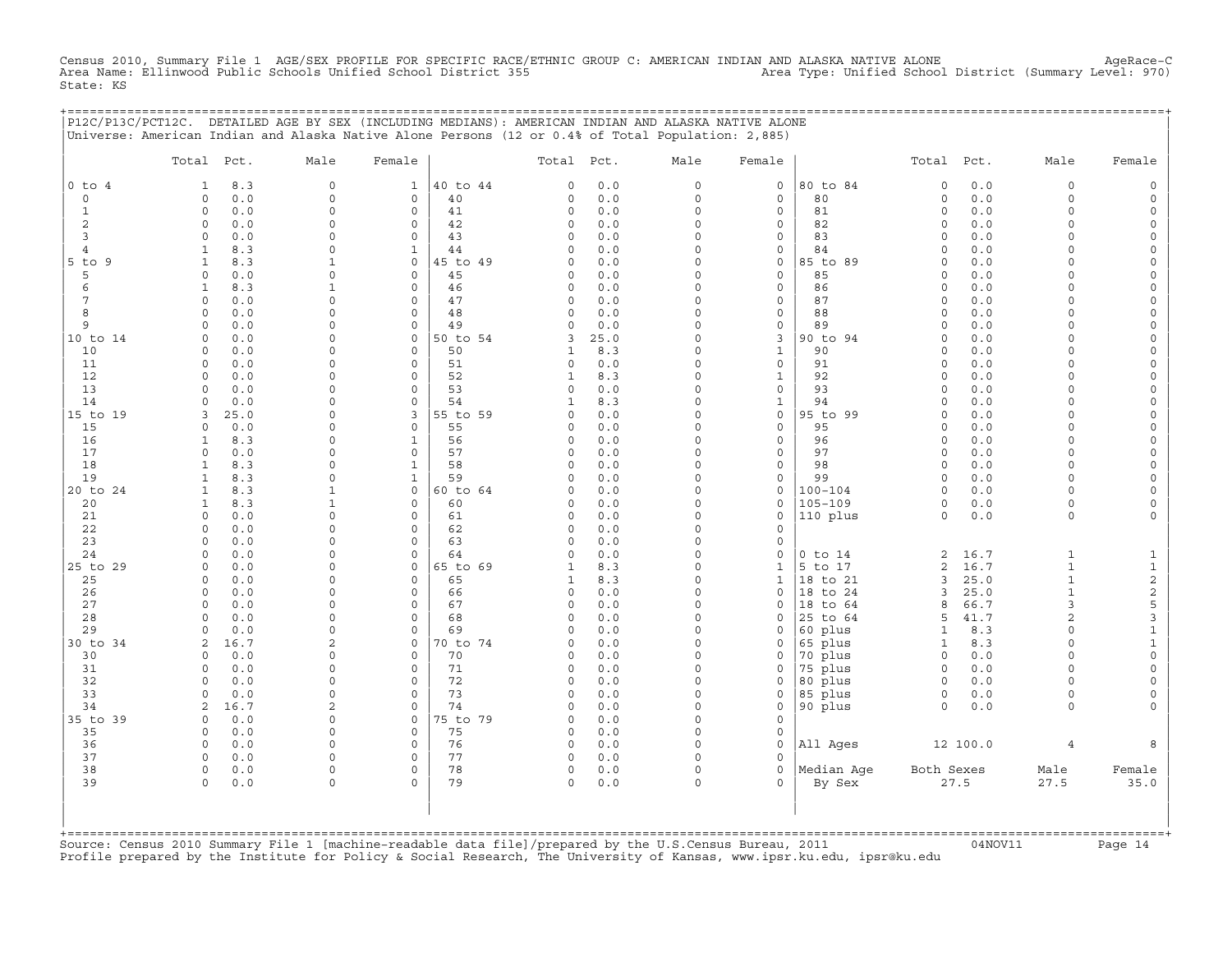Census 2010, Summary File 1 AGE/SEX PROFILE FOR SPECIFIC RACE/ETHNIC GROUP D: ASIAN ALONE AgeRace−D Area Name: Ellinwood Public Schools Unified School District 355 Area Type: Unified School District (Summary Level: 970) State: KS

| P12D/P13D/PCT12D. | . DETAILED AGE BY SEX (INCLUDING MEDIANS): ASIAN ALONE               |  |  |
|-------------------|----------------------------------------------------------------------|--|--|
|                   | Universe: Asian Alone Persons (2 or 0.1% of Total Population: 2,885) |  |  |

|                | Total Pct.              |             | Male                        | Female                  |                | Total Pct.              |            | Male                | Female                     |                     | Total                   | Pct.        | Male                    | Female                                     |
|----------------|-------------------------|-------------|-----------------------------|-------------------------|----------------|-------------------------|------------|---------------------|----------------------------|---------------------|-------------------------|-------------|-------------------------|--------------------------------------------|
| $0$ to $4$     | $\circ$                 | 0.0         | $\mathbf 0$                 | $\circ$                 | 40 to 44       | $\circ$                 | 0.0        | $\circ$             | $\mathbf 0$                | 80 to 84            | $\circ$                 | 0.0         | $\circ$                 | $\mathbb O$                                |
| $\mathbf 0$    | $\circ$                 | 0.0         | $\mathbf 0$                 | $\circ$                 | 40             | $\Omega$                | 0.0        | $\circ$             | $\mathbf 0$                | 80                  | $\circ$                 | 0.0         | $\circ$                 | $\mathsf{O}\xspace$                        |
| $\mathbf{1}$   | $\circ$                 | 0.0         | $\mathbf 0$                 | $\circ$                 | 41             | $\circ$                 | 0.0        | $\circ$             | $\mathbf{0}$               | 81                  | $\circ$                 | 0.0         | $\circ$                 | $\mathsf{O}\xspace$                        |
| 2              | $\circ$                 | 0.0         | $\mathbf 0$                 | $\circ$                 | 42             | $\circ$                 | 0.0        | $\circ$             | $\mathbf 0$                | 82                  | $\mathbf 0$             | 0.0         | $\circ$                 | $\mathsf{O}\xspace$                        |
| $\overline{3}$ | $\circ$                 | 0.0         | $\mathbf 0$                 | $\mathbf 0$             | 43             | $\circ$                 | 0.0        | $\circ$             | $\mathsf{O}\xspace$        | 83                  | $\mathbf 0$             | 0.0         | $\circ$                 | $\mathsf{O}\xspace$                        |
| $\overline{4}$ | $\circ$                 | 0.0         | $\Omega$                    | $\mathbf 0$             | 44             | $\Omega$                | 0.0        | $\Omega$            | $\mathbf 0$                | 84                  | $\Omega$                | 0.0         | $\Omega$                | $\mathsf{O}\xspace$                        |
| $5$ to $9$     | $\circ$                 | 0.0         | $\Omega$                    | $\Omega$                | 45 to 49       | $\mathbf{1}$            | 50.0       | $\Omega$            | $\mathbf{1}$               | 85 to 89            | $\Omega$                | 0.0         | $\Omega$                | $\mathsf{O}\xspace$                        |
| 5              | $\circ$                 | 0.0         | $\Omega$                    | $\Omega$                | 45             | $\circ$                 | 0.0        | $\Omega$            | $\mathbf 0$                | 85                  | $\Omega$                | 0.0         | $\Omega$                | $\mathsf{O}\xspace$                        |
| 6              | $\Omega$                | 0.0         | $\Omega$                    | $\Omega$                | 46             | $\mathbf{1}$            | 50.0       | $\Omega$            | $\mathbf{1}$               | 86                  | $\Omega$                | 0.0         | $\Omega$                | $\mathsf{O}\xspace$                        |
| 7              | $\mathbf{0}$            | 0.0         | $\Omega$                    | $\Omega$                | 47             | $\circ$                 | 0.0        | $\circ$             | $\mathbf{0}$               | 87                  | $\Omega$                | 0.0         | $\Omega$                | $\mathsf{O}\xspace$                        |
| 8              | $\circ$                 | 0.0         | $\mathbf 0$                 | $\circ$                 | 48             | $\Omega$                | 0.0        | $\Omega$            | $\mathsf{O}\xspace$        | 88                  | $\Omega$                | 0.0         | $\circ$                 | $\mathsf{O}\xspace$                        |
| 9              | $\Omega$                | 0.0         | $\Omega$                    | $\Omega$                | 49             | $\Omega$                | 0.0        | $\circ$<br>$\circ$  | $\mathsf{O}\xspace$        | 89                  | $\Omega$<br>$\Omega$    | 0.0         | $\circ$                 | $\mathsf{O}$                               |
| 10 to 14<br>10 | $\mathbf{1}$<br>$\circ$ | 50.0<br>0.0 | $\mathbf{1}$<br>$\mathbf 0$ | $\mathbf{0}$<br>$\circ$ | 50 to 54<br>50 | $\circ$<br>$\Omega$     | 0.0<br>0.0 | $\circ$             | $\mathsf O$<br>$\mathbf 0$ | 90 to 94<br>90      | $\circ$                 | 0.0<br>0.0  | $\circ$<br>$\circ$      | $\mathsf{O}\xspace$                        |
| 11             | 0                       | 0.0         | $\mathbf 0$                 | $\circ$                 | 51             | $\circ$                 | 0.0        | $\Omega$            | $\mathsf{O}\xspace$        | 91                  | $\circ$                 | 0.0         | $\circ$                 | $\mathsf{O}\xspace$<br>$\mathsf{O}$        |
| 12             | $\mathbf{1}$            | 50.0        | 1                           | $\Omega$                | 52             | $\Omega$                | 0.0        | $\Omega$            | $\mathbf 0$                | 92                  | $\Omega$                | 0.0         | $\Omega$                | $\mathsf{O}\xspace$                        |
| 13             | $\Omega$                | 0.0         | $\Omega$                    | $\Omega$                | 53             | $\Omega$                | 0.0        | $\Omega$            | $\Omega$                   | 93                  | $\Omega$                | 0.0         | $\Omega$                | $\mathsf{O}\xspace$                        |
| 14             | $\circ$                 | 0.0         | $\Omega$                    | $\circ$                 | 54             | $\circ$                 | 0.0        | $\Omega$            | $\circ$                    | 94                  | $\Omega$                | 0.0         | $\Omega$                | $\mathsf{O}\xspace$                        |
| 15 to 19       | $\circ$                 | 0.0         | $\mathbf 0$                 | $\circ$                 | 55 to 59       | $\circ$                 | 0.0        | $\Omega$            | $\mathbf 0$                | 95 to 99            | $\Omega$                | 0.0         | $\Omega$                | $\mathsf{O}\xspace$                        |
| 15             | $\Omega$                | 0.0         | $\Omega$                    | $\Omega$                | 55             | $\circ$                 | 0.0        | $\Omega$            | $\mathbf{0}$               | 95                  | $\Omega$                | 0.0         | $\Omega$                | $\mathsf{O}\xspace$                        |
| 16             | $\circ$                 | 0.0         | $\Omega$                    | $\Omega$                | 56             | $\circ$                 | 0.0        | $\Omega$            | $\mathbf{0}$               | 96                  | $\Omega$                | 0.0         | $\Omega$                | $\mathsf{O}\xspace$                        |
| 17             | $\circ$                 | 0.0         | $\mathbf 0$                 | $\mathbf 0$             | 57             | $\mathbf 0$             | 0.0        | $\Omega$            | $\mathsf{O}\xspace$        | 97                  | $\circ$                 | 0.0         | $\circ$                 | $\mathsf{O}\xspace$                        |
| 18             | $\circ$                 | 0.0         | $\Omega$                    | $\mathbf 0$             | 58             | $\Omega$                | 0.0        | $\Omega$            | $\mathsf{O}\xspace$        | 98                  | $\mathbf 0$             | 0.0         | $\circ$                 | $\mathsf{O}\xspace$                        |
| 19             | $\circ$                 | 0.0         | $\mathbf 0$                 | $\mathbf 0$             | 59             | $\circ$                 | 0.0        | $\circ$             | $\mathsf{O}$               | 99                  | $\Omega$                | 0.0         | $\circ$                 | $\mathsf{O}\xspace$                        |
| 20 to 24       | $\Omega$                | 0.0         | $\Omega$                    | $\Omega$                | 60 to 64       | $\Omega$                | 0.0        | $\Omega$            | $\mathbf 0$                | $100 - 104$         | $\Omega$                | 0.0         | $\Omega$                | $\mathsf{O}\xspace$                        |
| 20             | $\circ$                 | 0.0         | $\Omega$                    | $\circ$                 | 60             | $\mathbf 0$             | 0.0        | $\Omega$            | $\mathbf 0$                | $105 - 109$         | $\Omega$                | 0.0         | $\circ$                 | $\mathsf{O}$                               |
| 21             | $\circ$                 | 0.0         | $\Omega$                    | $\Omega$                | 61             | $\mathbf 0$             | 0.0        | $\Omega$            | $\mathsf O$                | 110 plus            | $\circ$                 | 0.0         | $\circ$                 | $\mathsf{O}$                               |
| 22             | $\Omega$                | 0.0         | $\Omega$                    | $\Omega$                | 62             | $\Omega$                | 0.0        | $\Omega$            | $\mathbf 0$                |                     |                         |             |                         |                                            |
| 23             | $\circ$                 | 0.0         | $\Omega$                    | $\circ$                 | 63             | $\mathbf 0$             | 0.0        | $\circ$             | $\mathbf{0}$               |                     |                         |             |                         |                                            |
| 24             | $\Omega$                | 0.0         | $\mathbf 0$                 | $\mathbf 0$             | 64             | $\Omega$                | 0.0        | $\Omega$            | $\mathsf O$                | $0$ to $14$         | $\mathbf{1}$            | 50.0        | $\mathbf{1}$            | $\mathsf{O}\xspace$                        |
| 25 to 29       | $\circ$<br>$\circ$      | 0.0         | $\Omega$<br>$\mathbf 0$     | $\circ$<br>$\mathbf{0}$ | 65 to 69       | $\circ$<br>$\circ$      | 0.0<br>0.0 | $\circ$<br>$\circ$  | $\mathbf 0$<br>$\mathsf O$ | 5 to 17<br>18 to 21 | $\mathbf{1}$<br>$\circ$ | 50.0<br>0.0 | $\mathbf{1}$<br>$\circ$ | $\mathsf{O}\xspace$                        |
| 25<br>26       | $\circ$                 | 0.0<br>0.0  | $\mathbf 0$                 | $\mathbf 0$             | 65<br>66       | $\circ$                 | 0.0        | $\circ$             | $\mathbf 0$                | 18 to 24            | $\circ$                 | 0.0         | $\circ$                 | $\mathsf{O}\xspace$<br>$\mathsf{O}\xspace$ |
| 27             | $\circ$                 | 0.0         | $\Omega$                    | $\Omega$                | 67             | $\circ$                 | 0.0        | $\Omega$            | $\Omega$                   | 18<br>to 64         | 1                       | 50.0        | $\Omega$                | $\mathbf{1}$                               |
| 28             | $\Omega$                | 0.0         | $\Omega$                    | $\Omega$                | 68             | $\circ$                 | 0.0        | $\Omega$            | $\mathbf 0$                | 25 to 64            | $\mathbf{1}$            | 50.0        | $\Omega$                | $\mathbf{1}$                               |
| 29             | $\Omega$                | 0.0         | $\Omega$                    | $\Omega$                | 69             | $\Omega$                | 0.0        | $\Omega$            | $\Omega$                   | 60 plus             | $\Omega$                | 0.0         | $\Omega$                | $\mathsf{O}\xspace$                        |
| 30 to 34       | $\circ$                 | 0.0         | $\mathbf 0$                 | $\circ$                 | 70 to 74       | $\circ$                 | 0.0        | $\circ$             | $\mathsf{O}$               | 65 plus             | $\circ$                 | 0.0         | $\circ$                 | $\mathsf{O}\xspace$                        |
| 30             | $\circ$                 | 0.0         | $\Omega$                    | $\mathbf 0$             | 70             | $\Omega$                | 0.0        | $\Omega$            | $\mathsf{O}$               | 70 plus             | $\mathbf 0$             | 0.0         | $\circ$                 | $\mathsf{O}\xspace$                        |
| 31             | $\circ$                 | 0.0         | $\Omega$                    | $\circ$                 | 71             | $\circ$                 | 0.0        | $\Omega$            | $\mathsf O$                | 75 plus             | $\Omega$                | 0.0         | $\Omega$                | $\mathsf{O}\xspace$                        |
| 32             | $\circ$                 | 0.0         | $\Omega$                    | $\Omega$                | 72             | $\circ$                 | 0.0        | $\Omega$            | $\mathsf{O}$               | 80 plus             | $\Omega$                | 0.0         | $\Omega$                | $\mathbf 0$                                |
| 33             | $\circ$                 | 0.0         | $\mathbf 0$                 | $\mathbf 0$             | 73             | $\circ$                 | 0.0        | $\Omega$            | $\circ$                    | 85 plus             | $\mathbf 0$             | 0.0         | $\circ$                 | $\mathsf{O}$                               |
| 34             | $\circ$                 | 0.0         | $\mathbf 0$                 | $\circ$                 | 74             | $\circ$                 | 0.0        | $\circ$             | $\mathsf{O}\xspace$        | 90 plus             | $\Omega$                | 0.0         | $\Omega$                | $\mathbf 0$                                |
| 35 to 39       | $\circ$                 | 0.0         | $\mathbf 0$                 | $\mathbf{0}$            | 75 to 79       | $\circ$                 | 0.0        | $\circ$             | $\circ$                    |                     |                         |             |                         |                                            |
| 35             | $\Omega$                | 0.0         | $\Omega$                    | $\Omega$                | 75             | $\Omega$                | 0.0        | $\Omega$            | $\mathbf 0$                |                     |                         |             |                         |                                            |
| 36             | $\mathbf{0}$            | 0.0         | $\mathbf 0$                 | $\circ$<br>$\Omega$     | 76             | $\mathbf 0$             | 0.0        | $\circ$<br>$\Omega$ | $\circ$                    | All Ages            |                         | 2 100.0     | $\mathbf{1}$            | $\mathbf{1}$                               |
| 37<br>38       | $\circ$<br>$\Omega$     | 0.0<br>0.0  | $\Omega$<br>$\mathbf 0$     | $\Omega$                | 77<br>78       | $\mathbf 0$<br>$\Omega$ | 0.0<br>0.0 | $\Omega$            | $\circ$<br>$\Omega$        | Median Aqe          | Both Sexes              |             | Male                    | Female                                     |
| 39             | $\mathbf 0$             | 0.0         | $\mathbf 0$                 | $\Omega$                | 79             | $\mathbf 0$             | 0.0        | $\circ$             | $\Omega$                   | By Sex              |                         | 29.5        | 12.5                    | 46.5                                       |
|                |                         |             |                             |                         |                |                         |            |                     |                            |                     |                         |             |                         |                                            |

+===================================================================================================================================================+Source: Census 2010 Summary File 1 [machine−readable data file]/prepared by the U.S.Census Bureau, 2011 04NOV11 Page 15 Profile prepared by the Institute for Policy & Social Research, The University of Kansas, www.ipsr.ku.edu, ipsr@ku.edu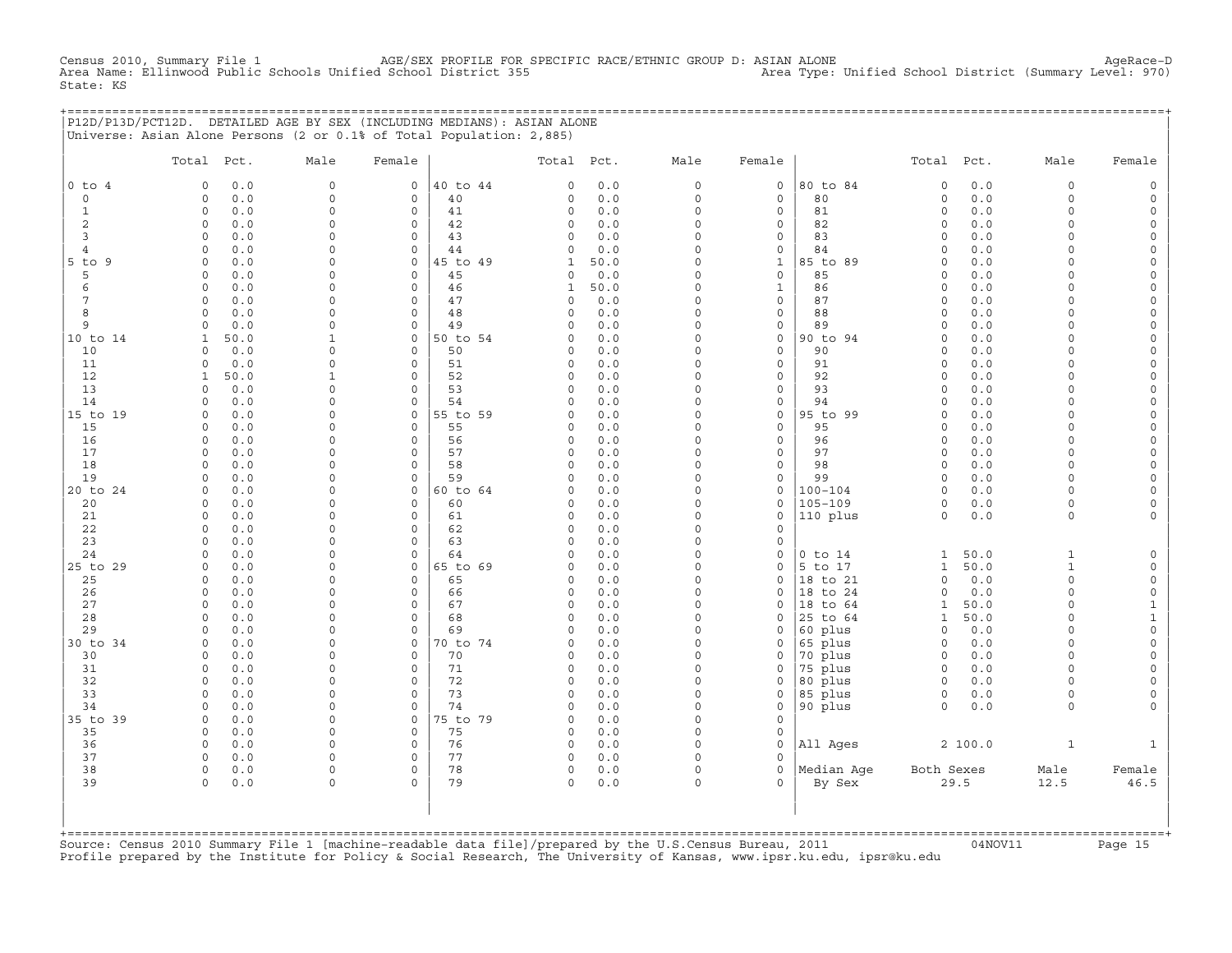Census 2010, Summary File 1 AGE/SEX PROFILE FOR SPECIFIC RACE/ETHNIC GROUP E: NAT HAWAIIAN/OTH. PACIFIC ISLANDER ALONE AgeRace-E<br>Area Name: Ellinwood Public Schools Unified School District 355 State: KS

|                | P12E/P13E/PCT12E. DETAILED AGE BY SEX (INCLUDING MEDIANS): NAT HAWAIIAN/OTH. PACIFIC ISLANDER ALONE<br>Universe: Nat Hawaiian/Oth. Pacific Islander Alone Persons (0 or 0.0% of Total Population: 2,885) |                    |                             |          |                |                      |                      |                            | ========================= |                      |        |                         |          |
|----------------|----------------------------------------------------------------------------------------------------------------------------------------------------------------------------------------------------------|--------------------|-----------------------------|----------|----------------|----------------------|----------------------|----------------------------|---------------------------|----------------------|--------|-------------------------|----------|
|                | Total Pct.                                                                                                                                                                                               | Male               | Female                      |          | Total Pct.     |                      | Male                 | Female                     |                           | Total Pct.           |        | Male                    | Female   |
| $0$ to $4$     | $\circ$                                                                                                                                                                                                  | $\mathbf 0$        | $\circ$                     | 40 to 44 | $\circ$        | $\ddot{\phantom{a}}$ | 0                    | $\mathsf{O}$               | 80 to 84                  | $\circ$              |        | $\circ$                 |          |
| $\mathbf 0$    | $\Omega$                                                                                                                                                                                                 | $\mathbf 0$        | $\mathbf{0}$                | 40       | $\mathsf{O}$   | $\bullet$            | 0                    | 0                          | 80                        | $\circ$              | $\sim$ | $\circ$                 | $\Omega$ |
| 1              | $\Omega$                                                                                                                                                                                                 | $\Omega$           | $\mathbf 0$                 | 41       | $\Omega$       |                      | $\Omega$             | 0                          | 81                        | $\Omega$             |        | $\Omega$                |          |
| 2              | $\Omega$                                                                                                                                                                                                 | $\Omega$           | $\mathbf 0$                 | 42       | 0              |                      | $\Omega$             | 0                          | 82                        | $\Omega$             |        | $\Omega$                |          |
| 3              | $\Omega$                                                                                                                                                                                                 | $\Omega$           | $\mathbf 0$                 | 43       | $\cap$         |                      | $\Omega$             | $\mathbf 0$                | 83                        | $\Omega$             |        | $\cap$                  |          |
| $\overline{4}$ | $\Omega$                                                                                                                                                                                                 | $\Omega$           | $\mathsf{O}$                | 44       | O              | $\cdot$              | $\Omega$             | $\mathbf 0$                | 84                        | $\Omega$             |        | $\Omega$                |          |
| $5$ to $9$     | $\Omega$<br>$\cap$                                                                                                                                                                                       |                    | $\mathbf 0$<br>$\mathbf 0$  | 45 to 49 | $\Omega$<br>0  | $\cdot$              | $\Omega$<br>$\Omega$ | $\mathbf 0$<br>$\mathbf 0$ | 85 to 89                  | $\Omega$<br>$\Omega$ |        | $\Omega$                |          |
| 5<br>6         | $\Omega$                                                                                                                                                                                                 |                    | $\mathbf 0$                 | 45<br>46 | $\Omega$       | $\bullet$            | $\Omega$             | 0                          | 85<br>86                  | $\Omega$             |        | $\cap$                  |          |
| 7              | $\Omega$                                                                                                                                                                                                 | $\Omega$           | $\Omega$                    | 47       | $\Omega$       | $\cdot$<br>$\cdot$   | $\Omega$             | $\mathbf 0$                | 87                        | $\cap$               |        | $\cap$                  |          |
| 8              | $\Omega$                                                                                                                                                                                                 | $\Omega$           | $\mathbf 0$                 | 48       | $\Omega$       | $\cdot$              | $\Omega$             | $\mathbf 0$                | 88                        | $\circ$              |        | $\Omega$                |          |
| 9              | $\Omega$                                                                                                                                                                                                 | $\Omega$           | 0                           | 49       | $\Omega$       | $\cdot$              | $\Omega$             | 0                          | 89                        | $\Omega$             |        | $\Omega$                |          |
| 10 to 14       | $\Omega$                                                                                                                                                                                                 | $\Omega$           | 0                           | 50 to 54 | <sup>o</sup>   | $\cdot$              | $\Omega$             | 0                          | 90 to 94                  | $\Omega$             |        | $\Omega$                |          |
| 10             | $\Omega$                                                                                                                                                                                                 | $\Omega$           | $\mathbf 0$                 | 50       | 0              |                      | $\Omega$             | 0                          | 90                        | $\Omega$             |        | $\Omega$                |          |
| 11             | $\circ$                                                                                                                                                                                                  |                    | $\mathbf 0$                 | 51       | 0              | $\ddot{\phantom{a}}$ | $\Omega$             | 0                          | 91                        | $\Omega$             |        | $\Omega$                |          |
| 12             | $\Omega$                                                                                                                                                                                                 |                    | $\mathbf 0$                 | 52       | $\Omega$       | $\ddot{\phantom{a}}$ | $\Omega$             | $\mathbf 0$                | 92                        | $\Omega$             |        | $\Omega$                |          |
| 13             | $\Omega$                                                                                                                                                                                                 |                    | $\mathbf 0$                 | 53       | $\Omega$       | $\bullet$            | $\Omega$             | $\mathbf 0$                | 93                        | $\Omega$             |        | $\Omega$                |          |
| 14             | $\Omega$                                                                                                                                                                                                 | $\Omega$           | $\mathbf 0$                 | 54       | <sup>o</sup>   |                      | $\Omega$             | 0                          | 94                        | $\Omega$             |        | $\cap$                  |          |
| 15 to 19       | $\cap$                                                                                                                                                                                                   | $\cap$             | $\mathsf{O}$                | 55 to 59 | O              | $\ddot{\phantom{a}}$ | $\Omega$             | 0                          | 95 to 99                  | $\Omega$             |        | $\cap$                  |          |
| 15             | $\Omega$                                                                                                                                                                                                 | $\Omega$           | $\Omega$                    | 55       | $\Omega$       | $\sim$               | $\Omega$             | $\Omega$                   | 95                        | $\Omega$             |        | $\cap$                  |          |
| 16             | $\Omega$                                                                                                                                                                                                 | $\Omega$           | $\mathbf 0$                 | 56       | $\Omega$       | $\sim$               | $\Omega$             | $\mathbf 0$                | 96                        | $\Omega$             |        | $\cap$                  |          |
| 17             | $\cap$                                                                                                                                                                                                   | $\Omega$           | 0                           | 57       | O              | $\cdot$              | $\Omega$             | 0                          | 97                        | $\Omega$             |        | $\Omega$                |          |
| 18             | $\cap$                                                                                                                                                                                                   | $\Omega$           | $\Omega$                    | 58       | U              |                      | $\Omega$             | $\mathbf 0$                | 98                        | $\Omega$             |        | $\cap$                  |          |
| 19             | $\Omega$                                                                                                                                                                                                 | $\Omega$           | $\mathbf 0$                 | 59       | 0              |                      | $\Omega$             | 0                          | 99                        | $\circ$              |        | $\Omega$                |          |
| 20 to 24       | $\Omega$                                                                                                                                                                                                 | $\Omega$           | $\mathsf{O}$                | 60 to 64 | $\Omega$       | $\cdot$              | $\Omega$             | 0                          | $100 - 104$               | $\circ$              |        | $\Omega$                |          |
| 20             | $\Omega$                                                                                                                                                                                                 | $\Omega$           | $\mathbf 0$                 | 60       | $\Omega$       | $\cdot$              | $\Omega$             | $\mathbf 0$                | 105-109                   | $\Omega$             |        | $\Omega$                |          |
| 21             | $\Omega$                                                                                                                                                                                                 | $\Omega$           | $\mathbf 0$                 | 61       | 0              |                      | $\Omega$             | 0                          | 110 plus                  | 0                    |        | $\Omega$                |          |
| 22<br>23       | $\Omega$<br>$\cap$                                                                                                                                                                                       | $\Omega$<br>$\cap$ | $\mathbf 0$<br>$\mathsf{O}$ | 62<br>63 | $\Omega$<br>C) | $\bullet$            | $\Omega$<br>$\Omega$ | 0                          |                           |                      |        |                         |          |
| 24             | $\cap$                                                                                                                                                                                                   |                    | $\mathbf 0$                 | 64       | $\cap$         | $\ddot{\phantom{a}}$ | $\Omega$             | 0<br>0                     | $0$ to $14$               | $\circ$              |        | $\Omega$                |          |
| 25 to 29       | $\Omega$                                                                                                                                                                                                 | $\cap$             | $\mathbf 0$                 | 65 to 69 | C)             | $\ddot{\phantom{a}}$ | $\Omega$             | 0                          | 5 to 17                   | $\Omega$             |        | $\Omega$                |          |
| 25             | $\cap$                                                                                                                                                                                                   | $\cap$             | $\mathbf 0$                 | 65       | $\Omega$       | $\cdot$              | $\Omega$             | 0                          | 18 to 21                  | $\Omega$             |        | $\cap$                  |          |
| 26             | $\cap$                                                                                                                                                                                                   | $\cap$             | $\Omega$                    | 66       | U              |                      | $\Omega$             | $\Omega$                   | 18 to 24                  | $\Omega$             |        | $\cap$                  |          |
| 27             | $\Omega$                                                                                                                                                                                                 | $\Omega$           | $\mathbf 0$                 | 67       | $\circ$        | $\ddot{\phantom{a}}$ | $\Omega$             | 0                          | $ 18$ to 64               | $\circ$              |        | $\cap$                  |          |
| 28             | $\Omega$                                                                                                                                                                                                 | $\Omega$           | $\mathbf 0$                 | 68       | $\Omega$       | $\cdot$              | $\Omega$             | 0                          | 25 to 64                  | $\circ$              |        | $\Omega$                |          |
| 29             | $\Omega$                                                                                                                                                                                                 | $\Omega$           | $\mathbf 0$                 | 69       | $\Omega$       |                      | $\Omega$             | $\mathbf 0$                | 60 plus                   | $\circ$              |        | $\Omega$                |          |
| 30 to 34       | $\Omega$                                                                                                                                                                                                 | $\Omega$           | $\mathsf{O}$                | 70 to 74 | 0              |                      | $\Omega$             | 0                          | 65 plus                   | $\circ$              |        | $\Omega$                |          |
| 30             | $\circ$                                                                                                                                                                                                  | $\Omega$           | $\mathbf 0$                 | 70       | 0              | $\ddot{\phantom{a}}$ | $\Omega$             | 0                          | 70 plus                   | $\circ$              |        | $\Omega$                |          |
| 31             | $\circ$                                                                                                                                                                                                  | $\Omega$           | $\mathsf{O}$                | 71       | 0              | $\bullet$            | $\Omega$             | 0                          | 75 plus                   | $\mathsf O$          |        | $\Omega$                |          |
| 32             | $\Omega$                                                                                                                                                                                                 |                    | 0                           | 72       | $\Omega$       | $\blacksquare$       | $\Omega$             | 0                          | 80 plus                   | $\mathsf O$          |        | $\Omega$                |          |
| 33             | $\cap$                                                                                                                                                                                                   | $\cap$             | $\Omega$                    | 73       | $\Omega$       |                      | $\Omega$             | $\mathbf 0$                | 85 plus                   | $\circ$              |        | $\Omega$                |          |
| 34             | $\cap$                                                                                                                                                                                                   | $\Omega$           | $\mathbf 0$                 | 74       | U              | $\bullet$            | $\Omega$             | 0                          | 90 plus                   | $\Omega$             |        | $\cap$                  |          |
| 35 to 39       | $\Omega$                                                                                                                                                                                                 | $\Omega$           | $\mathbf 0$                 | 75 to 79 | $\Omega$       | $\cdot$              | $\Omega$             | $\mathbf 0$                |                           |                      |        |                         |          |
| 35             | $\Omega$                                                                                                                                                                                                 | $\Omega$           | $\mathbf 0$                 | 75       | $\Omega$       | $\ddot{\phantom{a}}$ | $\Omega$             | 0                          |                           |                      |        |                         |          |
| 36             | $\Omega$                                                                                                                                                                                                 |                    | 0                           | 76       | $\Omega$       | $\cdot$              | $\Omega$             | $\mathbf 0$                | All Ages                  | $\mathsf O$          |        | $\circ$                 |          |
| 37             | $\Omega$                                                                                                                                                                                                 |                    | $\mathbf 0$                 | 77       | $\Omega$       |                      | $\Omega$             | 0                          |                           |                      |        |                         |          |
| 38             | $\circ$                                                                                                                                                                                                  | $\Omega$           | $\mathbf 0$                 | 78       | 0              | $\ddot{\phantom{a}}$ | $\Omega$             | 0                          | Median Aqe                | Both Sexes           |        | Male                    | Female   |
| 39             | $\circ$                                                                                                                                                                                                  | $\mathbf 0$        | $\Omega$                    | 79       | $\mathsf{O}$   |                      | 0                    | $\Omega$                   | By Sex                    |                      | $0.0$  | 0.0                     | 0.0      |
|                |                                                                                                                                                                                                          |                    |                             |          |                |                      |                      |                            |                           |                      |        |                         |          |
|                |                                                                                                                                                                                                          |                    |                             |          |                |                      |                      |                            |                           |                      |        |                         |          |
|                |                                                                                                                                                                                                          |                    |                             |          |                |                      |                      |                            |                           |                      |        | ======================= |          |

+===================================================================================================================================================+Source: Census 2010 Summary File 1 [machine−readable data file]/prepared by the U.S.Census Bureau, 2011 04NOV11 Page 16 Profile prepared by the Institute for Policy & Social Research, The University of Kansas, www.ipsr.ku.edu, ipsr@ku.edu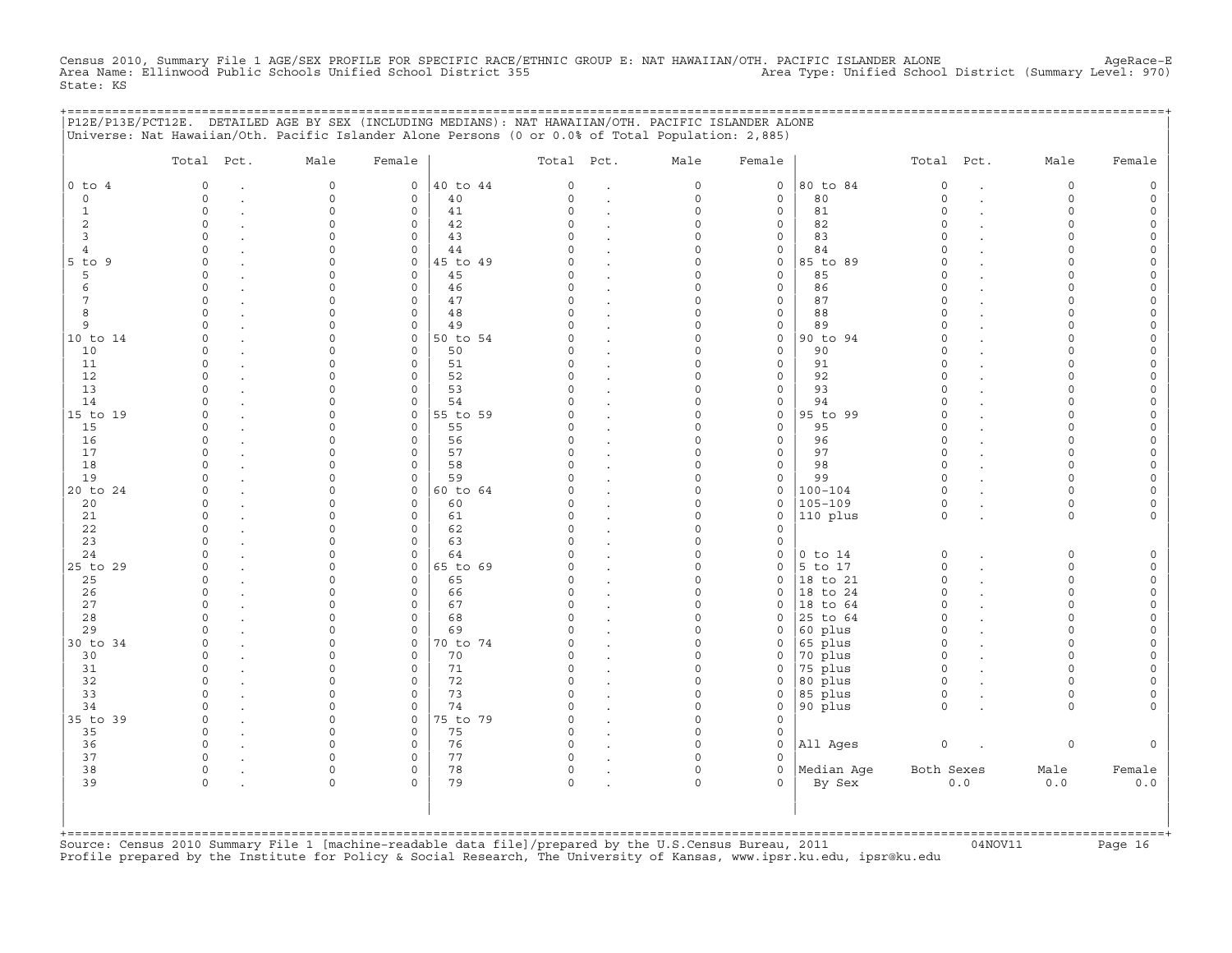CHE 1 AGE/SEX PROFILE FOR SPECIFIC RACE/ETHNIC GROUP F: SOME OTHER RACE ALONE<br>Onified School District 1555 Area Type: Unified School District (Summary Level: 970) Census 2010, Summary File 1 AGE/SEX PROFILE FOR SPECIE<br>Area Name: Ellinwood Public Schools Unified School District 355 State: KS

|                | P12F/P13F/PCT12F. DETAILED AGE BY SEX (INCLUDING MEDIANS): SOME OTHER RACE ALONE |            |                             |                            |          |                         |              |                          |                              |                    |                            |              |                    |                |
|----------------|----------------------------------------------------------------------------------|------------|-----------------------------|----------------------------|----------|-------------------------|--------------|--------------------------|------------------------------|--------------------|----------------------------|--------------|--------------------|----------------|
|                | Universe: Some Other Race Alone Persons (21 or 0.7% of Total Population: 2,885)  |            |                             |                            |          |                         |              |                          |                              |                    |                            |              |                    |                |
|                |                                                                                  |            |                             |                            |          |                         |              |                          |                              |                    |                            |              |                    |                |
|                | Total Pct.                                                                       |            | Male                        | Female                     |          | Total Pct.              |              | Male                     | Female                       |                    | Total Pct.                 |              | Male               | Female         |
|                |                                                                                  |            |                             |                            |          |                         |              |                          |                              |                    |                            |              |                    |                |
| $0$ to $4$     | 3                                                                                | 14.3       | $\mathbf{1}$<br>$\mathbf 0$ | 2                          | 40 to 44 | 1                       | 4.8          | $\mathbf{1}$<br>$\circ$  | $\mathsf{O}$<br>$\mathbf{0}$ | 80 to 84<br>80     | $\circ$                    | 0.0          | $\circ$<br>$\circ$ | $\circ$        |
| $\circ$        | 1<br>$\circ$                                                                     | 4.8        | $\Omega$                    | $\mathbf{1}$<br>$\circ$    | 40       | $\mathbf 0$             | 0.0          |                          |                              |                    | $\mathbf 0$<br>$\mathbf 0$ | 0.0          | $\Omega$           | $\circ$        |
| 1<br>2         | 2                                                                                | 0.0<br>9.5 | 1                           | $\mathbf{1}$               | 41<br>42 | $\mathbf 0$<br>$\Omega$ | 0.0<br>$0.0$ | 0<br>$\Omega$            | 0<br>0                       | 81<br>82           | $\Omega$                   | 0.0<br>0.0   | $\Omega$           |                |
| 3              | $\Omega$                                                                         | 0.0        | $\Omega$                    | $\mathbf{0}$               | 43       | 1                       | 4.8          | $\mathbf{1}$             | $\mathbf{0}$                 | 83                 | $\Omega$                   | 0.0          | $\Omega$           |                |
| $\overline{4}$ | $\Omega$                                                                         | 0.0        | $\Omega$                    | $\Omega$                   | 44       | $\Omega$                | 0.0          | $\Omega$                 | 0                            | 84                 | $\Omega$                   | 0.0          | $\Omega$           |                |
| $5$ to $9$     | 1                                                                                | 4.8        | $\mathbf{1}$                | $\Omega$                   | 45 to 49 | $\Omega$                | 0.0          | $\Omega$                 | 0                            | 85 to 89           | $\cap$                     | 0.0          | $\Omega$           |                |
| 5              | $\mathbf 0$                                                                      | 0.0        | $\Omega$                    | $\mathbf 0$                | 45       | 0                       | 0.0          | 0                        | $\mathbf{0}$                 | 85                 | $\circ$                    | 0.0          | $\Omega$           |                |
| 6              | $\Omega$                                                                         | 0.0        | $\Omega$                    | $\Omega$                   | 46       | $\Omega$                | 0.0          | $\Omega$                 | $\mathbf{0}$                 | 86                 | $\Omega$                   | 0.0          | $\Omega$           |                |
| 7              | $\Omega$                                                                         | 0.0        | $\Omega$                    | $\Omega$                   | 47       | $\circ$                 | 0.0          | $\Omega$                 | $\mathbf{0}$                 | 87                 | $\Omega$                   | 0.0          | $\Omega$           |                |
| 8              | $\mathbf{1}$                                                                     | 4.8        | $\mathbf{1}$                | $\Omega$                   | 48       | $\Omega$                | 0.0          | $\Omega$                 | 0                            | 88                 | $\Omega$                   | 0.0          | $\Omega$           | $\Omega$       |
| 9              | 0                                                                                | 0.0        | $\Omega$                    | $\mathbf 0$                | 49       | 0                       | 0.0          | $\Omega$                 | 0                            | 89                 | $\Omega$                   | 0.0          | $\Omega$           |                |
| 10 to 14       | 2                                                                                | 9.5        | 1                           | $\mathbf{1}$               | 50 to 54 | 1                       | 4.8          | $\mathbf{1}$             | 0                            | 90 to 94           | $\Omega$                   | 0.0          | $\Omega$           |                |
| 10             | $\mathbf{1}$                                                                     | 4.8        | $\mathbf{1}$                | $\mathbf 0$                | 50       | 1                       | 4.8          | $\mathbf{1}$             | $\mathbf{0}$                 | 90                 | $\Omega$                   | 0.0          | $\Omega$           |                |
| 11             | $\Omega$                                                                         | 0.0        | $\Omega$                    | $\Omega$                   | 51       | $\Omega$                | $0.0$        | $\Omega$                 | $\mathbf{0}$                 | 91                 | $\cap$                     | 0.0          | $\Omega$           |                |
| 12             | $\mathbf{1}$                                                                     | 4.8        | $\Omega$                    | $\mathbf{1}$               | 52       | $\mathbf 0$             | 0.0          | $\Omega$                 | 0                            | 92                 | $\circ$                    | 0.0          | $\Omega$           |                |
| 13             | 0                                                                                | 0.0        | $\Omega$                    | $\mathbf 0$                | 53       | $\Omega$                | 0.0          | 0                        | 0                            | 93                 | $\Omega$                   | 0.0          | $\Omega$           |                |
| 14             | $\Omega$                                                                         | 0.0        | $\Omega$                    | $\Omega$                   | 54       | $\Omega$                | 0.0          | $\Omega$                 | 0                            | 94                 | $\Omega$                   | 0.0          | $\Omega$           |                |
| 15 to 19       | 2                                                                                | 9.5        | $\mathbf{1}$                | $\mathbf{1}$               | 55 to 59 | $\Omega$                | 0.0          | $\Omega$                 | 0                            | 95 to 99           | $\Omega$                   | 0.0          | $\Omega$           |                |
| 15             | $\Omega$                                                                         | 0.0        | $\Omega$                    | $\Omega$                   | 55       | $\Omega$                | 0.0          | $\Omega$                 | $\mathbf{0}$                 | 95                 | $\Omega$                   | 0.0          | $\Omega$           |                |
| 16             | 1                                                                                | 4.8        | $\Omega$                    | $\mathbf{1}$               | 56       | $\circ$                 | 0.0          | 0                        | 0                            | 96                 | $\Omega$                   | 0.0          | $\Omega$           |                |
| 17             | -1                                                                               | 4.8        | $\mathbf{1}$                | $\Omega$                   | 57       | $\Omega$                | 0.0          | $\Omega$                 | 0                            | 97                 | $\Omega$                   | 0.0          | $\Omega$           |                |
| 18             | $\Omega$                                                                         | 0.0        | $\Omega$                    | $\Omega$                   | 58       | $\Omega$                | 0.0          | $\Omega$                 | $\Omega$                     | 98                 | $\cap$                     | 0.0          | $\Omega$           |                |
| 19             | $\circ$                                                                          | 0.0        | $\Omega$                    | $\mathbf 0$                | 59       | $\circ$                 | 0.0          | $\Omega$                 | 0                            | 99                 | $\Omega$                   | 0.0          | $\Omega$           |                |
| 20 to 24       | 3                                                                                | 14.3       | $\mathbf{1}$                | 2                          | 60 to 64 | 1                       | 4.8          | $\Omega$                 | 1                            | $100 - 104$        | $\Omega$                   | 0.0          | $\Omega$           |                |
| 20             | 1                                                                                | 4.8        | $\Omega$                    | $\mathbf{1}$               | 60       | 0                       | 0.0          | $\Omega$                 | 0                            | $105 - 109$        | $\circ$                    | 0.0          | $\circ$            |                |
| 21             | $\Omega$                                                                         | 0.0        | $\Omega$                    | $\Omega$                   | 61       | $\Omega$                | 0.0          | $\Omega$                 | 0                            | 110 plus           | $\Omega$                   | 0.0          | $\circ$            | $\Omega$       |
| 22             | $\Omega$                                                                         | 0.0        | $\Omega$                    | $\mathbf 0$                | 62       | 1                       | 4.8          | $\Omega$                 | $\mathbf{1}$                 |                    |                            |              |                    |                |
| 23             | 2                                                                                | 9.5        | 1                           | 1                          | 63       | $\Omega$                | 0.0          | 0                        | 0                            |                    |                            |              |                    |                |
| 24             | 0                                                                                | 0.0        | $\Omega$                    | $\mathbf 0$                | 64       | 0                       | 0.0          | 0                        | 0                            | $0$ to $14$        | 6                          | 28.6         | 3                  | 3              |
| 25 to 29       | 1                                                                                | 4.8        | $\mathbf{1}$                | $\mathbf 0$                | 65 to 69 | 2                       | 9.5          | $\mathbf 1$              | 1                            | 5 to 17            | 5                          | 23.8         | 3                  | $\sqrt{2}$     |
| 25             | $\Omega$                                                                         | 0.0        | $\Omega$                    | $\Omega$                   | 65       | $\circ$                 | 0.0          | $\Omega$                 | 0                            | 18 to 21           | $\mathbf{1}$               | 4.8          | $\Omega$           | $\mathbf 1$    |
| 26             | $\Omega$<br>$\Omega$                                                             | 0.0        | $\Omega$<br>$\Omega$        | $\mathbf 0$                | 66       | 0                       | 0.0          | $\Omega$                 | 0                            | 18 to 24           | 3                          | 14.3         |                    | $\sqrt{2}$     |
| 27             |                                                                                  | 0.0        |                             | $\mathbf 0$<br>$\mathbf 0$ | 67<br>68 | 2<br>$\Omega$           | 9.5          | $\mathbf{1}$<br>$\Omega$ | 1                            | 18 to 64           | 11                         | 52.4         | 5                  | 5<br>3         |
| 28<br>29       | 1<br>$\Omega$                                                                    | 4.8<br>0.0 | $\mathbf{1}$<br>$\Omega$    | $\Omega$                   | 69       | $\Omega$                | 0.0<br>0.0   | $\Omega$                 | 0<br>0                       | 25 to 64           | 8<br>3                     | 38.1<br>14.3 | $\mathbf{1}$       | $\overline{c}$ |
| 30 to 34       | 1                                                                                | 4.8        | $\mathbf{1}$                | $\mathbf 0$                | 70 to 74 | $\Omega$                | 0.0          | $\Omega$                 | 0                            | 60 plus<br>65 plus | 2                          | 9.5          | $\mathbf{1}$       | $\mathbf{1}$   |
| 30             | $\Omega$                                                                         | 0.0        | $\Omega$                    | $\mathbf 0$                | 70       | $\mathbf 0$             | 0.0          | $\Omega$                 | 0                            | 70 plus            | $\mathbf 0$                | 0.0          | $\Omega$           | $\Omega$       |
| 31             | 1                                                                                | 4.8        | $\mathbf{1}$                | $\mathbf 0$                | 71       | $\circ$                 | 0.0          | $\Omega$                 | 0                            | 75 plus            | $\Omega$                   | 0.0          | $\Omega$           |                |
| 32             | $\circ$                                                                          | 0.0        | $\Omega$                    | $\mathbf 0$                | 72       | 0                       | 0.0          | 0                        | 0                            | 80 plus            | $\mathbf 0$                | 0.0          | $\Omega$           |                |
| 33             | $\Omega$                                                                         | 0.0        | $\Omega$                    | $\Omega$                   | 73       | $\Omega$                | 0.0          | $\Omega$                 | 0                            | 85 plus            | $\mathbf 0$                | 0.0          | $\Omega$           | $\Omega$       |
| 34             | $\Omega$                                                                         | 0.0        | $\Omega$                    | $\Omega$                   | 74       | $\Omega$                | 0.0          | $\Omega$                 | 0                            | 90 plus            | $\Omega$                   | 0.0          | $\Omega$           |                |
| 35 to 39       | 3                                                                                | 14.3       | $\mathbf{1}$                | $\mathbf{2}$               | 75 to 79 | $\Omega$                | 0.0          | $\Omega$                 | 0                            |                    |                            |              |                    |                |
| 35             | 0                                                                                | 0.0        | $\Omega$                    | $\mathbf 0$                | 75       | 0                       | 0.0          | $\Omega$                 | 0                            |                    |                            |              |                    |                |
| 36             | 1                                                                                | 4.8        | $\Omega$                    | 1                          | 76       | $\mathbf 0$             | 0.0          | $\Omega$                 | $\Omega$                     | All Ages           |                            | 21 100.0     | 11                 | 10             |
| 37             | $\Omega$                                                                         | 0.0        |                             | $\mathbf 0$                | 77       | $\mathbf 0$             | 0.0          | $\Omega$                 | $\Omega$                     |                    |                            |              |                    |                |
| 38             | 0                                                                                | 0.0        | $\Omega$                    | $\Omega$                   | 78       | $\Omega$                | 0.0          | $\Omega$                 | $\Omega$                     | Median Age         | Both Sexes                 |              | Male               | Female         |
| 39             | 2                                                                                | 9.5        | $\mathbf{1}$                | $\mathbf{1}$               | 79       | $\circ$                 | 0.0          | $\circ$                  | $\mathbf{0}$                 | By Sex             |                            | 23.8         | 28.5               | 22.0           |
|                |                                                                                  |            |                             |                            |          |                         |              |                          |                              |                    |                            |              |                    |                |

| | +===================================================================================================================================================+ Source: Census 2010 Summary File 1 [machine-readable data file]/prepared by the U.S.Census Bureau, 2011 Page 17<br>Profile prepared by the Institute for Policy & Social Research, The University of Kansas, www

| | | |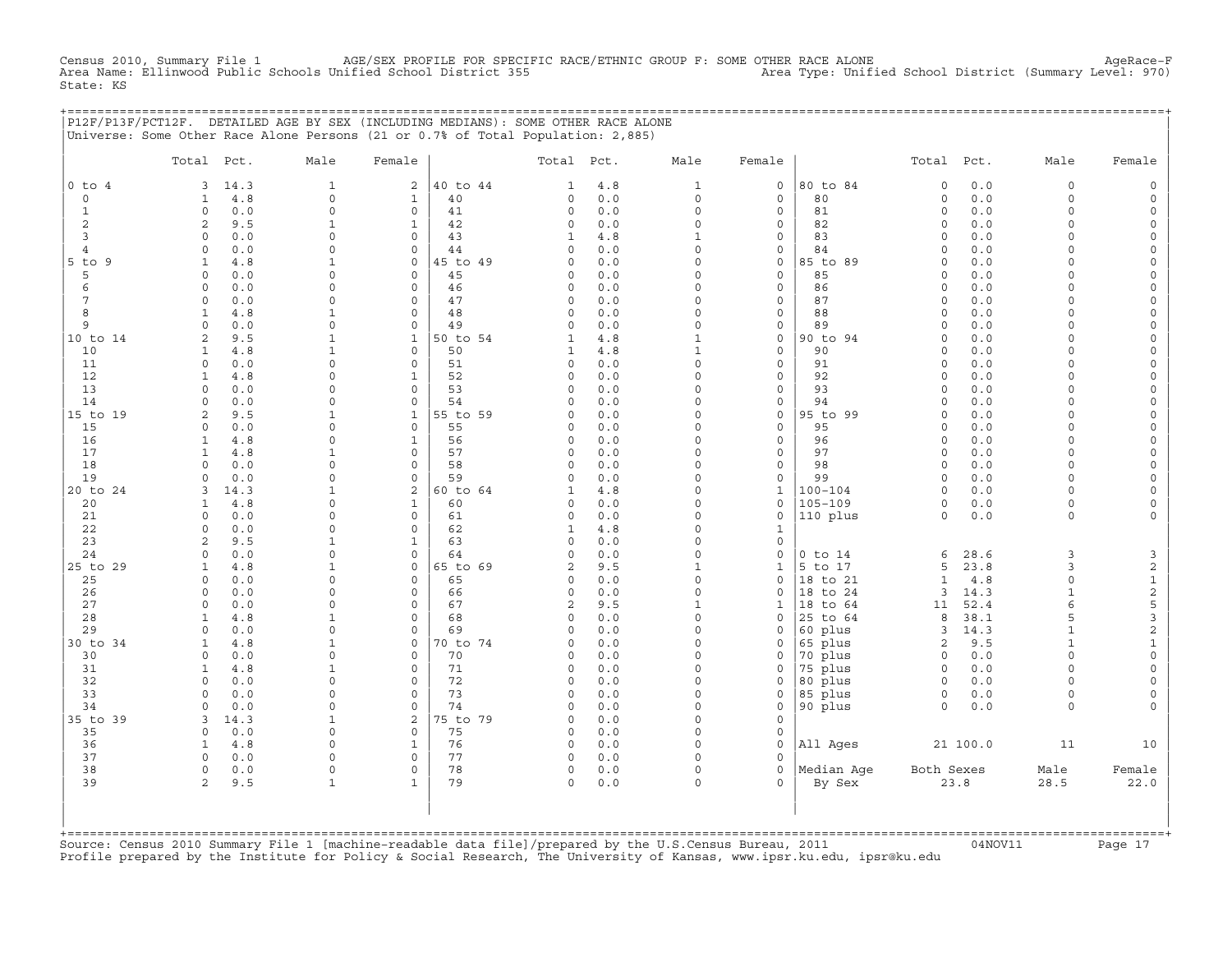CHENSUS 2010, AGE/SEX PROFILE FOR SPECIFIC RACE/ETHNIC GROUP G: TWO OR MORE RACES Area Type: Unified School District (Summary Level: 970)<br>Area Type: Unified School District (Summary Level: 970) Census 2010, Summary File 1 AGE/SEX PROFILE FOR SPEC<br>Area Name: Ellinwood Public Schools Unified School District 355 State: KS

|                   | P12G/P13G/PCT12G. DETAILED AGE BY SEX (INCLUDING MEDIANS): TWO OR MORE RACES<br>Universe: Two or More Races Persons (45 or 1.6% of Total Population: 2,885) |                      |                              |                |                             |            |                      |                                |                     |                              |              |                      |                                 |
|-------------------|-------------------------------------------------------------------------------------------------------------------------------------------------------------|----------------------|------------------------------|----------------|-----------------------------|------------|----------------------|--------------------------------|---------------------|------------------------------|--------------|----------------------|---------------------------------|
|                   | Total Pct.                                                                                                                                                  | Male                 | Female                       |                | Total Pct.                  |            | Male                 | Female                         |                     | Total Pct.                   |              | Male                 | Female                          |
| $0$ to $4$        | 9<br>20.0                                                                                                                                                   | 4                    | 5                            | 40 to 44       | 1                           | 2.2        | $\circ$              | $\mathbf{1}$                   | 80 to 84            | $\mathbf 0$                  | 0.0          | $\mathbf 0$          |                                 |
| $\circ$           | 4.4<br>2                                                                                                                                                    | $\mathbf 0$          | $\mathbf{2}$                 | 40             | 1                           | 2.2        | $\circ$              | $\mathbf{1}$                   | 80                  | $\circ$                      | 0.0          | $\mathbf 0$          | $\Omega$                        |
| $\mathbf{1}$<br>2 | 0.0<br>$\Omega$<br>2<br>4.4                                                                                                                                 | $\Omega$<br>1        | $\circ$<br>$\mathbf{1}$      | 41<br>42       | $\mathbf 0$<br>$\mathbf 0$  | 0.0<br>0.0 | $\Omega$<br>$\circ$  | $\circ$<br>0                   | 81<br>82            | $\Omega$<br>$\circ$          | $0.0$<br>0.0 | $\Omega$<br>$\Omega$ |                                 |
| 3                 | 6.7<br>3                                                                                                                                                    | 3                    | $\Omega$                     | 43             | $\mathbf 0$                 | 0.0        | $\circ$              | 0                              | 83                  | $\circ$                      | 0.0          | $\Omega$             | $\Omega$                        |
| $\overline{4}$    | 2<br>4.4                                                                                                                                                    | $\Omega$             | 2                            | 44             | 0                           | 0.0        | $\circ$              | 0                              | 84                  | $\Omega$                     | 0.0          | $\cap$               |                                 |
| $5$ to $9$        | 17.8<br>8                                                                                                                                                   | $\overline{4}$       | $\overline{4}$               | 45 to 49       | 7                           | 15.6       | $\mathbf{1}$         | 6                              | 85 to 89            | $\Omega$                     | 0.0          | $\cap$               |                                 |
| 5                 | 8.9<br>$\overline{4}$                                                                                                                                       | 3                    | 1                            | 45             | 2                           | 4.4        | $\Omega$             | 2                              | 85                  | $\Omega$                     | 0.0          | $\cap$               |                                 |
| 6                 | 2.2<br>$\mathbf{1}$                                                                                                                                         | $\Omega$             | $\mathbf{1}$                 | 46             | 1                           | 2.2        | $\circ$              | $\mathbf{1}$                   | 86                  | $\Omega$                     | 0.0          | $\cap$<br>$\cap$     | $\cap$                          |
| 7<br>8            | 3<br>6.7<br>$\Omega$<br>0.0                                                                                                                                 | 1<br>$\Omega$        | 2<br>$\mathbf 0$             | 47<br>48       | 1<br>2                      | 2.2<br>4.4 | $\circ$<br>$\circ$   | $\mathbf{1}$<br>$\overline{c}$ | 87<br>88            | $\Omega$<br>$\mathbf 0$      | 0.0<br>0.0   | $\Omega$             |                                 |
| 9                 | 0.0<br>$\Omega$                                                                                                                                             | $\Omega$             | $\mathbf 0$                  | 49             | 1                           | 2.2        | 1                    | 0                              | 89                  | $\Omega$                     | 0.0          | $\Omega$             |                                 |
| 10 to 14          | 2<br>4.4                                                                                                                                                    | $\overline{2}$       | $\mathbf 0$                  | 50 to 54       | 1                           | 2.2        | $\Omega$             | $\mathbf{1}$                   | 90 to 94            | $\Omega$                     | 0.0          | $\cap$               |                                 |
| 10                | $\mathbf 0$<br>0.0                                                                                                                                          | $\Omega$             | $\mathsf{O}\xspace$          | 50             | 0                           | 0.0        | 0                    | $\circ$                        | 90                  | $\mathbf 0$                  | 0.0          | $\Omega$             |                                 |
| 11                | 0.0<br>$\mathbf 0$                                                                                                                                          | $\Omega$             | $\mathbf{0}$                 | 51             | 0                           | 0.0        | $\circ$              | 0                              | 91                  | $\circ$                      | 0.0          | $\cap$               | $\cap$                          |
| 12                | 2.2<br>$\mathbf{1}$                                                                                                                                         | 1<br>$\Omega$        | $\Omega$                     | 52             | $\Omega$                    | 0.0        | $\Omega$             | $\Omega$                       | 92                  | $\Omega$                     | 0.0          | $\cap$<br>$\Omega$   |                                 |
| 13<br>14          | $\Omega$<br>0.0<br>2.2<br>$\mathbf{1}$                                                                                                                      | 1                    | $\Omega$<br>$\Omega$         | 53<br>54       | $\Omega$<br>$\mathbf{1}$    | 0.0<br>2.2 | $\Omega$<br>$\circ$  | $\mathbf{0}$<br>$\mathbf{1}$   | 93<br>94            | $\Omega$<br>$\Omega$         | 0.0<br>0.0   | $\Omega$             | $\Omega$                        |
| 15 to 19          | 13.3<br>6                                                                                                                                                   | $\overline{a}$       | $4\overline{ }$              | 55 to 59       | $\overline{2}$              | 4.4        | 2                    | $\circ$                        | 95 to 99            | $\mathbf 0$                  | 0.0          | $\cap$               |                                 |
| 15                | 2.2<br>1                                                                                                                                                    | $\Omega$             | $\mathbf{1}$                 | 55             | 1                           | 2.2        | $\mathbf{1}$         | $\circ$                        | 95                  | $\Omega$                     | 0.0          | $\Omega$             |                                 |
| 16                | 6.7<br>3                                                                                                                                                    | 1                    | 2                            | 56             | $\mathbf{1}$                | 2.2        | $\mathbf{1}$         | $\mathbf{0}$                   | 96                  | $\circ$                      | $0.0$        | $\Omega$             |                                 |
| 17                | 2.2<br>1                                                                                                                                                    | 1                    | $\mathbf 0$                  | 57             | $\mathbf 0$                 | 0.0        | $\Omega$             | 0                              | 97                  | $\Omega$                     | 0.0          | $\Omega$             |                                 |
| 18                | 0.0<br>$\Omega$                                                                                                                                             | $\Omega$             | $\Omega$                     | 58             | $\Omega$                    | 0.0        | $\circ$              | $\mathbf{0}$                   | 98                  | $\Omega$                     | 0.0          | $\Omega$             |                                 |
| 19<br>20 to 24    | 2.2<br>$\mathbf{1}$<br>6.7<br>3                                                                                                                             | $\circ$<br>2         | $\mathbf{1}$<br>1            | 59<br>60 to 64 | $\circ$<br>$\mathbf{1}$     | 0.0<br>2.2 | 0<br>1               | 0<br>0                         | 99<br>$100 - 104$   | $\circ$<br>$\Omega$          | 0.0<br>0.0   | $\Omega$<br>$\cap$   |                                 |
| 20                | 0.0<br>$\Omega$                                                                                                                                             | $\Omega$             | $\Omega$                     | 60             | 1                           | 2.2        | $\mathbf{1}$         | $\Omega$                       | 105-109             | $\Omega$                     | 0.0          | $\Omega$             |                                 |
| 21                | 0.0<br>$\Omega$                                                                                                                                             | $\Omega$             | $\mathbf 0$                  | 61             | $\mathbf 0$                 | 0.0        | $\circ$              | $\mathbf{0}$                   | $ 110\rangle$ plus  | $\circ$                      | 0.0          | $\Omega$             |                                 |
| 22                | 0.0<br>$\Omega$                                                                                                                                             | $\Omega$             | $\mathbf 0$                  | 62             | 0                           | 0.0        | $\circ$              | 0                              |                     |                              |              |                      |                                 |
| 23                | 2.2<br>$\mathbf{1}$                                                                                                                                         | 1                    | $\circ$                      | 63             | $\mathbf 0$                 | 0.0        | $\circ$              | $\mathbf 0$                    |                     |                              |              |                      |                                 |
| 24                | 2<br>4.4                                                                                                                                                    | 1                    | $\mathbf{1}$                 | 64             | 0                           | 0.0        | $\Omega$             | 0                              | $0$ to $14$         | 19                           | 42.2         | 10                   |                                 |
| 25 to 29          | 6.7<br>3<br>$\Omega$<br>0.0                                                                                                                                 | 2<br>$\Omega$        | $\mathbf{1}$<br>$\mathbf{0}$ | 65 to 69<br>65 | $\mathbf{1}$<br>$\mathbf 0$ | 2.2<br>0.0 | $\Omega$<br>$\circ$  | $\mathbf{1}$<br>0              | 5 to 17<br>18 to 21 | 15<br>$\mathbf{1}$           | 33.3<br>2.2  | 8<br>$\Omega$        | $7\phantom{.0}$<br>$\mathbf{1}$ |
| 25<br>26          | $\Omega$<br>0.0                                                                                                                                             | $\Omega$             | $\mathbf 0$                  | 66             | 1                           | 2.2        | $\circ$              | $\mathbf{1}$                   | 18 to 24            | $\overline{4}$               | 8.9          | $\mathcal{D}$        | $\overline{c}$                  |
| 27                | 2.2<br>$\mathbf{1}$                                                                                                                                         | 1                    | $\mathbf 0$                  | 67             | 0                           | 0.0        | $\Omega$             | $\mathbf{0}$                   | 118 to 64           | 19                           | 42.2         | $\mathsf{R}$         | 11                              |
| 28                | 4.4<br>2                                                                                                                                                    | 1                    | 1                            | 68             | $\Omega$                    | 0.0        | $\Omega$             | $\Omega$                       | 25 to 64            | 15                           | 33.3         | 6                    | 9                               |
| 29                | 0.0<br>$\Omega$                                                                                                                                             | $\Omega$             | $\Omega$                     | 69             | $\Omega$                    | 0.0        | $\Omega$             | $\Omega$                       | 60 plus             | 3                            | 6.7          | $\mathbf{1}$         | $\sqrt{2}$                      |
| 30 to 34          | $\Omega$<br>0.0                                                                                                                                             | $\mathbf 0$          | $\mathbf{0}$                 | 70 to 74       | 0                           | 0.0        | 0                    | 0                              | 65 plus             | 2                            | $4.4$        | $\Omega$             | $\mathbf{2}$                    |
| 30<br>31          | 0.0<br>$\Omega$<br>0.0<br>$\mathbf 0$                                                                                                                       | $\Omega$<br>$\Omega$ | $\mathbf 0$<br>$\mathbf 0$   | 70<br>71       | $\mathbf 0$<br>0            | 0.0<br>0.0 | $\circ$<br>$\Omega$  | $\mathbf{0}$<br>$\mathbf 0$    | 70 plus<br>75 plus  | $\mathbf{1}$<br>$\mathbf{1}$ | 2.2<br>2.2   | $\Omega$<br>$\Omega$ | $\mathbf{1}$                    |
| 32                | $\mathbf 0$<br>0.0                                                                                                                                          | $\Omega$             | $\mathbf 0$                  | 72             | $\circ$                     | 0.0        | $\circ$              | 0                              | 80 plus             | $\circ$                      | 0.0          | $\Omega$             | $\Omega$                        |
| 33                | $\Omega$<br>0.0                                                                                                                                             | $\Omega$             | $\mathbf 0$                  | 73             | $\circ$                     | 0.0        | $\circ$              | 0                              | 85 plus             | $\circ$                      | 0.0          | $\Omega$             | $\Omega$                        |
| 34                | 0.0<br>$\Omega$                                                                                                                                             | $\Omega$             | 0                            | 74             | $\Omega$                    | 0.0        | 0                    | 0                              | 90 plus             | $\Omega$                     | 0.0          | $\Omega$             |                                 |
| 35 to 39          | $\Omega$<br>0.0                                                                                                                                             | $\Omega$             | $\Omega$                     | 75 to 79       | $\mathbf{1}$                | 2.2        | $\Omega$             | $\mathbf{1}$                   |                     |                              |              |                      |                                 |
| 35                | 0.0<br>$\Omega$                                                                                                                                             | $\Omega$             | $\Omega$                     | 75             | 1                           | 2.2        | $\Omega$             | $\mathbf{1}$                   |                     |                              |              |                      |                                 |
| 36<br>37          | 0.0<br>$\Omega$<br>$\Omega$<br>0.0                                                                                                                          | $\Omega$<br>$\Omega$ | $\mathbf 0$<br>$\Omega$      | 76<br>77       | 0<br>$\circ$                | 0.0<br>0.0 | $\Omega$<br>$\Omega$ | $\mathbf{0}$<br>$\Omega$       | All Ages            |                              | 45 100.0     | 20                   | 25                              |
| 38                | $\circ$<br>0.0                                                                                                                                              | $\mathbf 0$          | $\circ$                      | 78             | $\mathbf 0$                 | 0.0        | $\circ$              | $\circ$                        | Median Aqe          | Both Sexes                   |              | Male                 | Female                          |
| 39                | 0.0<br>$\Omega$                                                                                                                                             | $\Omega$             | $\Omega$                     | 79             | 0                           | 0.0        | $\Omega$             | $\Omega$                       | By Sex              |                              | 16.8         | 15.5                 | 19.5                            |
| +============     |                                                                                                                                                             |                      |                              |                |                             |            |                      |                                |                     |                              |              |                      |                                 |

Source: Census 2010 Summary File 1 [machine-readable data file]/prepared by the U.S.Census Bureau, 2011 Page 18<br>Profile prepared by the Institute for Policy & Social Research, The University of Kansas, www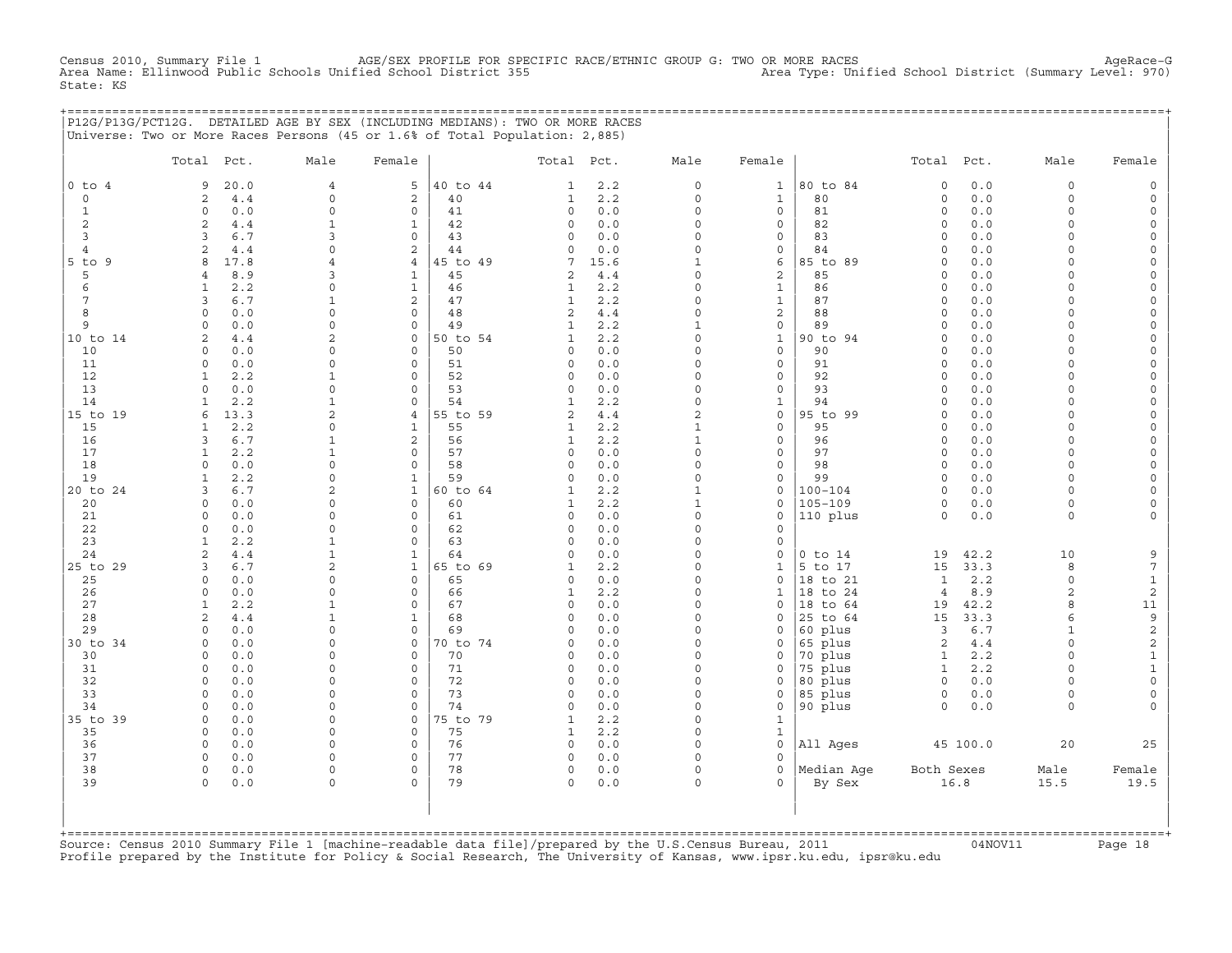Census 2010, Summary File 1 AGE/SEX PROFILE FOR SPECIFIC RACE/ETHNIC GROUP H: HISPANIC OR LATINO OF ANY RACE<br>Area Name: Ellinwood Public Schools Unified School District 355 Area Type: Uni State: KS

+===================================================================================================================================================+

|                | P12H/P13H/PCT12H. DETAILED AGE BY SEX (INCLUDING MEDIANS): HISPANIC OR LATINO OF ANY RACE<br>Universe: Hispanic or Latino of Any Race Persons (86 or 3.0% of Total Population: 2,885) |                             |                              |          |                           |            |                                 |                             |             |                     |            |                    |                                            |
|----------------|---------------------------------------------------------------------------------------------------------------------------------------------------------------------------------------|-----------------------------|------------------------------|----------|---------------------------|------------|---------------------------------|-----------------------------|-------------|---------------------|------------|--------------------|--------------------------------------------|
|                | Total Pct.                                                                                                                                                                            | Male                        | Female                       |          | Total Pct.                |            | Male                            | Female                      |             | Total Pct.          |            | Male               | Female                                     |
| $0$ to $4$     | 14<br>16.3                                                                                                                                                                            | $\mathsf 9$                 | 5                            | 40 to 44 | 3                         | 3.5        | 3                               | $\mathsf{O}\xspace$         | 80 to 84    | $\circ$             | $0.0$      | 0                  | $\mathsf{O}\xspace$                        |
| $\circ$        | 3.5<br>3                                                                                                                                                                              | $\overline{c}$              | $\mathbf{1}$                 | 40       | $\overline{a}$            | 2.3        | $\overline{c}$                  | $\mathbf 0$                 | 80          | $\circ$             | 0.0        | $\circ$            | $\mathsf{O}\xspace$                        |
| $\mathbf{1}$   | $4.7$<br>$\overline{4}$                                                                                                                                                               | $\mathbf{3}$                | $\mathbf{1}$                 | 41       | 0                         | 0.0        | $\circ$                         | $\mathsf{O}\xspace$         | 81          | $\mathsf{O}$        | 0.0        | 0                  | $\mathsf{O}\xspace$                        |
| 2              | 3.5<br>3                                                                                                                                                                              | 2                           | $\mathbf{1}$                 | 42       | 0                         | 0.0        | $\mathbf 0$                     | $\mathbf 0$                 | 82          | $\circ$             | 0.0        | $\circ$            | $\mathsf{O}\xspace$                        |
| 3              | 3.5<br>3                                                                                                                                                                              | $\mathbf 1$                 | $\overline{c}$               | 43       | $\mathbf{1}$              | 1.2        | $\mathbf{1}$                    | $\mathbf 0$                 | 83          | $\circ$             | 0.0        | $\circ$            | $\mathsf{O}\xspace$                        |
| $\overline{4}$ | $\mathbf{1}$<br>1.2                                                                                                                                                                   | $\mathbf{1}$                | $\mathbf 0$                  | 44       | $\circ$                   | 0.0        | $\mathsf{O}\xspace$             | $\mathbf 0$                 | 84          | $\mathsf{O}\xspace$ | $0.0$      | $\circ$            | $\mathsf{O}\xspace$                        |
| $5$ to $9$     | 10.5<br>9                                                                                                                                                                             | $\overline{4}$              | 5                            | 45 to 49 | 5                         | 5.8        | $\mathbf{1}$                    | $\bf{4}$                    | 85 to 89    | $\mathsf{O}\xspace$ | 0.0        | $\circ$            | $\mathsf{O}\xspace$                        |
| 5              | 3<br>3.5                                                                                                                                                                              | 3                           | $\mathbf 0$                  | 45       | $\circ$                   | 0.0        | $\Omega$                        | $\mathbf 0$                 | 85          | $\circ$             | 0.0        | $\Omega$           | $\mathsf{O}\xspace$                        |
| 6              | 2<br>2.3                                                                                                                                                                              | $\mathbf 0$<br>$\Omega$     | 2                            | 46       | $\mathbf{2}$              | 2.3        | $\mathbf{1}$                    | $1\,$                       | 86          | $\mathsf{O}\xspace$ | 0.0        | $\circ$            | $\mathsf{O}\xspace$                        |
| 7              | $\mathbf{1}$<br>1.2                                                                                                                                                                   | $\mathbf{1}$                | $\mathbf{1}$                 | 47<br>48 | $\mathbf{1}$              | 1.2<br>2.3 | $\mathsf{O}\xspace$<br>$\Omega$ | $\mathbf{1}$<br>$\sqrt{2}$  | 87<br>88    | $\circ$             | 0.0        | $\circ$            | $\mathsf{O}\xspace$                        |
| 8<br>9         | 3.5<br>3<br>0.0<br>$\mathbf 0$                                                                                                                                                        | $\Omega$                    | 2<br>$\mathbf 0$             | 49       | $\overline{a}$<br>$\circ$ | 0.0        | $\mathbf 0$                     | $\mathsf{O}\xspace$         | 89          | $\circ$<br>$\circ$  | 0.0<br>0.0 | $\circ$<br>$\circ$ | $\mathsf{O}\xspace$<br>$\mathsf{O}\xspace$ |
| 10 to 14       | 10<br>11.6                                                                                                                                                                            | 8                           | 2                            | 50 to 54 | 3                         | 3.5        | $\mathbf{1}$                    | $\mathbf{2}$                | 90 to 94    | $\circ$             | 0.0        | $\circ$            | 0                                          |
| 10             | $\mathbf{1}$<br>1.2                                                                                                                                                                   | $\mathbf{1}$                | $\Omega$                     | 50       | $\mathbf{1}$              | 1.2        | $\mathbf{1}$                    | $\Omega$                    | 90          | $\circ$             | 0.0        | $\Omega$           | $\mathsf{O}\xspace$                        |
| 11             | $\mathbf 0$<br>0.0                                                                                                                                                                    | $\mathbf 0$                 | $\mathbf 0$                  | 51       | 0                         | 0.0        | $\mathsf{O}\xspace$             | $\mathsf{O}\xspace$         | 91          | $\circ$             | 0.0        | $\circ$            | 0                                          |
| 12             | 5<br>5.8                                                                                                                                                                              | $\overline{4}$              | $\mathbf{1}$                 | 52       | $\mathbf{2}$              | 2.3        | $\mathbf 0$                     | $\sqrt{2}$                  | 92          | $\mathsf{O}\xspace$ | 0.0        | $\circ$            | $\mathsf{O}\xspace$                        |
| 13             | 2<br>2.3                                                                                                                                                                              | $\mathbf{2}$                | $\mathbf 0$                  | 53       | $\circ$                   | 0.0        | $\Omega$                        | $\mathbf 0$                 | 93          | $\circ$             | 0.0        | $\circ$            | $\mathsf{O}$                               |
| 14             | 2<br>2.3                                                                                                                                                                              | $\mathbf{1}$                | $\mathbf{1}$                 | 54       | 0                         | 0.0        | $\mathbf 0$                     | $\mathsf{O}\xspace$         | 94          | $\mathsf{O}\xspace$ | 0.0        | $\circ$            | $\mathsf{O}\xspace$                        |
| 15 to 19       | 11.6<br>10                                                                                                                                                                            | $\overline{4}$              | 6                            | 55 to 59 | 2                         | 2.3        | 0                               | $\sqrt{2}$                  | 95 to 99    | $\circ$             | 0.0        | $\circ$            | $\mathsf{O}\xspace$                        |
| 15             | 4.7<br>$\overline{4}$                                                                                                                                                                 | 3                           | $\mathbf{1}$                 | 55       | $\circ$                   | 0.0        | $\Omega$                        | $\mathbf 0$                 | 95          | $\circ$             | 0.0        | $\circ$            | $\mathbb O$                                |
| 16             | 3.5<br>3                                                                                                                                                                              | $\mathbf 0$                 | 3                            | 56       | $\mathbf{1}$              | 1.2        | $\mathbf 0$                     | $\mathbf{1}$                | 96          | $\circ$             | 0.0        | $\Omega$           | $\mathsf{O}\xspace$                        |
| 17             | 2.3<br>2                                                                                                                                                                              | $\mathbf{1}$                | $\mathbf{1}$                 | 57       | $\mathbf{1}$              | 1.2        | $\mathbf 0$                     | $\mathbf{1}$                | 97          | $\mathsf{O}\xspace$ | 0.0        | $\circ$            | $\mathsf{O}\xspace$                        |
| 18             | $\mathbf{1}$<br>1.2                                                                                                                                                                   | $\Omega$                    | $\mathbf{1}$                 | 58       | $\circ$                   | 0.0        | $\Omega$                        | $\mathbf 0$                 | 98          | $\circ$             | 0.0        | $\circ$            | $\mathsf O$                                |
| 19             | $\Omega$<br>0.0                                                                                                                                                                       | $\Omega$                    | $\mathsf{O}\xspace$          | 59       | $\circ$                   | 0.0        | $\mathbf 0$                     | $\mathsf{O}\xspace$         | 99          | $\mathsf{O}\xspace$ | 0.0        | $\circ$            | $\mathsf{O}\xspace$                        |
| 20 to 24       | 10.5<br>9                                                                                                                                                                             | 3                           | 6                            | 60 to 64 | $\mathbf{1}$              | 1.2        | $\Omega$                        | $\mathbf{1}$                | $100 - 104$ | $\circ$             | 0.0        | $\circ$            | $\circ$                                    |
| 20             | 4.7<br>$\overline{4}$                                                                                                                                                                 | $\mathbf{1}$                | 3                            | 60       | $\circ$                   | 0.0        | $\mathbf 0$                     | $\mathbf 0$                 | $105 - 109$ | $\mathsf{O}\xspace$ | 0.0        | $\circ$            | $\mathsf{O}\xspace$                        |
| 21             | 0.0<br>$\Omega$                                                                                                                                                                       | $\Omega$                    | $\mathbf 0$                  | 61       | 0                         | 0.0        | $\Omega$                        | $\mathbf 0$                 | 110 plus    | $\circ$             | 0.0        | $\circ$            | $\circ$                                    |
| 22<br>23       | $\circ$<br>0.0<br>3.5<br>3                                                                                                                                                            | $\mathsf O$<br>$\mathbf{1}$ | $\mathbf 0$<br>2             | 62<br>63 | $\mathbf{1}$<br>$\circ$   | 1.2<br>0.0 | 0<br>$\Omega$                   | $\mathbf{1}$<br>$\mathbf 0$ |             |                     |            |                    |                                            |
| 24             | 2.3<br>$\overline{2}$                                                                                                                                                                 | $\mathbf{1}$                | $\mathbf{1}$                 | 64       | 0                         | 0.0        | $\Omega$                        | $\mathbf 0$                 | $0$ to $14$ | 33                  | 38.4       | 21                 | 12                                         |
| 25 to 29       | $4.7$<br>$\overline{4}$                                                                                                                                                               | 3                           | $\mathbf{1}$                 | 65 to 69 | 6                         | 7.0        | $\overline{4}$                  | $\sqrt{2}$                  | 5 to 17     | 28                  | 32.6       | 16                 | $12\,$                                     |
| 25             | $\circ$<br>0.0                                                                                                                                                                        | $\mathbf 0$                 | $\circ$                      | 65       | $\overline{c}$            | 2.3        | $\mathbf{1}$                    | $\mathbf{1}$                | 18 to 21    | 5                   | 5.8        | $\mathbf{1}$       | $\overline{4}$                             |
| 26             | $\overline{2}$<br>2.3                                                                                                                                                                 | $\mathbf{1}$                | $\mathbf{1}$                 | 66       | 0                         | 0.0        | $\mathsf{O}\xspace$             | $\mathbf 0$                 | 18 to 24    | 10                  | 11.6       | 3                  | $7\phantom{.0}$                            |
| 27             | 0.0<br>$\mathbf 0$                                                                                                                                                                    | $\Omega$                    | $\mathbf 0$                  | 67       | $\overline{4}$            | 4.7        | 3                               | $\mathbf{1}$                | 18 to 64    | 38                  | 44.2       | 15                 | 23                                         |
| 28             | $\overline{a}$<br>2.3                                                                                                                                                                 | $\overline{2}$              | $\mathsf{O}\xspace$          | 68       | 0                         | 0.0        | $\mathbf 0$                     | $\mathbf 0$                 | 25 to 64    | 28                  | 32.6       | 12                 | $16\,$                                     |
| 29             | 0.0<br>$\Omega$                                                                                                                                                                       | $\Omega$                    | $\mathbf 0$                  | 69       | $\Omega$                  | 0.0        | $\Omega$                        | $\mathbf 0$                 | 60 plus     | $7\phantom{.0}$     | 8.1        | $\overline{4}$     | $\mathsf{3}$                               |
| 30 to 34       | 4.7<br>4                                                                                                                                                                              | $\overline{c}$              | $\overline{c}$               | 70 to 74 | 0                         | 0.0        | $\mathbf 0$                     | $\mathsf{O}$                | 65 plus     | 6                   | 7.0        | $\overline{4}$     | $\sqrt{2}$                                 |
| 30             | 0.0<br>$\Omega$                                                                                                                                                                       | $\mathbf 0$                 | $\mathbf 0$                  | 70       | 0                         | 0.0        | $\Omega$                        | $\mathbf 0$                 | 70 plus     | $\circ$             | 0.0        | $\circ$            | $\mathsf{O}\xspace$                        |
| 31             | 2.3<br>$\overline{a}$                                                                                                                                                                 | $\mathbf{1}$                | $\mathbf 1$                  | 71       | $\circ$                   | 0.0        | $\mathsf{O}\xspace$             | $\mathbf 0$                 | 75 plus     | $\mathsf{O}$        | 0.0        | $\circ$            | $\mathsf{O}\xspace$                        |
| 32             | $\mathbf{1}$<br>1.2                                                                                                                                                                   | $\mathbf{1}$                | $\mathbf 0$                  | 72       | $\circ$                   | 0.0        | $\Omega$                        | $\mathbf 0$                 | 80 plus     | $\circ$             | 0.0        | $\circ$            | $\mathsf{O}\xspace$                        |
| 33             | $\mathbf{1}$<br>1.2                                                                                                                                                                   | $\mathsf{O}\xspace$         | $\mathbf{1}$                 | 73       | 0                         | 0.0        | $\mathbf 0$                     | $\mathsf{O}\xspace$         | 85 plus     | $\mathsf O$         | $0.0$      | 0                  | $\circ$                                    |
| 34             | 0.0<br>$\Omega$                                                                                                                                                                       | $\mathbf 0$                 | $\Omega$                     | 74       | 0                         | 0.0        | $\circ$                         | $\mathbf 0$                 | 90 plus     | $\circ$             | 0.0        | $\circ$            | $\mathbf{0}$                               |
| 35 to 39       | 7.0<br>6                                                                                                                                                                              | $\overline{c}$              | $\overline{4}$               | 75 to 79 | 0                         | 0.0        | $\mathsf{O}\xspace$             | $\mathbf 0$                 |             |                     |            |                    |                                            |
| 35             | 2.3<br>2                                                                                                                                                                              | $\mathbf{1}$                | $\mathbf{1}$                 | 75       | 0                         | 0.0        | $\Omega$                        | $\mathbf 0$                 |             |                     |            |                    |                                            |
| 36<br>37       | 1.2<br>$\mathbf{1}$<br>$\circ$<br>0.0                                                                                                                                                 | $\mathbf 0$<br>$\mathbf 0$  | $\mathbf{1}$<br>$\mathbf{0}$ | 76<br>77 | 0<br>$\circ$              | 0.0<br>0.0 | $\Omega$<br>$\mathbf 0$         | $\mathbf 0$<br>$\Omega$     | All Ages    |                     | 86 100.0   | 44                 | $4\,2$                                     |
| 38             | 1.2<br>$\mathbf{1}$                                                                                                                                                                   | $\mathbf 0$                 | $\mathbf{1}$                 | 78       | 0                         | 0.0        | $\mathbf 0$                     | $\mathbf 0$                 | Median Age  | Both Sexes          |            | Male               | Female                                     |
| 39             | $\overline{c}$<br>2.3                                                                                                                                                                 | $\mathbf 1$                 | $\mathbf{1}$                 | 79       | 0                         | $0.0$      | $\mathbf 0$                     | $\Omega$                    | By Sex      |                     | 19.5       | 15.3               | 22.0                                       |
|                |                                                                                                                                                                                       |                             |                              |          |                           |            |                                 |                             |             |                     |            |                    |                                            |

+===================================================================================================================================================+Source: Census 2010 Summary File 1 [machine−readable data file]/prepared by the U.S.Census Bureau, 2011 04NOV11 Page 19 Profile prepared by the Institute for Policy & Social Research, The University of Kansas, www.ipsr.ku.edu, ipsr@ku.edu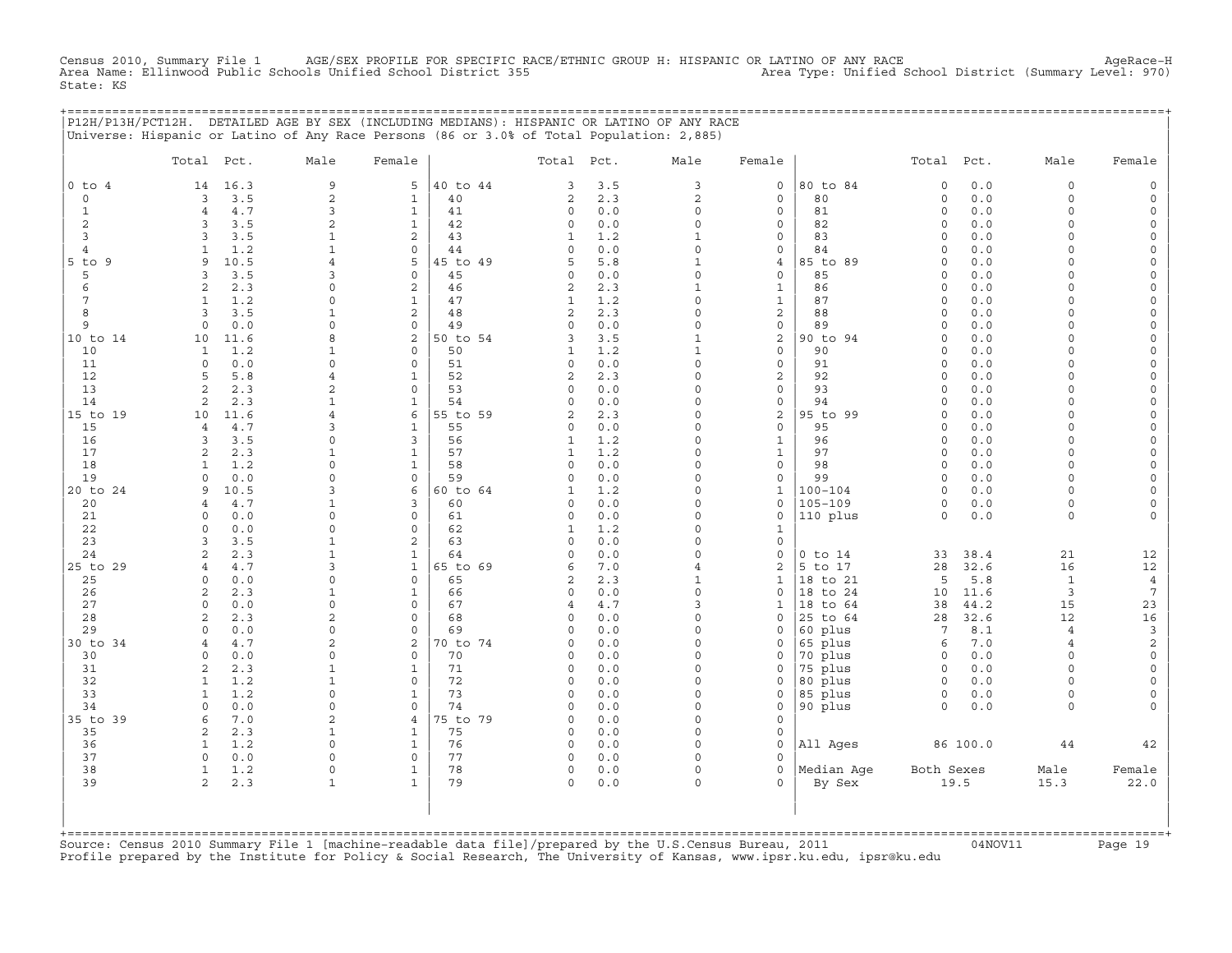Census 2010, Summary File 1 AGE/SEX PROFILE FOR SPECIFIC RACE/ETHNIC GROUP I: WHITE ALONE, NOT HISPANIC OR LATINO AgeRace−I Area Name: Ellinwood Public Schools Unified School District 355 Area Type: Unified School District (Summary Level: 970) State: KS

|                     |            |            | P12I/P13I/PCT12I. DETAILED AGE BY SEX (INCLUDING MEDIANS): WHITE ALONE, NOT HISPANIC OR LATINO    |          |          |            |            |                      |                 |                      |              |             |                      |                           |
|---------------------|------------|------------|---------------------------------------------------------------------------------------------------|----------|----------|------------|------------|----------------------|-----------------|----------------------|--------------|-------------|----------------------|---------------------------|
|                     |            |            | Universe: White Alone, Not Hispanic or Latino Persons (2,742 or 95.0% of Total Population: 2,885) |          |          |            |            |                      |                 |                      |              |             |                      |                           |
|                     | Total Pct. |            | Male                                                                                              | Female   |          | Total Pct. |            | Male                 | Female          |                      | Total Pct.   |             | Male                 | Female                    |
| $0$ to $4$          | 186        | 6.8        | 94                                                                                                | 92       | 40 to 44 | 126        | 4.6        | 61                   | 65              | 80 to 84             | 91           | 3.3         | 35                   | 56                        |
| $\circ$             | 34         | 1.2        | 14                                                                                                | 20       | 40       | 17         | 0.6        | 10                   | $7\phantom{.0}$ | 80                   | 20           | 0.7         | 8                    | 12                        |
| 1<br>$\overline{c}$ | 28<br>47   | 1.0<br>1.7 | 13<br>26                                                                                          | 15<br>21 | 41<br>42 | 30<br>28   | 1.1<br>1.0 | 11<br>11             | 19<br>17        | 81<br>82             | 24<br>17     | 0.9<br>0.6  | $\mathsf{Q}$<br>9    | 15<br>8                   |
| 3                   | 26         | 0.9        | 13                                                                                                | 13       | 43       | 27         | 1.0        | 15                   | 12              | 83                   | 17           | 0.6         | 6                    | 11                        |
| $\overline{4}$      | 51         | 1.9        | 28                                                                                                | 23       | 44       | 24         | 0.9        | 14                   | 10              | 84                   | 13           | 0.5         | 3                    | 10                        |
| $5$ to<br>9         | 137        | 5.0        | 78                                                                                                | 59       | 45 to 49 | 237        | 8.6        | 120                  | 117             | 85 to 89             | 57           | 2.1         | 21                   | 36                        |
| 5                   | 19         | 0.7        | 10                                                                                                | 9        | 45       | 40         | 1.5        | 19                   | 21              | 85                   | 15           | 0.5         | 7                    | 8                         |
| 6<br>7              | 24<br>32   | 0.9<br>1.2 | 14<br>13                                                                                          | 10<br>19 | 46<br>47 | 34<br>55   | 1.2<br>2.0 | 17<br>26             | 17<br>29        | 86<br>87             | 11<br>10     | 0.4<br>0.4  | 7<br>$\overline{4}$  | 4<br>6                    |
| 8                   | 27         | 1.0        | 18                                                                                                | 9        | 48       | 45         | 1.6        | 27                   | 18              | 88                   | 14           | 0.5         | 3                    | 11                        |
| 9                   | 35         | 1.3        | 23                                                                                                | 12       | 49       | 63         | 2.3        | 31                   | 32              | 89                   | 7            | 0.3         | $\Omega$             | $7\phantom{.0}$           |
| 10 to 14            | 173        | 6.3        | 88                                                                                                | 85       | 50 to 54 | 228        | 8.3        | 120                  | 108             | 90 to 94             | 37           | 1.3         | 6                    | 31                        |
| 10                  | 36         | 1.3        | 17                                                                                                | 19       | 50       | 57         | 2.1        | 25                   | 32              | 90                   | 10           | 0.4         | $\overline{2}$       | 8                         |
| 11<br>12            | 30<br>38   | 1.1<br>1.4 | 18<br>19                                                                                          | 12<br>19 | 51<br>52 | 42<br>37   | 1.5<br>1.3 | 24<br>19             | 18<br>18        | 91<br>92             | 2<br>7       | 0.1<br>0.3  | $\Omega$<br>$\Omega$ | 2<br>$\sqrt{ }$           |
| 13                  | 38         | 1.4        | 19                                                                                                | 19       | 53       | 53         | 1.9        | 29                   | 24              | 93                   | 11           | 0.4         | $\overline{2}$       | $\mathsf 9$               |
| 14                  | 31         | 1.1        | 15                                                                                                | 16       | 54       | 39         | 1.4        | 23                   | 16              | 94                   | 7            | 0.3         | $\overline{2}$       | 5                         |
| 15 to 19            | 157        | 5.7        | 73                                                                                                | 84       | 55 to 59 | 213        | 7.8        | 105                  | 108             | 95 to 99             | 8            | 0.3         | $\mathbf{1}$         | 7                         |
| 15                  | 29         | 1.1        | 16                                                                                                | 13       | 55       | 45         | 1.6        | 18                   | 27              | 95                   | 3            | 0.1         |                      | $\sqrt{2}$                |
| 16<br>17            | 31<br>43   | 1.1<br>1.6 | 11<br>22                                                                                          | 20<br>21 | 56<br>57 | 55<br>36   | 2.0<br>1.3 | 27<br>15             | 28<br>21        | 96<br>97             | 4<br>$\circ$ | 0.1<br>0.0  | $\Omega$<br>$\Omega$ | $\overline{4}$<br>$\circ$ |
| 18                  | 29         | 1.1        | 12                                                                                                | 17       | 58       | 42         | 1.5        | 22                   | 20              | 98                   | $\mathbf{1}$ | 0.0         | $\Omega$             |                           |
| 19                  | 25         | 0.9        | 12                                                                                                | 13       | 59       | 35         | 1.3        | 23                   | 12              | 99                   | $\circ$      | 0.0         | $\Omega$             | $\Omega$                  |
| 20 to 24            | 152        | 5.5        | 78                                                                                                | 74       | 60 to 64 | 155        | 5.7        | 78                   | 77              | $100 - 104$          | $\Omega$     | 0.0         | $\cap$               | $\Omega$                  |
| 20                  | 28         | 1.0        | 17                                                                                                | 11       | 60       | 35         | 1.3        | 18                   | 17              | $105 - 109$          | $\Omega$     | 0.0         | $\Omega$             |                           |
| 21<br>22            | 34<br>28   | 1.2<br>1.0 | 17<br>9                                                                                           | 17<br>19 | 61<br>62 | 29<br>29   | 1.1<br>1.1 | 14<br>14             | 15<br>15        | 110 plus             | $\Omega$     | 0.0         | $\Omega$             |                           |
| 23                  | 25         | 0.9        | 13                                                                                                | 12       | 63       | 39         | 1.4        | 21                   | 18              |                      |              |             |                      |                           |
| 24                  | 37         | 1.3        | 22                                                                                                | 15       | 64       | 23         | 0.8        | 11                   | 12              | $0$ to $14$          | 496          | 18.1        | 260                  | 236                       |
| 25 to 29            | 144        | 5.3        | 76                                                                                                | 68       | 65 to 69 | 132        | $4.8$      | 69                   | 63              | 5 to 17              | 413          | 15.1        | 215                  | 198                       |
| 25                  | 29         | 1.1        | 14                                                                                                | 15       | 65       | 34         | 1.2        | 14                   | 20              | 18 to 21             | 116          | 4.2         | 58                   | 58                        |
| 26<br>27            | 30<br>30   | 1.1<br>1.1 | 15<br>21                                                                                          | 15<br>9  | 66<br>67 | 28<br>27   | 1.0<br>1.0 | 15<br>15             | 13<br>12        | 18 to 24<br>18 to 64 | 206<br>1,602 | 7.5<br>58.4 | 102<br>811           | 104<br>791                |
| 28                  | 19         | 0.7        | 11                                                                                                | 8        | 68       | 22         | 0.8        | 12                   | 10              | 25 to 64             | 1,396        | 50.9        | 709                  | 687                       |
| 29                  | 36         | 1.3        | 15                                                                                                | 21       | 69       | 21         | 0.8        | 13                   | 8               | 60 plus              | 696          | 25.4        | 308                  | 388                       |
| 30 to 34            | 150        | 5.5        | 72                                                                                                | 78       | 70 to 74 | 103        | 3.8        | 48                   | 55              | 65 plus              | 541          | 19.7        | 230                  | 311                       |
| 30                  | 28         | 1.0        | 8                                                                                                 | 20       | 70       | 28         | 1.0        | 13                   | 15              | 70 plus              | 409          | 14.9        | 161                  | 248                       |
| 31<br>32            | 25<br>36   | 0.9<br>1.3 | 16<br>19                                                                                          | 9<br>17  | 71<br>72 | 16<br>14   | 0.6<br>0.5 | $7\phantom{.0}$<br>5 | 9<br>9          | 75 plus<br>80 plus   | 306<br>193   | 11.2<br>7.0 | 113<br>63            | 193<br>130                |
| 33                  | 34         | 1.2        | 13                                                                                                | 21       | 73       | 16         | 0.6        | 6                    | 10              | 85 plus              | 102          | 3.7         | 28                   | 74                        |
| 34                  | 27         | 1.0        | 16                                                                                                | 11       | 74       | 29         | 1.1        | 17                   | 12              | 90 plus              | 45           | 1.6         | 7                    | 38                        |
| $35$ to<br>39       | 143        | 5.2        | 77                                                                                                | 66       | 75 to 79 | 113        | 4.1        | 50                   | 63              |                      |              |             |                      |                           |
| 35                  | 24         | 0.9        | 18                                                                                                | 6        | 75       | 34         | 1.2        | 19                   | 15              |                      |              |             |                      |                           |
| 36<br>37            | 25<br>27   | 0.9<br>1.0 | 15<br>16                                                                                          | 10<br>11 | 76<br>77 | 13<br>25   | 0.5<br>0.9 | $\overline{4}$<br>9  | 9<br>16         | All Ages             | 2,742 100.0  |             | 1,350                | 1,392                     |
| 38                  | 37         | 1.3        | 16                                                                                                | 21       | 78       | 22         | 0.8        | 10                   | 12              | Median Aqe           | Both Sexes   |             | Male                 | Female                    |
| 39                  | 30         | 1.1        | 12                                                                                                | 18       | 79       | 19         | 0.7        | 8                    | 11              | By Sex               |              | 45.1        | 43.5                 | 46.2                      |
|                     |            |            |                                                                                                   |          |          |            |            |                      |                 |                      |              |             |                      |                           |
|                     |            |            |                                                                                                   |          |          |            |            |                      |                 |                      |              |             |                      |                           |
|                     |            |            |                                                                                                   |          |          |            |            |                      |                 |                      |              |             |                      |                           |

Source: Census 2010 Summary File 1 [machine-readable data file]/prepared by the U.S.Census Bureau, 2011 Page 20<br>Profile prepared by the Institute for Policy & Social Research, The University of Kansas, www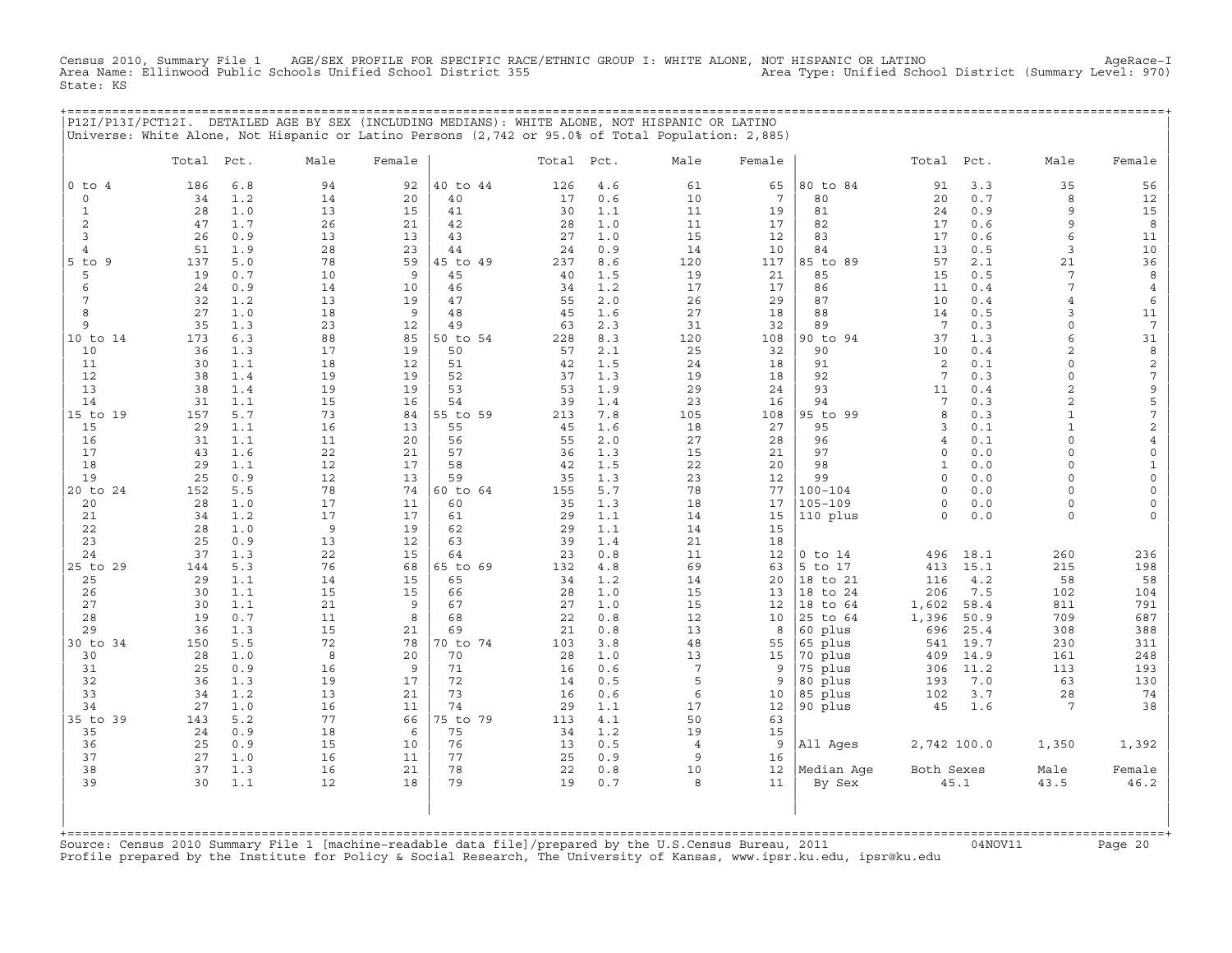Census 2010, Summary File 1 AGE/SEX PROFILE FOR SPECIFIC RACE/ETHNIC GROUP J: BLACK/AFRICAN AM ALONE, NOT HISP/LATINO AgeRace-J<br>Area Name: Ellinwood Public Schools Unified School District 3 State: KS

|                | P12J/P13J/PCT12J. DETAILED AGE BY SEX (INCLUDING MEDIANS): BLACK/AFRICAN AM ALONE, NOT HISP/LATINO<br>Universe: Black/African Am Alone, Not Hisp/Latino Persons (7 or 0.2% of Total Population: 2,885) |                          |                                    |                |                      |             |                      |                     | ,,,,,,,,,,,,,,,,,,,,,,,,,,,,, |                            |              |                      |          |
|----------------|--------------------------------------------------------------------------------------------------------------------------------------------------------------------------------------------------------|--------------------------|------------------------------------|----------------|----------------------|-------------|----------------------|---------------------|-------------------------------|----------------------------|--------------|----------------------|----------|
|                | Total Pct.                                                                                                                                                                                             | Male                     | Female                             |                | Total Pct.           |             | Male                 | Female              |                               | Total Pct.                 |              | Male                 | Female   |
| $0$ to $4$     | 0.0<br>$\mathbf 0$                                                                                                                                                                                     | $\mathsf{O}$             | $\circ$                            | 40 to 44       | 0                    | 0.0         | 0                    | $\circ$             | 80 to 84                      | $\mathsf O$                | 0.0          | $\mathbf 0$          |          |
| $\circ$        | 0.0<br>$\mathbf 0$                                                                                                                                                                                     | $\mathsf O$              | 0                                  | 40             | $\Omega$             | 0.0         | 0                    | 0                   | 80                            | $\circ$                    | 0.0          | $\mathbf 0$          |          |
| 1<br>2         | $\mathbf 0$<br>0.0<br>$\mathbf 0$<br>0.0                                                                                                                                                               | $\Omega$<br>$\Omega$     | $\mathbf 0$<br>0                   | 41<br>42       | $\circ$<br>0         | 0.0<br>0.0  | $\Omega$<br>0        | 0<br>0              | 81<br>82                      | $\Omega$<br>0              | 0.0<br>0.0   | $\Omega$<br>$\Omega$ |          |
| 3              | 0.0<br>$\mathbf 0$                                                                                                                                                                                     | $\Omega$                 | $\mathbf 0$                        | 43             | 0                    | 0.0         | $\Omega$             | 0                   | 83                            | $\Omega$                   | 0.0          | $\cap$               |          |
| 4              | 0.0<br>$\Omega$                                                                                                                                                                                        | $\Omega$                 | $\mathbf 0$                        | 44             | <sup>0</sup>         | 0.0         | $\Omega$             | $\mathbf 0$         | 84                            | $\Omega$                   | 0.0          | $\cap$               |          |
| 5 to 9         | $\Omega$<br>0.0                                                                                                                                                                                        | $\Omega$                 | $\mathbf 0$                        | 45 to 49       | $\Omega$             | 0.0         | $\Omega$             | 0                   | 85 to 89                      | $\Omega$                   | 0.0          |                      |          |
| 5              | $\Omega$<br>0.0                                                                                                                                                                                        | $\Omega$                 | 0                                  | 45             | 0                    | 0.0         | $\Omega$             | 0                   | 85                            | $\Omega$                   | 0.0          |                      |          |
| 6              | 0.0<br>0                                                                                                                                                                                               | $\Omega$                 | $\mathbf 0$                        | 46             | $\circ$              | 0.0         | $\Omega$             | 0                   | 86                            | $\Omega$                   | 0.0          | ∩                    |          |
| 7              | $\mathbf 0$<br>0.0                                                                                                                                                                                     | $\Omega$                 | $\mathbf 0$                        | 47             | 0                    | 0.0         | $\Omega$             | 0                   | 87                            | $\Omega$                   | 0.0          | $\cap$               |          |
| 8              | $\mathbf 0$<br>0.0                                                                                                                                                                                     | $\Omega$                 | $\mathbf 0$                        | 48             | 0                    | 0.0         | $\Omega$             | 0                   | 88                            | $\Omega$                   | 0.0          | $\Omega$<br>$\Omega$ |          |
| 9<br>10 to 14  | $\mathbf 0$<br>0.0<br>14.3<br>1                                                                                                                                                                        | $\Omega$<br>$\mathbf{1}$ | 0<br>0                             | 49<br>50 to 54 | 0<br>1               | 0.0<br>14.3 | $\Omega$<br>1        | 0<br>0              | 89<br>90 to 94                | $\Omega$<br>$\Omega$       | 0.0<br>0.0   | $\cap$               |          |
| 10             | 0.0<br>$\Omega$                                                                                                                                                                                        | $\Omega$                 | $\mathbf 0$                        | 50             | $\Omega$             | 0.0         | $\circ$              | $\mathbf{0}$        | 90                            | $\Omega$                   | 0.0          | $\Omega$             |          |
| 11             | 0.0<br>$\Omega$                                                                                                                                                                                        | $\Omega$                 | $\mathbf 0$                        | 51             | 0                    | 0.0         | $\Omega$             | 0                   | 91                            | $\Omega$                   | 0.0          | $\cap$               |          |
| 12             | 0.0<br>$\Omega$                                                                                                                                                                                        | $\Omega$                 | 0                                  | 52             | 1                    | 14.3        | 1                    | 0                   | 92                            | $\Omega$                   | 0.0          |                      |          |
| 13             | 0.0<br>$\Omega$                                                                                                                                                                                        | $\Omega$                 | $\mathbf 0$                        | 53             | 0                    | 0.0         | $\Omega$             | 0                   | 93                            | $\Omega$                   | 0.0          | $\Omega$             |          |
| 14             | 14.3<br>1                                                                                                                                                                                              | 1                        | $\circ$                            | 54             | $\Omega$             | 0.0         | $\Omega$             | 0                   | 94                            | $\Omega$                   | 0.0          | $\Omega$             |          |
| 15 to 19       | 14.3<br>$\mathbf{1}$                                                                                                                                                                                   | $\mathbf{1}$             | 0                                  | 55 to 59       | $\Omega$             | 0.0         | $\Omega$             | 0                   | 95 to 99                      | $\Omega$                   | 0.0          | $\Omega$             |          |
| 15             | 0.0<br>$\mathbf 0$                                                                                                                                                                                     | $\Omega$                 | $\circ$                            | 55             | 0                    | 0.0         | $\Omega$             | 0                   | 95                            | $\Omega$                   | 0.0          | $\Omega$             |          |
| 16<br>17       | $\Omega$<br>0.0<br>0.0<br>$\Omega$                                                                                                                                                                     | $\Omega$<br>$\Omega$     | $\mathbf 0$<br>$\mathbf 0$         | 56<br>57       | 0<br>$\Omega$        | 0.0<br>0.0  | $\Omega$<br>$\Omega$ | 0<br>0              | 96<br>97                      | $\mathbf 0$<br>$\mathbf 0$ | 0.0<br>0.0   | $\Omega$<br>$\cap$   |          |
| 18             | 14.3<br>1                                                                                                                                                                                              | -1                       | $\circ$                            | 58             | $\Omega$             | 0.0         | $\Omega$             | $\mathbf{0}$        | 98                            | 0                          | 0.0          | $\cap$               |          |
| 19             | 0.0<br>$\Omega$                                                                                                                                                                                        | $\Omega$                 | $\mathbf 0$                        | 59             | $\Omega$             | 0.0         | $\Omega$             | 0                   | 99                            | $\mathbf 0$                | 0.0          | $\Omega$             |          |
| 20 to 24       | 14.3                                                                                                                                                                                                   | 1                        | 0                                  | 60 to 64       | $\Omega$             | 0.0         | $\Omega$             | 0                   | $100 - 104$                   | $\Omega$                   | 0.0          | $\Omega$             |          |
| 20             | 0.0<br>$\Omega$                                                                                                                                                                                        | $\Omega$                 | $\mathbf 0$                        | 60             | $\Omega$             | 0.0         | $\Omega$             | $\mathbf 0$         | $105 - 109$                   | $\circ$                    | 0.0          | $\Omega$             |          |
| 21             | 0.0<br>$\Omega$                                                                                                                                                                                        | $\mathbf 0$              | $\mathsf{O}\xspace$                | 61             | 0                    | 0.0         | 0                    | 0                   | 110 plus                      | 0                          | 0.0          | $\mathbf 0$          |          |
| 22             | 0.0<br>$\Omega$                                                                                                                                                                                        | $\Omega$                 | 0                                  | 62             | $\Omega$             | 0.0         | $\Omega$             | 0                   |                               |                            |              |                      |          |
| 23             | 14.3<br>$\mathbf{1}$                                                                                                                                                                                   |                          | $\mathbf 0$                        | 63             | $\Omega$             | 0.0         | $\Omega$             | 0                   |                               |                            |              |                      |          |
| 24<br>25 to 29 | 0.0<br>$\Omega$<br>$\mathbf{1}$                                                                                                                                                                        | $\Omega$<br>1            | $\circ$<br>$\mathbf 0$             | 64<br>65 to 69 | $\Omega$<br>$\Omega$ | 0.0         | $\Omega$<br>$\Omega$ | 0<br>0              | $0$ to $14$<br>5 to 17        | 1<br>1                     | 14.3<br>14.3 | 1<br>$\mathbf{1}$    |          |
| 25             | 14.3<br>0.0<br>$\Omega$                                                                                                                                                                                | $\Omega$                 | $\circ$                            | 65             | 0                    | 0.0<br>0.0  | $\Omega$             | 0                   | 18 to 21                      | 1                          | 14.3         | 1                    |          |
| 26             | 0.0<br>$\Omega$                                                                                                                                                                                        | $\Omega$                 | $\mathbf 0$                        | 66             | $\Omega$             | 0.0         | $\Omega$             | $\mathbf 0$         | 18 to 24                      | 2                          | 28.6         | $\overline{2}$       | $\Omega$ |
| 27             | 1<br>14.3                                                                                                                                                                                              | 1                        | $\mathbf 0$                        | 67             | 0                    | 0.0         | $\Omega$             | 0                   | 18 to 64                      | 6                          | 85.7         | 5                    | 1        |
| 28             | 0.0<br>$\Omega$                                                                                                                                                                                        | $\Omega$                 | $\mathsf O$                        | 68             | $\Omega$             | 0.0         | $\Omega$             | 0                   | 25 to 64                      | 4                          | 57.1         | 3                    | 1        |
| 29             | 0.0<br>$\cap$                                                                                                                                                                                          | $\Omega$                 | $\circ$                            | 69             | $\Omega$             | 0.0         | $\Omega$             | 0                   | 60 plus                       | $\circ$                    | 0.0          | $\cap$               |          |
| 30 to 34       | $\mathbf{1}$<br>14.3                                                                                                                                                                                   | $\Omega$                 | $\mathbf{1}$                       | 70 to 74       | 0                    | 0.0         | $\Omega$             | 0                   | 65 plus                       | $\mathbf 0$                | 0.0          | $\Omega$             |          |
| 30             | 0.0<br>$\Omega$                                                                                                                                                                                        | $\Omega$                 | $\mathbf 0$                        | 70             | 0                    | 0.0         | $\Omega$             | 0                   | 70 plus                       | $\mathbf 0$                | 0.0          | $\Omega$             |          |
| 31             | 14.3<br>$\mathbf{1}$                                                                                                                                                                                   | $\Omega$                 | 1                                  | 71             | 0                    | 0.0         | $\Omega$             | 0                   | 75 plus                       | $\mathbf 0$                | 0.0          | ∩<br>$\Omega$        |          |
| 32<br>33       | $\Omega$<br>0.0<br>0.0<br>$\Omega$                                                                                                                                                                     | $\Omega$<br>$\Omega$     | $\mathbf 0$<br>$\mathsf{O}\xspace$ | 72<br>73       | $\circ$<br>$\circ$   | 0.0<br>0.0  | $\circ$<br>$\Omega$  | 0<br>0              | 80 plus<br>85 plus            | $\circ$<br>$\circ$         | 0.0<br>0.0   | $\Omega$             |          |
| 34             | 0.0<br>$\mathbf 0$                                                                                                                                                                                     | $\mathbf 0$              | 0                                  | 74             | $\Omega$             | 0.0         | $\Omega$             | $\mathsf{O}\xspace$ | 90 plus                       | $\circ$                    | 0.0          | $\Omega$             |          |
| 35 to 39       | 14.3<br>1                                                                                                                                                                                              | 1                        | 0                                  | 75 to 79       | 0                    | 0.0         | $\Omega$             | 0                   |                               |                            |              |                      |          |
| 35             | 0.0<br>$\Omega$                                                                                                                                                                                        | $\Omega$                 | 0                                  | 75             | $\Omega$             | 0.0         | $\Omega$             | 0                   |                               |                            |              |                      |          |
| 36             | 0.0<br>$\Omega$                                                                                                                                                                                        | $\Omega$                 | 0                                  | 76             | 0                    | 0.0         | $\Omega$             | $\mathbf 0$         | All Ages                      |                            | 7100.0       | 6                    |          |
| 37             | $\Omega$<br>0.0                                                                                                                                                                                        | $\Omega$                 | $\circ$                            | 77             | 0                    | 0.0         | $\Omega$             | $\Omega$            |                               |                            |              |                      |          |
| 38             | 14.3<br>1                                                                                                                                                                                              | 1                        | $\circ$                            | 78             | $\mathbf 0$          | 0.0         | $\Omega$             | $\mathbf{0}$        | Median Aqe                    | Both Sexes                 |              | Male                 | Female   |
| 39             | 0.0<br>$\Omega$                                                                                                                                                                                        | $\Omega$                 | $\Omega$                           | 79             | $\Omega$             | 0.0         | $\Omega$             | $\Omega$            | By Sex                        |                            | 27.5         | 25.0                 | 32.5     |
|                |                                                                                                                                                                                                        |                          |                                    |                |                      |             |                      |                     |                               |                            |              |                      |          |
|                |                                                                                                                                                                                                        |                          |                                    |                |                      |             |                      |                     |                               |                            |              |                      |          |
|                |                                                                                                                                                                                                        |                          |                                    |                |                      |             |                      |                     |                               |                            |              |                      |          |

+===================================================================================================================================================+Source: Census 2010 Summary File 1 [machine−readable data file]/prepared by the U.S.Census Bureau, 2011 04NOV11 Page 21 Profile prepared by the Institute for Policy & Social Research, The University of Kansas, www.ipsr.ku.edu, ipsr@ku.edu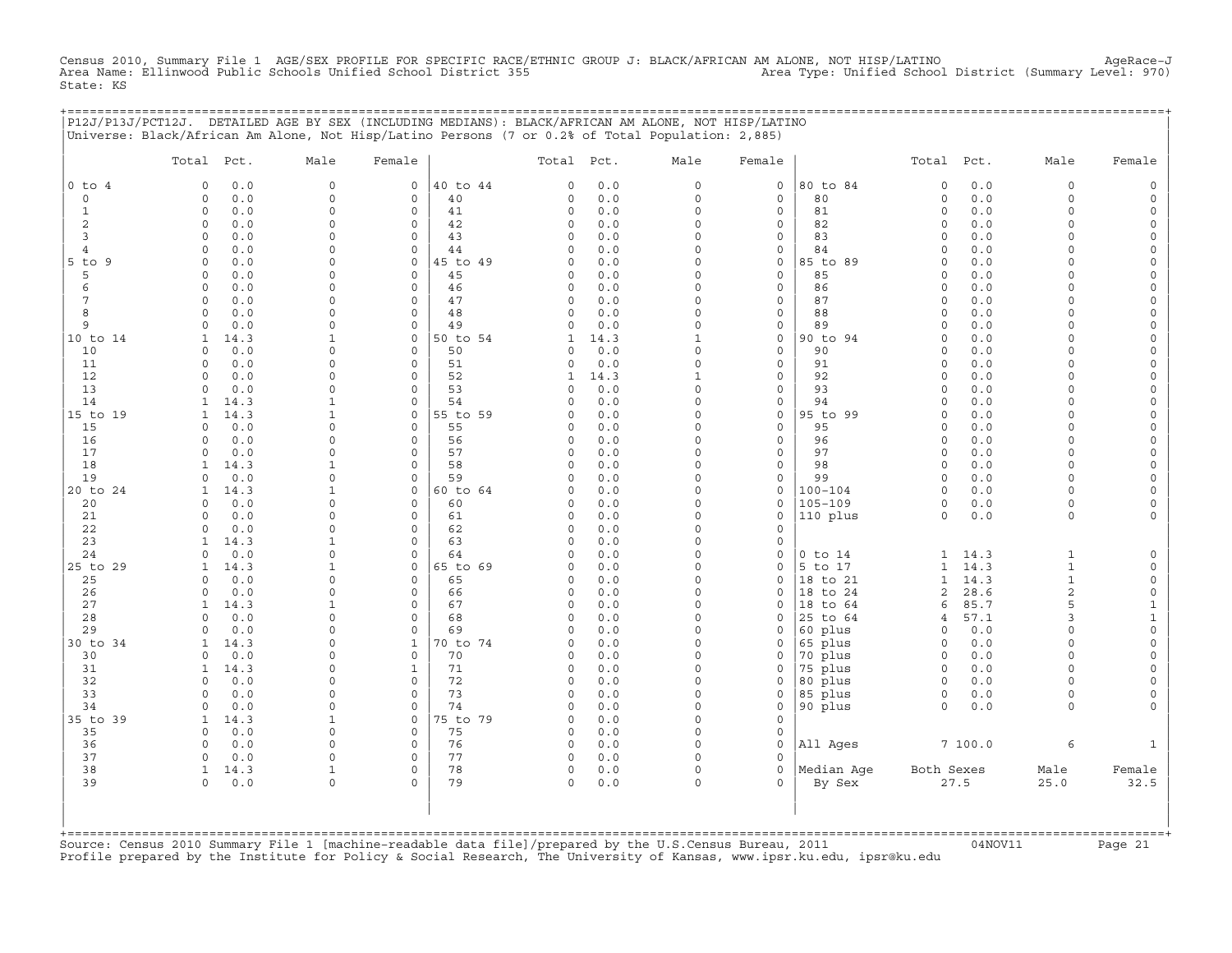Census 2010, Summary File 1 AGE/SEX PROFILE FOR SPECIFIC RACE/ETHNIC GROUP K: AM IND/ALASKA NAT ALONE, NOT HISP/LATINO AgeRace-K<br>Area Name: Ellinwood Public Schools Unified School District 355 State: KS

+===================================================================================================================================================+

|                  | Total Pct.                          | Male                     | Female                      |                | Total Pct.    |              | Male                | Female                             |                            | Total Pct.             |            | Male                    | Female                             |
|------------------|-------------------------------------|--------------------------|-----------------------------|----------------|---------------|--------------|---------------------|------------------------------------|----------------------------|------------------------|------------|-------------------------|------------------------------------|
| $0$ to $4$       | 8.3<br>1                            | $\mathbf 0$              | 1                           | 40 to 44       | 0             | 0.0          | 0                   | 0                                  | 80 to 84                   | $\circ$                | 0.0        | $\mathbf 0$             | $\circ$                            |
| $\circ$          | $0.0$<br>$\circ$                    | $\mathbf 0$              | $\mathbf 0$                 | 40             | 0             | $0.0$        | $\mathsf{O}\xspace$ | $\mathsf{O}\xspace$                | 80                         | $\circ$                | 0.0        | 0                       | $\mathsf{O}$                       |
| $\mathbf{1}$     | 0<br>0.0                            | $\Omega$                 | 0                           | 41             | 0             | 0.0          | $\mathsf{O}\xspace$ | 0                                  | 81                         | $\circ$                | 0.0        | $\mathbf 0$             | $\mathsf{O}$                       |
| $\mathbf{2}$     | 0<br>0.0                            | $\Omega$                 | $\mathbf 0$                 | 42             | 0             | 0.0          | 0                   | 0                                  | 82                         | $\circ$                | 0.0        | $\mathbf 0$             | $\mathsf{O}\xspace$                |
| 3                | 0.0<br>$\mathbf 0$                  | $\Omega$                 | $\circ$                     | 43             | $\Omega$      | 0.0          | $\Omega$            | $\circ$                            | 83                         | $\mathbf 0$            | 0.0        | $\Omega$                | $\mathsf O$                        |
| 4                | $\mathbf{1}$<br>8.3                 | $\mathbf 0$              | $\mathbf{1}$                | 44             | 0             | 0.0          | 0                   | 0                                  | 84                         | $\circ$                | 0.0        | $\mathbf 0$             | 0                                  |
| $5$ to<br>9<br>5 | 8.3<br>$\mathbf{1}$<br>$\circ$      | 1<br>$\Omega$            | 0<br>$\mathbf 0$            | 45 to 49       | 0<br>$\Omega$ | 0.0          | 0<br>$\Omega$       | $\mathsf{O}\xspace$<br>$\mathbf 0$ | 85 to 89<br>85             | $\circ$                | 0.0        | $\mathbf 0$<br>$\Omega$ | $\mathsf{O}\xspace$                |
| 6                | 0.0<br>$\mathbf{1}$<br>8.3          | $\mathbf{1}$             | $\mathsf{O}\xspace$         | 45<br>46       | 0             | 0.0<br>0.0   | $\circ$             | $\mathsf{O}\xspace$                | 86                         | $\mathbf 0$<br>$\circ$ | 0.0<br>0.0 | $\Omega$                | $\mathsf O$<br>$\mathsf{O}\xspace$ |
| 7                | $\circ$<br>0.0                      | $\Omega$                 | $\Omega$                    | 47             | 0             | 0.0          | $\Omega$            | 0                                  | 87                         | $\circ$                | 0.0        | $\Omega$                | 0                                  |
| 8                | 0.0<br>$\Omega$                     | $\Omega$                 | $\mathbf 0$                 | 48             | $\Omega$      | 0.0          | $\Omega$            | $\mathsf{O}\xspace$                | 88                         | $\circ$                | 0.0        | $\Omega$                | $\mathsf{O}$                       |
| 9                | 0.0<br>$\Omega$                     | $\mathbf 0$              | $\mathbf 0$                 | 49             | $\Omega$      | 0.0          | 0                   | $\mathsf{O}\xspace$                | 89                         | $\circ$                | 0.0        | $\Omega$                | $\mathsf{O}\xspace$                |
| 10 to 14         | 0.0<br>0                            | $\Omega$                 | $\mathsf O$                 | 50 to 54       | 3             | 25.0         | $\Omega$            | 3                                  | 90 to 94                   | $\circ$                | 0.0        | $\Omega$                | 0                                  |
| 10               | 0.0<br>$\circ$                      | $\Omega$                 | $\mathsf{O}\xspace$         | 50             | $\mathbf{1}$  | 8.3          | $\Omega$            | $\mathbf{1}$                       | 90                         | $\circ$                | 0.0        | $\Omega$                | $\mathsf{O}\xspace$                |
| 11               | 0.0<br>$\mathbf 0$                  | $\Omega$                 | $\circ$                     | 51             | $\circ$       | 0.0          | $\Omega$            | $\mathsf{O}\xspace$                | 91                         | $\circ$                | 0.0        | $\Omega$                | $\mathsf{O}\xspace$                |
| 12               | 0.0<br>$\circ$                      | $\Omega$                 | $\circ$                     | 52             | $\mathbf{1}$  | 8.3          | $\Omega$            | $\mathbf{1}$                       | 92                         | $\circ$                | 0.0        | $\Omega$                | 0                                  |
| 13               | 0<br>0.0                            | $\mathbf 0$              | $\mathbf 0$                 | 53             | 0             | $0.0$        | 0                   | $\mathsf{O}\xspace$                | 93                         | $\circ$                | 0.0        | $\mathbf 0$             | $\mathsf{O}\xspace$                |
| 14               | $\Omega$<br>0.0                     | $\Omega$                 | $\Omega$                    | 54             | $\mathbf{1}$  | 8.3          | $\Omega$            | $\mathbf{1}$                       | 94                         | $\circ$                | 0.0        | $\Omega$                | $\mathsf{O}\xspace$                |
| 15 to 19         | 3<br>25.0                           | $\mathbf 0$              | 3                           | 55 to 59       | 0             | 0.0          | $\Omega$            | $\mathsf{O}\xspace$                | 95 to 99                   | $\circ$                | 0.0        | $\mathbf 0$             | $\mathsf{O}\xspace$                |
| 15               | 0.0<br>$\circ$                      | $\Omega$                 | $\mathbf 0$                 | 55             | $\Omega$      | 0.0          | $\Omega$            | $\mathbf 0$                        | 95                         | $\circ$                | 0.0        | $\Omega$                | $\mathsf{O}\xspace$                |
| 16               | 8.3<br>1                            | $\Omega$                 | $\mathbf{1}$                | 56             | 0             | 0.0          | $\Omega$            | 0                                  | 96                         | $\circ$                | 0.0        | $\Omega$                | 0                                  |
| 17               | $\circ$<br>0.0                      | $\mathbf 0$              | $\mathbf 0$                 | 57             | 0             | 0.0          | 0                   | $\mathsf{O}\xspace$                | 97                         | $\circ$                | 0.0        | $\mathbf 0$             | $\mathsf{O}$                       |
| 18               | $\mathbf{1}$<br>8.3                 | $\Omega$                 | 1                           | 58             | $\Omega$      | 0.0          | $\Omega$            | 0                                  | 98                         | $\circ$                | 0.0        | $\Omega$                | 0                                  |
| 19               | $\mathbf{1}$<br>8.3<br>$\mathbf{1}$ | $\Omega$<br>$\mathbf{1}$ | $\mathbf{1}$<br>$\mathbf 0$ | 59             | $\Omega$      | 0.0          | 0<br>$\circ$        | $\mathsf{O}\xspace$                | 99                         | $\circ$<br>$\circ$     | 0.0        | $\Omega$<br>$\Omega$    | $\mathsf{O}\xspace$<br>$\mathsf O$ |
| 20 to 24<br>20   | 8.3<br>8.3<br>1                     | 1                        | $\circ$                     | 60 to 64<br>60 | 0<br>0        | 0.0<br>0.0   | $\Omega$            | 0<br>0                             | $100 - 104$<br>$105 - 109$ | 0                      | 0.0<br>0.0 | $\mathbf 0$             | 0                                  |
| 21               | 0.0<br>0                            | $\mathbf 0$              | $\mathsf{O}\xspace$         | 61             | 0             | 0.0          | 0                   | $\mathsf{O}\xspace$                | 110 plus                   | $\circ$                | 0.0        | 0                       | $\mathsf{O}\xspace$                |
| 22               | $\circ$<br>0.0                      | $\Omega$                 | $\circ$                     | 62             | 0             | 0.0          | $\Omega$            | $\mathbf 0$                        |                            |                        |            |                         |                                    |
| 23               | $\Omega$<br>0.0                     | $\mathbf 0$              | $\mathbf 0$                 | 63             | 0             | 0.0          | 0                   | $\mathsf{O}\xspace$                |                            |                        |            |                         |                                    |
| 24               | 0.0<br>$\Omega$                     | $\Omega$                 | $\Omega$                    | 64             | $\Omega$      | 0.0          | $\Omega$            | $\Omega$                           | $0$ to $14$                | $\overline{c}$         | 16.7       | $\mathbf{1}$            | $\mathbf{1}$                       |
| 25 to 29         | 0<br>0.0                            | $\Omega$                 | 0                           | 65 to 69       | 1             | 8.3          | 0                   | $\mathbf{1}$                       | 5 to 17                    | $\overline{c}$         | 16.7       | $\mathbf 1$             | $\mathbf 1$                        |
| 25               | 0.0<br>$\Omega$                     | $\mathbf 0$              | $\mathbf 0$                 | 65             | $\mathbf 1$   | 8.3          | 0                   | $\mathbf{1}$                       | 18 to 21                   | 3                      | 25.0       | $\mathbf{1}$            | $\mathbf{2}$                       |
| 26               | 0.0<br>0                            | $\Omega$                 | $\Omega$                    | 66             | 0             | 0.0          | $\Omega$            | $\mathbf 0$                        | 18 to 24                   | 3                      | 25.0       | $\mathbf{1}$            | $\mathbf{2}$                       |
| 27               | 0<br>0.0                            | $\mathbf 0$              | $\mathsf{O}\xspace$         | 67             | 0             | 0.0          | 0                   | 0                                  | 18 to 64                   | 8                      | 66.7       | 3                       | 5                                  |
| 28               | $\Omega$<br>0.0                     | $\Omega$                 | $\Omega$                    | 68             | $\Omega$      | 0.0          | $\Omega$            | $\Omega$                           | 25 to 64                   | 5                      | 41.7       | $\overline{2}$          | 3                                  |
| 29               | 0.0<br>$\Omega$                     | $\Omega$                 | $\circ$                     | 69             | $\Omega$      | 0.0          | $\Omega$            | 0                                  | 60 plus                    | 1                      | 8.3        | $\Omega$                | $\mathbf 1$                        |
| 30 to 34         | 2<br>16.7                           | 2                        | 0                           | 70 to 74       | 0             | 0.0          | 0                   | 0                                  | 65 plus                    | $\mathbf{1}$           | 8.3        | $\mathbf 0$             | $\mathbf 1$                        |
| 30               | 0.0<br>0                            | $\Omega$                 | $\mathbf 0$                 | 70             | 0             | 0.0          | $\Omega$            | 0                                  | 70 plus                    | $\circ$                | 0.0        | $\Omega$                | $\mathsf{O}\xspace$                |
| 31               | $0.0$<br>$\Omega$                   | $\Omega$                 | $\Omega$                    | 71             | 0             | 0.0          | $\Omega$            | $\Omega$                           | 75 plus                    | $\circ$                | 0.0        | $\Omega$                | $\mathbb O$                        |
| 32               | 0.0<br>0                            | $\Omega$                 | $\Omega$                    | 72             | 0             | 0.0          | $\Omega$            | 0                                  | 80 plus                    | $\circ$                | 0.0        | $\Omega$                | 0                                  |
| 33               | 0.0<br>$\Omega$                     | $\Omega$                 | $\circ$                     | 73             | 0<br>0        | 0.0          | 0<br>0              | 0<br>$\mathsf{O}\xspace$           | 85 plus                    | $\circ$<br>$\circ$     | 0.0        | $\circ$<br>0            | 0                                  |
| 34<br>35 to 39   | 16.7<br>2<br>0.0<br>$\mathbf 0$     | 2<br>$\Omega$            | $\mathsf O$<br>$\circ$      | 74<br>75 to 79 | $\mathbf 0$   | $0.0$<br>0.0 | $\Omega$            | $\mathsf{O}\xspace$                | 90 plus                    |                        | 0.0        |                         | 0                                  |
| 35               | $\circ$<br>0.0                      | $\mathbf 0$              | $\mathsf{O}\xspace$         | 75             | 0             | 0.0          | 0                   | $\mathsf{O}\xspace$                |                            |                        |            |                         |                                    |
| 36               | 0.0<br>0                            | $\Omega$                 | $\Omega$                    | 76             | $\circ$       | $0.0$        | $\Omega$            | $\circ$                            | All Ages                   |                        | 12 100.0   | $\overline{4}$          | 8                                  |
| 37               | 0<br>0.0                            | $\Omega$                 | $\circ$                     | 77             | 0             | 0.0          | $\circ$             | $\circ$                            |                            |                        |            |                         |                                    |
| 38               | 0<br>0.0                            | $\mathbf 0$              | $\circ$                     | 78             | 0             | 0.0          | $\mathsf{O}\xspace$ | $\mathsf{O}\xspace$                | Median Age                 | Both Sexes             |            | Male                    | Female                             |
| 39               | $\circ$<br>0.0                      | $\Omega$                 | $\Omega$                    | 79             | 0             | 0.0          | $\circ$             | $\Omega$                           | By Sex                     |                        | 21.0       | 21.0                    | 20.0                               |
|                  |                                     |                          |                             |                |               |              |                     |                                    |                            |                        |            |                         |                                    |

+===================================================================================================================================================+Source: Census 2010 Summary File 1 [machine−readable data file]/prepared by the U.S.Census Bureau, 2011 04NOV11 Page 22 Profile prepared by the Institute for Policy & Social Research, The University of Kansas, www.ipsr.ku.edu, ipsr@ku.edu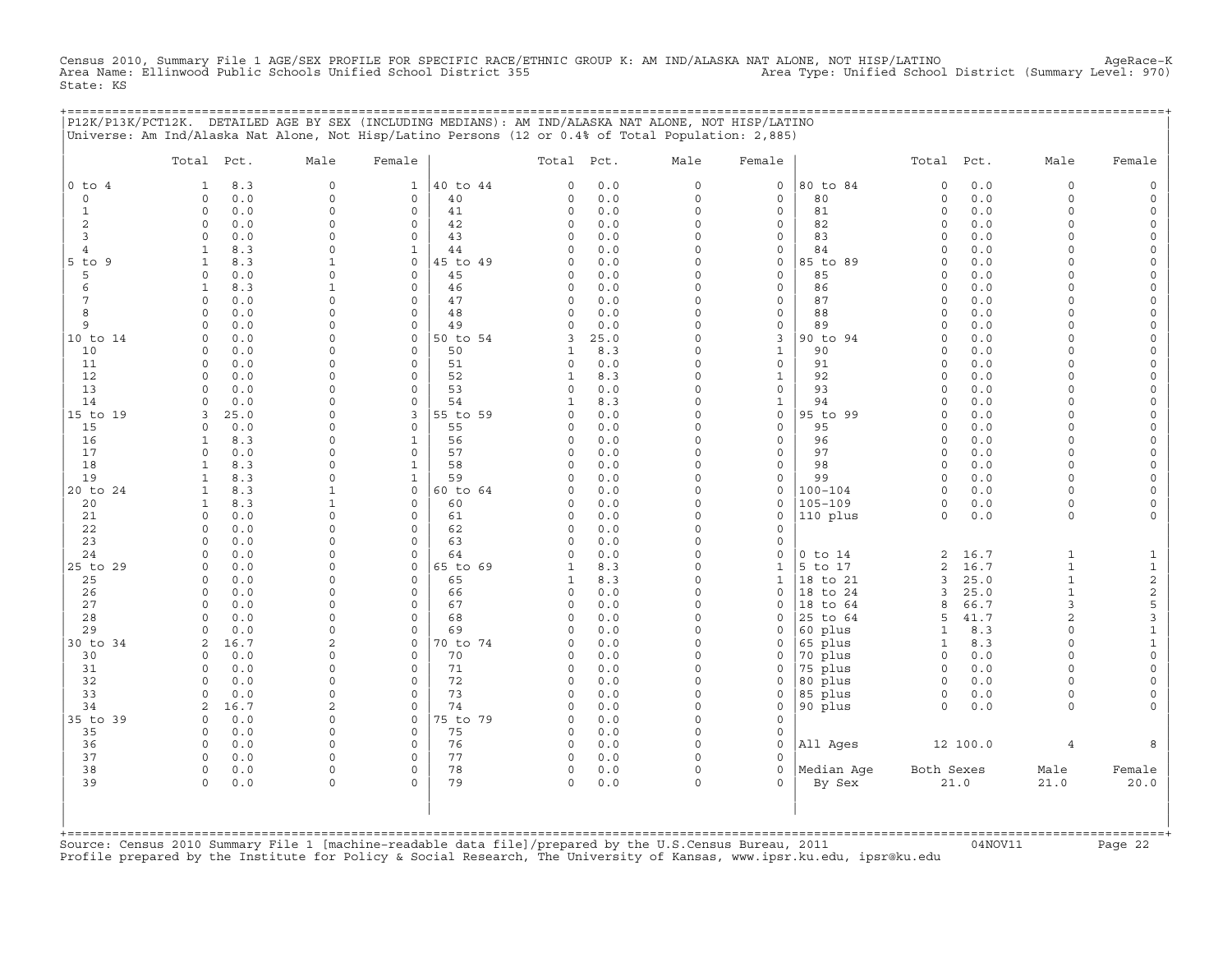Census 2010, Summary File 1 AGE/SEX PROFILE FOR SPECIFIC RACE/ETHNIC GROUP L: ASIAN ALONE, NOT HISPANIC OR LATINO AgeRace−L Area Name: Ellinwood Public Schools Unified School District 355 Area Type: Unified School District (Summary Level: 970) State: KS

|               |            |            |      |        | P12L/P13L/PCT12L. DETAILED AGE BY SEX (INCLUDING MEDIANS): ASIAN ALONE, NOT HISPANIC OR LATINO |            |      |                                                                                                                                                                                                                                                                                                                                    |             |                                                |      |      |        |
|---------------|------------|------------|------|--------|------------------------------------------------------------------------------------------------|------------|------|------------------------------------------------------------------------------------------------------------------------------------------------------------------------------------------------------------------------------------------------------------------------------------------------------------------------------------|-------------|------------------------------------------------|------|------|--------|
|               |            |            |      |        | Universe: Asian Alone, Not Hispanic or Latino Persons (1 or 0.0% of Total Population: 2,885)   |            |      |                                                                                                                                                                                                                                                                                                                                    |             |                                                |      |      |        |
|               | Total Pct. |            | Male | Female |                                                                                                | Total Pct. | Male | Female                                                                                                                                                                                                                                                                                                                             |             | Total                                          | Pct. | Male | Female |
| $ 0 \t{to} 4$ |            | $0 \t 0.0$ |      |        | 0 40 to 44<br>$\begin{array}{ccc} & & 0 & 0 & 0 \end{array}$                                   |            |      | $\overline{0}$ and $\overline{0}$ and $\overline{0}$ and $\overline{0}$ and $\overline{0}$ and $\overline{0}$ and $\overline{0}$ and $\overline{0}$ and $\overline{0}$ and $\overline{0}$ and $\overline{0}$ and $\overline{0}$ and $\overline{0}$ and $\overline{0}$ and $\overline{0}$ and $\overline{0}$ and $\overline{0}$ and | 0 180 to 84 | $\begin{array}{ccc} & & 0 & 0 & 0 \end{array}$ |      |      |        |

| $\Omega$             | 0.0<br>$\Omega$     | 0            | $\Omega$    | 40       | 0.0<br>0           | $\Omega$ | $\mathbf 0$         | 80          | 0.0<br>$\mathbf 0$ | $\Omega$     | 0        |
|----------------------|---------------------|--------------|-------------|----------|--------------------|----------|---------------------|-------------|--------------------|--------------|----------|
| $\mathbf 1$          | 0.0<br>$\Omega$     | $\Omega$     | $\Omega$    | 41       | 0.0<br>$\Omega$    | $\Omega$ | $\mathbf 0$         | 81          | 0.0<br>$\Omega$    | $\Omega$     | 0        |
| 2                    | 0.0<br>0            | $\Omega$     | $\Omega$    | 42       | $0.0$<br>0         | $\Omega$ | $\mathsf{O}\xspace$ | 82          | 0.0<br>$\mathbf 0$ | $\Omega$     | 0        |
| 3                    | 0.0<br>$\Omega$     | $\Omega$     | $\Omega$    | 43       | $\Omega$<br>0.0    | $\Omega$ | $\mathbf 0$         | 83          | 0.0<br>$\mathbf 0$ | $\Omega$     | 0        |
| $\overline{4}$       | $\Omega$<br>0.0     | $\Omega$     | $\Omega$    | 44       | 0.0<br>$\Omega$    | $\Omega$ | $\mathbf 0$         | 84          | 0.0<br>$\Omega$    | $\Omega$     | 0        |
| 5 to 9               | 0.0<br>$\Omega$     | $\Omega$     | $\Omega$    | 45 to 49 | 0.0<br>$\Omega$    | $\Omega$ | $\mathbf 0$         | 85 to 89    | 0.0<br>$\Omega$    | $\Omega$     | 0        |
| 5                    | 0.0<br>$\Omega$     | $\Omega$     | $\Omega$    | 45       | 0.0<br>$\Omega$    | $\Omega$ | $\mathbf 0$         | 85          | 0.0<br>$\cap$      | $\Omega$     | 0        |
| 6                    | 0.0<br>$\Omega$     | 0            | 0           | 46       | 0.0<br>0           | $\Omega$ | $\mathbf 0$         | 86          | 0.0<br>$\mathbf 0$ | $\Omega$     | 0        |
| 7                    | 0.0<br>$\Omega$     | $\Omega$     | $\Omega$    | 47       | $\Omega$<br>0.0    | $\Omega$ | $\Omega$            | 87          | 0.0<br>$\Omega$    | $\Omega$     | 0        |
| 8                    | 0.0<br>$\Omega$     | $\Omega$     | $\Omega$    | 48       | 0.0<br>$\Omega$    | $\Omega$ | $\mathbf 0$         | 88          | 0.0<br>$\Omega$    | $\Omega$     | 0        |
| 9                    | 0.0<br>$\Omega$     | $\Omega$     | $\Omega$    | 49       | 0.0<br>$\Omega$    | $\Omega$ | $\mathsf{O}\xspace$ | 89          | 0.0<br>$\Omega$    | $\Omega$     | 0        |
| $10$ to $14$         | 1 100.0             | 1            | $\Omega$    | 50 to 54 | 0.0<br>$\Omega$    | $\Omega$ | $\mathbf 0$         | 90 to 94    | 0.0<br>$\Omega$    | $\Omega$     | 0        |
| 10                   | 0.0<br>$\Omega$     | $\Omega$     | $\Omega$    | 50       | 0.0<br>$\Omega$    | $\Omega$ | $\Omega$            | 90          | 0.0<br>$\Omega$    | $\Omega$     | 0        |
| 11                   | 0.0<br>0            | $\Omega$     | $\Omega$    | 51       | 0.0<br>0           | $\Omega$ | $\mathbf 0$         | 91          | 0.0<br>$\Omega$    | $\Omega$     | 0        |
| 12                   | 1 100.0             | $\mathbf{1}$ | $\Omega$    | 52       | 0.0<br>$\Omega$    | $\cap$   | $\mathbf 0$         | 92          | 0.0<br>$\Omega$    | $\Omega$     | 0        |
| 13                   | 0.0<br>0            | $\Omega$     | $\Omega$    | 53       | 0.0<br>0           | $\Omega$ | $\mathsf{O}\xspace$ | 93          | 0.0<br>$\mathbf 0$ | $\Omega$     | 0        |
| 14                   | 0.0<br>$\Omega$     | $\Omega$     | $\Omega$    | 54       | 0.0<br>$\Omega$    | $\Omega$ | $\mathbf 0$         | 94          | 0.0<br>$\Omega$    | $\Omega$     | 0        |
| 15 to 19             | $\Omega$<br>0.0     | $\Omega$     | $\Omega$    | 55 to 59 | 0.0<br>$\Omega$    | $\Omega$ | $\mathbf 0$         | 95 to 99    | 0.0<br>$\Omega$    | $\Omega$     | $\circ$  |
| 15                   | 0.0<br><sup>0</sup> | $\Omega$     | $\Omega$    | 55       | 0.0<br>$\Omega$    | $\Omega$ | $\mathbf 0$         | 95          | 0.0<br>$\Omega$    | $\Omega$     | 0        |
| 16                   | 0.0<br>$\Omega$     | $\Omega$     | $\Omega$    | 56       | $\mathbf 0$<br>0.0 | $\Omega$ | $\mathbf 0$         | 96          | 0.0<br>$\Omega$    | $\Omega$     | 0        |
| 17                   | 0.0<br>$\Omega$     | 0            | $\Omega$    | 57       | 0.0<br>0           | $\Omega$ | $\mathbf 0$         | 97          | 0.0<br>$\Omega$    | $\Omega$     | 0        |
| 18                   | 0.0<br>$\Omega$     | $\Omega$     | $\Omega$    | 58       | 0.0<br>$\Omega$    | $\Omega$ | $\mathbf 0$         | 98          | $\Omega$<br>0.0    | $\Omega$     | 0        |
| 19                   | 0.0<br>$\Omega$     | $\Omega$     | $\Omega$    | 59       | $\Omega$<br>0.0    | $\Omega$ | $\mathbf 0$         | 99          | 0.0<br>$\Omega$    | $\Omega$     | 0        |
| 20 to 24             | 0.0<br>$\Omega$     | $\Omega$     | $\Omega$    | 60 to 64 | 0.0<br>$\Omega$    | $\Omega$ | $\mathbf 0$         | $100 - 104$ | 0.0<br>$\mathbf 0$ | $\Omega$     | 0        |
| 20                   | 0.0<br>$\Omega$     | $\Omega$     | $\Omega$    | 60       | $\mathbf 0$<br>0.0 | $\Omega$ | $\mathbf 0$         | $105 - 109$ | $\circ$<br>0.0     | 0            | 0        |
| 21                   | 0.0<br>$\Omega$     | $\Omega$     | $\Omega$    | 61       | 0.0<br>$\Omega$    | $\Omega$ | $\mathbf 0$         | 110 plus    | 0.0<br>$\Omega$    | $\Omega$     | $\Omega$ |
| 22                   | 0.0<br>$\Omega$     | $\Omega$     | $\Omega$    | 62       | 0.0<br>0           | $\Omega$ | $\mathbf 0$         |             |                    |              |          |
| 23                   | 0.0<br>$\Omega$     | $\Omega$     | $\Omega$    | 63       | $\Omega$<br>0.0    | $\Omega$ | $\mathbf 0$         |             |                    |              |          |
| 24                   | 0.0<br>$\Omega$     | $\Omega$     | $\Omega$    | 64       | 0.0<br>$\Omega$    | $\Omega$ | $\mathbf 0$         | $0$ to $14$ | 1 100.0            | $\mathbf{1}$ | 0        |
| 25 to 29             | 0.0<br>$\Omega$     | $\Omega$     | $\Omega$    | 65 to 69 | 0.0<br>$\Omega$    | $\Omega$ | $\mathbf 0$         | 5 to 17     | 1 100.0            | $\mathbf{1}$ | 0        |
| 25                   | $\Omega$<br>0.0     | $\Omega$     | $\Omega$    | 65       | 0.0<br>$\mathbf 0$ | $\Omega$ | $\Omega$            | 18 to 21    | 0.0<br>$\circ$     | $\Omega$     | 0        |
| 26                   | 0.0<br><sup>0</sup> | 0            | $\Omega$    | 66       | 0<br>0.0           | $\Omega$ | $\mathbf 0$         | 18 to 24    | 0.0<br>$\Omega$    | $\Omega$     | 0        |
| 27                   | 0.0<br>$\Omega$     | $\Omega$     | $\Omega$    | 67       | $\Omega$<br>0.0    | $\Omega$ | $\Omega$            | 18 to 64    | 0.0<br>$\Omega$    | $\Omega$     | 0        |
| 28                   | 0.0<br>$\Omega$     | 0            | $\Omega$    | 68       | 0.0<br>$\mathbf 0$ | $\Omega$ | $\Omega$            | 25 to 64    | 0.0<br>$\mathbf 0$ | $\Omega$     | 0        |
| 29                   | 0.0<br>$\Omega$     | $\Omega$     | $\Omega$    | 69       | 0.0<br>$\Omega$    | $\Omega$ | $\Omega$            | 60 plus     | 0.0<br>$\mathbf 0$ | $\Omega$     | 0        |
| 30 to 34             | $\Omega$<br>0.0     | $\Omega$     | $\Omega$    | 70 to 74 | $\Omega$<br>0.0    | $\Omega$ | $\mathbf 0$         | 65 plus     | $\circ$<br>0.0     | $\Omega$     | 0        |
| 30                   | 0.0<br>$\Omega$     | 0            | $\Omega$    | 70       | 0.0<br>0           | $\Omega$ | $\mathbf 0$         | 70 plus     | 0.0<br>$\mathbf 0$ | $\Omega$     | 0        |
| 31                   | 0.0<br>$\Omega$     | 0            | $\Omega$    | 71       | $\mathbf 0$<br>0.0 | $\Omega$ | $\mathbf 0$         | 75 plus     | 0.0<br>$\mathbf 0$ | $\Omega$     | 0        |
| 32                   | 0.0<br>$\Omega$     | $\Omega$     | $\Omega$    | 72       | $\Omega$<br>0.0    | $\Omega$ | $\Omega$            | 80 plus     | 0.0<br>$\Omega$    | $\Omega$     | 0        |
| 33                   | 0.0<br>$\Omega$     | $\Omega$     | $\Omega$    | 73       | 0.0<br>0           | $\Omega$ | $\mathbf 0$         | 85 plus     | 0.0<br>$\circ$     | $\mathbf 0$  | 0        |
| 34                   | 0.0<br>$\cap$       | $\Omega$     | $\Omega$    | 74       | 0.0<br>$\Omega$    | $\Omega$ | $\mathbf 0$         | 90 plus     | 0.0<br>$\Omega$    | $\Omega$     | $\Omega$ |
| 35 to 39             | 0.0<br>$\Omega$     | $\Omega$     | 0           | 75 to 79 | 0.0<br>$\Omega$    | $\Omega$ | $\mathbf 0$         |             |                    |              |          |
| 35                   | 0.0<br>$\Omega$     | $\Omega$     | $\Omega$    | 75       | $\mathbf 0$<br>0.0 | $\Omega$ | $\Omega$            |             |                    |              |          |
| 36                   | $\Omega$<br>0.0     | $\Omega$     | $\Omega$    | 76       | $\mathbf 0$<br>0.0 | $\Omega$ | $\mathbf 0$         | All Ages    | 1 100.0            | $\mathbf{1}$ | $\Omega$ |
| 37                   | 0.0<br><sup>0</sup> | $\Omega$     | $\Omega$    | 77       | 0<br>0.0           | $\Omega$ | $\Omega$            |             |                    |              |          |
| 38                   | 0.0<br>$\mathbf 0$  | $\Omega$     | $\mathbf 0$ | 78       | 0.0<br>0           | $\Omega$ | $\mathbf 0$         | Median Age  | Both Sexes         | Male         | Female   |
| 39                   | $\Omega$<br>0.0     | $\mathbf 0$  | $\Omega$    | 79       | $\Omega$<br>0.0    | $\Omega$ |                     | By Sex      | 12.5               | 12.5         |          |
|                      |                     |              |             |          |                    |          |                     |             |                    |              |          |
|                      |                     |              |             |          |                    |          |                     |             |                    |              |          |
|                      |                     |              |             |          |                    |          |                     |             |                    |              |          |
| +=================== |                     |              |             |          |                    |          |                     |             |                    |              |          |

+===================================================================================================================================================+Source: Census 2010 Summary File 1 [machine−readable data file]/prepared by the U.S.Census Bureau, 2011 04NOV11 Page 23 Profile prepared by the Institute for Policy & Social Research, The University of Kansas, www.ipsr.ku.edu, ipsr@ku.edu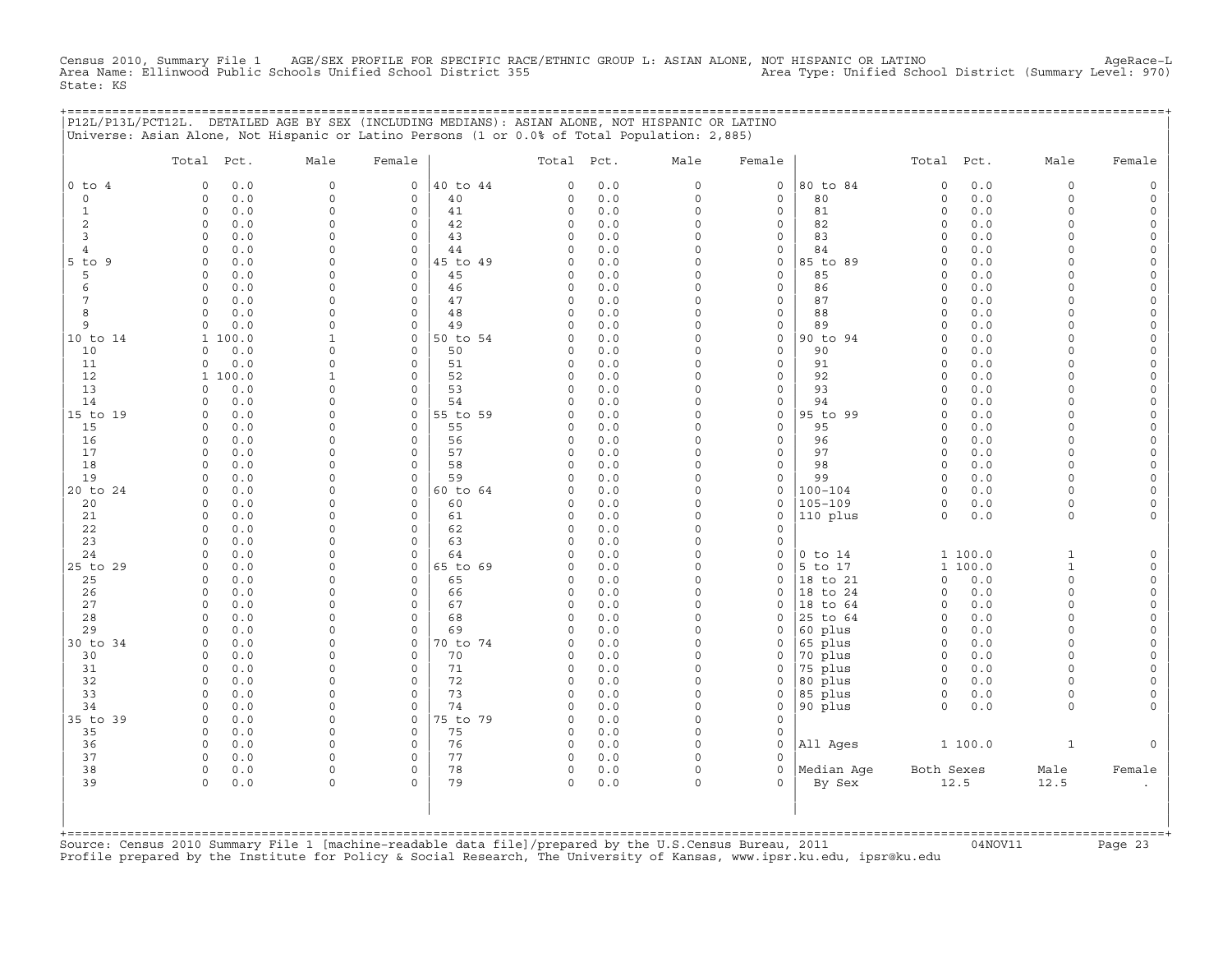Census 2010, Summary File 1 AGE/SEX PROFILE FOR SPECIFIC RACE/ETHNIC GROUP M: NAT HAWAIIAN/OPI ALONE, NOT HISP/LATINO AgeRace-M<br>Area Name: Ellinwood Public Schools Unified School District State: KS

|                     | P12M/P13M/PCT12M. DETAILED AGE BY SEX (INCLUDING MEDIANS): NAT HAWAIIAN/OPI ALONE, NOT HISP/LATINO<br>Universe: Nat Hawaiian/OPI Alone, Not Hisp/Latino Persons (0 or 0.0% of Total Population: 2,885) |                      |                                     |                |                    |                      |                      |                     | ======================= |                         |                      |        |
|---------------------|--------------------------------------------------------------------------------------------------------------------------------------------------------------------------------------------------------|----------------------|-------------------------------------|----------------|--------------------|----------------------|----------------------|---------------------|-------------------------|-------------------------|----------------------|--------|
|                     | Total Pct.                                                                                                                                                                                             | Male                 | Female                              |                | Total Pct.         |                      | Male                 | Female              |                         | Total Pct.              | Male                 | Female |
| $0$ to $4$          | $\mathbf 0$                                                                                                                                                                                            | $\mathbb O$          | $\circ$                             | 40 to 44       | $\circ$            | $\ddot{\phantom{a}}$ | $\circ$              | $\circ$             | 80 to 84                | $\mathbf 0$             | $\mathbf 0$          |        |
| $\circ$             | $\Omega$                                                                                                                                                                                               | $\mathbf 0$          | $\mathbf{0}$                        | 40             | $\Omega$           | $\mathbf{r}$         | $\circ$              | $\mathbf{0}$        | 80                      | $\circ$                 | $\Omega$             |        |
| 1                   | $\Omega$                                                                                                                                                                                               | $\Omega$             | $\mathbf 0$                         | 41             | $\cap$             |                      | $\Omega$             | $\mathbf{0}$        | 81                      | $\Omega$                | $\cap$               |        |
| 2                   | $\Omega$<br>∩                                                                                                                                                                                          | $\Omega$<br>$\cap$   | 0<br>$\Omega$                       | 42             | <sup>0</sup><br>U  |                      | O<br>$\Omega$        | 0                   | 82                      | $\Omega$<br>$\Omega$    |                      |        |
| 3<br>$\overline{4}$ | <sup>0</sup>                                                                                                                                                                                           | $\Omega$             | $\circ$                             | 43<br>44       |                    |                      | $\Omega$             | 0<br>0              | 83<br>84                | $\Omega$                | ∩                    |        |
| $5$ to $9$          | $\Omega$                                                                                                                                                                                               | $\Omega$             | $\circ$                             | 45 to 49       |                    | $\sim$               | $\Omega$             | 0                   | 85 to 89                | $\Omega$                |                      |        |
| 5                   | $\Omega$                                                                                                                                                                                               | $\Omega$             | $\circ$                             | 45             | $\Omega$           | $\sim$               | $\Omega$             | $\circ$             | 85                      | $\Omega$                |                      |        |
| 6                   | $\mathbf 0$                                                                                                                                                                                            | $\Omega$             | 0                                   | 46             | $\Omega$           |                      | $\Omega$             | 0                   | 86                      | $\Omega$                |                      |        |
| 7                   | $\Omega$                                                                                                                                                                                               | $\Omega$             | $\mathbf 0$                         | 47             | $\Omega$           |                      | $\Omega$             | 0                   | 87                      | $\Omega$                |                      |        |
| 8                   | $\Omega$                                                                                                                                                                                               | $\Omega$             | 0                                   | 48             | $\Omega$           |                      | $\Omega$             | 0                   | 88                      | $\Omega$                |                      |        |
| 9                   |                                                                                                                                                                                                        | $\Omega$             | 0                                   | 49             |                    |                      | $\Omega$             | 0                   | 89                      | $\Omega$                |                      |        |
| 10 to 14            | $\Omega$                                                                                                                                                                                               |                      | $\mathsf{O}$                        | 50 to 54       |                    |                      | $\Omega$             | 0                   | 90 to 94                | $\Omega$                |                      |        |
| 10<br>11            | $\Omega$<br>$\cap$                                                                                                                                                                                     | $\Omega$<br>$\Omega$ | 0<br>0                              | 50<br>51       | $\Omega$<br>$\cap$ |                      | $\Omega$<br>$\Omega$ | 0<br>0              | 90<br>91                | $\Omega$<br>$\Omega$    |                      |        |
| 12                  | $\Omega$                                                                                                                                                                                               | $\Omega$             | 0                                   | 52             |                    |                      | $\Omega$             | 0                   | 92                      | $\Omega$                |                      |        |
| 13                  | $\cap$                                                                                                                                                                                                 | $\Omega$             | $\mathbf 0$                         | 53             | U                  |                      | $\Omega$             | $\mathbf{0}$        | 93                      | $\Omega$                |                      |        |
| 14                  | $\Omega$                                                                                                                                                                                               | $\Omega$             | $\mathbf 0$                         | 54             | <sup>n</sup>       |                      | O                    | $\mathbf{0}$        | 94                      | $\Omega$                |                      |        |
| 15 to 19            | <sup>0</sup>                                                                                                                                                                                           | $\cap$               | $\mathbf{0}$                        | 55 to 59       | U                  |                      | <sup>0</sup>         | 0                   | 95 to 99                | $\Omega$                |                      |        |
| 15                  | $\Omega$                                                                                                                                                                                               | $\Omega$             | $\circ$                             | 55             | U                  |                      | $\Omega$             | $\mathbf{0}$        | 95                      | $\Omega$                |                      |        |
| 16                  | $\Omega$                                                                                                                                                                                               | $\Omega$             | $\mathbf 0$                         | 56             | $\Omega$           |                      | 0                    | $\mathbf{0}$        | 96                      | $\Omega$                | ∩                    |        |
| 17                  |                                                                                                                                                                                                        |                      | 0                                   | 57             |                    |                      |                      | 0                   | 97                      | $\Omega$                |                      |        |
| 18                  | $\Omega$                                                                                                                                                                                               | n<br>$\Omega$        | 0                                   | 58             | U                  |                      | O                    | 0                   | 98                      | $\Omega$                |                      |        |
| 19<br>20 to 24      | <sup>n</sup><br>$\cap$                                                                                                                                                                                 | $\Omega$             | $\mathsf{O}\xspace$<br>$\mathsf{O}$ | 59<br>60 to 64 | U<br>U             |                      | 0<br>$\Omega$        | 0<br>0              | 99<br>$100 - 104$       | $\Omega$<br>$\Omega$    | ∩<br>$\cap$          |        |
| 20                  | $\Omega$                                                                                                                                                                                               | $\Omega$             | $\mathbf 0$                         | 60             | O                  |                      | $\Omega$             | $\mathsf{O}\xspace$ | $105 - 109$             | 0                       | $\Omega$             |        |
| 21                  | $\mathbf 0$                                                                                                                                                                                            | $\Omega$             | $\mathbf 0$                         | 61             | $\Omega$           |                      | $\Omega$             | 0                   | 110 plus                | $\circ$                 | $\mathbf 0$          |        |
| 22                  | $\Omega$                                                                                                                                                                                               | $\Omega$             | $\mathbf 0$                         | 62             | $\Omega$           |                      | $\Omega$             | $\mathbf{0}$        |                         |                         |                      |        |
| 23                  | $\Omega$                                                                                                                                                                                               | $\Omega$             | 0                                   | 63             | $\Omega$           |                      | $\Omega$             | 0                   |                         |                         |                      |        |
| 24                  | $\Omega$                                                                                                                                                                                               | $\Omega$             | $\circ$                             | 64             | ∩                  |                      | $\Omega$             | 0                   | $0$ to $14$             | $\circ$                 | $\Omega$             |        |
| 25 to 29            | $\Omega$                                                                                                                                                                                               | $\Omega$             | $\mathsf{O}$                        | 65 to 69       |                    |                      | $\Omega$             | 0                   | 5 to 17                 | 0                       | $\cap$               |        |
| 25                  | $\Omega$<br>$\Omega$                                                                                                                                                                                   |                      | $\mathsf{O}$<br>$\mathbf 0$         | 65             |                    |                      | $\Omega$<br>O        | 0<br>$\Omega$       | 18 to 21                | $\mathbf 0$<br>$\Omega$ |                      |        |
| 26<br>27            | $\cap$                                                                                                                                                                                                 | n                    | $\circ$                             | 66<br>67       | $\Omega$           |                      | $\Omega$             | $\Omega$            | 18 to 24<br>18 to 64    | $\Omega$                | $\cap$               |        |
| 28                  |                                                                                                                                                                                                        | U                    | $\mathbf 0$                         | 68             | $\cap$             |                      | $\Omega$             | $\Omega$            | 25 to 64                | $\circ$                 | $\cap$               |        |
| 29                  |                                                                                                                                                                                                        | $\Omega$             | $\mathbf 0$                         | 69             |                    | $\sim$               | $\Omega$             | $\Omega$            | 60 plus                 | $\Omega$                |                      |        |
| 30 to 34            | $\Omega$                                                                                                                                                                                               | $\Omega$             | $\mathbf{0}$                        | 70 to 74       |                    | $\cdot$              | $\Omega$             | 0                   | 65 plus                 | $\circ$                 | $\cap$               |        |
| 30                  | $\Omega$                                                                                                                                                                                               | $\Omega$             | 0                                   | 70             | <sup>0</sup>       |                      | O                    | 0                   | 70 plus                 | $\circ$                 | ∩                    |        |
| 31                  | <sup>0</sup>                                                                                                                                                                                           | $\Omega$             | 0                                   | 71             | <sup>0</sup>       |                      | 0                    | 0                   | 75 plus                 | $\mathbf 0$             | ∩                    |        |
| 32                  | $\Omega$                                                                                                                                                                                               | $\Omega$             | $\mathbf 0$                         | 72             | $\Omega$           |                      | $\Omega$             | $\mathbf 0$         | 80 plus                 | $\circ$                 | $\cap$               |        |
| 33<br>34            |                                                                                                                                                                                                        | $\Omega$<br>$\Omega$ | $\mathbf 0$<br>$\mathbf 0$          | 73<br>74       |                    |                      | $\Omega$<br>$\Omega$ | $\mathbf{0}$        | 85 plus                 | $\mathbf 0$<br>$\Omega$ | $\Omega$<br>$\Omega$ |        |
| 35 to 39            | $\Omega$                                                                                                                                                                                               | $\Omega$             | $\mathbf 0$                         | 75 to 79       |                    |                      | $\Omega$             | 0<br>$\Omega$       | 90 plus                 |                         |                      |        |
| 35                  | $\mathbf 0$                                                                                                                                                                                            | $\Omega$             | 0                                   | 75             | $\Omega$           |                      | $\Omega$             | 0                   |                         |                         |                      |        |
| 36                  | $\mathbf 0$                                                                                                                                                                                            | $\Omega$             | 0                                   | 76             | 0                  | $\cdot$              | $\Omega$             | 0                   | All Ages                | $\circ$                 | $\mathbf 0$          |        |
| 37                  | $\mathbf 0$                                                                                                                                                                                            | $\Omega$             | 0                                   | 77             | $\Omega$           |                      | $\Omega$             | $\Omega$            |                         |                         |                      |        |
| 38                  | 0                                                                                                                                                                                                      | $\Omega$             | 0                                   | 78             | 0                  |                      | 0                    | 0                   | Median Age              | Both Sexes              | Male                 | Female |
| 39                  | $\Omega$                                                                                                                                                                                               | $\Omega$             | $\Omega$                            | 79             | $\Omega$           |                      | $\Omega$             | $\Omega$            | By Sex                  |                         | $\ddot{\phantom{a}}$ |        |
|                     |                                                                                                                                                                                                        |                      |                                     |                |                    |                      |                      |                     |                         |                         |                      |        |
|                     |                                                                                                                                                                                                        |                      |                                     |                |                    |                      |                      |                     |                         |                         |                      |        |
|                     |                                                                                                                                                                                                        |                      |                                     |                |                    |                      |                      |                     |                         |                         |                      |        |

+===================================================================================================================================================+Source: Census 2010 Summary File 1 [machine−readable data file]/prepared by the U.S.Census Bureau, 2011 04NOV11 Page 24 Profile prepared by the Institute for Policy & Social Research, The University of Kansas, www.ipsr.ku.edu, ipsr@ku.edu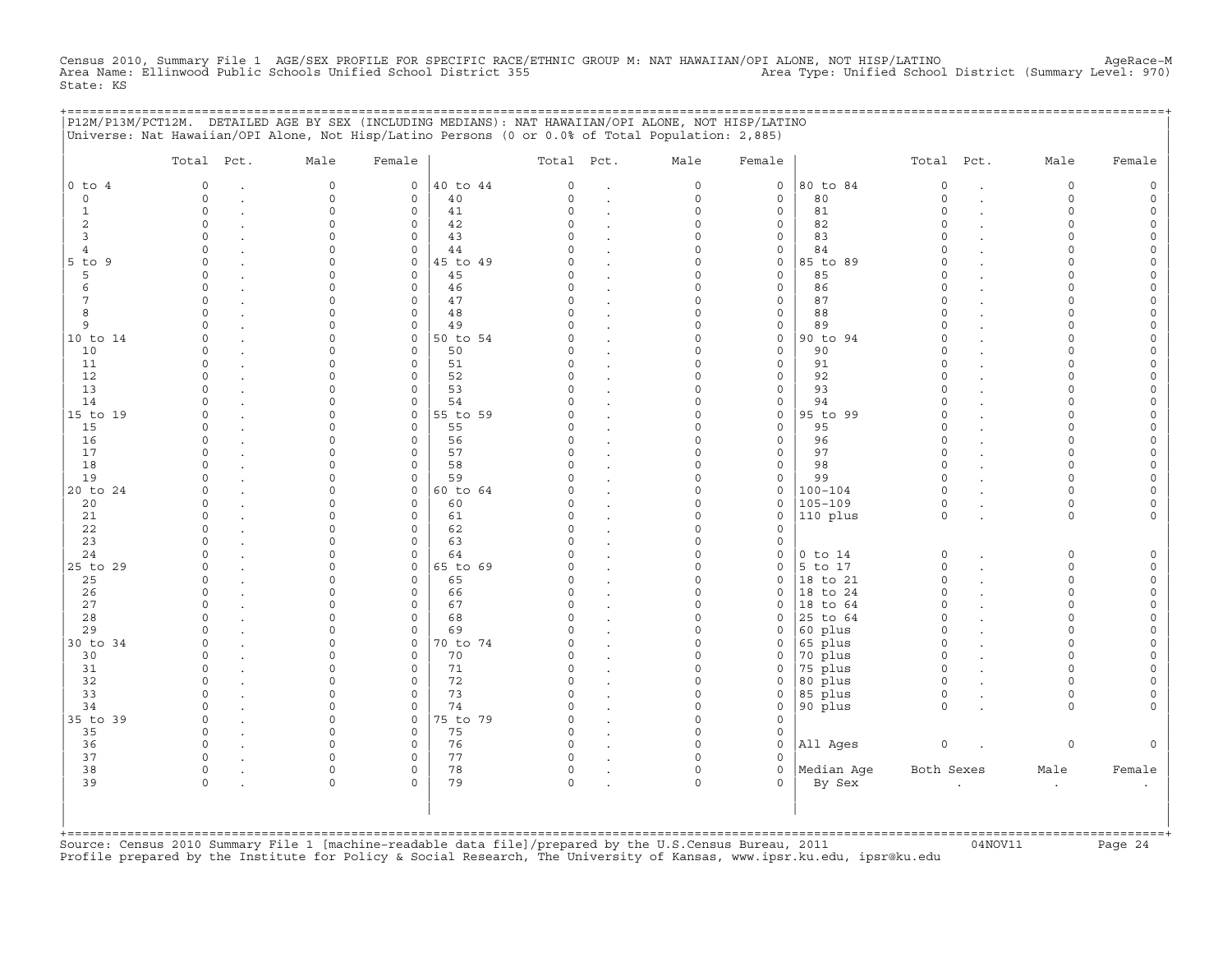Census 2010, Summary File 1 AGE/SEX PROFILE FOR SPECIFIC RACE/ETHNIC GROUP N: SOME OTHER RACE ALONE, NOT HISP/LATINO AgeRace-N<br>Area Name: Ellinwood Public Schools Unified School District State: KS

|                           | P12N/P13N/PCT12N. DETAILED AGE BY SEX (INCLUDING MEDIANS): SOME OTHER RACE ALONE, NOT HISP/LATINO<br>Universe: Some Other Race Alone, Not Hisp/Latino Persons (0 or 0.0% of Total Population: 2,885) |                          |                                    |          |               |                      |                     |                     | ===================  |                      |           |        |
|---------------------------|------------------------------------------------------------------------------------------------------------------------------------------------------------------------------------------------------|--------------------------|------------------------------------|----------|---------------|----------------------|---------------------|---------------------|----------------------|----------------------|-----------|--------|
|                           | Total Pct.                                                                                                                                                                                           | Male                     | Female                             |          | Total Pct.    |                      | Male                | Female              |                      | Total Pct.           | Male      | Female |
| $0$ to $4$                | 0                                                                                                                                                                                                    | $\circ$                  | $\mathsf{O}$                       | 40 to 44 | 0             |                      | 0                   | $\mathsf{O}$        | 80 to 84             | $\mathsf O$          | $\circ$   |        |
| $\circ$                   | $\Omega$                                                                                                                                                                                             | $\circ$                  | $\mathsf{O}$                       | 40       | 0             | $\blacksquare$       | $\circ$             | $\mathbf 0$         | 80                   | $\mathbf 0$          | $\circ$   |        |
| 1                         | $\Omega$                                                                                                                                                                                             | $\cap$                   | $\circ$                            | 41       | $\Omega$      |                      | $\Omega$            | 0                   | 81                   | $\Omega$             | $\Omega$  |        |
| 2                         | $\Omega$                                                                                                                                                                                             | $\Omega$                 | $\mathsf{O}$                       | 42       | $\Omega$      |                      | 0                   | 0                   | 82                   | $\Omega$             | $\Omega$  |        |
| 3                         | $\Omega$                                                                                                                                                                                             |                          | $\mathbf 0$                        | 43       |               |                      | O                   | 0                   | 83                   | $\Omega$             |           |        |
| 4                         |                                                                                                                                                                                                      |                          | $\mathsf{O}$                       | 44       |               |                      | 0                   | 0                   | 84                   | $\Omega$             |           |        |
| $5$ to $9$                | $\Omega$<br>$\Omega$                                                                                                                                                                                 |                          | $\mathsf{O}$                       | 45 to 49 | 0             |                      | O<br>U              | 0                   | 85 to 89             | $\Omega$<br>$\Omega$ |           |        |
| 5<br>6                    | $\Omega$                                                                                                                                                                                             |                          | $\circ$<br>$\circ$                 | 45<br>46 | $\Omega$      |                      | U                   | 0<br>0              | 85<br>86             | $\Omega$             | ∩         |        |
| 7                         | $\Omega$                                                                                                                                                                                             |                          | $\circ$                            | 47       | $\Omega$      |                      | O                   | $\mathbf{0}$        | 87                   | $\Omega$             | ∩         |        |
| 8                         | $\Omega$                                                                                                                                                                                             |                          | $\mathbf{0}$                       | 48       | $\Omega$      |                      | 0                   | $\mathbf 0$         | 88                   | $\Omega$             |           |        |
| 9                         | $\Omega$                                                                                                                                                                                             |                          | $\mathsf{O}$                       | 49       | $\Omega$      | $\ddot{\phantom{a}}$ | 0                   | 0                   | 89                   | $\Omega$             | $\Omega$  |        |
| 10 to 14                  | $\Omega$                                                                                                                                                                                             |                          | $\circ$                            | 50 to 54 | $\Omega$      |                      | O                   | 0                   | 90 to 94             | $\Omega$             | $\cap$    |        |
| 10                        | $\Omega$                                                                                                                                                                                             | ∩                        | $\mathsf{O}$                       | 50       | $\Omega$      |                      | 0                   | 0                   | 90                   | $\Omega$             | $\cap$    |        |
| 11                        | $\Omega$                                                                                                                                                                                             |                          | $\mathsf{O}$                       | 51       | $\Omega$      |                      | 0                   | 0                   | 91                   | $\Omega$             |           |        |
| 12                        |                                                                                                                                                                                                      |                          | $\Omega$                           | 52       | U             |                      | ∩                   | $\Omega$            | 92                   | $\cap$               |           |        |
| 13                        |                                                                                                                                                                                                      |                          | $\mathbf 0$                        | 53       | $\Omega$      |                      | U                   | 0                   | 93                   | $\Omega$             |           |        |
| 14                        |                                                                                                                                                                                                      |                          | $\mathbf 0$                        | 54       | U             |                      | U                   | 0                   | 94                   | $\Omega$             |           |        |
| 15 to 19                  | $\Omega$                                                                                                                                                                                             |                          | 0                                  | 55 to 59 | O.            |                      | 0                   | 0                   | 95 to 99             | $\Omega$             | ∩         |        |
| 15                        | $\Omega$                                                                                                                                                                                             |                          | $\mathbf{0}$                       | 55       | 0             |                      | O                   | $\mathbf{0}$        | 95                   | $\Omega$             |           |        |
| 16                        | $\Omega$                                                                                                                                                                                             |                          | $\circ$                            | 56       | $\Omega$      |                      | O                   | $\mathbf{0}$        | 96                   | $\Omega$             |           |        |
| 17                        | $\Omega$                                                                                                                                                                                             | ∩                        | $\mathsf{O}$                       | 57       | $\Omega$      |                      | 0                   | 0                   | 97                   | $\Omega$             | $\cap$    |        |
| 18                        | $\Omega$                                                                                                                                                                                             | n                        | $\mathsf{O}$                       | 58       | $\Omega$      |                      | O                   | 0                   | 98                   | $\mathbf 0$          | $\cap$    |        |
| 19                        | $\Omega$                                                                                                                                                                                             |                          | $\mathsf{O}$                       | 59       | $\Omega$      |                      | 0                   | 0                   | 99                   | $\Omega$             | $\cap$    |        |
| 20 to 24                  |                                                                                                                                                                                                      |                          | $\circ$                            | 60 to 64 |               |                      | U                   | 0                   | $100 - 104$          | $\Omega$             | $\cap$    |        |
| 20                        | $\Omega$                                                                                                                                                                                             |                          | $\Omega$                           | 60       | O             |                      | O                   | 0                   | $105 - 109$          | $\Omega$             | $\Omega$  |        |
| 21                        | $\Omega$                                                                                                                                                                                             |                          | $\mathbf 0$                        | 61       | $\Omega$      |                      | O                   | 0                   | 110 plus             | $\Omega$             | $\Omega$  |        |
| 22<br>23                  | $\Omega$<br>$\Omega$                                                                                                                                                                                 |                          | $\mathbf 0$<br>$\mathsf{O}$        | 62<br>63 | $\Omega$<br>O |                      | U<br>0              | 0<br>0              |                      |                      |           |        |
| 24                        |                                                                                                                                                                                                      |                          | $\mathbf 0$                        | 64       |               |                      | O                   | 0                   | $0$ to $14$          | $\circ$              | $\Omega$  |        |
| 25 to 29                  | $\Omega$                                                                                                                                                                                             |                          | $\mathsf{O}$                       | 65 to 69 | $\Omega$      |                      | $\Omega$            | 0                   | 5 to 17              | $\circ$              | $\Omega$  |        |
| 25                        | $\Omega$                                                                                                                                                                                             |                          | $\mathsf{O}$                       | 65       | $\Omega$      |                      | 0                   | 0                   | 18 to 21             | $\Omega$             | $\cap$    |        |
| 26                        | $\Omega$                                                                                                                                                                                             |                          | $\mathsf{O}$                       | 66       | $\Omega$      |                      | 0                   | $\mathbf{0}$        | 18 to 24             | $\circ$              | $\cap$    |        |
| 27                        | $\Omega$                                                                                                                                                                                             |                          | $\circ$                            | 67       | $\Omega$      |                      | O                   | 0                   | $ 18$ to $64$        | $\mathbf 0$          | $\cap$    |        |
| 28                        |                                                                                                                                                                                                      |                          | $\circ$                            | 68       | $\Omega$      |                      | U                   | $\Omega$            | 25 to 64             | $\Omega$             | $\Omega$  |        |
| 29                        | $\Omega$                                                                                                                                                                                             | ∩                        | $\mathbf 0$                        | 69       | U             |                      | $\Omega$            | $\Omega$            | 60 plus              | $\Omega$             | ∩         |        |
| 30 to 34                  | $\Omega$                                                                                                                                                                                             | <sup>n</sup>             | 0                                  | 70 to 74 | 0             |                      | 0                   | 0                   | 65 plus              | $\mathbf 0$          | $\Omega$  |        |
| 30                        | $\Omega$                                                                                                                                                                                             |                          | $\mathsf{O}$                       | 70       | $\Omega$      |                      | 0                   | 0                   | 70 plus              | $\circ$              | $\cap$    |        |
| 31                        | $\Omega$                                                                                                                                                                                             |                          | $\mathbf 0$                        | 71       | $\Omega$      |                      | O                   | $\Omega$            | 75 plus              | $\Omega$             |           |        |
| 32                        | $\Omega$                                                                                                                                                                                             |                          | $\mathsf{O}$                       | 72       | $\Omega$      |                      | $\Omega$            | 0                   | 80 plus              | $\mathsf O$          | $\cap$    |        |
| 33                        | $\Omega$                                                                                                                                                                                             |                          | $\mathbf 0$                        | 73       | $\Omega$      |                      | 0                   | 0                   | 85 plus              | $\circ$              | $\Omega$  |        |
| 34                        | $\Omega$                                                                                                                                                                                             | <sup>n</sup>             | $\mathsf{O}$                       | 74       | $\Omega$      |                      | $\Omega$            | 0                   | 90 plus              | $\Omega$             | $\Omega$  |        |
| 35 to 39                  | $\Omega$                                                                                                                                                                                             | $\cap$                   | $\circ$                            | 75 to 79 | $\Omega$      | $\overline{a}$       | O                   | $\mathbf{0}$        |                      |                      |           |        |
| 35                        | $\Omega$                                                                                                                                                                                             |                          | $\circ$                            | 75       | $\Omega$      |                      | U                   | 0                   |                      |                      |           |        |
| 36                        | $\Omega$                                                                                                                                                                                             | ∩                        | 0                                  | 76       | $\Omega$      |                      | $\Omega$            | 0                   | All Ages             | $\circ$              | $\Omega$  |        |
| 37<br>38                  | $\Omega$<br>$\circ$                                                                                                                                                                                  | <sup>n</sup><br>$\Omega$ | $\mathbf 0$<br>$\mathsf{O}\xspace$ | 77<br>78 | $\Omega$      |                      | $\Omega$<br>$\circ$ | $\Omega$<br>$\circ$ |                      |                      |           |        |
| 39                        | $\Omega$                                                                                                                                                                                             | $\Omega$                 | $\Omega$                           | 79       | 0<br>0        |                      | $\Omega$            | $\Omega$            | Median Aqe<br>By Sex | Both Sexes           | Male      | Female |
|                           |                                                                                                                                                                                                      |                          |                                    |          |               |                      |                     |                     |                      |                      | $\bullet$ |        |
|                           |                                                                                                                                                                                                      |                          |                                    |          |               |                      |                     |                     |                      |                      |           |        |
|                           |                                                                                                                                                                                                      |                          |                                    |          |               |                      |                     |                     |                      |                      |           |        |
| $+$ = = = = = = = = = = = |                                                                                                                                                                                                      |                          |                                    |          |               |                      |                     |                     |                      |                      |           |        |

+===================================================================================================================================================+Source: Census 2010 Summary File 1 [machine−readable data file]/prepared by the U.S.Census Bureau, 2011 04NOV11 Page 25 Profile prepared by the Institute for Policy & Social Research, The University of Kansas, www.ipsr.ku.edu, ipsr@ku.edu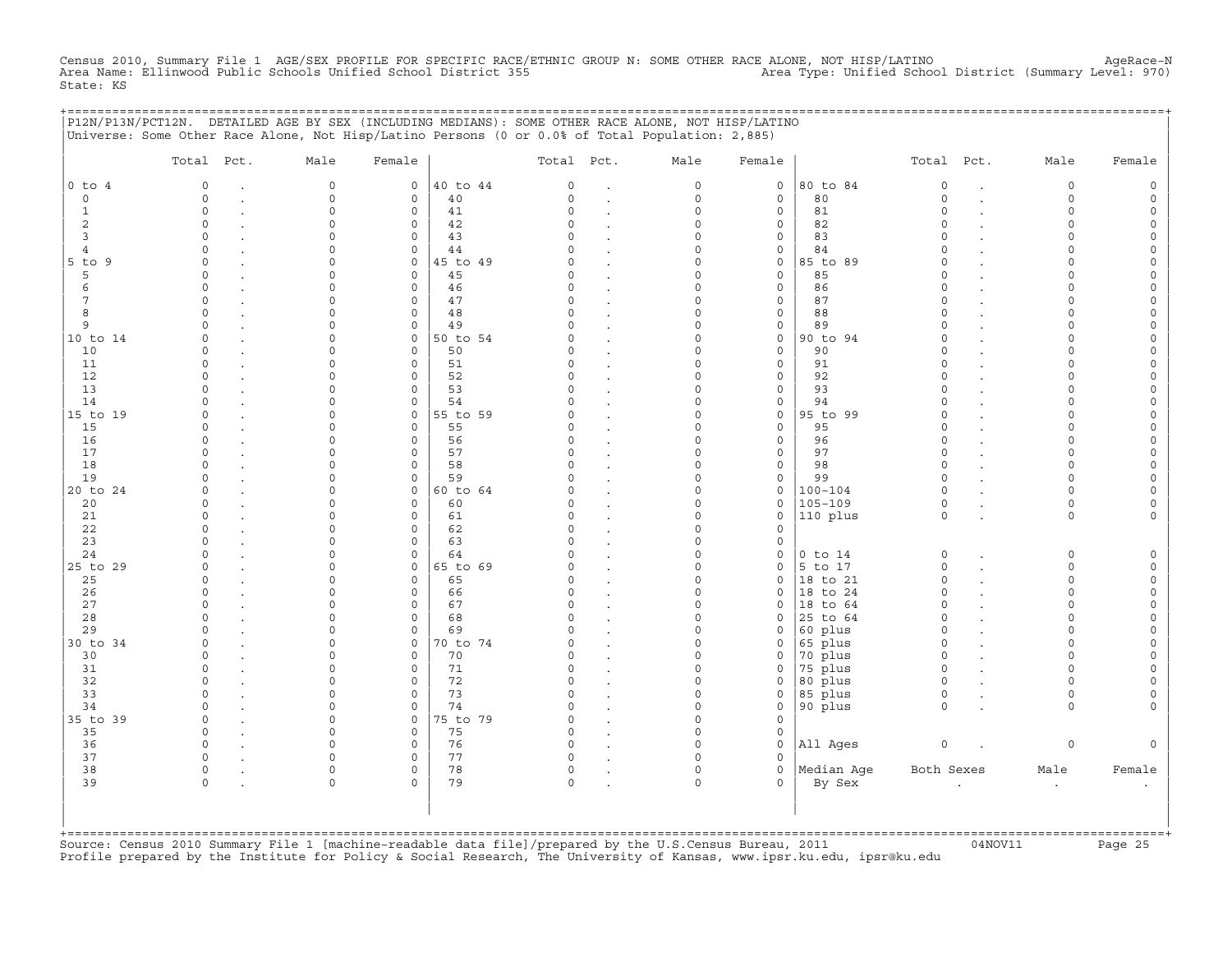Census 2010, Summary File 1 AGE/SEX PROFILE FOR SPECIFIC RACE/ETHNIC GROUP O: TWO OR MORE RACES, NOT HISPANIC/LATINO AgeRace-O<br>Area Name: Ellinwood Public Schools Unified School District 355 State: KS

|                   | P12O/P13O/PCT12O. DETAILED AGE BY SEX (INCLUDING MEDIANS): TWO OR MORE RACES, NOT HISPANIC/LATINO |                             |                            |                |                              |            |                              |                              |                    |                                |            |                     |                                            |
|-------------------|---------------------------------------------------------------------------------------------------|-----------------------------|----------------------------|----------------|------------------------------|------------|------------------------------|------------------------------|--------------------|--------------------------------|------------|---------------------|--------------------------------------------|
|                   | Universe: Two or More Races, Not Hispanic/Latino Persons (37 or 1.3% of Total Population: 2,885)  |                             |                            |                |                              |            |                              |                              |                    |                                |            |                     |                                            |
|                   |                                                                                                   |                             |                            |                |                              |            |                              |                              |                    |                                |            |                     |                                            |
|                   | Total Pct.                                                                                        | Male                        | Female                     |                | Total Pct.                   |            | Male                         | Female                       |                    | Total Pct.                     |            | Male                | Female                                     |
|                   |                                                                                                   |                             |                            |                |                              |            |                              |                              |                    |                                |            |                     |                                            |
| $0$ to $4$        | 21.6<br>8                                                                                         | 3                           | 5                          | 40 to 44       | $\mathbf{1}$                 | 2.7        | $\circ$                      | $\mathbf{1}$                 | 80 to 84           | $\circ$                        | 0.0        | $\circ$             | 0                                          |
| $\circ$           | 2<br>5.4                                                                                          | $\mathbf 0$<br>$\mathbf 0$  | 2<br>$\mathbf{0}$          | 40             | $\mathbf{1}$                 | 2.7        | $\circ$<br>$\circ$           | $\mathbf{1}$                 | 80                 | $\circ$                        | 0.0<br>0.0 | $\Omega$<br>$\circ$ | $\mathsf{O}\xspace$                        |
| $\mathbf{1}$<br>2 | $\circ$<br>0.0<br>2<br>5.4                                                                        | $\mathbf{1}$                | $\mathbf{1}$               | 41<br>42       | $\mathsf{O}$<br>$\circ$      | 0.0<br>0.0 | 0                            | $\mathbf{0}$<br>$\mathbf{0}$ | 81<br>82           | $\circ$<br>$\circ$             | 0.0        | $\circ$             | $\mathsf{O}\xspace$<br>$\mathbb O$         |
| 3                 | $\mathbf{2}$<br>5.4                                                                               | $\overline{a}$              | $\Omega$                   | 43             | $\Omega$                     | 0.0        | $\Omega$                     | $\mathbf{0}$                 | 83                 | $\Omega$                       | 0.0        | $\Omega$            | $\mathsf{O}\xspace$                        |
| $\overline{4}$    | 5.4<br>2                                                                                          | $\mathbf 0$                 | 2                          | 44             | 0                            | 0.0        | $\Omega$                     | $\circ$                      | 84                 | $\circ$                        | 0.0        | $\circ$             | $\mathsf{O}\xspace$                        |
| $5$ to $9$        | 6<br>16.2                                                                                         | 2                           | $\overline{4}$             | 45 to 49       | 5                            | 13.5       | $\mathbf{1}$                 | $\overline{4}$               | 85 to 89           | $\circ$                        | 0.0        | $\Omega$            | $\mathsf{O}\xspace$                        |
| 5                 | 5.4<br>2                                                                                          | $\mathbf{1}$                | $\mathbf{1}$               | 45             | 2                            | 5.4        | $\Omega$                     | 2                            | 85                 | $\Omega$                       | 0.0        | $\Omega$            | $\mathsf{O}\xspace$                        |
| 6                 | 2.7<br>$\mathbf{1}$                                                                               | $\Omega$                    | $\mathbf{1}$               | 46             | $\mathbf{1}$                 | 2.7        | $\Omega$                     | $\mathbf{1}$                 | 86                 | $\Omega$                       | 0.0        | $\Omega$            | $\mathsf{O}\xspace$                        |
| 7                 | 3<br>8.1                                                                                          | $\mathbf{1}$                | 2                          | 47             | $\mathbf{1}$                 | 2.7        | $\Omega$                     | $\mathbf{1}$                 | 87                 | $\circ$                        | 0.0        | $\Omega$            | $\mathsf{O}\xspace$                        |
| 8                 | $\Omega$<br>0.0                                                                                   | $\circ$                     | $\mathbf{0}$               | 48             | $\circ$                      | 0.0        | $\Omega$                     | $\mathbf{0}$                 | 88                 | $\circ$                        | 0.0        | $\circ$             | $\mathsf{O}\xspace$                        |
| 9                 | 0.0<br>$\Omega$                                                                                   | $\mathbf 0$                 | $\mathbf 0$                | 49             | $\mathbf{1}$                 | 2.7        | $\mathbf{1}$                 | $\mathbf{0}$                 | 89                 | $\circ$                        | 0.0        | $\Omega$            | $\mathsf{O}\xspace$                        |
| 10 to 14          | $\mathbf{1}$<br>2.7                                                                               | $\mathbf{1}$                | $\mathbf{0}$               | 50 to 54       | $\mathbf{1}$                 | 2.7        | $\overline{0}$               | $\mathbf{1}$                 | 90 to 94           | $\circ$                        | 0.0        | $\circ$             | $\mathsf{O}\xspace$                        |
| 10                | $\circ$<br>0.0                                                                                    | $\mathbf 0$                 | $\mathbf 0$                | 50             | 0                            | 0.0        | $\Omega$                     | $\mathsf{O}$                 | 90                 | $\circ$                        | 0.0        | $\Omega$            | $\mathsf{O}\xspace$                        |
| 11                | 0.0<br>$\Omega$                                                                                   | $\Omega$                    | $\mathbf 0$                | 51             | $\circ$                      | 0.0        | $\Omega$                     | 0                            | 91                 | $\circ$                        | 0.0        | $\cap$              | $\mathbb O$                                |
| 12                | $\Omega$<br>0.0                                                                                   | $\mathbf 0$                 | $\mathbf{0}$               | 52             | $\circ$                      | 0.0        | $\Omega$                     | $\mathbf{0}$                 | 92                 | $\Omega$                       | 0.0        | $\Omega$            | $\mathsf{O}\xspace$                        |
| 13                | 0.0<br>$\Omega$                                                                                   | $\mathbf 0$                 | $\circ$                    | 53             | $\mathsf{O}$                 | 0.0        | 0                            | $\mathbf{0}$                 | 93                 | $\Omega$                       | 0.0        | $\Omega$            | $\mathsf{O}\xspace$                        |
| 14                | 2.7<br>$\mathbf{1}$                                                                               | $\mathbf{1}$                | $\Omega$                   | 54             | $\mathbf{1}$                 | 2.7        | $\Omega$                     | $\mathbf{1}$                 | 94                 | $\Omega$                       | 0.0        | $\Omega$            | $\mathsf{O}\xspace$                        |
| 15 to 19          | 6<br>16.2                                                                                         | 2                           | $\overline{4}$             | 55 to 59       | $\overline{a}$               | 5.4        | $\overline{2}$               | $\mathbf{0}$                 | 95 to 99           | $\circ$                        | 0.0        | $\circ$             | $\mathsf{O}\xspace$                        |
| 15<br>16          | 2.7<br>1<br>$\mathbf{3}$<br>8.1                                                                   | $\mathbf 0$<br>$\mathbf{1}$ | $\mathbf{1}$<br>2          | 55<br>56       | $\mathbf{1}$<br>$\mathbf{1}$ | 2.7<br>2.7 | $\mathbf{1}$<br>$\mathbf{1}$ | $\mathbf{0}$<br>$\circ$      | 95<br>96           | $\circ$<br>$\circ$             | 0.0<br>0.0 | $\circ$<br>$\circ$  | $\mathsf{O}\xspace$<br>$\mathsf{O}\xspace$ |
| 17                | 2.7<br>$\mathbf{1}$                                                                               | $\mathbf{1}$                | $\mathbf{0}$               | 57             | $\circ$                      | 0.0        | $\overline{0}$               | $\mathbf{0}$                 | 97                 | $\circ$                        | 0.0        | $\circ$             | $\mathbb O$                                |
| 18                | $\Omega$<br>0.0                                                                                   | $\Omega$                    | $\Omega$                   | 58             | $\Omega$                     | 0.0        | $\Omega$                     | 0                            | 98                 | $\Omega$                       | 0.0        | $\Omega$            | $\mathsf{O}\xspace$                        |
| 19                | 2.7<br>$\mathbf{1}$                                                                               | $\mathbf 0$                 | $\mathbf{1}$               | 59             | $\circ$                      | 0.0        | $\Omega$                     | $\mathbf{0}$                 | 99                 | $\Omega$                       | 0.0        | $\Omega$            | $\mathsf{O}\xspace$                        |
| 20 to 24          | 2<br>5.4                                                                                          | $\mathfrak{D}$              | $\circ$                    | 60 to 64       | 1                            | 2.7        | $\mathbf{1}$                 | 0                            | $100 - 104$        | $\Omega$                       | 0.0        | $\Omega$            | $\mathsf{O}\xspace$                        |
| 20                | $\Omega$<br>0.0                                                                                   | $\Omega$                    | $\mathbf{0}$               | 60             | $\mathbf{1}$                 | 2.7        | $\mathbf{1}$                 | $\mathbf 0$                  | $105 - 109$        | $\circ$                        | 0.0        | $\circ$             | $\mathsf{O}\xspace$                        |
| 21                | 0.0<br>$\Omega$                                                                                   | $\Omega$                    | $\mathbf{0}$               | 61             | $\circ$                      | 0.0        | $\overline{0}$               | $\mathbf 0$                  | 110 plus           | $\Omega$                       | 0.0        | $\Omega$            | $\mathsf{O}\xspace$                        |
| 22                | $\Omega$<br>0.0                                                                                   | $\Omega$                    | $\Omega$                   | 62             | $\circ$                      | 0.0        | $\Omega$                     | $\mathsf{O}$                 |                    |                                |            |                     |                                            |
| 23                | 2.7<br>$\mathbf{1}$                                                                               | $\mathbf{1}$                | $\mathbf 0$                | 63             | 0                            | 0.0        | 0                            | 0                            |                    |                                |            |                     |                                            |
| 24                | 2.7<br>$\mathbf{1}$                                                                               | $\mathbf{1}$                | $\circ$                    | 64             | $\mathsf{O}$                 | 0.0        | 0                            | $\mathsf{O}$                 | $0$ to $14$        | 15                             | 40.5       | 6                   | 9                                          |
| 25 to 29          | $\overline{2}$<br>5.4                                                                             | $\mathbf{1}$                | $\mathbf{1}$               | 65 to 69       | $\mathbf{1}$                 | 2.7        | $\Omega$                     | $\mathbf{1}$                 | 5 to 17            | 12                             | 32.4       | 5                   | $\sqrt{ }$                                 |
| 25                | $\Omega$<br>0.0                                                                                   | $\Omega$                    | $\mathbf{0}$               | 65             | $\mathbf 0$                  | 0.0        | $\Omega$                     | 0                            | 18 to 21           | $\mathbf{1}$                   | 2.7        | $\circ$             | $\begin{array}{c} 1 \\ 1 \\ 8 \end{array}$ |
| 26                | $\Omega$<br>0.0                                                                                   | $\circ$                     | $\circ$                    | 66             | $\mathbf{1}$                 | 2.7        | $\Omega$                     | $\mathbf{1}$                 | 18 to 24           | 3                              | 8.1        | $\mathbf{2}$        |                                            |
| 27                | 2.7<br>$\mathbf{1}$                                                                               | $\mathbf{1}$                | $\mathbf 0$                | 67             | $\circ$                      | 0.0        | $\Omega$                     | $\mathbf 0$                  | 18 to 64           | 15                             | 40.5       | $\overline{7}$      |                                            |
| 28                | 2.7<br>$\mathbf{1}$                                                                               | $\Omega$                    | $\mathbf{1}$               | 68             | $\circ$                      | 0.0        | 0                            | 0                            | 25 to 64           | 12                             | 32.4       | 5                   | $\boldsymbol{7}$                           |
| 29                | $\Omega$<br>0.0                                                                                   | $\Omega$                    | $\mathbf{0}$               | 69             | $\circ$                      | 0.0        | $\circ$                      | 0                            | 60 plus            | 3                              | 8.1        | $\mathbf{1}$        | $\sqrt{2}$                                 |
| 30 to 34<br>30    | $\Omega$<br>0.0<br>0.0<br>$\Omega$                                                                | $\Omega$<br>$\Omega$        | $\mathbf 0$<br>$\mathbf 0$ | 70 to 74<br>70 | 0<br>$\mathbf 0$             | 0.0<br>0.0 | $\Omega$<br>$\Omega$         | 0<br>0                       | 65 plus<br>70 plus | $\overline{a}$<br>$\mathbf{1}$ | 5.4<br>2.7 | $\circ$<br>$\Omega$ | $\mathbf 2$<br>$\mathbf 1$                 |
| 31                | $\Omega$<br>0.0                                                                                   | $\Omega$                    | $\mathbf{0}$               | 71             | $\mathsf{O}$                 | 0.0        | $\circ$                      | 0                            | 75 plus            | $\mathbf{1}$                   | 2.7        | $\Omega$            | $\mathtt 1$                                |
| 32                | $\Omega$<br>0.0                                                                                   | $\Omega$                    | $\circ$                    | 72             | $\circ$                      | 0.0        | $\Omega$                     | 0                            | 80 plus            | 0                              | 0.0        | $\Omega$            | $\mathbb O$                                |
| 33                | $\Omega$<br>0.0                                                                                   | $\Omega$                    | $\Omega$                   | 73             | $\Omega$                     | 0.0        | $\Omega$                     | 0                            | 85 plus            | $\Omega$                       | 0.0        | $\Omega$            | $\mathsf{O}\xspace$                        |
| 34                | 0.0<br>$\Omega$                                                                                   | $\Omega$                    | $\mathbf 0$                | 74             | $\circ$                      | 0.0        | 0                            | 0                            | 90 plus            | $\circ$                        | 0.0        | $\circ$             | $\Omega$                                   |
| 35 to 39          | 0.0<br>$\Omega$                                                                                   | $\circ$                     | $\mathbf{0}$               | 75 to 79       | $\mathbf{1}$                 | 2.7        | 0                            | $\mathbf{1}$                 |                    |                                |            |                     |                                            |
| 35                | 0.0<br>$\Omega$                                                                                   | $\mathbf 0$                 | $\mathbf{0}$               | 75             | $\mathbf{1}$                 | 2.7        | $\Omega$                     | $\mathbf{1}$                 |                    |                                |            |                     |                                            |
| 36                | $\circ$<br>0.0                                                                                    | $\Omega$                    | $\mathbf{0}$               | 76             | 0                            | 0.0        | 0                            | 0                            | All Ages           |                                | 37 100.0   | 15                  | 22                                         |
| 37                | $\Omega$<br>0.0                                                                                   | $\Omega$                    | $\Omega$                   | 77             | 0                            | 0.0        | $\Omega$                     | $\Omega$                     |                    |                                |            |                     |                                            |
| 38                | $\circ$<br>0.0                                                                                    | $\circ$                     | $\mathbf 0$                | 78             | $\mathsf{O}$                 | 0.0        | $\Omega$                     | $\Omega$                     | Median Age         | Both Sexes                     |            | Male                | Female                                     |
| 39                | $\Omega$<br>0.0                                                                                   | $\Omega$                    | $\Omega$                   | 79             | 0                            | 0.0        | $\Omega$                     | $\Omega$                     | By Sex             |                                | 17.1       | 17.3                | 17.0                                       |
|                   |                                                                                                   |                             |                            |                |                              |            |                              |                              |                    |                                |            |                     |                                            |
|                   |                                                                                                   |                             |                            |                |                              |            |                              |                              |                    |                                |            |                     |                                            |
|                   |                                                                                                   |                             |                            |                |                              |            |                              |                              |                    |                                |            |                     |                                            |

| | +===================================================================================================================================================+Source: Census 2010 Summary File 1 [machine−readable data file]/prepared by the U.S.Census Bureau, 2011 04NOV11 Page 26 Profile prepared by the Institute for Policy & Social Research, The University of Kansas, www.ipsr.ku.edu, ipsr@ku.edu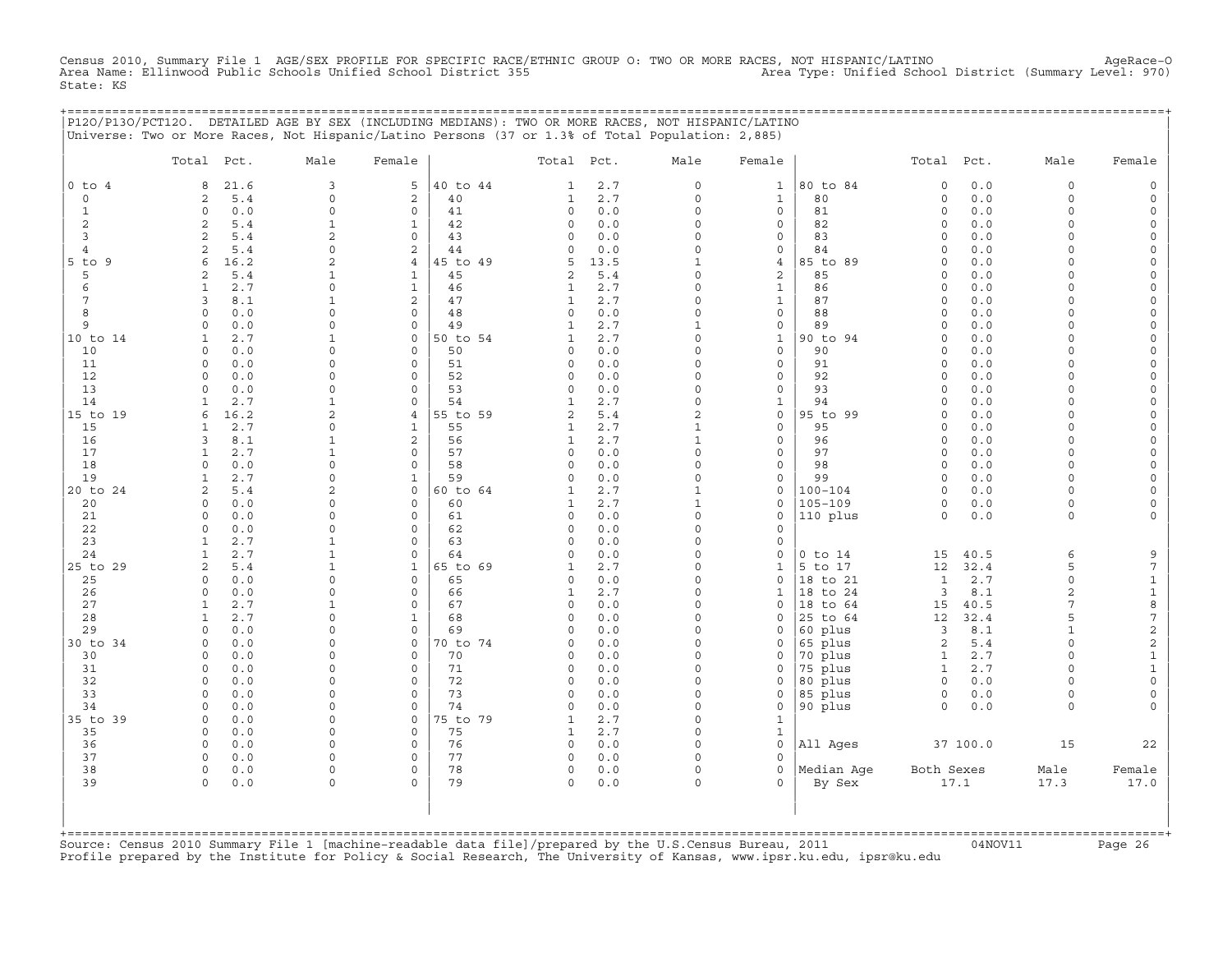Census 2010, Summary File 1 RACE PROFILE 1: DETAILED RACE BY HISPANIC/LATINO ETHNICITY, WITH TOTAL TALLIES Race:1<br>Area Name: Ellinwood Public Schools Unified School District 355 Area Type: Unifi Area Name: Ellinwood Public Schools Unified School District 355 State: KS

| P8/P9. RACE BY HISPANIC/LATINO ETHNICITY                                      |             |     |              |          |                                        |      |
|-------------------------------------------------------------------------------|-------------|-----|--------------|----------|----------------------------------------|------|
| Universe: Total Population                                                    | Total       |     |              |          | Hispanic or Latino Not Hispanic/Latino |      |
|                                                                               | Number Pct. |     | Number Pct.  |          | Number Pct.                            |      |
| Total:                                                                        | 2,885 100.0 |     |              | 86 100.0 | 2,799 100.0                            |      |
| Population of one race:                                                       | 2,840 98.4  |     |              | 78 90.7  | 2,762                                  | 98.7 |
| White alone                                                                   | 2,798 97.0  |     | 56           | 65.1     | 2,742                                  | 98.0 |
| Black or African American alone                                               | 7           | 0.2 | $\Omega$     | 0.0      | 7                                      | 0.3  |
| American Indian and Alaska Native alone                                       | 12          | 0.4 |              | 0.0      | 12                                     | 0.4  |
| Asian alone                                                                   |             | 0.1 | $\mathbf{1}$ | 1.2      |                                        | 0.0  |
| Native Hawaiian and Other Pacific Islander alone                              | $\Omega$    | 0.0 | $\Omega$     | 0.0      | $\Omega$                               | 0.0  |
| Some Other Race alone                                                         | 21          | 0.7 | 21           | 24.4     | $\Omega$                               | 0.0  |
| Population of two or more races:                                              | 4.5         | 1.6 | 8            | 9.3      | 37                                     | 1.3  |
| Population of two races:                                                      | 43          | 1.5 | 7            | 8.1      | 36                                     | 1.3  |
| White; Black or African American                                              | 16          | 0.6 | 3            | 3.5      | 13                                     | 0.5  |
| White; American Indian and Alaska Native                                      | 14          | 0.5 | $\Omega$     | 0.0      | 14                                     | 0.5  |
| White; Asian                                                                  | 5           | 0.2 | $\cap$       | 0.0      | 5                                      | 0.2  |
| White; Native Hawaiian and Other Pacific Islander                             | $\Omega$    | 0.0 |              | 0.0      |                                        | 0.0  |
| White; Some other race                                                        |             | 0.1 |              | 4.7      |                                        | 0.0  |
| Black or African American; American Indian and Alaska Native                  |             | 0.1 | $\Omega$     | 0.0      |                                        | 0.1  |
| Black or African American; Asian                                              |             | 0.0 | $\Omega$     | 0.0      |                                        | 0.0  |
| Black or African American; Native Hawaiian and Other Pacific Islander         |             | 0.0 | $\cap$       | 0.0      |                                        | 0.0  |
| Black or African American; Some Other Race                                    |             | 0.0 | $\Omega$     | 0.0      |                                        | 0.0  |
| American Indian and Alaska Native; Asian                                      |             | 0.0 | $\cap$       | 0.0      |                                        | 0.0  |
| American Indian and Alaska Native; Native Hawaiian and Other Pacific Islander |             | 0.0 | $\Omega$     | 0.0      |                                        | 0.0  |
| American Indian and Alaska Native; Some Other Race                            |             | 0.0 | $\Omega$     | 0.0      |                                        | 0.0  |
| Asian; Native Hawaiian and Other Pacific Islander                             |             | 0.0 |              | 0.0      | $\Omega$                               | 0.0  |
| Asian: Some Other Race                                                        |             | 0.0 |              | 0.0      |                                        | 0.0  |
| Native Hawaiian and Other Pacific Islander; Some Other Race                   |             | 0.0 |              | 0.0      |                                        | 0.0  |
| Population of three or more races:                                            |             | 0.1 |              | 1.2      |                                        | 0.0  |
| Population of three races*                                                    |             | 0.1 |              | 1.2      |                                        | 0.0  |
| Population of four races*                                                     |             | 0.0 |              | 0.0      |                                        | 0.0  |
| Population of five races*                                                     |             | 0.0 |              | 0.0      |                                        | 0.0  |
| Population of all six races                                                   |             | 0.0 | $\cap$       | 0.0      | $\Omega$                               | 0.0  |

|\*Tables P8 and p9 also include counts for all 41 specific combinations of three, four, and five races. They are not shown here to save space. | For more information, contact the Census Bureau or the State Data Center which produced this report. See also Race Profile 3.

| |

|\_\_\_\_\_\_\_\_\_\_\_\_\_\_\_\_\_\_\_\_\_\_\_\_\_\_\_\_\_\_\_\_\_\_\_\_\_\_\_\_\_\_\_\_\_\_\_\_\_\_\_\_\_\_\_\_\_\_\_\_\_\_\_\_\_\_\_\_\_\_\_\_\_\_\_\_\_\_\_\_\_\_\_\_\_\_\_\_\_\_\_\_\_\_\_\_\_\_\_\_\_\_\_\_\_\_\_\_\_\_\_\_\_\_\_\_\_\_\_\_\_\_\_\_\_\_\_\_\_\_\_\_\_\_\_\_\_\_\_\_\_\_\_\_\_\_\_|

| Source: Census 2010 Summary File 1 [machine-readable data file]/prepared by the U.S.Census Bureau, 2011<br>Profile prepared by the Institute for Policy & Social Research, The University of Kansas, www.ipsr.ku.edu, ipsr@ku.edu |       | 04NOV11   | Page 27      |
|-----------------------------------------------------------------------------------------------------------------------------------------------------------------------------------------------------------------------------------|-------|-----------|--------------|
| Some Other Race alone or in combination with one or more other races                                                                                                                                                              | 0.9   | 27.4      | $0.0$        |
| Native Hawaiian and Other Pacific Islander alone or in combination with one or more other races                                                                                                                                   | 0.0   | 0.0       | 0.0          |
| Asian alone or in combination with one or more other races                                                                                                                                                                        | 0.2   | 1.1       | 0.2          |
| American Indian and Alaska Native alone or in combination with one or more other races                                                                                                                                            | 1.1   | 0.0       | 1.1          |
| Black or African American alone or in combination with one or more other races                                                                                                                                                    | 1.0   | 4.2       | 0.8          |
| White alone or in combination with one or more other races                                                                                                                                                                        | 96.8  | 67.4      | 97.8         |
| As a Percent of Total Race Tallies:                                                                                                                                                                                               | 100.0 | 100.0     | 100.0        |
|                                                                                                                                                                                                                                   |       |           |              |
| Some Other Race alone or in combination with one or more other races                                                                                                                                                              |       | 26        |              |
| Native Hawaiian and Other Pacific Islander alone or in combination with one or more other races                                                                                                                                   |       |           |              |
| Asian alone or in combination with one or more other races                                                                                                                                                                        |       |           |              |
| American Indian and Alaska Native alone or in combination with one or more other races                                                                                                                                            |       |           |              |
| Black or African American alone or in combination with one or more other races                                                                                                                                                    | 28    |           | 24           |
| White alone or in combination with one or more other races                                                                                                                                                                        | 2,839 | 64        | 2,775        |
| Total Races Tallied:                                                                                                                                                                                                              | 2,932 | 95        | 2,837        |
|                                                                                                                                                                                                                                   | Total | or Latino | or Latino    |
| (Greater than the total population because of multiple race reporting)                                                                                                                                                            |       | Hispanic  | Not Hispanic |
| Universe: Total Races Tallied (2,932 or 101.6% of the total population)                                                                                                                                                           |       |           |              |
| P6/P7. TOTAL RACES TALLIED BY HISPANIC/LATINO ETHNICITY                                                                                                                                                                           |       |           |              |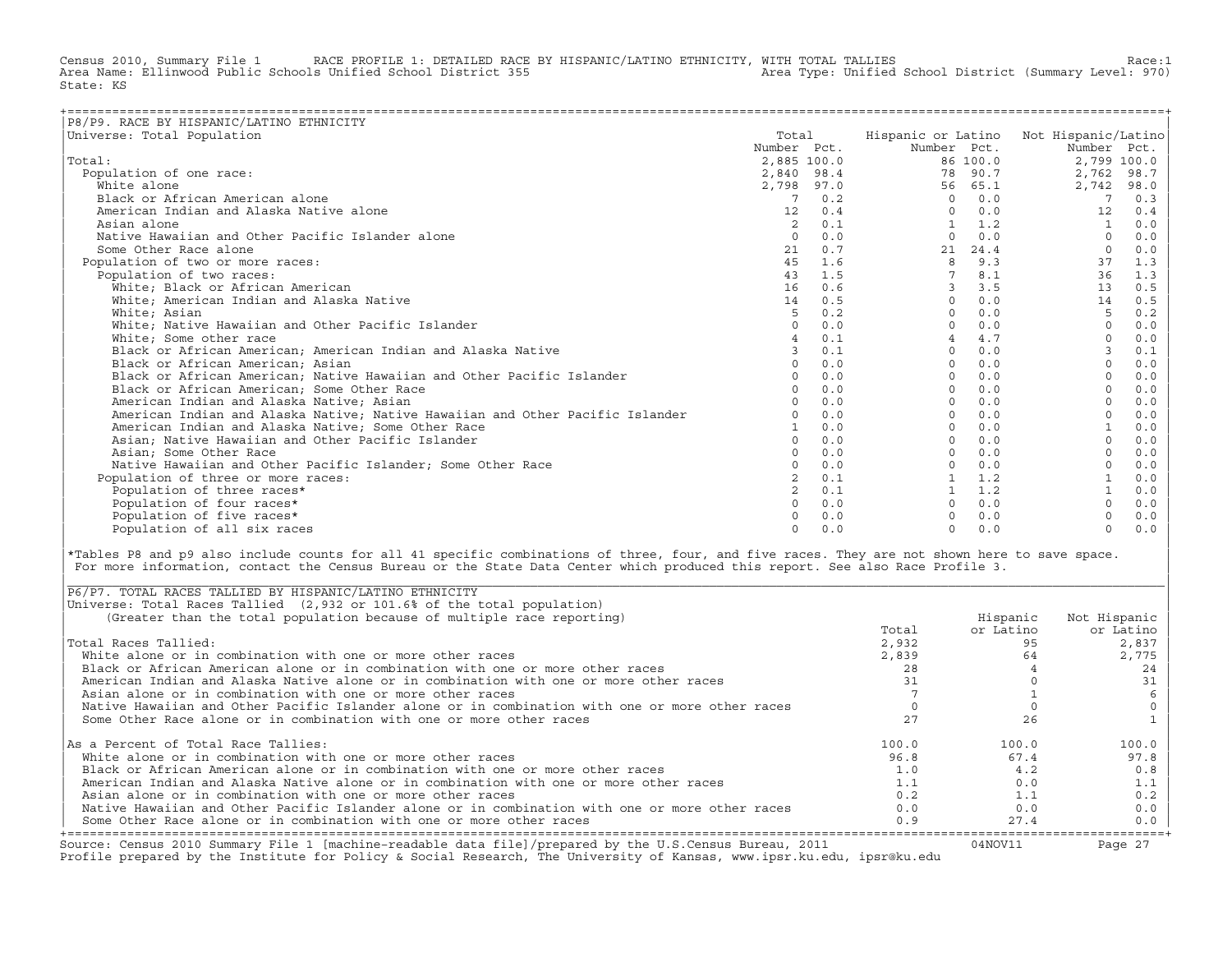Census 2010, Summary File 1 RACE PROFILE 2: DETAILED RACE BY HISP./LATINO ETHNICITY (18+); TALLIES FOR HOUSEHOLDERS Race:2<br>Area Name: Ellinwood Public Schools Unified School District 355 area Type: Unified School District Area Name: Ellinwood Public Schools Unified School District 355 State: KS

| P10/P11. RACE BY HISPANIC/LATINO ETHNICITY FOR THE POPULATION 18 AND OVER     |                 |     |                |          |                                        |       |
|-------------------------------------------------------------------------------|-----------------|-----|----------------|----------|----------------------------------------|-------|
| Universe: Population 18 and over                                              | Total 18 & over |     |                |          | Hispanic or Latino Not Hispanic/Latino |       |
|                                                                               | Number Pct.     |     | Number Pct.    |          | Number Pct.                            |       |
| Total 18 and over:                                                            | 2,219 100.0     |     |                | 44 100.0 | 2,175 100.0                            |       |
| Population of one race:                                                       | 2,198 99.1      |     |                | 40 90.9  | 2,158                                  | 99.2  |
| White alone                                                                   | 2,169 97.7      |     |                | 26 59.1  | 2,143                                  | 98.5  |
| Black or African American alone                                               | 6               | 0.3 | $\Omega$       | 0.0      | 6                                      | 0.3   |
| American Indian and Alaska Native alone                                       | 9               | 0.4 | $\Omega$       | 0.0      | 9                                      | 0.4   |
| Asian alone                                                                   |                 | 0.0 |                | 2.3      |                                        | 0.0   |
| Native Hawaiian and Other Pacific Islander alone                              | $\Omega$        | 0.0 | $\Omega$       | 0.0      |                                        | 0.0   |
| Some Other Race alone                                                         | 13              | 0.6 | 13             | 29.5     |                                        | 0.0   |
| Population of two or more races:                                              | 21              | 0.9 | $\overline{4}$ | 9.1      | 17                                     | 0.8   |
| Population of two races:                                                      | 21              | 0.9 |                | 9.1      | 17                                     | 0.8   |
| White; Black or African American                                              |                 | 0.2 | $\mathbf{1}$   | 2.3      | $\overline{4}$                         | 0.2   |
| White; American Indian and Alaska Native                                      |                 | 0.4 | $\Omega$       | 0.0      |                                        | 0.4   |
| White; Asian                                                                  | 4               | 0.2 | $\Omega$       | 0.0      | $\overline{4}$                         | 0.2   |
| White; Native Hawaiian and Other Pacific Islander                             | $\cap$          | 0.0 | $\Omega$       | 0.0      | $\Omega$                               | 0.0   |
| White; Some Other Race                                                        |                 | 0.1 |                | 6.8      |                                        | 0.0   |
| Black or African American; American Indian and Alaska Native                  |                 | 0.0 | 0              | 0.0      |                                        | 0.0   |
| Black or African American; Asian                                              |                 | 0.0 | $\Omega$       | 0.0      |                                        | 0.0   |
| Black or African American; Native Hawaiian and Other Pacific Islander         |                 | 0.0 | $\Omega$       | 0.0      |                                        | 0.0   |
| Black or African American; Some Other Race                                    |                 | 0.0 | $\Omega$       | 0.0      |                                        | 0.0   |
| American Indian and Alaska Native; Asian                                      |                 | 0.0 | $\Omega$       | 0.0      |                                        | 0.0   |
| American Indian and Alaska Native; Native Hawaiian and Other Pacific Islander |                 | 0.0 | $\Omega$       | 0.0      |                                        | 0.0   |
| American Indian and Alaska Native; Some Other Race                            | $\Omega$        | 0.0 | $\Omega$       | 0.0      |                                        | 0.0   |
| Asian; Native Hawaiian and Other Pacific Islander                             | $\cap$          | 0.0 | $\Omega$       | 0.0      |                                        | 0.0   |
| Asian; Some Other Race                                                        |                 | 0.0 | $\Omega$       | 0.0      |                                        | 0.0   |
| Native Hawaiian and Other Pacific Islander; Some Other Race                   |                 | 0.0 | $\Omega$       | 0.0      |                                        | 0.0   |
| Population of three or more races:                                            |                 | 0.0 | $\Omega$       | 0.0      |                                        | 0.0   |
| Population of three races*                                                    |                 | 0.0 | $\Omega$       | 0.0      |                                        | 0.0   |
| Population of four races*                                                     |                 | 0.0 | $\Omega$       | 0.0      |                                        | 0.0   |
| Population of five races*                                                     |                 | 0.0 |                | 0.0      |                                        | $0.0$ |
| Population of all six races                                                   | $\cap$          | 0.0 | $\Omega$       | 0.0      | $\Omega$                               | 0.0   |

|\*Tables P10 and P11 also include counts for all 41 specific combinations of three, four, and five races. They are not shown here to save | space. For more information, contact the Census Bureau or the State Data Center which produced this report.

| Source: Census 2010 Summary File 1 [machine-readable data file]/prepared by the U.S.Census Bureau, 2011<br>Profile prepared by the Institute for Policy & Social Research, The University of Kansas, www.ipsr.ku.edu, ipsr@ku.edu |       | 04NOV11   | Page 28      |
|-----------------------------------------------------------------------------------------------------------------------------------------------------------------------------------------------------------------------------------|-------|-----------|--------------|
| Some Other Race alone or in combination with one or more other races                                                                                                                                                              | 0.7   | 42.1      | $0.0$        |
| Native Hawaiian and Other Pacific Islander alone or in combination with one or more other races                                                                                                                                   | 0.0   | 0.0       | 0.0          |
| Asian alone or in combination with one or more other races                                                                                                                                                                        | 0.1   | 0.0       | 0.1          |
| American Indian and Alaska Native alone or in combination with one or more other races                                                                                                                                            | 0.6   | 0.0       | 0.6          |
| Black or African American alone or in combination with one or more other races                                                                                                                                                    | 0.4   | 0.0       | 0.4          |
| White alone or in combination with one or more other races                                                                                                                                                                        | 98.3  | 57.9      | 98.9         |
| As a Percent of Total Race Tallies for Householders:                                                                                                                                                                              | 100.0 | 100.0     | 100.0        |
| Some Other Race alone or in combination with one or more other races                                                                                                                                                              |       |           |              |
| Native Hawaiian and Other Pacific Islander alone or in combination with one or more other races                                                                                                                                   |       |           |              |
| Asian alone or in combination with one or more other races                                                                                                                                                                        |       |           |              |
| American Indian and Alaska Native alone or in combination with one or more other races                                                                                                                                            |       |           |              |
| Black or African American alone or in combination with one or more other races                                                                                                                                                    |       |           |              |
| White alone or in combination with one or more other races                                                                                                                                                                        | 1,186 |           | 1,175        |
| Total Races Tallied for Householders:                                                                                                                                                                                             | 1,207 |           | 1,188        |
|                                                                                                                                                                                                                                   | Total | or Latino | or Latino    |
| (Note: Greater than the total number of households because of multiple race reporting)                                                                                                                                            |       | Hispanic  | Not Hispanic |
| Universe: Total Races Tallied For Householders In Occupied Housing Units (1,207 or 100.8% of total households)                                                                                                                    |       |           |              |
| H8/H9. TOTAL RACES TALLIED FOR HOUSEHOLDERS BY HISPANIC/LATINO ETHNICITY                                                                                                                                                          |       |           |              |

| |

|\_\_\_\_\_\_\_\_\_\_\_\_\_\_\_\_\_\_\_\_\_\_\_\_\_\_\_\_\_\_\_\_\_\_\_\_\_\_\_\_\_\_\_\_\_\_\_\_\_\_\_\_\_\_\_\_\_\_\_\_\_\_\_\_\_\_\_\_\_\_\_\_\_\_\_\_\_\_\_\_\_\_\_\_\_\_\_\_\_\_\_\_\_\_\_\_\_\_\_\_\_\_\_\_\_\_\_\_\_\_\_\_\_\_\_\_\_\_\_\_\_\_\_\_\_\_\_\_\_\_\_\_\_\_\_\_\_\_\_\_\_\_\_\_\_\_\_|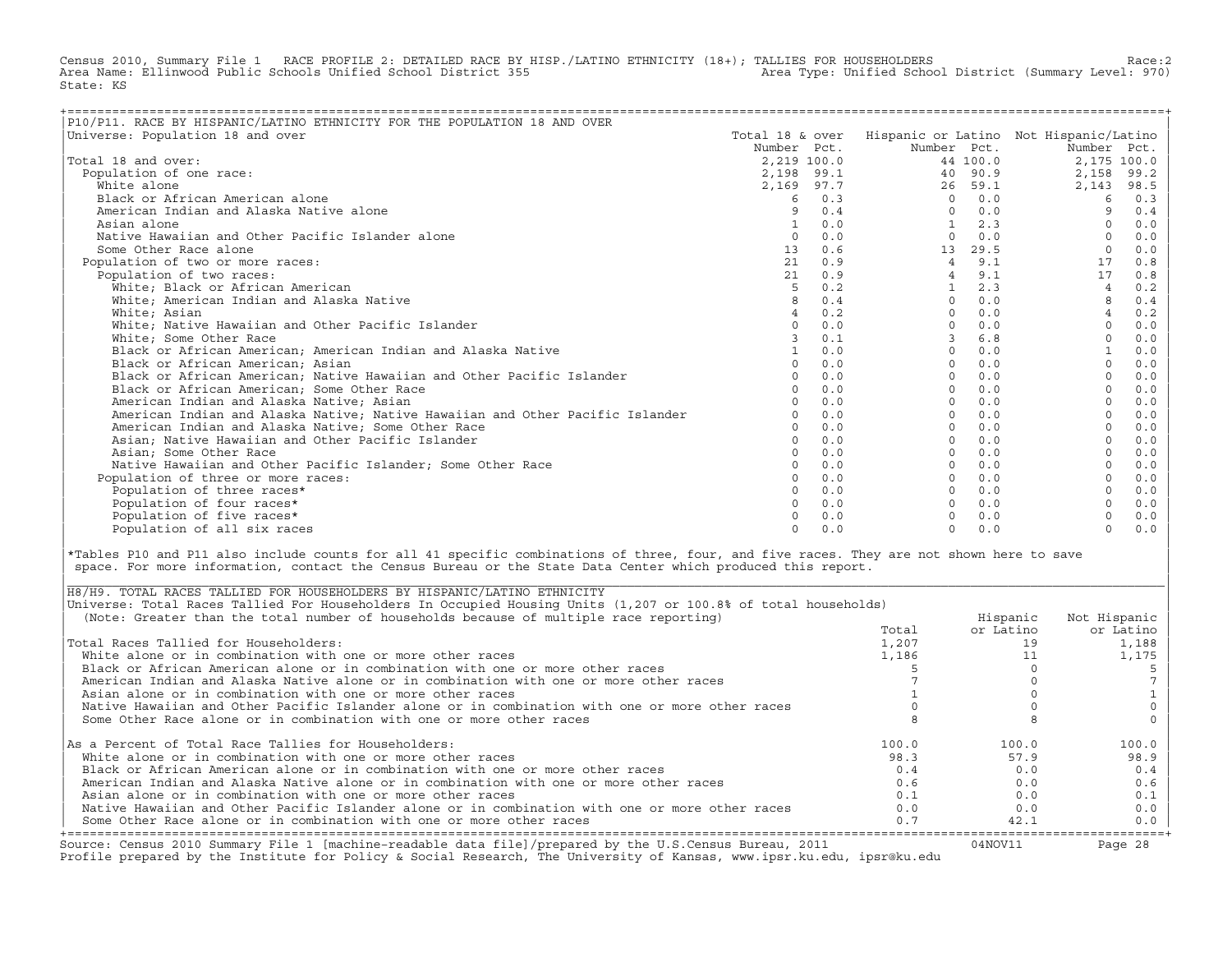Census 2010, Summary File 1 RACE PROFILE 3: MATRIX PRESENTATION OF MULTIPLE RACE COMBINATIONS Race:3 Area Name: Ellinwood Public Schools Unified School District 355 State: KS

| P6/P8. RACE COMBINATIONS AND       | ===============<br>White |             | Black or           |              |                 | American Indian    |              |               | ================================<br>Asian |                       |                 | Native Hawaiian & Some other race |                    |                |                   |
|------------------------------------|--------------------------|-------------|--------------------|--------------|-----------------|--------------------|--------------|---------------|-------------------------------------------|-----------------------|-----------------|-----------------------------------|--------------------|----------------|-------------------|
| SHARE OF TOTAL TALLIES             |                          |             | African American   |              |                 | & Alaska Native    |              |               |                                           |                       | Other Pacific   |                                   |                    |                |                   |
| Two Universes:                     |                          | (WHITE)     |                    |              | (BLACK)         |                    |              | (AIAN)        |                                           | (ASIAN)               | Islander (NHPI) |                                   |                    |                | (OTHER)           |
| Total Population (2,885)           |                          |             |                    |              |                 |                    |              |               |                                           |                       |                 |                                   |                    |                |                   |
| and Total Races Tallied*           | Persons                  | Pct of      | Persons            |              | Pct of          | Persons            |              | Pct of        | Persons                                   | Pct of                | Persons         | Pct of                            | Persons            |                | Pct of            |
| $(2,932$ or $98.4$ of              | or                       | WHITE       | or                 |              | <b>BLACK</b>    | or                 |              | AIAN          | or                                        | ASIAN                 | or              | NHPI                              | or                 | OTHER          |                   |
| the Total Population)              | Tallies                  | Tallies     | Tallies            |              | Tallies         | Tallies            |              | Tallies       | Tallies                                   | Tallies               | Tallies         | Tallies                           | Tallies            |                | Tallies           |
| ---------------------------------- | ==================       |             | ------------------ |              |                 | ------------------ |              |               |                                           | ------------------    |                 | ------------------                | ------------------ |                |                   |
| One Race Alone                     |                          | 2,798 98.6  |                    |              | 7, 25.0         |                    |              | 12 38.7       |                                           | 2, 28.6               |                 | $\Omega$<br>o.                    |                    |                | 21 77.8           |
|                                    |                          |             |                    |              |                 |                    |              |               |                                           |                       |                 |                                   |                    |                |                   |
| Two-Race combinations (15 in       |                          |             |                    |              |                 |                    |              |               |                                           |                       |                 |                                   |                    |                |                   |
| all, each presented twice)--       |                          |             |                    |              |                 |                    |              |               |                                           |                       |                 |                                   |                    |                |                   |
| Total Tallies*                     |                          | 39 1.4      |                    |              | 19 67.9         |                    |              | 18 58.1       |                                           | 5 71.4                |                 | $\circ$                           |                    |                | 5 18.5            |
|                                    |                          |             |                    |              |                 |                    |              |               |                                           |                       |                 |                                   |                    |                |                   |
| WHITE and                          | _________________        |             |                    |              | $16 \quad 57.1$ |                    |              | 14 45.2       |                                           | 71.4<br>5             |                 | $\Omega$                          |                    | $\overline{4}$ | $\overline{1}4.8$ |
| BLACK and                          | 16                       | 0.6         |                    |              | ---------       |                    |              | 3, 9.7        |                                           | $\Omega$<br>0.0       |                 | $\Omega$                          |                    | $\Omega$       | 0.0               |
| AIAN and                           | 14                       | 0.5         |                    |              | 3, 10.7         | ________________   |              |               |                                           | 0.0<br>$\Omega$       |                 | $\Omega$                          |                    | $\mathbf{1}$   | 3.7               |
| ASIAN and                          | 5                        | 0.2         |                    | $\Omega$     | 0.0             |                    | $\Omega$     | 0.0           |                                           | $---$<br>$- - - -$    |                 | $\Omega$                          |                    | $\Omega$       | $0.0$             |
| NHPI and                           | $\Omega$                 | 0.0         |                    | $\Omega$     | 0.0             |                    | $\Omega$     | 0.0           |                                           | $\Omega$<br>0.0       |                 |                                   |                    | $\Omega$       | 0.0               |
|                                    | $\overline{4}$           |             |                    | $\Omega$     |                 |                    |              |               |                                           | $\circ$               |                 | $\circ$                           |                    |                |                   |
| OTHER and                          |                          | 0.1         |                    |              | 0.0             |                    | $\mathbf{1}$ | 3.2           |                                           | 0.0                   |                 |                                   |                    |                |                   |
| Three-Race combinations (20,       |                          |             |                    |              |                 |                    |              |               |                                           |                       |                 |                                   |                    |                |                   |
| each presented three times)--      |                          |             |                    |              |                 |                    |              |               |                                           |                       |                 |                                   |                    |                |                   |
|                                    |                          | $2^{\circ}$ |                    | $2^{\circ}$  | 7.1             |                    |              |               |                                           | 0.0                   |                 | $\circ$                           |                    |                |                   |
| Total Tallies*                     |                          | 0.1         |                    |              |                 |                    |              | $1 \quad 3.2$ |                                           | $\circ$               |                 |                                   |                    | $\mathbf{1}$   | 3.7               |
| WHITE; BLACK; and                  | _________________        |             | _____________      |              |                 |                    | $\mathbf{1}$ | 3.2           |                                           | $\overline{0}$<br>0.0 |                 | $\overline{0}$                    |                    | $\mathbf{1}$   | 3.7               |
| WHITE; AIAN; and                   |                          |             |                    | $\mathbf{1}$ | 3.6             |                    |              | $---$         |                                           | $\Omega$<br>0.0       |                 | $\Omega$                          |                    | $\Omega$       | 0.0               |
| WHITE; ASIAN; and                  | _________________        |             |                    | $\Omega$     | 0.0             |                    | $\circ$      | 0.0           |                                           | $- - -$               |                 | $\Omega$                          |                    | $\mathbf 0$    | 0.0               |
| WHITE; NHPI; and                   |                          |             |                    | $\Omega$     | 0.0             |                    | $\Omega$     | 0.0           |                                           | $\circ$<br>0.0        |                 |                                   |                    | $\Omega$       | 0.0               |
|                                    |                          |             |                    | 1            | 3.6             |                    | $\Omega$     | 0.0           |                                           | 0.0<br>$\circ$        |                 | $\circ$                           |                    |                |                   |
| WHITE; OTHER; and                  |                          |             |                    |              |                 |                    |              |               |                                           |                       |                 |                                   |                    |                |                   |
| BLACK; AIAN; and                   | $\mathbf{1}$             | 0.0         | ________________   |              |                 | ________________   |              |               |                                           | $\Omega$<br>0.0       |                 | $\Omega$                          |                    | $\Omega$       | 0.0               |
| BLACK; ASIAN; and                  | $\Omega$                 | 0.0         | _________________  |              |                 |                    | $\Omega$     | 0.0           |                                           | $---$                 |                 | $\Omega$                          |                    | $\Omega$       | 0.0               |
| BLACK; NHPI; and                   | $\circ$                  | 0.0         |                    |              |                 |                    | $\circ$      | 0.0           |                                           | $\circ$<br>0.0        |                 |                                   |                    | $\Omega$       | 0.0               |
| BLACK; OTHER; and                  | 1                        | 0.0         |                    |              |                 |                    | $\Omega$     | 0.0           |                                           | $\Omega$<br>0.0       |                 | $\Omega$                          |                    |                |                   |
|                                    |                          |             |                    |              |                 |                    |              |               |                                           |                       |                 |                                   |                    |                |                   |
| AIAN; ASIAN; and                   | $\circ$                  | 0.0         |                    | $\Omega$     | 0.0             | ________________   |              |               |                                           |                       |                 | $\Omega$                          |                    | $\Omega$       | 0.0               |
| AIAN; NHPI; and                    | $\Omega$                 | 0.0         |                    | $\Omega$     | 0.0             |                    |              |               |                                           | 0.0<br>$\Omega$       |                 |                                   |                    | $\Omega$       | 0.0               |
| AIAN; OTHER; and                   | $\Omega$                 | 0.0         |                    | $\Omega$     | 0.0             |                    |              |               |                                           | $\Omega$<br>0.0       |                 | $\Omega$                          |                    |                |                   |
|                                    |                          |             |                    |              |                 |                    |              |               |                                           |                       |                 |                                   |                    |                |                   |
| ASIAN; NHPI; and                   | $\circ$                  | 0.0         |                    | $\Omega$     | 0.0             |                    | $\Omega$     | 0.0           |                                           | _________________     |                 |                                   |                    | $\Omega$       | $0.0$             |
| ASIAN; OTHER; and                  | $\Omega$                 | 0.0         |                    | $\Omega$     | 0.0             |                    | $\Omega$     | 0.0           |                                           |                       |                 | $\Omega$                          |                    |                |                   |
|                                    |                          |             |                    |              |                 |                    |              |               |                                           |                       |                 |                                   |                    |                |                   |
| NHPI; OTHER; and                   | $\Omega$                 | 0.0         |                    | $\Omega$     | 0.0             |                    | $\Omega$     | 0.0           |                                           | $\Omega$<br>0.0       |                 |                                   |                    |                |                   |
|                                    |                          |             |                    |              |                 |                    |              |               |                                           |                       |                 |                                   |                    |                |                   |
| Four Races (15)--Total Tallies*:   | $\Omega$                 | 0.0         |                    | $\Omega$     | 0.0             |                    | $\Omega$     | 0.0           |                                           | $\Omega$<br>0.0       |                 | $\Omega$                          |                    | $\Omega$       | 0.0               |
| Five Races (6)--Total Tallies*:    | $\circ$                  | 0.0         |                    | $\circ$      | 0.0             |                    | 0            | 0.0           |                                           | 0.0<br>$\circ$        |                 | $\mathsf O$                       |                    | $\circ$        | 0.0               |
| Six Races (1)--Total Tallies*:     | $\Omega$                 | 0.0         |                    | $\Omega$     | 0.0             |                    | $\Omega$     | 0.0           |                                           | 0.0<br>$\Omega$       |                 | $\Omega$                          |                    | $\Omega$       | 0.0               |
|                                    |                          |             |                    |              |                 |                    |              |               |                                           |                       |                 |                                   |                    |                |                   |
| Total Tallies* for each race       |                          |             |                    |              |                 |                    |              |               |                                           |                       |                 |                                   |                    |                |                   |
| alone or in any combination:       |                          | 2,839 100.0 |                    |              | 28 100.0        |                    |              | 31 100.0      |                                           | 7100.0                |                 | $\mathsf O$<br>$\sim$             |                    |                | 27 100.0          |
|                                    |                          |             |                    |              |                 |                    |              |               |                                           |                       |                 |                                   |                    |                |                   |
|                                    |                          |             |                    |              |                 |                    |              |               |                                           |                       |                 |                                   |                    |                |                   |

|\*Notes: Summing across Total Tallies rows would give results greater than the corresponding population counts because of multiple counting (e.g., | each person of three races would be counted three times). Detail is not shown for the four-race and five-race combinations. Each Percent shown represents that combination's share of total tallies for the race indicated in the column header. See Race Profile 1 for Grand Total Tallies. +===================================================================================================================================================+ Source: Census 2010 Summary File 1 [machine−readable data file]/prepared by the U.S.Census Bureau, 2011 04NOV11 Page 29 Profile prepared by the Institute for Policy & Social Research, The University of Kansas, www.ipsr.ku.edu, ipsr@ku.edu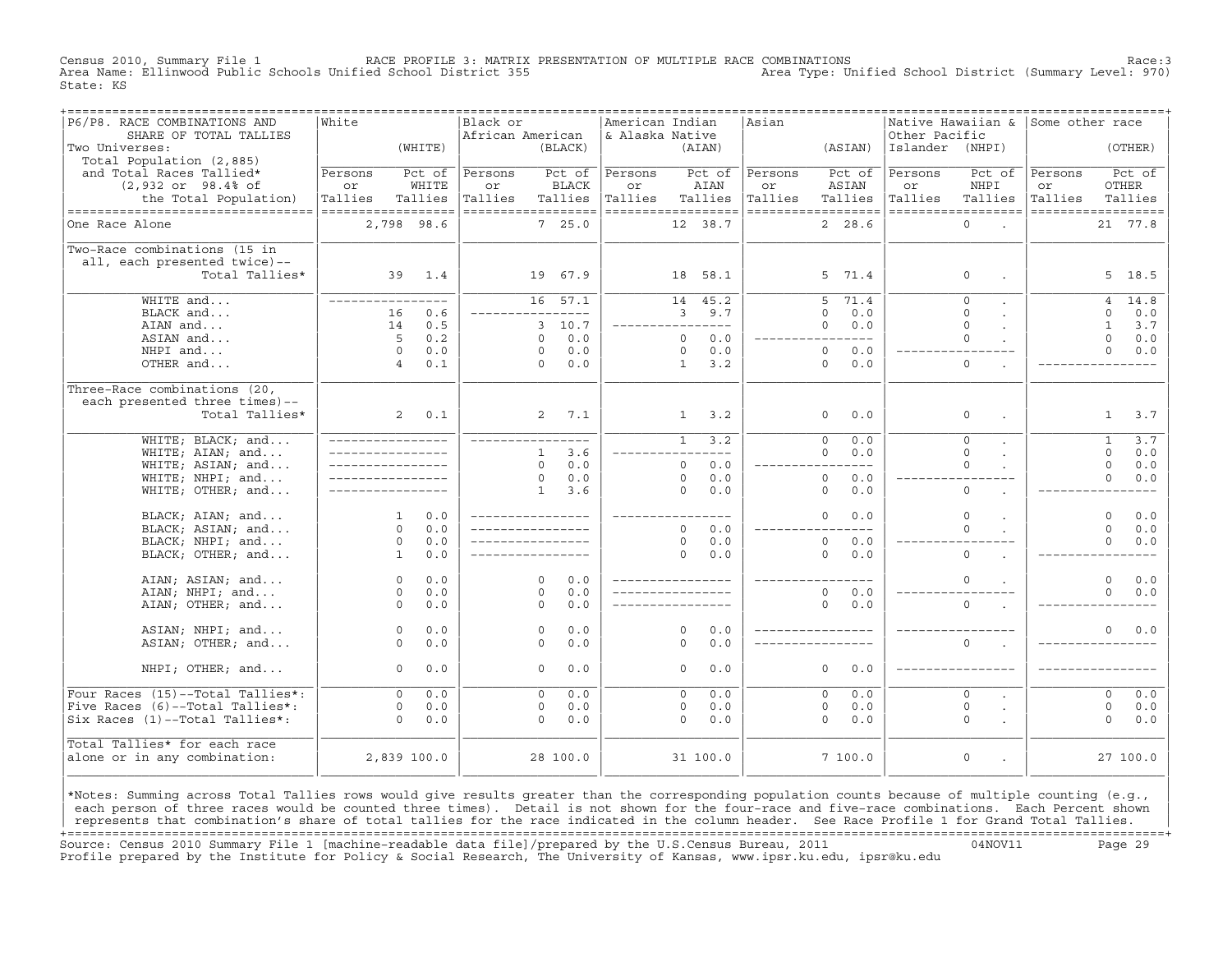Census 2010, Summary File 1 RACE PROFILE 4: DETAILED NATIVE AMERICAN, ASIAN, PACIFIC ISLANDER, & HISP/LATINO SUBGROUPS Race:4 Area Name: Ellinwood Public Schools Unified School District 355 State: KS

+===================================================================================================================================================+ |PCT1. AMERICAN INDIAN AND ALASKA NATIVE BY TRIBE | Universe: Persons who are American Indian and Alaska Native Alone | | |Total: 12 | | With one tribe specified: 11 Cree 0 Paiute 0 Yuman 0| | American Indian tribe: 10 Creek 0 Pima 0 Other Amer. Indian tribes 3| | Apache 0 Crow 0 Potawatomi 0 Amer. Indian not specified 1| | Arapaho 0 Delaware 0 Pueblo 0 Alaska Native tribe: 0| | Blackfeet 0 Hopi 0 Puget Sound Salish 0 Alaskan Athabascan 0| | Canadian/French Amer. Indian 0 Houma 0 Seminole 0 Aleut 0| | Central American Indian 0 Iroquois 0 Shoshone 0 Inupiat 0| | Cherokee 1 Kiowa 0 Sioux 0 Tlingit−Haida 0| | Cheyenne 0 Lumbee 0 South American Indian 0 Tsimshian 0| | Chickasaw 0 Menominee 0 Spanish American Indian 0 Yup'ik 0| | Chippewa 0 Mexican Amer. Indian 0 Tohono O'Odham 0 Alaska Native not specified 0| | Choctaw 3 Navajo 2 Ute 0 No tribe specified 1| | Colville 0 Osage 0 Yakama 0 More than one specified 0| | Comanche 1 Ottawa 0 Yaqui 0 | | | |(An additional 19 persons are Native American in combination with other races.) | |\_\_\_\_\_\_\_\_\_\_\_\_\_\_\_\_\_\_\_\_\_\_\_\_\_\_\_\_\_\_\_\_\_\_\_\_\_\_\_\_\_\_\_\_\_\_\_\_\_\_\_\_\_\_\_\_\_\_\_\_\_\_\_\_\_\_\_\_\_\_\_\_\_\_\_\_\_\_\_\_\_\_\_\_\_\_\_\_\_\_\_\_\_\_\_\_\_\_\_\_\_\_\_\_\_\_\_\_\_\_\_\_\_\_\_\_\_\_\_\_\_\_\_\_\_\_\_\_\_\_\_\_\_\_\_\_\_\_\_\_\_\_\_\_\_\_\_| | | | | PCT5/PCT7. ASIAN POPULATION--DETAILED GROUPS | PCT8. NATIVE HAWAIIAN AND OTHER PACIFIC | PCT11. HISPANIC/LATINO BY SPECIFIC<br>Two Universes: (1) Persons who are Asian Alone and itstander population--detailed groups | origin | Two Universes: (1) Persons who are Asian Alone, and | ISLANDER POPULATION--DETAILED GROUPS | ORIGIN | ORIGIN<br>| Univ.: Persons who are Native Hawaiian and | Univ.: Hispanic/Latino population \*\*  $(2)$  Total Asian Tallies reported by all persons\* Persons(1) Pct. Tallies\*(2) 1 and the Pacific Islander Alone 1 and 1 and 1 and 1 and 100.0 | Persons(1) Pct. Tallies\*(2) | | Total Hispanic/Latino 86 100.0| |Totals (Each Universe): 2 100.0 7 | Persons Pct. | Mexican 67 77.9| | Only one group specified: 2 100.0 −−−− | | Puerto Rican 0 0.0| | Asian Indian 0 0.0 0 | Total: 0 100.0 | Cuban 0 0.0| | Bangladeshi 0 0.0 0 | Only one group specified: 0 . | Dominican Republic 0 0.0| | Bhutanese 0 0.0 0 | Polynesian: 0 . | Central American | | Burmese 0 0.0 0 | Native Hawaiian 0 . | excluding Mexican: 0 0.0| | Cambodian 1 50.0 1 | Samoan 0 . | Costa Rican 0 0.0| | Chinese, except Taiwanese 0 0.0 0 | Tongan 0 . | Guatemalan 0 0.0| | Filipino 1 50.0 1 | Other Polynesian 0 . | Honduran 0 0.0| | Hmong 0 0.0 0 | Micronesian: 0 . | Nicaraguan 0 0.0| | Indonesian 0 0.0 0 | Guamanian or Chamorro 0 . | Panamanian 0 0.0| | Japanese 0 0.0 1 | Marshallese 0 . | Salvadoran 0 0.0| | Korean 0 0.0 0 | Other Micronesian 0 . | Other Cent. American 0 0.0| | Laotian 0 0.0 0 | Melanesian: 0 . | South American: 0 0.0| | Malaysian 0 0.0 0 | Fijian 0 . | Argentinean 0 0.0| | Nepalese 0 0.0 0 | Other Melanesian 0 . | Bolivian 0 0.0| | Pakistani 0 0.0 0 | No subgroup specified 0 . | Chilean 0 0.0| | Sri Lankan 0 0.0 0 | More than one specified 0 . | Colombian 0 0.0| | Taiwanese 0 0.0 0 |\_\_\_\_\_\_\_\_\_\_\_\_\_\_\_\_\_\_\_\_\_\_\_\_\_\_\_\_\_\_\_\_\_\_\_\_\_\_\_\_\_\_\_\_\_| Ecuadorian 0 0.0| | Thai 0 0.0 0 | | Paraguayan 0 0.0| | Vietnamese 0 0.0 0 | \*\*Hispanic/Latino persons can be of any race| Peruvian 0 0.0| | Other specified subgroup 0 0.0 0 |\_\_\_\_\_\_\_\_\_\_\_\_\_\_\_\_\_\_\_\_\_\_\_\_\_\_\_\_\_\_\_\_\_\_\_\_\_\_\_\_\_\_\_\_\_| Uruguayan 0 0.0| | No subgroup specified 0 0.0 4 | | Venezuelan 0 0.0| | More than one specified 0 0.0 −−−− | General note: For the groups shown on this | Other South American 0 0.0| | | page, their proportions of this area's | Other Hispanic/Latino: 19 22.1| % \*Included are the 0 tallies of Asian alone persons | total population of 2,885 are: | Spaniard | Spaniard | Spaniard | Spaniard | Spaniard | Spaniard | Spaniard | Spaniard | Spaniard | Spaniard | Spanish | 1.2<br>| Spanish  $\mid$  who specified more than one Asian category, as well as  $\mid$  Native American alone (0.4%),  $\mid$  Spanish 1  $\mid$  1.2 $\mid$ | the 5 persons who are Asian in combination with | Asian alone (0.1%), Pacific Islander | Spanish American 0 0.0| | one or more other races. | alone (0.0%), and Hispanic/Latino (3.0%). | All other Hisp/Latino 18 20.9| +===================================================================================================================================================+

Source: Census 2010 Summary File 1 [machine−readable data file]/prepared by the U.S.Census Bureau, 2011 04NOV11 Page 30 Profile prepared by the Institute for Policy & Social Research, The University of Kansas, www.ipsr.ku.edu, ipsr@ku.edu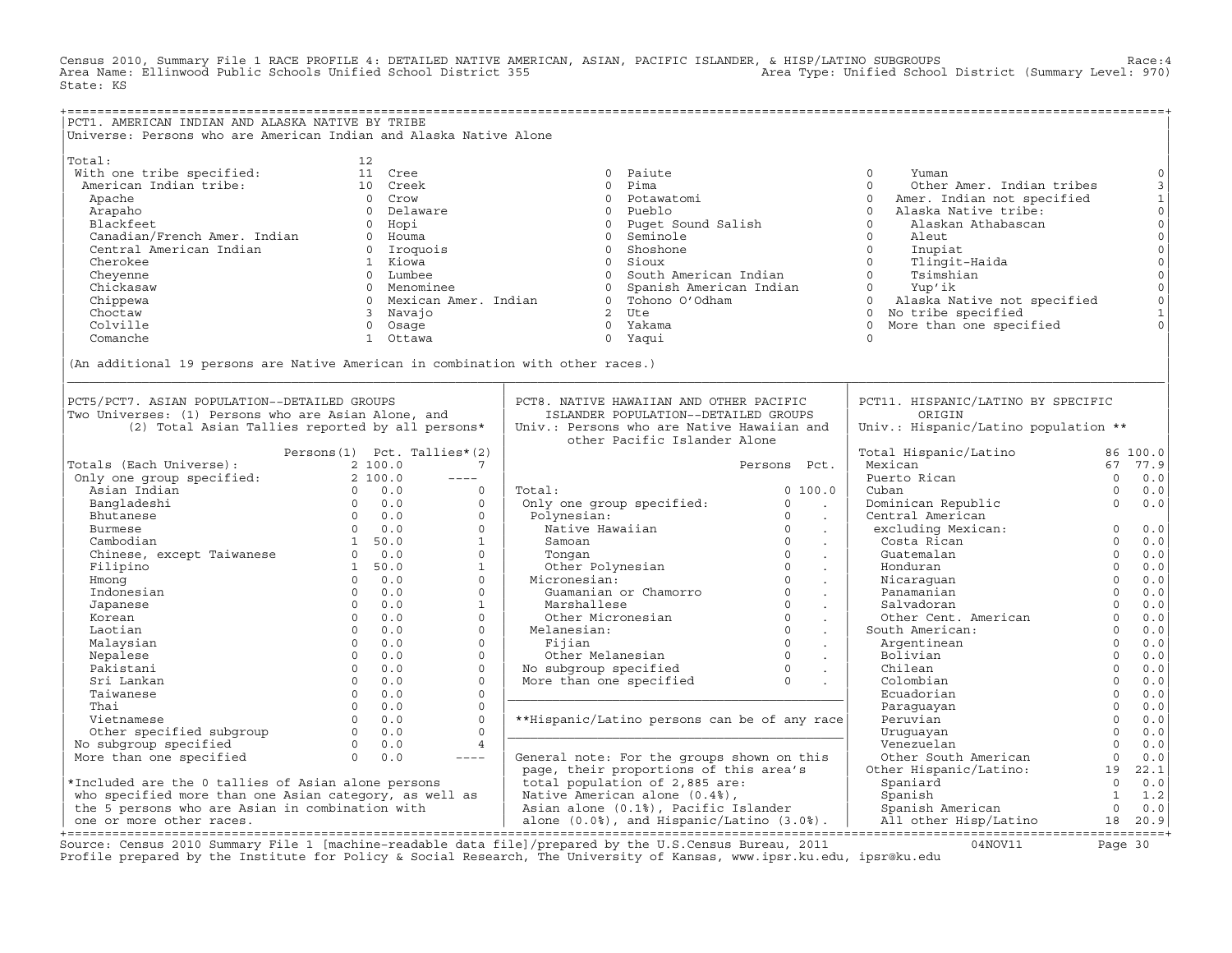Census 2010, Summary File 1 PROFILE OF SPECIFIC RACE/ETHNIC GROUP A: WHITE ALONE Race:A [1 of 3] Area Name: Ellinwood Public Schools Unified School District 355 Area Type: Unified School District (Summary Level: 970) State: KS

| P29/P29A. POPULATION SUMMARY BY RESIDENCE TYPE FOR DESIGNATED UNIVERSE                                                                                          |  |  |  | P38A/39A. FAMILY TYPE BY PRESENCE AND AGE OF OWN OR RELATED CHILDREN           |  |  |
|-----------------------------------------------------------------------------------------------------------------------------------------------------------------|--|--|--|--------------------------------------------------------------------------------|--|--|
| Universe: PERSONS Who Are White Alone                                                                                                                           |  |  |  | Universe: Families With A Householder Who Is                                   |  |  |
|                                                                                                                                                                 |  |  |  | White Alone $(**)$ $(***)$                                                     |  |  |
| Population As % of Population of all Races<br>Total Persons: 2,798 97.0% of 2,885<br>In Households(*) 2,740 96.9% of 2,827<br>In Group Quarters 58 100.0% of 58 |  |  |  | By Presence of: Own Children Related Children<br>Families Pct.   Families Pct. |  |  |
|                                                                                                                                                                 |  |  |  |                                                                                |  |  |
|                                                                                                                                                                 |  |  |  |                                                                                |  |  |
|                                                                                                                                                                 |  |  |  |                                                                                |  |  |
|                                                                                                                                                                 |  |  |  |                                                                                |  |  |
|                                                                                                                                                                 |  |  |  |                                                                                |  |  |
|                                                                                                                                                                 |  |  |  |                                                                                |  |  |
|                                                                                                                                                                 |  |  |  |                                                                                |  |  |
|                                                                                                                                                                 |  |  |  |                                                                                |  |  |
|                                                                                                                                                                 |  |  |  |                                                                                |  |  |
|                                                                                                                                                                 |  |  |  |                                                                                |  |  |
|                                                                                                                                                                 |  |  |  |                                                                                |  |  |
|                                                                                                                                                                 |  |  |  |                                                                                |  |  |
|                                                                                                                                                                 |  |  |  |                                                                                |  |  |
|                                                                                                                                                                 |  |  |  |                                                                                |  |  |
|                                                                                                                                                                 |  |  |  |                                                                                |  |  |
|                                                                                                                                                                 |  |  |  |                                                                                |  |  |
|                                                                                                                                                                 |  |  |  |                                                                                |  |  |
|                                                                                                                                                                 |  |  |  |                                                                                |  |  |
|                                                                                                                                                                 |  |  |  |                                                                                |  |  |
|                                                                                                                                                                 |  |  |  |                                                                                |  |  |
|                                                                                                                                                                 |  |  |  |                                                                                |  |  |
|                                                                                                                                                                 |  |  |  |                                                                                |  |  |
|                                                                                                                                                                 |  |  |  | P31A. RELATIONSHIP BY HOUSEHOLD TYPE FOR THE POPULATION UNDER 18 YEARS         |  |  |
|                                                                                                                                                                 |  |  |  |                                                                                |  |  |
|                                                                                                                                                                 |  |  |  |                                                                                |  |  |
|                                                                                                                                                                 |  |  |  |                                                                                |  |  |
|                                                                                                                                                                 |  |  |  |                                                                                |  |  |
|                                                                                                                                                                 |  |  |  |                                                                                |  |  |
|                                                                                                                                                                 |  |  |  |                                                                                |  |  |
|                                                                                                                                                                 |  |  |  |                                                                                |  |  |
|                                                                                                                                                                 |  |  |  |                                                                                |  |  |
|                                                                                                                                                                 |  |  |  |                                                                                |  |  |
|                                                                                                                                                                 |  |  |  |                                                                                |  |  |
|                                                                                                                                                                 |  |  |  |                                                                                |  |  |
|                                                                                                                                                                 |  |  |  |                                                                                |  |  |
|                                                                                                                                                                 |  |  |  |                                                                                |  |  |
|                                                                                                                                                                 |  |  |  |                                                                                |  |  |
|                                                                                                                                                                 |  |  |  |                                                                                |  |  |
|                                                                                                                                                                 |  |  |  |                                                                                |  |  |
|                                                                                                                                                                 |  |  |  |                                                                                |  |  |
|                                                                                                                                                                 |  |  |  |                                                                                |  |  |
|                                                                                                                                                                 |  |  |  | Note: (*) Tables with PERSONS as the universe enumerate persons according      |  |  |
|                                                                                                                                                                 |  |  |  | to their own race or ethnic category. (**) Tables with HOUSEHOLDS or           |  |  |
|                                                                                                                                                                 |  |  |  | HOUSEHOLDERS as the universe enumerate persons in households according         |  |  |
|                                                                                                                                                                 |  |  |  | to the race or ethnic category of the householder. (***) Responses of          |  |  |
|                                                                                                                                                                 |  |  |  |                                                                                |  |  |

|Median Age 44.4 42.7 45.8 | 'same−sex spouse' were edited during processing to 'unmarried partner.' | +===================================================================================================================================================+ Source: Census 2010 Summary File 1 [machine−readable data file]/prepared by the U.S.Census Bureau, 2011 04NOV11 Page 31 Profile prepared by the Institute for Policy & Social Research, The University of Kansas, www.ipsr.ku.edu, ipsr@ku.edu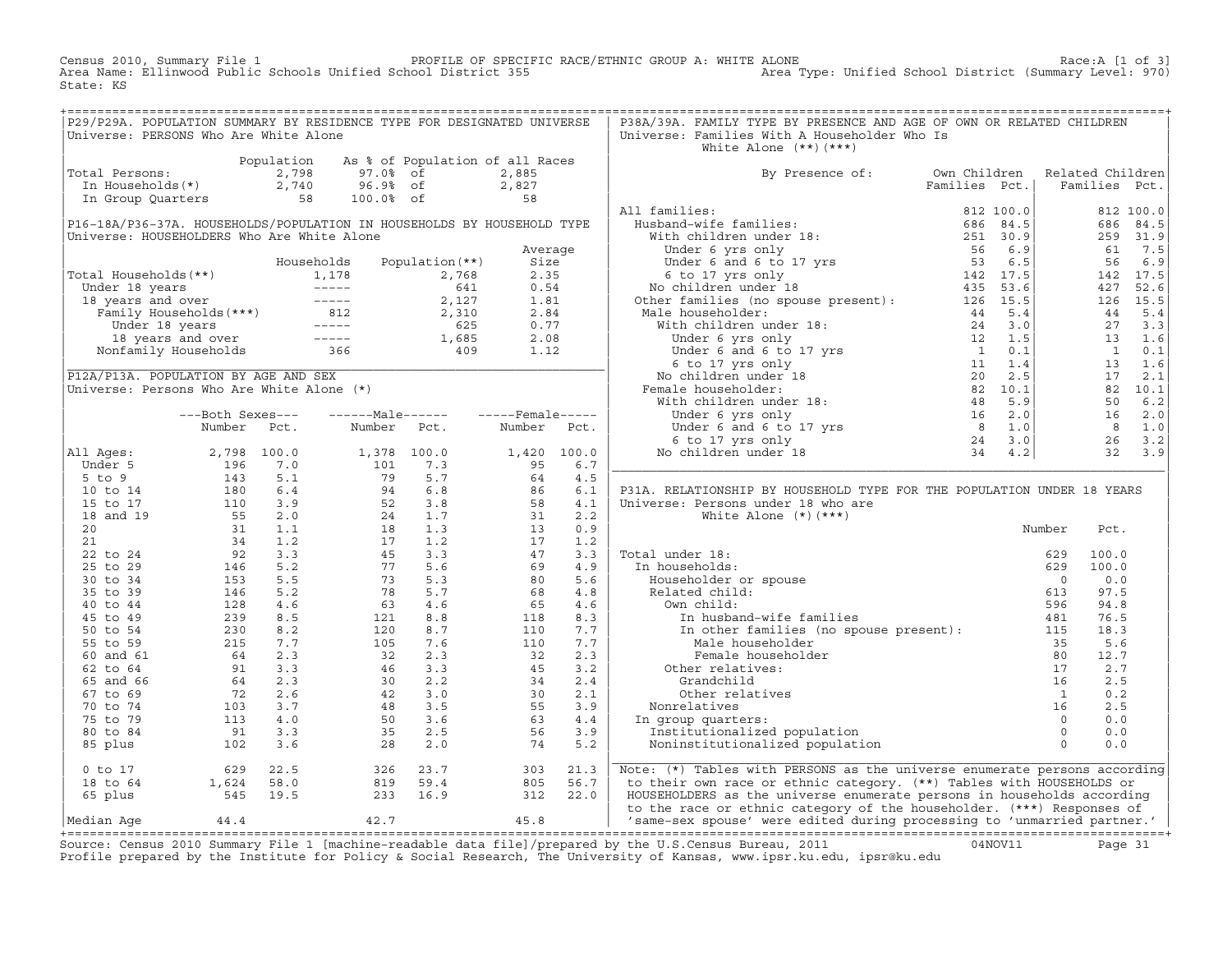Census 2010, Summary File 1 PROFILE OF SPECIFIC RACE/ETHNIC GROUP A: WHITE ALONE Race:A [2 of 3] Area Name: Ellinwood Public Schools Unified School District 355 Area Type: Unified School District (Summary Level: 970) State: KS

| P29A/P34A. RELATIONSHIP BY HOUSEHOLD TYPE FOR ALL PERSONS & PERSONS 65+                                                       |                                                                 |                          |                              |                             |              | PCT14A. PRESENCE OF MULTIGENERATIONAL HOUSEHOLDS                              |                                                    |                 |             |
|-------------------------------------------------------------------------------------------------------------------------------|-----------------------------------------------------------------|--------------------------|------------------------------|-----------------------------|--------------|-------------------------------------------------------------------------------|----------------------------------------------------|-----------------|-------------|
| Universe: Persons Who Are White Alone (*) (***)                                                                               |                                                                 |                          |                              |                             |              | Universe: Households With A Householder Who Is                                |                                                    |                 |             |
|                                                                                                                               |                                                                 |                          |                              |                             |              | White Alone $(**)$                                                            |                                                    |                 |             |
|                                                                                                                               | All Ages<br>Number                                              | Pct.                     |                              | 65 years and over<br>Number | Pct.         |                                                                               |                                                    | Number          | Pct.        |
|                                                                                                                               |                                                                 |                          |                              |                             |              | Total:                                                                        |                                                    |                 |             |
| Total:                                                                                                                        |                                                                 | 100.0                    |                              |                             | 100.0        |                                                                               |                                                    | 1,178 100.0     | 1.2         |
| .ar:<br>1 households:<br>In family households:<br>In households:                                                              | 2,798                                                           |                          |                              | 545<br>490                  |              | Fousehold has 3 or more generations<br>Household does not have 3+ generations |                                                    | 14              |             |
|                                                                                                                               | 2,740<br>2,333                                                  | 97.9<br>83.4             |                              | 335                         | 89.9<br>61.5 |                                                                               |                                                    | 1,164           | 98.8        |
| Householder:                                                                                                                  | 812                                                             | 29.0                     |                              | 185                         | 33.9         |                                                                               |                                                    |                 |             |
| Male                                                                                                                          | 671                                                             | 24.0                     |                              | 167                         | 30.6         |                                                                               |                                                    |                 |             |
| Female                                                                                                                        | 141                                                             | 5.0                      |                              | 18                          | 3.3          |                                                                               |                                                    |                 |             |
| Spouse                                                                                                                        | 680                                                             | 24.3                     |                              | 139                         | 25.5         | PCT19A. NONRELATIVES BY HOUSEHOLD TYPE (*) (***)                              |                                                    |                 |             |
| Parent                                                                                                                        | 11                                                              | 0.4                      |                              | $5^{\circ}$                 | 0.9          | Universe: Nonrelatives who are                                                |                                                    |                 |             |
| Parent-in-law                                                                                                                 | $\overline{\mathbf{3}}$                                         | 0.1                      |                              | $\overline{3}$              | 0.6          | White Alone (Total: 86)                                                       |                                                    |                 |             |
| Child:                                                                                                                        | 746                                                             | 26.7                     |                              |                             |              |                                                                               |                                                    |                 |             |
| Biological                                                                                                                    | 666                                                             | 23.8                     |                              |                             |              |                                                                               | In Family                                          | In Nonfamily    |             |
| Adopted                                                                                                                       | 18                                                              | 0.6                      |                              |                             |              |                                                                               | Households                                         | Households      |             |
| Step                                                                                                                          | 62                                                              | 2.2                      |                              |                             |              |                                                                               | Number Pct.                                        | Number Pct.     |             |
|                                                                                                                               | 18                                                              | 0.6                      |                              |                             |              |                                                                               |                                                    |                 |             |
|                                                                                                                               | $\overline{9}$                                                  | 0.3                      |                              |                             |              | Nonrelatives:                                                                 | 45 100.0                                           |                 | 41 100.0    |
| Step<br>Grandchild<br>Brother or sister<br>Son-in-law/daughter-in-law                                                         | $5^{\circ}$                                                     | 0.2                      |                              |                             |              | Roomer or boarder                                                             |                                                    |                 | 3 7.3       |
| Other relatives (#)                                                                                                           | 4                                                               | 0.1                      |                              | $\overline{3}$              | 0.6          | Housemate or roommate                                                         | $\begin{array}{cc} 4 & 8.9 \\ 2 & 4.4 \end{array}$ |                 | $5 \t 12.2$ |
| Nonrelatives                                                                                                                  | 45                                                              | 1.6                      |                              | $\Omega$                    | 0.0          |                                                                               |                                                    |                 | 25 61.0     |
|                                                                                                                               |                                                                 | 14.5                     |                              | 155                         | 28.4         | Unmarried partner<br>Other nonrelatives 11 24.4                               |                                                    | 8 <sup>1</sup>  | 19.5        |
| In nonfamily households: 407<br>Male householder: 175                                                                         |                                                                 | 6.3                      |                              | 43                          | 7.9          |                                                                               |                                                    |                 |             |
| Living alone                                                                                                                  | 151                                                             | 5.4                      |                              | 40                          | 7.3          |                                                                               |                                                    |                 |             |
| Not living alone 24<br>Female householder: 191                                                                                |                                                                 | 0.9                      |                              | $\overline{\phantom{a}}$    | 0.6          |                                                                               |                                                    |                 |             |
|                                                                                                                               |                                                                 | 6.8                      |                              | 110                         | 20.2         | H17A. HOUSING UNITS BY HOUSEHOLDER'S AGE AND TENURE                           |                                                    |                 |             |
| Living alone                                                                                                                  | 176                                                             | 6.3                      |                              | 107                         | 19.6         | Universe: Occupied Housing Units With A Householder Who Is                    |                                                    |                 |             |
| Not living alone                                                                                                              |                                                                 | 0.5                      |                              | $\overline{\phantom{a}}$    | 0.6          | White Alone $(**)$                                                            |                                                    |                 |             |
| Nonrelatives                                                                                                                  |                                                                 | 1.5                      |                              | $\overline{2}$              | 0.4          |                                                                               |                                                    |                 |             |
| In group quarters:                                                                                                            |                                                                 | 2.1                      |                              | 55                          | 10.1         | Age of                                                                        | Owner Occupied                                     | Renter Occupied |             |
| Institutionalized                                                                                                             | $\begin{array}{r} .75 \\ 15 \\ 41 \\ 58 \\ 58 \\ 0 \end{array}$ | 2.1                      |                              | 55                          | 10.1         | Householder                                                                   | Number<br>Pct.                                     | Number Pct.     |             |
| Noninstitutionalized                                                                                                          |                                                                 | 0.0                      |                              | $\overline{0}$              | 0.0          |                                                                               |                                                    |                 |             |
|                                                                                                                               |                                                                 |                          |                              |                             |              | All Ages:                                                                     | 933 100.0                                          |                 | 245 100.0   |
| $(\#)$ For 65 yrs & over, includes children, siblings, etc. not shown separately                                              |                                                                 |                          |                              |                             |              | 15 to 24                                                                      | 2.5<br>23                                          |                 | 37 15.1     |
|                                                                                                                               |                                                                 |                          |                              |                             |              | 25 to 34                                                                      | 87<br>9.3                                          | 57              | 23.3        |
|                                                                                                                               |                                                                 |                          |                              |                             |              | 35 to 44                                                                      | 119 12.8                                           |                 | 39 15.9     |
|                                                                                                                               |                                                                 |                          |                              |                             |              | 45 to 54                                                                      | 23.5<br>219                                        | 40              | 16.3        |
| P18A. HOUSEHOLD TYPE                                                                                                          |                                                                 |                          |                              |                             |              | 55 to 59                                                                      | 111 11.9                                           | 18              | 7.3         |
| Universe: Households with a Householder Who is                                                                                |                                                                 |                          |                              |                             |              | 60 to 64                                                                      | 78<br>8.4                                          | 12              | 4.9         |
| White Alone $(**)$                                                                                                            |                                                                 |                          |                              |                             |              | 65 to 74                                                                      | 13.9<br>130                                        | 15              | 6.1         |
|                                                                                                                               |                                                                 |                          | Number Pct.                  |                             |              | 75 to 84                                                                      | 117 12.5                                           | 17              | 6.9         |
|                                                                                                                               |                                                                 |                          |                              |                             |              | 85 and over                                                                   | 49 5.3                                             | 10              | 4.1         |
| Total:                                                                                                                        |                                                                 |                          | 1,178 100.0                  |                             |              |                                                                               |                                                    |                 |             |
| Family households (***) :                                                                                                     |                                                                 |                          | 812 68.9                     |                             |              |                                                                               |                                                    |                 |             |
| Husband-wife families                                                                                                         |                                                                 |                          | 686 58.2                     |                             |              | Note: (*) Tables with PERSONS as the universe enumerate persons               |                                                    |                 |             |
| Other families:                                                                                                               |                                                                 |                          | 126 10.7                     |                             |              | according to their own race or ethnic category. (**) Tables with              |                                                    |                 |             |
|                                                                                                                               |                                                                 |                          |                              | 44 3.7                      |              | HOUSEHOLDS or HOUSEHOLDERS as the universe enumerate persons in               |                                                    |                 |             |
| Female householder, no wife present<br>Female householder, no husband present<br>:amily households:<br>useholder living alone |                                                                 |                          | 82                           | 7.0                         |              | households according to the race or ethnic category of the                    |                                                    |                 |             |
| Nonfamily households:                                                                                                         |                                                                 |                          |                              |                             |              | householder. (***) Responses of 'same-sex spouse' were edited                 |                                                    |                 |             |
| Householder living alone                                                                                                      |                                                                 |                          | $366$ $31.1$<br>$327$ $27.8$ |                             |              | during processing to 'unmarried partner.'                                     |                                                    |                 |             |
| Householder not living alone                                                                                                  |                                                                 |                          | 39                           | 3.3                         |              |                                                                               |                                                    |                 |             |
|                                                                                                                               |                                                                 |                          |                              |                             |              |                                                                               |                                                    |                 |             |
|                                                                                                                               |                                                                 | ________________________ |                              |                             |              |                                                                               |                                                    |                 |             |

+===================================================================================================================================================+Source: Census 2010 Summary File 1 [machine−readable data file]/prepared by the U.S.Census Bureau, 2011 04NOV11 Page 32 Profile prepared by the Institute for Policy & Social Research, The University of Kansas, www.ipsr.ku.edu, ipsr@ku.edu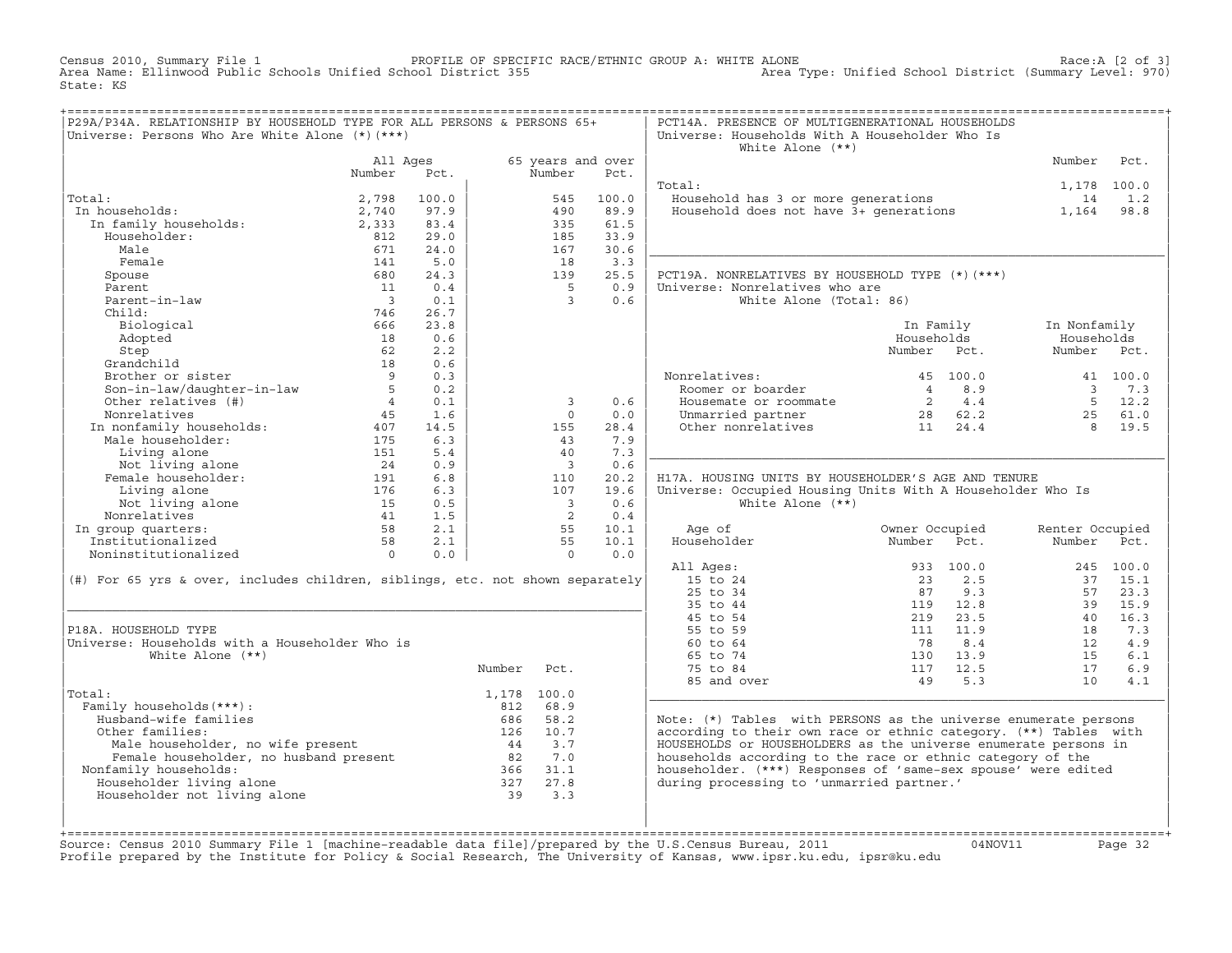Census 2010, Summary File 1 [3 of 3] PROFILE OF SPECIFIC RACE/ETHNIC GROUP A: WHITE ALONE 15 And the secth is the Race:A [3 of 3]<br>Area Name: Ellinwood Public Schools Unified School District 355 1999 Area Type: Unified Scho Area Name: Ellinwood Public Schools Unified School District 355 State: KS

+===================================================================================================================================================+|P28A/H16A. HOUSEHOLDS (OCCUPIED HOUSING UNITS) BY HOUSEHOLD SIZE BY TYPE AND BY TENURE |

|Universe: Households (Occupied Housing Units) With A Householder Who Is White Alone (\*\*)(\*\*\*) | | |

|                             | All        |       | Family                  |       | Nonfamily  |       | Owner    |       | Renter   |       |  |
|-----------------------------|------------|-------|-------------------------|-------|------------|-------|----------|-------|----------|-------|--|
|                             | Households | Pct.  | Households              | Pct.  | Households | Pct.  | Occupied | Pct.  | Occupied | Pct.  |  |
|                             |            |       |                         |       |            |       |          |       |          |       |  |
| All household sizes:        | .178       | 100.0 | 812                     | 100.0 | 366        | 100.0 | 933      | 100.0 | 245      | 100.0 |  |
| 1-person households         | 327        | 27.8  | (Family always >1 pers) |       | 327        | 89.3  | 225      | 24.1  | 102      | 41.6  |  |
| 2-person households         | 465        | 39.5  | 430                     | 53.0  | 35         | 9.6   | 395      | 42.3  | 70       | 28.6  |  |
| 3-person households         | 163        | 13.8  | 159                     | 19.6  |            | 1.1   | 137      | 14.7  | 26       | 10.6  |  |
| 4-person households         | 126        | 10.7  | 126                     | 15.5  | $\Omega$   | 0.0   | 103      | 11.0  | 23       | 9.4   |  |
| 5-person households         | 74         | 6.3   | 74                      | 9.1   |            | 0.0   | 56       | 6.0   | 18       | 7.3   |  |
| 6-person households         | 16         | 1.4   | 16                      | 2.0   |            | 0.0   | 10       |       |          | 2.4   |  |
| 7-or-more person households |            | 0.6   |                         | 0.9   | $\Omega$   | 0.0   |          | 0.8   |          | 0.0   |  |
|                             |            |       |                         |       |            |       |          |       |          |       |  |

|P16A/P17A/P36A/P37A/H11A/H12A. POPULATION IN HOUSEHOLDS AND AVERAGE HOUSEHOLD SIZE BY TYPE AND BY TENURE | |Universe: Population in Households (Occupied Housing Units) With A Householder Who Is White Alone (\*\*) |

|                                | Total<br>Population | Pct.         | In<br>Families | Pct.                                                                                                                                                                                                                                                                                                                                                                                                                                                                                 | In.<br>Nonfamilies | Pct.     | In Owner<br>Occupied | Pct.                      | In Renter<br>Occupied | Pct.                      |  |
|--------------------------------|---------------------|--------------|----------------|--------------------------------------------------------------------------------------------------------------------------------------------------------------------------------------------------------------------------------------------------------------------------------------------------------------------------------------------------------------------------------------------------------------------------------------------------------------------------------------|--------------------|----------|----------------------|---------------------------|-----------------------|---------------------------|--|
| Total population in households |                     | 2,768 100.0  | 2,310          | 83.5                                                                                                                                                                                                                                                                                                                                                                                                                                                                                 | 409                | 14.8     | 2,230                | 80.6                      | 538                   | 19.4                      |  |
| Under 18 years                 | 641                 | 100.0        | 625            | 97.5                                                                                                                                                                                                                                                                                                                                                                                                                                                                                 |                    |          |                      |                           |                       |                           |  |
| 18 years and over              |                     | 2,127 100.0  | 1,685          | 79.2                                                                                                                                                                                                                                                                                                                                                                                                                                                                                 |                    |          |                      |                           |                       |                           |  |
| Average Household Size         | 2.35                | $- - - - -$  | 2.84           | $\qquad \qquad - - - - -$                                                                                                                                                                                                                                                                                                                                                                                                                                                            | 1.12               | $------$ | 2.39                 | $\qquad \qquad - - - - -$ | 2.20                  | $\qquad \qquad - - - - -$ |  |
| Under 18 years                 | 0.54                | ______       | 0.77           | $------$                                                                                                                                                                                                                                                                                                                                                                                                                                                                             |                    |          |                      |                           |                       |                           |  |
| 18 years and over              |                     | $1.81$ ----- | 2.08           | $\begin{tabular}{cccccc} \multicolumn{2}{c}{} & \multicolumn{2}{c}{} & \multicolumn{2}{c}{} & \multicolumn{2}{c}{} & \multicolumn{2}{c}{} & \multicolumn{2}{c}{} & \multicolumn{2}{c}{} & \multicolumn{2}{c}{} & \multicolumn{2}{c}{} & \multicolumn{2}{c}{} & \multicolumn{2}{c}{} & \multicolumn{2}{c}{} & \multicolumn{2}{c}{} & \multicolumn{2}{c}{} & \multicolumn{2}{c}{} & \multicolumn{2}{c}{} & \multicolumn{2}{c}{} & \multicolumn{2}{c}{} & \multicolumn{2}{c}{} & \mult$ |                    |          |                      | $- - - - -$               |                       | $- - - - -$               |  |

Note: Family household numbers include nonrelatives living with families.

| | PCT20/PCT22A. GROUP OUARTERS POPULATION BY SEX BY AGE BY GROUP OUARTERS TYPE Universe: Population in group quarters for persons who are White Alone  $(*)$ 

|                                               | $---$ All Ages $---$ |       |       | Pct. of     | 18 Years and Over ------------- | Pct. of        |          | Pct. of        |
|-----------------------------------------------|----------------------|-------|-------|-------------|---------------------------------|----------------|----------|----------------|
|                                               | Number               | Pct.  | Total | All<br>Ages | Male                            | Total<br>$18+$ | Female   | Total<br>$18+$ |
| All types of group quarters:                  | 58                   | 100.0 | 58    | 100.0       | 12                              | 20.7           | 46       | 79.3           |
| Institutionalized population:                 | 58                   | 100.0 | 58    | 100.0       | 12                              | 20.7           | 46       | 79.3           |
| Correctional facilities for adults            | $\Omega$             | 0.0   |       | 0.0         |                                 | 0.0            | $\Omega$ | 0.0            |
| Juvenile facilities                           |                      | 0.0   |       | 0.0         |                                 | 0.0            |          | 0.0            |
| Nursing facilities/skilled-nursing facilities | 58                   | 100.0 | 58    | 100.0       | 12                              | 20.7           | 46       | 79.3           |
| Other institutional facilities                |                      | 0.0   |       | 0.0         |                                 | 0.0            |          | 0.0            |
| Noninstitutionalized population:              |                      | 0.0   |       | 0.0         |                                 | 0.0            |          | 0.0            |
| College/university student housing            |                      | 0.0   |       | 0.0         |                                 | 0.0            |          | 0.0            |
| Military quarters                             |                      | 0.0   |       | 0.0         |                                 | 0.0            |          | 0.0            |
| Other noninstitutional facilities             |                      | 0.0   |       | 0.0         |                                 | 0.0            |          | 0.0            |

|\_\_\_\_\_\_\_\_\_\_\_\_\_\_\_\_\_\_\_\_\_\_\_\_\_\_\_\_\_\_\_\_\_\_\_\_\_\_\_\_\_\_\_\_\_\_\_\_\_\_\_\_\_\_\_\_\_\_\_\_\_\_\_\_\_\_\_\_\_\_\_\_\_\_\_\_\_\_\_\_\_\_\_\_\_\_\_\_\_\_\_\_\_\_\_\_\_\_\_\_\_\_\_\_\_\_\_\_\_\_\_\_\_\_\_\_\_\_\_\_\_\_\_\_\_\_\_\_\_\_\_\_\_\_\_\_\_\_\_\_\_\_\_\_\_\_\_|

| |

|Note: (\*) Tables with PERSONS as the universe enumerate persons according to their own race or ethnic category. (\*\*) Tables with HOUSEHOLDS | or HOUSEHOLDERS as the universe enumerate persons in households according to the race or ethnic category of the householder. | (\*\*\*) Same−sex couple households are included in the family households category if there is at least one additional person | | related to householder by birth or adoption. Same−sex couple households with no relatives of the householder present are tabulated | | in nonfamily households. Responses of 'same−sex spouse' were edited during processing to 'unmarried partner.' | +===================================================================================================================================================+

Source: Census 2010 Summary File 1 [machine−readable data file]/prepared by the U.S.Census Bureau, 2011 04NOV11 Page 33 Profile prepared by the Institute for Policy & Social Research, The University of Kansas, www.ipsr.ku.edu, ipsr@ku.edu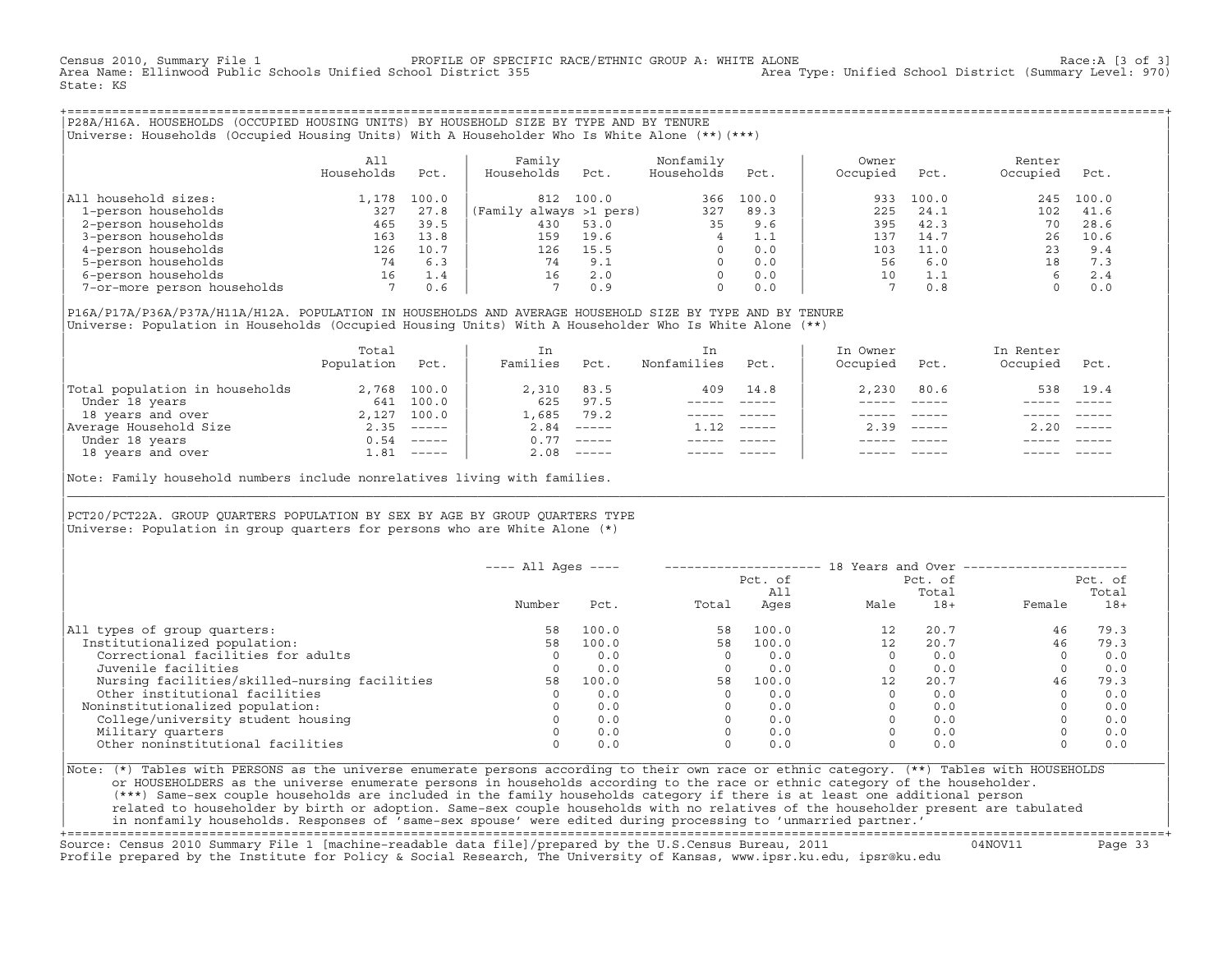PROFILE OF SPECIFIC RACE/ETHNIC GROUP B: BLACK OR AFRICAN AMERICAN ALONE Race:B [1 of 3]<br>Area Type: Unified School District (Summary Level: 970) Census 2010, Summary File 1 PROFILE OF SPECIFIC RACE/ET<br>Area Name: Ellinwood Public Schools Unified School District 355 State: KS

| P29/P29B. POPULATION SUMMARY BY RESIDENCE TYPE FOR DESIGNATED UNIVERSE                                                                                                                                                                                                                                                                                                            |                  |            |                                                                                                                                                                                                                                    |                   |                                                                                                                                                                                                                                                                                                                                          |     | P38B/39B. FAMILY TYPE BY PRESENCE AND AGE OF OWN OR RELATED CHILDREN                                                                                                                                                           |                               |                  |                |                |
|-----------------------------------------------------------------------------------------------------------------------------------------------------------------------------------------------------------------------------------------------------------------------------------------------------------------------------------------------------------------------------------|------------------|------------|------------------------------------------------------------------------------------------------------------------------------------------------------------------------------------------------------------------------------------|-------------------|------------------------------------------------------------------------------------------------------------------------------------------------------------------------------------------------------------------------------------------------------------------------------------------------------------------------------------------|-----|--------------------------------------------------------------------------------------------------------------------------------------------------------------------------------------------------------------------------------|-------------------------------|------------------|----------------|----------------|
| Universe: PERSONS Who Are Black or African American Alone                                                                                                                                                                                                                                                                                                                         |                  |            |                                                                                                                                                                                                                                    |                   |                                                                                                                                                                                                                                                                                                                                          |     | Universe: Families With A Householder Who Is                                                                                                                                                                                   |                               |                  |                |                |
|                                                                                                                                                                                                                                                                                                                                                                                   |                  |            |                                                                                                                                                                                                                                    |                   |                                                                                                                                                                                                                                                                                                                                          |     | Black or African American Alone (**)(***)                                                                                                                                                                                      |                               |                  |                |                |
|                                                                                                                                                                                                                                                                                                                                                                                   |                  | Population | As % of Population of all Races                                                                                                                                                                                                    |                   |                                                                                                                                                                                                                                                                                                                                          |     |                                                                                                                                                                                                                                |                               |                  |                |                |
| Total Persons:                                                                                                                                                                                                                                                                                                                                                                    |                  |            | otal Persons:<br>In Households (*)<br>The Case of The Case of The Case of The Case of The Case of The Case of The Case of The Case of The Case of The Case of The Case of The Case of The Case of The Case of The Case of The Case |                   | 2,885                                                                                                                                                                                                                                                                                                                                    |     | By Presence of: Own Children                                                                                                                                                                                                   |                               | Related Children |                |                |
|                                                                                                                                                                                                                                                                                                                                                                                   |                  |            |                                                                                                                                                                                                                                    |                   |                                                                                                                                                                                                                                                                                                                                          |     |                                                                                                                                                                                                                                | Families Pct.   Families Pct. |                  |                |                |
| In Group Quarters 0                                                                                                                                                                                                                                                                                                                                                               |                  |            | $0.0$ % of                                                                                                                                                                                                                         |                   | 2,827<br>58                                                                                                                                                                                                                                                                                                                              |     |                                                                                                                                                                                                                                |                               |                  |                |                |
|                                                                                                                                                                                                                                                                                                                                                                                   |                  |            |                                                                                                                                                                                                                                    |                   |                                                                                                                                                                                                                                                                                                                                          |     | All families:                                                                                                                                                                                                                  |                               |                  |                | 1 100.0        |
| P16-18B/P36-37B. HOUSEHOLDS/POPULATION IN HOUSEHOLDS BY HOUSEHOLD TYPE                                                                                                                                                                                                                                                                                                            |                  |            |                                                                                                                                                                                                                                    |                   |                                                                                                                                                                                                                                                                                                                                          |     |                                                                                                                                                                                                                                |                               |                  |                | $0 \t 0.0$     |
| Universe: HOUSEHOLDERS Who Are Black or African American Alone                                                                                                                                                                                                                                                                                                                    |                  |            |                                                                                                                                                                                                                                    |                   |                                                                                                                                                                                                                                                                                                                                          |     |                                                                                                                                                                                                                                |                               |                  |                | $0 \quad 0.0$  |
|                                                                                                                                                                                                                                                                                                                                                                                   |                  |            |                                                                                                                                                                                                                                    |                   |                                                                                                                                                                                                                                                                                                                                          |     |                                                                                                                                                                                                                                |                               | $0 \t 0.0$       |                |                |
|                                                                                                                                                                                                                                                                                                                                                                                   |                  |            |                                                                                                                                                                                                                                    |                   | Average                                                                                                                                                                                                                                                                                                                                  |     |                                                                                                                                                                                                                                |                               |                  |                |                |
|                                                                                                                                                                                                                                                                                                                                                                                   |                  |            | Households                                                                                                                                                                                                                         | Population $(**)$ | Size                                                                                                                                                                                                                                                                                                                                     |     |                                                                                                                                                                                                                                |                               |                  |                | $0 \t 0.0$     |
|                                                                                                                                                                                                                                                                                                                                                                                   |                  |            |                                                                                                                                                                                                                                    |                   |                                                                                                                                                                                                                                                                                                                                          |     |                                                                                                                                                                                                                                |                               |                  |                | $0 \t 0.0$     |
|                                                                                                                                                                                                                                                                                                                                                                                   |                  |            |                                                                                                                                                                                                                                    |                   |                                                                                                                                                                                                                                                                                                                                          |     |                                                                                                                                                                                                                                |                               |                  | $\overline{0}$ | 0.0            |
|                                                                                                                                                                                                                                                                                                                                                                                   |                  |            |                                                                                                                                                                                                                                    |                   |                                                                                                                                                                                                                                                                                                                                          |     |                                                                                                                                                                                                                                |                               |                  |                | 1 100.0        |
|                                                                                                                                                                                                                                                                                                                                                                                   |                  |            |                                                                                                                                                                                                                                    |                   |                                                                                                                                                                                                                                                                                                                                          |     |                                                                                                                                                                                                                                |                               |                  |                | 1 100.0        |
|                                                                                                                                                                                                                                                                                                                                                                                   |                  |            |                                                                                                                                                                                                                                    |                   |                                                                                                                                                                                                                                                                                                                                          |     |                                                                                                                                                                                                                                |                               |                  | $\Omega$       | 0.0            |
|                                                                                                                                                                                                                                                                                                                                                                                   |                  |            |                                                                                                                                                                                                                                    |                   |                                                                                                                                                                                                                                                                                                                                          |     |                                                                                                                                                                                                                                |                               |                  | $\Omega$       | 0.0            |
|                                                                                                                                                                                                                                                                                                                                                                                   |                  |            |                                                                                                                                                                                                                                    |                   |                                                                                                                                                                                                                                                                                                                                          |     |                                                                                                                                                                                                                                |                               |                  |                | $0 \t 0.0$     |
|                                                                                                                                                                                                                                                                                                                                                                                   |                  |            |                                                                                                                                                                                                                                    |                   |                                                                                                                                                                                                                                                                                                                                          |     |                                                                                                                                                                                                                                |                               |                  |                | $0 \t 0.0$     |
| Total Households (**)<br>Under 18 years<br>18 years and over<br>18 years and over<br>Tamily Households (***)<br>12 2.00<br>Under 18 years<br>18 years and over<br>18 years and over<br>18 years and over<br>18 years and over<br>18 years and over<br><br>P12B/P13B. POPULATION BY AGE AND SEX                                                                                    |                  |            |                                                                                                                                                                                                                                    |                   |                                                                                                                                                                                                                                                                                                                                          |     |                                                                                                                                                                                                                                |                               | 1 100.0          |                |                |
| Universe: Persons Who Are Black or African American Alone (*)                                                                                                                                                                                                                                                                                                                     |                  |            |                                                                                                                                                                                                                                    |                   |                                                                                                                                                                                                                                                                                                                                          |     | Female householder:                                                                                                                                                                                                            |                               |                  |                | $0 \t 0.0$     |
|                                                                                                                                                                                                                                                                                                                                                                                   |                  |            |                                                                                                                                                                                                                                    |                   |                                                                                                                                                                                                                                                                                                                                          |     |                                                                                                                                                                                                                                |                               |                  |                |                |
|                                                                                                                                                                                                                                                                                                                                                                                   |                  |            |                                                                                                                                                                                                                                    |                   |                                                                                                                                                                                                                                                                                                                                          |     |                                                                                                                                                                                                                                |                               |                  |                | $0 \qquad 0.0$ |
|                                                                                                                                                                                                                                                                                                                                                                                   | ---Both Sexes--- |            | $---Male----$                                                                                                                                                                                                                      |                   | $---$ Female-----                                                                                                                                                                                                                                                                                                                        |     |                                                                                                                                                                                                                                |                               |                  |                | $0 \t 0.0$     |
|                                                                                                                                                                                                                                                                                                                                                                                   | Number Pct.      |            | Number                                                                                                                                                                                                                             | Pct.              | Number Pct.                                                                                                                                                                                                                                                                                                                              |     |                                                                                                                                                                                                                                |                               |                  |                | $0 \t 0.0$     |
|                                                                                                                                                                                                                                                                                                                                                                                   |                  |            |                                                                                                                                                                                                                                    |                   |                                                                                                                                                                                                                                                                                                                                          |     |                                                                                                                                                                                                                                |                               |                  |                | $0 \t 0.0$     |
| All Ages:                                                                                                                                                                                                                                                                                                                                                                         |                  |            |                                                                                                                                                                                                                                    |                   |                                                                                                                                                                                                                                                                                                                                          |     |                                                                                                                                                                                                                                |                               |                  | $\overline{0}$ | 0.0            |
|                                                                                                                                                                                                                                                                                                                                                                                   |                  |            |                                                                                                                                                                                                                                    |                   |                                                                                                                                                                                                                                                                                                                                          |     |                                                                                                                                                                                                                                |                               |                  |                |                |
|                                                                                                                                                                                                                                                                                                                                                                                   |                  |            |                                                                                                                                                                                                                                    |                   |                                                                                                                                                                                                                                                                                                                                          |     |                                                                                                                                                                                                                                |                               |                  |                |                |
|                                                                                                                                                                                                                                                                                                                                                                                   |                  |            |                                                                                                                                                                                                                                    |                   |                                                                                                                                                                                                                                                                                                                                          |     |                                                                                                                                                                                                                                |                               |                  |                |                |
|                                                                                                                                                                                                                                                                                                                                                                                   |                  |            |                                                                                                                                                                                                                                    |                   |                                                                                                                                                                                                                                                                                                                                          |     |                                                                                                                                                                                                                                |                               |                  |                |                |
|                                                                                                                                                                                                                                                                                                                                                                                   |                  |            |                                                                                                                                                                                                                                    |                   |                                                                                                                                                                                                                                                                                                                                          |     |                                                                                                                                                                                                                                |                               |                  |                |                |
|                                                                                                                                                                                                                                                                                                                                                                                   |                  |            |                                                                                                                                                                                                                                    |                   |                                                                                                                                                                                                                                                                                                                                          |     |                                                                                                                                                                                                                                |                               |                  |                |                |
|                                                                                                                                                                                                                                                                                                                                                                                   |                  |            |                                                                                                                                                                                                                                    |                   |                                                                                                                                                                                                                                                                                                                                          |     |                                                                                                                                                                                                                                |                               |                  |                |                |
|                                                                                                                                                                                                                                                                                                                                                                                   |                  |            |                                                                                                                                                                                                                                    |                   |                                                                                                                                                                                                                                                                                                                                          |     |                                                                                                                                                                                                                                |                               |                  |                |                |
|                                                                                                                                                                                                                                                                                                                                                                                   |                  |            |                                                                                                                                                                                                                                    |                   |                                                                                                                                                                                                                                                                                                                                          |     |                                                                                                                                                                                                                                |                               |                  |                |                |
|                                                                                                                                                                                                                                                                                                                                                                                   |                  |            |                                                                                                                                                                                                                                    |                   |                                                                                                                                                                                                                                                                                                                                          |     |                                                                                                                                                                                                                                |                               |                  |                |                |
|                                                                                                                                                                                                                                                                                                                                                                                   |                  |            |                                                                                                                                                                                                                                    |                   |                                                                                                                                                                                                                                                                                                                                          |     |                                                                                                                                                                                                                                |                               |                  |                |                |
|                                                                                                                                                                                                                                                                                                                                                                                   |                  |            |                                                                                                                                                                                                                                    |                   |                                                                                                                                                                                                                                                                                                                                          |     |                                                                                                                                                                                                                                |                               |                  |                |                |
|                                                                                                                                                                                                                                                                                                                                                                                   |                  |            |                                                                                                                                                                                                                                    |                   |                                                                                                                                                                                                                                                                                                                                          |     |                                                                                                                                                                                                                                |                               |                  |                |                |
|                                                                                                                                                                                                                                                                                                                                                                                   |                  |            |                                                                                                                                                                                                                                    |                   |                                                                                                                                                                                                                                                                                                                                          |     |                                                                                                                                                                                                                                |                               |                  |                |                |
|                                                                                                                                                                                                                                                                                                                                                                                   |                  |            |                                                                                                                                                                                                                                    |                   |                                                                                                                                                                                                                                                                                                                                          |     |                                                                                                                                                                                                                                |                               |                  |                |                |
|                                                                                                                                                                                                                                                                                                                                                                                   |                  |            |                                                                                                                                                                                                                                    |                   |                                                                                                                                                                                                                                                                                                                                          |     |                                                                                                                                                                                                                                |                               |                  |                |                |
|                                                                                                                                                                                                                                                                                                                                                                                   |                  |            |                                                                                                                                                                                                                                    |                   |                                                                                                                                                                                                                                                                                                                                          |     | In other ramined<br>Male householder<br>Campio household                                                                                                                                                                       |                               |                  |                |                |
|                                                                                                                                                                                                                                                                                                                                                                                   |                  |            |                                                                                                                                                                                                                                    |                   |                                                                                                                                                                                                                                                                                                                                          |     |                                                                                                                                                                                                                                |                               |                  |                |                |
|                                                                                                                                                                                                                                                                                                                                                                                   |                  |            |                                                                                                                                                                                                                                    |                   |                                                                                                                                                                                                                                                                                                                                          |     |                                                                                                                                                                                                                                |                               |                  |                |                |
|                                                                                                                                                                                                                                                                                                                                                                                   |                  |            |                                                                                                                                                                                                                                    |                   |                                                                                                                                                                                                                                                                                                                                          |     |                                                                                                                                                                                                                                |                               |                  |                |                |
|                                                                                                                                                                                                                                                                                                                                                                                   |                  |            |                                                                                                                                                                                                                                    |                   |                                                                                                                                                                                                                                                                                                                                          |     |                                                                                                                                                                                                                                |                               |                  |                |                |
|                                                                                                                                                                                                                                                                                                                                                                                   |                  |            |                                                                                                                                                                                                                                    |                   |                                                                                                                                                                                                                                                                                                                                          |     |                                                                                                                                                                                                                                |                               |                  |                |                |
|                                                                                                                                                                                                                                                                                                                                                                                   |                  |            |                                                                                                                                                                                                                                    |                   |                                                                                                                                                                                                                                                                                                                                          |     |                                                                                                                                                                                                                                |                               |                  |                |                |
|                                                                                                                                                                                                                                                                                                                                                                                   |                  |            |                                                                                                                                                                                                                                    |                   |                                                                                                                                                                                                                                                                                                                                          |     | Institutionalized population                                                                                                                                                                                                   |                               |                  | 0.0            |                |
|                                                                                                                                                                                                                                                                                                                                                                                   |                  |            |                                                                                                                                                                                                                                    |                   |                                                                                                                                                                                                                                                                                                                                          |     | Noninstitutionalized population                                                                                                                                                                                                |                               |                  | 0.0            |                |
| All Ages:<br>$\begin{array}{cccccc} \text{Number} & \text{Pct.} & \text{number} & \text{Pct.} \\ \text{Under 5} & 7 & 100.0 & 6 & 100.0 \\ \text{Under 5} & 0 & 0.0 & 0 & 0 & 0.0 \\ \text{5 to 9} & 0 & 0.0 & 0 & 0.0 \\ \text{10 to 14} & 1 & 14.3 & 1 & 16.7 \\ \text{15 to 17} & 0 & 0.0 & 0 & 0.0 \\ \text{21} & 0 & 0.0 & 0 & 0.0 \\ \text{22 to 24} & 0 & $<br>$0$ to $17$ |                  |            |                                                                                                                                                                                                                                    |                   | $\begin{bmatrix} 1 & 100.0 \\ 0 & 0.0 \\ 0 & 0.0 \\ 0 & 0.0 \\ 0 & 0.0 \\ 0 & 0.0 \\ 0 & 0.0 \\ 0 & 0.0 \\ 0 & 0.0 \\ 0 & 0.0 \\ 0 & 0.0 \\ 0 & 0.0 \\ 0 & 0.0 \\ 0 & 0.0 \\ 0 & 0.0 \\ 0 & 0.0 \\ 0 & 0.0 \\ 0 & 0.0 \\ 0 & 0.0 \\ 0 & 0.0 \\ 0 & 0.0 \\ 0 & 0.0 \\ 0 & 0.0 \\ 0 & 0.0 \\ 0 & 0.0 \\ 0 & 0.0 \\ 0 & $<br>$\overline{0}$ | 0.0 | Note: (*) Tables with PERSONS as the universe enumerate persons according                                                                                                                                                      |                               |                  |                |                |
| 18 to 64                                                                                                                                                                                                                                                                                                                                                                          |                  |            | $\begin{array}{cccccc} 1 & 14.3 & & 1 & 16.7 \\ 6 & 85.7 & & 5 & 83.3 \\ 0 & 0.0 & & 0 & 0.0 \end{array}$                                                                                                                          |                   |                                                                                                                                                                                                                                                                                                                                          |     | to their own race or ethnic category. (**) Tables with HOUSEHOLDS or                                                                                                                                                           |                               |                  |                |                |
|                                                                                                                                                                                                                                                                                                                                                                                   |                  |            |                                                                                                                                                                                                                                    |                   | $\begin{bmatrix} 1 & 100.0 \\ 0 & 0.0 \end{bmatrix}$                                                                                                                                                                                                                                                                                     |     |                                                                                                                                                                                                                                |                               |                  |                |                |
| 65 plus                                                                                                                                                                                                                                                                                                                                                                           |                  |            |                                                                                                                                                                                                                                    |                   |                                                                                                                                                                                                                                                                                                                                          |     | HOUSEHOLDERS as the universe enumerate persons in households according                                                                                                                                                         |                               |                  |                |                |
|                                                                                                                                                                                                                                                                                                                                                                                   |                  |            |                                                                                                                                                                                                                                    |                   |                                                                                                                                                                                                                                                                                                                                          |     | to the race or ethnic category of the householder. (***) Responses of                                                                                                                                                          |                               |                  |                |                |
|                                                                                                                                                                                                                                                                                                                                                                                   |                  |            |                                                                                                                                                                                                                                    |                   |                                                                                                                                                                                                                                                                                                                                          |     | $\begin{array}{ l l }\n\hline\n\text{Median Age} & 27.5 & 25.5 & 31.5 & 31.5 & 31.5 & 31.5 & 31.5 & 31.5 & 31.5 & 31.5 & 31.5 & 31.5 & 31.5 & 31.5 & 31.5 & 31.5 & 31.5 & 31.5 & 31.5 & 31.5 & 31.5 & 31.5 & 31.5 & 31.5 & 31$ |                               |                  |                |                |
|                                                                                                                                                                                                                                                                                                                                                                                   |                  |            | $\sim$ . The state of the state of the state of the state of the state of the state of the state of the state of the state of the state of the state of the state of the state of the state of the state of the state of the st    |                   |                                                                                                                                                                                                                                                                                                                                          |     |                                                                                                                                                                                                                                |                               |                  |                |                |

+===================================================================================================================================================+Source: Census 2010 Summary File 1 [machine−readable data file]/prepared by the U.S.Census Bureau, 2011 04NOV11 Page 34 Profile prepared by the Institute for Policy & Social Research, The University of Kansas, www.ipsr.ku.edu, ipsr@ku.edu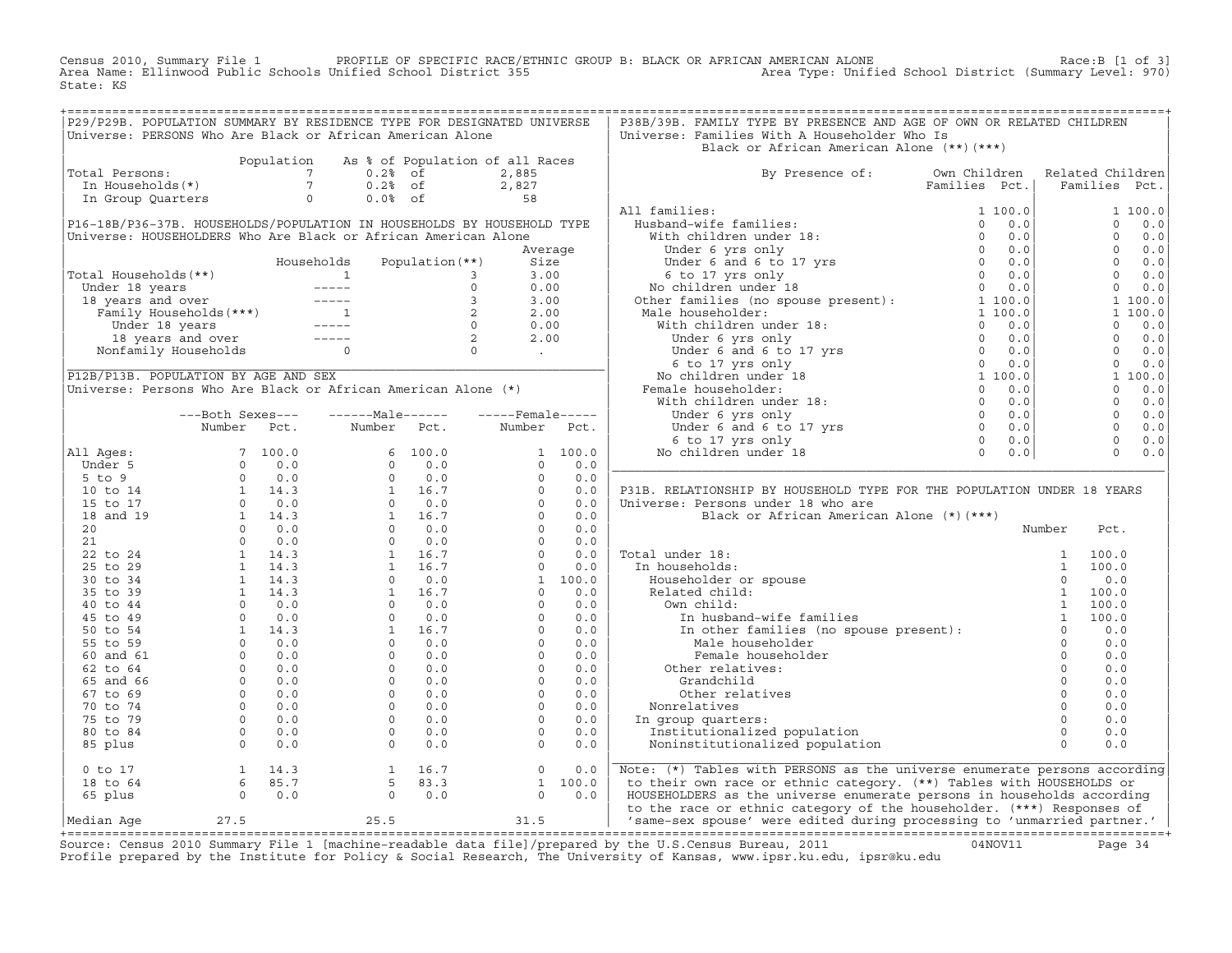Census 2010, Summary File 1 PROFILE OF SPECIFIC RACE/ETHNIC GROUP B: BLACK OR AFRICAN AMERICAN ALONE<br>Area Name: Ellinwood Public Schools Unified School District 355 Area Type: Unified State: KS

| P29B/P34B. RELATIONSHIP BY HOUSEHOLD TYPE FOR ALL PERSONS & PERSONS 65+       |                |            |                |                      |                      | PCT14B. PRESENCE OF MULTIGENERATIONAL HOUSEHOLDS                                                                                    |                                          |                                                   |                 |                      |
|-------------------------------------------------------------------------------|----------------|------------|----------------|----------------------|----------------------|-------------------------------------------------------------------------------------------------------------------------------------|------------------------------------------|---------------------------------------------------|-----------------|----------------------|
| Universe: Persons Who Are Black or African American Alone $(*)$ (***)         |                |            |                |                      |                      | Universe: Households With A Householder Who Is<br>Black or African American Alone (**)                                              |                                          |                                                   |                 |                      |
|                                                                               | All Ages       |            |                | 65 years and over    |                      |                                                                                                                                     |                                          |                                                   | Number          | Pct.                 |
|                                                                               | Number Pct.    |            |                | Number               | Pct.                 |                                                                                                                                     |                                          |                                                   |                 |                      |
|                                                                               |                |            |                |                      |                      | Total:                                                                                                                              |                                          |                                                   |                 | 1 100.0              |
| Total:                                                                        | 7 <sup>7</sup> | 100.0      |                | $\circ$              | $\sim$               | Household has 3 or more generations<br>Household does not have 3+ generations                                                       |                                          |                                                   | $\Omega$        | 0.0                  |
| In households:                                                                | $7^{\circ}$    | 100.0      |                | $\Omega$             |                      |                                                                                                                                     |                                          |                                                   |                 | 1 100.0              |
| In family households:                                                         | $7^{\circ}$    | 100.0      |                | $\Omega$             | $\ddot{\phantom{0}}$ |                                                                                                                                     |                                          |                                                   |                 |                      |
| Householder:                                                                  | $\mathbf{1}$   | 14.3       |                | $\Omega$             | $\sim$               |                                                                                                                                     |                                          |                                                   |                 |                      |
| Male                                                                          | $\mathbf{1}$   | 14.3       |                | $\Omega$             | $\ddot{\phantom{0}}$ |                                                                                                                                     |                                          |                                                   |                 |                      |
| Female                                                                        | $\Omega$       | 0.0        |                | $\Omega$             | $\sim$               |                                                                                                                                     |                                          |                                                   |                 |                      |
| Spouse                                                                        | $\overline{3}$ | 42.9       |                | $\Omega$             | $\ddot{\phantom{0}}$ | PCT19B. NONRELATIVES BY HOUSEHOLD TYPE (*) (***)                                                                                    |                                          |                                                   |                 |                      |
| Parent                                                                        | $\cap$         | 0.0        |                | $\cap$               | $\sim$               | Universe: Nonrelatives who are                                                                                                      |                                          |                                                   |                 |                      |
| Parent-in-law                                                                 | $\Omega$       | 0.0        |                | $\Omega$             |                      | Black or African American Alone (Total: 1)                                                                                          |                                          |                                                   |                 |                      |
| Child:                                                                        | $2^{\circ}$    | 28.6       |                |                      |                      |                                                                                                                                     |                                          |                                                   |                 |                      |
| Biological                                                                    | 1              | 14.3       |                |                      |                      |                                                                                                                                     | In Family                                |                                                   | In Nonfamily    |                      |
| Adopted                                                                       | $\Omega$       | 0.0        |                |                      |                      |                                                                                                                                     | Households                               |                                                   | Households      |                      |
| Step                                                                          | $\mathbf{1}$   | 14.3       |                |                      |                      |                                                                                                                                     | Number Pct.                              |                                                   | Number Pct.     |                      |
| Grandchild                                                                    | $\Omega$       | 0.0        |                |                      |                      |                                                                                                                                     |                                          |                                                   |                 |                      |
| Brother or sister                                                             | $\Omega$       | 0.0        |                |                      |                      | Nonrelatives:                                                                                                                       |                                          | 1, 100, 0                                         |                 | 0, 100, 0            |
| Son-in-law/daughter-in-law                                                    | $\Omega$       | 0.0        |                |                      |                      | Roomer or boarder                                                                                                                   |                                          | 1 100.0                                           | $\Omega$        |                      |
| Other relatives (#)                                                           |                | $0 \t 0.0$ |                | $\circ$              | $\sim$               | Housemate or roommate                                                                                                               |                                          | $0 \t 0.0$                                        | $\Omega$        | $\ddot{\phantom{a}}$ |
| Nonrelatives                                                                  | 1              | 14.3       |                | $\Omega$             | $\mathbf{r}$         | Unmarried partner                                                                                                                   | $\begin{matrix}0&0.0\\0&0.0\end{matrix}$ |                                                   | $\Omega$        | $\ddot{\phantom{a}}$ |
| In nonfamily households:<br>Male householder:                                 | $\Omega$       | 0.0        |                | $\Omega$             | $\ddot{\phantom{0}}$ | Other nonrelatives                                                                                                                  |                                          |                                                   | $\Omega$        |                      |
|                                                                               | $\Omega$       | 0.0        |                | $\Omega$             |                      |                                                                                                                                     |                                          |                                                   |                 |                      |
| Living alone                                                                  | $\Omega$       | 0.0        |                | $\Omega$             | $\sim$               |                                                                                                                                     |                                          |                                                   |                 |                      |
| Not living alone                                                              | $\Omega$       | 0.0        |                | $\circ$              | $\sim$               |                                                                                                                                     |                                          |                                                   |                 |                      |
| Female householder:                                                           | $\Omega$       | 0.0        |                | $\circ$              | $\mathbb{Z}^2$       | H17B. HOUSING UNITS BY HOUSEHOLDER'S AGE AND TENURE                                                                                 |                                          |                                                   |                 |                      |
| Living alone                                                                  | $\Omega$       | 0.0        |                | $\Omega$             | $\sim$               | Universe: Occupied Housing Units With A Householder Who Is                                                                          |                                          |                                                   |                 |                      |
| Not living alone                                                              | $\Omega$       | 0.0        |                | $\Omega$             | $\ddot{\phantom{0}}$ | Black or African American Alone (**)                                                                                                |                                          |                                                   |                 |                      |
| Nonrelatives                                                                  | $\Omega$       | 0.0        |                | $\Omega$             | $\sim$               |                                                                                                                                     |                                          |                                                   |                 |                      |
| In group quarters:                                                            | $\Omega$       | 0.0        |                | $\Omega$             | $\ddot{\phantom{a}}$ | Age of                                                                                                                              | Owner Occupied                           |                                                   | Renter Occupied |                      |
| Institutionalized                                                             | $\Omega$       | 0.0        |                | $\Omega$             | $\sim$               | Householder                                                                                                                         | Number Pct.                              |                                                   | Number Pct.     |                      |
| Noninstitutionalized                                                          | $\Omega$       | 0.0        |                | $\Omega$             |                      |                                                                                                                                     |                                          |                                                   |                 |                      |
|                                                                               |                |            |                |                      |                      | All Ages:                                                                                                                           |                                          | 0, 100, 0                                         |                 | 1 100.0              |
| (#) For 65 yrs & over, includes children, siblings, etc. not shown separately |                |            |                |                      |                      | 15 to 24                                                                                                                            | $\Omega$                                 | $\sim$ $\sim$                                     |                 | 1, 100.0             |
|                                                                               |                |            |                |                      |                      | $25$ to $34$                                                                                                                        | $\Omega$                                 | $\sim$                                            | $\Omega$        | 0.0                  |
|                                                                               |                |            |                |                      |                      | 35 to 44                                                                                                                            | $\overline{0}$                           | $\sim$ $\sim$                                     | $\Omega$        | 0.0                  |
|                                                                               |                |            |                |                      |                      | 45 to 54                                                                                                                            | $\overline{0}$                           | $\sim 10^{11}$ km                                 | $\Omega$        | 0.0                  |
| P18B. HOUSEHOLD TYPE                                                          |                |            |                |                      |                      | 55 to 59                                                                                                                            |                                          | $\begin{matrix} 0 & \cdots & \cdots \end{matrix}$ | $\Omega$        | 0.0                  |
| Universe: Households with a Householder Who is                                |                |            |                |                      |                      | $60 \text{ to } 64$                                                                                                                 | $\Omega$                                 | $0 \qquad \qquad$<br>$\ddot{\phantom{a}}$         | $\Omega$        | 0.0                  |
| Black or African American Alone (**)                                          |                |            |                |                      |                      | 65 to 74                                                                                                                            |                                          |                                                   | $\Omega$        | 0.0                  |
|                                                                               |                |            | Number         | Pct.                 |                      | 75 to 84                                                                                                                            | $\circ$                                  | $\ddot{\phantom{a}}$                              | $\Omega$        | 0.0                  |
|                                                                               |                |            |                |                      |                      | 85 and over                                                                                                                         | $\Omega$                                 |                                                   | $\cap$          | 0.0                  |
| Total:                                                                        |                |            |                | 1 100.0<br>1, 100, 0 |                      |                                                                                                                                     |                                          |                                                   |                 |                      |
| Family households (***) :<br>Husband-wife families                            |                |            |                | $0 \t 0.0$           |                      |                                                                                                                                     |                                          |                                                   |                 |                      |
| Other families:                                                               |                |            |                | 1 100.0              |                      | Note: (*) Tables with PERSONS as the universe enumerate persons<br>according to their own race or ethnic category. (**) Tables with |                                          |                                                   |                 |                      |
|                                                                               |                |            |                | 1 100.0              |                      | HOUSEHOLDS or HOUSEHOLDERS as the universe enumerate persons in                                                                     |                                          |                                                   |                 |                      |
| wale householder, no wife present<br>Female householder, no husband present   |                |            |                | $0 \qquad 0.0$       |                      | households according to the race or ethnic category of the                                                                          |                                          |                                                   |                 |                      |
| Nonfamily households:                                                         |                |            |                | $0 \t 0.0$           |                      | householder. (***) Responses of 'same-sex spouse' were edited                                                                       |                                          |                                                   |                 |                      |
| Householder living alone                                                      |                |            | $\overline{0}$ | 0.0                  |                      | during processing to 'unmarried partner.'                                                                                           |                                          |                                                   |                 |                      |
| Householder not living alone                                                  |                |            | $\Omega$       | 0.0                  |                      |                                                                                                                                     |                                          |                                                   |                 |                      |
|                                                                               |                |            |                |                      |                      |                                                                                                                                     |                                          |                                                   |                 |                      |
|                                                                               |                |            |                |                      |                      |                                                                                                                                     |                                          |                                                   |                 |                      |
|                                                                               |                |            |                |                      |                      |                                                                                                                                     |                                          |                                                   |                 |                      |

| | | +===================================================================================================================================================+Source: Census 2010 Summary File 1 [machine−readable data file]/prepared by the U.S.Census Bureau, 2011 04NOV11 Page 35 Profile prepared by the Institute for Policy & Social Research, The University of Kansas, www.ipsr.ku.edu, ipsr@ku.edu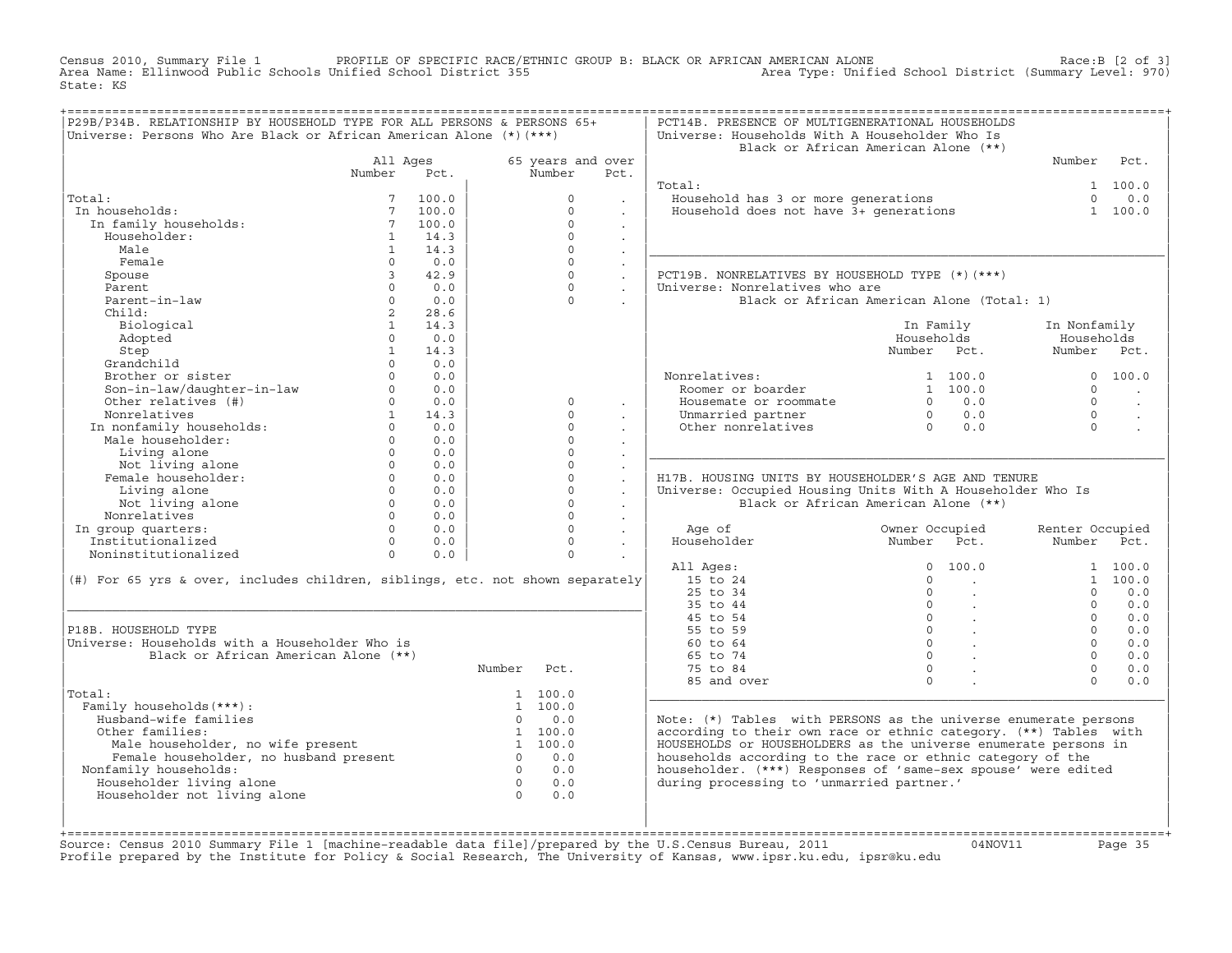Census 2010, Summary File 1 PROFILE OF SPECIFIC RACE/ETHNIC GROUP B: BLACK OR AFRICAN AMERICAN ALONE Race:B [3 of 3]<br>Area Name: Ellinwood Public Schools Unified School District 355 area Type: Unified School District (Summa Area Type: Unified School District (Summary Level: 970) State: KS

+===================================================================================================================================================+|P28B/H16B. HOUSEHOLDS (OCCUPIED HOUSING UNITS) BY HOUSEHOLD SIZE BY TYPE AND BY TENURE | |Universe: Households (Occupied Housing Units) With A Householder Who Is Black or African American Alone (\*\*)(\*\*\*) |

|                             | All<br>Households | Pct.  | Family<br>Households<br>Pct. | Nonfamily<br>Households | Pct.                     | Owner<br>Occupied | Pct. | Renter<br>Occupied | Pct.  |
|-----------------------------|-------------------|-------|------------------------------|-------------------------|--------------------------|-------------------|------|--------------------|-------|
| household sizes:<br> All    |                   | 100.0 | 100.0                        |                         |                          |                   |      |                    | 100.0 |
| 1-person households         |                   | 0.0   | (Family always >1 pers)      |                         |                          |                   |      |                    | 0.0   |
| 2-person households         |                   | 0.0   | 0.0                          |                         |                          |                   |      |                    | 0.0   |
| 3-person households         |                   | 100.0 | 100.0                        |                         | $\overline{\phantom{a}}$ |                   |      |                    | 100.0 |
| 4-person households         |                   | 0.0   | 0.0                          |                         |                          |                   |      |                    | 0.0   |
| 5-person households         |                   | 0.0   | 0.0                          |                         |                          |                   |      |                    | 0.0   |
| 6-person households         |                   | 0.0   | 0.0                          |                         |                          |                   |      |                    | 0.0   |
| 7-or-more person households | 0                 | 0.0   | 0.0                          |                         |                          |                   |      |                    | 0.0   |

|P16B/P17B/P36B/P37B/H11B/H12B. POPULATION IN HOUSEHOLDS AND AVERAGE HOUSEHOLD SIZE BY TYPE AND BY TENURE | Universe: Population in Households (Occupied Housing Units) With A Householder Who Is Black or African American Alone (\*\*)

| Population | Pct.                      | Families             | Pct.     | Nonfamilies | Pct.        | In Owner<br>Occupied | Pct.          | In Renter<br>Occupied | Pct.     |
|------------|---------------------------|----------------------|----------|-------------|-------------|----------------------|---------------|-----------------------|----------|
|            | 100.0                     |                      | 66.7     |             | 0.0         |                      | 0.0           |                       | 3 100.0  |
|            | 100.0                     |                      |          |             |             |                      |               |                       |          |
|            |                           | 2                    | 66.7     |             |             |                      |               |                       |          |
| 3.00       | $------$                  | 2.00                 | $------$ |             | $- - - - -$ | 0.00                 | $- - - - - -$ | 3.00                  | $------$ |
| 0.00       | $------$                  | 0.00                 | $------$ |             |             |                      |               |                       |          |
| 3.00       | $\qquad \qquad - - - - -$ | 2.00                 |          |             |             |                      | $- - - - -$   |                       | $------$ |
|            |                           | $\Omega$<br>3, 100.0 |          |             |             |                      |               |                       |          |

Note: Family household numbers include nonrelatives living with families.

| | PCT20/PCT22B. GROUP OUARTERS POPULATION BY SEX BY AGE BY GROUP OUARTERS TYPE Universe: Population in group quarters for persons who are Black or African American Alone (\*)

|                                               |        |       |       | Pct. of<br>All |      | Pct. of<br>Total |        | Pct. of<br>Total |
|-----------------------------------------------|--------|-------|-------|----------------|------|------------------|--------|------------------|
|                                               | Number | Pct.  | Total | Ages           | Male | $18+$            | Female | $18+$            |
| All types of group quarters:                  | 0      | 100.0 |       |                |      |                  |        |                  |
| Institutionalized population:                 |        |       |       |                |      |                  |        |                  |
| Correctional facilities for adults            |        |       |       |                |      |                  |        |                  |
| Juvenile facilities                           |        |       |       |                |      |                  |        |                  |
| Nursing facilities/skilled-nursing facilities |        |       |       |                |      |                  |        |                  |
| Other institutional facilities                |        |       |       |                |      |                  |        |                  |
| Noninstitutionalized population:              |        |       |       |                |      |                  |        |                  |
| College/university student housing            |        |       |       |                |      |                  |        |                  |
| Military quarters                             |        |       |       |                |      |                  |        |                  |
| Other noninstitutional facilities             |        |       |       |                |      |                  |        |                  |

|\_\_\_\_\_\_\_\_\_\_\_\_\_\_\_\_\_\_\_\_\_\_\_\_\_\_\_\_\_\_\_\_\_\_\_\_\_\_\_\_\_\_\_\_\_\_\_\_\_\_\_\_\_\_\_\_\_\_\_\_\_\_\_\_\_\_\_\_\_\_\_\_\_\_\_\_\_\_\_\_\_\_\_\_\_\_\_\_\_\_\_\_\_\_\_\_\_\_\_\_\_\_\_\_\_\_\_\_\_\_\_\_\_\_\_\_\_\_\_\_\_\_\_\_\_\_\_\_\_\_\_\_\_\_\_\_\_\_\_\_\_\_\_\_\_\_\_|

| |

or HOUSEHOLDERS as the universe enumerate persons in households according to the race or ethnic category of the householder. | (\*\*\*) Same−sex couple households are included in the family households category if there is at least one additional person | | related to householder by birth or adoption. Same−sex couple households with no relatives of the householder present are tabulated | | in nonfamily households. Responses of 'same−sex spouse' were edited during processing to 'unmarried partner.' |

+===================================================================================================================================================+ Source: Census 2010 Summary File 1 [machine−readable data file]/prepared by the U.S.Census Bureau, 2011 04NOV11 Page 36 Profile prepared by the Institute for Policy & Social Research, The University of Kansas, www.ipsr.ku.edu, ipsr@ku.edu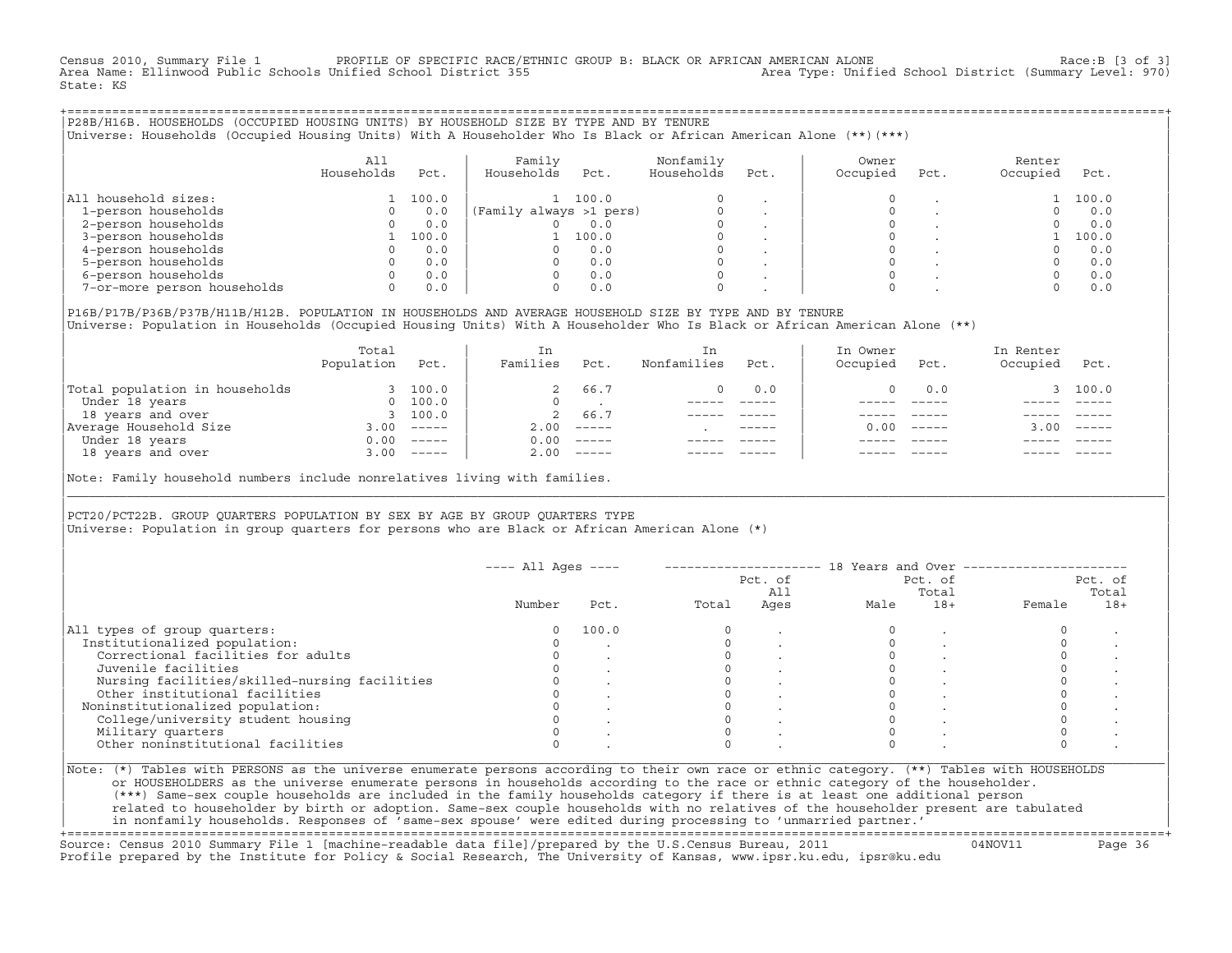Census 2010, Summary File 1 PROFILE OF SPECIFIC RACE/ETHNIC GROUP C: AMERICAN INDIAN AND ALASKA NATIVE ALONE Race:C [1 of 3] Area Name: Ellinwood Public Schools Unified School District 355 Area Type: Unified School District (Summary Level: 970) State: KS

| P29/P29C. POPULATION SUMMARY BY RESIDENCE TYPE FOR DESIGNATED UNIVERSE                                                                                                                                                                               |                                                                                                                                                                                                                                                                                   |            |                                                                                                                                                                                                                                                                                                                                        |                     |                                                                 |                |                    | P38C/39C. FAMILY TYPE BY PRESENCE AND AGE OF OWN OR RELATED CHILDREN                                                                                                                                                                                                                                                                                                                                                                       |               |                  |                |               |
|------------------------------------------------------------------------------------------------------------------------------------------------------------------------------------------------------------------------------------------------------|-----------------------------------------------------------------------------------------------------------------------------------------------------------------------------------------------------------------------------------------------------------------------------------|------------|----------------------------------------------------------------------------------------------------------------------------------------------------------------------------------------------------------------------------------------------------------------------------------------------------------------------------------------|---------------------|-----------------------------------------------------------------|----------------|--------------------|--------------------------------------------------------------------------------------------------------------------------------------------------------------------------------------------------------------------------------------------------------------------------------------------------------------------------------------------------------------------------------------------------------------------------------------------|---------------|------------------|----------------|---------------|
| Universe: PERSONS Who Are American Indian and Alaska Native Alone                                                                                                                                                                                    |                                                                                                                                                                                                                                                                                   |            |                                                                                                                                                                                                                                                                                                                                        |                     |                                                                 |                |                    | Universe: Families With A Householder Who Is<br>American Indian and Alaska Native Alone (**) (***)                                                                                                                                                                                                                                                                                                                                         |               |                  |                |               |
|                                                                                                                                                                                                                                                      |                                                                                                                                                                                                                                                                                   | Population |                                                                                                                                                                                                                                                                                                                                        |                     | As % of Population of all Races                                 |                |                    |                                                                                                                                                                                                                                                                                                                                                                                                                                            |               |                  |                |               |
| Total Persons:                                                                                                                                                                                                                                       |                                                                                                                                                                                                                                                                                   |            |                                                                                                                                                                                                                                                                                                                                        |                     | 2,885                                                           |                |                    | By Presence of: Own Children                                                                                                                                                                                                                                                                                                                                                                                                               |               | Related Children |                |               |
| otal Persons: $\begin{array}{cccc} 12 & 0.4\frac{1}{8} & \text{of} \\ \text{In Households (*)} & 12 & 0.4\frac{1}{8} & \text{of} \\ \text{In Group Quatters} & 0 & 0.0\frac{1}{8} & \text{of} \\ \end{array}$                                        |                                                                                                                                                                                                                                                                                   |            |                                                                                                                                                                                                                                                                                                                                        |                     | $2, 82.$<br>58                                                  |                |                    |                                                                                                                                                                                                                                                                                                                                                                                                                                            | Families Pct. |                  |                | Families Pct. |
|                                                                                                                                                                                                                                                      |                                                                                                                                                                                                                                                                                   |            |                                                                                                                                                                                                                                                                                                                                        |                     |                                                                 |                |                    |                                                                                                                                                                                                                                                                                                                                                                                                                                            |               |                  |                |               |
|                                                                                                                                                                                                                                                      |                                                                                                                                                                                                                                                                                   |            |                                                                                                                                                                                                                                                                                                                                        |                     |                                                                 |                |                    | All families:                                                                                                                                                                                                                                                                                                                                                                                                                              |               |                  |                | 2 100.0       |
| P16-18C/P36-37C. HOUSEHOLDS/POPULATION IN HOUSEHOLDS BY HOUSEHOLD TYPE                                                                                                                                                                               |                                                                                                                                                                                                                                                                                   |            |                                                                                                                                                                                                                                                                                                                                        |                     |                                                                 |                |                    |                                                                                                                                                                                                                                                                                                                                                                                                                                            |               |                  |                | 1 50.0        |
| Universe: HOUSEHOLDERS Who Are American Indian and Alaska Native Alone                                                                                                                                                                               |                                                                                                                                                                                                                                                                                   |            |                                                                                                                                                                                                                                                                                                                                        |                     |                                                                 |                |                    |                                                                                                                                                                                                                                                                                                                                                                                                                                            |               |                  | $\mathbf{1}$   | 50.0          |
|                                                                                                                                                                                                                                                      |                                                                                                                                                                                                                                                                                   |            |                                                                                                                                                                                                                                                                                                                                        |                     |                                                                 | Average        |                    |                                                                                                                                                                                                                                                                                                                                                                                                                                            |               |                  | $\circ$        | 0.0           |
|                                                                                                                                                                                                                                                      |                                                                                                                                                                                                                                                                                   |            |                                                                                                                                                                                                                                                                                                                                        |                     |                                                                 |                |                    |                                                                                                                                                                                                                                                                                                                                                                                                                                            |               |                  | $\mathbf{1}$   | 50.0          |
| Total Households(**)                                                                                                                                                                                                                                 |                                                                                                                                                                                                                                                                                   |            |                                                                                                                                                                                                                                                                                                                                        |                     |                                                                 |                |                    |                                                                                                                                                                                                                                                                                                                                                                                                                                            |               |                  | $\Omega$       | 0.0           |
|                                                                                                                                                                                                                                                      |                                                                                                                                                                                                                                                                                   |            |                                                                                                                                                                                                                                                                                                                                        |                     |                                                                 |                |                    |                                                                                                                                                                                                                                                                                                                                                                                                                                            |               |                  | $\Omega$       | 0.0           |
|                                                                                                                                                                                                                                                      |                                                                                                                                                                                                                                                                                   |            |                                                                                                                                                                                                                                                                                                                                        |                     |                                                                 |                |                    |                                                                                                                                                                                                                                                                                                                                                                                                                                            |               |                  | 1              | 50.0          |
|                                                                                                                                                                                                                                                      |                                                                                                                                                                                                                                                                                   |            |                                                                                                                                                                                                                                                                                                                                        |                     |                                                                 |                |                    |                                                                                                                                                                                                                                                                                                                                                                                                                                            |               |                  | $\Omega$       | 0.0           |
|                                                                                                                                                                                                                                                      |                                                                                                                                                                                                                                                                                   |            |                                                                                                                                                                                                                                                                                                                                        |                     |                                                                 |                |                    |                                                                                                                                                                                                                                                                                                                                                                                                                                            |               |                  | $\overline{0}$ | 0.0           |
| 0tal Households (**)<br>Under 18 years<br>18 years and over<br>Family Households (***)<br>18 years and over<br>18 years and over<br>18 years and over<br>18 years and over<br>18 years and over<br>18 years and over<br>19 years and over<br>19 year |                                                                                                                                                                                                                                                                                   |            |                                                                                                                                                                                                                                                                                                                                        |                     |                                                                 |                |                    | $\begin{tabular}{ll} \bf{111 families:} & \tt Families & \tt Pet. \\ \end{tabular} & \tt Humbel and \textbf{w} \end{tabular} \begin{tabular}{ll} \bf{111 families:} \\ \end{tabular} \begin{tabular}{ll} \bf{2100.0} \\ \text{With children under 18:} \\ \end{tabular} & \begin{tabular}{ll} $1$ & $50.0 \\ $1$ & $50.0 \\ $0$ & 0.0 \\ $0$ & 0.0 \\ $0$ & 0.0 \\ $0$ & 0.0 \\ $0$ & 0.0 \\ $0$ & 0.0 \\ $0$ & 0.0 \\ $0$ & 0.0 \\ $0$ &$ |               |                  | $\Omega$       | 0.0           |
|                                                                                                                                                                                                                                                      |                                                                                                                                                                                                                                                                                   |            |                                                                                                                                                                                                                                                                                                                                        |                     |                                                                 |                |                    |                                                                                                                                                                                                                                                                                                                                                                                                                                            |               |                  |                | $0 \t 0.0$    |
|                                                                                                                                                                                                                                                      |                                                                                                                                                                                                                                                                                   |            |                                                                                                                                                                                                                                                                                                                                        |                     |                                                                 |                |                    |                                                                                                                                                                                                                                                                                                                                                                                                                                            |               |                  | $\overline{0}$ | 0.0           |
| P12C/P13C. POPULATION BY AGE AND SEX                                                                                                                                                                                                                 |                                                                                                                                                                                                                                                                                   |            |                                                                                                                                                                                                                                                                                                                                        |                     |                                                                 |                |                    |                                                                                                                                                                                                                                                                                                                                                                                                                                            |               |                  | $\bigcap$      | 0.0           |
| Universe: Persons Who Are American Indian and Alaska Native Alone (*)                                                                                                                                                                                |                                                                                                                                                                                                                                                                                   |            |                                                                                                                                                                                                                                                                                                                                        |                     |                                                                 |                |                    |                                                                                                                                                                                                                                                                                                                                                                                                                                            |               |                  | $\mathbf{1}$   | 50.0          |
|                                                                                                                                                                                                                                                      |                                                                                                                                                                                                                                                                                   |            |                                                                                                                                                                                                                                                                                                                                        |                     |                                                                 |                |                    |                                                                                                                                                                                                                                                                                                                                                                                                                                            |               |                  | 1              | 50.0          |
|                                                                                                                                                                                                                                                      |                                                                                                                                                                                                                                                                                   |            |                                                                                                                                                                                                                                                                                                                                        |                     |                                                                 |                |                    |                                                                                                                                                                                                                                                                                                                                                                                                                                            |               |                  |                |               |
|                                                                                                                                                                                                                                                      | ---Both Sexes---                                                                                                                                                                                                                                                                  |            | $---Male----$                                                                                                                                                                                                                                                                                                                          |                     |                                                                 |                | $---$ Female ----- |                                                                                                                                                                                                                                                                                                                                                                                                                                            |               |                  | $\circ$        | 0.0           |
|                                                                                                                                                                                                                                                      | Number                                                                                                                                                                                                                                                                            | Pct.       | Number                                                                                                                                                                                                                                                                                                                                 | Pct.                | Number                                                          |                | Pct.               |                                                                                                                                                                                                                                                                                                                                                                                                                                            |               |                  | $\circ$        | 0.0           |
|                                                                                                                                                                                                                                                      |                                                                                                                                                                                                                                                                                   |            |                                                                                                                                                                                                                                                                                                                                        |                     |                                                                 |                |                    |                                                                                                                                                                                                                                                                                                                                                                                                                                            |               |                  | 1              | 50.0          |
| All Ages:                                                                                                                                                                                                                                            |                                                                                                                                                                                                                                                                                   |            |                                                                                                                                                                                                                                                                                                                                        |                     |                                                                 |                | 8 100.0            |                                                                                                                                                                                                                                                                                                                                                                                                                                            |               |                  | $\Omega$       | 0.0           |
| Under 5                                                                                                                                                                                                                                              |                                                                                                                                                                                                                                                                                   |            |                                                                                                                                                                                                                                                                                                                                        |                     |                                                                 |                | $1 \quad 12.5$     |                                                                                                                                                                                                                                                                                                                                                                                                                                            |               |                  |                |               |
| $5$ to $9$                                                                                                                                                                                                                                           |                                                                                                                                                                                                                                                                                   |            |                                                                                                                                                                                                                                                                                                                                        |                     |                                                                 | $\circ$        | 0.0                |                                                                                                                                                                                                                                                                                                                                                                                                                                            |               |                  |                |               |
| 10 to 14                                                                                                                                                                                                                                             |                                                                                                                                                                                                                                                                                   |            |                                                                                                                                                                                                                                                                                                                                        |                     |                                                                 | $\Omega$       | 0.0                | P31C. RELATIONSHIP BY HOUSEHOLD TYPE FOR THE POPULATION UNDER 18 YEARS                                                                                                                                                                                                                                                                                                                                                                     |               |                  |                |               |
| 15 to 17                                                                                                                                                                                                                                             |                                                                                                                                                                                                                                                                                   |            |                                                                                                                                                                                                                                                                                                                                        |                     |                                                                 | 1              | 12.5               | Universe: Persons under 18 who are                                                                                                                                                                                                                                                                                                                                                                                                         |               |                  |                |               |
| 18 and 19                                                                                                                                                                                                                                            |                                                                                                                                                                                                                                                                                   |            |                                                                                                                                                                                                                                                                                                                                        |                     |                                                                 | $\overline{2}$ | 25.0               | American Indian and Alaska Native Alone (*) (***)                                                                                                                                                                                                                                                                                                                                                                                          |               |                  |                |               |
| 20                                                                                                                                                                                                                                                   |                                                                                                                                                                                                                                                                                   |            |                                                                                                                                                                                                                                                                                                                                        |                     |                                                                 | $\circ$        | 0.0                |                                                                                                                                                                                                                                                                                                                                                                                                                                            |               | Number           | Pct.           |               |
| 21                                                                                                                                                                                                                                                   |                                                                                                                                                                                                                                                                                   |            |                                                                                                                                                                                                                                                                                                                                        |                     |                                                                 | $\circ$        | 0.0                |                                                                                                                                                                                                                                                                                                                                                                                                                                            |               |                  |                |               |
| 22 to 24                                                                                                                                                                                                                                             |                                                                                                                                                                                                                                                                                   |            |                                                                                                                                                                                                                                                                                                                                        |                     |                                                                 | $\Omega$       | 0.0                | Total under 18:                                                                                                                                                                                                                                                                                                                                                                                                                            |               |                  | 100.0          |               |
| 25 to 29                                                                                                                                                                                                                                             |                                                                                                                                                                                                                                                                                   |            |                                                                                                                                                                                                                                                                                                                                        |                     |                                                                 | $\circ$        | 0.0                | In households:                                                                                                                                                                                                                                                                                                                                                                                                                             |               |                  | 100.0          |               |
| 30 to 34                                                                                                                                                                                                                                             |                                                                                                                                                                                                                                                                                   |            |                                                                                                                                                                                                                                                                                                                                        |                     |                                                                 | $\Omega$       | 0.0                |                                                                                                                                                                                                                                                                                                                                                                                                                                            |               |                  | 0.0            |               |
| 35 to 39                                                                                                                                                                                                                                             |                                                                                                                                                                                                                                                                                   |            |                                                                                                                                                                                                                                                                                                                                        |                     |                                                                 | $\circ$        | 0.0                |                                                                                                                                                                                                                                                                                                                                                                                                                                            |               |                  | 100.0          |               |
| 40 to 44                                                                                                                                                                                                                                             |                                                                                                                                                                                                                                                                                   |            |                                                                                                                                                                                                                                                                                                                                        |                     |                                                                 | $\circ$        | 0.0                |                                                                                                                                                                                                                                                                                                                                                                                                                                            |               |                  | 100.0          |               |
| 45 to 49                                                                                                                                                                                                                                             |                                                                                                                                                                                                                                                                                   |            |                                                                                                                                                                                                                                                                                                                                        |                     |                                                                 | $\circ$        | 0.0                |                                                                                                                                                                                                                                                                                                                                                                                                                                            |               |                  | 100.0          |               |
| 50 to 54                                                                                                                                                                                                                                             |                                                                                                                                                                                                                                                                                   |            |                                                                                                                                                                                                                                                                                                                                        |                     |                                                                 |                | 37.5               |                                                                                                                                                                                                                                                                                                                                                                                                                                            |               |                  | 0.0            |               |
| 55 to 59                                                                                                                                                                                                                                             |                                                                                                                                                                                                                                                                                   |            |                                                                                                                                                                                                                                                                                                                                        |                     | $\begin{bmatrix} 0 \\ 3 \\ 0 \\ 0 \\ 0 \\ 1 \\ 0 \end{bmatrix}$ |                | 0.0                | al under 18:<br>n households:<br>Householder or spouse<br>Related child:<br>Own child:<br>In husband-wife families<br>In other families (no spouse present):<br>Male householder<br>0<br>Male householder<br>0<br>0                                                                                                                                                                                                                        |               |                  | 0.0            |               |
| 60 and 61                                                                                                                                                                                                                                            |                                                                                                                                                                                                                                                                                   |            |                                                                                                                                                                                                                                                                                                                                        |                     |                                                                 |                | 0.0                | Female householder                                                                                                                                                                                                                                                                                                                                                                                                                         |               |                  | 0.0            |               |
| 62 to 64                                                                                                                                                                                                                                             |                                                                                                                                                                                                                                                                                   |            |                                                                                                                                                                                                                                                                                                                                        |                     |                                                                 |                | 0.0                | Other relatives:                                                                                                                                                                                                                                                                                                                                                                                                                           |               | $\Omega$         | 0.0            |               |
| 65 and 66                                                                                                                                                                                                                                            |                                                                                                                                                                                                                                                                                   |            |                                                                                                                                                                                                                                                                                                                                        |                     |                                                                 |                | 12.5               | Grandchild                                                                                                                                                                                                                                                                                                                                                                                                                                 |               | $\Omega$         | 0.0            |               |
| 67 to 69                                                                                                                                                                                                                                             |                                                                                                                                                                                                                                                                                   |            |                                                                                                                                                                                                                                                                                                                                        |                     |                                                                 | $\Omega$       | 0.0                | Other relatives                                                                                                                                                                                                                                                                                                                                                                                                                            |               | $\Omega$         | 0.0            |               |
| 70 to 74                                                                                                                                                                                                                                             |                                                                                                                                                                                                                                                                                   |            |                                                                                                                                                                                                                                                                                                                                        |                     |                                                                 | $\circ$        | 0.0                | Nonrelatives                                                                                                                                                                                                                                                                                                                                                                                                                               |               | $\circ$          | 0.0            |               |
| 75 to 79                                                                                                                                                                                                                                             |                                                                                                                                                                                                                                                                                   |            |                                                                                                                                                                                                                                                                                                                                        |                     |                                                                 | $\circ$        | 0.0                | In group quarters:                                                                                                                                                                                                                                                                                                                                                                                                                         |               | $\circ$          | 0.0            |               |
| 80 to 84                                                                                                                                                                                                                                             |                                                                                                                                                                                                                                                                                   |            |                                                                                                                                                                                                                                                                                                                                        |                     |                                                                 | $\Omega$       | 0.0                | Institutionalized population                                                                                                                                                                                                                                                                                                                                                                                                               |               | $\Omega$         | 0.0            |               |
| 85 plus                                                                                                                                                                                                                                              | Nampel PC:<br>12 100.0<br>1 8.3<br>1 8.3<br>0 0.0<br>1 8.3<br>2 16.7<br>1 8.3<br>2 16.7<br>0 0.0<br>0 0.0<br>4 0 0.0<br>9 0 0.0<br>4 0 0.0<br>0 0.0<br>9 0 0.0<br>9 0 0.0<br>9 0 0.0<br>9 0 0.0<br>9 0 0.0<br>9 0 0.0<br>9 0 0.0<br>9 0 0.0<br>9 0 0.0<br>9 0 0.0<br>9 0 0.0<br>9 |            | $\begin{array}{cccc} 4 & 100\, . \, 0 \\ 0 & 0\, . \, 0 \\ 1 & 25\, . \, 0 \\ 0 & 0\, . \, 0 \\ 0 & 0\, . \, 0 \\ 0 & 0\, . \, 0 \\ 1 & 25\, . \, 0 \\ 0 & 0\, . \, 0 \\ 0 & 0\, . \, 0 \\ 0 & 0\, . \, 0 \\ 0 & 0\, . \, 0 \\ 0 & 0\, . \, 0 \\ 0 & 0\, . \, 0 \\ 0 & 0\, . \, 0 \\ 0 & 0\, . \, 0 \\ 0 & 0\, . \, 0 \\ $<br>$\Omega$ | 0.0                 |                                                                 | $\Omega$       | 0.0                | Noninstitutionalized population                                                                                                                                                                                                                                                                                                                                                                                                            |               |                  | 0.0            |               |
| $0$ to $17$                                                                                                                                                                                                                                          |                                                                                                                                                                                                                                                                                   |            |                                                                                                                                                                                                                                                                                                                                        | 25.0<br>1           |                                                                 | 2              | 25.0               | Note: (*) Tables with PERSONS as the universe enumerate persons according                                                                                                                                                                                                                                                                                                                                                                  |               |                  |                |               |
| 18 to 64                                                                                                                                                                                                                                             |                                                                                                                                                                                                                                                                                   |            |                                                                                                                                                                                                                                                                                                                                        | $3^{\circ}$<br>75.0 |                                                                 | 5              | 62.5               | to their own race or ethnic category. (**) Tables with HOUSEHOLDS or                                                                                                                                                                                                                                                                                                                                                                       |               |                  |                |               |
|                                                                                                                                                                                                                                                      | $\begin{array}{ccc} 3 & 25.0 \\ 8 & 66.7 \\ 1 & 8.3 \end{array}$                                                                                                                                                                                                                  |            |                                                                                                                                                                                                                                                                                                                                        | $0 \t 0.0$          |                                                                 |                | $1 \t 12.5$        |                                                                                                                                                                                                                                                                                                                                                                                                                                            |               |                  |                |               |
| 65 plus                                                                                                                                                                                                                                              |                                                                                                                                                                                                                                                                                   |            |                                                                                                                                                                                                                                                                                                                                        |                     |                                                                 |                |                    | HOUSEHOLDERS as the universe enumerate persons in households according                                                                                                                                                                                                                                                                                                                                                                     |               |                  |                |               |
| Median Aqe                                                                                                                                                                                                                                           | 27.5                                                                                                                                                                                                                                                                              |            | $27.5$ $35.0$                                                                                                                                                                                                                                                                                                                          |                     |                                                                 |                |                    | to the race or ethnic category of the householder. (***) Responses of<br>  'same-sex spouse' were edited during processing to 'unmarried partner.'                                                                                                                                                                                                                                                                                         |               |                  |                |               |
|                                                                                                                                                                                                                                                      |                                                                                                                                                                                                                                                                                   |            |                                                                                                                                                                                                                                                                                                                                        |                     |                                                                 |                |                    | $\frac{1}{2}$                                                                                                                                                                                                                                                                                                                                                                                                                              |               |                  |                |               |

Source: Census 2010 Summary File 1 [machine-readable data file]/prepared by the U.S.Census Bureau, 2011 Page 37<br>Profile prepared by the Institute for Policy & Social Research, The University of Kansas, www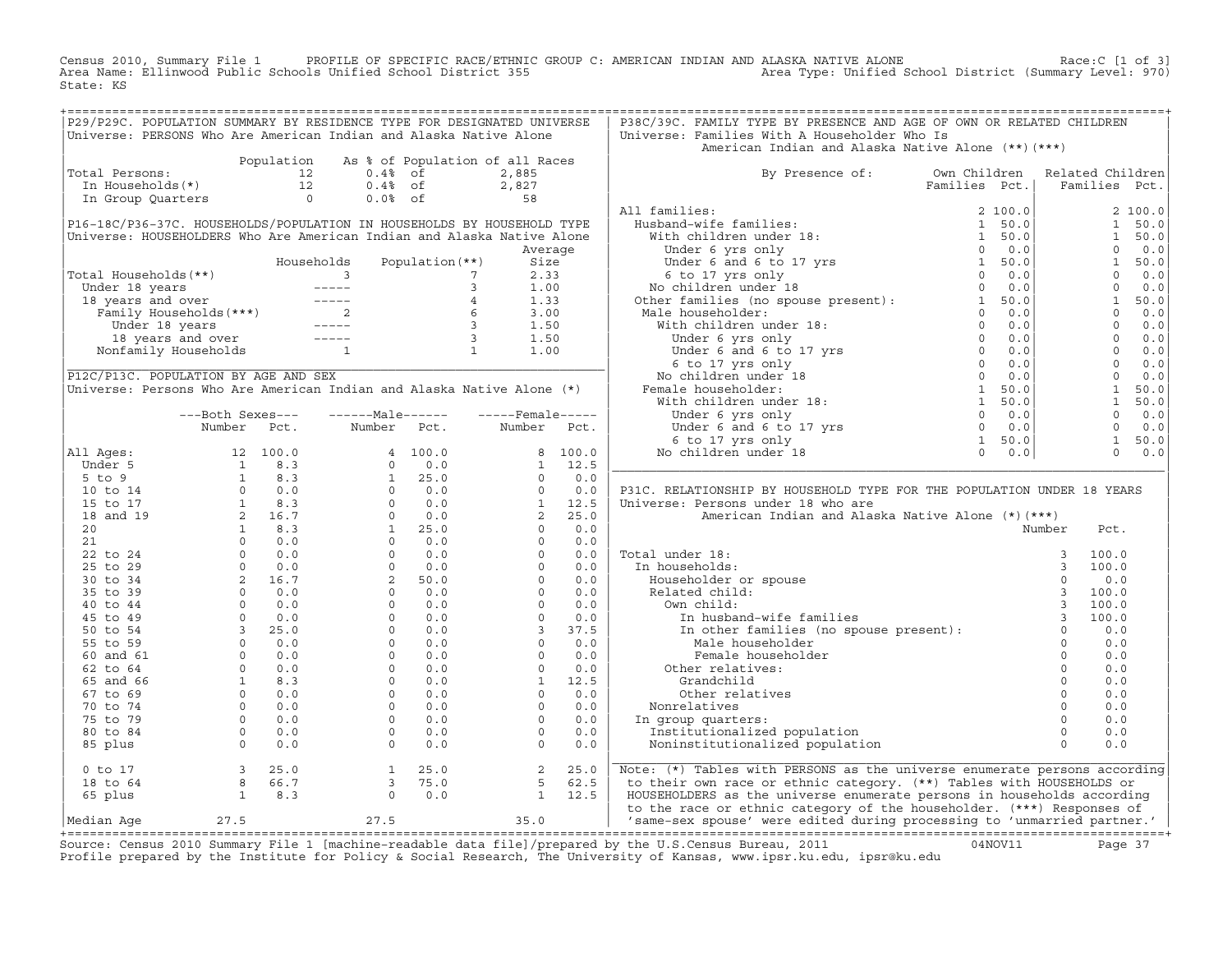Census 2010, Summary File 1 PROFILE OF SPECIFIC RACE/ETHNIC GROUP C: AMERICAN INDIAN AND ALASKA NATIVE ALONE<br>Area Name: Ellinwood Public Schools Unified School District 355 Area Type: Unified State: KS

| P29C/P34C. RELATIONSHIP BY HOUSEHOLD TYPE FOR ALL PERSONS & PERSONS 65+<br>Universe: Persons Who Are American Indian and Alaska Native Alone (*) (***) |                                |                        |                  |                                              |                           | PCT14C. PRESENCE OF MULTIGENERATIONAL HOUSEHOLDS<br>Universe: Households With A Householder Who Is<br>American Indian and Alaska Native Alone (**) |                           |                  |                           |                         |
|--------------------------------------------------------------------------------------------------------------------------------------------------------|--------------------------------|------------------------|------------------|----------------------------------------------|---------------------------|----------------------------------------------------------------------------------------------------------------------------------------------------|---------------------------|------------------|---------------------------|-------------------------|
|                                                                                                                                                        | All Ages<br>Number             | Pct.                   |                  | Number                                       | 65 years and over<br>Pct. |                                                                                                                                                    |                           |                  | Number                    | Pct.                    |
| Total:<br>In households:<br>In family households:                                                                                                      | 12<br>12<br>11                 | 100.0<br>100.0<br>91.7 |                  | $\mathbf{1}$<br>$\mathbf{1}$<br>$\mathbf{1}$ | 100.0<br>100.0<br>100.0   | Total:<br>Household has 3 or more generations<br>Household does not have 3+ generations                                                            |                           |                  | $\Omega$<br>$\mathcal{L}$ | 3 100.0<br>0.0<br>100.0 |
| Householder:<br>Male                                                                                                                                   | $\overline{2}$<br>$\mathbf{1}$ | 16.7<br>8.3            |                  | $\Omega$<br>$\Omega$                         | 0.0<br>0.0                |                                                                                                                                                    |                           |                  |                           |                         |
| Female<br>Spouse                                                                                                                                       | $\mathbf{1}$<br>$\mathbf{3}$   | 8.3<br>25.0            |                  | $\Omega$<br>$\mathbf{1}$                     | 0.0<br>100.0              | PCT19C. NONRELATIVES BY HOUSEHOLD TYPE (*) (***)                                                                                                   |                           |                  |                           |                         |
| Parent                                                                                                                                                 | $\Omega$                       | 0.0                    |                  | $\Omega$                                     | 0.0                       | Universe: Nonrelatives who are                                                                                                                     |                           |                  |                           |                         |
| Parent-in-law<br>Child:                                                                                                                                | $\circ$<br>$\overline{4}$      | 0.0<br>33.3            |                  | $\Omega$                                     | 0.0                       | American Indian and Alaska Native Alone (Total: 1)                                                                                                 |                           |                  |                           |                         |
| Biological                                                                                                                                             | $\overline{4}$                 | 33.3                   |                  |                                              |                           |                                                                                                                                                    | In Family                 |                  | In Nonfamily              |                         |
| Adopted<br>Step                                                                                                                                        | $\Omega$<br>$\Omega$           | 0.0<br>0.0             |                  |                                              |                           |                                                                                                                                                    | Households<br>Number Pct. |                  | Households<br>Number Pct. |                         |
| Grandchild                                                                                                                                             | $\Omega$                       | 0.0                    |                  |                                              |                           |                                                                                                                                                    |                           |                  |                           |                         |
| Brother or sister                                                                                                                                      | $\Omega$<br>$\Omega$           | 0.0<br>0.0             |                  |                                              |                           | Nonrelatives:<br>Roomer or boarder                                                                                                                 | $\Omega$                  | 1, 100, 0<br>0.0 | $\Omega$                  | 0, 100, 0               |
| Son-in-law/daughter-in-law<br>Other relatives (#)                                                                                                      | $1 \quad \blacksquare$         | 8.3                    |                  | $\Omega$                                     | 0.0                       | Housemate or roommate                                                                                                                              |                           | $0 \qquad 0.0$   | $\Omega$                  | $\sim$                  |
| Nonrelatives                                                                                                                                           | $\mathbf{1}$                   | 8.3                    |                  | $\Omega$                                     | 0.0                       | Unmarried partner                                                                                                                                  |                           | 1 100.0          | $\Omega$                  |                         |
| In nonfamily households:                                                                                                                               | 1                              | 8.3                    |                  | $\Omega$                                     | 0.0                       | Other nonrelatives                                                                                                                                 |                           | $0 \t 0.0$       | $\Omega$                  |                         |
| Male householder:                                                                                                                                      | 1                              | 8.3                    |                  | $\Omega$                                     | 0.0                       |                                                                                                                                                    |                           |                  |                           |                         |
| Living alone                                                                                                                                           | 1<br>$\Omega$                  | 8.3                    |                  | $\Omega$                                     | 0.0                       |                                                                                                                                                    |                           |                  |                           |                         |
| Not living alone<br>Female householder:                                                                                                                | $\Omega$                       | 0.0<br>0.0             |                  | $\Omega$<br>$\circ$                          | 0.0<br>0.0                | H17C. HOUSING UNITS BY HOUSEHOLDER'S AGE AND TENURE                                                                                                |                           |                  |                           |                         |
| Living alone                                                                                                                                           | $\overline{0}$                 | 0.0                    |                  | $\circ$                                      | 0.0                       | Universe: Occupied Housing Units With A Householder Who Is                                                                                         |                           |                  |                           |                         |
| Not living alone                                                                                                                                       | $\Omega$                       | 0.0                    |                  | $\Omega$                                     | 0.0                       | American Indian and Alaska Native Alone (**)                                                                                                       |                           |                  |                           |                         |
| Nonrelatives                                                                                                                                           | $\Omega$                       | 0.0                    |                  | $\Omega$                                     | 0.0                       |                                                                                                                                                    |                           |                  |                           |                         |
| In group quarters:                                                                                                                                     | $\Omega$                       | 0.0                    |                  | $\Omega$                                     | 0.0                       | Age of                                                                                                                                             | Owner Occupied            |                  | Renter Occupied           |                         |
| Institutionalized<br>Noninstitutionalized                                                                                                              | $\Omega$<br>$\Omega$           | 0.0<br>0.0             |                  | $\Omega$<br>$\Omega$                         | 0.0<br>0.0                | Householder                                                                                                                                        | Number Pct.               |                  | Number                    | Pct.                    |
|                                                                                                                                                        |                                |                        |                  |                                              |                           | All Ages:                                                                                                                                          |                           | 1, 100, 0        |                           | 2 100.0                 |
| (#) For 65 yrs & over, includes children, siblings, etc. not shown separately                                                                          |                                |                        |                  |                                              |                           | 15 to 24                                                                                                                                           | $\Omega$                  | 0.0              | $\Omega$                  | 0.0                     |
|                                                                                                                                                        |                                |                        |                  |                                              |                           | 25 to 34                                                                                                                                           |                           | 1 100.0          | $\mathbf{1}$              | 50.0                    |
|                                                                                                                                                        |                                |                        |                  |                                              |                           | 35 to 44                                                                                                                                           | $\Omega$                  | 0.0              | $\Omega$                  | 0.0                     |
|                                                                                                                                                        |                                |                        |                  |                                              |                           | 45 to 54                                                                                                                                           | $\Omega$<br>$\Omega$      | 0.0<br>0.0       | 1<br>$\Omega$             | 50.0                    |
| P18C. HOUSEHOLD TYPE<br>Universe: Households with a Householder Who is                                                                                 |                                |                        |                  |                                              |                           | 55 to 59<br>60 to 64                                                                                                                               | $\Omega$                  | 0.0              | $\Omega$                  | 0.0<br>0.0              |
| American Indian and Alaska Native Alone (**)                                                                                                           |                                |                        |                  |                                              |                           | 65 to 74                                                                                                                                           | $\Omega$                  | 0.0              | $\Omega$                  | 0.0                     |
|                                                                                                                                                        |                                |                        | Number           | Pct.                                         |                           | 75 to 84                                                                                                                                           | $\Omega$                  | 0.0              | $\cap$                    | 0.0                     |
|                                                                                                                                                        |                                |                        |                  |                                              |                           | 85 and over                                                                                                                                        | $\Omega$                  | 0.0              | $\Omega$                  | 0.0                     |
| Total:                                                                                                                                                 |                                |                        |                  | 3, 100.0                                     |                           |                                                                                                                                                    |                           |                  |                           |                         |
| Family households (***) :                                                                                                                              |                                |                        | $2^{\circ}$<br>1 | 66.7<br>33.3                                 |                           |                                                                                                                                                    |                           |                  |                           |                         |
| Husband-wife families<br>Other families:                                                                                                               |                                |                        | $1 \t33.3$       |                                              |                           | Note: (*) Tables with PERSONS as the universe enumerate persons<br>according to their own race or ethnic category. (**) Tables with                |                           |                  |                           |                         |
| Male householder, no wife present                                                                                                                      |                                |                        | $0 \t 0.0$       |                                              |                           | HOUSEHOLDS or HOUSEHOLDERS as the universe enumerate persons in                                                                                    |                           |                  |                           |                         |
| Male householder, no wife present<br>Female householder, no husband present                                                                            |                                |                        | $1 \quad 33.3$   |                                              |                           | households according to the race or ethnic category of the                                                                                         |                           |                  |                           |                         |
| Nonfamily households:                                                                                                                                  |                                |                        | $1 \quad 33.3$   |                                              |                           | householder. (***) Responses of 'same-sex spouse' were edited                                                                                      |                           |                  |                           |                         |
| Householder living alone                                                                                                                               |                                |                        | $\mathbf{1}$     | 33.3                                         |                           | during processing to 'unmarried partner.'                                                                                                          |                           |                  |                           |                         |
| Householder not living alone                                                                                                                           |                                |                        | $\Omega$         | 0.0                                          |                           |                                                                                                                                                    |                           |                  |                           |                         |
|                                                                                                                                                        |                                |                        |                  |                                              |                           |                                                                                                                                                    |                           |                  |                           |                         |
|                                                                                                                                                        |                                |                        |                  |                                              |                           |                                                                                                                                                    |                           |                  |                           |                         |

+===================================================================================================================================================+Source: Census 2010 Summary File 1 [machine−readable data file]/prepared by the U.S.Census Bureau, 2011 04NOV11 Page 38 Profile prepared by the Institute for Policy & Social Research, The University of Kansas, www.ipsr.ku.edu, ipsr@ku.edu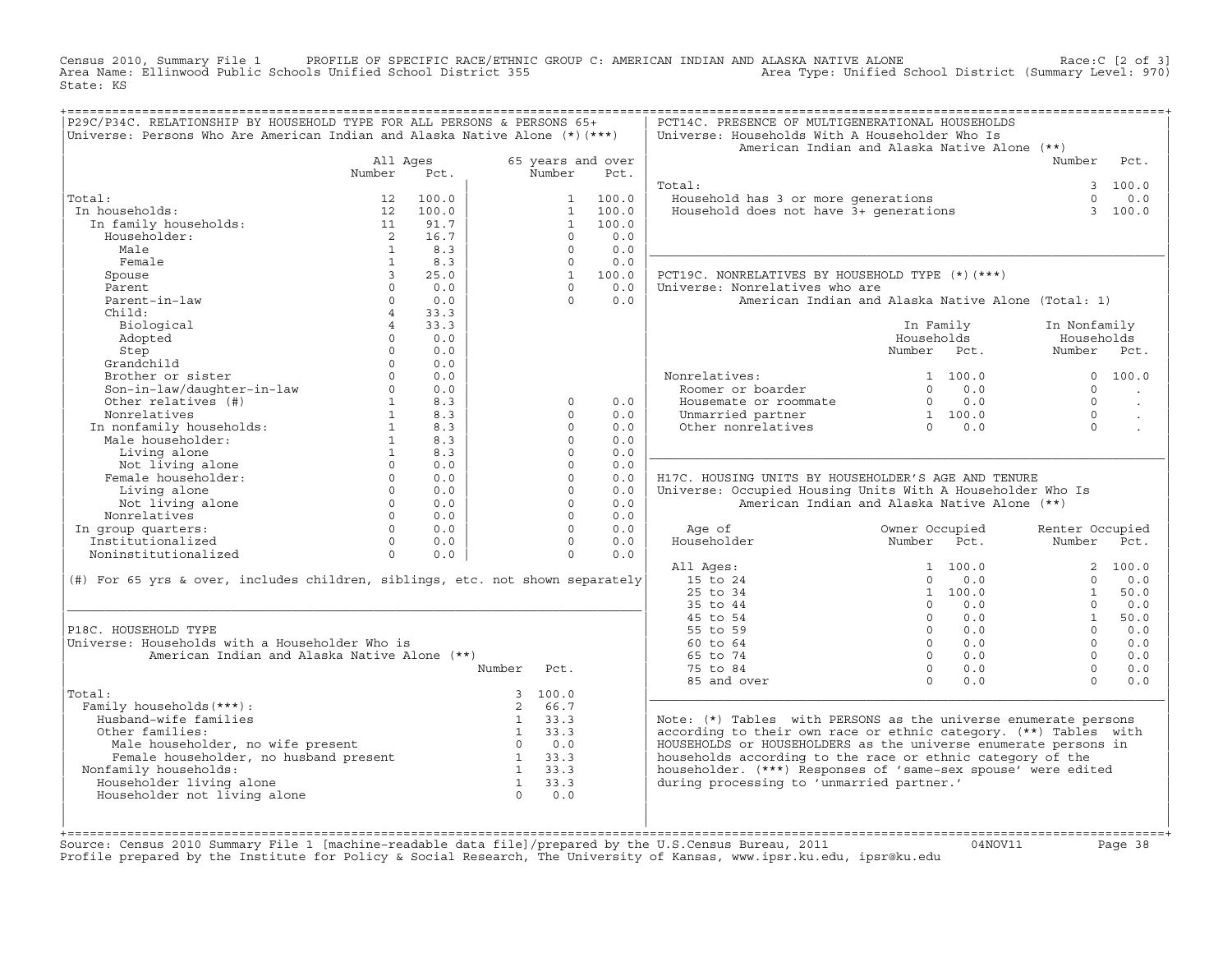Census 2010, Summary File 1 PROFILE OF SPECIFIC RACE/ETHNIC GROUP C: AMERICAN INDIAN AND ALASKA NATIVE ALONE Race:C [3 of 3]<br>Area Name: Ellinwood Public Schools Unified School District 355 area Type: Unified School Distric Area Name: Ellinwood Public Schools Unified School District 355 State: KS

+===================================================================================================================================================+|P28C/H16C. HOUSEHOLDS (OCCUPIED HOUSING UNITS) BY HOUSEHOLD SIZE BY TYPE AND BY TENURE | |Universe: Households (Occupied Housing Units) With A Householder Who Is American Indian and Alaska Native Alone (\*\*)(\*\*\*) |

|                             | All<br>Households | Pct.  | Family<br>Households    | Pct.    | Nonfamily<br>Households | Pct.  | Owner<br>Occupied | Pct.  | Renter<br>Occupied | Pct.  |
|-----------------------------|-------------------|-------|-------------------------|---------|-------------------------|-------|-------------------|-------|--------------------|-------|
| household sizes:<br>All     |                   | 100.0 |                         | 2 100.0 |                         | 100.0 |                   | 100.0 |                    | 100.0 |
| 1-person households         |                   | 33.3  | (Family always >1 pers) |         |                         | 100.0 |                   | 0.0   |                    | 50.0  |
| 2-person households         |                   | 33.3  |                         | 50.0    |                         | 0.0   |                   | 0.0   |                    | 50.0  |
| 3-person households         |                   | 0.0   |                         | 0.0     | $\Omega$                | 0.0   |                   | 0.0   |                    | 0.0   |
| 4-person households         |                   | 33.3  |                         | 50.0    | $\Omega$                | 0.0   |                   | 100.0 |                    | 0.0   |
| 5-person households         |                   | 0.0   |                         | 0.0     | $\Omega$                | 0.0   |                   | 0.0   |                    | 0.0   |
| 6-person households         |                   | 0.0   |                         | 0.0     | $\Omega$                | 0.0   |                   | 0.0   |                    | 0.0   |
| 7-or-more person households | $\Omega$          | 0.0   |                         | 0.0     | 0                       | 0.0   |                   | 0.0   |                    | 0.0   |

|P16C/P17C/P36C/P37C/H11C/H12C. POPULATION IN HOUSEHOLDS AND AVERAGE HOUSEHOLD SIZE BY TYPE AND BY TENURE | Universe: Population in Households (Occupied Housing Units) With A Householder Who Is American Indian and Alaska Native Alone (\*\*)

|                                | Total<br>Population | Pct.     | In<br>Families | Pct.                      | In.<br>Nonfamilies | Pct.     | In Owner<br>Occupied | Pct.             | In Renter<br>Occupied | Pct.     |  |
|--------------------------------|---------------------|----------|----------------|---------------------------|--------------------|----------|----------------------|------------------|-----------------------|----------|--|
| Total population in households |                     | 7 100.0  | 6              | 85.7                      |                    | 14.3     |                      | 57.1             |                       | 42.9     |  |
| Under 18 years                 |                     | 100.0    |                | 100.0                     |                    |          |                      |                  |                       |          |  |
| 18 years and over              |                     | 4 100.0  |                | 75.0                      |                    |          |                      |                  |                       |          |  |
| Average Household Size         | 2.33                | $------$ | 3.00           | $------$                  | 1.00               | $------$ |                      | $4.00 - - - - -$ | .50                   | $------$ |  |
| Under 18 years                 | 1.00                | $------$ | 50             | $------$                  |                    |          |                      |                  |                       |          |  |
| 18 years and over              | 1.33                | ______   | 1.50           | $\qquad \qquad - - - - -$ |                    |          |                      | $- - - - -$      |                       | $------$ |  |
|                                |                     |          |                |                           |                    |          |                      |                  |                       |          |  |

Note: Family household numbers include nonrelatives living with families.

| | PCT20/PCT22C. GROUP OUARTERS POPULATION BY SEX BY AGE BY GROUP OUARTERS TYPE Universe: Population in group quarters for persons who are American Indian and Alaska Native Alone (\*)

|                                               |        |       |       | Pct. of<br>All |      | Pct. of<br>Total |        | Pct. of<br>Total |
|-----------------------------------------------|--------|-------|-------|----------------|------|------------------|--------|------------------|
|                                               | Number | Pct.  | Total | Ages           | Male | $18+$            | Female | $18+$            |
| All types of group quarters:                  |        | 100.0 |       |                |      |                  |        |                  |
| Institutionalized population:                 |        |       |       |                |      |                  |        |                  |
| Correctional facilities for adults            |        |       |       |                |      |                  |        |                  |
| Juvenile facilities                           |        |       |       |                |      |                  |        |                  |
| Nursing facilities/skilled-nursing facilities |        |       |       |                |      |                  |        |                  |
| Other institutional facilities                |        |       |       |                |      |                  |        |                  |
| Noninstitutionalized population:              |        |       |       |                |      |                  |        |                  |
| College/university student housing            |        |       |       |                |      |                  |        |                  |
| Military quarters                             |        |       |       |                |      |                  |        |                  |
| Other noninstitutional facilities             |        |       |       |                |      |                  |        |                  |

|\_\_\_\_\_\_\_\_\_\_\_\_\_\_\_\_\_\_\_\_\_\_\_\_\_\_\_\_\_\_\_\_\_\_\_\_\_\_\_\_\_\_\_\_\_\_\_\_\_\_\_\_\_\_\_\_\_\_\_\_\_\_\_\_\_\_\_\_\_\_\_\_\_\_\_\_\_\_\_\_\_\_\_\_\_\_\_\_\_\_\_\_\_\_\_\_\_\_\_\_\_\_\_\_\_\_\_\_\_\_\_\_\_\_\_\_\_\_\_\_\_\_\_\_\_\_\_\_\_\_\_\_\_\_\_\_\_\_\_\_\_\_\_\_\_\_\_|

| |

| or HOUSEHOLDERS as the universe enumerate persons in households according to the race or ethnic category of the householder. | | (\*\*\*) Same−sex couple households are included in the family households category if there is at least one additional person | | related to householder by birth or adoption. Same−sex couple households with no relatives of the householder present are tabulated | | in nonfamily households. Responses of 'same−sex spouse' were edited during processing to 'unmarried partner.' | +===================================================================================================================================================+

Source: Census 2010 Summary File 1 [machine−readable data file]/prepared by the U.S.Census Bureau, 2011 04NOV11 Page 39 Profile prepared by the Institute for Policy & Social Research, The University of Kansas, www.ipsr.ku.edu, ipsr@ku.edu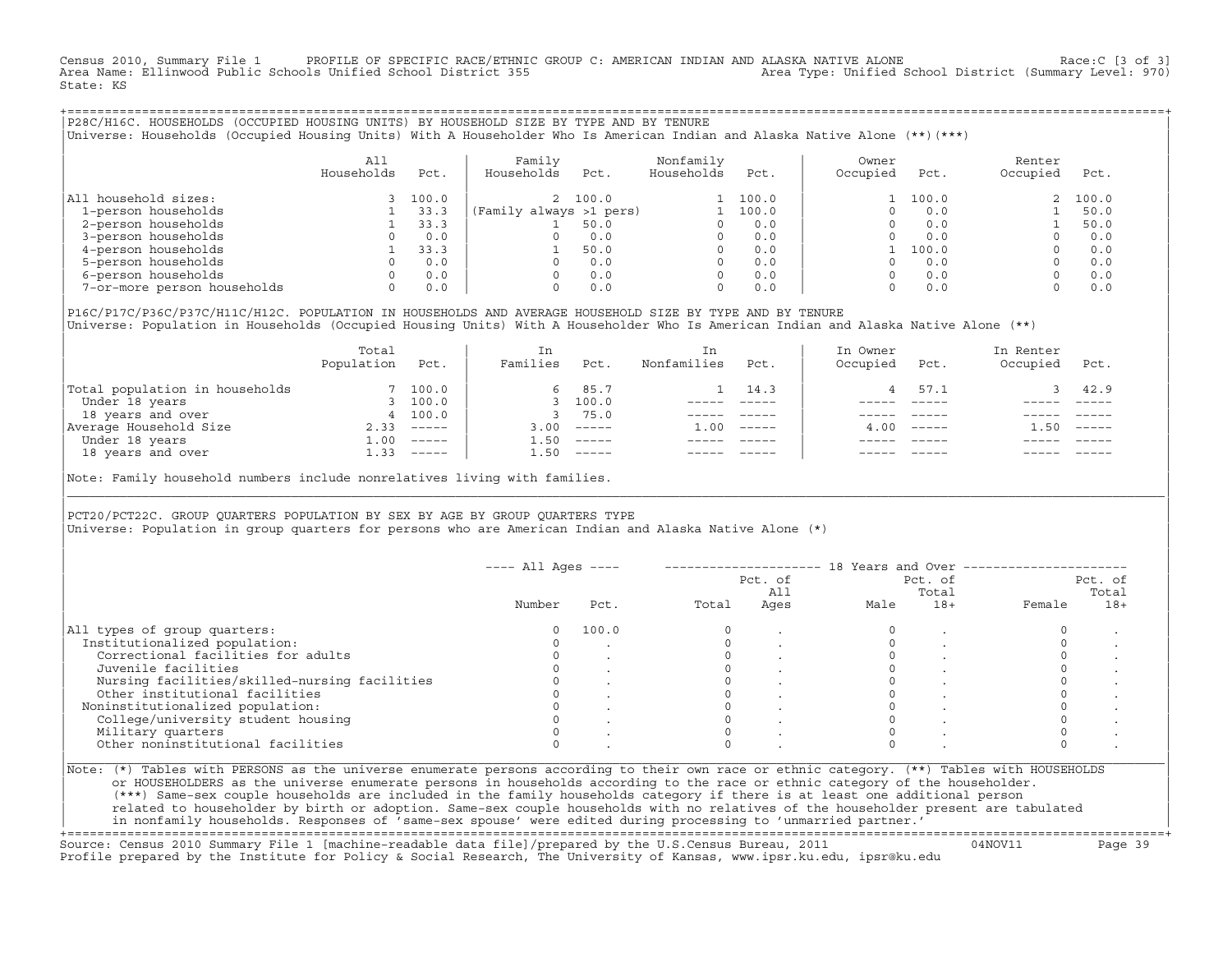Census 2010, Summary File 1 PROFILE OF SPECIFIC RACE/ETHNIC GROUP D: ASIAN ALONE Race:D [1 of 3] Area Name: Ellinwood Public Schools Unified School District 355 Area Type: Unified School District (Summary Level: 970) State: KS

| P29/P29D. POPULATION SUMMARY BY RESIDENCE TYPE FOR DESIGNATED UNIVERSE                                                                                                                                                                                                                                                                    |  |                                                                                                                                                                                                                                             |  | P38D/39D. FAMILY TYPE BY PRESENCE AND AGE OF OWN OR RELATED CHILDREN            |  |                     |
|-------------------------------------------------------------------------------------------------------------------------------------------------------------------------------------------------------------------------------------------------------------------------------------------------------------------------------------------|--|---------------------------------------------------------------------------------------------------------------------------------------------------------------------------------------------------------------------------------------------|--|---------------------------------------------------------------------------------|--|---------------------|
| Universe: PERSONS Who Are Asian Alone                                                                                                                                                                                                                                                                                                     |  |                                                                                                                                                                                                                                             |  | Universe: Families With A Householder Who Is                                    |  |                     |
|                                                                                                                                                                                                                                                                                                                                           |  |                                                                                                                                                                                                                                             |  | Asian Alone (**)(***)                                                           |  |                     |
|                                                                                                                                                                                                                                                                                                                                           |  |                                                                                                                                                                                                                                             |  |                                                                                 |  |                     |
| Total Persons:<br>Total Persons:<br>$\begin{array}{ccccccccc}\n & & & & & \text{Population} & \text{As} & \text{of} & \text{Population of all Races} \\  & & 2 & & 0.1 & \text{of} & & 2,885 \\ \text{In Households (*)} & & 2 & & 0.1 & \text{of} & & 2,827 \\ \text{In Group Quarters} & & & 0 & & 0.0 & \text{of} & & 58\n\end{array}$ |  |                                                                                                                                                                                                                                             |  |                                                                                 |  |                     |
|                                                                                                                                                                                                                                                                                                                                           |  |                                                                                                                                                                                                                                             |  | By Presence of: Own Children Related Children<br>Families Pct.   Families Pct.  |  |                     |
|                                                                                                                                                                                                                                                                                                                                           |  |                                                                                                                                                                                                                                             |  |                                                                                 |  |                     |
|                                                                                                                                                                                                                                                                                                                                           |  |                                                                                                                                                                                                                                             |  |                                                                                 |  |                     |
|                                                                                                                                                                                                                                                                                                                                           |  |                                                                                                                                                                                                                                             |  |                                                                                 |  | $\mathbb O$         |
|                                                                                                                                                                                                                                                                                                                                           |  |                                                                                                                                                                                                                                             |  |                                                                                 |  | $\circ$<br>$\sim$   |
|                                                                                                                                                                                                                                                                                                                                           |  |                                                                                                                                                                                                                                             |  |                                                                                 |  | $\mathsf 0$         |
|                                                                                                                                                                                                                                                                                                                                           |  |                                                                                                                                                                                                                                             |  |                                                                                 |  | $\mathsf{O}$        |
|                                                                                                                                                                                                                                                                                                                                           |  |                                                                                                                                                                                                                                             |  |                                                                                 |  | $\mathbb O$         |
|                                                                                                                                                                                                                                                                                                                                           |  |                                                                                                                                                                                                                                             |  |                                                                                 |  | $\mathsf{O}\xspace$ |
|                                                                                                                                                                                                                                                                                                                                           |  |                                                                                                                                                                                                                                             |  |                                                                                 |  | $\circ$             |
|                                                                                                                                                                                                                                                                                                                                           |  |                                                                                                                                                                                                                                             |  |                                                                                 |  | $\mathbb O$         |
|                                                                                                                                                                                                                                                                                                                                           |  |                                                                                                                                                                                                                                             |  |                                                                                 |  | $\mathsf{O}\xspace$ |
|                                                                                                                                                                                                                                                                                                                                           |  |                                                                                                                                                                                                                                             |  |                                                                                 |  | $\mathbf 0$         |
|                                                                                                                                                                                                                                                                                                                                           |  |                                                                                                                                                                                                                                             |  |                                                                                 |  | $\mathbb O$         |
|                                                                                                                                                                                                                                                                                                                                           |  |                                                                                                                                                                                                                                             |  |                                                                                 |  | $\mathbf 0$         |
|                                                                                                                                                                                                                                                                                                                                           |  |                                                                                                                                                                                                                                             |  |                                                                                 |  | $\mathsf{O}\xspace$ |
|                                                                                                                                                                                                                                                                                                                                           |  |                                                                                                                                                                                                                                             |  |                                                                                 |  | $\mathbb O$         |
|                                                                                                                                                                                                                                                                                                                                           |  |                                                                                                                                                                                                                                             |  |                                                                                 |  | $\mathsf{O}\xspace$ |
|                                                                                                                                                                                                                                                                                                                                           |  |                                                                                                                                                                                                                                             |  |                                                                                 |  | $\mathsf{O}$        |
|                                                                                                                                                                                                                                                                                                                                           |  |                                                                                                                                                                                                                                             |  |                                                                                 |  | $\mathbb O$         |
|                                                                                                                                                                                                                                                                                                                                           |  |                                                                                                                                                                                                                                             |  |                                                                                 |  | $\mathbb O$         |
|                                                                                                                                                                                                                                                                                                                                           |  |                                                                                                                                                                                                                                             |  |                                                                                 |  | $\mathbb O$         |
|                                                                                                                                                                                                                                                                                                                                           |  |                                                                                                                                                                                                                                             |  |                                                                                 |  |                     |
|                                                                                                                                                                                                                                                                                                                                           |  |                                                                                                                                                                                                                                             |  |                                                                                 |  |                     |
|                                                                                                                                                                                                                                                                                                                                           |  |                                                                                                                                                                                                                                             |  |                                                                                 |  |                     |
|                                                                                                                                                                                                                                                                                                                                           |  |                                                                                                                                                                                                                                             |  |                                                                                 |  |                     |
|                                                                                                                                                                                                                                                                                                                                           |  |                                                                                                                                                                                                                                             |  | P31D. RELATIONSHIP BY HOUSEHOLD TYPE FOR THE POPULATION UNDER 18 YEARS          |  |                     |
|                                                                                                                                                                                                                                                                                                                                           |  |                                                                                                                                                                                                                                             |  |                                                                                 |  |                     |
|                                                                                                                                                                                                                                                                                                                                           |  |                                                                                                                                                                                                                                             |  |                                                                                 |  |                     |
|                                                                                                                                                                                                                                                                                                                                           |  |                                                                                                                                                                                                                                             |  |                                                                                 |  |                     |
|                                                                                                                                                                                                                                                                                                                                           |  |                                                                                                                                                                                                                                             |  |                                                                                 |  |                     |
|                                                                                                                                                                                                                                                                                                                                           |  |                                                                                                                                                                                                                                             |  |                                                                                 |  |                     |
|                                                                                                                                                                                                                                                                                                                                           |  |                                                                                                                                                                                                                                             |  |                                                                                 |  |                     |
|                                                                                                                                                                                                                                                                                                                                           |  |                                                                                                                                                                                                                                             |  |                                                                                 |  |                     |
|                                                                                                                                                                                                                                                                                                                                           |  |                                                                                                                                                                                                                                             |  |                                                                                 |  |                     |
|                                                                                                                                                                                                                                                                                                                                           |  |                                                                                                                                                                                                                                             |  |                                                                                 |  |                     |
|                                                                                                                                                                                                                                                                                                                                           |  |                                                                                                                                                                                                                                             |  |                                                                                 |  |                     |
|                                                                                                                                                                                                                                                                                                                                           |  |                                                                                                                                                                                                                                             |  |                                                                                 |  |                     |
|                                                                                                                                                                                                                                                                                                                                           |  |                                                                                                                                                                                                                                             |  |                                                                                 |  |                     |
|                                                                                                                                                                                                                                                                                                                                           |  |                                                                                                                                                                                                                                             |  |                                                                                 |  |                     |
|                                                                                                                                                                                                                                                                                                                                           |  |                                                                                                                                                                                                                                             |  |                                                                                 |  |                     |
|                                                                                                                                                                                                                                                                                                                                           |  |                                                                                                                                                                                                                                             |  |                                                                                 |  |                     |
|                                                                                                                                                                                                                                                                                                                                           |  |                                                                                                                                                                                                                                             |  |                                                                                 |  |                     |
|                                                                                                                                                                                                                                                                                                                                           |  |                                                                                                                                                                                                                                             |  |                                                                                 |  |                     |
|                                                                                                                                                                                                                                                                                                                                           |  |                                                                                                                                                                                                                                             |  |                                                                                 |  |                     |
|                                                                                                                                                                                                                                                                                                                                           |  |                                                                                                                                                                                                                                             |  |                                                                                 |  |                     |
|                                                                                                                                                                                                                                                                                                                                           |  |                                                                                                                                                                                                                                             |  |                                                                                 |  |                     |
|                                                                                                                                                                                                                                                                                                                                           |  |                                                                                                                                                                                                                                             |  |                                                                                 |  |                     |
|                                                                                                                                                                                                                                                                                                                                           |  | $\begin{array}{cccccccc} 0&\texttt{to} &17 & & & & 1 & 50.0 & & & 1 & 100.0 & & & & 0 & 0.0 \\ 18&\texttt{to} &64 & & & 1 & 50.0 & & & 0 & 0.0 & & & 1 & 100.0 \\ 65&\texttt{plus} & & & & 0 & 0.0 & & & 0 & 0.0 & & & 0 & 0.0 \end{array}$ |  |                                                                                 |  |                     |
|                                                                                                                                                                                                                                                                                                                                           |  |                                                                                                                                                                                                                                             |  | Note: (*) Tables with PERSONS as the universe enumerate persons according       |  |                     |
|                                                                                                                                                                                                                                                                                                                                           |  |                                                                                                                                                                                                                                             |  | to their own race or ethnic category. (**) Tables with HOUSEHOLDS or            |  |                     |
|                                                                                                                                                                                                                                                                                                                                           |  |                                                                                                                                                                                                                                             |  | HOUSEHOLDERS as the universe enumerate persons in households according          |  |                     |
|                                                                                                                                                                                                                                                                                                                                           |  |                                                                                                                                                                                                                                             |  | to the race or ethnic category of the householder. (***) Responses of           |  |                     |
| Median Age                                                                                                                                                                                                                                                                                                                                |  | 29.5 12.5 46.5                                                                                                                                                                                                                              |  | $\vert$ 'same-sex spouse' were edited during processing to 'unmarried partner.' |  |                     |

|Median Age 29.5 12.5 46.5 | 'same−sex spouse' were edited during processing to 'unmarried partner.' | +===================================================================================================================================================+ Source: Census 2010 Summary File 1 [machine−readable data file]/prepared by the U.S.Census Bureau, 2011 04NOV11 Page 40 Profile prepared by the Institute for Policy & Social Research, The University of Kansas, www.ipsr.ku.edu, ipsr@ku.edu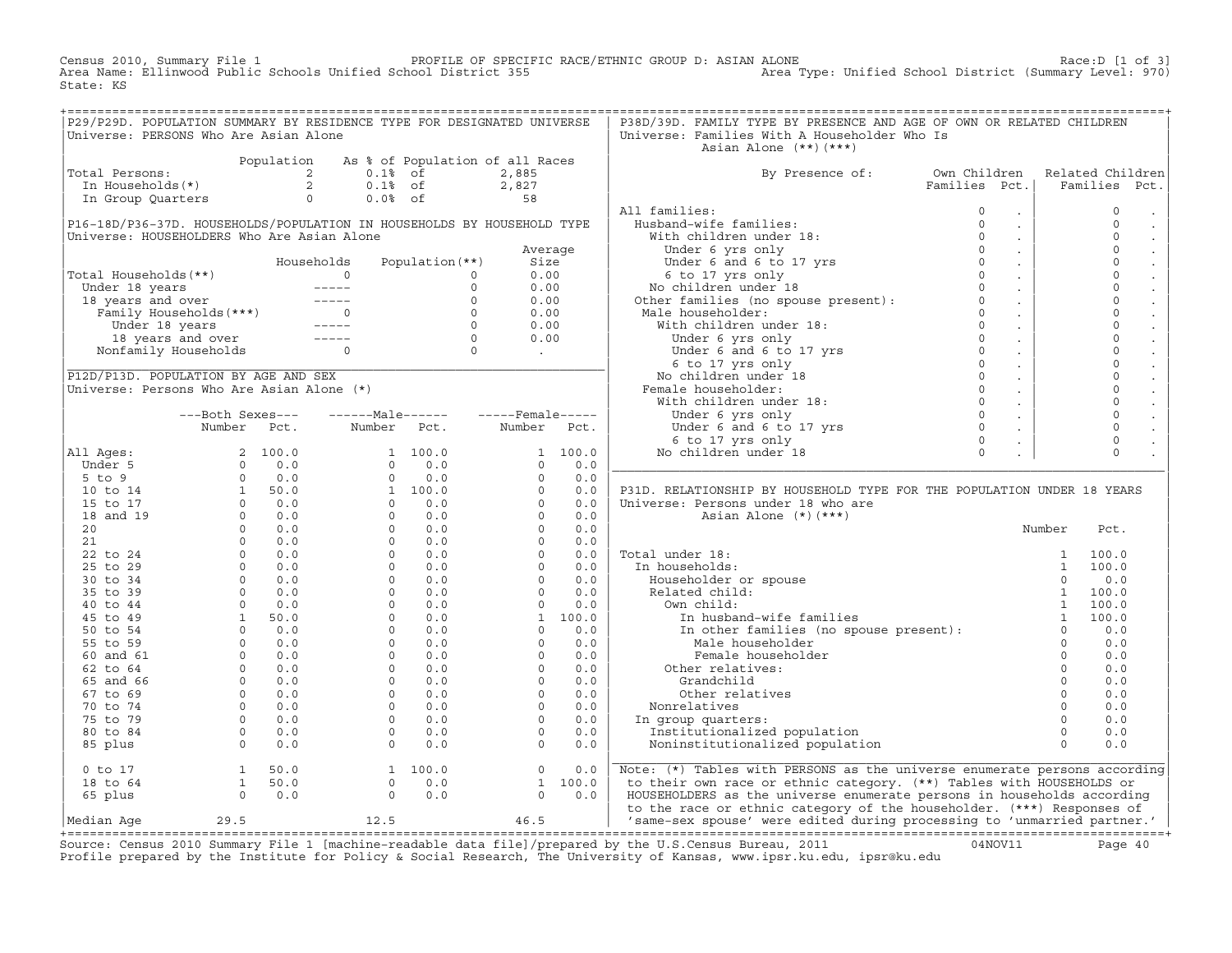Census 2010, Summary File 1 PROFILE OF SPECIFIC RACE/ETHNIC GROUP D: ASIAN ALONE Race:D [2 of 3] Area Name: Ellinwood Public Schools Unified School District 355 Area Type: Unified School District (Summary Level: 970) State: KS

| P29D/P34D. RELATIONSHIP BY HOUSEHOLD TYPE FOR ALL PERSONS & PERSONS 65+<br>Universe: Persons Who Are Asian Alone (*) (***) |                          |                 |                |                      |                      | PCT14D. PRESENCE OF MULTIGENERATIONAL HOUSEHOLDS<br>Universe: Households With A Householder Who Is<br>Asian Alone (**) |                                             |                           |                      |
|----------------------------------------------------------------------------------------------------------------------------|--------------------------|-----------------|----------------|----------------------|----------------------|------------------------------------------------------------------------------------------------------------------------|---------------------------------------------|---------------------------|----------------------|
|                                                                                                                            | All Ages                 |                 |                | 65 years and over    |                      |                                                                                                                        |                                             | Number                    | Pct.                 |
|                                                                                                                            | Number                   | Pct.            |                | Number               | Pct.                 |                                                                                                                        |                                             |                           |                      |
|                                                                                                                            |                          |                 |                |                      |                      | Total:                                                                                                                 |                                             | $\Omega$                  | 100.0                |
| Total:                                                                                                                     | 2                        | 100.0           |                | $\Omega$             |                      | Household has 3 or more generations                                                                                    |                                             | $\Omega$                  |                      |
| In households:                                                                                                             |                          | 2, 100.0        |                | $\Omega$             |                      | Household does not have 3+ qenerations                                                                                 |                                             | $\Omega$                  |                      |
| In family households:                                                                                                      | $\mathbf{1}$             | 50.0            |                | $\Omega$             | $\mathbf{r}$         |                                                                                                                        |                                             |                           |                      |
| Householder:                                                                                                               | $\circ$                  | 0.0             |                | $\Omega$             | $\Box$               |                                                                                                                        |                                             |                           |                      |
| Male                                                                                                                       | $\Omega$                 | 0.0             |                | $\Omega$             |                      |                                                                                                                        |                                             |                           |                      |
| Female                                                                                                                     | $\Omega$                 | 0.0             |                | $\Omega$             | $\ddot{\phantom{a}}$ |                                                                                                                        |                                             |                           |                      |
| Spouse                                                                                                                     | $\circ$                  | 0.0             |                | $\Omega$<br>$\Omega$ | $\ddot{\phantom{a}}$ | PCT19D. NONRELATIVES BY HOUSEHOLD TYPE (*)(***)                                                                        |                                             |                           |                      |
| Parent                                                                                                                     | $\Omega$                 | 0.0             |                |                      | $\ddot{\phantom{0}}$ | Universe: Nonrelatives who are                                                                                         |                                             |                           |                      |
| Parent-in-law                                                                                                              | $\Omega$                 | 0.0             |                | $\Omega$             |                      | Asian Alone (Total: 1)                                                                                                 |                                             |                           |                      |
| Child:                                                                                                                     | $\mathbf{1}$<br>$\Omega$ | 50.0            |                |                      |                      |                                                                                                                        |                                             |                           |                      |
| Biological                                                                                                                 |                          | 0.0             |                |                      |                      |                                                                                                                        | In Family                                   | In Nonfamily              |                      |
| Adopted                                                                                                                    | $\mathbf{1}$<br>$\Omega$ | 50.0<br>0.0     |                |                      |                      |                                                                                                                        | Households<br>Number Pct.                   | Households<br>Number Pct. |                      |
| Step<br>Grandchild                                                                                                         | $\Omega$                 | 0.0             |                |                      |                      |                                                                                                                        |                                             |                           |                      |
| Brother or sister                                                                                                          | $\Omega$                 | 0.0             |                |                      |                      | Nonrelatives:                                                                                                          | 0 100.0                                     |                           | 1 100.0              |
| Son-in-law/daughter-in-law                                                                                                 | $\Omega$                 | 0.0             |                |                      |                      | Roomer or boarder                                                                                                      | $\Omega$<br><b>Contract Contract</b>        | $\Omega$                  | 0.0                  |
| Other relatives (#)                                                                                                        | $\Omega$                 | 0.0             |                | $\Omega$             |                      | Housemate or roommate                                                                                                  | $\overline{0}$<br>$\sim 10^{11}$ km $^{-1}$ | $\Omega$                  | 0.0                  |
| Nonrelatives                                                                                                               | $\Omega$                 | 0.0             |                | $\cap$               | $\sim$               | Unmarried partner                                                                                                      | $\overline{0}$<br><b>Contract</b>           |                           | 1 100.0              |
| In nonfamily households:                                                                                                   | 1                        | 50.0            |                | $\Omega$             | $\sim$               | Other nonrelatives                                                                                                     | $\overline{0}$<br>$\mathbf{r}$              | $\Omega$                  | 0.0                  |
| Male householder:                                                                                                          | $\Omega$                 | 0.0             |                | $\Omega$             |                      |                                                                                                                        |                                             |                           |                      |
| Living alone                                                                                                               | $\Omega$                 | 0.0             |                | $\Omega$             | $\cdot$              |                                                                                                                        |                                             |                           |                      |
| Not living alone                                                                                                           | $\Omega$                 | 0.0             |                | $\Omega$             | $\cdot$              |                                                                                                                        |                                             |                           |                      |
| Female householder:                                                                                                        | $\Omega$                 | 0.0             |                | $\Omega$             | $\ddot{\phantom{0}}$ | H17D. HOUSING UNITS BY HOUSEHOLDER'S AGE AND TENURE                                                                    |                                             |                           |                      |
| Living alone                                                                                                               |                          | $\Omega$<br>0.0 |                | $\Omega$             | $\ddot{\phantom{a}}$ | Universe: Occupied Housing Units With A Householder Who Is                                                             |                                             |                           |                      |
| Not living alone                                                                                                           | $\Omega$                 | 0.0             |                | $\Omega$             |                      | Asian Alone (**)                                                                                                       |                                             |                           |                      |
| Nonrelatives                                                                                                               | 1                        | 50.0            |                | $\Omega$             | $\sim$               |                                                                                                                        |                                             |                           |                      |
| In group quarters:                                                                                                         | $\Omega$                 | 0.0             |                | $\Omega$             | $\ddot{\phantom{0}}$ | Age of                                                                                                                 | Owner Occupied                              | Renter Occupied           |                      |
| Institutionalized                                                                                                          | $\Omega$                 | 0.0             |                | $\Omega$             | $\sim$               | Householder                                                                                                            | Number<br>Pct.                              | Number                    | Pct.                 |
| Noninstitutionalized                                                                                                       | $\Omega$                 | 0.0             |                | $\Omega$             |                      |                                                                                                                        |                                             |                           |                      |
|                                                                                                                            |                          |                 |                |                      |                      | All Ages:                                                                                                              | 100.0<br>$\Omega$                           | $\Omega$                  | 100.0                |
| (#) For 65 yrs & over, includes children, siblings, etc. not shown separately                                              |                          |                 |                |                      |                      | 15 to 24                                                                                                               | $\Omega$                                    | $\Omega$                  |                      |
|                                                                                                                            |                          |                 |                |                      |                      | 25 to 34                                                                                                               | $\circ$                                     | $\Omega$                  |                      |
|                                                                                                                            |                          |                 |                |                      |                      | 35 to 44                                                                                                               | $\circ$                                     | $\Omega$                  | $\ddot{\phantom{a}}$ |
|                                                                                                                            |                          |                 |                |                      |                      | 45 to 54                                                                                                               | $\overline{0}$<br>$\sim 10$                 | $\Omega$                  | $\ddot{\phantom{a}}$ |
| P18D. HOUSEHOLD TYPE                                                                                                       |                          |                 |                |                      |                      | 55 to 59                                                                                                               | $\overline{0}$                              | $\Omega$                  |                      |
| Universe: Households with a Householder Who is                                                                             |                          |                 |                |                      |                      | 60 to 64                                                                                                               | $\Omega$                                    | $\Omega$                  |                      |
| Asian Alone (**)                                                                                                           |                          |                 |                |                      |                      | 65 to 74                                                                                                               | $\Omega$                                    | $\Omega$                  |                      |
|                                                                                                                            |                          |                 | Number         | Pct.                 |                      | 75 to 84                                                                                                               | $\Omega$                                    | $\Omega$                  |                      |
|                                                                                                                            |                          |                 |                |                      |                      | 85 and over                                                                                                            | $\Omega$                                    | $\Omega$                  |                      |
| Total:                                                                                                                     |                          |                 | $\Omega$       | 100.0                |                      |                                                                                                                        |                                             |                           |                      |
| Family households (***) :                                                                                                  |                          |                 | $\Omega$       | $\ddot{\phantom{a}}$ |                      |                                                                                                                        |                                             |                           |                      |
| Husband-wife families                                                                                                      |                          |                 | $\circ$        |                      |                      | Note: $(*)$ Tables with PERSONS as the universe enumerate persons                                                      |                                             |                           |                      |
| Other families:                                                                                                            |                          |                 | $\Omega$       | $\mathbb{Z}^2$       |                      | according to their own race or ethnic category. (**) Tables with                                                       |                                             |                           |                      |
| Male householder, no wife present                                                                                          |                          |                 | $\circ$        | $\ddot{\phantom{a}}$ |                      | HOUSEHOLDS or HOUSEHOLDERS as the universe enumerate persons in                                                        |                                             |                           |                      |
| Female householder, no husband present                                                                                     |                          |                 | $\overline{0}$ | $\ddot{\phantom{a}}$ |                      | households according to the race or ethnic category of the                                                             |                                             |                           |                      |
| Nonfamily households:                                                                                                      |                          |                 | $\Omega$       | $\ddot{\phantom{a}}$ |                      | householder. (***) Responses of 'same-sex spouse' were edited                                                          |                                             |                           |                      |
| Householder living alone                                                                                                   |                          |                 | $\Omega$       | $\ddot{\phantom{a}}$ |                      | during processing to 'unmarried partner.'                                                                              |                                             |                           |                      |
| Householder not living alone                                                                                               |                          |                 | $\cap$         |                      |                      |                                                                                                                        |                                             |                           |                      |
|                                                                                                                            |                          |                 |                |                      |                      |                                                                                                                        |                                             |                           |                      |
|                                                                                                                            |                          |                 |                |                      |                      |                                                                                                                        |                                             |                           |                      |

+===================================================================================================================================================+Source: Census 2010 Summary File 1 [machine−readable data file]/prepared by the U.S.Census Bureau, 2011 04NOV11 Page 41 Profile prepared by the Institute for Policy & Social Research, The University of Kansas, www.ipsr.ku.edu, ipsr@ku.edu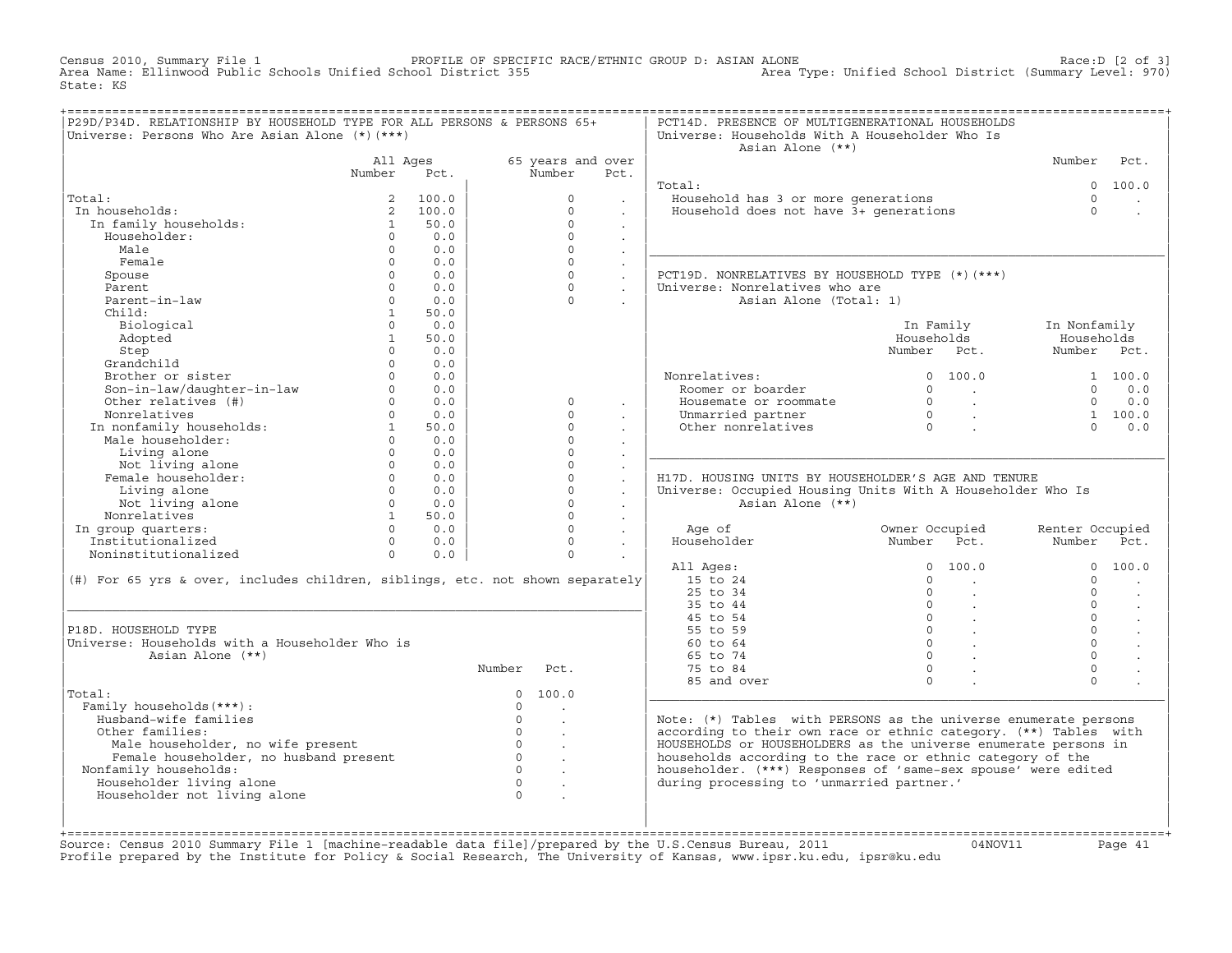Census 2010, Summary File 1 [3 of 3] PROFILE OF SPECIFIC RACE/ETHNIC GROUP D: ASIAN ALONE RACE: D [3 of 3]<br>Area Name: Ellinwood Public Schools Unified School District 355 area Type: Unified School District (Summary Level: Area Name: Ellinwood Public Schools Unified School District 355 State: KS

+===================================================================================================================================================+|P28D/H16D. HOUSEHOLDS (OCCUPIED HOUSING UNITS) BY HOUSEHOLD SIZE BY TYPE AND BY TENURE | |Universe: Households (Occupied Housing Units) With A Householder Who Is Asian Alone (\*\*)(\*\*\*) | | |

|                             |            |      | Family                  |      | Nonfamily  |      | Owner    |      | Renter   |      |
|-----------------------------|------------|------|-------------------------|------|------------|------|----------|------|----------|------|
|                             | Households | Pct. | Households              | Pct. | Households | Pct. | Occupied | Pct. | Occupied | Pct. |
|                             |            |      |                         |      |            |      |          |      |          |      |
| All household sizes:        |            |      |                         |      |            |      |          |      |          |      |
| 1-person households         |            |      | (Family always >1 pers) |      |            |      |          |      |          |      |
| 2-person households         |            |      |                         |      |            |      |          |      |          |      |
| 3-person households         |            |      |                         |      |            |      |          |      |          |      |
| 4-person households         |            |      |                         |      |            |      |          |      |          |      |
| 5-person households         |            |      |                         |      |            |      |          |      |          |      |
| 6-person households         |            |      |                         |      |            |      |          |      |          |      |
| 7-or-more person households |            |      |                         |      |            |      |          |      |          |      |

| | |P16D/P17D/P36D/P37D/H11D/H12D. POPULATION IN HOUSEHOLDS AND AVERAGE HOUSEHOLD SIZE BY TYPE AND BY TENURE | Universe: Population in Households (Occupied Housing Units) With A Householder Who Is Asian Alone (\*\*)

|                                | Total<br>Population | Pct.                                                                                                                                                                                                                                                                                                                                                                                                                                                                                 | In<br>Families | Pct.     | In.<br>Nonfamilies | Pct.          | In Owner<br>Occupied | Pct.          | In Renter<br>Occupied | Pct.     |  |
|--------------------------------|---------------------|--------------------------------------------------------------------------------------------------------------------------------------------------------------------------------------------------------------------------------------------------------------------------------------------------------------------------------------------------------------------------------------------------------------------------------------------------------------------------------------|----------------|----------|--------------------|---------------|----------------------|---------------|-----------------------|----------|--|
| Total population in households | $\Omega$            | 100.0                                                                                                                                                                                                                                                                                                                                                                                                                                                                                |                |          |                    |               |                      |               |                       |          |  |
| Under 18 years                 | $\Omega$            | 100.0                                                                                                                                                                                                                                                                                                                                                                                                                                                                                |                |          |                    |               |                      |               |                       |          |  |
| 18 years and over              |                     | 0 100.0                                                                                                                                                                                                                                                                                                                                                                                                                                                                              |                |          |                    |               |                      |               |                       |          |  |
| Average Household Size         | 0.00                | $------$                                                                                                                                                                                                                                                                                                                                                                                                                                                                             | 0.00           | $------$ |                    | $- - - - - -$ | 0. OO -              | $\frac{1}{2}$ | 0.00                  | $------$ |  |
| Under 18 years                 | 0.00                | $------$                                                                                                                                                                                                                                                                                                                                                                                                                                                                             | 0.00           | $------$ |                    |               |                      |               |                       |          |  |
| 18 years and over              | 0.00                | $\begin{tabular}{cccccc} \multicolumn{2}{c}{} & \multicolumn{2}{c}{} & \multicolumn{2}{c}{} & \multicolumn{2}{c}{} & \multicolumn{2}{c}{} & \multicolumn{2}{c}{} & \multicolumn{2}{c}{} & \multicolumn{2}{c}{} & \multicolumn{2}{c}{} & \multicolumn{2}{c}{} & \multicolumn{2}{c}{} & \multicolumn{2}{c}{} & \multicolumn{2}{c}{} & \multicolumn{2}{c}{} & \multicolumn{2}{c}{} & \multicolumn{2}{c}{} & \multicolumn{2}{c}{} & \multicolumn{2}{c}{} & \multicolumn{2}{c}{} & \mult$ | 0.00           | $------$ |                    |               |                      |               |                       | ------   |  |
|                                |                     |                                                                                                                                                                                                                                                                                                                                                                                                                                                                                      |                |          |                    |               |                      |               |                       |          |  |

Note: Family household numbers include nonrelatives living with families.

| | PCT20/PCT22D. GROUP OUARTERS POPULATION BY SEX BY AGE BY GROUP OUARTERS TYPE Universe: Population in group quarters for persons who are Asian Alone  $(*)$ 

|                                               |        |       |       | Pct. of<br>All |      | Pct. of<br>Total |        | Pct. of<br>Total |
|-----------------------------------------------|--------|-------|-------|----------------|------|------------------|--------|------------------|
|                                               | Number | Pct.  | Total | Ages           | Male | $18+$            | Female | $18+$            |
| All types of group quarters:                  |        | 100.0 |       |                |      |                  |        |                  |
| Institutionalized population:                 |        |       |       |                |      |                  |        |                  |
| Correctional facilities for adults            |        |       |       |                |      |                  |        |                  |
| Juvenile facilities                           |        |       |       |                |      |                  |        |                  |
| Nursing facilities/skilled-nursing facilities |        |       |       |                |      |                  |        |                  |
| Other institutional facilities                |        |       |       |                |      |                  |        |                  |
| Noninstitutionalized population:              |        |       |       |                |      |                  |        |                  |
| College/university student housing            |        |       |       |                |      |                  |        |                  |
| Military quarters                             |        |       |       |                |      |                  |        |                  |
| Other noninstitutional facilities             |        |       |       |                |      |                  |        |                  |

|\_\_\_\_\_\_\_\_\_\_\_\_\_\_\_\_\_\_\_\_\_\_\_\_\_\_\_\_\_\_\_\_\_\_\_\_\_\_\_\_\_\_\_\_\_\_\_\_\_\_\_\_\_\_\_\_\_\_\_\_\_\_\_\_\_\_\_\_\_\_\_\_\_\_\_\_\_\_\_\_\_\_\_\_\_\_\_\_\_\_\_\_\_\_\_\_\_\_\_\_\_\_\_\_\_\_\_\_\_\_\_\_\_\_\_\_\_\_\_\_\_\_\_\_\_\_\_\_\_\_\_\_\_\_\_\_\_\_\_\_\_\_\_\_\_\_\_|

| |

| or HOUSEHOLDERS as the universe enumerate persons in households according to the race or ethnic category of the householder. | | (\*\*\*) Same−sex couple households are included in the family households category if there is at least one additional person | | related to householder by birth or adoption. Same−sex couple households with no relatives of the householder present are tabulated | | in nonfamily households. Responses of 'same−sex spouse' were edited during processing to 'unmarried partner.' |

+===================================================================================================================================================+ Source: Census 2010 Summary File 1 [machine−readable data file]/prepared by the U.S.Census Bureau, 2011 04NOV11 Page 42 Profile prepared by the Institute for Policy & Social Research, The University of Kansas, www.ipsr.ku.edu, ipsr@ku.edu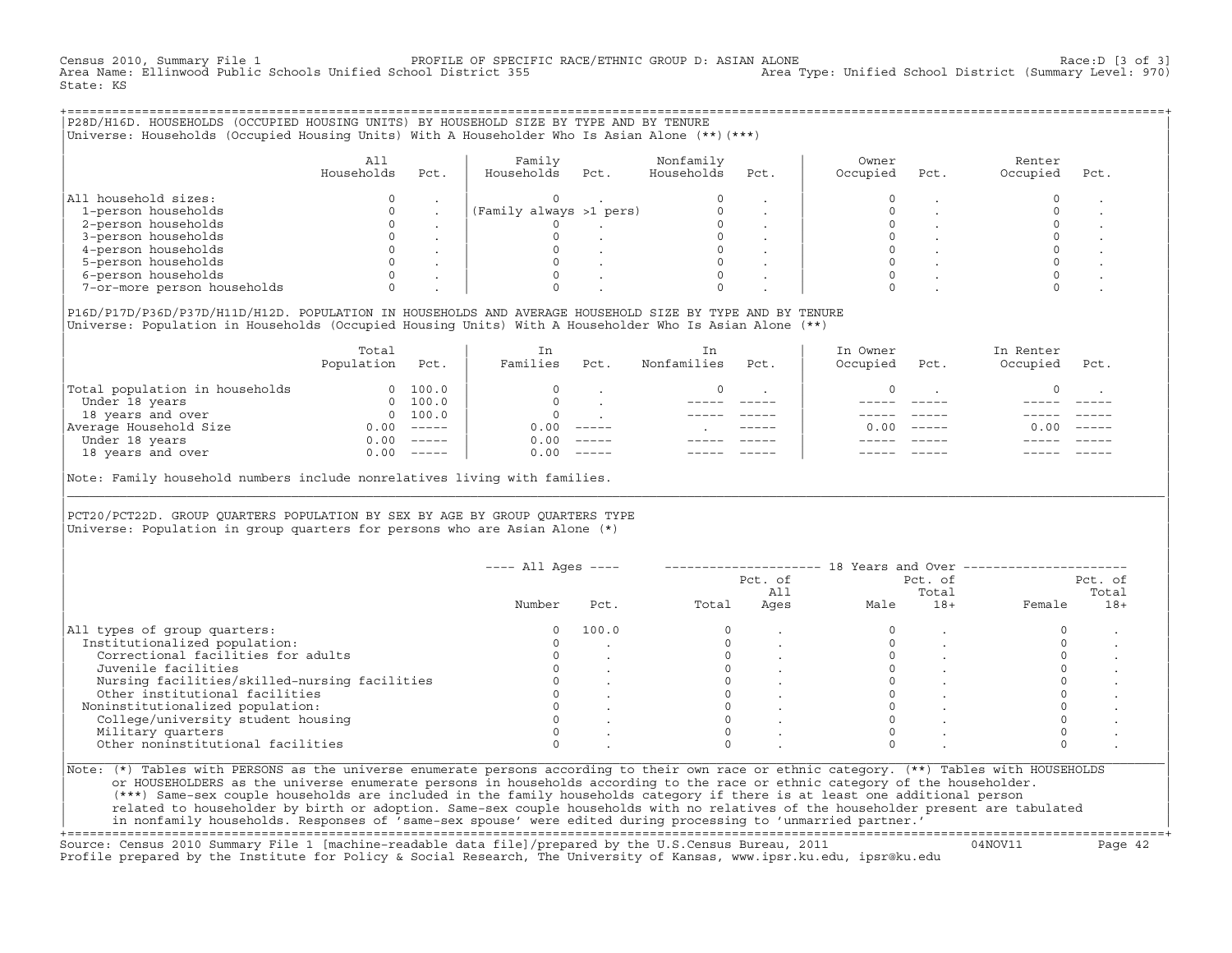Census 2010, Summary File 1 PROFILE OF SPECIFIC RACE/ETHNIC GROUP E: NAT HAWAIIAN/OTH PACIFIC ISLANDER ALONE Race:E [1 of 3]<br>Area Name: Ellinwood Public Schools Unified School Distri State: KS

| P29/P29E. POPULATION SUMMARY BY RESIDENCE TYPE FOR DESIGNATED UNIVERSE |                                                                              |                                           |                                                                                                                                                                                                                                                                       |                                                                                              |                          |                      | P38E/39E. FAMILY TYPE BY PRESENCE AND AGE OF OWN OR RELATED CHILDREN                                                                                                                                                                 |               |                             |                     |
|------------------------------------------------------------------------|------------------------------------------------------------------------------|-------------------------------------------|-----------------------------------------------------------------------------------------------------------------------------------------------------------------------------------------------------------------------------------------------------------------------|----------------------------------------------------------------------------------------------|--------------------------|----------------------|--------------------------------------------------------------------------------------------------------------------------------------------------------------------------------------------------------------------------------------|---------------|-----------------------------|---------------------|
| Universe: PERSONS Who Are Nat Hawaiian/Oth Pacific Islander Alone      |                                                                              |                                           |                                                                                                                                                                                                                                                                       |                                                                                              |                          |                      | Universe: Families With A Householder Who Is                                                                                                                                                                                         |               |                             |                     |
|                                                                        |                                                                              |                                           |                                                                                                                                                                                                                                                                       |                                                                                              |                          |                      | Nat Hawaiian/Oth Pacific Islander Alone (**) (***)                                                                                                                                                                                   |               |                             |                     |
|                                                                        |                                                                              | Population                                | As % of Population of all Races                                                                                                                                                                                                                                       |                                                                                              |                          |                      |                                                                                                                                                                                                                                      |               |                             |                     |
| Total Persons:                                                         |                                                                              |                                           |                                                                                                                                                                                                                                                                       |                                                                                              |                          |                      | By Presence of: Own Children                                                                                                                                                                                                         |               |                             | Related Children    |
|                                                                        |                                                                              |                                           |                                                                                                                                                                                                                                                                       |                                                                                              |                          |                      |                                                                                                                                                                                                                                      | Families Pct. |                             | Families<br>Pct.    |
|                                                                        |                                                                              |                                           |                                                                                                                                                                                                                                                                       |                                                                                              |                          |                      |                                                                                                                                                                                                                                      |               |                             |                     |
|                                                                        |                                                                              |                                           |                                                                                                                                                                                                                                                                       |                                                                                              |                          |                      |                                                                                                                                                                                                                                      |               |                             |                     |
|                                                                        |                                                                              |                                           |                                                                                                                                                                                                                                                                       |                                                                                              |                          |                      | All families:                                                                                                                                                                                                                        | $\circ$       | $\sim$                      | $\mathsf{O}\xspace$ |
| P16-18E/P36-37E. HOUSEHOLDS/POPULATION IN HOUSEHOLDS BY HOUSEHOLD TYPE |                                                                              |                                           |                                                                                                                                                                                                                                                                       |                                                                                              |                          |                      |                                                                                                                                                                                                                                      | $\Omega$      | $\sim$                      | $\Omega$            |
| Universe: HOUSEHOLDERS Who Are Nat Hawaiian/Oth Pacific Islander Alone |                                                                              |                                           |                                                                                                                                                                                                                                                                       |                                                                                              |                          |                      |                                                                                                                                                                                                                                      | $\Omega$      | $\mathcal{L}_{\mathbf{r}}$  | $\Omega$            |
|                                                                        |                                                                              |                                           |                                                                                                                                                                                                                                                                       |                                                                                              | Average                  |                      |                                                                                                                                                                                                                                      | $\Omega$      | $\mathcal{L}^{\pm}$         | $\Omega$            |
|                                                                        |                                                                              |                                           | Households                                                                                                                                                                                                                                                            | Population $(**)$                                                                            | Size                     |                      |                                                                                                                                                                                                                                      | $\Omega$      | $\sim$                      | $\Omega$            |
| Total Households (**)                                                  |                                                                              |                                           | otal Households (**)<br>Under 18 years<br>18 years and over<br>Family Households (***)<br>Under 18 years<br>18 years and over<br>18 years and over<br>18 years and over<br>18 years and over<br>Nonfamily Households<br>0<br>0<br>0<br>0<br>0<br>0<br>0<br>0<br>0<br> |                                                                                              | 0.00                     |                      | 11 families:<br>Husband-wife families:<br>With children under 18:<br>Under 6 yrs only<br>Under 6 and 6 to 17 yrs<br>Comparison only<br>6 to 17 yrs only<br>No children under 18 0<br>Other families (no spouse present): 0<br>0      |               | $\sim$                      | $\Omega$            |
|                                                                        |                                                                              |                                           |                                                                                                                                                                                                                                                                       |                                                                                              | 0.00                     |                      |                                                                                                                                                                                                                                      |               | $\sim$                      | $\Omega$            |
|                                                                        |                                                                              |                                           |                                                                                                                                                                                                                                                                       |                                                                                              | 0.00                     |                      |                                                                                                                                                                                                                                      |               | $\sim$                      | $\mathbf 0$         |
|                                                                        |                                                                              |                                           |                                                                                                                                                                                                                                                                       |                                                                                              | 0.00                     |                      |                                                                                                                                                                                                                                      |               | $\sim 10^{-1}$              | $\mathbf 0$         |
|                                                                        |                                                                              |                                           |                                                                                                                                                                                                                                                                       |                                                                                              | 0.00                     |                      |                                                                                                                                                                                                                                      |               | $\sim$                      | $\Omega$            |
|                                                                        |                                                                              |                                           |                                                                                                                                                                                                                                                                       |                                                                                              | 0.00                     |                      |                                                                                                                                                                                                                                      |               | $\sim$                      | $\Omega$            |
|                                                                        |                                                                              |                                           |                                                                                                                                                                                                                                                                       |                                                                                              | <b>Contract Contract</b> |                      |                                                                                                                                                                                                                                      |               | $\sim$                      | $\Omega$            |
|                                                                        |                                                                              |                                           |                                                                                                                                                                                                                                                                       |                                                                                              |                          |                      |                                                                                                                                                                                                                                      |               | $\sim$                      | $\Omega$            |
| P12E/P13E. POPULATION BY AGE AND SEX                                   |                                                                              |                                           |                                                                                                                                                                                                                                                                       |                                                                                              |                          |                      |                                                                                                                                                                                                                                      |               |                             | $\Omega$            |
|                                                                        |                                                                              |                                           |                                                                                                                                                                                                                                                                       |                                                                                              |                          |                      |                                                                                                                                                                                                                                      |               | $\mathcal{L}^{\pm}$         | $\mathbf 0$         |
| Universe: Persons Who Are Nat Hawaiian/Oth Pacific Islander Alone (*)  |                                                                              |                                           |                                                                                                                                                                                                                                                                       |                                                                                              |                          |                      | Female householder:                                                                                                                                                                                                                  |               | $\sim$                      |                     |
|                                                                        |                                                                              |                                           |                                                                                                                                                                                                                                                                       |                                                                                              |                          |                      | ale householder:<br>With children under 18:<br>Under 6 yrs only<br>Under 6 and 6 to 17 yrs<br>6 to 17 yrs only<br>No children under 18<br>emale householder:<br>With children under 18:<br>Under 6 yrs only<br>Under 6 yrs only<br>0 |               | $\mathcal{L}_{\mathbf{r}}$  | $\mathbf 0$         |
|                                                                        | ---Both Sexes---                                                             |                                           | -------Male------                                                                                                                                                                                                                                                     |                                                                                              | $---$ Female -----       |                      | Under 6 yrs only                                                                                                                                                                                                                     | $\Omega$      | $\sim$                      | $\mathbf 0$         |
|                                                                        |                                                                              |                                           | Number Pct. Number Pct. Number Pct.                                                                                                                                                                                                                                   |                                                                                              |                          |                      |                                                                                                                                                                                                                                      | $\Omega$      | $\mathcal{L}^{\mathcal{L}}$ | $\mathbf 0$         |
|                                                                        |                                                                              |                                           |                                                                                                                                                                                                                                                                       |                                                                                              |                          |                      |                                                                                                                                                                                                                                      | $\Omega$      | $\sim$                      | $\mathbf 0$         |
| All Ages:                                                              |                                                                              |                                           |                                                                                                                                                                                                                                                                       |                                                                                              | $\overline{0}$           |                      | Under 6 and 6 to 17 yrs<br>6 to 17 yrs only<br>5 children under 18<br>No children under 18                                                                                                                                           | $\Omega$      |                             | $\Omega$            |
| Under 5                                                                |                                                                              |                                           |                                                                                                                                                                                                                                                                       |                                                                                              | $\Omega$                 |                      |                                                                                                                                                                                                                                      |               |                             |                     |
| $5$ to $9$                                                             |                                                                              |                                           |                                                                                                                                                                                                                                                                       |                                                                                              | $\Omega$                 | $\mathcal{L}$        |                                                                                                                                                                                                                                      |               |                             |                     |
| 10 to 14                                                               |                                                                              |                                           |                                                                                                                                                                                                                                                                       | $\begin{array}{ccc} 0 & & \cdot \\ 0 & & \cdot \\ 0 & & \cdot \\ 0 & & \cdot \\ \end{array}$ | $\Omega$                 | $\mathcal{L}$        | P31E. RELATIONSHIP BY HOUSEHOLD TYPE FOR THE POPULATION UNDER 18 YEARS                                                                                                                                                               |               |                             |                     |
| 15 to 17                                                               |                                                                              |                                           |                                                                                                                                                                                                                                                                       |                                                                                              | $\Omega$                 | $\sim$               | Universe: Persons under 18 who are                                                                                                                                                                                                   |               |                             |                     |
| 18 and 19                                                              |                                                                              |                                           |                                                                                                                                                                                                                                                                       |                                                                                              | $\Omega$                 |                      | Nat Hawaiian/Oth Pacific Islander Alone (*)(***)                                                                                                                                                                                     |               |                             |                     |
| 20 <sub>o</sub>                                                        |                                                                              |                                           |                                                                                                                                                                                                                                                                       |                                                                                              | $\Omega$                 |                      |                                                                                                                                                                                                                                      |               |                             | Number<br>Pct.      |
| 21                                                                     |                                                                              |                                           |                                                                                                                                                                                                                                                                       |                                                                                              | $\Omega$                 |                      |                                                                                                                                                                                                                                      |               |                             |                     |
| 22 to 24                                                               |                                                                              |                                           |                                                                                                                                                                                                                                                                       |                                                                                              | $\Omega$                 |                      | Total under 18:                                                                                                                                                                                                                      |               |                             | $\Omega$            |
| 25 to 29                                                               |                                                                              |                                           |                                                                                                                                                                                                                                                                       |                                                                                              | $\Omega$                 |                      | In households:                                                                                                                                                                                                                       |               |                             | $\Omega$            |
| 30 to 34                                                               |                                                                              |                                           |                                                                                                                                                                                                                                                                       | $\frac{1}{2}$ .                                                                              | $\circ$                  | $\ddot{\phantom{a}}$ |                                                                                                                                                                                                                                      |               |                             |                     |
|                                                                        |                                                                              |                                           |                                                                                                                                                                                                                                                                       |                                                                                              | $\Omega$                 | $\sim$               | Householder or spouse                                                                                                                                                                                                                |               |                             |                     |
| 35 to 39                                                               |                                                                              |                                           |                                                                                                                                                                                                                                                                       |                                                                                              |                          | $\sim$               | Related child:                                                                                                                                                                                                                       |               |                             |                     |
| 40 to 44                                                               |                                                                              |                                           |                                                                                                                                                                                                                                                                       |                                                                                              | $\Omega$                 |                      | Own child:                                                                                                                                                                                                                           |               |                             |                     |
| 45 to 49                                                               |                                                                              |                                           |                                                                                                                                                                                                                                                                       |                                                                                              | $\Omega$                 |                      | In husband-wife families                                                                                                                                                                                                             |               |                             |                     |
| 50 to 54                                                               |                                                                              |                                           |                                                                                                                                                                                                                                                                       |                                                                                              | $\circ$                  |                      | In other families (no spouse present):                                                                                                                                                                                               |               |                             |                     |
| 55 to 59                                                               |                                                                              |                                           |                                                                                                                                                                                                                                                                       |                                                                                              | $\Omega$                 |                      | Male householder                                                                                                                                                                                                                     |               |                             |                     |
| 60 and 61                                                              |                                                                              |                                           |                                                                                                                                                                                                                                                                       |                                                                                              | $\circ$                  |                      | Female householder                                                                                                                                                                                                                   |               |                             |                     |
| 62 to 64                                                               |                                                                              |                                           |                                                                                                                                                                                                                                                                       | $\begin{matrix} 0 & & \cdot \\ & & \cdot \\ 0 & & \cdot \end{matrix}$                        | $\circ$                  | $\sim$               | Other relatives:                                                                                                                                                                                                                     |               |                             |                     |
| 65 and 66                                                              |                                                                              |                                           |                                                                                                                                                                                                                                                                       |                                                                                              | $\Omega$                 |                      | Grandchild                                                                                                                                                                                                                           |               |                             |                     |
| 67 to 69                                                               |                                                                              |                                           |                                                                                                                                                                                                                                                                       |                                                                                              | $\Omega$                 |                      | Other relatives                                                                                                                                                                                                                      |               |                             |                     |
| 70 to 74                                                               |                                                                              |                                           |                                                                                                                                                                                                                                                                       |                                                                                              | $\Omega$                 |                      | Nonrelatives                                                                                                                                                                                                                         |               |                             |                     |
| 75 to 79                                                               |                                                                              |                                           |                                                                                                                                                                                                                                                                       |                                                                                              | $\circ$                  |                      | In group quarters:                                                                                                                                                                                                                   |               |                             |                     |
| 80 to 84                                                               |                                                                              |                                           |                                                                                                                                                                                                                                                                       |                                                                                              | $\Omega$                 |                      | Institutionalized population                                                                                                                                                                                                         |               |                             | $\Omega$            |
| 85 plus                                                                |                                                                              |                                           |                                                                                                                                                                                                                                                                       |                                                                                              | $\Omega$                 | $\sim$               | Noninstitutionalized population                                                                                                                                                                                                      |               |                             | $\Omega$            |
|                                                                        |                                                                              |                                           |                                                                                                                                                                                                                                                                       |                                                                                              |                          |                      |                                                                                                                                                                                                                                      |               |                             |                     |
| $0$ to 17                                                              |                                                                              | $\begin{matrix} 0 & & \cdot \end{matrix}$ | $\circ$                                                                                                                                                                                                                                                               |                                                                                              | $\circ$                  |                      | Note: (*) Tables with PERSONS as the universe enumerate persons according                                                                                                                                                            |               |                             |                     |
|                                                                        |                                                                              |                                           | $\Omega$                                                                                                                                                                                                                                                              |                                                                                              | $\circ$                  | $\sim$               |                                                                                                                                                                                                                                      |               |                             |                     |
| 18 to 64                                                               | $\begin{matrix} 0 & & \cdot \\ & & 0 \\ & & & \cdot \\ & & & 0 \end{matrix}$ |                                           |                                                                                                                                                                                                                                                                       |                                                                                              |                          |                      | to their own race or ethnic category. (**) Tables with HOUSEHOLDS or                                                                                                                                                                 |               |                             |                     |
| 65 plus                                                                |                                                                              |                                           | $\Omega$                                                                                                                                                                                                                                                              |                                                                                              | $\Omega$                 |                      | HOUSEHOLDERS as the universe enumerate persons in households according                                                                                                                                                               |               |                             |                     |
|                                                                        |                                                                              |                                           |                                                                                                                                                                                                                                                                       |                                                                                              |                          |                      | to the race or ethnic category of the householder. (***) Responses of                                                                                                                                                                |               |                             |                     |
| Median Age                                                             | 0.0                                                                          |                                           | 0.0                                                                                                                                                                                                                                                                   |                                                                                              | 0.0                      |                      | 'same-sex spouse' were edited during processing to 'unmarried partner.'                                                                                                                                                              |               |                             |                     |
|                                                                        |                                                                              |                                           |                                                                                                                                                                                                                                                                       |                                                                                              |                          |                      |                                                                                                                                                                                                                                      |               |                             |                     |

+===================================================================================================================================================+Source: Census 2010 Summary File 1 [machine−readable data file]/prepared by the U.S.Census Bureau, 2011 04NOV11 Page 43 Profile prepared by the Institute for Policy & Social Research, The University of Kansas, www.ipsr.ku.edu, ipsr@ku.edu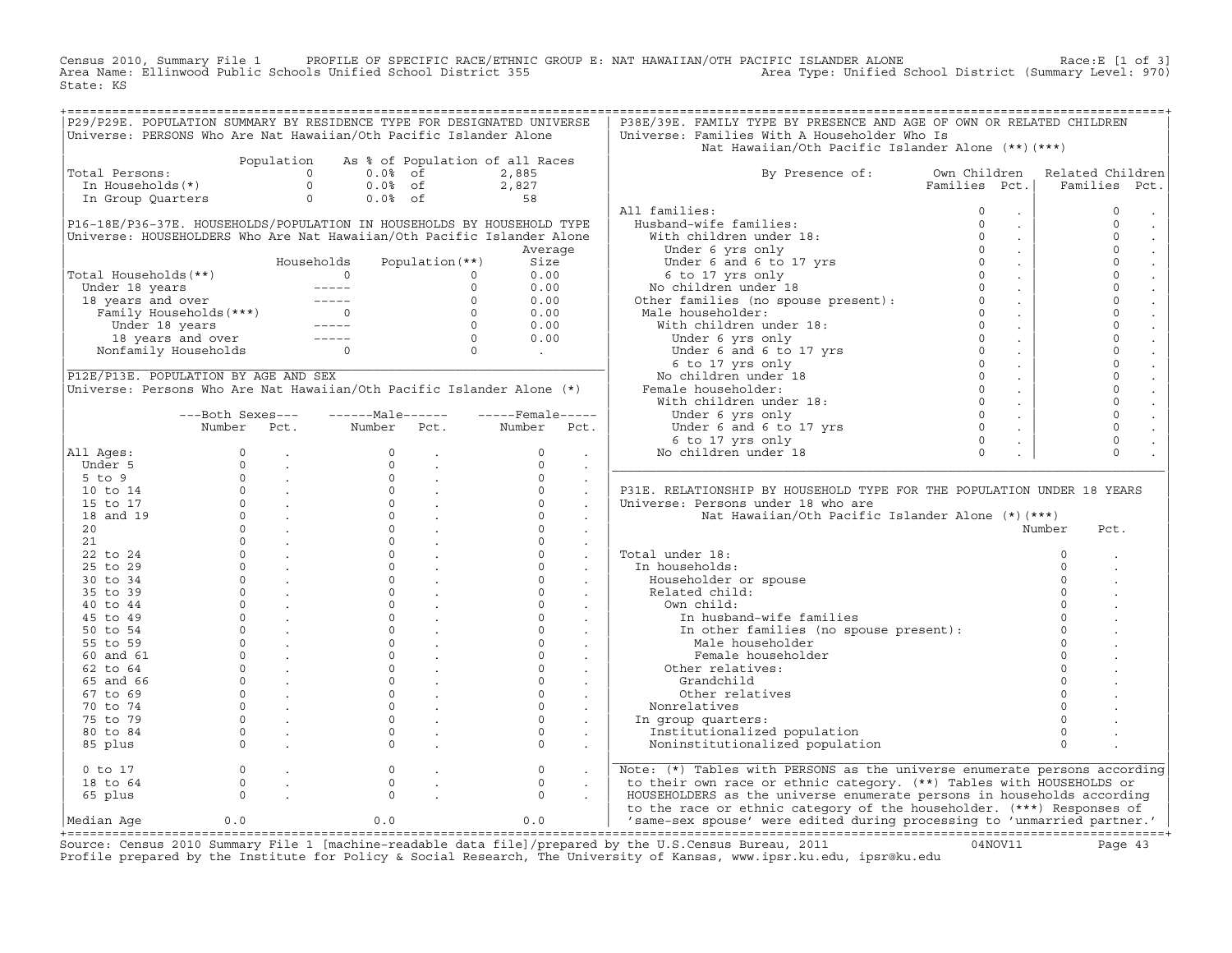Census 2010, Summary File 1 PROFILE OF SPECIFIC RACE/ETHNIC GROUP E: NAT HAWAIIAN/OTH PACIFIC ISLANDER ALONE Race:E [2 of 3]<br>Area Name: Ellinwood Public Schools Unified School Distri State: KS

| P29E/P34E. RELATIONSHIP BY HOUSEHOLD TYPE FOR ALL PERSONS & PERSONS 65+       |          |                      |                                  |                      | PCT14E. PRESENCE OF MULTIGENERATIONAL HOUSEHOLDS                 |                                                    |                                  |
|-------------------------------------------------------------------------------|----------|----------------------|----------------------------------|----------------------|------------------------------------------------------------------|----------------------------------------------------|----------------------------------|
| Universe: Persons Who Are Nat Hawaiian/Oth Pacific Islander Alone (*) (***)   |          |                      |                                  |                      | Universe: Households With A Householder Who Is                   |                                                    |                                  |
|                                                                               |          |                      |                                  |                      |                                                                  | Nat Hawaiian/Oth Pacific Islander Alone (**)       |                                  |
|                                                                               | All Ages |                      | 65 years and over                |                      |                                                                  |                                                    | Number<br>Pct.                   |
|                                                                               | Number   | Pct.                 | Number                           | Pct.                 |                                                                  |                                                    |                                  |
|                                                                               |          |                      |                                  |                      | Total:                                                           |                                                    | 100.0<br>$\Omega$                |
| Total:                                                                        | $\Omega$ |                      | $\Omega$                         |                      | Household has 3 or more generations                              |                                                    | $\Omega$                         |
| In households:                                                                | $\Omega$ |                      | $\circ$                          |                      | Household does not have 3+ qenerations                           |                                                    | $\Omega$                         |
| In family households:                                                         | $\Omega$ | $\mathbf{r}$         | $\circ$                          | $\ddot{\phantom{a}}$ |                                                                  |                                                    |                                  |
| Householder:                                                                  | $\Omega$ | $\ddot{\phantom{a}}$ | $\Omega$                         | $\sim$               |                                                                  |                                                    |                                  |
| Male                                                                          | $\Omega$ |                      | $\Omega$                         | $\ddot{\phantom{0}}$ |                                                                  |                                                    |                                  |
| Female                                                                        | $\Omega$ | $\ddot{\phantom{a}}$ | $\Omega$                         | $\ddot{\phantom{a}}$ |                                                                  |                                                    |                                  |
| Spouse                                                                        | $\Omega$ |                      | $\Omega$                         | $\ddot{\phantom{0}}$ | PCT19E. NONRELATIVES BY HOUSEHOLD TYPE (*) (***)                 |                                                    |                                  |
| Parent                                                                        | $\Omega$ | $\sim$               | $\Omega$                         | $\sim$               | Universe: Nonrelatives who are                                   |                                                    |                                  |
| Parent-in-law                                                                 | $\Omega$ |                      | $\Omega$                         |                      |                                                                  | Nat Hawaiian/Oth Pacific Islander Alone (Total: 0) |                                  |
| Child:                                                                        | $\Omega$ |                      |                                  |                      |                                                                  |                                                    |                                  |
| Biological                                                                    | $\Omega$ |                      |                                  |                      |                                                                  | In Family                                          | In Nonfamily                     |
| Adopted                                                                       | $\Omega$ |                      |                                  |                      |                                                                  | Households                                         | Households                       |
| Step                                                                          | $\Omega$ | $\ddot{\phantom{a}}$ |                                  |                      |                                                                  | Number Pct.                                        | Number Pct.                      |
| Grandchild                                                                    | $\Omega$ |                      |                                  |                      |                                                                  |                                                    |                                  |
| Brother or sister                                                             | $\Omega$ |                      |                                  |                      | Nonrelatives:                                                    | 0 100.0                                            | 0 100.0                          |
| Son-in-law/daughter-in-law                                                    | $\Omega$ | $\ddot{\phantom{a}}$ |                                  |                      | Roomer or boarder                                                | $\Omega$<br>$\sim$ $\sim$                          | $\Omega$                         |
| Other relatives (#)                                                           | $\circ$  | $\ddot{\phantom{a}}$ | $\circ$                          | $\sim$               | Housemate or roommate                                            | $\circ$<br>$\sim 10^{11}$ km $^{-1}$               | $\Omega$<br>$\sim$               |
| Nonrelatives                                                                  | $\Omega$ | $\mathbf{r}$         | $\Omega$                         |                      | Unmarried partner                                                | $\Omega$<br>$\sim 100$ km s $^{-1}$                | $\Omega$                         |
| In nonfamily households:                                                      | $\Omega$ |                      | $\Omega$                         |                      | Other nonrelatives                                               | $\bigcap$                                          | $\Omega$                         |
| Male householder:                                                             | $\Omega$ | $\mathbf{r}$         | $\Omega$                         |                      |                                                                  |                                                    |                                  |
| Living alone                                                                  | $\Omega$ |                      | $\Omega$                         |                      |                                                                  |                                                    |                                  |
| Not living alone                                                              | $\Omega$ | $\sim$               | $\Omega$                         | $\mathbf{r}$         |                                                                  |                                                    |                                  |
| Female householder:                                                           | $\Omega$ | $\sim$               | $\Omega$                         | $\ddot{\phantom{a}}$ | H17E. HOUSING UNITS BY HOUSEHOLDER'S AGE AND TENURE              |                                                    |                                  |
| Living alone                                                                  | $\Omega$ | $\sim$               | $\Omega$                         | $\ddot{\phantom{a}}$ | Universe: Occupied Housing Units With A Householder Who Is       |                                                    |                                  |
| Not living alone                                                              | $\Omega$ | $\sim$               | $\Omega$                         |                      |                                                                  | Nat Hawaiian/Oth Pacific Islander Alone (**)       |                                  |
| Nonrelatives                                                                  | $\Omega$ | $\sim$               | $\Omega$                         | $\ddot{\phantom{0}}$ |                                                                  |                                                    |                                  |
| In group quarters:                                                            | $\Omega$ | $\sim$               | $\Omega$                         | $\ddot{\phantom{a}}$ | Age of                                                           | Owner Occupied                                     | Renter Occupied                  |
| Institutionalized                                                             | $\Omega$ | $\sim$               | $\Omega$                         | $\sim$               | Householder                                                      | Number Pct.                                        | Number<br>Pct.                   |
| Noninstitutionalized                                                          | $\Omega$ |                      | $\Omega$                         |                      |                                                                  |                                                    |                                  |
|                                                                               |          |                      |                                  |                      | All Ages:                                                        | $\overline{0}$<br>100.0                            | $\Omega$<br>100.0                |
| (#) For 65 yrs & over, includes children, siblings, etc. not shown separately |          |                      |                                  |                      | 15 to 24                                                         | $\Omega$                                           | $\Omega$                         |
|                                                                               |          |                      |                                  |                      | 25 to 34                                                         | $\circ$                                            | $\Omega$<br>$\sim$               |
|                                                                               |          |                      |                                  |                      | 35 to 44                                                         | $\circ$<br><b>Contract</b>                         | $\Omega$<br>$\sim$               |
|                                                                               |          |                      |                                  |                      | 45 to 54                                                         | $\overline{0}$<br>$\sim 100$ $\mu$                 | $\Omega$<br>$\ddot{\phantom{a}}$ |
| P18E. HOUSEHOLD TYPE                                                          |          |                      |                                  |                      | 55 to 59                                                         | $\overline{0}$ .                                   | $\Omega$                         |
| Universe: Households with a Householder Who is                                |          |                      |                                  |                      | 60 to 64                                                         | $0 \qquad \qquad .$                                | $\Omega$                         |
| Nat Hawaiian/Oth Pacific Islander Alone (**)                                  |          |                      |                                  |                      | 65 to 74                                                         | $\Omega$                                           | $\Omega$                         |
|                                                                               |          | Number               | Pct.                             |                      | 75 to 84                                                         | $\Omega$                                           | $\Omega$                         |
|                                                                               |          |                      |                                  |                      | 85 and over                                                      | $\Omega$                                           | $\Omega$                         |
| Total:                                                                        |          |                      | 100.0<br>0                       |                      |                                                                  |                                                    |                                  |
| Family households (***):                                                      |          |                      | $\Omega$                         |                      |                                                                  |                                                    |                                  |
| Husband-wife families                                                         |          |                      | $\Omega$<br>$\sim$               |                      | Note: (*) Tables with PERSONS as the universe enumerate persons  |                                                    |                                  |
| Other families:                                                               |          |                      | $\Omega$<br>$\ddot{\phantom{a}}$ |                      | according to their own race or ethnic category. (**) Tables with |                                                    |                                  |
| Male householder, no wife present                                             |          |                      | $\overline{0}$<br>$\sim$         |                      | HOUSEHOLDS or HOUSEHOLDERS as the universe enumerate persons in  |                                                    |                                  |
| Female householder, no husband present                                        |          | $\overline{0}$       | $\ddot{\phantom{a}}$             |                      | households according to the race or ethnic category of the       |                                                    |                                  |
| Nonfamily households:                                                         |          |                      | $\Omega$                         |                      | householder. (***) Responses of 'same-sex spouse' were edited    |                                                    |                                  |
| Householder living alone                                                      |          |                      | $\Omega$<br>$\sim$               |                      | during processing to 'unmarried partner.'                        |                                                    |                                  |
| Householder not living alone                                                  |          |                      | $\Omega$                         |                      |                                                                  |                                                    |                                  |
|                                                                               |          |                      |                                  |                      |                                                                  |                                                    |                                  |
|                                                                               |          |                      |                                  |                      |                                                                  |                                                    |                                  |
|                                                                               |          |                      |                                  |                      |                                                                  |                                                    |                                  |

+===================================================================================================================================================+Source: Census 2010 Summary File 1 [machine−readable data file]/prepared by the U.S.Census Bureau, 2011 04NOV11 Page 44 Profile prepared by the Institute for Policy & Social Research, The University of Kansas, www.ipsr.ku.edu, ipsr@ku.edu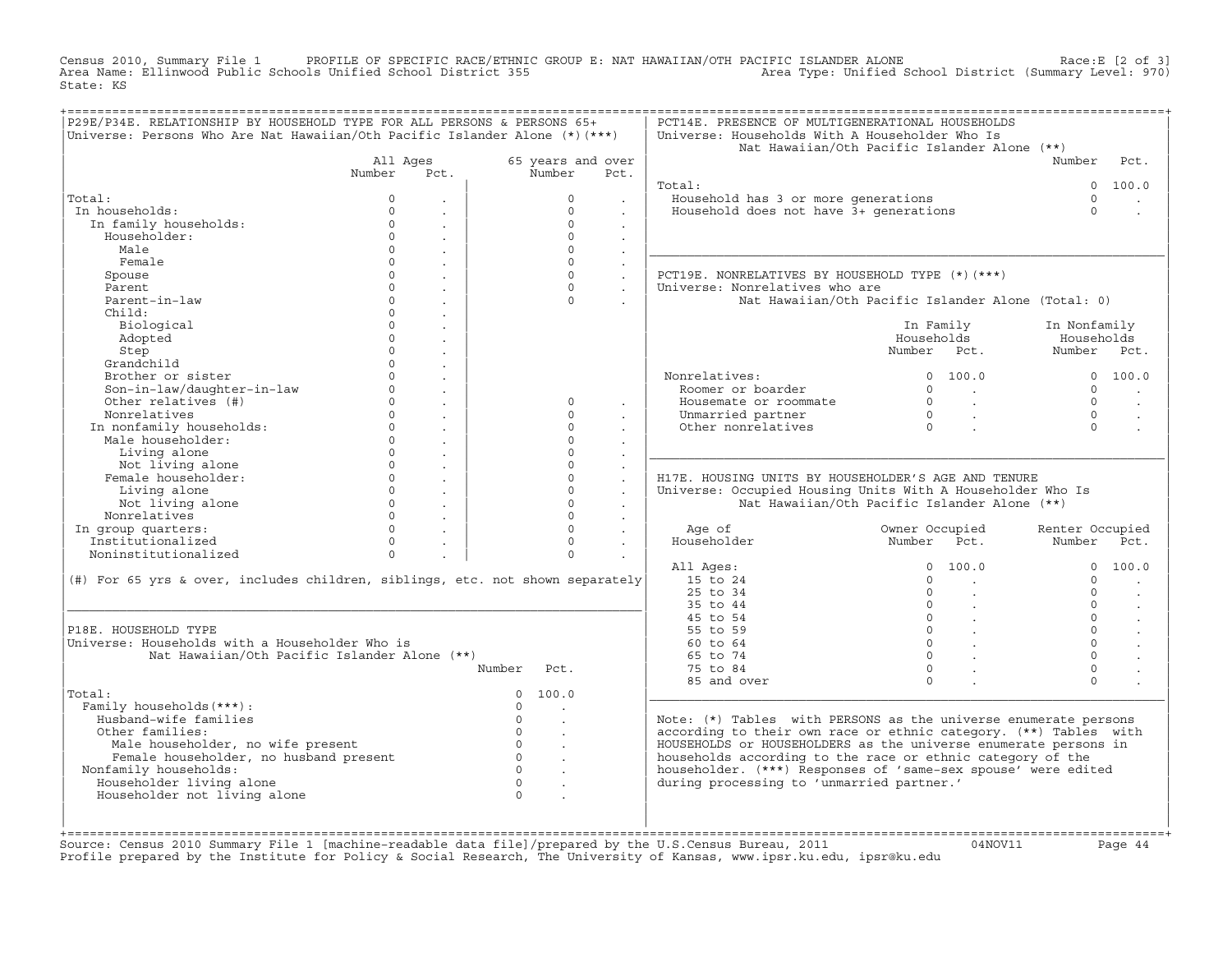Census 2010, Summary File 1 PROFILE OF SPECIFIC RACE/ETHNIC GROUP E: NAT HAWAIIAN/OTH PACIFIC ISLANDER ALONE Race:E [3 of 3]<br>Area Name: Ellinwood Public Schools Unified School District 355 area Type: Unified School Distric Area Name: Ellinwood Public Schools Unified School District 355 State: KS

| P28E/H16E. HOUSEHOLDS (OCCUPIED HOUSING UNITS) BY HOUSEHOLD SIZE BY TYPE AND BY TENURE<br>Universe: Households (Occupied Housing Units) With A Householder Who Is Nat Hawaiian/Oth Pacific Islander Alone (**)(***) |                   |        |                         |      |                         |        |                   |      |                    |      |  |
|---------------------------------------------------------------------------------------------------------------------------------------------------------------------------------------------------------------------|-------------------|--------|-------------------------|------|-------------------------|--------|-------------------|------|--------------------|------|--|
|                                                                                                                                                                                                                     | All<br>Households | Pct.   | Family<br>Households    | Pct. | Nonfamily<br>Households | Pct.   | Owner<br>Occupied | Pct. | Renter<br>Occupied | Pct. |  |
| All household sizes:<br>1-person households<br>2-person households<br>3-person households<br>4-person households<br>5-person households<br>6-person households<br>7-or-more person households                       |                   | $\sim$ | (Family always >1 pers) |      |                         | $\sim$ |                   |      |                    |      |  |

|P16E/P17E/P36E/P37E/H11E/H12E. POPULATION IN HOUSEHOLDS AND AVERAGE HOUSEHOLD SIZE BY TYPE AND BY TENURE | |Universe: Population in Households (Occupied Housing Units) With A Householder Who Is Nat Hawaiian/Oth Pacific Islander Alone (\*\*) |

|                                | Total<br>Population | Pct.     | In<br>Families | Pct.     | In<br>Nonfamilies | Pct.        | In Owner<br>Occupied | Pct.          | In Renter<br>Occupied | Pct.     |  |
|--------------------------------|---------------------|----------|----------------|----------|-------------------|-------------|----------------------|---------------|-----------------------|----------|--|
| Total population in households |                     | 100.0    | $\Omega$       |          |                   |             |                      |               |                       |          |  |
| Under 18 years                 | $\Omega$            | 100.0    | $\Omega$       |          |                   |             |                      |               |                       |          |  |
| 18 years and over              | $\Omega$            | 100.0    | $\Omega$       |          |                   |             |                      |               |                       |          |  |
| Average Household Size         | 0.00                | $------$ | 0.00           | $------$ |                   | $- - - - -$ | 0.00                 | $\frac{1}{2}$ | 0.00                  | $------$ |  |
| Under 18 years                 | 0.00                | $------$ | 0.00           | $------$ |                   |             |                      |               |                       |          |  |
| 18 years and over              | 0.00                | $------$ | 0.00           | $------$ |                   |             |                      |               |                       |          |  |
|                                |                     |          |                |          |                   |             |                      |               |                       |          |  |

|Note: Family household numbers include nonrelatives living with families. |

| | PCT20/PCT22E. GROUP OUARTERS POPULATION BY SEX BY AGE BY GROUP OUARTERS TYPE |Universe: Population in group quarters for persons who are Nat Hawaiian/Oth Pacific Islander Alone (\*) |

|                                               |        |       |       | Pct. of<br>All |      | Pct. of<br>Total |        | Pct. of<br>Total |
|-----------------------------------------------|--------|-------|-------|----------------|------|------------------|--------|------------------|
|                                               | Number | Pct.  | Total | Ages           | Male | $18+$            | Female | $18+$            |
| All types of group quarters:                  |        | 100.0 |       |                |      |                  |        |                  |
| Institutionalized population:                 |        |       |       |                |      |                  |        |                  |
| Correctional facilities for adults            |        |       |       |                |      |                  |        |                  |
| Juvenile facilities                           |        |       |       |                |      |                  |        |                  |
| Nursing facilities/skilled-nursing facilities |        |       |       |                |      |                  |        |                  |
| Other institutional facilities                |        |       |       |                |      |                  |        |                  |
| Noninstitutionalized population:              |        |       |       |                |      |                  |        |                  |
| College/university student housing            |        |       |       |                |      |                  |        |                  |
| Military quarters                             |        |       |       |                |      |                  |        |                  |
| Other noninstitutional facilities             |        |       |       |                |      |                  |        |                  |

|\_\_\_\_\_\_\_\_\_\_\_\_\_\_\_\_\_\_\_\_\_\_\_\_\_\_\_\_\_\_\_\_\_\_\_\_\_\_\_\_\_\_\_\_\_\_\_\_\_\_\_\_\_\_\_\_\_\_\_\_\_\_\_\_\_\_\_\_\_\_\_\_\_\_\_\_\_\_\_\_\_\_\_\_\_\_\_\_\_\_\_\_\_\_\_\_\_\_\_\_\_\_\_\_\_\_\_\_\_\_\_\_\_\_\_\_\_\_\_\_\_\_\_\_\_\_\_\_\_\_\_\_\_\_\_\_\_\_\_\_\_\_\_\_\_\_\_|

| |

| or HOUSEHOLDERS as the universe enumerate persons in households according to the race or ethnic category of the householder. | | (\*\*\*) Same−sex couple households are included in the family households category if there is at least one additional person | | related to householder by birth or adoption. Same−sex couple households with no relatives of the householder present are tabulated | | in nonfamily households. Responses of 'same−sex spouse' were edited during processing to 'unmarried partner.' | +===================================================================================================================================================+

Source: Census 2010 Summary File 1 [machine−readable data file]/prepared by the U.S.Census Bureau, 2011 04NOV11 Page 45 Profile prepared by the Institute for Policy & Social Research, The University of Kansas, www.ipsr.ku.edu, ipsr@ku.edu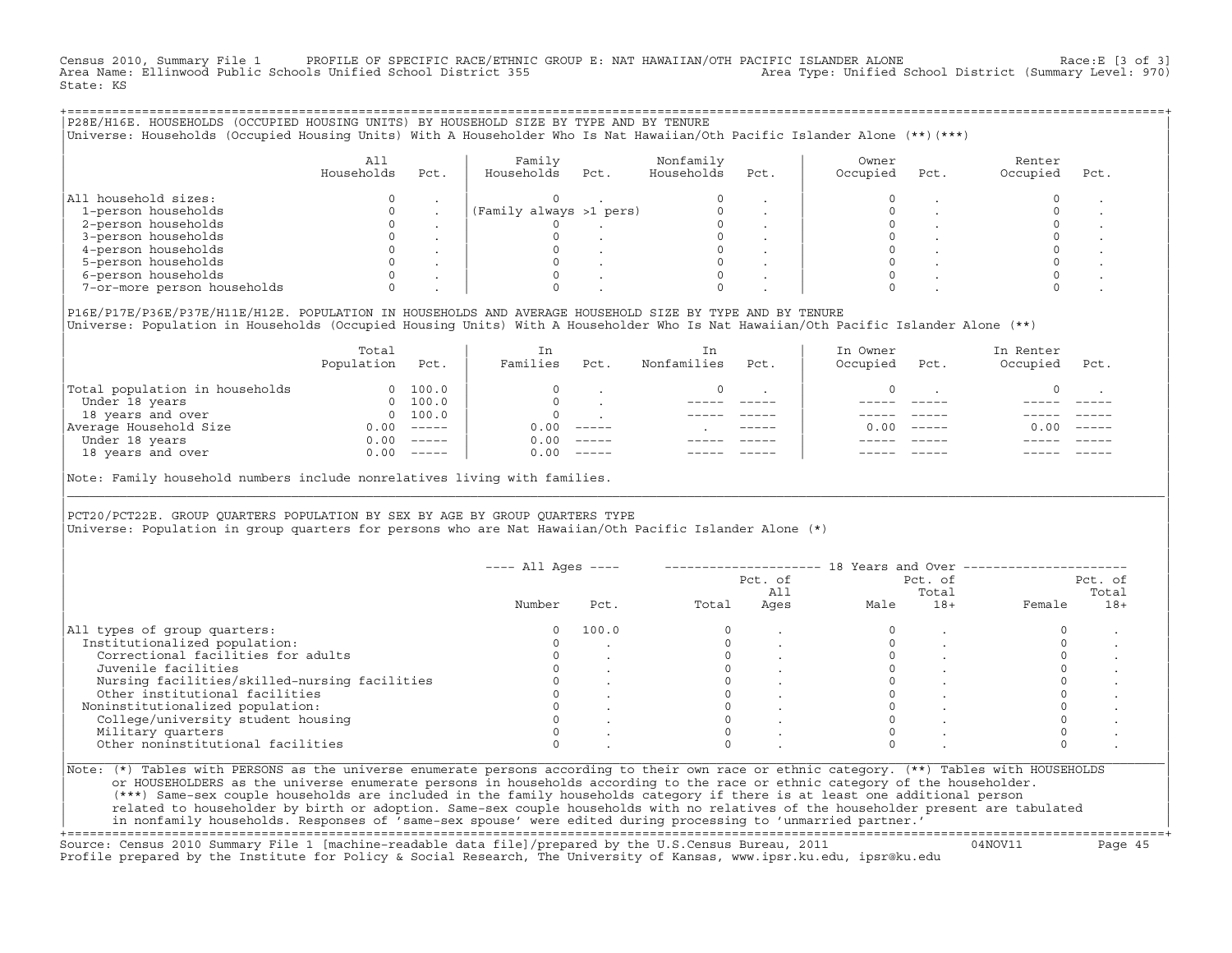[3 Census 2010, Summary File 1 PROFILE OF SPECIFIC RACE/ETHNIC GROUP F: SOME OTHER RACE ALONE<br>(Strea Name: Ellinwood Public Schools Unified School District 355 Area State: KS

| Population As % of Population of all Races<br>otal Persons:<br>The Households (*)<br>The Group Quarters<br>The Group Quarters<br>Contains the Contact of the Contact of the Contact of the Contact of the Contact of the Contact of the Contact of the Contact of the Contact of the<br>Total Persons:<br>By Presence of: Own Children Related Children<br>Families Pct.   Families Pct.<br>6 100.0<br>P16-18F/P36-37F. HOUSEHOLDS/POPULATION IN HOUSEHOLDS BY HOUSEHOLD TYPE<br>$\begin{array}{cccc} 6& 100\, . \, 0\\ 5& 83\, . \, 3\\ 4& 6\, 6\, . \, 7\\ 1& 16\, . \, 7\\ 2& 33\, . \, 3\\ 1& 16\, . \, 7\\ 1& 16\, . \, 7\\ 1& 16\, . \, 7\\ 0& 0\, . \, 0\\ 0& 0\, . \, 0\\ 0& 0\, . \, 0\\ 0& 0\, . \, 0\\ 0& 0\, . \, 0\\ 0& 0\, . \, 0\\ 1& 16\, . \, 7\\ 1& 1$<br>Universe: HOUSEHOLDERS Who Are Some Other Race Alone<br>Universe: Households (**)<br>Total Households (**)<br>Under 18 years<br>18 years and over<br>Family Households (***)<br>Under 18 years<br>18 years and over<br>Tamp Households (***)<br>12 1.71<br>12 1.71<br>12 1.71<br>12 1.71<br>12 1.71<br>12 1.71<br><br>PI2F/PI3F. POPULATION BY AGE AND SEX<br>Universe: Persons Who Are Some Other Race Alone (*)<br>-------Male------<br>-----Female-----<br>---Both Sexes---<br>Number Pct.<br>Number Pct. Number Pct.<br>$\begin{tabular}{ c  c  c } \hline \textbf{All} \textbf{Ages}: & \textbf{Number} & \textbf{Pe} & \textbf{Number} & \textbf{Pc1}, & \textbf{Number} & \textbf{Pc2}, & \textbf{Step 17} & \textbf{yrs} & \textbf{0} & 0.0 \\ \hline \textbf{All} \textbf{Ages}: & 21 & 100.0 & 11 & 100.0 & 100.0 \\ \hline \textbf{B1} & 2 & 100.0 & 11 & 100.0 & 100.0 \\ \hline \textbf{51} & 2 & 31 & 44.3 & 15 &$<br>P31F. RELATIONSHIP BY HOUSEHOLD TYPE FOR THE POPULATION UNDER 18 YEARS<br>Pct.<br>100.0<br>100.0<br>0.0<br>100.0<br>100.0<br>75.0<br>25.0<br>0.0<br>25.0<br>0.0<br>0.0<br>0.0<br>0.0<br>0.0<br>0.0<br>0.0<br>0 to 17 a 36.1 4 36.4 4 40.0 Note: (*) Tables with PERSONS as the universe enumerate persons according<br>18 to 64 11 52.4 6 54.5 5 50.0 to their own race or ethnic category. (**) Tables with HOUSEHOLDS or<br>65 plus 2 9.5 1 9.1 | P29/P29F. POPULATION SUMMARY BY RESIDENCE TYPE FOR DESIGNATED UNIVERSE<br>Universe: PERSONS Who Are Some Other Race Alone |  |  |  | P38F/39F. FAMILY TYPE BY PRESENCE AND AGE OF OWN OR RELATED CHILDREN<br>Universe: Families With A Householder Who Is<br>Some Other Race Alone (**) (***) |  |  |  |
|-------------------------------------------------------------------------------------------------------------------------------------------------------------------------------------------------------------------------------------------------------------------------------------------------------------------------------------------------------------------------------------------------------------------------------------------------------------------------------------------------------------------------------------------------------------------------------------------------------------------------------------------------------------------------------------------------------------------------------------------------------------------------------------------------------------------------------------------------------------------------------------------------------------------------------------------------------------------------------------------------------------------------------------------------------------------------------------------------------------------------------------------------------------------------------------------------------------------------------------------------------------------------------------------------------------------------------------------------------------------------------------------------------------------------------------------------------------------------------------------------------------------------------------------------------------------------------------------------------------------------------------------------------------------------------------------------------------------------------------------------------------------------------------------------------------------------------------------------------------------------------------------------------------------------------------------------------------------------------------------------------------------------------------------------------------------------------------------------------------------------------------------------------------------|---------------------------------------------------------------------------------------------------------------------------|--|--|--|----------------------------------------------------------------------------------------------------------------------------------------------------------|--|--|--|
|                                                                                                                                                                                                                                                                                                                                                                                                                                                                                                                                                                                                                                                                                                                                                                                                                                                                                                                                                                                                                                                                                                                                                                                                                                                                                                                                                                                                                                                                                                                                                                                                                                                                                                                                                                                                                                                                                                                                                                                                                                                                                                                                                                   |                                                                                                                           |  |  |  |                                                                                                                                                          |  |  |  |
|                                                                                                                                                                                                                                                                                                                                                                                                                                                                                                                                                                                                                                                                                                                                                                                                                                                                                                                                                                                                                                                                                                                                                                                                                                                                                                                                                                                                                                                                                                                                                                                                                                                                                                                                                                                                                                                                                                                                                                                                                                                                                                                                                                   |                                                                                                                           |  |  |  |                                                                                                                                                          |  |  |  |
|                                                                                                                                                                                                                                                                                                                                                                                                                                                                                                                                                                                                                                                                                                                                                                                                                                                                                                                                                                                                                                                                                                                                                                                                                                                                                                                                                                                                                                                                                                                                                                                                                                                                                                                                                                                                                                                                                                                                                                                                                                                                                                                                                                   |                                                                                                                           |  |  |  |                                                                                                                                                          |  |  |  |
|                                                                                                                                                                                                                                                                                                                                                                                                                                                                                                                                                                                                                                                                                                                                                                                                                                                                                                                                                                                                                                                                                                                                                                                                                                                                                                                                                                                                                                                                                                                                                                                                                                                                                                                                                                                                                                                                                                                                                                                                                                                                                                                                                                   |                                                                                                                           |  |  |  |                                                                                                                                                          |  |  |  |
|                                                                                                                                                                                                                                                                                                                                                                                                                                                                                                                                                                                                                                                                                                                                                                                                                                                                                                                                                                                                                                                                                                                                                                                                                                                                                                                                                                                                                                                                                                                                                                                                                                                                                                                                                                                                                                                                                                                                                                                                                                                                                                                                                                   |                                                                                                                           |  |  |  |                                                                                                                                                          |  |  |  |
|                                                                                                                                                                                                                                                                                                                                                                                                                                                                                                                                                                                                                                                                                                                                                                                                                                                                                                                                                                                                                                                                                                                                                                                                                                                                                                                                                                                                                                                                                                                                                                                                                                                                                                                                                                                                                                                                                                                                                                                                                                                                                                                                                                   |                                                                                                                           |  |  |  |                                                                                                                                                          |  |  |  |
|                                                                                                                                                                                                                                                                                                                                                                                                                                                                                                                                                                                                                                                                                                                                                                                                                                                                                                                                                                                                                                                                                                                                                                                                                                                                                                                                                                                                                                                                                                                                                                                                                                                                                                                                                                                                                                                                                                                                                                                                                                                                                                                                                                   |                                                                                                                           |  |  |  |                                                                                                                                                          |  |  |  |
|                                                                                                                                                                                                                                                                                                                                                                                                                                                                                                                                                                                                                                                                                                                                                                                                                                                                                                                                                                                                                                                                                                                                                                                                                                                                                                                                                                                                                                                                                                                                                                                                                                                                                                                                                                                                                                                                                                                                                                                                                                                                                                                                                                   |                                                                                                                           |  |  |  |                                                                                                                                                          |  |  |  |
|                                                                                                                                                                                                                                                                                                                                                                                                                                                                                                                                                                                                                                                                                                                                                                                                                                                                                                                                                                                                                                                                                                                                                                                                                                                                                                                                                                                                                                                                                                                                                                                                                                                                                                                                                                                                                                                                                                                                                                                                                                                                                                                                                                   |                                                                                                                           |  |  |  |                                                                                                                                                          |  |  |  |
|                                                                                                                                                                                                                                                                                                                                                                                                                                                                                                                                                                                                                                                                                                                                                                                                                                                                                                                                                                                                                                                                                                                                                                                                                                                                                                                                                                                                                                                                                                                                                                                                                                                                                                                                                                                                                                                                                                                                                                                                                                                                                                                                                                   |                                                                                                                           |  |  |  |                                                                                                                                                          |  |  |  |
|                                                                                                                                                                                                                                                                                                                                                                                                                                                                                                                                                                                                                                                                                                                                                                                                                                                                                                                                                                                                                                                                                                                                                                                                                                                                                                                                                                                                                                                                                                                                                                                                                                                                                                                                                                                                                                                                                                                                                                                                                                                                                                                                                                   |                                                                                                                           |  |  |  |                                                                                                                                                          |  |  |  |
|                                                                                                                                                                                                                                                                                                                                                                                                                                                                                                                                                                                                                                                                                                                                                                                                                                                                                                                                                                                                                                                                                                                                                                                                                                                                                                                                                                                                                                                                                                                                                                                                                                                                                                                                                                                                                                                                                                                                                                                                                                                                                                                                                                   |                                                                                                                           |  |  |  |                                                                                                                                                          |  |  |  |
|                                                                                                                                                                                                                                                                                                                                                                                                                                                                                                                                                                                                                                                                                                                                                                                                                                                                                                                                                                                                                                                                                                                                                                                                                                                                                                                                                                                                                                                                                                                                                                                                                                                                                                                                                                                                                                                                                                                                                                                                                                                                                                                                                                   |                                                                                                                           |  |  |  |                                                                                                                                                          |  |  |  |
|                                                                                                                                                                                                                                                                                                                                                                                                                                                                                                                                                                                                                                                                                                                                                                                                                                                                                                                                                                                                                                                                                                                                                                                                                                                                                                                                                                                                                                                                                                                                                                                                                                                                                                                                                                                                                                                                                                                                                                                                                                                                                                                                                                   |                                                                                                                           |  |  |  |                                                                                                                                                          |  |  |  |
|                                                                                                                                                                                                                                                                                                                                                                                                                                                                                                                                                                                                                                                                                                                                                                                                                                                                                                                                                                                                                                                                                                                                                                                                                                                                                                                                                                                                                                                                                                                                                                                                                                                                                                                                                                                                                                                                                                                                                                                                                                                                                                                                                                   |                                                                                                                           |  |  |  |                                                                                                                                                          |  |  |  |
|                                                                                                                                                                                                                                                                                                                                                                                                                                                                                                                                                                                                                                                                                                                                                                                                                                                                                                                                                                                                                                                                                                                                                                                                                                                                                                                                                                                                                                                                                                                                                                                                                                                                                                                                                                                                                                                                                                                                                                                                                                                                                                                                                                   |                                                                                                                           |  |  |  |                                                                                                                                                          |  |  |  |
|                                                                                                                                                                                                                                                                                                                                                                                                                                                                                                                                                                                                                                                                                                                                                                                                                                                                                                                                                                                                                                                                                                                                                                                                                                                                                                                                                                                                                                                                                                                                                                                                                                                                                                                                                                                                                                                                                                                                                                                                                                                                                                                                                                   |                                                                                                                           |  |  |  |                                                                                                                                                          |  |  |  |
|                                                                                                                                                                                                                                                                                                                                                                                                                                                                                                                                                                                                                                                                                                                                                                                                                                                                                                                                                                                                                                                                                                                                                                                                                                                                                                                                                                                                                                                                                                                                                                                                                                                                                                                                                                                                                                                                                                                                                                                                                                                                                                                                                                   |                                                                                                                           |  |  |  |                                                                                                                                                          |  |  |  |
|                                                                                                                                                                                                                                                                                                                                                                                                                                                                                                                                                                                                                                                                                                                                                                                                                                                                                                                                                                                                                                                                                                                                                                                                                                                                                                                                                                                                                                                                                                                                                                                                                                                                                                                                                                                                                                                                                                                                                                                                                                                                                                                                                                   |                                                                                                                           |  |  |  |                                                                                                                                                          |  |  |  |
|                                                                                                                                                                                                                                                                                                                                                                                                                                                                                                                                                                                                                                                                                                                                                                                                                                                                                                                                                                                                                                                                                                                                                                                                                                                                                                                                                                                                                                                                                                                                                                                                                                                                                                                                                                                                                                                                                                                                                                                                                                                                                                                                                                   |                                                                                                                           |  |  |  |                                                                                                                                                          |  |  |  |
|                                                                                                                                                                                                                                                                                                                                                                                                                                                                                                                                                                                                                                                                                                                                                                                                                                                                                                                                                                                                                                                                                                                                                                                                                                                                                                                                                                                                                                                                                                                                                                                                                                                                                                                                                                                                                                                                                                                                                                                                                                                                                                                                                                   |                                                                                                                           |  |  |  |                                                                                                                                                          |  |  |  |
|                                                                                                                                                                                                                                                                                                                                                                                                                                                                                                                                                                                                                                                                                                                                                                                                                                                                                                                                                                                                                                                                                                                                                                                                                                                                                                                                                                                                                                                                                                                                                                                                                                                                                                                                                                                                                                                                                                                                                                                                                                                                                                                                                                   |                                                                                                                           |  |  |  |                                                                                                                                                          |  |  |  |
|                                                                                                                                                                                                                                                                                                                                                                                                                                                                                                                                                                                                                                                                                                                                                                                                                                                                                                                                                                                                                                                                                                                                                                                                                                                                                                                                                                                                                                                                                                                                                                                                                                                                                                                                                                                                                                                                                                                                                                                                                                                                                                                                                                   |                                                                                                                           |  |  |  |                                                                                                                                                          |  |  |  |
|                                                                                                                                                                                                                                                                                                                                                                                                                                                                                                                                                                                                                                                                                                                                                                                                                                                                                                                                                                                                                                                                                                                                                                                                                                                                                                                                                                                                                                                                                                                                                                                                                                                                                                                                                                                                                                                                                                                                                                                                                                                                                                                                                                   |                                                                                                                           |  |  |  |                                                                                                                                                          |  |  |  |
|                                                                                                                                                                                                                                                                                                                                                                                                                                                                                                                                                                                                                                                                                                                                                                                                                                                                                                                                                                                                                                                                                                                                                                                                                                                                                                                                                                                                                                                                                                                                                                                                                                                                                                                                                                                                                                                                                                                                                                                                                                                                                                                                                                   |                                                                                                                           |  |  |  |                                                                                                                                                          |  |  |  |
|                                                                                                                                                                                                                                                                                                                                                                                                                                                                                                                                                                                                                                                                                                                                                                                                                                                                                                                                                                                                                                                                                                                                                                                                                                                                                                                                                                                                                                                                                                                                                                                                                                                                                                                                                                                                                                                                                                                                                                                                                                                                                                                                                                   |                                                                                                                           |  |  |  |                                                                                                                                                          |  |  |  |
|                                                                                                                                                                                                                                                                                                                                                                                                                                                                                                                                                                                                                                                                                                                                                                                                                                                                                                                                                                                                                                                                                                                                                                                                                                                                                                                                                                                                                                                                                                                                                                                                                                                                                                                                                                                                                                                                                                                                                                                                                                                                                                                                                                   |                                                                                                                           |  |  |  |                                                                                                                                                          |  |  |  |
|                                                                                                                                                                                                                                                                                                                                                                                                                                                                                                                                                                                                                                                                                                                                                                                                                                                                                                                                                                                                                                                                                                                                                                                                                                                                                                                                                                                                                                                                                                                                                                                                                                                                                                                                                                                                                                                                                                                                                                                                                                                                                                                                                                   |                                                                                                                           |  |  |  |                                                                                                                                                          |  |  |  |
|                                                                                                                                                                                                                                                                                                                                                                                                                                                                                                                                                                                                                                                                                                                                                                                                                                                                                                                                                                                                                                                                                                                                                                                                                                                                                                                                                                                                                                                                                                                                                                                                                                                                                                                                                                                                                                                                                                                                                                                                                                                                                                                                                                   |                                                                                                                           |  |  |  |                                                                                                                                                          |  |  |  |
|                                                                                                                                                                                                                                                                                                                                                                                                                                                                                                                                                                                                                                                                                                                                                                                                                                                                                                                                                                                                                                                                                                                                                                                                                                                                                                                                                                                                                                                                                                                                                                                                                                                                                                                                                                                                                                                                                                                                                                                                                                                                                                                                                                   |                                                                                                                           |  |  |  |                                                                                                                                                          |  |  |  |
|                                                                                                                                                                                                                                                                                                                                                                                                                                                                                                                                                                                                                                                                                                                                                                                                                                                                                                                                                                                                                                                                                                                                                                                                                                                                                                                                                                                                                                                                                                                                                                                                                                                                                                                                                                                                                                                                                                                                                                                                                                                                                                                                                                   |                                                                                                                           |  |  |  |                                                                                                                                                          |  |  |  |
|                                                                                                                                                                                                                                                                                                                                                                                                                                                                                                                                                                                                                                                                                                                                                                                                                                                                                                                                                                                                                                                                                                                                                                                                                                                                                                                                                                                                                                                                                                                                                                                                                                                                                                                                                                                                                                                                                                                                                                                                                                                                                                                                                                   |                                                                                                                           |  |  |  |                                                                                                                                                          |  |  |  |
|                                                                                                                                                                                                                                                                                                                                                                                                                                                                                                                                                                                                                                                                                                                                                                                                                                                                                                                                                                                                                                                                                                                                                                                                                                                                                                                                                                                                                                                                                                                                                                                                                                                                                                                                                                                                                                                                                                                                                                                                                                                                                                                                                                   |                                                                                                                           |  |  |  |                                                                                                                                                          |  |  |  |
|                                                                                                                                                                                                                                                                                                                                                                                                                                                                                                                                                                                                                                                                                                                                                                                                                                                                                                                                                                                                                                                                                                                                                                                                                                                                                                                                                                                                                                                                                                                                                                                                                                                                                                                                                                                                                                                                                                                                                                                                                                                                                                                                                                   |                                                                                                                           |  |  |  |                                                                                                                                                          |  |  |  |
|                                                                                                                                                                                                                                                                                                                                                                                                                                                                                                                                                                                                                                                                                                                                                                                                                                                                                                                                                                                                                                                                                                                                                                                                                                                                                                                                                                                                                                                                                                                                                                                                                                                                                                                                                                                                                                                                                                                                                                                                                                                                                                                                                                   |                                                                                                                           |  |  |  |                                                                                                                                                          |  |  |  |
|                                                                                                                                                                                                                                                                                                                                                                                                                                                                                                                                                                                                                                                                                                                                                                                                                                                                                                                                                                                                                                                                                                                                                                                                                                                                                                                                                                                                                                                                                                                                                                                                                                                                                                                                                                                                                                                                                                                                                                                                                                                                                                                                                                   |                                                                                                                           |  |  |  |                                                                                                                                                          |  |  |  |
|                                                                                                                                                                                                                                                                                                                                                                                                                                                                                                                                                                                                                                                                                                                                                                                                                                                                                                                                                                                                                                                                                                                                                                                                                                                                                                                                                                                                                                                                                                                                                                                                                                                                                                                                                                                                                                                                                                                                                                                                                                                                                                                                                                   |                                                                                                                           |  |  |  |                                                                                                                                                          |  |  |  |
|                                                                                                                                                                                                                                                                                                                                                                                                                                                                                                                                                                                                                                                                                                                                                                                                                                                                                                                                                                                                                                                                                                                                                                                                                                                                                                                                                                                                                                                                                                                                                                                                                                                                                                                                                                                                                                                                                                                                                                                                                                                                                                                                                                   |                                                                                                                           |  |  |  |                                                                                                                                                          |  |  |  |
|                                                                                                                                                                                                                                                                                                                                                                                                                                                                                                                                                                                                                                                                                                                                                                                                                                                                                                                                                                                                                                                                                                                                                                                                                                                                                                                                                                                                                                                                                                                                                                                                                                                                                                                                                                                                                                                                                                                                                                                                                                                                                                                                                                   |                                                                                                                           |  |  |  |                                                                                                                                                          |  |  |  |
|                                                                                                                                                                                                                                                                                                                                                                                                                                                                                                                                                                                                                                                                                                                                                                                                                                                                                                                                                                                                                                                                                                                                                                                                                                                                                                                                                                                                                                                                                                                                                                                                                                                                                                                                                                                                                                                                                                                                                                                                                                                                                                                                                                   |                                                                                                                           |  |  |  |                                                                                                                                                          |  |  |  |
|                                                                                                                                                                                                                                                                                                                                                                                                                                                                                                                                                                                                                                                                                                                                                                                                                                                                                                                                                                                                                                                                                                                                                                                                                                                                                                                                                                                                                                                                                                                                                                                                                                                                                                                                                                                                                                                                                                                                                                                                                                                                                                                                                                   |                                                                                                                           |  |  |  |                                                                                                                                                          |  |  |  |
|                                                                                                                                                                                                                                                                                                                                                                                                                                                                                                                                                                                                                                                                                                                                                                                                                                                                                                                                                                                                                                                                                                                                                                                                                                                                                                                                                                                                                                                                                                                                                                                                                                                                                                                                                                                                                                                                                                                                                                                                                                                                                                                                                                   |                                                                                                                           |  |  |  |                                                                                                                                                          |  |  |  |
|                                                                                                                                                                                                                                                                                                                                                                                                                                                                                                                                                                                                                                                                                                                                                                                                                                                                                                                                                                                                                                                                                                                                                                                                                                                                                                                                                                                                                                                                                                                                                                                                                                                                                                                                                                                                                                                                                                                                                                                                                                                                                                                                                                   |                                                                                                                           |  |  |  |                                                                                                                                                          |  |  |  |
|                                                                                                                                                                                                                                                                                                                                                                                                                                                                                                                                                                                                                                                                                                                                                                                                                                                                                                                                                                                                                                                                                                                                                                                                                                                                                                                                                                                                                                                                                                                                                                                                                                                                                                                                                                                                                                                                                                                                                                                                                                                                                                                                                                   |                                                                                                                           |  |  |  |                                                                                                                                                          |  |  |  |
|                                                                                                                                                                                                                                                                                                                                                                                                                                                                                                                                                                                                                                                                                                                                                                                                                                                                                                                                                                                                                                                                                                                                                                                                                                                                                                                                                                                                                                                                                                                                                                                                                                                                                                                                                                                                                                                                                                                                                                                                                                                                                                                                                                   |                                                                                                                           |  |  |  |                                                                                                                                                          |  |  |  |
|                                                                                                                                                                                                                                                                                                                                                                                                                                                                                                                                                                                                                                                                                                                                                                                                                                                                                                                                                                                                                                                                                                                                                                                                                                                                                                                                                                                                                                                                                                                                                                                                                                                                                                                                                                                                                                                                                                                                                                                                                                                                                                                                                                   |                                                                                                                           |  |  |  |                                                                                                                                                          |  |  |  |
|                                                                                                                                                                                                                                                                                                                                                                                                                                                                                                                                                                                                                                                                                                                                                                                                                                                                                                                                                                                                                                                                                                                                                                                                                                                                                                                                                                                                                                                                                                                                                                                                                                                                                                                                                                                                                                                                                                                                                                                                                                                                                                                                                                   |                                                                                                                           |  |  |  |                                                                                                                                                          |  |  |  |
|                                                                                                                                                                                                                                                                                                                                                                                                                                                                                                                                                                                                                                                                                                                                                                                                                                                                                                                                                                                                                                                                                                                                                                                                                                                                                                                                                                                                                                                                                                                                                                                                                                                                                                                                                                                                                                                                                                                                                                                                                                                                                                                                                                   |                                                                                                                           |  |  |  |                                                                                                                                                          |  |  |  |
|                                                                                                                                                                                                                                                                                                                                                                                                                                                                                                                                                                                                                                                                                                                                                                                                                                                                                                                                                                                                                                                                                                                                                                                                                                                                                                                                                                                                                                                                                                                                                                                                                                                                                                                                                                                                                                                                                                                                                                                                                                                                                                                                                                   |                                                                                                                           |  |  |  |                                                                                                                                                          |  |  |  |
|                                                                                                                                                                                                                                                                                                                                                                                                                                                                                                                                                                                                                                                                                                                                                                                                                                                                                                                                                                                                                                                                                                                                                                                                                                                                                                                                                                                                                                                                                                                                                                                                                                                                                                                                                                                                                                                                                                                                                                                                                                                                                                                                                                   |                                                                                                                           |  |  |  |                                                                                                                                                          |  |  |  |
|                                                                                                                                                                                                                                                                                                                                                                                                                                                                                                                                                                                                                                                                                                                                                                                                                                                                                                                                                                                                                                                                                                                                                                                                                                                                                                                                                                                                                                                                                                                                                                                                                                                                                                                                                                                                                                                                                                                                                                                                                                                                                                                                                                   |                                                                                                                           |  |  |  |                                                                                                                                                          |  |  |  |
|                                                                                                                                                                                                                                                                                                                                                                                                                                                                                                                                                                                                                                                                                                                                                                                                                                                                                                                                                                                                                                                                                                                                                                                                                                                                                                                                                                                                                                                                                                                                                                                                                                                                                                                                                                                                                                                                                                                                                                                                                                                                                                                                                                   |                                                                                                                           |  |  |  |                                                                                                                                                          |  |  |  |
|                                                                                                                                                                                                                                                                                                                                                                                                                                                                                                                                                                                                                                                                                                                                                                                                                                                                                                                                                                                                                                                                                                                                                                                                                                                                                                                                                                                                                                                                                                                                                                                                                                                                                                                                                                                                                                                                                                                                                                                                                                                                                                                                                                   |                                                                                                                           |  |  |  |                                                                                                                                                          |  |  |  |
|                                                                                                                                                                                                                                                                                                                                                                                                                                                                                                                                                                                                                                                                                                                                                                                                                                                                                                                                                                                                                                                                                                                                                                                                                                                                                                                                                                                                                                                                                                                                                                                                                                                                                                                                                                                                                                                                                                                                                                                                                                                                                                                                                                   |                                                                                                                           |  |  |  |                                                                                                                                                          |  |  |  |
|                                                                                                                                                                                                                                                                                                                                                                                                                                                                                                                                                                                                                                                                                                                                                                                                                                                                                                                                                                                                                                                                                                                                                                                                                                                                                                                                                                                                                                                                                                                                                                                                                                                                                                                                                                                                                                                                                                                                                                                                                                                                                                                                                                   |                                                                                                                           |  |  |  |                                                                                                                                                          |  |  |  |
|                                                                                                                                                                                                                                                                                                                                                                                                                                                                                                                                                                                                                                                                                                                                                                                                                                                                                                                                                                                                                                                                                                                                                                                                                                                                                                                                                                                                                                                                                                                                                                                                                                                                                                                                                                                                                                                                                                                                                                                                                                                                                                                                                                   |                                                                                                                           |  |  |  |                                                                                                                                                          |  |  |  |

Source: Census 2010 Summary File 1 [machine-readable data file]/prepared by the U.S.Census Bureau, 2011 Page 46<br>Profile prepared by the Institute for Policy & Social Research, The University of Kansas, www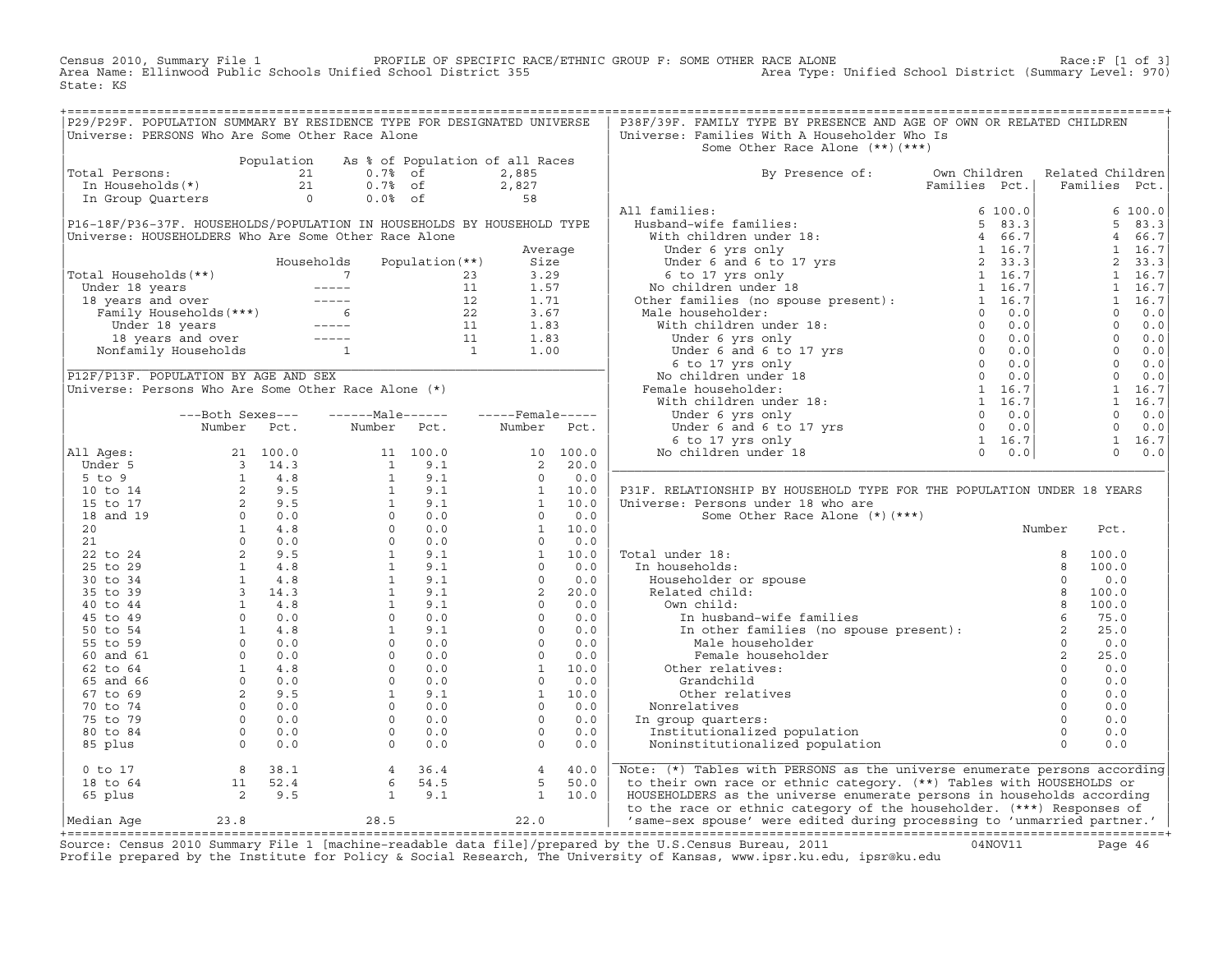Census 2010, Summary File 1 PROFILE OF SPECIFIC RACE/ETHNIC GROUP F: SOME OTHER RACE ALONE<br>Area Name: Ellinwood Public Schools Unified School District 355 Area Type: Unified Sch State: KS

| P29F/P34F. RELATIONSHIP BY HOUSEHOLD TYPE FOR ALL PERSONS & PERSONS 65+                                                                                                                                                                                                                           |                   |                                                    | :=================== |                |                           | PCT14F. PRESENCE OF MULTIGENERATIONAL HOUSEHOLDS                              |                                                                                                           |                 |                 |
|---------------------------------------------------------------------------------------------------------------------------------------------------------------------------------------------------------------------------------------------------------------------------------------------------|-------------------|----------------------------------------------------|----------------------|----------------|---------------------------|-------------------------------------------------------------------------------|-----------------------------------------------------------------------------------------------------------|-----------------|-----------------|
| Universe: Persons Who Are Some Other Race Alone (*) (***)                                                                                                                                                                                                                                         |                   |                                                    |                      |                |                           | Universe: Households With A Householder Who Is                                |                                                                                                           |                 |                 |
|                                                                                                                                                                                                                                                                                                   |                   |                                                    |                      |                |                           | Some Other Race Alone (**)                                                    |                                                                                                           |                 |                 |
|                                                                                                                                                                                                                                                                                                   |                   |                                                    |                      |                |                           |                                                                               |                                                                                                           |                 |                 |
|                                                                                                                                                                                                                                                                                                   | All Ages          |                                                    |                      | Number         | 65 years and over<br>Pct. |                                                                               |                                                                                                           | Number          | Pct.            |
|                                                                                                                                                                                                                                                                                                   | Number            | Pct.                                               |                      |                |                           |                                                                               |                                                                                                           |                 |                 |
|                                                                                                                                                                                                                                                                                                   |                   |                                                    |                      |                |                           | Total:                                                                        |                                                                                                           |                 | 7, 100.0        |
| Total:                                                                                                                                                                                                                                                                                            | 21                | 100.0                                              |                      |                | 2 100.0                   |                                                                               |                                                                                                           | $\Omega$        | 0.0             |
| In households:                                                                                                                                                                                                                                                                                    | 21                | 100.0                                              |                      | $2^{\circ}$    | 100.0                     | Household has 3 or more generations<br>Household does not have 3+ generations |                                                                                                           |                 | 7 100.0         |
| In family households:                                                                                                                                                                                                                                                                             | $\frac{19}{1}$    | 90.5                                               |                      | 2              | 100.0                     |                                                                               |                                                                                                           |                 |                 |
| Householder:                                                                                                                                                                                                                                                                                      | $6\overline{6}$   | 28.6                                               |                      | $\mathbf{1}$   | 50.0                      |                                                                               |                                                                                                           |                 |                 |
| Male                                                                                                                                                                                                                                                                                              | $\overline{4}$    | 19.0                                               |                      | $\overline{1}$ | 50.0                      |                                                                               |                                                                                                           |                 |                 |
| Female                                                                                                                                                                                                                                                                                            | 2                 | 9.5                                                |                      | $\Omega$       | 0.0                       |                                                                               |                                                                                                           |                 |                 |
| Spouse                                                                                                                                                                                                                                                                                            | 4                 | 19.0                                               |                      | $\mathbf{1}$   | 50.0                      | PCT19F. NONRELATIVES BY HOUSEHOLD TYPE (*) (***)                              |                                                                                                           |                 |                 |
| Parent                                                                                                                                                                                                                                                                                            | $\Omega$          | 0.0                                                |                      | $\Omega$       | 0.0                       | Universe: Nonrelatives who are                                                |                                                                                                           |                 |                 |
| Parent-in-law                                                                                                                                                                                                                                                                                     | $\Omega$          | 0.0                                                |                      | $\Omega$       | 0.0                       |                                                                               | Some Other Race Alone (Total: 2)                                                                          |                 |                 |
| Child:                                                                                                                                                                                                                                                                                            | 8                 | 38.1                                               |                      |                |                           |                                                                               |                                                                                                           |                 |                 |
| Biological                                                                                                                                                                                                                                                                                        | 8                 | 38.1                                               |                      |                |                           |                                                                               | In Family                                                                                                 | In Nonfamily    |                 |
| Adopted                                                                                                                                                                                                                                                                                           | $\Omega$          | 0.0                                                |                      |                |                           |                                                                               | Households                                                                                                | Households      |                 |
|                                                                                                                                                                                                                                                                                                   | $\Omega$          | 0.0                                                |                      |                |                           |                                                                               | Number Pct.                                                                                               | Number Pct.     |                 |
| Step                                                                                                                                                                                                                                                                                              | $\Omega$          |                                                    |                      |                |                           |                                                                               |                                                                                                           |                 |                 |
| Grandchild                                                                                                                                                                                                                                                                                        |                   | 0.0                                                |                      |                |                           |                                                                               |                                                                                                           |                 |                 |
| Brother or sister                                                                                                                                                                                                                                                                                 | $\cap$            | 0.0                                                |                      |                |                           | Nonrelatives:                                                                 | 1 100.0                                                                                                   |                 | 1 100.0         |
| Son-in-law/daughter-in-law<br>Other relatives (#)                                                                                                                                                                                                                                                 | $0 \qquad \qquad$ | 0.0                                                |                      |                |                           | Roomer or boarder                                                             | $0 \qquad 0.0$                                                                                            |                 | $\Omega$<br>0.0 |
|                                                                                                                                                                                                                                                                                                   | $\Omega$          | 0.0                                                |                      | $\Omega$       | 0.0                       | Housemate or roommate                                                         | $\begin{array}{ccc} & & & \circ & \circ & \circ \\ 0 & & 0 & 0 \\ 1 & 100 & 0 \\ 0 & & 0 & 0 \end{array}$ | $\Omega$        | 0.0             |
|                                                                                                                                                                                                                                                                                                   |                   | $1 \qquad 4.8$                                     |                      | $\Omega$       | 0.0                       | Unmarried partner                                                             |                                                                                                           |                 | 1 100.0         |
|                                                                                                                                                                                                                                                                                                   |                   | 9.5                                                |                      | $\Omega$       | 0.0                       | Other nonrelatives                                                            |                                                                                                           | $\Omega$        | 0.0             |
|                                                                                                                                                                                                                                                                                                   |                   | 4.8                                                |                      | $\Omega$       | 0.0                       |                                                                               |                                                                                                           |                 |                 |
| Nonrelatives<br>In nonfamily households:<br>Male householder:<br>1<br>1                                                                                                                                                                                                                           |                   |                                                    |                      | $\circ$        | 0.0                       |                                                                               |                                                                                                           |                 |                 |
|                                                                                                                                                                                                                                                                                                   |                   |                                                    |                      | $\Omega$       | 0.0                       |                                                                               |                                                                                                           |                 |                 |
| Living alone<br>Not living alone<br>Female householder:<br>0 0.0<br>0 0.0                                                                                                                                                                                                                         |                   |                                                    |                      | $\Omega$       | 0.0                       | H17F. HOUSING UNITS BY HOUSEHOLDER'S AGE AND TENURE                           |                                                                                                           |                 |                 |
|                                                                                                                                                                                                                                                                                                   |                   |                                                    |                      | $\circ$        | 0.0                       | Universe: Occupied Housing Units With A Householder Who Is                    |                                                                                                           |                 |                 |
| Not living alone                                                                                                                                                                                                                                                                                  |                   | $0 \qquad 0.0$                                     |                      | $\Omega$       | 0.0                       | Some Other Race Alone (**)                                                    |                                                                                                           |                 |                 |
| Nonrelatives                                                                                                                                                                                                                                                                                      |                   |                                                    |                      | $\Omega$       | 0.0                       |                                                                               |                                                                                                           |                 |                 |
| In group quarters:                                                                                                                                                                                                                                                                                |                   | $\begin{array}{cc} 1 & 4.8 \\ 0 & 0.0 \end{array}$ |                      | $\Omega$       | 0.0                       | Age of                                                                        | Owner Occupied                                                                                            | Renter Occupied |                 |
| Institutionalized                                                                                                                                                                                                                                                                                 |                   | $0 \t 0.0$                                         |                      | $\Omega$       | 0.0                       | Householder                                                                   | Number Pct.                                                                                               | Number Pct.     |                 |
| Noninstitutionalized                                                                                                                                                                                                                                                                              | $\Omega$          | 0.0                                                |                      | $\Omega$       | 0.0                       |                                                                               |                                                                                                           |                 |                 |
|                                                                                                                                                                                                                                                                                                   |                   |                                                    |                      |                |                           |                                                                               | 4 100.0                                                                                                   |                 | 3, 100.0        |
|                                                                                                                                                                                                                                                                                                   |                   |                                                    |                      |                |                           | All Ages:                                                                     |                                                                                                           |                 |                 |
| (#) For 65 yrs & over, includes children, siblings, etc. not shown separately                                                                                                                                                                                                                     |                   |                                                    |                      |                |                           | 15 to 24                                                                      | $1 \t 25.0$                                                                                               | $\Omega$        | 0.0             |
|                                                                                                                                                                                                                                                                                                   |                   |                                                    |                      |                |                           | 25 to 34                                                                      | $\Omega$<br>0.0                                                                                           |                 | $1 \t33.3$      |
|                                                                                                                                                                                                                                                                                                   |                   |                                                    |                      |                |                           | 35 to 44                                                                      | 2, 50.0                                                                                                   |                 | $1 \t33.3$      |
|                                                                                                                                                                                                                                                                                                   |                   |                                                    |                      |                |                           | 45 to 54                                                                      | $1 \t 25.0$                                                                                               | $\Omega$        | 0.0             |
| P18F. HOUSEHOLD TYPE                                                                                                                                                                                                                                                                              |                   |                                                    |                      |                |                           | 55 to 59                                                                      | $0 \qquad 0.0$                                                                                            | $\Omega$        | 0.0             |
| Universe: Households with a Householder Who is                                                                                                                                                                                                                                                    |                   |                                                    |                      |                |                           | 60 to 64                                                                      | $0 \qquad 0.0$                                                                                            | $\Omega$        | 0.0             |
| Some Other Race Alone (**)                                                                                                                                                                                                                                                                        |                   |                                                    |                      |                |                           | 65 to 74                                                                      | $0 \t 0.0$                                                                                                |                 | $1 \quad 33.3$  |
|                                                                                                                                                                                                                                                                                                   |                   |                                                    | Number Pct.          |                |                           | 75 to 84                                                                      | $\overline{0}$<br>0.0                                                                                     | $\Omega$        | 0.0             |
|                                                                                                                                                                                                                                                                                                   |                   |                                                    |                      |                |                           | 85 and over                                                                   | $\Omega$<br>0.0                                                                                           | $\Omega$        | 0.0             |
| Total:                                                                                                                                                                                                                                                                                            |                   |                                                    |                      | 7, 100.0       |                           |                                                                               |                                                                                                           |                 |                 |
| Family households (***) :                                                                                                                                                                                                                                                                         |                   |                                                    |                      | 6 85.7         |                           |                                                                               |                                                                                                           |                 |                 |
| Husband-wife families                                                                                                                                                                                                                                                                             |                   |                                                    |                      | 5 71.4         |                           | Note: (*) Tables with PERSONS as the universe enumerate persons               |                                                                                                           |                 |                 |
| Other families:                                                                                                                                                                                                                                                                                   |                   |                                                    |                      | $1 \t 14.3$    |                           | according to their own race or ethnic category. (**) Tables with              |                                                                                                           |                 |                 |
|                                                                                                                                                                                                                                                                                                   |                   |                                                    |                      |                |                           | HOUSEHOLDS or HOUSEHOLDERS as the universe enumerate persons in               |                                                                                                           |                 |                 |
|                                                                                                                                                                                                                                                                                                   |                   |                                                    |                      |                |                           | households according to the race or ethnic category of the                    |                                                                                                           |                 |                 |
| Nonfamily households:                                                                                                                                                                                                                                                                             |                   |                                                    |                      |                |                           | householder. (***) Responses of 'same-sex spouse' were edited                 |                                                                                                           |                 |                 |
|                                                                                                                                                                                                                                                                                                   |                   |                                                    |                      |                |                           | during processing to 'unmarried partner.'                                     |                                                                                                           |                 |                 |
| Female householder, no wife present<br>Female householder, no husband present<br>$1 \t 14.3$<br>$1 \t 14.3$<br>$1 \t 14.3$<br>$1 \t 14.3$<br>$1 \t 14.3$<br>$1 \t 14.3$<br>$1 \t 14.3$<br>$1 \t 14.3$<br>$1 \t 14.3$<br>$1 \t 14.3$<br>$1 \t 14.3$<br>$1 \t 14.3$<br><br>Householder living alone |                   |                                                    |                      | $0 \t 0.0$     |                           |                                                                               |                                                                                                           |                 |                 |
| Householder not living alone                                                                                                                                                                                                                                                                      |                   |                                                    |                      |                |                           |                                                                               |                                                                                                           |                 |                 |
|                                                                                                                                                                                                                                                                                                   |                   |                                                    |                      |                |                           |                                                                               |                                                                                                           |                 |                 |
|                                                                                                                                                                                                                                                                                                   |                   |                                                    |                      |                |                           |                                                                               |                                                                                                           |                 |                 |
|                                                                                                                                                                                                                                                                                                   |                   |                                                    |                      |                |                           |                                                                               |                                                                                                           |                 |                 |

+===================================================================================================================================================+Source: Census 2010 Summary File 1 [machine−readable data file]/prepared by the U.S.Census Bureau, 2011 04NOV11 Page 47 Profile prepared by the Institute for Policy & Social Research, The University of Kansas, www.ipsr.ku.edu, ipsr@ku.edu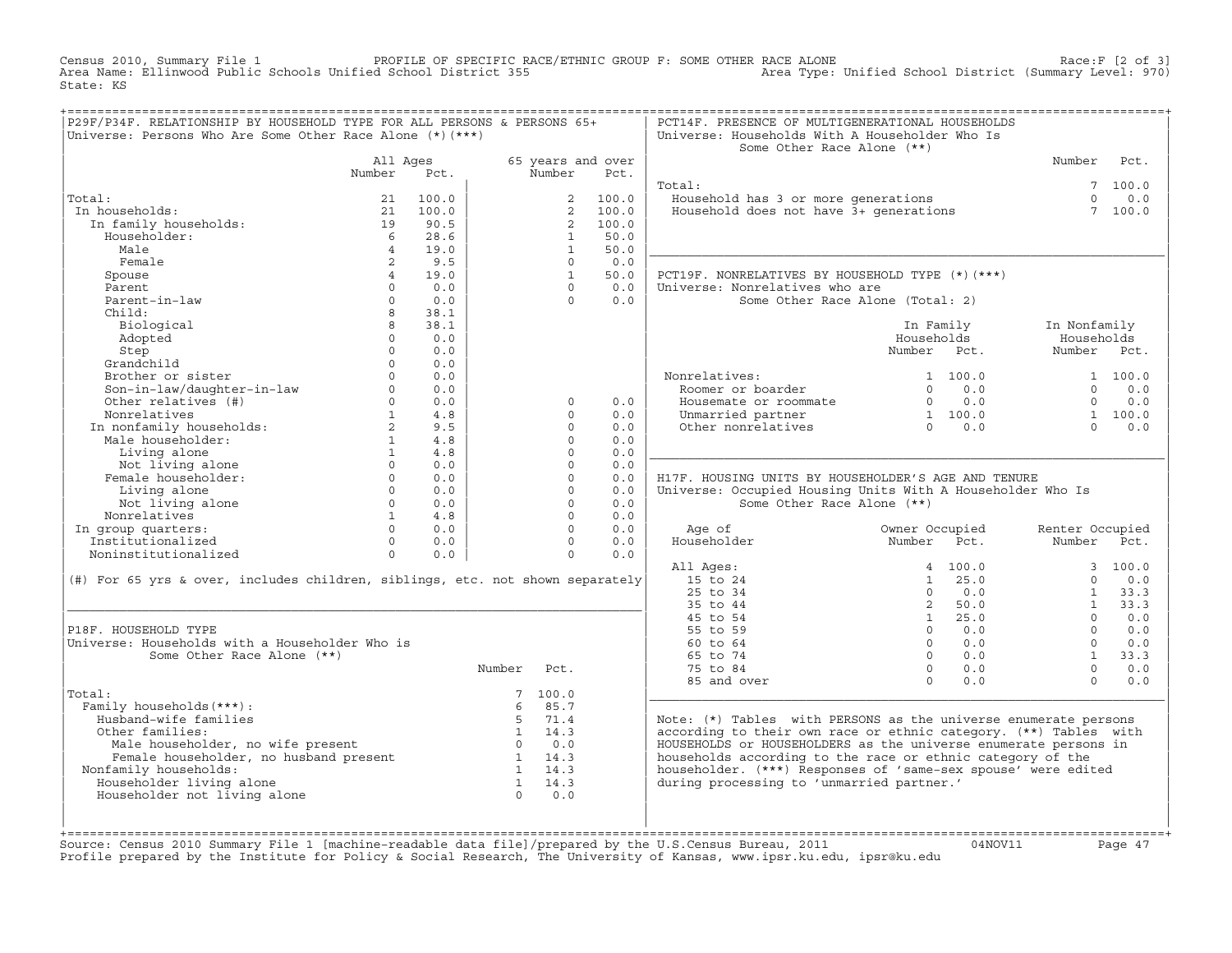Census 2010, Summary File 1 PROFILE OF SPECIFIC RACE/ETHNIC GROUP F: SOME OTHER RACE ALONE Race:F [3 of 3] Area Name: Ellinwood Public Schools Unified School District 355 State: KS

+===================================================================================================================================================+|P28F/H16F. HOUSEHOLDS (OCCUPIED HOUSING UNITS) BY HOUSEHOLD SIZE BY TYPE AND BY TENURE | |Universe: Households (Occupied Housing Units) With A Householder Who Is Some Other Race Alone (\*\*)(\*\*\*) |

|                             | All<br>Households | Pct.  | Family<br>Households    | Pct.    | Nonfamily<br>Households | Pct.  | Owner<br>Occupied | Pct.    | Renter<br>Occupied | Pct.  |
|-----------------------------|-------------------|-------|-------------------------|---------|-------------------------|-------|-------------------|---------|--------------------|-------|
| household sizes:<br>All     |                   | 100.0 |                         | 6 100.0 |                         | 100.0 |                   | 4 100.0 |                    | 100.0 |
| 1-person households         |                   | 14.3  | (Family always >1 pers) |         |                         | 100.0 |                   | 0.0     |                    | 33.3  |
| 2-person households         |                   | 14.3  |                         | 16.7    |                         | 0.0   |                   | 0.0     |                    | 33.3  |
| 3-person households         |                   | 28.6  |                         | 33.3    | $\Omega$                | 0.0   |                   | 50.0    |                    | 0.0   |
| 4-person households         |                   | 28.6  |                         | 33.3    | $\Omega$                | 0.0   |                   | 50.0    |                    | 0.0   |
| 5-person households         |                   | 0.0   |                         | 0.0     | $\Omega$                | 0.0   |                   | 0.0     |                    | 0.0   |
| 6-person households         |                   | 14.3  |                         | 16.7    | $\Omega$                | 0.0   |                   | 0.0     |                    | 33.3  |
| 7-or-more person households | $\Omega$          | 0.0   |                         | 0.0     | 0                       | 0.0   |                   | 0.0     |                    | 0.0   |

|P16F/P17F/P36F/P37F/H11F/H12F. POPULATION IN HOUSEHOLDS AND AVERAGE HOUSEHOLD SIZE BY TYPE AND BY TENURE | Universe: Population in Households (Occupied Housing Units) With A Householder Who Is Some Other Race Alone (\*\*)

|                                | Total<br>Population | Pct.                      | In<br>Families | Pct.                      | In<br>Nonfamilies | Pct.     | In Owner<br>Occupied | Pct.          | In Renter<br>Occupied | Pct.     |  |
|--------------------------------|---------------------|---------------------------|----------------|---------------------------|-------------------|----------|----------------------|---------------|-----------------------|----------|--|
| Total population in households | 23                  | 100.0                     | 22             | 95.7                      |                   | 4.3      | 14                   | 60.9          |                       | 39.1     |  |
| Under 18 years                 | 11                  | 100.0                     |                | 100.0                     |                   |          |                      |               |                       |          |  |
| 18 years and over              | 12 <sup>12</sup>    | 100.0                     |                | 91.7                      |                   |          |                      |               |                       |          |  |
| Average Household Size         | 3.29                | $\qquad \qquad - - - - -$ | 3.67           | $------$                  | 1.00              | $------$ | 3.50                 | $- - - - - -$ | 3.00                  | $------$ |  |
| Under 18 years                 | $\pm 0.57$          | $------$                  | 1.83           | $------$                  |                   |          |                      |               |                       |          |  |
| 18 years and over              |                     | $1.71$ -----              | 1.83           | $\qquad \qquad - - - - -$ |                   |          |                      |               |                       | $------$ |  |
|                                |                     |                           |                |                           |                   |          |                      |               |                       |          |  |

Note: Family household numbers include nonrelatives living with families.

| | PCT20/PCT22F. GROUP OUARTERS POPULATION BY SEX BY AGE BY GROUP OUARTERS TYPE Universe: Population in group quarters for persons who are Some Other Race Alone (\*)

|                                               |        |       |       | Pct. of<br>All |      | Pct. of<br>Total |        | Pct. of<br>Total |  |
|-----------------------------------------------|--------|-------|-------|----------------|------|------------------|--------|------------------|--|
|                                               | Number | Pct.  | Total | Ages           | Male | $18+$            | Female | $18+$            |  |
| All types of group quarters:                  |        | 100.0 |       |                |      |                  |        |                  |  |
| Institutionalized population:                 |        |       |       |                |      |                  |        |                  |  |
| Correctional facilities for adults            |        |       |       |                |      |                  |        |                  |  |
| Juvenile facilities                           |        |       |       |                |      |                  |        |                  |  |
| Nursing facilities/skilled-nursing facilities |        |       |       |                |      |                  |        |                  |  |
| Other institutional facilities                |        |       |       |                |      |                  |        |                  |  |
| Noninstitutionalized population:              |        |       |       |                |      |                  |        |                  |  |
| College/university student housing            |        |       |       |                |      |                  |        |                  |  |
| Military quarters                             |        |       |       |                |      |                  |        |                  |  |
| Other noninstitutional facilities             |        |       |       |                |      |                  |        |                  |  |

|\_\_\_\_\_\_\_\_\_\_\_\_\_\_\_\_\_\_\_\_\_\_\_\_\_\_\_\_\_\_\_\_\_\_\_\_\_\_\_\_\_\_\_\_\_\_\_\_\_\_\_\_\_\_\_\_\_\_\_\_\_\_\_\_\_\_\_\_\_\_\_\_\_\_\_\_\_\_\_\_\_\_\_\_\_\_\_\_\_\_\_\_\_\_\_\_\_\_\_\_\_\_\_\_\_\_\_\_\_\_\_\_\_\_\_\_\_\_\_\_\_\_\_\_\_\_\_\_\_\_\_\_\_\_\_\_\_\_\_\_\_\_\_\_\_\_\_|

| |

or HOUSEHOLDERS as the universe enumerate persons in households according to the race or ethnic category of the householder. | (\*\*\*) Same−sex couple households are included in the family households category if there is at least one additional person | | related to householder by birth or adoption. Same−sex couple households with no relatives of the householder present are tabulated | | in nonfamily households. Responses of 'same−sex spouse' were edited during processing to 'unmarried partner.' |

+===================================================================================================================================================+ Source: Census 2010 Summary File 1 [machine−readable data file]/prepared by the U.S.Census Bureau, 2011 04NOV11 Page 48 Profile prepared by the Institute for Policy & Social Research, The University of Kansas, www.ipsr.ku.edu, ipsr@ku.edu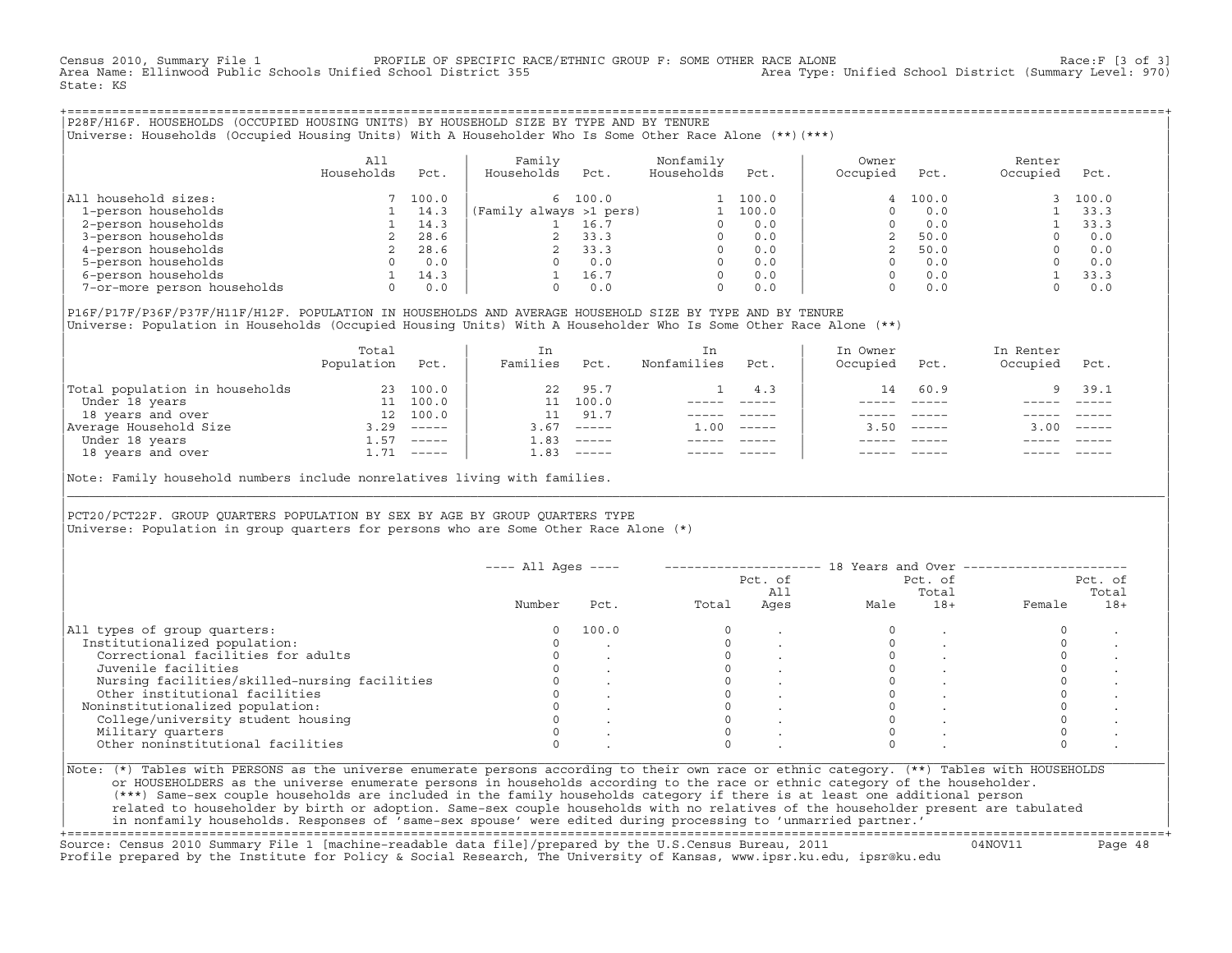Census 2010, Summary File 1 PROFILE OF SPECIFIC RACE/ETHNIC GROUP G: TWO OR MORE RACES Race:G [1 of 3] Area Name: Ellinwood Public Schools Unified School District 355 Area Type: Unified School District (Summary Level: 970) State: KS

| P29/P29G. POPULATION SUMMARY BY RESIDENCE TYPE FOR DESIGNATED UNIVERSE                                                                               |  |  |  | P38G/39G. FAMILY TYPE BY PRESENCE AND AGE OF OWN OR RELATED CHILDREN                                                                                                                                                          |  |  |
|------------------------------------------------------------------------------------------------------------------------------------------------------|--|--|--|-------------------------------------------------------------------------------------------------------------------------------------------------------------------------------------------------------------------------------|--|--|
| Universe: PERSONS Who Are Two or More Races                                                                                                          |  |  |  | Universe: Families With A Householder Who Is                                                                                                                                                                                  |  |  |
|                                                                                                                                                      |  |  |  | Two or More Races (**) (***)                                                                                                                                                                                                  |  |  |
|                                                                                                                                                      |  |  |  |                                                                                                                                                                                                                               |  |  |
|                                                                                                                                                      |  |  |  | By Presence of: Own Children Related Children<br>Families Pct.   Families Pct.                                                                                                                                                |  |  |
| Population As % of Population of all Races<br>Total Persons: 45 1.6% of 2,885<br>In Households(*) 45 1.6% of 2,827<br>In Group Quarters 0 0.0% of 58 |  |  |  |                                                                                                                                                                                                                               |  |  |
|                                                                                                                                                      |  |  |  |                                                                                                                                                                                                                               |  |  |
|                                                                                                                                                      |  |  |  |                                                                                                                                                                                                                               |  |  |
|                                                                                                                                                      |  |  |  |                                                                                                                                                                                                                               |  |  |
|                                                                                                                                                      |  |  |  |                                                                                                                                                                                                                               |  |  |
|                                                                                                                                                      |  |  |  |                                                                                                                                                                                                                               |  |  |
|                                                                                                                                                      |  |  |  |                                                                                                                                                                                                                               |  |  |
|                                                                                                                                                      |  |  |  |                                                                                                                                                                                                                               |  |  |
|                                                                                                                                                      |  |  |  |                                                                                                                                                                                                                               |  |  |
|                                                                                                                                                      |  |  |  |                                                                                                                                                                                                                               |  |  |
|                                                                                                                                                      |  |  |  |                                                                                                                                                                                                                               |  |  |
|                                                                                                                                                      |  |  |  |                                                                                                                                                                                                                               |  |  |
|                                                                                                                                                      |  |  |  |                                                                                                                                                                                                                               |  |  |
|                                                                                                                                                      |  |  |  |                                                                                                                                                                                                                               |  |  |
|                                                                                                                                                      |  |  |  |                                                                                                                                                                                                                               |  |  |
|                                                                                                                                                      |  |  |  |                                                                                                                                                                                                                               |  |  |
|                                                                                                                                                      |  |  |  |                                                                                                                                                                                                                               |  |  |
|                                                                                                                                                      |  |  |  |                                                                                                                                                                                                                               |  |  |
|                                                                                                                                                      |  |  |  |                                                                                                                                                                                                                               |  |  |
|                                                                                                                                                      |  |  |  |                                                                                                                                                                                                                               |  |  |
|                                                                                                                                                      |  |  |  |                                                                                                                                                                                                                               |  |  |
|                                                                                                                                                      |  |  |  |                                                                                                                                                                                                                               |  |  |
|                                                                                                                                                      |  |  |  |                                                                                                                                                                                                                               |  |  |
|                                                                                                                                                      |  |  |  | P31G. RELATIONSHIP BY HOUSEHOLD TYPE FOR THE POPULATION UNDER 18 YEARS                                                                                                                                                        |  |  |
|                                                                                                                                                      |  |  |  |                                                                                                                                                                                                                               |  |  |
|                                                                                                                                                      |  |  |  |                                                                                                                                                                                                                               |  |  |
|                                                                                                                                                      |  |  |  |                                                                                                                                                                                                                               |  |  |
|                                                                                                                                                      |  |  |  |                                                                                                                                                                                                                               |  |  |
|                                                                                                                                                      |  |  |  |                                                                                                                                                                                                                               |  |  |
|                                                                                                                                                      |  |  |  |                                                                                                                                                                                                                               |  |  |
|                                                                                                                                                      |  |  |  |                                                                                                                                                                                                                               |  |  |
|                                                                                                                                                      |  |  |  |                                                                                                                                                                                                                               |  |  |
|                                                                                                                                                      |  |  |  |                                                                                                                                                                                                                               |  |  |
|                                                                                                                                                      |  |  |  |                                                                                                                                                                                                                               |  |  |
|                                                                                                                                                      |  |  |  |                                                                                                                                                                                                                               |  |  |
|                                                                                                                                                      |  |  |  |                                                                                                                                                                                                                               |  |  |
|                                                                                                                                                      |  |  |  |                                                                                                                                                                                                                               |  |  |
|                                                                                                                                                      |  |  |  |                                                                                                                                                                                                                               |  |  |
|                                                                                                                                                      |  |  |  |                                                                                                                                                                                                                               |  |  |
|                                                                                                                                                      |  |  |  |                                                                                                                                                                                                                               |  |  |
|                                                                                                                                                      |  |  |  |                                                                                                                                                                                                                               |  |  |
|                                                                                                                                                      |  |  |  |                                                                                                                                                                                                                               |  |  |
|                                                                                                                                                      |  |  |  |                                                                                                                                                                                                                               |  |  |
|                                                                                                                                                      |  |  |  |                                                                                                                                                                                                                               |  |  |
|                                                                                                                                                      |  |  |  |                                                                                                                                                                                                                               |  |  |
|                                                                                                                                                      |  |  |  |                                                                                                                                                                                                                               |  |  |
|                                                                                                                                                      |  |  |  | 0 to 17 and 24 53.3 and 2 48.0 and 2 48.0 and 2 48.0 and 2 48.0 and 2 44.0 by their own race or ethnic category. (**) Tables with PERSONS as the universe enumerate persons according 18 to 64 and 42.2 and 44.0 by their own |  |  |
|                                                                                                                                                      |  |  |  |                                                                                                                                                                                                                               |  |  |

Source: Census 2010 Summary File 1 [machine-readable data file]/prepared by the U.S.Census Bureau, 2011 Page 49<br>Profile prepared by the Institute for Policy & Social Research, The University of Kansas, ww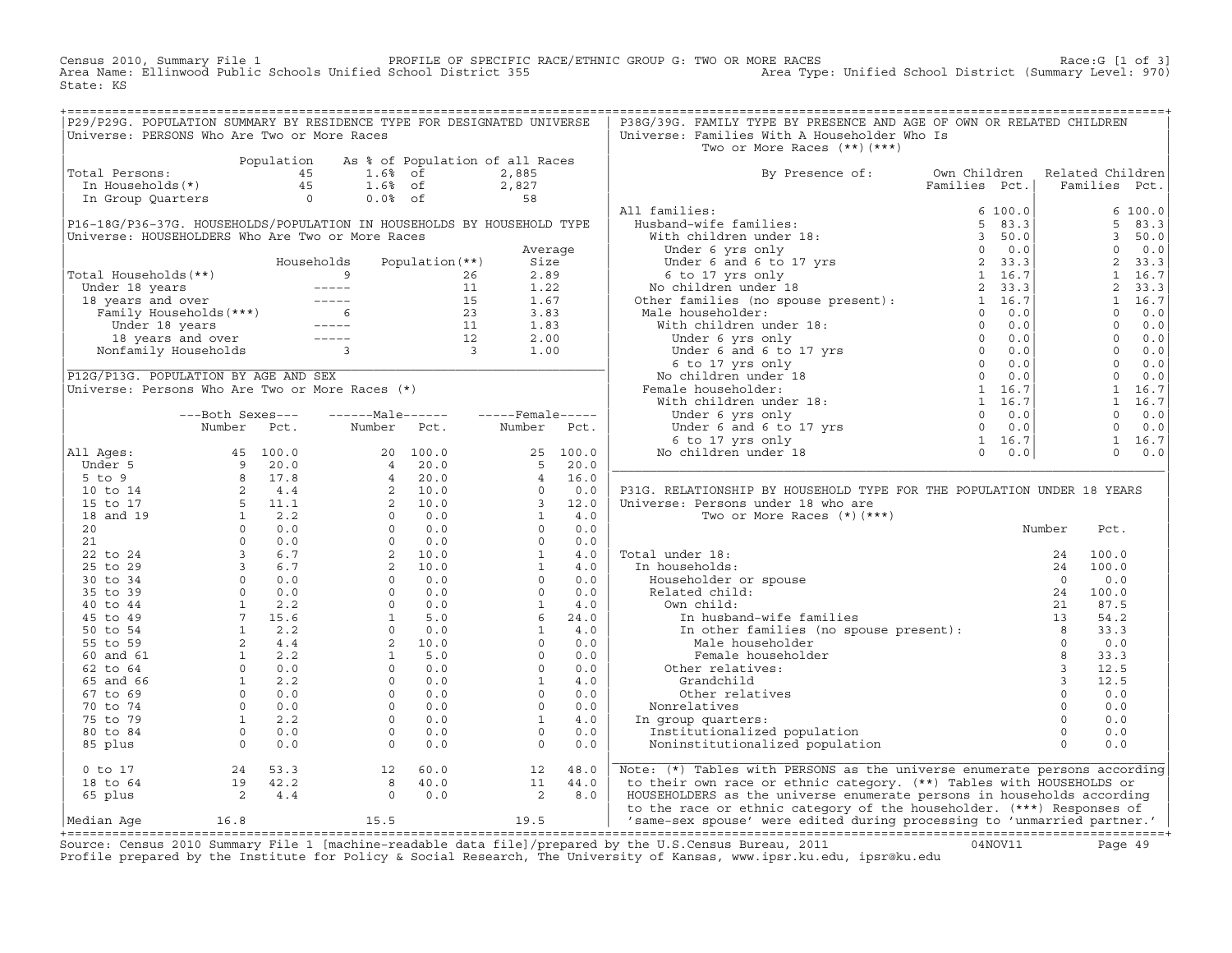Census 2010, Summary File 1 PROFILE OF SPECIFIC RACE/ETHNIC GROUP G: TWO OR MORE RACES Race:G [2 of 3] Area Name: Ellinwood Public Schools Unified School District 355 Area Type: Unified School District (Summary Level: 970) State: KS

|                                                                                                                                                                                                                                |                |            |                                                                                                                                                                                                                                                                                                                                                                                                                      |              |                   | PCT14G. PRESENCE OF MULTIGENERATIONAL HOUSEHOLDS                                  |                                                                                                                                                                                                                                                                                                                        |                 |         |
|--------------------------------------------------------------------------------------------------------------------------------------------------------------------------------------------------------------------------------|----------------|------------|----------------------------------------------------------------------------------------------------------------------------------------------------------------------------------------------------------------------------------------------------------------------------------------------------------------------------------------------------------------------------------------------------------------------|--------------|-------------------|-----------------------------------------------------------------------------------|------------------------------------------------------------------------------------------------------------------------------------------------------------------------------------------------------------------------------------------------------------------------------------------------------------------------|-----------------|---------|
| P29G/P34G. RELATIONSHIP BY HOUSEHOLD TYPE FOR ALL PERSONS & PERSONS 65+                                                                                                                                                        |                |            |                                                                                                                                                                                                                                                                                                                                                                                                                      |              |                   |                                                                                   |                                                                                                                                                                                                                                                                                                                        |                 |         |
| Universe: Persons Who Are Two or More Races (*) (***)                                                                                                                                                                          |                |            |                                                                                                                                                                                                                                                                                                                                                                                                                      |              |                   | Universe: Households With A Householder Who Is                                    |                                                                                                                                                                                                                                                                                                                        |                 |         |
|                                                                                                                                                                                                                                |                |            |                                                                                                                                                                                                                                                                                                                                                                                                                      |              |                   | Two or More Races (**)                                                            |                                                                                                                                                                                                                                                                                                                        |                 |         |
|                                                                                                                                                                                                                                | All Ages       |            |                                                                                                                                                                                                                                                                                                                                                                                                                      |              | 65 years and over |                                                                                   |                                                                                                                                                                                                                                                                                                                        | Number Pct.     |         |
|                                                                                                                                                                                                                                | Number Pct.    |            |                                                                                                                                                                                                                                                                                                                                                                                                                      | Number       | Pct.              |                                                                                   |                                                                                                                                                                                                                                                                                                                        |                 |         |
|                                                                                                                                                                                                                                |                |            |                                                                                                                                                                                                                                                                                                                                                                                                                      |              |                   | Total:                                                                            |                                                                                                                                                                                                                                                                                                                        |                 | 9 100.0 |
| Total:<br>% tal:<br>100.0<br>100.0<br>100.0<br>100.0<br>100.0<br>100.0<br>100.0<br>100.0<br>100.0<br>100.0<br>100.0<br>100.0<br>100.0<br>100.0<br>100.0<br>100.0<br>100.0<br>100.0<br>5 100.0<br>5 100.0<br>5 100.0            |                |            |                                                                                                                                                                                                                                                                                                                                                                                                                      |              | 2 100.0           | <br>Household has 3 or more generations<br>Household does not have 3+ generations |                                                                                                                                                                                                                                                                                                                        | $\Omega$        | 0.0     |
| In households:                                                                                                                                                                                                                 |                |            |                                                                                                                                                                                                                                                                                                                                                                                                                      |              | 2 100.0           |                                                                                   |                                                                                                                                                                                                                                                                                                                        |                 | 9 100.0 |
|                                                                                                                                                                                                                                |                |            |                                                                                                                                                                                                                                                                                                                                                                                                                      | $\mathbf{1}$ | 50.0              |                                                                                   |                                                                                                                                                                                                                                                                                                                        |                 |         |
|                                                                                                                                                                                                                                |                |            |                                                                                                                                                                                                                                                                                                                                                                                                                      | $\circ$      | 0.0               |                                                                                   |                                                                                                                                                                                                                                                                                                                        |                 |         |
| Male                                                                                                                                                                                                                           |                | 3 6.7      |                                                                                                                                                                                                                                                                                                                                                                                                                      | $\Omega$     | 0.0               |                                                                                   |                                                                                                                                                                                                                                                                                                                        |                 |         |
| Female                                                                                                                                                                                                                         |                | 3 6.7      |                                                                                                                                                                                                                                                                                                                                                                                                                      | $\Omega$     | 0.0               |                                                                                   |                                                                                                                                                                                                                                                                                                                        |                 |         |
| Spouse                                                                                                                                                                                                                         |                | 7 15.6     |                                                                                                                                                                                                                                                                                                                                                                                                                      | $\mathbf{1}$ | 50.0              | PCT19G. NONRELATIVES BY HOUSEHOLD TYPE $(*)$ (***)                                |                                                                                                                                                                                                                                                                                                                        |                 |         |
| Parent                                                                                                                                                                                                                         |                | $0 \t 0.0$ |                                                                                                                                                                                                                                                                                                                                                                                                                      | $\Omega$     | 0.0               | Universe: Nonrelatives who are                                                    |                                                                                                                                                                                                                                                                                                                        |                 |         |
| Parent-in-law                                                                                                                                                                                                                  | $\overline{0}$ | 0.0        |                                                                                                                                                                                                                                                                                                                                                                                                                      |              | $0 \t 0.0$        | Two or More Races (Total: 2)                                                      |                                                                                                                                                                                                                                                                                                                        |                 |         |
| Child:                                                                                                                                                                                                                         |                | 24 53.3    |                                                                                                                                                                                                                                                                                                                                                                                                                      |              |                   |                                                                                   |                                                                                                                                                                                                                                                                                                                        |                 |         |
| Biological                                                                                                                                                                                                                     |                | 20 44.4    |                                                                                                                                                                                                                                                                                                                                                                                                                      |              |                   |                                                                                   | In Family                                                                                                                                                                                                                                                                                                              | In Nonfamily    |         |
| Adopted                                                                                                                                                                                                                        | 2              | 4.4        |                                                                                                                                                                                                                                                                                                                                                                                                                      |              |                   |                                                                                   | Households                                                                                                                                                                                                                                                                                                             | Households      |         |
|                                                                                                                                                                                                                                | $\overline{2}$ | 4.4        |                                                                                                                                                                                                                                                                                                                                                                                                                      |              |                   |                                                                                   | Number Pct.                                                                                                                                                                                                                                                                                                            | Number Pct.     |         |
| Step<br>Grandchild                                                                                                                                                                                                             |                | 3 6.7      |                                                                                                                                                                                                                                                                                                                                                                                                                      |              |                   |                                                                                   |                                                                                                                                                                                                                                                                                                                        |                 |         |
|                                                                                                                                                                                                                                |                |            |                                                                                                                                                                                                                                                                                                                                                                                                                      |              |                   |                                                                                   |                                                                                                                                                                                                                                                                                                                        |                 |         |
|                                                                                                                                                                                                                                |                |            |                                                                                                                                                                                                                                                                                                                                                                                                                      |              |                   |                                                                                   |                                                                                                                                                                                                                                                                                                                        |                 |         |
|                                                                                                                                                                                                                                |                |            |                                                                                                                                                                                                                                                                                                                                                                                                                      |              |                   |                                                                                   |                                                                                                                                                                                                                                                                                                                        |                 |         |
| Grandchild<br>Brother or sister<br>Son-in-law/daughter-in-law<br>Other relatives (#)<br>$0$ 0.0<br>$0.0$<br>$0.0$<br>$0.0$<br>$0.0$<br>$0.0$<br>$0.0$<br>$0.0$                                                                 |                |            |                                                                                                                                                                                                                                                                                                                                                                                                                      | $\Omega$     | 0.0               |                                                                                   |                                                                                                                                                                                                                                                                                                                        |                 |         |
| Nonrelatives                                                                                                                                                                                                                   |                | 2 4.4      |                                                                                                                                                                                                                                                                                                                                                                                                                      | $\Omega$     | 0.0               |                                                                                   |                                                                                                                                                                                                                                                                                                                        |                 |         |
|                                                                                                                                                                                                                                |                |            |                                                                                                                                                                                                                                                                                                                                                                                                                      | $\mathbf{1}$ | 50.0              |                                                                                   |                                                                                                                                                                                                                                                                                                                        |                 |         |
|                                                                                                                                                                                                                                |                |            |                                                                                                                                                                                                                                                                                                                                                                                                                      | $\circ$      | 0.0               |                                                                                   |                                                                                                                                                                                                                                                                                                                        |                 |         |
|                                                                                                                                                                                                                                |                |            |                                                                                                                                                                                                                                                                                                                                                                                                                      |              | 0.0               |                                                                                   |                                                                                                                                                                                                                                                                                                                        |                 |         |
|                                                                                                                                                                                                                                |                |            |                                                                                                                                                                                                                                                                                                                                                                                                                      |              | 0.0               |                                                                                   |                                                                                                                                                                                                                                                                                                                        |                 |         |
|                                                                                                                                                                                                                                |                |            |                                                                                                                                                                                                                                                                                                                                                                                                                      |              | 50.0              | H17G. HOUSING UNITS BY HOUSEHOLDER'S AGE AND TENURE                               |                                                                                                                                                                                                                                                                                                                        |                 |         |
|                                                                                                                                                                                                                                |                |            |                                                                                                                                                                                                                                                                                                                                                                                                                      |              | 50.0              | Universe: Occupied Housing Units With A Householder Who Is                        |                                                                                                                                                                                                                                                                                                                        |                 |         |
|                                                                                                                                                                                                                                |                |            |                                                                                                                                                                                                                                                                                                                                                                                                                      |              | 0.0               | Two or More Races (**)                                                            |                                                                                                                                                                                                                                                                                                                        |                 |         |
|                                                                                                                                                                                                                                |                |            |                                                                                                                                                                                                                                                                                                                                                                                                                      |              | 0.0               |                                                                                   |                                                                                                                                                                                                                                                                                                                        |                 |         |
|                                                                                                                                                                                                                                |                |            | $\begin{array}{ccc} 0 & & & \\ 1 & & 50 \, . \\ 1 & & 50 \, . \\ 0 & & & \\ 0 & & & \\ 0 & & & \\ 0 & & & \\ 0 & & & \\ 0 & & & \\ 0 & & & \\ 0 & & & \\ 0 & & & \\ 0 & & & \\ 0 & & & \\ 0 & & & \\ 0 & & & \\ 0 & & & \\ 0 & & & \\ 0 & & & \\ 0 & & & \\ 0 & & & \\ 0 & & & \\ 0 & & & \\ 0 & & & \\ 0 & & & \\ 0 & & & & \\ 0 & & & & \\ 0 & & & & \\ 0 & & & & \\ 0 & & & & \\ 0 & & & & \\ 0 & & & & & \\ 0 &$ |              | $0 \qquad 0.0$    |                                                                                   |                                                                                                                                                                                                                                                                                                                        | Renter Occupied |         |
|                                                                                                                                                                                                                                |                |            |                                                                                                                                                                                                                                                                                                                                                                                                                      |              | $0 \qquad 0.0$    |                                                                                   |                                                                                                                                                                                                                                                                                                                        | Number Pct.     |         |
| Volume I and the Montel air of the Montel air of the Montel air of the Montel air of the Montel air of the Montel air of the Mot living alone and the Mot living alone and the Mot living alone and the Mot living alone and t |                |            |                                                                                                                                                                                                                                                                                                                                                                                                                      |              | $\Omega$<br>0.0   |                                                                                   |                                                                                                                                                                                                                                                                                                                        |                 |         |
|                                                                                                                                                                                                                                |                |            |                                                                                                                                                                                                                                                                                                                                                                                                                      |              |                   | All Ages:                                                                         |                                                                                                                                                                                                                                                                                                                        |                 |         |
| (#) For 65 yrs & over, includes children, siblings, etc. not shown separately                                                                                                                                                  |                |            |                                                                                                                                                                                                                                                                                                                                                                                                                      |              |                   | 15 to 24                                                                          |                                                                                                                                                                                                                                                                                                                        |                 |         |
|                                                                                                                                                                                                                                |                |            |                                                                                                                                                                                                                                                                                                                                                                                                                      |              |                   | 25 to 34                                                                          |                                                                                                                                                                                                                                                                                                                        |                 |         |
|                                                                                                                                                                                                                                |                |            |                                                                                                                                                                                                                                                                                                                                                                                                                      |              |                   | 35 to 44                                                                          |                                                                                                                                                                                                                                                                                                                        |                 |         |
|                                                                                                                                                                                                                                |                |            |                                                                                                                                                                                                                                                                                                                                                                                                                      |              |                   | 45 to 54                                                                          |                                                                                                                                                                                                                                                                                                                        |                 |         |
| P18G. HOUSEHOLD TYPE                                                                                                                                                                                                           |                |            |                                                                                                                                                                                                                                                                                                                                                                                                                      |              |                   | 55 to 59                                                                          |                                                                                                                                                                                                                                                                                                                        |                 |         |
| Universe: Households with a Householder Who is                                                                                                                                                                                 |                |            |                                                                                                                                                                                                                                                                                                                                                                                                                      |              |                   | 60 to 64                                                                          | $\begin{array}{cccccc} 6 & 100.0 & & & & & 3 & 100.0 \\ 0 & 0.0 & & & & 0 & 0.0 \\ 0 & 0.0 & & & & 1 & 33.3 \\ 0 & 0.0 & & & & 0 & 0.0 \\ 4 & 66.7 & & & 1 & 33.3 \\ 1 & 16.7 & & & 0 & 0.0 \\ 0 & 0.0 & & & 1 & 33.3 \\ 1 & 16.7 & & & 0 & 0.0 \\ 0 & 0.0 & & & & 0 & 0.0 \\ 1 & 16.7 & & & & 0 & 0.0 \\ \end{array}$ |                 |         |
| Two or More Races (**)                                                                                                                                                                                                         |                |            |                                                                                                                                                                                                                                                                                                                                                                                                                      |              |                   | 65 to 74                                                                          |                                                                                                                                                                                                                                                                                                                        |                 |         |
|                                                                                                                                                                                                                                |                |            | Number Pct.                                                                                                                                                                                                                                                                                                                                                                                                          |              |                   | 75 to 84                                                                          |                                                                                                                                                                                                                                                                                                                        |                 |         |
|                                                                                                                                                                                                                                |                |            |                                                                                                                                                                                                                                                                                                                                                                                                                      |              |                   | 85 and over                                                                       | $\begin{array}{cc} 1 & 16.7 \\ 0 & 0.0 \end{array}$                                                                                                                                                                                                                                                                    | $\Omega$        | 0.0     |
| Total:                                                                                                                                                                                                                         |                |            |                                                                                                                                                                                                                                                                                                                                                                                                                      | 9 100.0      |                   |                                                                                   |                                                                                                                                                                                                                                                                                                                        |                 |         |
| Family households (***) :                                                                                                                                                                                                      |                |            |                                                                                                                                                                                                                                                                                                                                                                                                                      | 6 66.7       |                   |                                                                                   |                                                                                                                                                                                                                                                                                                                        |                 |         |
| Husband-wife families                                                                                                                                                                                                          |                |            |                                                                                                                                                                                                                                                                                                                                                                                                                      | 5 55.6       |                   | Note: (*) Tables with PERSONS as the universe enumerate persons                   |                                                                                                                                                                                                                                                                                                                        |                 |         |
| Other families:                                                                                                                                                                                                                |                |            | $1 \qquad 11.1$                                                                                                                                                                                                                                                                                                                                                                                                      |              |                   | according to their own race or ethnic category. (**) Tables with                  |                                                                                                                                                                                                                                                                                                                        |                 |         |
|                                                                                                                                                                                                                                |                |            |                                                                                                                                                                                                                                                                                                                                                                                                                      |              |                   | HOUSEHOLDS or HOUSEHOLDERS as the universe enumerate persons in                   |                                                                                                                                                                                                                                                                                                                        |                 |         |
|                                                                                                                                                                                                                                |                |            |                                                                                                                                                                                                                                                                                                                                                                                                                      |              |                   | households according to the race or ethnic category of the                        |                                                                                                                                                                                                                                                                                                                        |                 |         |
| Nonfamily households:                                                                                                                                                                                                          |                |            |                                                                                                                                                                                                                                                                                                                                                                                                                      |              |                   | householder. (***) Responses of 'same-sex spouse' were edited                     |                                                                                                                                                                                                                                                                                                                        |                 |         |
| Householder living alone                                                                                                                                                                                                       |                |            |                                                                                                                                                                                                                                                                                                                                                                                                                      |              |                   | during processing to 'unmarried partner.'                                         |                                                                                                                                                                                                                                                                                                                        |                 |         |
| Householder not living alone                                                                                                                                                                                                   |                |            |                                                                                                                                                                                                                                                                                                                                                                                                                      |              |                   |                                                                                   |                                                                                                                                                                                                                                                                                                                        |                 |         |
|                                                                                                                                                                                                                                |                |            |                                                                                                                                                                                                                                                                                                                                                                                                                      |              |                   |                                                                                   |                                                                                                                                                                                                                                                                                                                        |                 |         |
|                                                                                                                                                                                                                                |                |            |                                                                                                                                                                                                                                                                                                                                                                                                                      |              |                   |                                                                                   |                                                                                                                                                                                                                                                                                                                        |                 |         |
|                                                                                                                                                                                                                                |                |            |                                                                                                                                                                                                                                                                                                                                                                                                                      |              |                   |                                                                                   |                                                                                                                                                                                                                                                                                                                        |                 |         |

+===================================================================================================================================================+Source: Census 2010 Summary File 1 [machine−readable data file]/prepared by the U.S.Census Bureau, 2011 04NOV11 Page 50 Profile prepared by the Institute for Policy & Social Research, The University of Kansas, www.ipsr.ku.edu, ipsr@ku.edu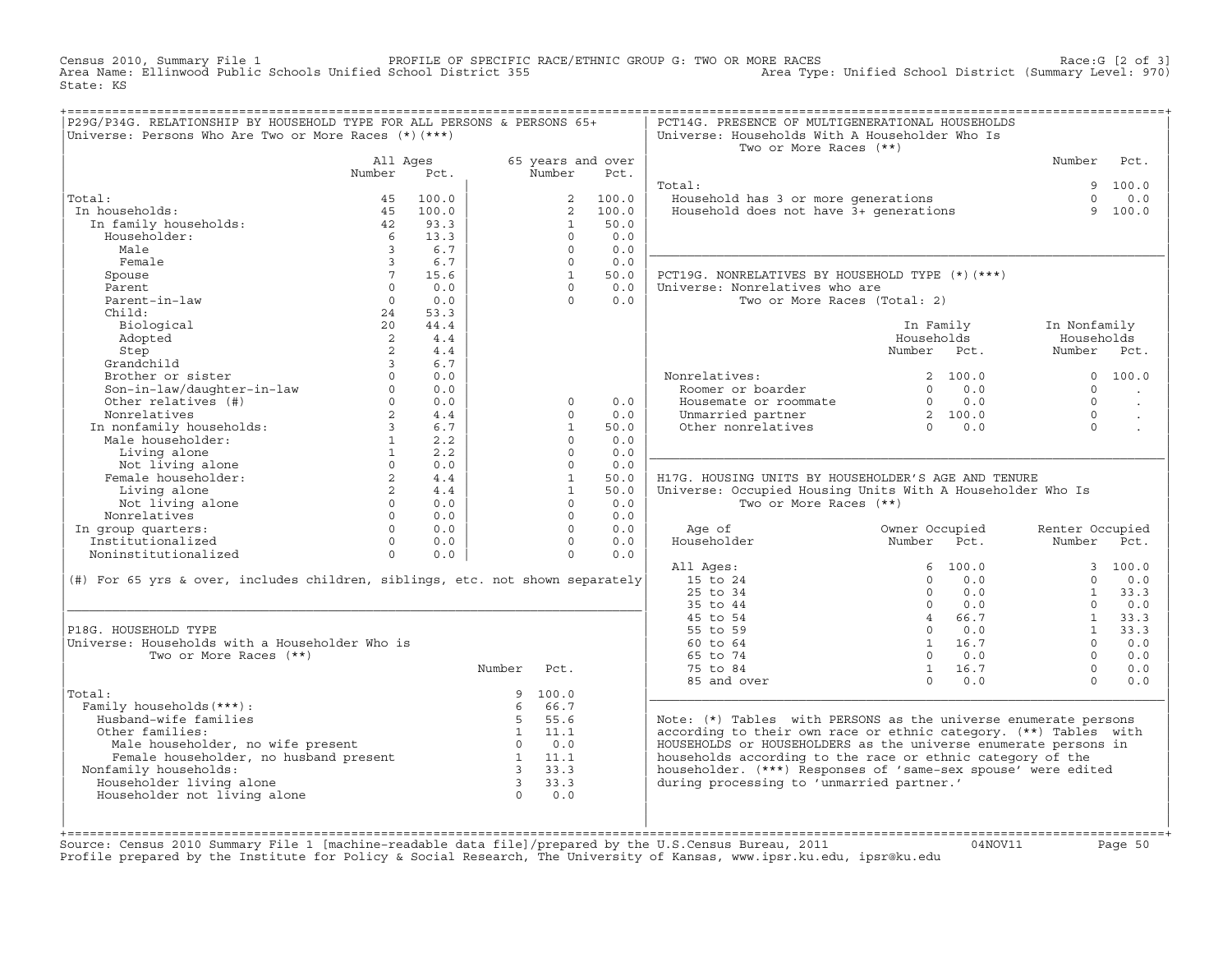Census 2010, Summary File 1 PROFILE OF SPECIFIC RACE/ETHNIC GROUP G: TWO OR MORE RACES Race:G [3 of 3] Area Type: Unified School District (Summary Level: 970) State: KS

+===================================================================================================================================================+|P28G/H16G. HOUSEHOLDS (OCCUPIED HOUSING UNITS) BY HOUSEHOLD SIZE BY TYPE AND BY TENURE | |Universe: Households (Occupied Housing Units) With A Householder Who Is Two or More Races (\*\*)(\*\*\*) |

|                             | All<br>Households | Pct.  | Family<br>Households    | Pct.    | Nonfamily<br>Households | Pct.    | Owner<br>Occupied | Pct.  | Renter<br>Occupied | Pct.  |
|-----------------------------|-------------------|-------|-------------------------|---------|-------------------------|---------|-------------------|-------|--------------------|-------|
| All household sizes:        |                   | 100.0 |                         | 6 100.0 |                         | 3 100.0 | 6                 | 100.0 |                    | 100.0 |
| 1-person households         |                   | 33.3  | (Family always >1 pers) |         |                         | 100.0   |                   | 33.3  |                    | 33.3  |
| 2-person households         |                   | 22.2  |                         | 33.3    |                         | 0.0     |                   | 33.3  |                    | 0.0   |
| 3-person households         |                   | 11.1  |                         | 16.7    | $\Omega$                | 0.0     |                   | 0.0   |                    | 33.3  |
| 4-person households         |                   | 11.1  |                         | 16.7    | $\Omega$                | 0.0     |                   | 16.7  |                    | 0.0   |
| 5-person households         |                   | 11.1  |                         | 16.7    | $\Omega$                | 0.0     |                   | 0.0   |                    | 33.3  |
| 6-person households         |                   | 0.0   |                         | 0.0     | $\Omega$                | 0.0     |                   | 0.0   |                    | 0.0   |
| 7-or-more person households |                   | 11.1  |                         | 16.7    | $\mathbf 0$             | 0.0     |                   | 16.7  |                    | 0.0   |

|P16G/P17G/P36G/P37G/H11G/H12G. POPULATION IN HOUSEHOLDS AND AVERAGE HOUSEHOLD SIZE BY TYPE AND BY TENURE | Universe: Population in Households (Occupied Housing Units) With A Householder Who Is Two or More Races (\*\*)

|                                | Total<br>Population | Pct.     | In<br>Families  | Pct.     | In.<br>Nonfamilies | Pct.     | In Owner<br>Occupied | Pct.          | In Renter<br>Occupied | Pct.                      |
|--------------------------------|---------------------|----------|-----------------|----------|--------------------|----------|----------------------|---------------|-----------------------|---------------------------|
| Total population in households | 26                  | 100.0    | 23              | 88.5     |                    | 3 11.5   | $17^{1}$             | 65.4          | 9                     | 34.6                      |
| Under 18 years                 | 11                  | 100.0    |                 | 100.0    |                    |          |                      |               |                       |                           |
| 18 years and over              | 15                  | 100.0    | 12 <sup>°</sup> | 80.0     |                    |          |                      |               |                       |                           |
| Average Household Size         | 2.89                | $------$ | 3.83            | $------$ | 1.00               | $------$ | 2.83                 | $- - - - - -$ | 3.00                  | $\qquad \qquad - - - - -$ |
| Under 18 years                 | 1.22                | $------$ | 1.83            | $------$ |                    |          |                      |               |                       |                           |
| 18 years and over              | 1.67                |          | 2.00            |          |                    |          |                      | $- - - - -$   |                       | $- - - - -$               |
|                                |                     |          |                 |          |                    |          |                      |               |                       |                           |

Note: Family household numbers include nonrelatives living with families.

| | PCT20/PCT22G. GROUP OUARTERS POPULATION BY SEX BY AGE BY GROUP OUARTERS TYPE Universe: Population in group quarters for persons who are Two or More Races (\*)

|                                               |        | $---$ All Ages $---$ |       | Pct. of<br>All |      | Pct. of<br>Total |        | Pct. of<br>Total |
|-----------------------------------------------|--------|----------------------|-------|----------------|------|------------------|--------|------------------|
|                                               | Number | Pct.                 | Total | Ages           | Male | $18+$            | Female | $18+$            |
| All types of group quarters:                  |        | 100.0                |       |                |      |                  |        |                  |
| Institutionalized population:                 |        |                      |       |                |      |                  |        |                  |
| Correctional facilities for adults            |        |                      |       |                |      |                  |        |                  |
| Juvenile facilities                           |        |                      |       |                |      |                  |        |                  |
| Nursing facilities/skilled-nursing facilities |        |                      |       |                |      |                  |        |                  |
| Other institutional facilities                |        |                      |       |                |      |                  |        |                  |
| Noninstitutionalized population:              |        |                      |       |                |      |                  |        |                  |
| College/university student housing            |        |                      |       |                |      |                  |        |                  |
| Military quarters                             |        |                      |       |                |      |                  |        |                  |
| Other noninstitutional facilities             |        |                      |       |                |      |                  |        |                  |

|\_\_\_\_\_\_\_\_\_\_\_\_\_\_\_\_\_\_\_\_\_\_\_\_\_\_\_\_\_\_\_\_\_\_\_\_\_\_\_\_\_\_\_\_\_\_\_\_\_\_\_\_\_\_\_\_\_\_\_\_\_\_\_\_\_\_\_\_\_\_\_\_\_\_\_\_\_\_\_\_\_\_\_\_\_\_\_\_\_\_\_\_\_\_\_\_\_\_\_\_\_\_\_\_\_\_\_\_\_\_\_\_\_\_\_\_\_\_\_\_\_\_\_\_\_\_\_\_\_\_\_\_\_\_\_\_\_\_\_\_\_\_\_\_\_\_\_|

| |

or HOUSEHOLDERS as the universe enumerate persons in households according to the race or ethnic category of the householder. | (\*\*\*) Same−sex couple households are included in the family households category if there is at least one additional person | | related to householder by birth or adoption. Same−sex couple households with no relatives of the householder present are tabulated | | in nonfamily households. Responses of 'same−sex spouse' were edited during processing to 'unmarried partner.' |

+===================================================================================================================================================+ Source: Census 2010 Summary File 1 [machine−readable data file]/prepared by the U.S.Census Bureau, 2011 04NOV11 Page 51 Profile prepared by the Institute for Policy & Social Research, The University of Kansas, www.ipsr.ku.edu, ipsr@ku.edu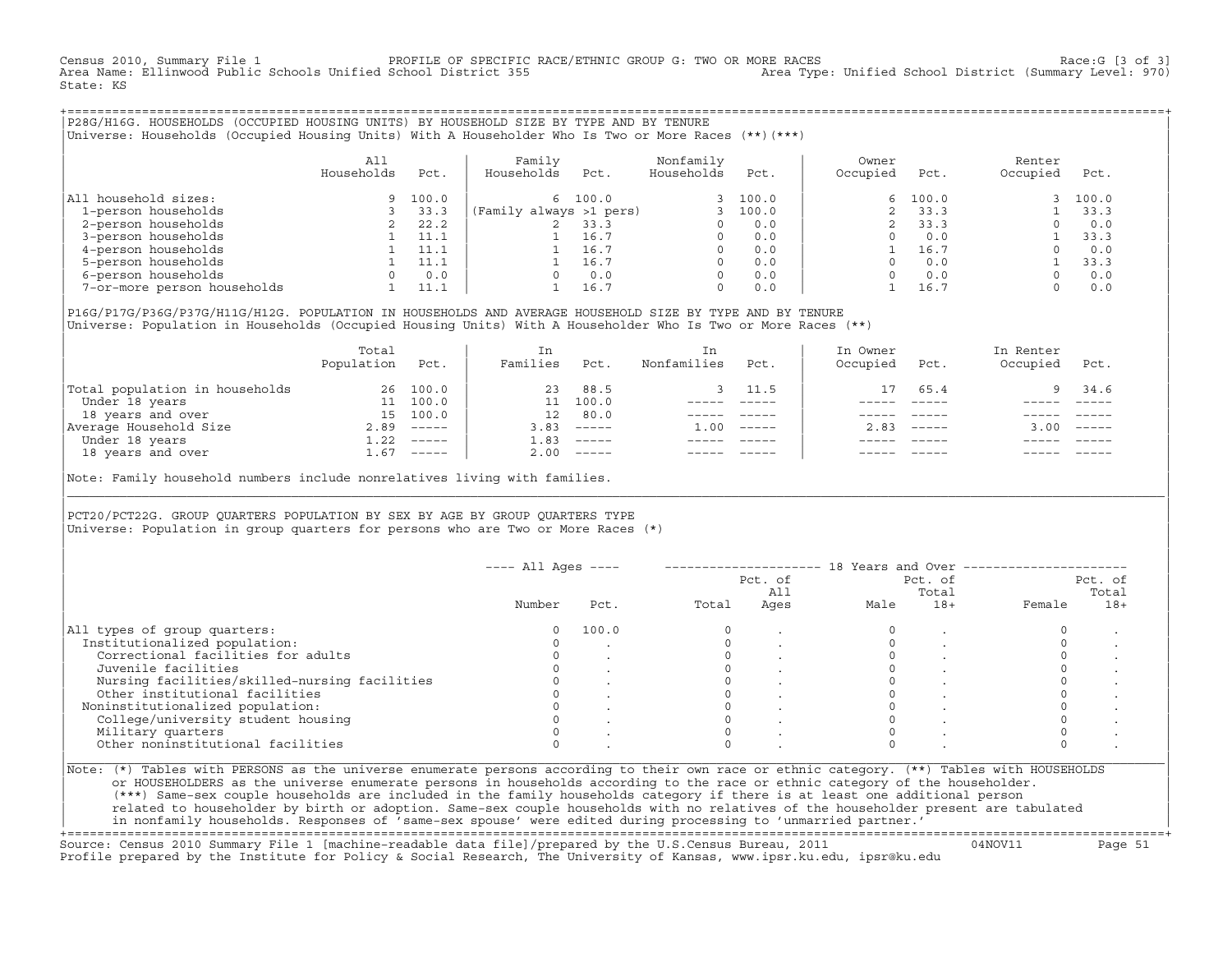Census 2010, Summary File 1 PROFILE OF SPECIFIC RACE/ETHNIC GROUP H: HISPANIC OR LATINO OF ANY RACE<br>Area Name: Ellinwood Public Schools Unified School District 355 Area Type: Unified Sc State: KS

| P29/P29H. POPULATION SUMMARY BY RESIDENCE TYPE FOR DESIGNATED UNIVERSE<br>Universe: PERSONS Who Are Hispanic or Latino of Any Race                                                                                                                   |                  |      |                                                                                                                                                                                                                                                |                 |                  |      | P38H/39H. FAMILY TYPE BY PRESENCE AND AGE OF OWN OR RELATED CHILDREN<br>Universe: Families With A Householder Who Is                             |               |                                                                                                                                                                                    |                                                      |                   |
|------------------------------------------------------------------------------------------------------------------------------------------------------------------------------------------------------------------------------------------------------|------------------|------|------------------------------------------------------------------------------------------------------------------------------------------------------------------------------------------------------------------------------------------------|-----------------|------------------|------|--------------------------------------------------------------------------------------------------------------------------------------------------|---------------|------------------------------------------------------------------------------------------------------------------------------------------------------------------------------------|------------------------------------------------------|-------------------|
|                                                                                                                                                                                                                                                      |                  |      |                                                                                                                                                                                                                                                |                 |                  |      | Hispanic or Latino of Any Race (**) (***)                                                                                                        |               |                                                                                                                                                                                    |                                                      |                   |
| Total Persons:                                                                                                                                                                                                                                       |                  |      | Population As % of Population of all Races<br>otal Persons: $\begin{array}{ccc} 1 & 86 & 3.0\frac{8}{100} & 61 \\ \text{In Households(*)} & 86 & 3.0\frac{8}{100} & 61 \\ \text{In Group Quarters} & 0 & 0.0\frac{8}{100} & 61 \\ \end{array}$ |                 | 2,885            |      | By Presence of: Own Children                                                                                                                     |               | Related Children                                                                                                                                                                   |                                                      |                   |
|                                                                                                                                                                                                                                                      |                  |      |                                                                                                                                                                                                                                                |                 | $2,827$<br>58    |      |                                                                                                                                                  | Families Pct. |                                                                                                                                                                                    | Families Pct.                                        |                   |
|                                                                                                                                                                                                                                                      |                  |      |                                                                                                                                                                                                                                                |                 |                  |      |                                                                                                                                                  |               |                                                                                                                                                                                    |                                                      |                   |
|                                                                                                                                                                                                                                                      |                  |      |                                                                                                                                                                                                                                                |                 |                  |      | All families:                                                                                                                                    |               |                                                                                                                                                                                    |                                                      | 16 100.0          |
| P16-18H/P36-37H. HOUSEHOLDS/POPULATION IN HOUSEHOLDS BY HOUSEHOLD TYPE                                                                                                                                                                               |                  |      |                                                                                                                                                                                                                                                |                 |                  |      |                                                                                                                                                  |               |                                                                                                                                                                                    |                                                      | 12 75.0<br>8 50.0 |
| Universe: HOUSEHOLDERS Who Are Hispanic or Latino of Any Race                                                                                                                                                                                        |                  |      |                                                                                                                                                                                                                                                |                 | Average          |      |                                                                                                                                                  |               |                                                                                                                                                                                    |                                                      | 2 12.5            |
|                                                                                                                                                                                                                                                      |                  |      | Households                                                                                                                                                                                                                                     | Population (**) | Size             |      |                                                                                                                                                  |               |                                                                                                                                                                                    |                                                      | $3 \t18.8$        |
| Total Households (**)                                                                                                                                                                                                                                |                  |      |                                                                                                                                                                                                                                                |                 | 3.39             |      |                                                                                                                                                  |               |                                                                                                                                                                                    |                                                      | 3 18.8            |
|                                                                                                                                                                                                                                                      |                  |      |                                                                                                                                                                                                                                                |                 | 1.28             |      |                                                                                                                                                  |               |                                                                                                                                                                                    |                                                      | 4 25.0            |
|                                                                                                                                                                                                                                                      |                  |      | Variation (* 1991)<br>Cotal Households (* * )<br>Under 18 years and over and over the series of the series of the series of the series of the series of the series of the series of the series of the series of the series of the              |                 | 2.11             |      |                                                                                                                                                  |               | $\left.\begin{array}{ccccc} & 4 & 25 \\ & 4 & 25 \\ & 1 & 6 \\ & 0 & 0 \\ & 0 & 0 \\ & 0 & 0 \\ & 0 & 0 \\ & 1 & 6.3 \\ & 3 & 18.8 \\ & 3 & 18.8 \\ & 2 & 12.5 \end{array}\right $ |                                                      |                   |
|                                                                                                                                                                                                                                                      |                  |      |                                                                                                                                                                                                                                                |                 | 3.50             |      |                                                                                                                                                  |               |                                                                                                                                                                                    |                                                      |                   |
|                                                                                                                                                                                                                                                      |                  |      |                                                                                                                                                                                                                                                |                 | 1.44             |      |                                                                                                                                                  |               |                                                                                                                                                                                    |                                                      |                   |
|                                                                                                                                                                                                                                                      |                  |      |                                                                                                                                                                                                                                                |                 | 2.06             |      |                                                                                                                                                  |               |                                                                                                                                                                                    |                                                      |                   |
|                                                                                                                                                                                                                                                      |                  |      |                                                                                                                                                                                                                                                |                 | 1.00             |      |                                                                                                                                                  |               |                                                                                                                                                                                    |                                                      |                   |
|                                                                                                                                                                                                                                                      |                  |      |                                                                                                                                                                                                                                                |                 |                  |      |                                                                                                                                                  |               |                                                                                                                                                                                    |                                                      |                   |
| P12H/P13H. POPULATION BY AGE AND SEX                                                                                                                                                                                                                 |                  |      |                                                                                                                                                                                                                                                |                 |                  |      |                                                                                                                                                  |               |                                                                                                                                                                                    |                                                      |                   |
| Universe: Persons Who Are Hispanic or Latino of Any Race (*)                                                                                                                                                                                         |                  |      |                                                                                                                                                                                                                                                |                 |                  |      | NO CHILALEN UNDER<br>Female householder:                                                                                                         |               |                                                                                                                                                                                    |                                                      |                   |
|                                                                                                                                                                                                                                                      |                  |      |                                                                                                                                                                                                                                                |                 |                  |      |                                                                                                                                                  |               |                                                                                                                                                                                    |                                                      |                   |
|                                                                                                                                                                                                                                                      | ---Both Sexes--- |      | ------Male------                                                                                                                                                                                                                               |                 | -----Female----- |      |                                                                                                                                                  |               |                                                                                                                                                                                    |                                                      |                   |
|                                                                                                                                                                                                                                                      | Number           | Pct. | Number Pct. Number Pct.                                                                                                                                                                                                                        |                 |                  |      |                                                                                                                                                  |               |                                                                                                                                                                                    |                                                      | $0 \t 0.0$        |
|                                                                                                                                                                                                                                                      |                  |      |                                                                                                                                                                                                                                                |                 |                  |      |                                                                                                                                                  |               |                                                                                                                                                                                    |                                                      | $1 \t 6.3$        |
| All Ages:                                                                                                                                                                                                                                            |                  |      |                                                                                                                                                                                                                                                |                 |                  |      |                                                                                                                                                  |               |                                                                                                                                                                                    | $\begin{matrix} 1 & 0 & 0 \\ 0 & 0 & 0 \end{matrix}$ |                   |
|                                                                                                                                                                                                                                                      |                  |      |                                                                                                                                                                                                                                                |                 |                  |      |                                                                                                                                                  |               |                                                                                                                                                                                    |                                                      |                   |
|                                                                                                                                                                                                                                                      |                  |      |                                                                                                                                                                                                                                                |                 |                  |      |                                                                                                                                                  |               |                                                                                                                                                                                    |                                                      |                   |
|                                                                                                                                                                                                                                                      |                  |      |                                                                                                                                                                                                                                                |                 |                  |      | P31H. RELATIONSHIP BY HOUSEHOLD TYPE FOR THE POPULATION UNDER 18 YEARS                                                                           |               |                                                                                                                                                                                    |                                                      |                   |
|                                                                                                                                                                                                                                                      |                  |      |                                                                                                                                                                                                                                                |                 |                  |      | Universe: Persons under 18 who are                                                                                                               |               |                                                                                                                                                                                    |                                                      |                   |
|                                                                                                                                                                                                                                                      |                  |      |                                                                                                                                                                                                                                                |                 |                  |      | Hispanic or Latino of Any Race (*) (***)                                                                                                         |               |                                                                                                                                                                                    |                                                      |                   |
|                                                                                                                                                                                                                                                      |                  |      |                                                                                                                                                                                                                                                |                 |                  |      |                                                                                                                                                  |               | Number                                                                                                                                                                             | Pct.                                                 |                   |
|                                                                                                                                                                                                                                                      |                  |      |                                                                                                                                                                                                                                                |                 |                  |      |                                                                                                                                                  |               |                                                                                                                                                                                    |                                                      |                   |
|                                                                                                                                                                                                                                                      |                  |      |                                                                                                                                                                                                                                                |                 |                  |      | Total under 18:                                                                                                                                  |               |                                                                                                                                                                                    | 100.0                                                |                   |
|                                                                                                                                                                                                                                                      |                  |      |                                                                                                                                                                                                                                                |                 |                  |      | In households:                                                                                                                                   |               |                                                                                                                                                                                    | 100.0                                                |                   |
|                                                                                                                                                                                                                                                      |                  |      |                                                                                                                                                                                                                                                |                 |                  |      | Householder or spouse                                                                                                                            |               |                                                                                                                                                                                    | 0.0                                                  |                   |
|                                                                                                                                                                                                                                                      |                  |      |                                                                                                                                                                                                                                                |                 |                  |      | Related child:                                                                                                                                   |               |                                                                                                                                                                                    | 97.6                                                 |                   |
|                                                                                                                                                                                                                                                      |                  |      |                                                                                                                                                                                                                                                |                 |                  |      | Own child:                                                                                                                                       |               |                                                                                                                                                                                    | 85.7                                                 |                   |
|                                                                                                                                                                                                                                                      |                  |      |                                                                                                                                                                                                                                                |                 |                  |      |                                                                                                                                                  |               |                                                                                                                                                                                    | 57.1                                                 |                   |
|                                                                                                                                                                                                                                                      |                  |      |                                                                                                                                                                                                                                                |                 |                  |      |                                                                                                                                                  |               |                                                                                                                                                                                    | 28.6                                                 |                   |
|                                                                                                                                                                                                                                                      |                  |      |                                                                                                                                                                                                                                                |                 |                  |      |                                                                                                                                                  |               |                                                                                                                                                                                    | 9.5                                                  |                   |
|                                                                                                                                                                                                                                                      |                  |      |                                                                                                                                                                                                                                                |                 |                  |      | Female householder                                                                                                                               |               | 8 <sup>8</sup>                                                                                                                                                                     | 19.0                                                 |                   |
|                                                                                                                                                                                                                                                      |                  |      |                                                                                                                                                                                                                                                |                 |                  |      | Other relatives:                                                                                                                                 |               | 5 <sup>5</sup>                                                                                                                                                                     | 11.9                                                 |                   |
|                                                                                                                                                                                                                                                      |                  |      |                                                                                                                                                                                                                                                |                 |                  |      | Grandchild                                                                                                                                       |               | 5                                                                                                                                                                                  | 11.9                                                 |                   |
|                                                                                                                                                                                                                                                      |                  |      |                                                                                                                                                                                                                                                |                 |                  |      | Other relatives                                                                                                                                  |               | $\circ$                                                                                                                                                                            | 0.0                                                  |                   |
|                                                                                                                                                                                                                                                      |                  |      |                                                                                                                                                                                                                                                |                 |                  |      | Nonrelatives                                                                                                                                     |               | 1                                                                                                                                                                                  | 2.4                                                  |                   |
|                                                                                                                                                                                                                                                      |                  |      |                                                                                                                                                                                                                                                |                 |                  |      | In group quarters:                                                                                                                               |               | $\circ$                                                                                                                                                                            | 0.0                                                  |                   |
|                                                                                                                                                                                                                                                      |                  |      |                                                                                                                                                                                                                                                |                 |                  |      | Institutionalized population                                                                                                                     |               | $\Omega$                                                                                                                                                                           | 0.0                                                  |                   |
| All Ages:<br>Winnber Pct.<br>Under 5 86 100.0<br>14 16.3 9 20.5 42 100.0<br>5 to 5<br>16 10 14 10 11.6 8 18.2 5 11.9<br>16 to 14 10 11.6 8 18.2<br>15 to 17<br>20 1 11.6 8 18.2<br>17 10 11.5 8 19.1<br>17 10 10 11.6 8 18.2<br>18 10 10 11.6 8 18.2 |                  |      |                                                                                                                                                                                                                                                |                 |                  |      | Noninstitutionalized population                                                                                                                  |               | $\Omega$                                                                                                                                                                           | 0.0                                                  |                   |
| $0$ to $17$                                                                                                                                                                                                                                          |                  |      |                                                                                                                                                                                                                                                |                 | 17               | 40.5 | Note: (*) Tables with PERSONS as the universe enumerate persons according                                                                        |               |                                                                                                                                                                                    |                                                      |                   |
| 18 to 64                                                                                                                                                                                                                                             |                  |      |                                                                                                                                                                                                                                                |                 |                  |      | to their own race or ethnic category. (**) Tables with HOUSEHOLDS or                                                                             |               |                                                                                                                                                                                    |                                                      |                   |
| 65 plus                                                                                                                                                                                                                                              |                  |      | $25$ 56.8<br>15 34.1<br>4 9.1                                                                                                                                                                                                                  |                 |                  |      | HOUSEHOLDERS as the universe enumerate persons in households according                                                                           |               |                                                                                                                                                                                    |                                                      |                   |
| Median Aqe                                                                                                                                                                                                                                           | 19.5             |      | 15.3                                                                                                                                                                                                                                           |                 | 22.0             |      | to the race or ethnic category of the householder. (***) Responses of<br>'same-sex spouse' were edited during processing to 'unmarried partner.' |               |                                                                                                                                                                                    |                                                      |                   |
|                                                                                                                                                                                                                                                      |                  |      |                                                                                                                                                                                                                                                |                 |                  |      |                                                                                                                                                  |               |                                                                                                                                                                                    |                                                      |                   |

+===================================================================================================================================================+Source: Census 2010 Summary File 1 [machine−readable data file]/prepared by the U.S.Census Bureau, 2011 04NOV11 Page 52 Profile prepared by the Institute for Policy & Social Research, The University of Kansas, www.ipsr.ku.edu, ipsr@ku.edu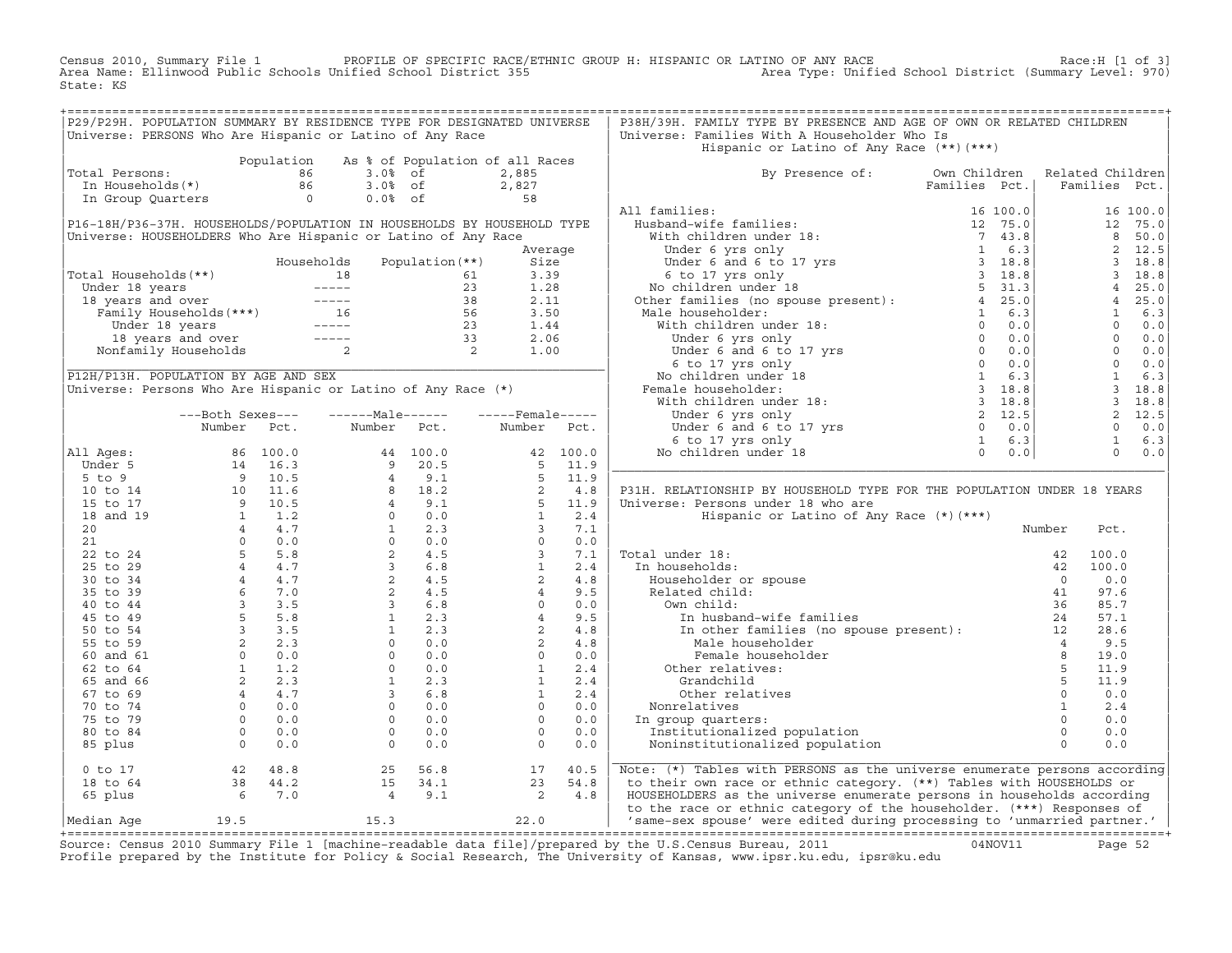Census 2010, Summary File 1 PROFILE OF SPECIFIC RACE/ETHNIC GROUP H: HISPANIC OR LATINO OF ANY RACE<br>Area Name: Ellinwood Public Schools Unified School District 355 Area Type: Unified State: KS

| P29H/P34H. RELATIONSHIP BY HOUSEHOLD TYPE FOR ALL PERSONS & PERSONS 65+<br>Universe: Persons Who Are Hispanic or Latino of Any Race (*) (***) |                |             |          |                            |                   | PCT14H. PRESENCE OF MULTIGENERATIONAL HOUSEHOLDS<br>Universe: Households With A Householder Who Is<br>Hispanic or Latino of Any Race (**) |                |                                                       |                     |              |
|-----------------------------------------------------------------------------------------------------------------------------------------------|----------------|-------------|----------|----------------------------|-------------------|-------------------------------------------------------------------------------------------------------------------------------------------|----------------|-------------------------------------------------------|---------------------|--------------|
|                                                                                                                                               | All Ages       |             |          |                            | 65 years and over |                                                                                                                                           |                |                                                       | Number              | Pct.         |
|                                                                                                                                               | Number         | Pct.        |          | Number                     | Pct.              |                                                                                                                                           |                |                                                       |                     |              |
|                                                                                                                                               |                |             |          |                            |                   | Total:                                                                                                                                    |                |                                                       |                     | 18 100.0     |
| Total:                                                                                                                                        | 86             | 100.0       |          | 6                          | 100.0             | Household has 3 or more generations                                                                                                       |                |                                                       | $\mathbf{1}$        | 5.6          |
| In households:                                                                                                                                | 86             | 100.0       |          |                            | 100.0             | Household does not have 3+ generations                                                                                                    |                |                                                       | 17                  | 94.4         |
| In family households:                                                                                                                         | 81             | 94.2        |          | 6                          | 100.0             |                                                                                                                                           |                |                                                       |                     |              |
| Householder:                                                                                                                                  | 16             | 18.6        |          | $4^{\circ}$                | 66.7              |                                                                                                                                           |                |                                                       |                     |              |
| Male                                                                                                                                          | 11<br>$-5$     | 12.8<br>5.8 |          | $\overline{4}$<br>$\Omega$ | 66.7<br>0.0       |                                                                                                                                           |                |                                                       |                     |              |
| Female<br>Spouse                                                                                                                              | 15             | 17.4        |          | $\overline{2}$             | 33.3              | PCT19H. NONRELATIVES BY HOUSEHOLD TYPE (*)(***)                                                                                           |                |                                                       |                     |              |
| Parent                                                                                                                                        | $\cap$         | 0.0         |          | $\Omega$                   | 0.0               | Universe: Nonrelatives who are                                                                                                            |                |                                                       |                     |              |
| Parent-in-law                                                                                                                                 | $\overline{0}$ | 0.0         |          | $\Omega$                   | 0.0               | Hispanic or Latino of Any Race (Total: 6)                                                                                                 |                |                                                       |                     |              |
| Child:                                                                                                                                        | 41             | 47.7        |          |                            |                   |                                                                                                                                           |                |                                                       |                     |              |
| Biological                                                                                                                                    | 31             | 36.0        |          |                            |                   |                                                                                                                                           |                | In Family                                             | In Nonfamily        |              |
| Adopted                                                                                                                                       | $\bigcirc$     | 0.0         |          |                            |                   |                                                                                                                                           | Households     |                                                       | Households          |              |
| Step                                                                                                                                          | 10             | 11.6        |          |                            |                   |                                                                                                                                           | Number Pct.    |                                                       | Number Pct.         |              |
| Grandchild                                                                                                                                    | 5              | 5.8         |          |                            |                   |                                                                                                                                           |                |                                                       |                     |              |
| Brother or sister                                                                                                                             | <sup>1</sup>   | 1.2         |          |                            |                   | Nonrelatives:                                                                                                                             |                | 3, 100.0                                              |                     | 3 100.0      |
| Son-in-law/daughter-in-law                                                                                                                    | $\circ$        | 0.0         |          |                            |                   | Roomer or boarder                                                                                                                         |                | $0 \t 0.0$                                            | $\Omega$            | 0.0          |
| Other relatives (#)                                                                                                                           | $\circ$        | 0.0         |          | $\circ$                    | 0.0               | Housemate or roommate                                                                                                                     |                | $\begin{array}{cc} 0 & 0.0 \\ 3 & 100.0 \end{array}$  | $\Omega$            | 0.0          |
| Nonrelatives                                                                                                                                  | $\overline{3}$ | 3.5         |          | $\Omega$                   | 0.0               | Unmarried partner                                                                                                                         |                |                                                       | $2^{\circ}$         | 66.7         |
| In nonfamily households:<br>Male householder:                                                                                                 | $5^{\circ}$    | 5.8         |          | $\Omega$                   | 0.0               | Other nonrelatives                                                                                                                        |                | $\begin{array}{ccc} 3 & 100.0 \\ 0 & 0.0 \end{array}$ | $\mathbf{1}$        | 33.3         |
|                                                                                                                                               | 1              | 1.2         |          | $\Omega$                   | 0.0               |                                                                                                                                           |                |                                                       |                     |              |
| Living alone                                                                                                                                  | 1              | 1.2         |          | $\Omega$                   | 0.0               |                                                                                                                                           |                |                                                       |                     |              |
| Not living alone                                                                                                                              | $\Omega$       | 0.0         |          | $\Omega$                   | 0.0               |                                                                                                                                           |                |                                                       |                     |              |
| Female householder:                                                                                                                           | $\mathbf{1}$   | 1.2         |          | $\Omega$                   | 0.0               | H17H. HOUSING UNITS BY HOUSEHOLDER'S AGE AND TENURE                                                                                       |                |                                                       |                     |              |
| Living alone                                                                                                                                  | 1              | 1.2         |          | $\mathbf 0$                | 0.0               | Universe: Occupied Housing Units With A Householder Who Is                                                                                |                |                                                       |                     |              |
| Not living alone                                                                                                                              | $\Omega$       | 0.0         |          | $\Omega$                   | 0.0               | Hispanic or Latino of Any Race (**)                                                                                                       |                |                                                       |                     |              |
| Nonrelatives                                                                                                                                  | $\overline{3}$ | 3.5         |          | $\Omega$                   | 0.0               |                                                                                                                                           |                |                                                       |                     |              |
| In group quarters:                                                                                                                            | $\Omega$       | 0.0         |          | $\Omega$                   | 0.0               | Age of                                                                                                                                    | Owner Occupied |                                                       | Renter Occupied     |              |
| Institutionalized                                                                                                                             | $\Omega$       | 0.0         |          | $\Omega$                   | 0.0               | Householder                                                                                                                               | Number         | Pct.                                                  | Number Pct.         |              |
| Noninstitutionalized                                                                                                                          | $\circ$        | 0.0         |          | $\circ$                    | 0.0               |                                                                                                                                           |                |                                                       |                     |              |
|                                                                                                                                               |                |             |          |                            |                   | All Ages:                                                                                                                                 |                | 12 100.0                                              |                     | 6, 100.0     |
| (#) For 65 yrs & over, includes children, siblings, etc. not shown separately                                                                 |                |             |          |                            |                   | 15 to 24<br>25 to 34                                                                                                                      | $\mathbf{1}$   | $1 \t 8.3$<br>8.3                                     | $\overline{a}$<br>2 | 33.3<br>33.3 |
|                                                                                                                                               |                |             |          |                            |                   | 35 to 44                                                                                                                                  |                | 4 33.3                                                | 1                   | 16.7         |
|                                                                                                                                               |                |             |          |                            |                   | 45 to 54                                                                                                                                  |                | 3, 25.0                                               | $\Omega$            | 0.0          |
| P18H. HOUSEHOLD TYPE                                                                                                                          |                |             |          |                            |                   | 55 to 59                                                                                                                                  | $\Omega$       | 0.0                                                   | $\Omega$            | 0.0          |
| Universe: Households with a Householder Who is                                                                                                |                |             |          |                            |                   | $60$ to $64$                                                                                                                              | $\Omega$       | 0.0                                                   | $\Omega$            | 0.0          |
| Hispanic or Latino of Any Race (**)                                                                                                           |                |             |          |                            |                   | 65 to 74                                                                                                                                  |                | 3, 25, 0                                              | $1 \quad$           | 16.7         |
|                                                                                                                                               |                |             | Number   | Pct.                       |                   | 75 to 84                                                                                                                                  |                | $0 \t 0.0$                                            | $\cap$              | 0.0          |
|                                                                                                                                               |                |             |          |                            |                   | 85 and over                                                                                                                               | $\Omega$       | 0.0                                                   | $\Omega$            | 0.0          |
| Total:                                                                                                                                        |                |             |          | 18 100.0                   |                   |                                                                                                                                           |                |                                                       |                     |              |
| Family households (***) :                                                                                                                     |                |             |          | 16 88.9                    |                   |                                                                                                                                           |                |                                                       |                     |              |
| Husband-wife families                                                                                                                         |                |             |          | 12 66.7                    |                   | Note: (*) Tables with PERSONS as the universe enumerate persons                                                                           |                |                                                       |                     |              |
| Other families:                                                                                                                               |                |             |          | $4 \t 22.2$                |                   | according to their own race or ethnic category. (**) Tables with                                                                          |                |                                                       |                     |              |
| Male householder, no wife present 1 5.6<br>Female householder, no husband present 3 16.7<br>Family households: 2 11.1                         |                |             |          |                            |                   | HOUSEHOLDS or HOUSEHOLDERS as the universe enumerate persons in                                                                           |                |                                                       |                     |              |
|                                                                                                                                               |                |             |          |                            |                   | households according to the race or ethnic category of the                                                                                |                |                                                       |                     |              |
| Nonfamily households:                                                                                                                         |                |             |          |                            |                   | householder. (***) Responses of 'same-sex spouse' were edited                                                                             |                |                                                       |                     |              |
| Householder living alone                                                                                                                      |                |             |          | 2 11.1                     |                   | during processing to 'unmarried partner.'                                                                                                 |                |                                                       |                     |              |
| Householder not living alone                                                                                                                  |                |             | $\Omega$ | 0.0                        |                   |                                                                                                                                           |                |                                                       |                     |              |
|                                                                                                                                               |                |             |          |                            |                   |                                                                                                                                           |                |                                                       |                     |              |
|                                                                                                                                               |                |             |          |                            |                   |                                                                                                                                           |                |                                                       |                     |              |

+===================================================================================================================================================+Source: Census 2010 Summary File 1 [machine−readable data file]/prepared by the U.S.Census Bureau, 2011 04NOV11 Page 53 Profile prepared by the Institute for Policy & Social Research, The University of Kansas, www.ipsr.ku.edu, ipsr@ku.edu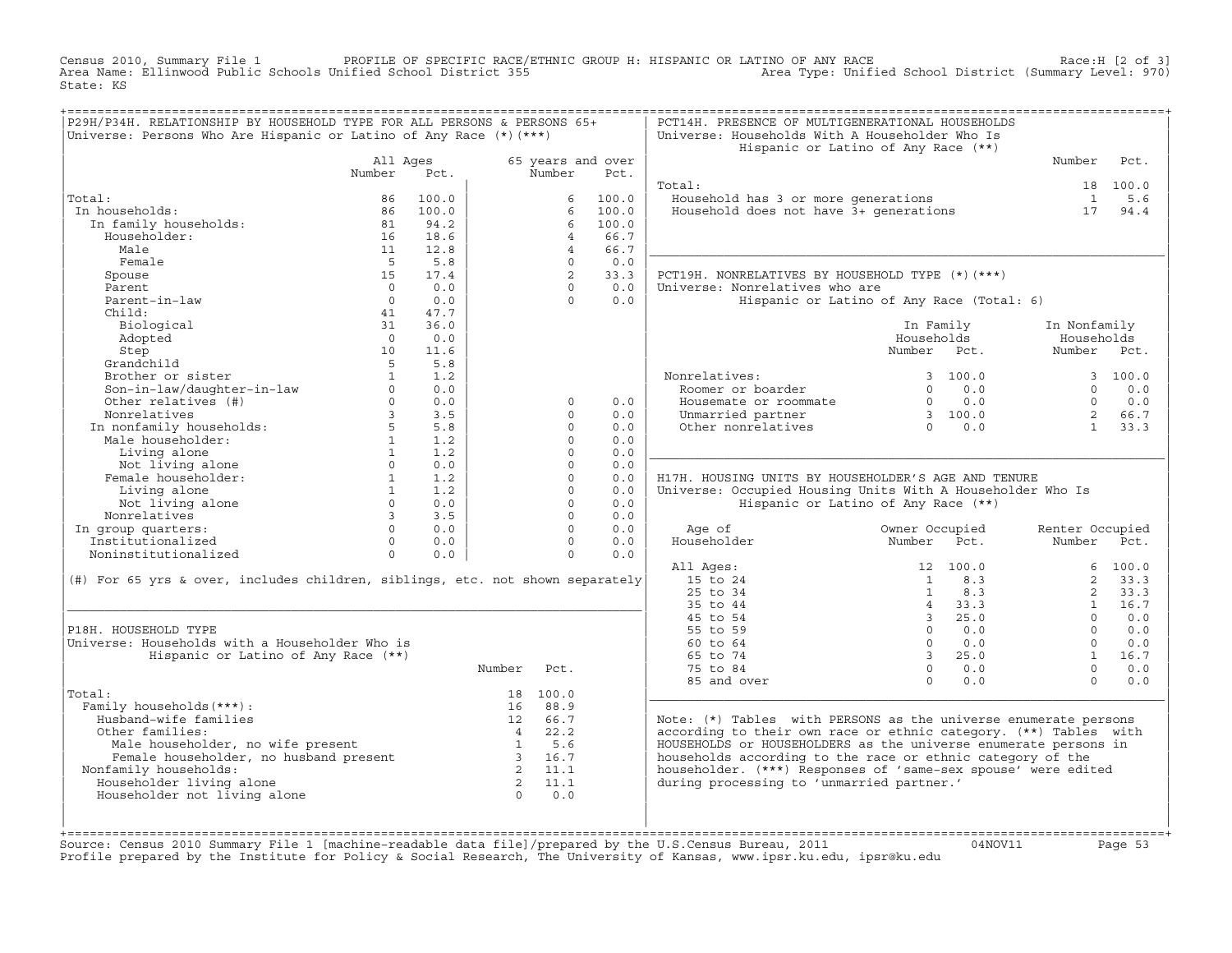Census 2010, Summary File 1 PROFILE OF SPECIFIC RACE/ETHNIC GROUP H: HISPANIC OR LATINO OF ANY RACE Race:H [3 of 3]<br>Area Name: Ellinwood Public Schools Unified School District 355 Area Type: Unified School District (Summar Area Name: Ellinwood Public Schools Unified School District 355 State: KS

+===================================================================================================================================================+|P28H/H16H. HOUSEHOLDS (OCCUPIED HOUSING UNITS) BY HOUSEHOLD SIZE BY TYPE AND BY TENURE | |Universe: Households (Occupied Housing Units) With A Householder Who Is Hispanic or Latino of Any Race (\*\*)(\*\*\*) |

|                             | All<br>Households | Pct.  | Family<br>Households    | Pct.  | Nonfamily<br>Households | Pct.     | Owner<br>Occupied | Pct.  | Renter<br>Occupied | Pct.  |
|-----------------------------|-------------------|-------|-------------------------|-------|-------------------------|----------|-------------------|-------|--------------------|-------|
| household sizes:<br>All     | 18                | 100.0 | 16                      | 100.0 |                         | 2 100.0  | 12                | 100.0 | 6                  | 100.0 |
| 1-person households         |                   | 11.1  | (Family always >1 pers) |       |                         | 2, 100.0 |                   | 8.3   |                    | 16.7  |
| 2-person households         |                   | 16.7  |                         | 18.8  |                         | 0.0      |                   | 16.7  |                    | 16.7  |
| 3-person households         |                   | 22.2  |                         | 25.0  | $\Omega$                | 0.0      |                   | 33.3  |                    | 0.0   |
| 4-person households         |                   | 27.8  |                         | 31.3  | $\Omega$                | 0.0      |                   | 25.0  |                    | 33.3  |
| 5-person households         |                   | 16.7  |                         | 18.8  | $\Omega$                | 0.0      |                   | 16.7  |                    | 16.7  |
| 6-person households         |                   | 5.6   |                         | 6.3   | $\Omega$                | 0.0      |                   | 0.0   |                    | 16.7  |
| 7-or-more person households | $\Omega$          | 0.0   |                         | 0.0   | $\mathbf 0$             | 0.0      |                   | 0.0   |                    | 0.0   |

|P16H/P17H/P36H/P37H/H11H/H12H. POPULATION IN HOUSEHOLDS AND AVERAGE HOUSEHOLD SIZE BY TYPE AND BY TENURE | Universe: Population in Households (Occupied Housing Units) With A Householder Who Is Hispanic or Latino of Any Race (\*\*)

|                                | Total<br>Population | Pct.         | In<br>Families | Pct.     | In.<br>Nonfamilies | Pct.     | In Owner<br>Occupied | Pct.          | In Renter<br>Occupied | Pct.                      |
|--------------------------------|---------------------|--------------|----------------|----------|--------------------|----------|----------------------|---------------|-----------------------|---------------------------|
| Total population in households | 61                  | 100.0        | 56             | 91.8     |                    | 3.3      | 39                   | 63.9          | 22                    | 36.1                      |
| Under 18 years                 | 23                  | 100.0        | 23             | 100.0    |                    |          |                      |               |                       |                           |
| 18 years and over              | 38                  | 100.0        | 33             | 86.8     |                    |          |                      |               |                       |                           |
| Average Household Size         | 3.39                | $------$     | 3.50           | $------$ | 1.00               | $------$ | 3.25                 | $- - - - - -$ | 3.67                  | $\qquad \qquad - - - - -$ |
| Under 18 years                 | 1.28                | $------$     | .44            | $------$ |                    |          |                      |               |                       |                           |
| 18 years and over              |                     | $2.11$ ----- | 2.06           |          |                    |          |                      | $- - - - -$   |                       | $- - - - -$               |
|                                |                     |              |                |          |                    |          |                      |               |                       |                           |

Note: Family household numbers include nonrelatives living with families.

| | PCT20/PCT22H. GROUP OUARTERS POPULATION BY SEX BY AGE BY GROUP OUARTERS TYPE Universe: Population in group quarters for persons who are Hispanic or Latino of Any Race (\*)

|                                               |        |       |       | Pct. of<br>All |      | Pct. of<br>Total |        | Pct. of<br>Total |  |
|-----------------------------------------------|--------|-------|-------|----------------|------|------------------|--------|------------------|--|
|                                               | Number | Pct.  | Total | Ages           | Male | $18+$            | Female | $18+$            |  |
| All types of group quarters:                  | 0      | 100.0 |       |                |      |                  |        |                  |  |
| Institutionalized population:                 |        |       |       |                |      |                  |        |                  |  |
| Correctional facilities for adults            |        |       |       |                |      |                  |        |                  |  |
| Juvenile facilities                           |        |       |       |                |      |                  |        |                  |  |
| Nursing facilities/skilled-nursing facilities |        |       |       |                |      |                  |        |                  |  |
| Other institutional facilities                |        |       |       |                |      |                  |        |                  |  |
| Noninstitutionalized population:              |        |       |       |                |      |                  |        |                  |  |
| College/university student housing            |        |       |       |                |      |                  |        |                  |  |
| Military quarters                             |        |       |       |                |      |                  |        |                  |  |
| Other noninstitutional facilities             |        |       |       |                |      |                  |        |                  |  |

|\_\_\_\_\_\_\_\_\_\_\_\_\_\_\_\_\_\_\_\_\_\_\_\_\_\_\_\_\_\_\_\_\_\_\_\_\_\_\_\_\_\_\_\_\_\_\_\_\_\_\_\_\_\_\_\_\_\_\_\_\_\_\_\_\_\_\_\_\_\_\_\_\_\_\_\_\_\_\_\_\_\_\_\_\_\_\_\_\_\_\_\_\_\_\_\_\_\_\_\_\_\_\_\_\_\_\_\_\_\_\_\_\_\_\_\_\_\_\_\_\_\_\_\_\_\_\_\_\_\_\_\_\_\_\_\_\_\_\_\_\_\_\_\_\_\_\_|

| |

or HOUSEHOLDERS as the universe enumerate persons in households according to the race or ethnic category of the householder. | (\*\*\*) Same−sex couple households are included in the family households category if there is at least one additional person | | related to householder by birth or adoption. Same−sex couple households with no relatives of the householder present are tabulated | | in nonfamily households. Responses of 'same−sex spouse' were edited during processing to 'unmarried partner.' |

+===================================================================================================================================================+ Source: Census 2010 Summary File 1 [machine−readable data file]/prepared by the U.S.Census Bureau, 2011 04NOV11 Page 54 Profile prepared by the Institute for Policy & Social Research, The University of Kansas, www.ipsr.ku.edu, ipsr@ku.edu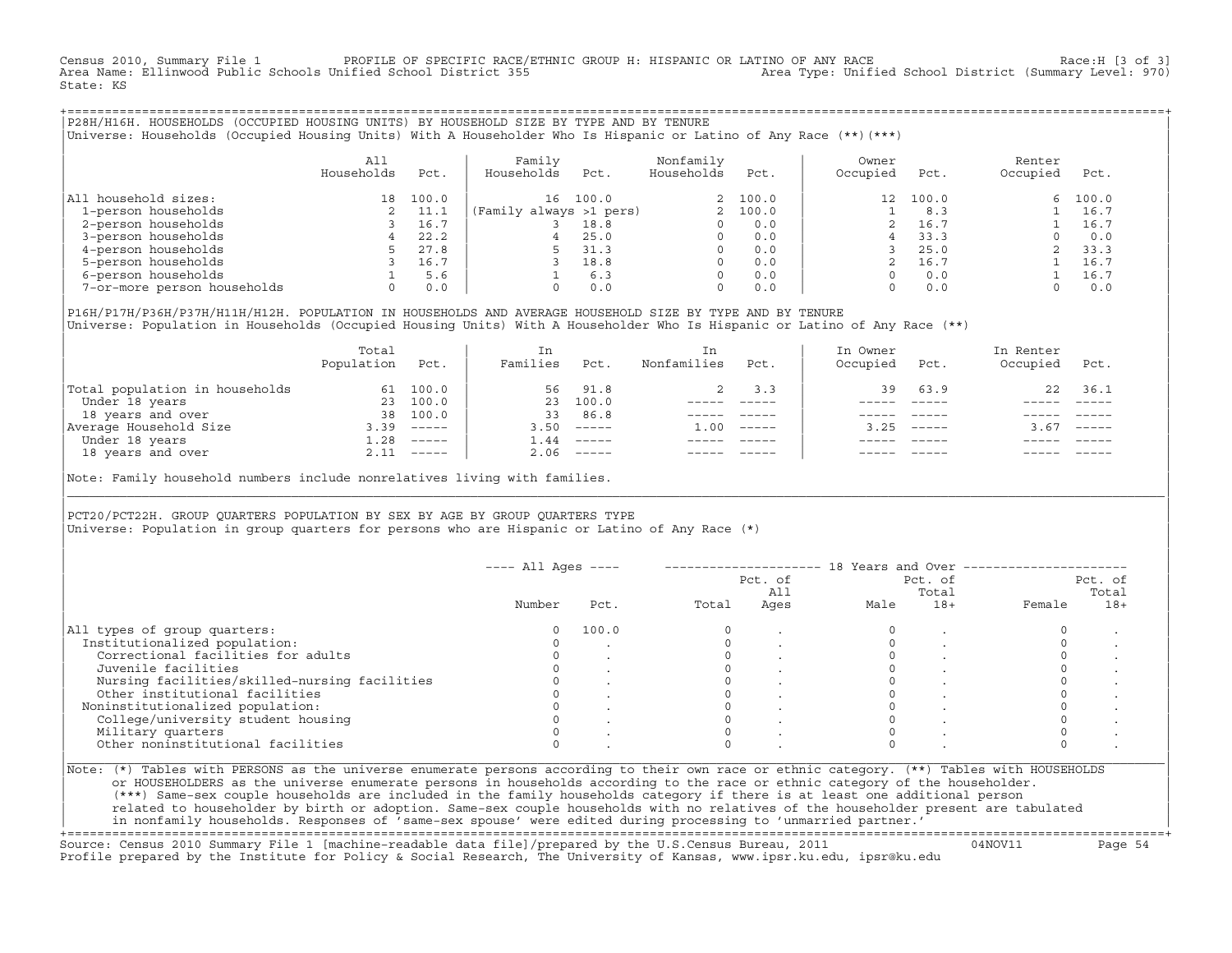Census 2010, Summary File 1 PROFILE OF SPECIFIC RACE/ETHNIC GROUP I: WHITE ALONE, NOT HISPANIC OR LATINO<br>Area Name: Ellinwood Public Schools Unified School District 355 Area Type: Unified State: KS

| P29/P29I. POPULATION SUMMARY BY RESIDENCE TYPE FOR DESIGNATED UNIVERSE                                                                                                                                                                               |                                                                                                                                                                                                                                                                                |            |                                                                                                                                                                                                 |                                 |                                                      |            | P38I/39I. FAMILY TYPE BY PRESENCE AND AGE OF OWN OR RELATED CHILDREN                                                                                                                                                                                                                                                                                                  |               |                |                |
|------------------------------------------------------------------------------------------------------------------------------------------------------------------------------------------------------------------------------------------------------|--------------------------------------------------------------------------------------------------------------------------------------------------------------------------------------------------------------------------------------------------------------------------------|------------|-------------------------------------------------------------------------------------------------------------------------------------------------------------------------------------------------|---------------------------------|------------------------------------------------------|------------|-----------------------------------------------------------------------------------------------------------------------------------------------------------------------------------------------------------------------------------------------------------------------------------------------------------------------------------------------------------------------|---------------|----------------|----------------|
| Universe: PERSONS Who Are White Alone, Not Hispanic or Latino                                                                                                                                                                                        |                                                                                                                                                                                                                                                                                |            |                                                                                                                                                                                                 |                                 |                                                      |            | Universe: Families With A Householder Who Is                                                                                                                                                                                                                                                                                                                          |               |                |                |
|                                                                                                                                                                                                                                                      |                                                                                                                                                                                                                                                                                |            |                                                                                                                                                                                                 |                                 |                                                      |            | White Alone, Not Hispanic or Latino $(**)$ $(***)$                                                                                                                                                                                                                                                                                                                    |               |                |                |
|                                                                                                                                                                                                                                                      |                                                                                                                                                                                                                                                                                | Population |                                                                                                                                                                                                 | As % of Population of all Races |                                                      |            |                                                                                                                                                                                                                                                                                                                                                                       |               |                |                |
| Total Persons:                                                                                                                                                                                                                                       |                                                                                                                                                                                                                                                                                |            | 2,742 95.0% of                                                                                                                                                                                  |                                 | 2,885                                                |            | By Presence of: Own Children Related Children                                                                                                                                                                                                                                                                                                                         |               |                |                |
|                                                                                                                                                                                                                                                      |                                                                                                                                                                                                                                                                                |            | In Households (*)<br>In Group Quarters 58 100.0% of                                                                                                                                             |                                 |                                                      |            |                                                                                                                                                                                                                                                                                                                                                                       | Families Pct. | Families Pct.  |                |
|                                                                                                                                                                                                                                                      |                                                                                                                                                                                                                                                                                |            |                                                                                                                                                                                                 |                                 | $\frac{2,827}{58}$                                   |            |                                                                                                                                                                                                                                                                                                                                                                       |               |                |                |
|                                                                                                                                                                                                                                                      |                                                                                                                                                                                                                                                                                |            |                                                                                                                                                                                                 |                                 |                                                      |            | All families:                                                                                                                                                                                                                                                                                                                                                         |               |                | 802 100.0      |
| P16-18I/P36-37I. HOUSEHOLDS/POPULATION IN HOUSEHOLDS BY HOUSEHOLD TYPE                                                                                                                                                                               |                                                                                                                                                                                                                                                                                |            |                                                                                                                                                                                                 |                                 |                                                      |            |                                                                                                                                                                                                                                                                                                                                                                       |               |                | 679 84.7       |
| Universe: HOUSEHOLDERS Who Are White Alone, Not Hispanic or Latino                                                                                                                                                                                   |                                                                                                                                                                                                                                                                                |            |                                                                                                                                                                                                 |                                 |                                                      |            |                                                                                                                                                                                                                                                                                                                                                                       |               |                | 255 31.8       |
|                                                                                                                                                                                                                                                      |                                                                                                                                                                                                                                                                                |            |                                                                                                                                                                                                 |                                 | Average                                              |            |                                                                                                                                                                                                                                                                                                                                                                       |               | 60             | 7.5            |
|                                                                                                                                                                                                                                                      |                                                                                                                                                                                                                                                                                |            | Households                                                                                                                                                                                      | Population (**)                 | Size                                                 |            |                                                                                                                                                                                                                                                                                                                                                                       |               |                | 55 6.9         |
|                                                                                                                                                                                                                                                      |                                                                                                                                                                                                                                                                                |            |                                                                                                                                                                                                 |                                 |                                                      |            |                                                                                                                                                                                                                                                                                                                                                                       |               |                | 140 17.5       |
|                                                                                                                                                                                                                                                      |                                                                                                                                                                                                                                                                                |            |                                                                                                                                                                                                 |                                 |                                                      |            |                                                                                                                                                                                                                                                                                                                                                                       |               | 424            | 52.9           |
|                                                                                                                                                                                                                                                      |                                                                                                                                                                                                                                                                                |            |                                                                                                                                                                                                 |                                 |                                                      |            |                                                                                                                                                                                                                                                                                                                                                                       |               |                | 123 15.3       |
|                                                                                                                                                                                                                                                      |                                                                                                                                                                                                                                                                                |            |                                                                                                                                                                                                 |                                 |                                                      |            |                                                                                                                                                                                                                                                                                                                                                                       |               | 43             | 5.4            |
|                                                                                                                                                                                                                                                      |                                                                                                                                                                                                                                                                                |            |                                                                                                                                                                                                 |                                 |                                                      |            |                                                                                                                                                                                                                                                                                                                                                                       |               |                | 27 3.4         |
|                                                                                                                                                                                                                                                      |                                                                                                                                                                                                                                                                                |            |                                                                                                                                                                                                 |                                 |                                                      |            |                                                                                                                                                                                                                                                                                                                                                                       |               |                | 13 1.6         |
|                                                                                                                                                                                                                                                      |                                                                                                                                                                                                                                                                                |            |                                                                                                                                                                                                 |                                 |                                                      |            |                                                                                                                                                                                                                                                                                                                                                                       |               |                | $1 \qquad 0.1$ |
| Fotal Households (**)<br>Under 18 years<br>1,168 2,731 2.34<br>1,168 2,731 2.34<br>Under 18 years<br>18 years and over<br>Family Households (***)<br>18 years and over<br>18 years and over<br>18 years and over<br>18 years and over<br>Nonfamily H |                                                                                                                                                                                                                                                                                |            |                                                                                                                                                                                                 |                                 |                                                      |            |                                                                                                                                                                                                                                                                                                                                                                       |               |                | 13 1.6         |
| P12I/P13I. POPULATION BY AGE AND SEX                                                                                                                                                                                                                 |                                                                                                                                                                                                                                                                                |            |                                                                                                                                                                                                 |                                 |                                                      |            |                                                                                                                                                                                                                                                                                                                                                                       |               |                | 16 2.0         |
| Universe: Persons Who Are White Alone, Not Hispanic or Latino (*)                                                                                                                                                                                    |                                                                                                                                                                                                                                                                                |            |                                                                                                                                                                                                 |                                 |                                                      |            |                                                                                                                                                                                                                                                                                                                                                                       |               |                | 80 10.0        |
|                                                                                                                                                                                                                                                      |                                                                                                                                                                                                                                                                                |            |                                                                                                                                                                                                 |                                 |                                                      |            |                                                                                                                                                                                                                                                                                                                                                                       |               |                | 48 6.0         |
|                                                                                                                                                                                                                                                      | ---Both Sexes---                                                                                                                                                                                                                                                               |            | ------Male------                                                                                                                                                                                |                                 | $---$ Female-----                                    |            |                                                                                                                                                                                                                                                                                                                                                                       |               |                | 14 1.7         |
|                                                                                                                                                                                                                                                      | Number Pct.                                                                                                                                                                                                                                                                    |            | Number Pct.                                                                                                                                                                                     |                                 | Number Pct.                                          |            |                                                                                                                                                                                                                                                                                                                                                                       |               |                | 8 1.0          |
|                                                                                                                                                                                                                                                      |                                                                                                                                                                                                                                                                                |            |                                                                                                                                                                                                 |                                 |                                                      |            |                                                                                                                                                                                                                                                                                                                                                                       |               |                | $26 \quad 3.2$ |
| All Ages:                                                                                                                                                                                                                                            |                                                                                                                                                                                                                                                                                |            |                                                                                                                                                                                                 |                                 |                                                      |            |                                                                                                                                                                                                                                                                                                                                                                       |               |                | $32 \quad 4.0$ |
| Under 5                                                                                                                                                                                                                                              |                                                                                                                                                                                                                                                                                |            |                                                                                                                                                                                                 |                                 | $1,392$ 100.0<br>92 6.6                              |            |                                                                                                                                                                                                                                                                                                                                                                       |               |                |                |
| $5$ to $9$                                                                                                                                                                                                                                           |                                                                                                                                                                                                                                                                                |            |                                                                                                                                                                                                 |                                 |                                                      | 4.2        |                                                                                                                                                                                                                                                                                                                                                                       |               |                |                |
| 10 to 14                                                                                                                                                                                                                                             |                                                                                                                                                                                                                                                                                |            |                                                                                                                                                                                                 |                                 | $59$<br>$85$<br>$54$<br>$30$<br>$11$<br>$17$<br>$46$ | 6.1        | P31I. RELATIONSHIP BY HOUSEHOLD TYPE FOR THE POPULATION UNDER 18 YEARS                                                                                                                                                                                                                                                                                                |               |                |                |
| 15 to 17                                                                                                                                                                                                                                             |                                                                                                                                                                                                                                                                                |            |                                                                                                                                                                                                 |                                 |                                                      | 3.9        | Universe: Persons under 18 who are                                                                                                                                                                                                                                                                                                                                    |               |                |                |
|                                                                                                                                                                                                                                                      |                                                                                                                                                                                                                                                                                |            |                                                                                                                                                                                                 |                                 |                                                      | 2.2        | White Alone, Not Hispanic or Latino (*) (***)                                                                                                                                                                                                                                                                                                                         |               |                |                |
| 18 and 19                                                                                                                                                                                                                                            |                                                                                                                                                                                                                                                                                |            |                                                                                                                                                                                                 |                                 |                                                      |            |                                                                                                                                                                                                                                                                                                                                                                       |               |                |                |
| 20                                                                                                                                                                                                                                                   |                                                                                                                                                                                                                                                                                |            |                                                                                                                                                                                                 |                                 |                                                      | 0.8        |                                                                                                                                                                                                                                                                                                                                                                       |               | Number<br>Pct. |                |
| 21                                                                                                                                                                                                                                                   |                                                                                                                                                                                                                                                                                |            |                                                                                                                                                                                                 |                                 |                                                      | 1.2<br>3.3 |                                                                                                                                                                                                                                                                                                                                                                       |               | 100.0          |                |
| 22 to 24                                                                                                                                                                                                                                             |                                                                                                                                                                                                                                                                                |            |                                                                                                                                                                                                 |                                 |                                                      |            | Total under 18:                                                                                                                                                                                                                                                                                                                                                       |               | 599            |                |
| 25 to 29                                                                                                                                                                                                                                             |                                                                                                                                                                                                                                                                                |            |                                                                                                                                                                                                 |                                 | 68                                                   | 4.9        | In households:                                                                                                                                                                                                                                                                                                                                                        |               | 599<br>100.0   |                |
| 30 to 34                                                                                                                                                                                                                                             |                                                                                                                                                                                                                                                                                |            |                                                                                                                                                                                                 |                                 | 78                                                   | 5.6        |                                                                                                                                                                                                                                                                                                                                                                       |               | $\overline{0}$ | 0.0            |
| 35 to 39                                                                                                                                                                                                                                             |                                                                                                                                                                                                                                                                                |            |                                                                                                                                                                                                 |                                 | 66                                                   | 4.7        |                                                                                                                                                                                                                                                                                                                                                                       |               | 584<br>97.5    |                |
| 40 to 44                                                                                                                                                                                                                                             |                                                                                                                                                                                                                                                                                |            |                                                                                                                                                                                                 |                                 | 65                                                   | 4.7        | Own child:                                                                                                                                                                                                                                                                                                                                                            |               | 571<br>95.3    |                |
| 45 to 49                                                                                                                                                                                                                                             |                                                                                                                                                                                                                                                                                |            | $\begin{array}{cccc} 1,350& 100.0\\ 94& 7.0\\ 78& 5.8\\ 88& 6.5\\ 49& 3.6\\ 24& 1.8\\ 17& 1.3\\ 17& 1.3\\ 44& 3.3\\ 76& 5.6\\ 72& 5.3\\ 77& 5.7\\ 61& 4.5\\ 9\\ 105& 7.8\\ 32& 2.4 \end{array}$ |                                 | 117                                                  | 8.4        | In husband-wife families                                                                                                                                                                                                                                                                                                                                              |               | 77.5<br>464    |                |
| 50 to 54                                                                                                                                                                                                                                             |                                                                                                                                                                                                                                                                                |            |                                                                                                                                                                                                 |                                 | 108                                                  | 7.8        | In other families (no spouse present): 107                                                                                                                                                                                                                                                                                                                            |               | 17.9           |                |
| 55 to 59                                                                                                                                                                                                                                             |                                                                                                                                                                                                                                                                                |            |                                                                                                                                                                                                 |                                 | 108                                                  | 7.8        | Male householder                                                                                                                                                                                                                                                                                                                                                      |               | 5.2<br>31      |                |
| 60 and 61                                                                                                                                                                                                                                            |                                                                                                                                                                                                                                                                                |            |                                                                                                                                                                                                 |                                 | 32                                                   | 2.3        | Female householder                                                                                                                                                                                                                                                                                                                                                    |               | 76<br>12.7     |                |
| 62 to 64                                                                                                                                                                                                                                             |                                                                                                                                                                                                                                                                                |            |                                                                                                                                                                                                 |                                 |                                                      | 3.2        | Other relatives:                                                                                                                                                                                                                                                                                                                                                      |               | 13             | 2.2            |
| 65 and 66                                                                                                                                                                                                                                            |                                                                                                                                                                                                                                                                                |            |                                                                                                                                                                                                 |                                 |                                                      | 2.4        |                                                                                                                                                                                                                                                                                                                                                                       |               |                | 2.0            |
| 67 to 69                                                                                                                                                                                                                                             |                                                                                                                                                                                                                                                                                |            |                                                                                                                                                                                                 |                                 |                                                      | 2.2        |                                                                                                                                                                                                                                                                                                                                                                       |               |                | 0.2            |
| 70 to 74                                                                                                                                                                                                                                             |                                                                                                                                                                                                                                                                                |            |                                                                                                                                                                                                 |                                 |                                                      | 4.0        | Nonrelatives                                                                                                                                                                                                                                                                                                                                                          |               |                | 2.5            |
| 75 to 79                                                                                                                                                                                                                                             |                                                                                                                                                                                                                                                                                |            |                                                                                                                                                                                                 |                                 |                                                      | 4.5        | In group quarters:                                                                                                                                                                                                                                                                                                                                                    |               |                | 0.0            |
| 80 to 84                                                                                                                                                                                                                                             |                                                                                                                                                                                                                                                                                |            | $2.4$<br>$46$<br>$3.4$<br>$46$<br>$3.4$<br>$29$<br>$2.1$<br>$40$<br>$3.0$<br>$48$<br>$3.6$<br>$50$<br>$3.7$<br>$35$<br>$2.6$                                                                    |                                 | $32$<br>$45$<br>$33$<br>$30$<br>$55$<br>$53$<br>$56$ | 4.0        | Institutionalized population                                                                                                                                                                                                                                                                                                                                          |               |                | 0.0            |
| 85 plus                                                                                                                                                                                                                                              | 2, 742 100.0<br>186 6.8<br>175 5.0<br>173 6.3<br>173 6.3<br>173 6.3<br>28 1.0<br>28 1.0<br>28 1.2<br>34 1.2<br>90 3.3<br>144 5.3<br>150 5.5<br>28 8.3<br>144 5.5<br>237 8.6<br>237 8.6<br>228 8.3<br>2126 4.6<br>237 8.6<br>228 8.3<br>213 7.8<br>228 8.3<br>213 7.8<br>64 2.3 |            | 28                                                                                                                                                                                              | 2.1                             | 74                                                   | 5.3        | %<br>$\begin{tabular}{ll} \texttt{cher relatives:} & \texttt{Crandchild} & \texttt{--} \\ \texttt{Other relatives} & \texttt{1} \\ \texttt{relatives} & \texttt{15} \\ \texttt{coup quarters:} & \texttt{0} \\ \texttt{stitutionalized population} & \texttt{0} \\ \texttt{mationalized population} & \texttt{0} \\ \end{tabular}$<br>Noninstitutionalized population |               |                | 0.0            |
| $0$ to $17$                                                                                                                                                                                                                                          | $599$ 21.8<br>1,602 58.4<br>541 19.7                                                                                                                                                                                                                                           |            | $\begin{array}{cc} 309 & 22.9 \\ 811 & 60.1 \\ 230 & 17.0 \end{array}$                                                                                                                          |                                 | 290                                                  | 20.8       | Note: (*) Tables with PERSONS as the universe enumerate persons according                                                                                                                                                                                                                                                                                             |               |                |                |
| 18 to 64                                                                                                                                                                                                                                             |                                                                                                                                                                                                                                                                                |            |                                                                                                                                                                                                 |                                 | 791                                                  | 56.8       | to their own race or ethnic category. (**) Tables with HOUSEHOLDS or                                                                                                                                                                                                                                                                                                  |               |                |                |
| 65 plus                                                                                                                                                                                                                                              |                                                                                                                                                                                                                                                                                |            |                                                                                                                                                                                                 |                                 | 311 22.3                                             |            | HOUSEHOLDERS as the universe enumerate persons in households according                                                                                                                                                                                                                                                                                                |               |                |                |
|                                                                                                                                                                                                                                                      |                                                                                                                                                                                                                                                                                |            |                                                                                                                                                                                                 |                                 |                                                      |            | to the race or ethnic category of the householder. (***) Responses of                                                                                                                                                                                                                                                                                                 |               |                |                |
| Median Aqe                                                                                                                                                                                                                                           | 45.1                                                                                                                                                                                                                                                                           |            | 43.5                                                                                                                                                                                            | 46.2                            |                                                      |            | 'same-sex spouse' were edited during processing to 'unmarried partner.'                                                                                                                                                                                                                                                                                               |               |                |                |
|                                                                                                                                                                                                                                                      |                                                                                                                                                                                                                                                                                |            |                                                                                                                                                                                                 |                                 |                                                      |            |                                                                                                                                                                                                                                                                                                                                                                       |               |                |                |
|                                                                                                                                                                                                                                                      |                                                                                                                                                                                                                                                                                |            |                                                                                                                                                                                                 |                                 |                                                      |            | Course, Consus 2010 Cumpar File 1 Inochine readable data file) (proposed by the H C Consus Dureau, 2011 (10/10/111) Data FF                                                                                                                                                                                                                                           |               |                |                |

Source: Census 2010 Summary File 1 [machine-readable data file]/prepared by the U.S.Census Bureau, 2011 Page 55<br>Profile prepared by the Institute for Policy & Social Research, The University of Kansas, www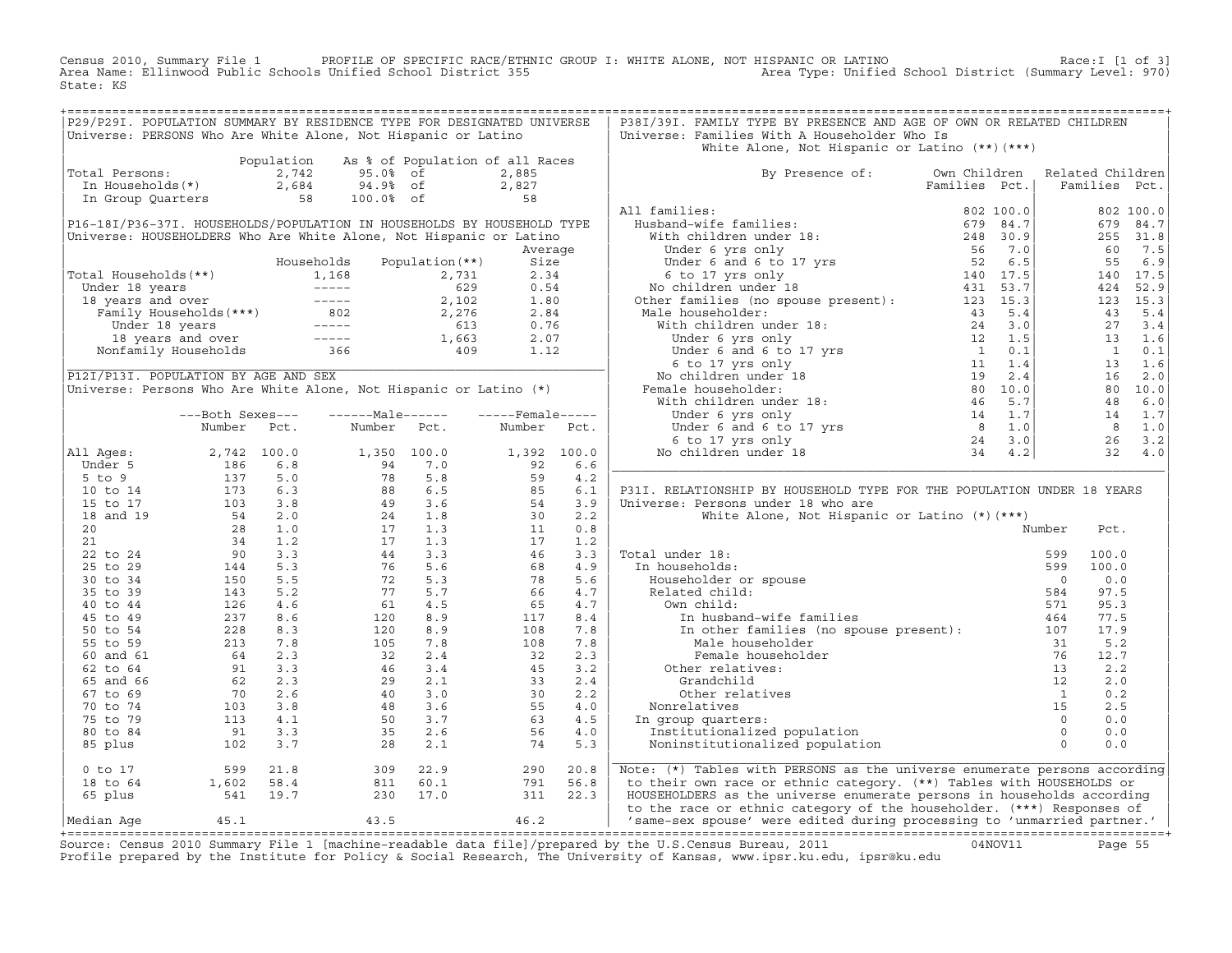Census 2010, Summary File 1 PROFILE OF SPECIFIC RACE/ETHNIC GROUP I: WHITE ALONE, NOT HISPANIC OR LATINO<br>Area Name: Ellinwood Public Schools Unified School District 355 Area Type: Unified State: KS

| ================================<br>P29I/P34I. RELATIONSHIP BY HOUSEHOLD TYPE FOR ALL PERSONS & PERSONS 65+<br>Universe: Persons Who Are White Alone, Not Hispanic or Latino (*) (***) |                          |             |        |                             |             | PCT14I. PRESENCE OF MULTIGENERATIONAL HOUSEHOLDS<br>Universe: Households With A Householder Who Is | White Alone, Not Hispanic or Latino (**)        |                         |                   |
|----------------------------------------------------------------------------------------------------------------------------------------------------------------------------------------|--------------------------|-------------|--------|-----------------------------|-------------|----------------------------------------------------------------------------------------------------|-------------------------------------------------|-------------------------|-------------------|
|                                                                                                                                                                                        | All Ages<br>Number       | Pct.        |        | 65 years and over<br>Number | Pct.        |                                                                                                    |                                                 | Number                  | Pct.              |
|                                                                                                                                                                                        |                          |             |        |                             |             | Total:                                                                                             |                                                 | 1,168 100.0             |                   |
| Total:                                                                                                                                                                                 | 2,742                    | 100.0       |        | 541                         | 100.0       | Household has 3 or more generations                                                                |                                                 | 13                      | 1.1               |
| In households:                                                                                                                                                                         | 2,684                    | 97.9        |        | 486                         | 89.8        | Household does not have 3+ generations                                                             |                                                 | 1,155                   | 98.9              |
| I nousenoius.<br>In family households:                                                                                                                                                 | 2,278                    | 83.1        |        | 331                         | 61.2        |                                                                                                    |                                                 |                         |                   |
| Householder:<br>Male                                                                                                                                                                   | 802                      | 29.2        |        | 182                         | 33.6        |                                                                                                    |                                                 |                         |                   |
| Female                                                                                                                                                                                 | 664<br>138               | 24.2<br>5.0 |        | 164<br>18                   | 30.3<br>3.3 |                                                                                                    |                                                 |                         |                   |
| Spouse                                                                                                                                                                                 | 670                      | 24.4        |        | 138                         | 25.5        | PCT19I. NONRELATIVES BY HOUSEHOLD TYPE (*) (***)                                                   |                                                 |                         |                   |
| Parent                                                                                                                                                                                 | 11                       | 0.4         |        | $5^{\circ}$                 | 0.9         | Universe: Nonrelatives who are                                                                     |                                                 |                         |                   |
| Parent-in-law                                                                                                                                                                          | $\overline{\phantom{a}}$ | 0.1         |        | $\mathbf{3}$                | 0.6         |                                                                                                    | White Alone, Not Hispanic or Latino (Total: 84) |                         |                   |
| Child:                                                                                                                                                                                 | 717                      | 26.1        |        |                             |             |                                                                                                    |                                                 |                         |                   |
| Biological                                                                                                                                                                             | 647                      | 23.6        |        |                             |             |                                                                                                    | In Family                                       | In Nonfamily            |                   |
| Adopted                                                                                                                                                                                | 18                       | 0.7         |        |                             |             |                                                                                                    | Households                                      | Households              |                   |
| Step                                                                                                                                                                                   | 52                       | 1.9         |        |                             |             |                                                                                                    | Number<br>Pct.                                  | Number                  | Pct.              |
| Grandchild                                                                                                                                                                             | 14                       | 0.5         |        |                             |             |                                                                                                    |                                                 |                         |                   |
| Brother or sister                                                                                                                                                                      | $\overline{8}$           | 0.3         |        |                             |             | Nonrelatives:                                                                                      | 44 100.0                                        |                         | 40 100.0          |
| Son-in-law/daughter-in-law                                                                                                                                                             | 5                        | 0.2         |        |                             |             | Roomer or boarder                                                                                  | 9.1<br>$\overline{4}$                           | $\overline{\mathbf{3}}$ | 7.5               |
| Other relatives (#)                                                                                                                                                                    | $\overline{4}$           | 0.1         |        | 3                           | 0.6         | Housemate or roommate                                                                              | 2 4.5                                           |                         | 5 12.5            |
| Nonrelatives                                                                                                                                                                           | 44                       | 1.6         |        | $\Omega$                    | 0.0         | Unmarried partner                                                                                  | 27 61.4                                         | 25                      | 62.5              |
| In nonfamily households:                                                                                                                                                               | 406                      | 14.8        |        | 155                         | 28.7        | Other nonrelatives                                                                                 | 11<br>25.0                                      | $\overline{7}$          | 17.5              |
| Male householder:                                                                                                                                                                      | 175                      | 6.4         |        | 43                          | 7.9         |                                                                                                    |                                                 |                         |                   |
| Living alone                                                                                                                                                                           | 151                      | 5.5         |        | 40                          | 7.4         |                                                                                                    |                                                 |                         |                   |
| Not living alone                                                                                                                                                                       | 24                       | 0.9         |        | $\overline{\mathbf{3}}$     | 0.6         |                                                                                                    |                                                 |                         |                   |
| Female householder:                                                                                                                                                                    | 191                      | 7.0         |        | 110                         | 20.3        | H17I. HOUSING UNITS BY HOUSEHOLDER'S AGE AND TENURE                                                |                                                 |                         |                   |
| Living alone                                                                                                                                                                           | 176                      | 6.4         |        | 107                         | 19.8        | Universe: Occupied Housing Units With A Householder Who Is                                         |                                                 |                         |                   |
| Not living alone                                                                                                                                                                       | 15                       | 0.5         |        | $\overline{\phantom{a}}$    | 0.6         |                                                                                                    | White Alone, Not Hispanic or Latino (**)        |                         |                   |
| Nonrelatives                                                                                                                                                                           | 40                       | 1.5         |        | 2                           | 0.4         |                                                                                                    |                                                 |                         |                   |
| In group quarters:                                                                                                                                                                     | 58                       | 2.1         |        | 55                          | 10.2        | Age of                                                                                             | Owner Occupied                                  | Renter Occupied         |                   |
| Institutionalized                                                                                                                                                                      | 58                       | 2.1         |        | 55                          | 10.2        | Householder                                                                                        | Number<br>Pct.                                  | Number                  | Pct.              |
| Noninstitutionalized                                                                                                                                                                   | $\Omega$                 | 0.0         |        | $\Omega$                    | 0.0         |                                                                                                    |                                                 |                         |                   |
|                                                                                                                                                                                        |                          |             |        |                             |             | All Ages:<br>15 to 24                                                                              | 926 100.0<br>2.5<br>23                          | 35                      | 242 100.0<br>14.5 |
| (#) For 65 yrs & over, includes children, siblings, etc. not shown separately                                                                                                          |                          |             |        |                             |             | 25 to 34                                                                                           | 9.3<br>86                                       | 56                      | 23.1              |
|                                                                                                                                                                                        |                          |             |        |                             |             | 35 to 44                                                                                           | 12.6<br>117                                     | 39                      | 16.1              |
|                                                                                                                                                                                        |                          |             |        |                             |             | 45 to 54                                                                                           | 23.5<br>218                                     | 40                      | 16.5              |
| P18I. HOUSEHOLD TYPE                                                                                                                                                                   |                          |             |        |                             |             | 55 to 59                                                                                           | 12.0<br>111                                     | 18                      | 7.4               |
| Universe: Households with a Householder Who is                                                                                                                                         |                          |             |        |                             |             | 60 to 64                                                                                           | 78<br>8.4                                       | 12                      | 5.0               |
| White Alone, Not Hispanic or Latino (**)                                                                                                                                               |                          |             |        |                             |             | 65 to 74                                                                                           | 127<br>13.7                                     | 15                      | 6.2               |
|                                                                                                                                                                                        |                          |             | Number | Pct.                        |             | 75 to 84                                                                                           | 12.6<br>117                                     | 17                      | 7.0               |
|                                                                                                                                                                                        |                          |             |        |                             |             | 85 and over                                                                                        | 49<br>5.3                                       | 10                      | 4.1               |
| Total:                                                                                                                                                                                 |                          |             |        | 1,168 100.0                 |             |                                                                                                    |                                                 |                         |                   |
| Family households (***) :                                                                                                                                                              |                          |             | 802    | 68.7                        |             |                                                                                                    |                                                 |                         |                   |
| Husband-wife families                                                                                                                                                                  |                          |             | 679    | 58.1                        |             | Note: (*) Tables with PERSONS as the universe enumerate persons                                    |                                                 |                         |                   |
| Other families:                                                                                                                                                                        |                          |             | 123    | 10.5                        |             | according to their own race or ethnic category. (**) Tables with                                   |                                                 |                         |                   |
| Male householder, no wife present<br>Female householder, no husband present<br>Femilu buseholder, no husband present                                                                   |                          |             | 43     | 3.7                         |             | HOUSEHOLDS or HOUSEHOLDERS as the universe enumerate persons in                                    |                                                 |                         |                   |
|                                                                                                                                                                                        |                          |             | 80     | 6.8                         |             | households according to the race or ethnic category of the                                         |                                                 |                         |                   |
| Nonfamily households:                                                                                                                                                                  |                          |             |        | 366 31.3                    |             | householder. (***) Responses of 'same-sex spouse' were edited                                      |                                                 |                         |                   |
| Householder living alone                                                                                                                                                               |                          |             | 327    | 28.0                        |             | during processing to 'unmarried partner.'                                                          |                                                 |                         |                   |
| Householder not living alone                                                                                                                                                           |                          |             | 39     | 3.3                         |             |                                                                                                    |                                                 |                         |                   |
|                                                                                                                                                                                        |                          |             |        |                             |             |                                                                                                    |                                                 |                         |                   |
|                                                                                                                                                                                        |                          |             |        |                             |             |                                                                                                    |                                                 |                         |                   |

+===================================================================================================================================================+Source: Census 2010 Summary File 1 [machine−readable data file]/prepared by the U.S.Census Bureau, 2011 04NOV11 Page 56 Profile prepared by the Institute for Policy & Social Research, The University of Kansas, www.ipsr.ku.edu, ipsr@ku.edu